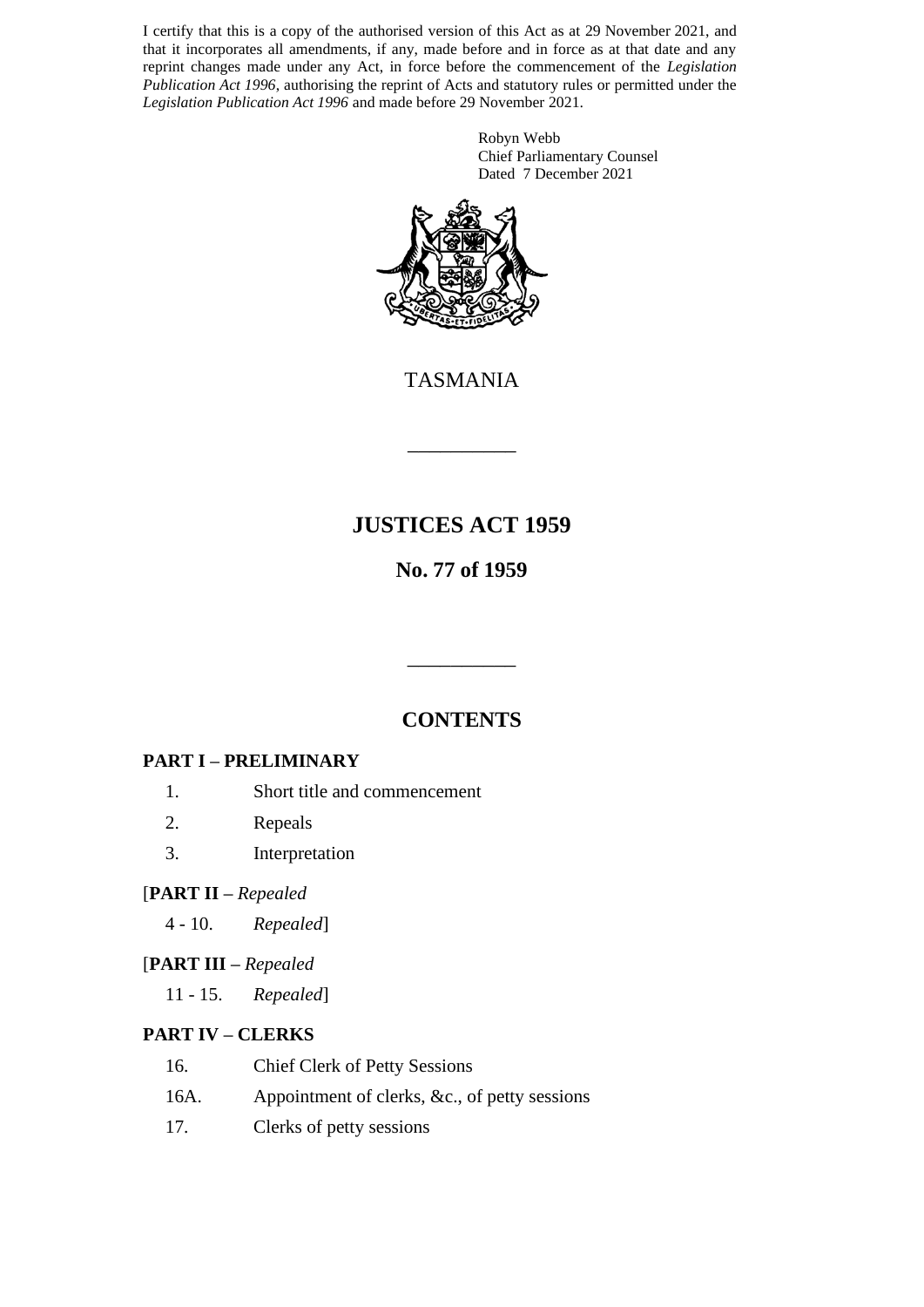- 17A. Clerk of petty sessions to have care and custody of records of court
- 18. Deputy clerks of petty sessions, &c.
- 19. Magistrate may discharge duties of the clerk of petty sessions
- [19A. *Repealed*]

### **PART V – JURISDICTION**

- 20. Hearing of complaints
- 21. Decision of 2 or more justices
- 22. Powers of magistrates
- 23. Powers of single justice
- 23A. Time and place of sitting, &c., unrestricted
- 23AB. Approval and roster of justices who may constitute courts of summary jurisdiction, &c.
- 24. Summons or warrant not avoided by death, &c., of justice
- 25. Contempt

# **PART VI – GENERAL PROCEDURE**

| 26.  | Limitation on summary proceedings                    |
|------|------------------------------------------------------|
| 27.  | Proceedings may be commenced by complaint            |
| 28.  | Complaint against several defendants                 |
| 29.  | Only one matter of complaint: Procedure if otherwise |
| 30.  | Statement of offences, &c.                           |
| 31.  | Irregularities and amendments                        |
| 32.  | Process on complaint                                 |
| 33.  | Apprehension of person summoned                      |
| 34.  | Power of police officers, &c., to admit to bail      |
| 34A. | Procedure on arrest                                  |
| 35.  | Power of justice to admit person to bail             |
|      | $[36 - 36B. Repeated]$                               |
| 37.  | Admission to courts of summary jurisdiction          |
| 37A. | Publication of accounts of certain proceedings       |
| 38.  | Representation of parties by counsel, &c.            |
|      |                                                      |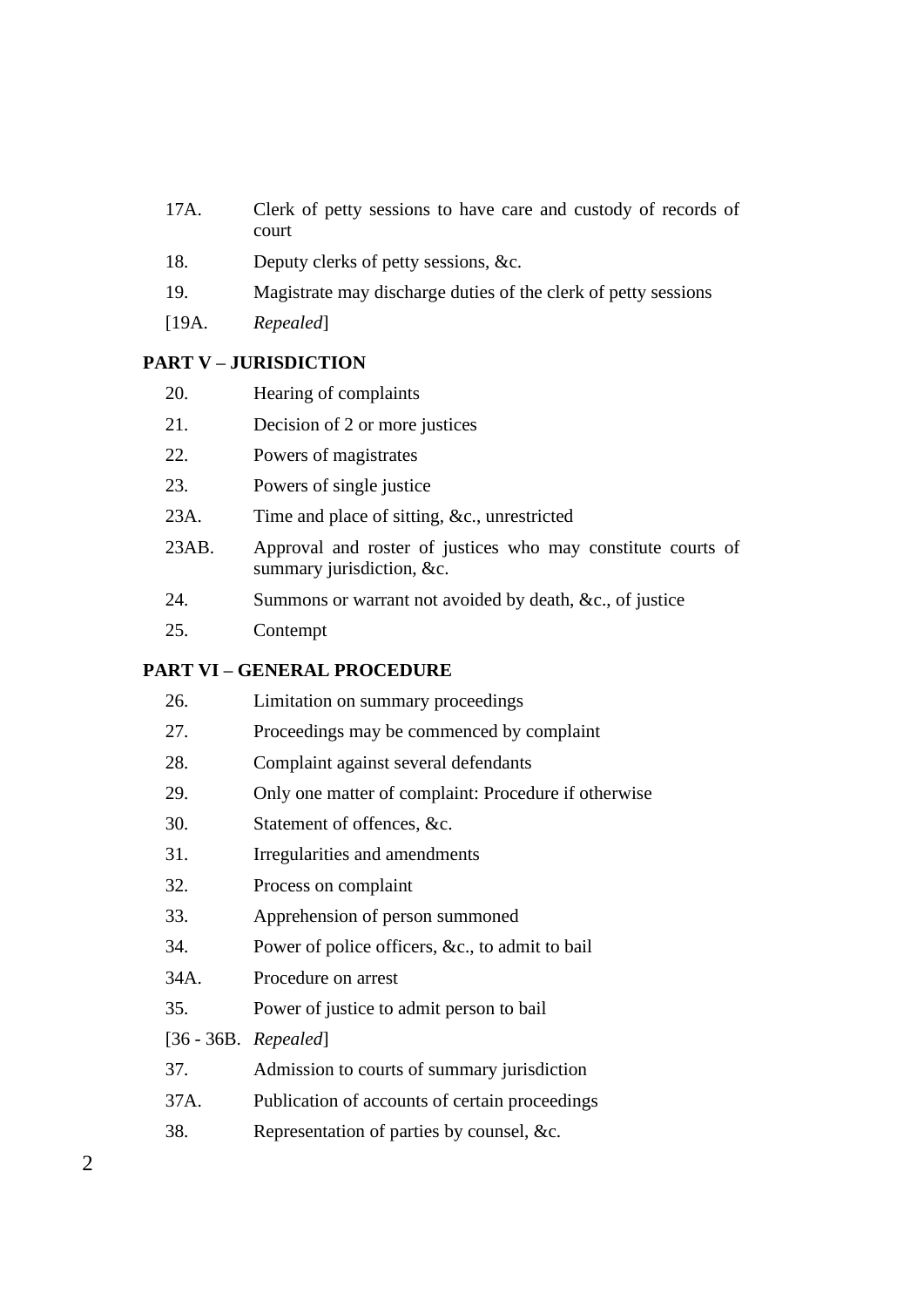| 39.  | Evidence: How taken                                                                               |
|------|---------------------------------------------------------------------------------------------------|
| 39A. | Appearance via audio or audio visual link                                                         |
| 40.  | Prosecutor or complainant a competent witness                                                     |
| 41.  | Justice may summon witnesses to attend and give evidence                                          |
| 42.  | Failure of witness to attend                                                                      |
| 43.  | Witness not answering                                                                             |
| 44.  | Production of documents before justices                                                           |
| 45.  | Expenses of witnesses                                                                             |
| 46.  | Discharge of witness on recognizance                                                              |
| 47.  | Place of committal when defendant on remand                                                       |
| 48.  | Recognizances                                                                                     |
| 49.  | Issue of warrant for non-appearance                                                               |
| 50.  | Commitment                                                                                        |
| 50A. | Justices' record                                                                                  |
| 50B. | Adjournment of proceedings                                                                        |
| 50C. | Power to remand in certain cases                                                                  |
| 50D. | Vexatious litigants                                                                               |
| 50E. | Chief Clerk of Petty Sessions may make application under<br><b>Vexatious Proceedings Act 2011</b> |

# **PART VII – PROCEEDINGS ON INDICTABLE OFFENCES**

#### *Division 1 – Proceedings where indictment filed*

- 51. Certificate where indictment filed
- 52. Summons or warrant may be issued against person indicted
- 53. Committal
- 54. Detainer of prisoner in gaol

## *Division 2 – Examination and committal*

- 55. Procedure when brought before justices
- 56. Duties during adjournment
- [56A. *Repealed*]
- 57. Duty to provide further witness statements and summary of facts
- [57A. *Repealed*]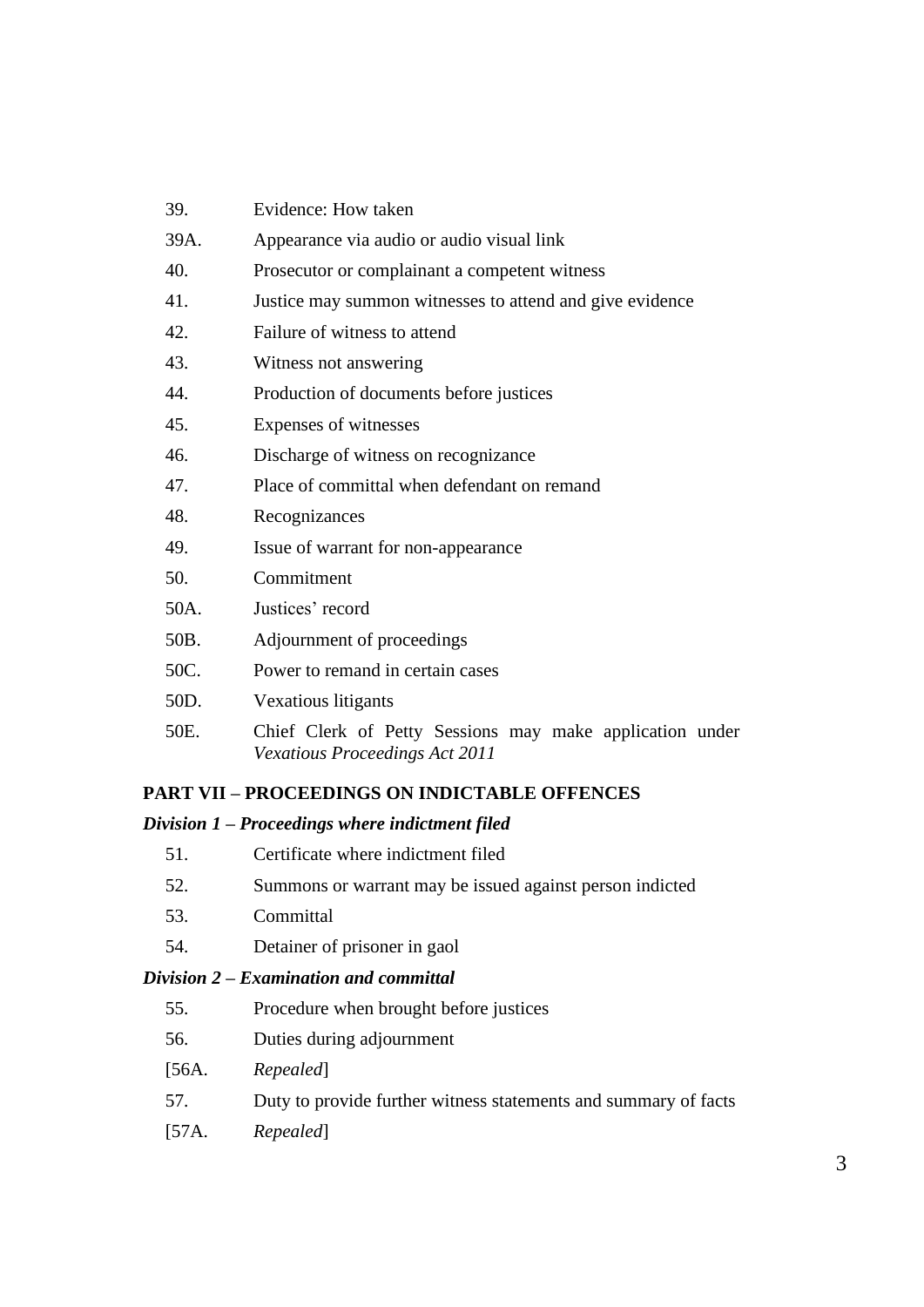- 58. Second appearance before justices for indictable offence: election and plea
- 59. Entering plea and making election
- 60. Committal of defendant to Supreme Court

#### *Division 3 – Preliminary proceedings*

| 61. | Interpretation |
|-----|----------------|
|-----|----------------|

- 62. Preliminary proceedings orders
- 63. Proceedings on preliminary proceedings order generally
- 64. Preliminary proceedings to be in closed court
- 65. Affected persons at preliminary proceedings
- 66. Attendance of defendant and witnesses and production of documents
- 67. Guidance on preliminary proceedings
- 68. Conclusion of preliminary proceedings
- 69. Defendant may be committed to Supreme Court
- 69A. Prohibition on publishing preliminary proceedings

#### *Division 4 – Miscellaneous*

| 70. | Adjournment of proceedings |  |
|-----|----------------------------|--|
|     |                            |  |

70A. Ancillary orders

#### **PART VIII – CRIMES TRIABLE SUMMARILY**

- 71. Petty crimes triable summarily
- 72. Other crimes triable summarily
- 72A. Attempts triable summarily
- 72AB. Perverting the course of justice triable summarily
- 72B. Hearings under this Part
- 72C. Limitation excluded

#### **PART IX – PROCEEDINGS IN CASE OF SIMPLE OFFENCES AND BREACHES OF DUTY**

- 72D. Summons and complaint evidence in certain cases
- 73. Accessories
- 74. Attempts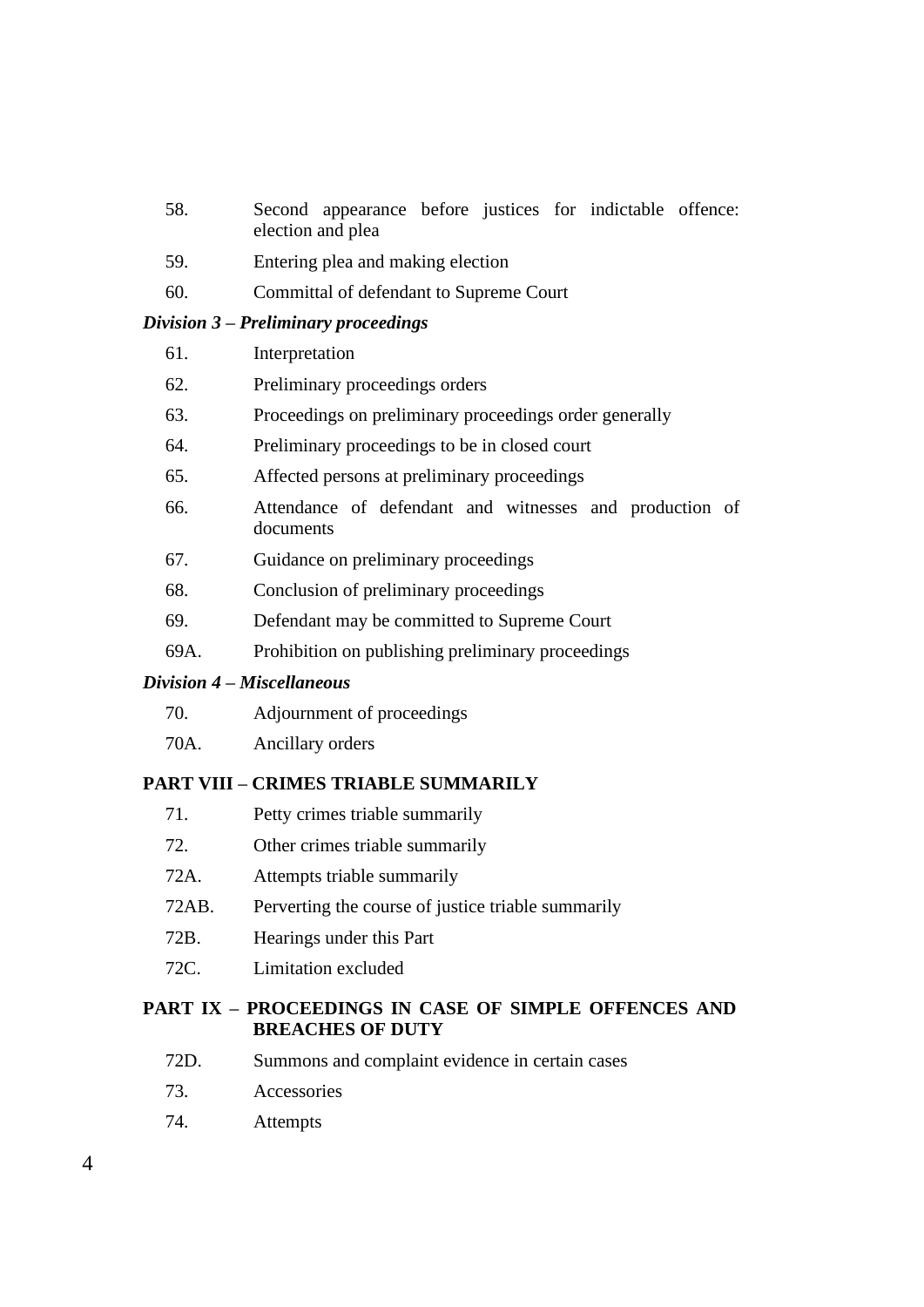- 74A. Procedure where defendant not represented
- 74B. Procedure on adjournment
- 74BA. Discharge after conviction

[74C - 76A. *Repealed*]

- 77. Costs
- 77A. Amount of costs
- [78 86. *Repealed*]
- 87. Commitment in other cases
- [88 92C. *Repealed*]

#### **PART X – SURETY OF THE PEACE**

93. Power to require surety 94. How application for surety of the peace is to be made 95. How application is to be heard 96. Complaint to be dismissed if preferred from malice only and without just cause of fear 97. If complaint reasonable defendant to be required to give security 98. Power of justice to order defendant to pay costs 99. Power of justice to commit defendant until he enters into the required recognizance 100. Right of complainant to require defendant to be bound over to keep the peace 101. Power to require convicted persons to give sureties of the peace in addition to or in lieu of punishment 102. Power of justices, upon sufficient cause, to require persons to give sureties of the peace where no complaint is made 103. Power to release persons imprisoned in default of finding sureties if complainant dies 104. Recognizances not to be discharged by release from complainant 105. How recognizances of the peace may be forfeited 106. Execution of forfeiture

#### **PART XA – RESTRAINT ORDERS**

106A. Interpretation of Part XA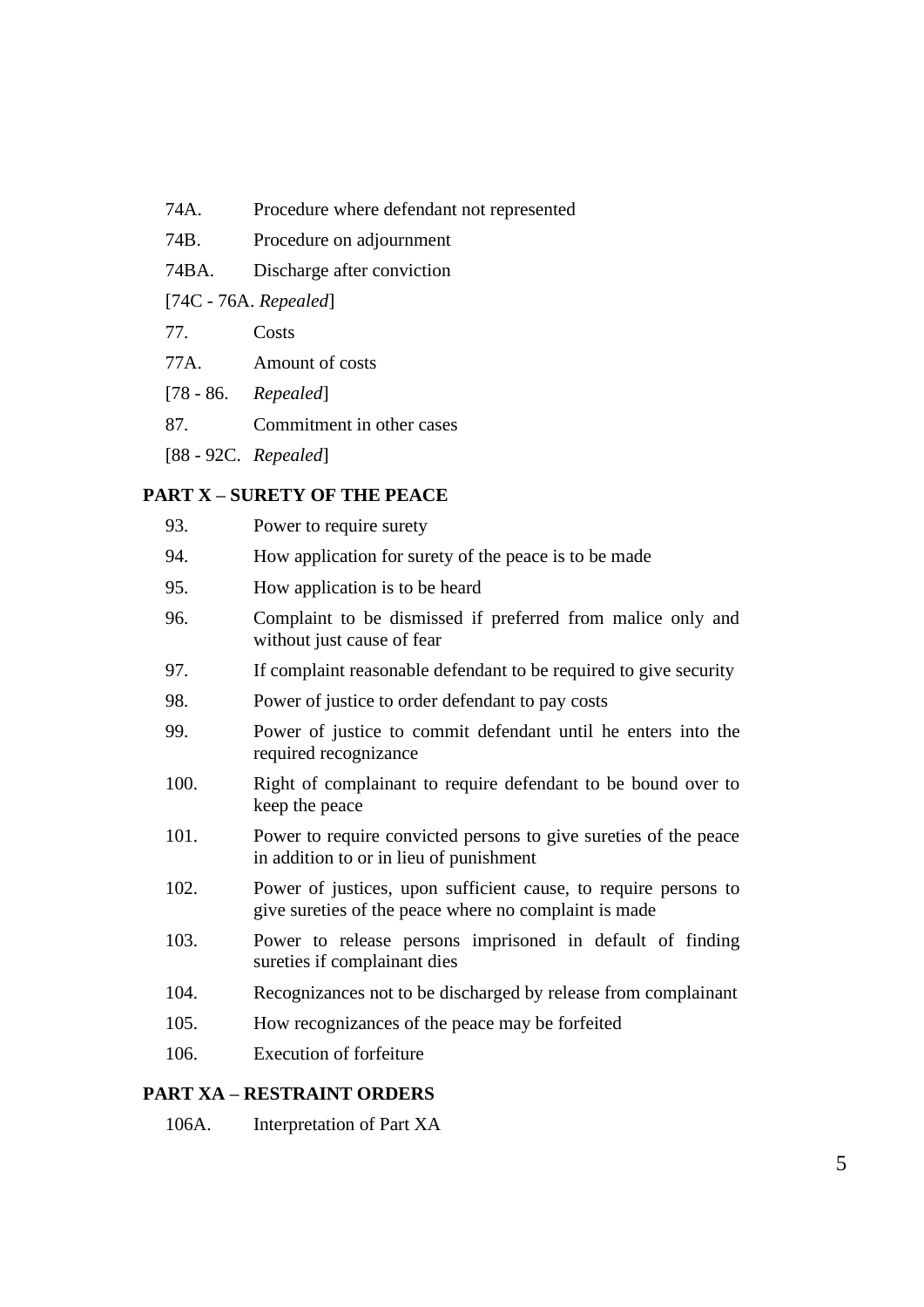| 106B.                                                                   | <b>Restraint orders</b>                                                                      |  |
|-------------------------------------------------------------------------|----------------------------------------------------------------------------------------------|--|
| 106BA.                                                                  | Powers of justices to make family violence orders after restraint<br>order applications made |  |
| 106C.                                                                   | Issue of warrants in respect of applications for restraint orders                            |  |
| 106D.                                                                   | Interim restraint orders                                                                     |  |
| 106DA.                                                                  | Telephone interim restraint orders                                                           |  |
| 106E.                                                                   | Procedure in relation to hearing and determining applications<br>under this Part             |  |
| 106EA.                                                                  | When order takes effect                                                                      |  |
| 106F.                                                                   | Powers of justices to remand in custody, admit to bail, &c.                                  |  |
| 106G.                                                                   | Variation, extension, and revocation of restraint orders                                     |  |
| 106GA.                                                                  | Application for registration of external restraint order                                     |  |
| 106GB.                                                                  | Registration of external restraint order                                                     |  |
| 106GC.                                                                  | Effect of registration of external restraint order                                           |  |
| 106GD.                                                                  | Variation, &c., of registered external restraint order                                       |  |
| 106GE.                                                                  | Access order prevails if inconsistency                                                       |  |
| 106H.                                                                   | Costs                                                                                        |  |
| 106I.                                                                   | Contravention of restraint order, &c.                                                        |  |
| 106J.                                                                   | Power of justices to make orders under this Part at hearing of<br>complaint for offence      |  |
| 106K.                                                                   | Restriction of publication of names of parties, &c.                                          |  |
| 106L.                                                                   | Power of police to enter certain premises                                                    |  |
| 106M.                                                                   | Rules for purposes of Part XA                                                                |  |
| 106N.                                                                   | Forms of application, restraint order, &c.                                                   |  |
| PART XI - MOTIONS TO REVIEW, APPEALS, AND SIMILAR<br><b>PROCEEDINGS</b> |                                                                                              |  |
|                                                                         | Division 1 – Motions to review to the Supreme Court and hearings de novo                     |  |
| 107.                                                                    | Summary mode of reviewing decisions of justices                                              |  |
| 108.                                                                    | Applicant limited to grounds to be stated in notice to review                                |  |
| 109.                                                                    | Interlocutory proceedings                                                                    |  |
| 110.                                                                    | Powers of Supreme Court                                                                      |  |

111. Hearings *de novo*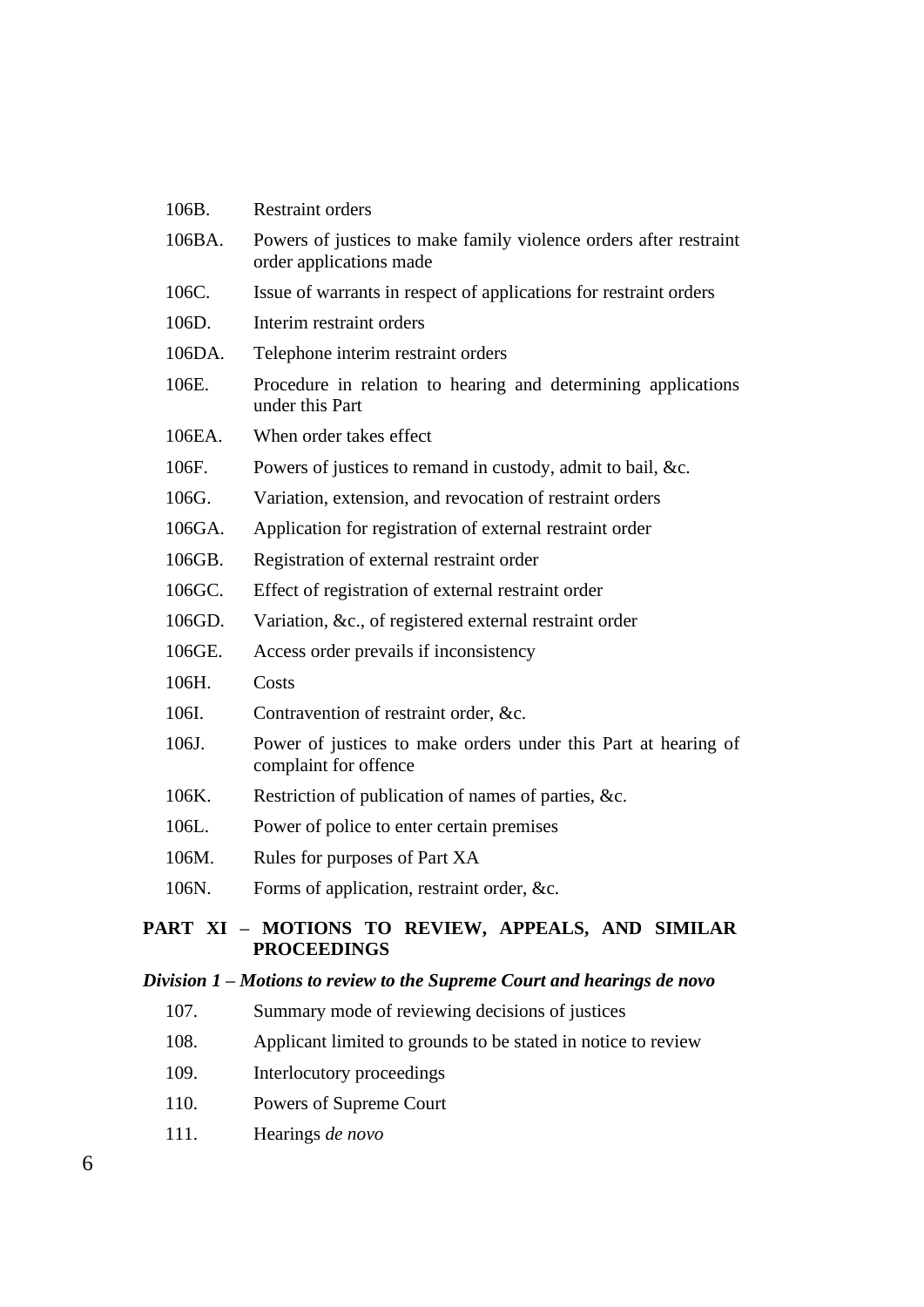- 112. Right of justices to show cause
- 113. Affidavits

#### *Division 2 – Appeals to, and review by, magistrates*

- 113A. Alternative appeals in certain cases
- 113B. Review by magistrate

#### *Division 3 – Stated case*

114. Right of justices to state case

#### *Division 4 – Rule to show cause*

115. Rule to show cause and order thereon

#### *Division 5 – General provisions*

|                                  | 116.   | Interpretation                                 |
|----------------------------------|--------|------------------------------------------------|
|                                  | 117.   | Limitation of this Part                        |
|                                  | 117A.  | Applications to justices for relief            |
|                                  | 118.   | Proceedings not to be quashed for want of form |
|                                  | 119.   | Amendment of convictions, &c.                  |
|                                  | 120.   | Want of complaint or summons                   |
|                                  | 121.   | Distribution of penalty                        |
|                                  | [121A. | Repealed]                                      |
|                                  | 122.   | Power of court or judge to admit to bail       |
|                                  | 123.   | Appeals to Full Court                          |
|                                  | 123A.  | Bail where appeal to Full Court                |
|                                  | 124.   | Rules of court                                 |
|                                  | 125.   | Costs on appeal                                |
| [ <i>Division</i> $6$ – Repealed |        |                                                |

125A - 125D. *Repealed*]

### **PART XII – PROTECTION OF JUSTICES IN THE EXECUTION OF THEIR OFFICE**

- 126. Action for act done within jurisdiction as a justice
- 127. Action for act done without or in excess of jurisdiction
- 128. No action maintainable for exercise of discretion, &c.
- 129. Setting aside of proceedings when prohibited action brought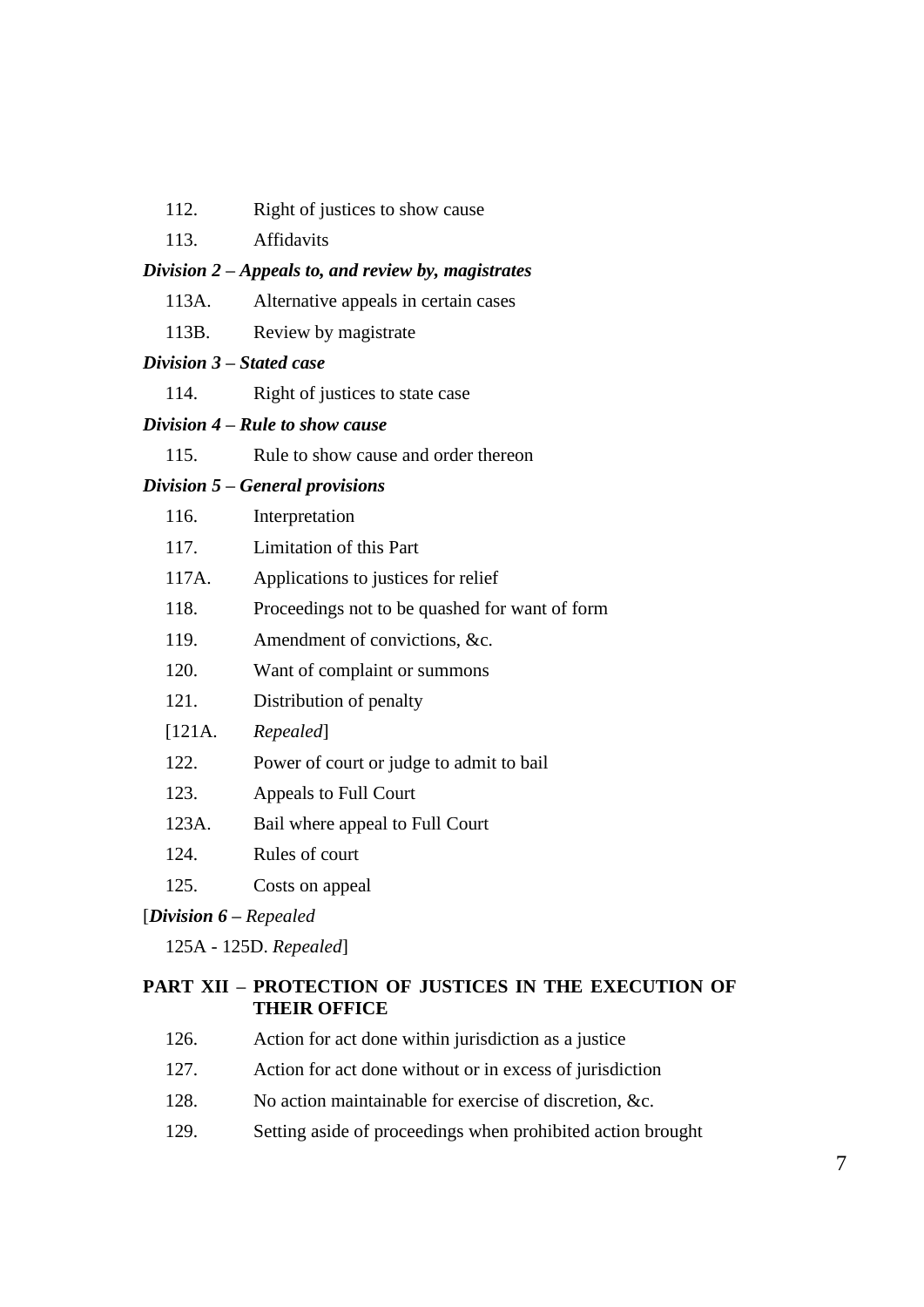- 130. Notice of action
- 131. Where action may be brought
- 132. Where plaintiff does not recover damages beyond amount tendered, judgment to be for defendant
- 133. Damages
- 134. Costs

# **PART XIII – MISCELLANEOUS**

| 135.                     | Warrant not to be void for form only                                           |  |
|--------------------------|--------------------------------------------------------------------------------|--|
| 136.                     | Protection of defective or irregular execution                                 |  |
| 136A.                    | Recording of depositions and proceedings                                       |  |
| 137.                     | Fees                                                                           |  |
| 138.                     | Power to order delivery of possession of goods in custody of<br>police officer |  |
| 139.                     | Prisoner to be present for statement under <i>Evidence Act 2001</i>            |  |
| $[140 - 140B. Repeated]$ |                                                                                |  |
| 141.                     | Payment of fees                                                                |  |
| 142.                     | Accounts to be kept                                                            |  |
| 143.                     | Appropriation of penalties and fees                                            |  |
| 143A.                    | Savings provisions                                                             |  |
| 144.                     | Rules of court                                                                 |  |
| 145.                     | Regulations                                                                    |  |
| 146.                     | Transitional provision: rules and regulations                                  |  |
| 1/17                     | Transitional provisions consequent on <i>Justices</i> Amendment Act            |  |

147. Transitional provisions consequent on *Justices Amendment Act 2007*

### **SCHEDULE 1 – ACTS REPEALED**

## **SCHEDULE 2 – PETTY CRIMES TRIABLE SUMMARILY**

**SCHEDULE 3 – OTHER CRIMES TRIABLE SUMMARILY**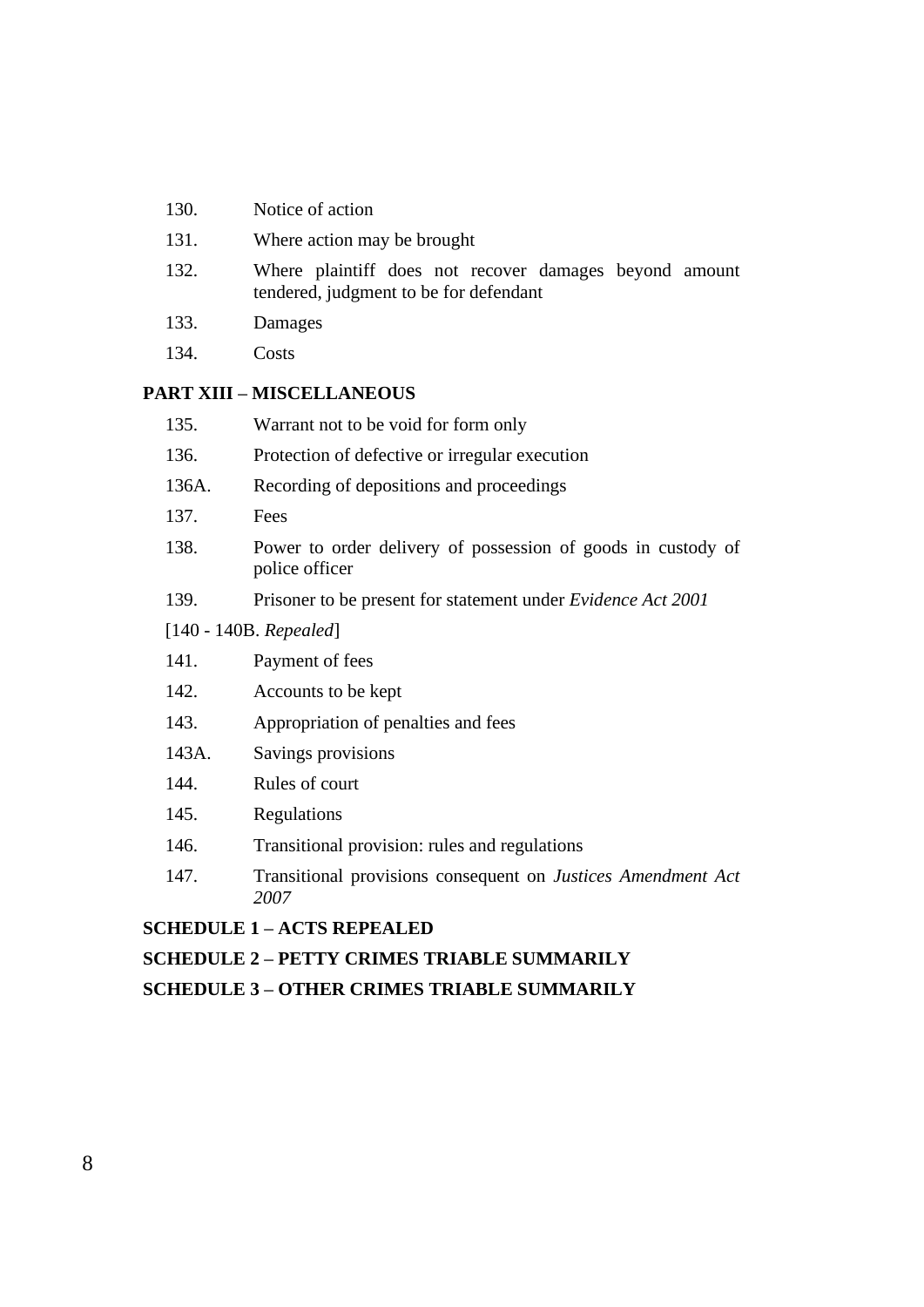

# **JUSTICES ACT 1959**

# **No. 77 of 1959**

# **An Act to amend and consolidate the law relating to justices**

# **[Royal Assent 23 December 1959]**

Be it enacted by His Excellency the Governor of Tasmania, by and with the advice and consent of the Legislative Council and House of Assembly, in Parliament assembled, as follows:

# **PART I – PRELIMINARY**

### **1. Short title and commencement**

- (1) This Act may be cited as the *Justices Act 1959*.
- (2) This Act shall commence on a date to be fixed by proclamation.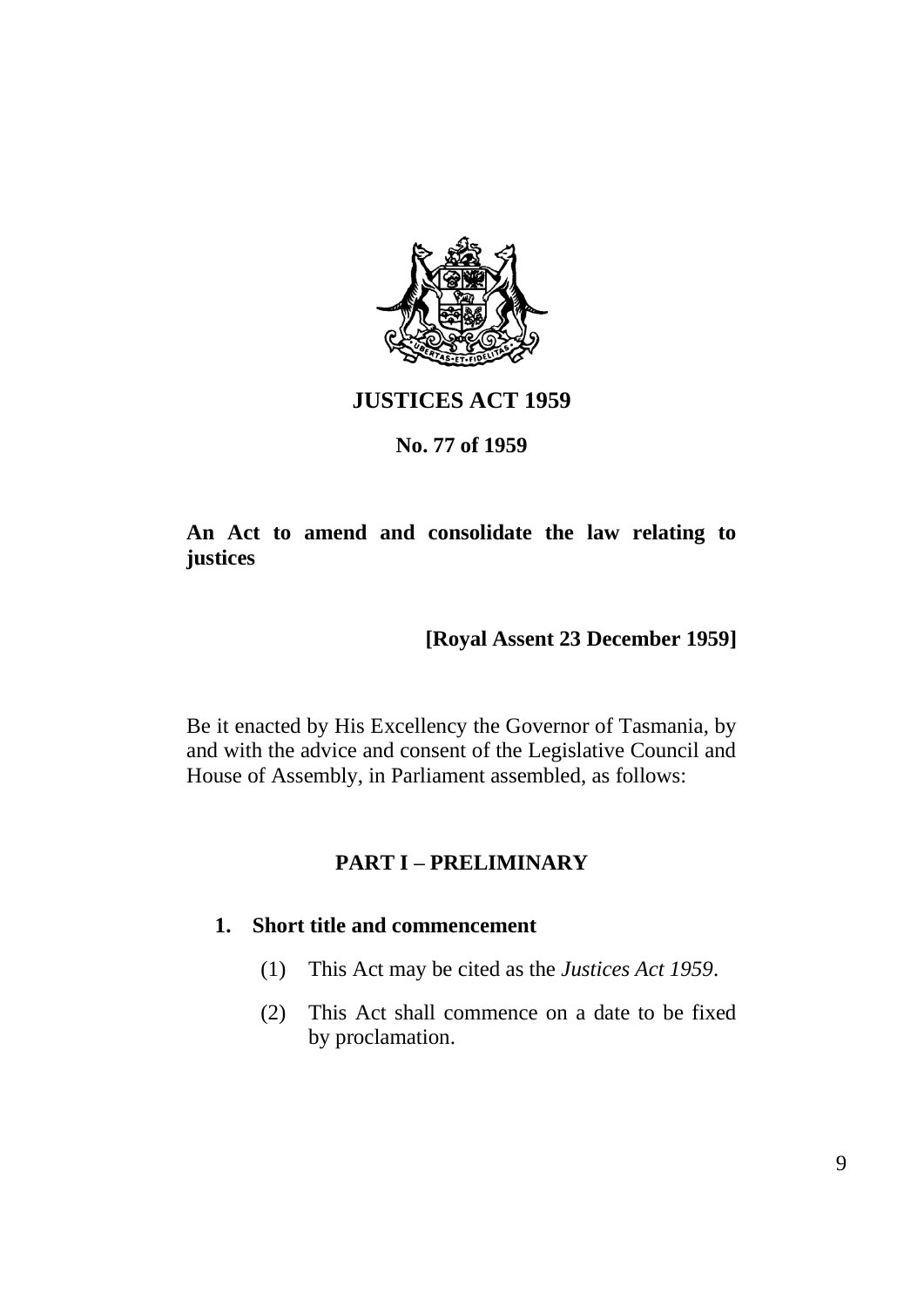#### **2. Repeals**

The Acts that are specified in Schedule 1 are repealed.

#### **3. Interpretation**

–

(1) In this Act, unless the contrary intention appears

*affected person* means a person who is an affected person under section 61(2);

- *breach of duty* means any act or omission (not being a simple offence) upon complaint whereof justices may make an order on a person for the payment of money or for doing, or refraining from doing, any other act;
- *charge of an indictable offence* means charge of an indictable offence as such and in order to a committal for trial therefor;
- *Chief Clerk of Petty Sessions* means the person holding office as Chief Clerk of Petty Sessions by virtue of section 16;
- *Chief Magistrate* means the Chief Magistrate appointed under section 5 of the *Magistrates Court Act 1987*;
- *complaint* means a written allegation of an indictable or simple offence or of a breach of duty made to a justice;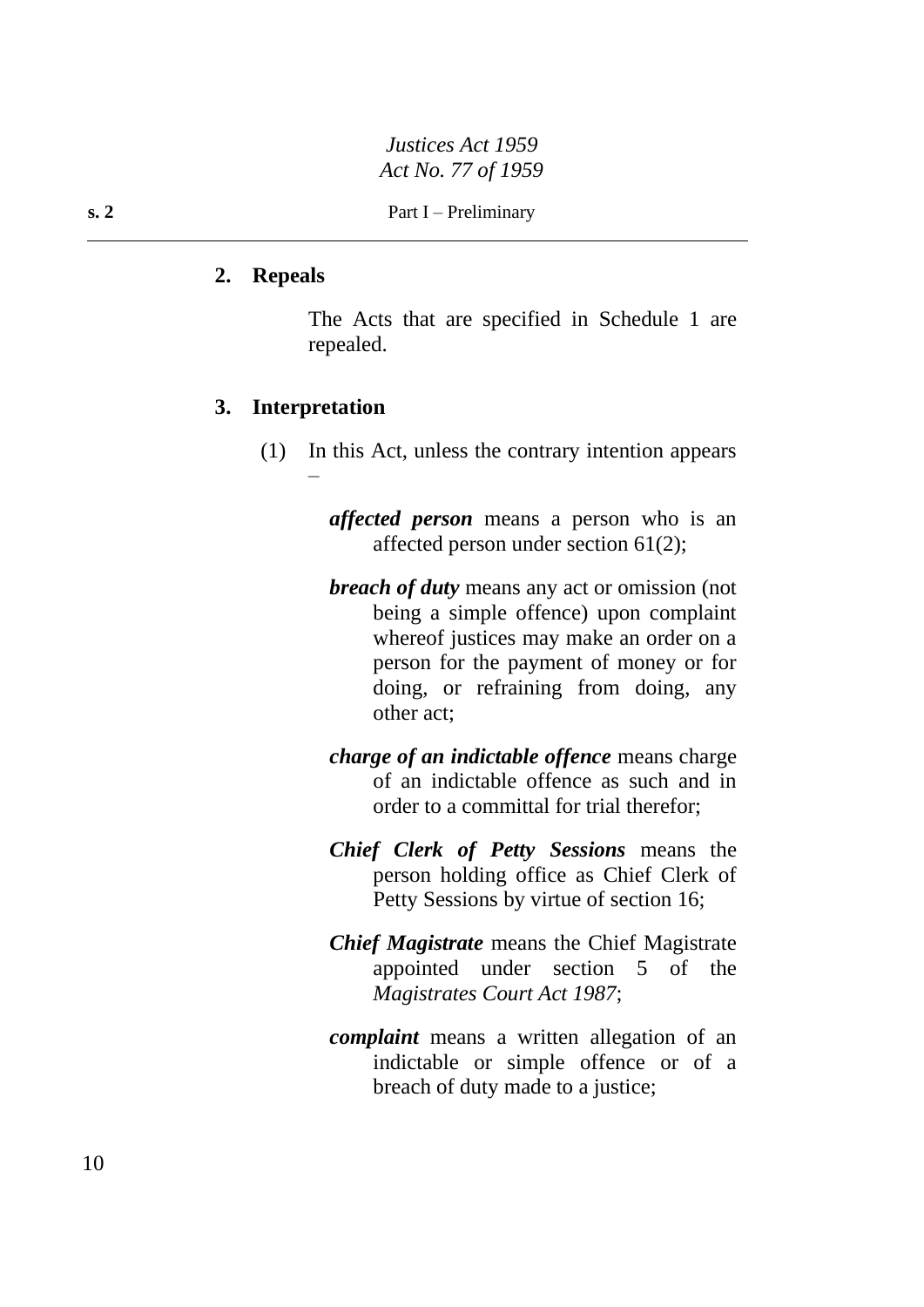*court of petty sessions* means a court held by 2 or more justices in petty session;

#### *court of summary jurisdiction* means –

- (a) a court of petty sessions; and
- (b) a court held by one justice;
- *decision* includes a committal for trial and an admission to bail as well as a conviction, order, order of dismissal, or other determination;
- *defendant* means a person complained against before justices for an indictable offence, simple offence, or breach of duty; and in sections 77 to 87 includes any person against whom a warrant of execution is or may be issued;
- *Director, MPES* means the Director, Monetary Penalties Enforcement Service appointed under section 8 of the *Monetary Penalties Enforcement Act 2005*;
- *district* means a municipal area, within the meaning of the *Local Government Act 1993*;
- *extra-territorial justice* means a justice appointed under section 11;
- *family violence offence* means a family violence offence within the meaning of the *Family Violence Act 2004*;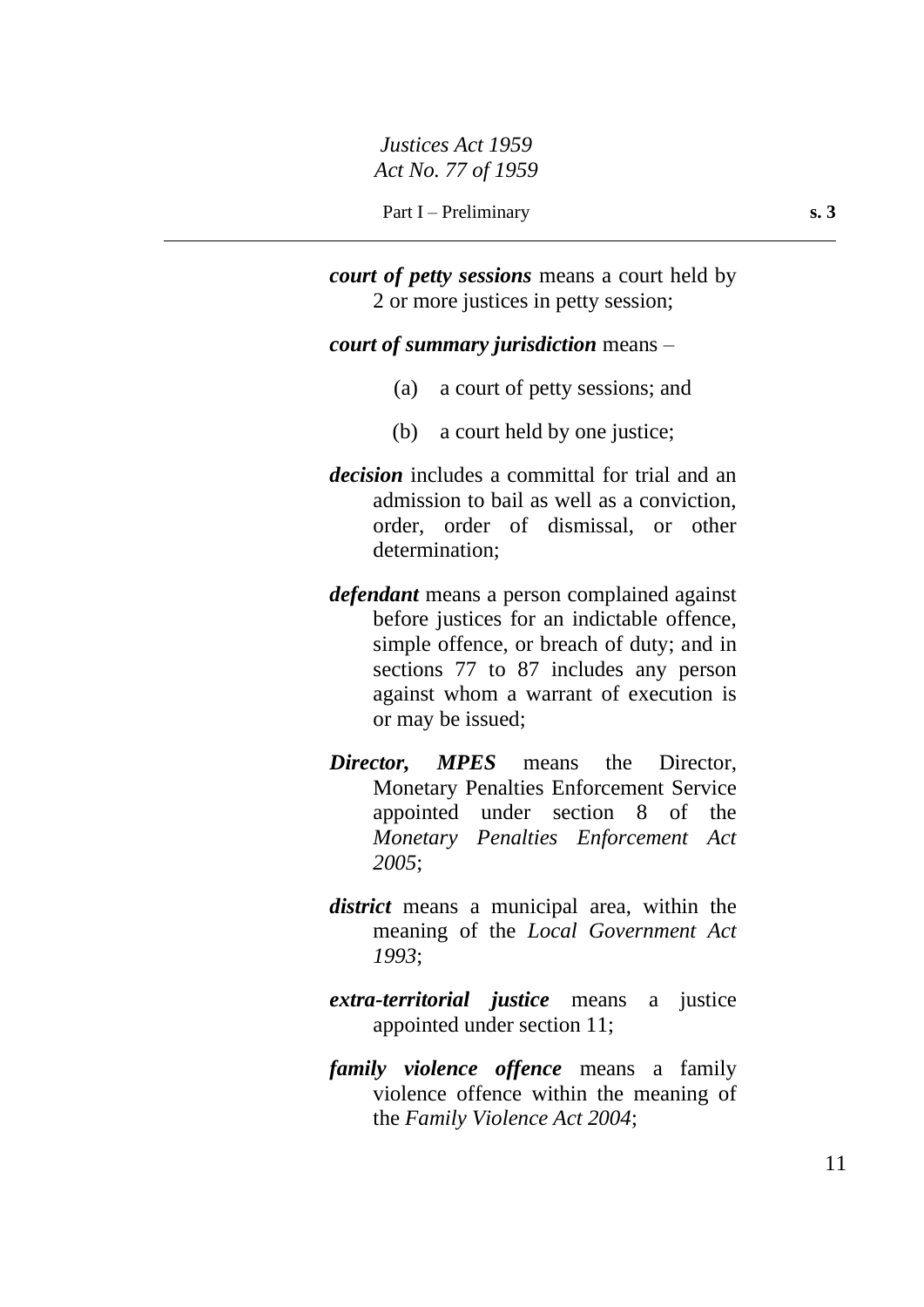#### **s. 3** Part I – Preliminary

*family violence order* means a family violence order within the meaning of the *Family Violence Act 2004* and includes a police family violence order and an interim family violence order under that Act;

*gaol* means a prison within the meaning of the *Corrections Act 1997*;

#### *gaoler* means –

- (a) in relation to a prisoner or detainee, as defined in the *Corrections Act 1997*, in a place declared under section 9(1) of the *Corrections Act 1997* to be a prison, the Director of Corrective Services; or
- (b) in relation to a person in a place declared to be a prison under the *Corrections Act 1997* that is available for use for the detention in lawful custody of persons other than prisoners or detainees under section 9(2) of the *Corrections Act 1997*, a police officer;
- *hearing* includes the examination of a person charged with an indictable offence;
- *indictable offence* means an offence which may be prosecuted upon indictment before the Supreme Court;
- *interim restraint order* has the same meaning as in Part XA;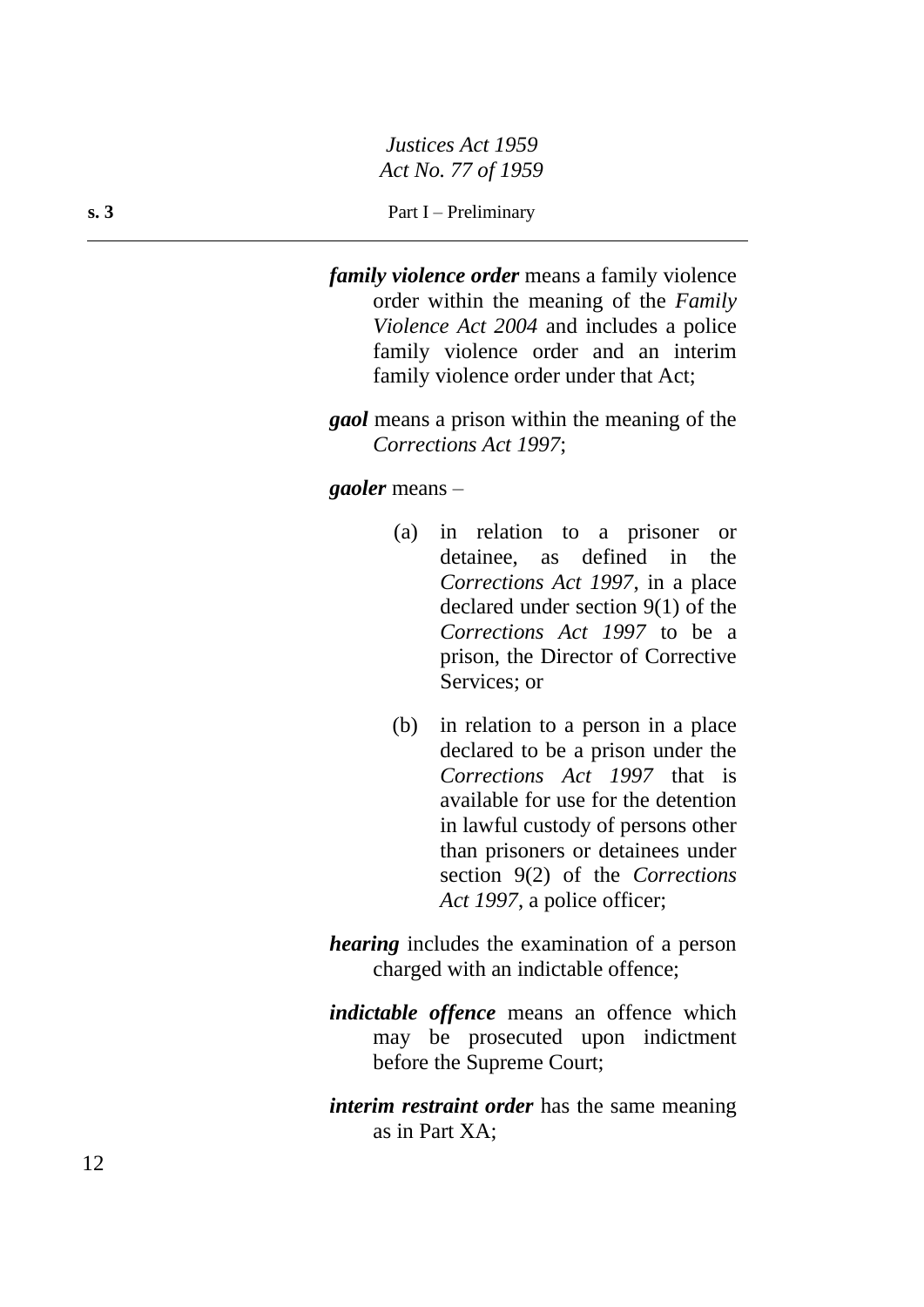- *lawyer* means an Australian legal practitioner as defined in section 6 of the *Legal Profession Act 2007*;
- *magistrate* means a magistrate within the meaning of the *Magistrates Court Act 1987*;
- *Magistrates Rule Committee* means the committee referred to in section 15AC of the *Magistrates Court Act 1987*;
- *order* means an order made upon a complaint of a breach of duty;
- *pecuniary sum* means a sum of money in respect of which a warrant is issued under section  $80(1)$ , including the prescribed costs of the warrant and of a warrant of commitment issued under section 80(2)(c), 80(4A) or 82(1), as the case may require;
- *petty session* means a sitting together of 2 or more justices otherwise than in –
	- (a) a general session; or
	- (b) a special session required to be held for administrative purposes under another Act;
- *preliminary proceedings* means proceedings conducted in accordance with a preliminary proceedings order;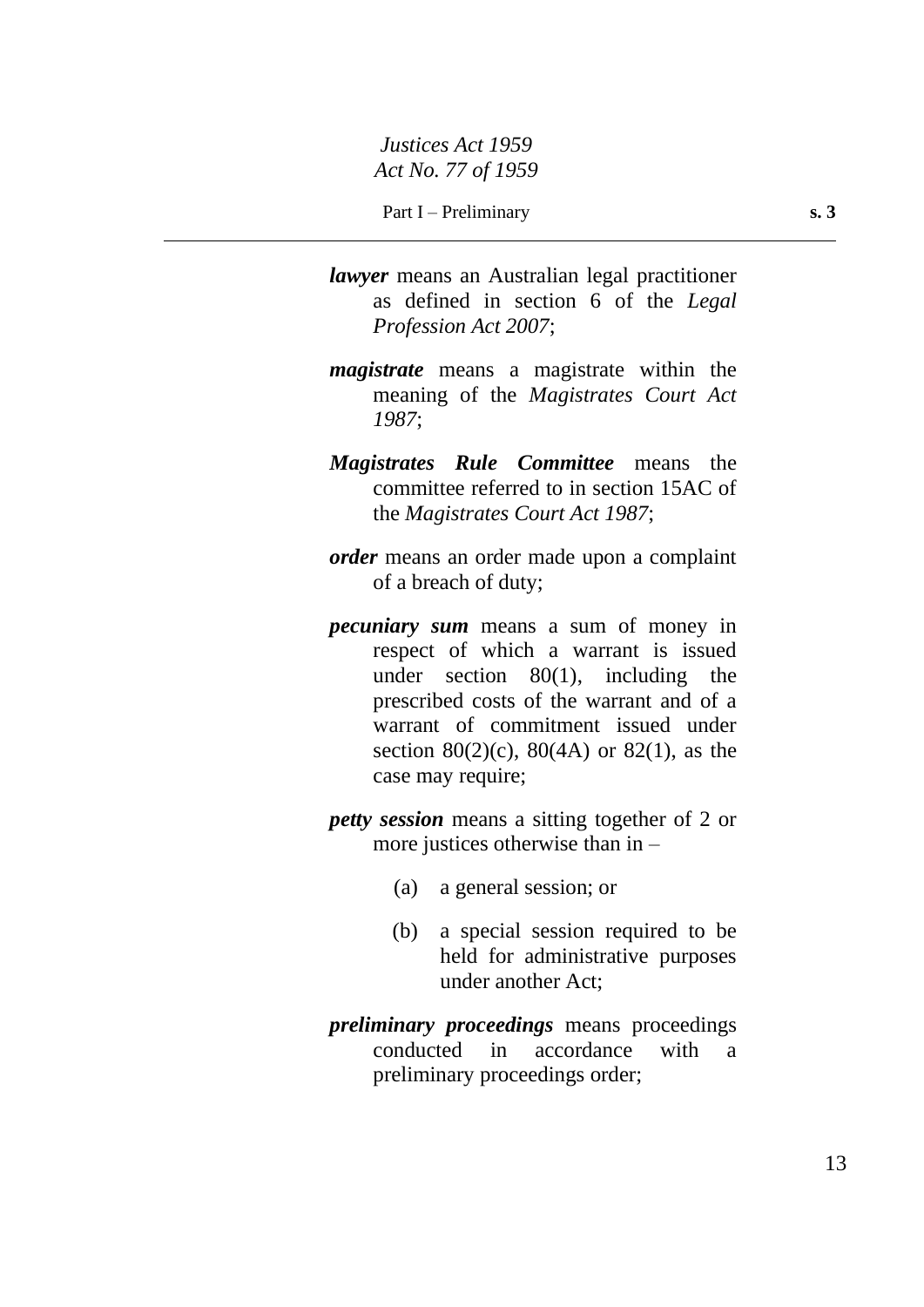*preliminary proceedings order* means an order requiring the giving of evidence on oath in preliminary proceedings –

- (a) made under section 62; or
- (b) made by the Supreme Court under section 331B of the *Criminal Code*;

*prescribed* means –

- (a) prescribed in the rules of court; or
- (b) prescribed in regulations made under section 145;

*probation officer* means a probation officer as defined by the *Corrections Act 1997*;

- *public officer* means any person employed in any capacity in the public service of the State, and includes –
	- (a) a police officer; and
	- (b) a probation officer;
- *restraint order* has the same meaning as in Part XA;
- *rules of court* means rules of court made by the Magistrates Rule Committee under the *Magistrates Court Act 1987* for the purposes of this Act;
- *Secretary* means the Secretary of the Department;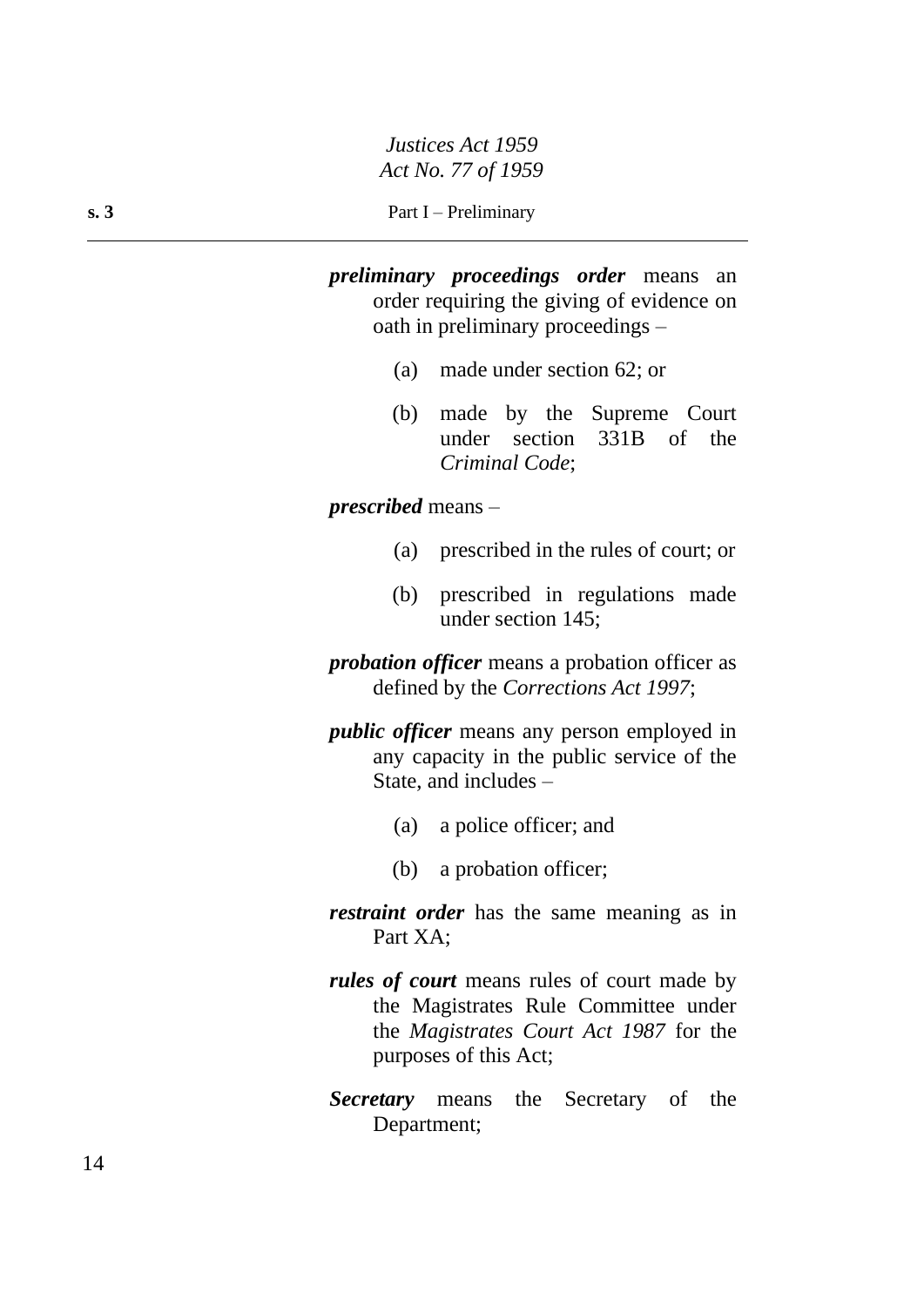- *simple offence* means any offence (indictable or not) punishable, on summary conviction before justices, by fine, imprisonment, or otherwise;
- *summary conviction*, or *conviction*, means a conviction by justices for a simple offence;
- *telephone interim restraint order* has the same meaning as in Part XA;
- *the clerk of petty sessions* means the person appointed or assigned as clerk of petty sessions for the district to which the context relates;
- *the justices* means the justices exercising jurisdiction in respect of the matter to which the context relates.
- (2) Where in any enactment the expressions *information*, *information and complaint*, *charge*, and *charge of an indictable offence* are used in relation to proceedings before justices, they shall be deemed to mean a complaint.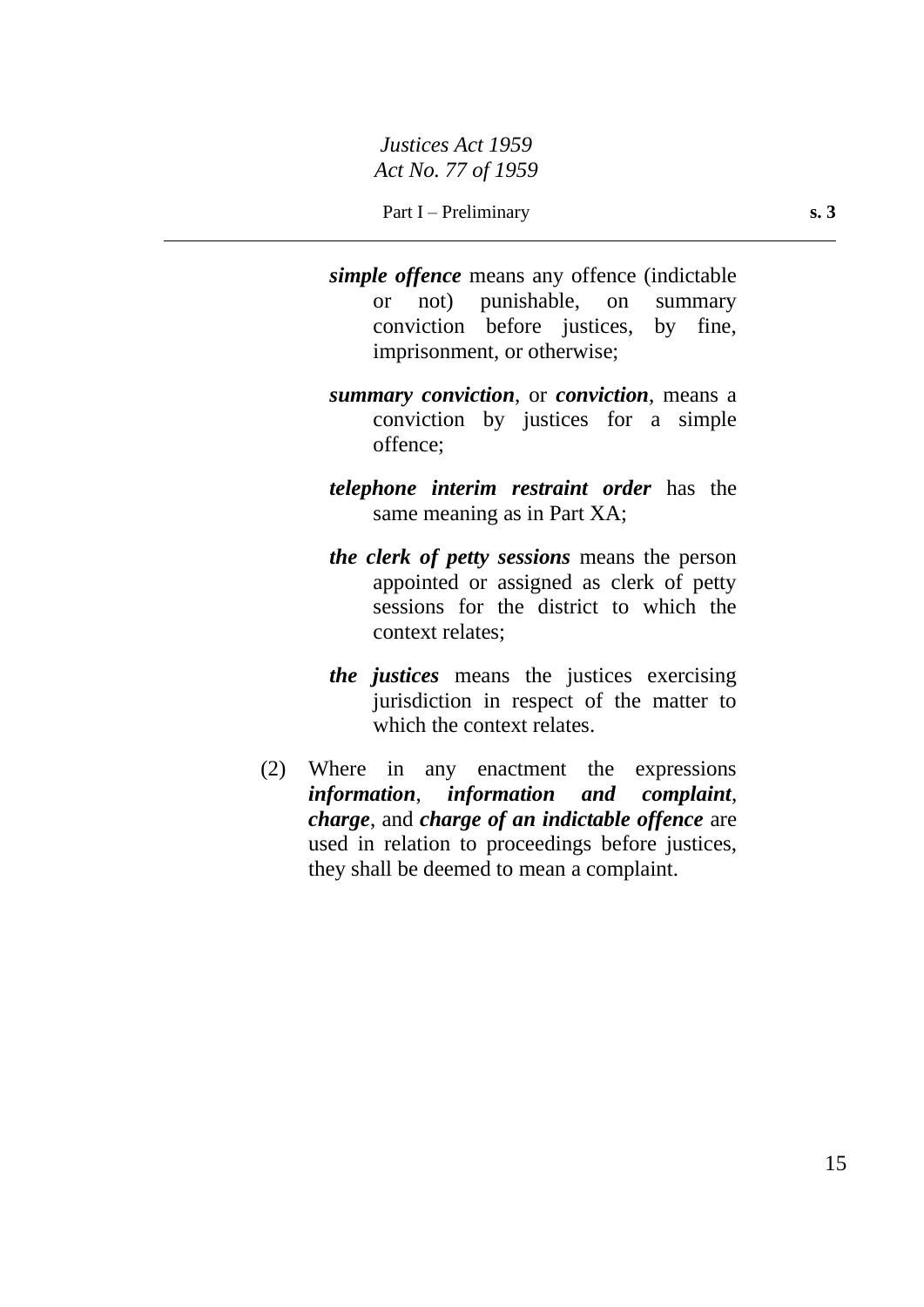# **PART II –** . . . . . . . .

4 - 10**.** . . . . . . . .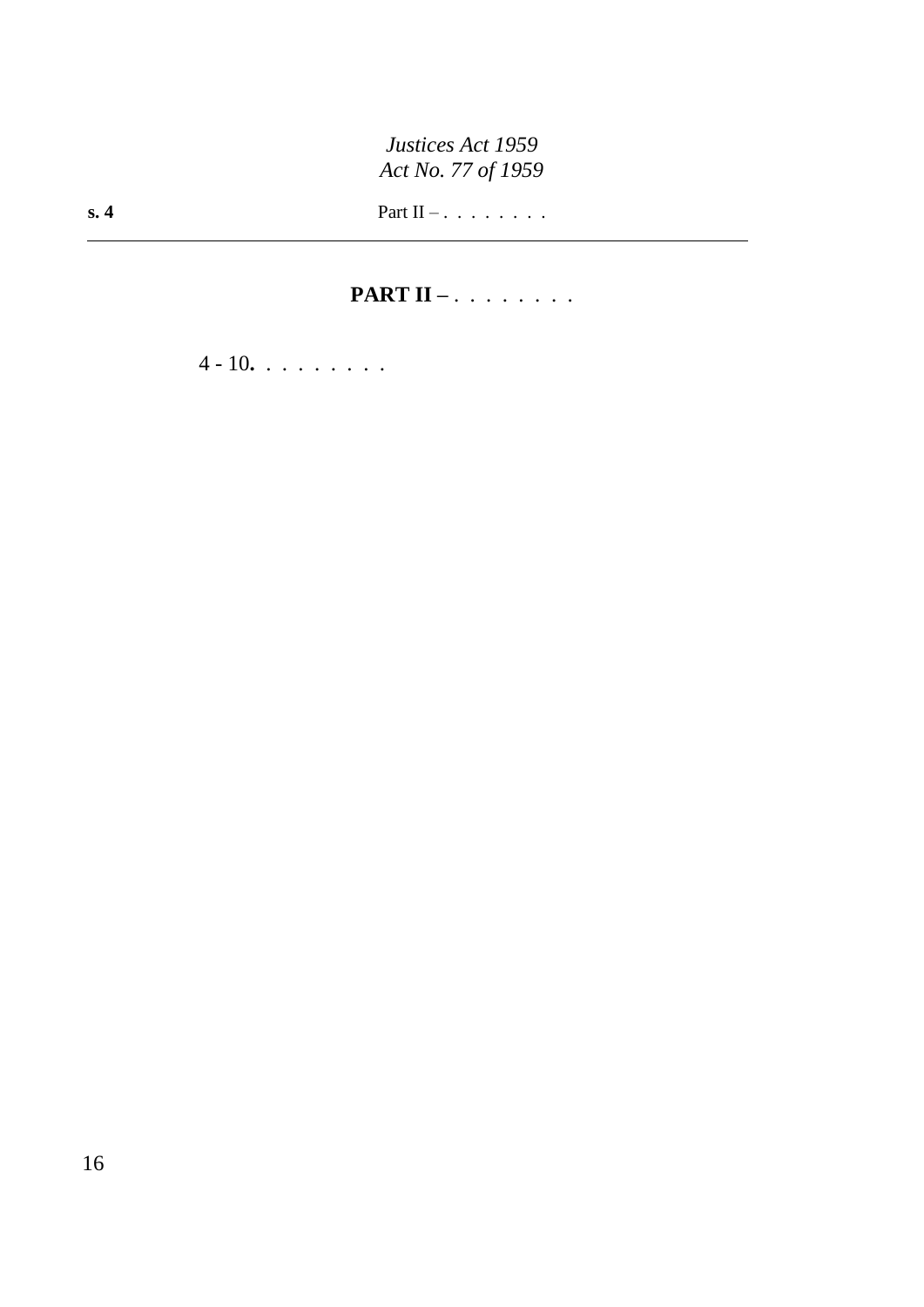Part III – . . . . . . . . **s. 11**

# **PART III –** . . . . . . . .

11 - 15**.** . . . . . . . .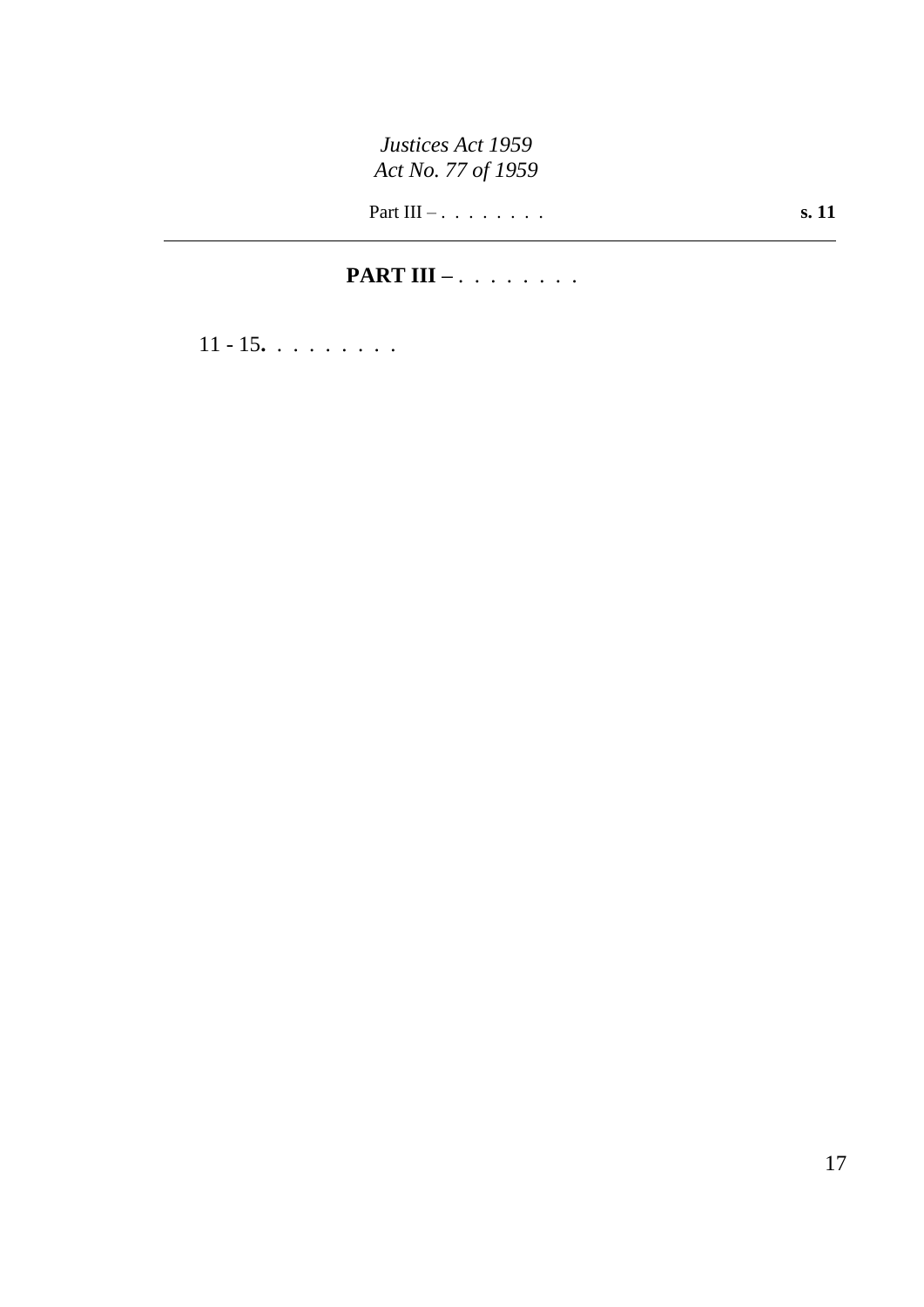# **PART IV – CLERKS**

# **16. Chief Clerk of Petty Sessions**

- (1) The Administrator of the Magistrates Court appointed under the *Magistrates Court Act 1987* is, by virtue of that office and without further commission or authority, the Chief Clerk of Petty Sessions for the purposes of this Act.
- (2) In the performance of their functions and the exercise of their powers under this Act, all clerks and deputy clerks of petty sessions and any persons appointed to assist the clerks of petty sessions shall be subject to the directions of the Chief Clerk of Petty Sessions.
- (3) Subsection (2) does not apply to a magistrate discharging the duties of a clerk of petty sessions under section 19(1).

# **16A. Appointment of clerks, &c., of petty sessions**

- (1) The Minister administering the *State Service Act 2000* may appoint State Service officers and State Service employees to be the clerk of petty sessions for a district and deputy clerk or deputy clerks of petty sessions for a district and those officers or employees are to hold office in conjunction with State Service employment.
- (2) Subject to and in accordance with the *State Service Act 2000*, there may be appointed or employed such persons as are considered necessary for the purposes of this Act.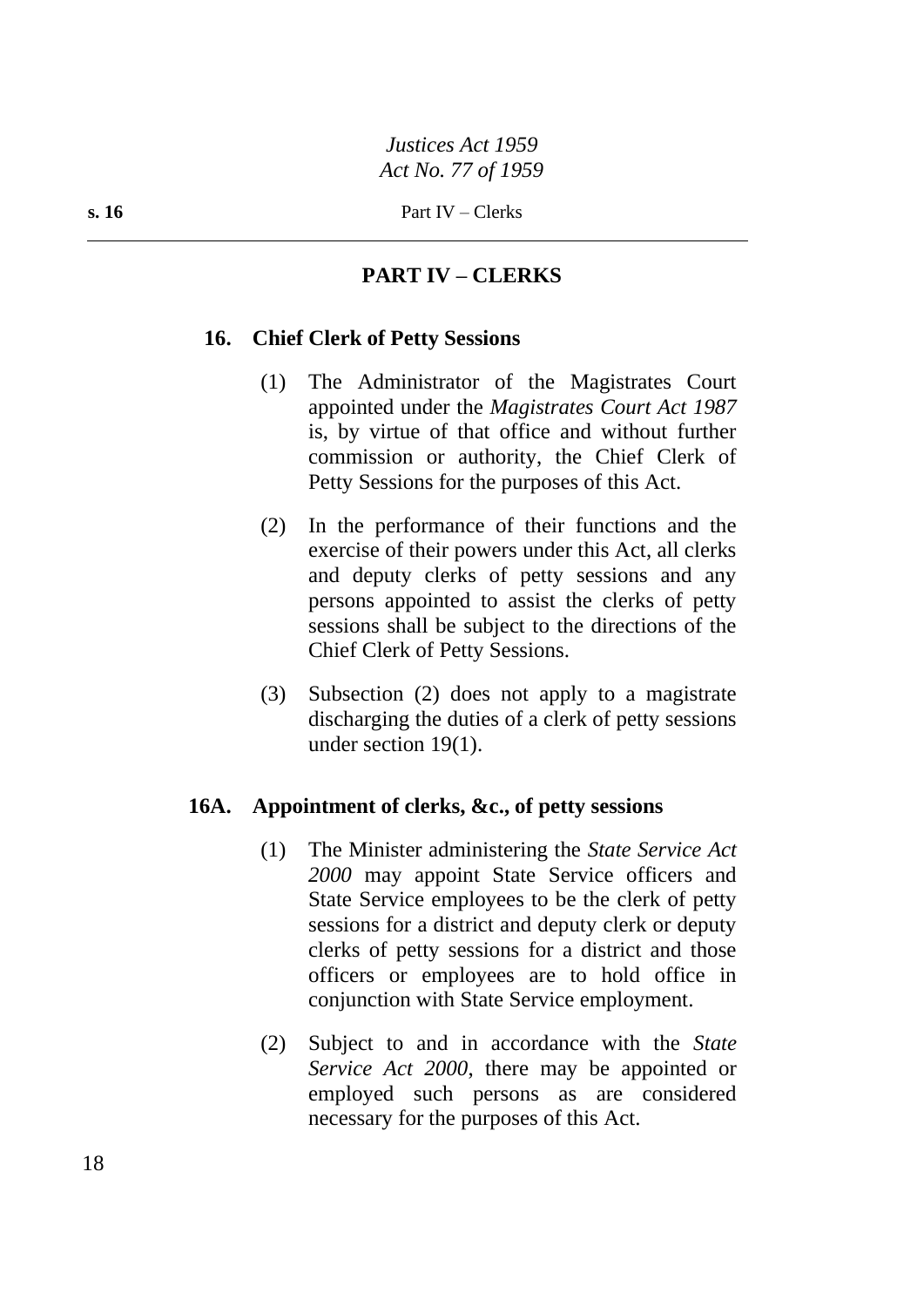Part IV – Clerks **s. 17** 

### **17. Clerks of petty sessions**

- (1) The clerk of petty sessions is, himself or by deputy, the ordinary clerk of –
	- (a) all courts of summary jurisdiction;
	- (b) all justices examining into charges of indictable offences; and
	- (c) the magistrate acting ministerially or administratively in respect of matters –

within his district.

- $(1A)$  . . . . . . . .
	- (2) The clerk of petty sessions may himself or by deputy receive complaints and issue summonses thereon, summonses to witnesses, and process in execution of convictions and orders as if he were a justice.
- (2A) Subject to this section, a justice who is a clerk of petty sessions, deputy clerk of petty sessions, or clerk in the office of a clerk of petty sessions shall not–
	- (a) sit alone or with other justices in a court of summary jurisdiction; or
	- (b) do any act as an examining justice in respect of a person charged with an indictable offence.
- (2B) The Chief Magistrate may authorise a particular, or any, justice who holds the office or position of a clerk of petty sessions, deputy clerk of petty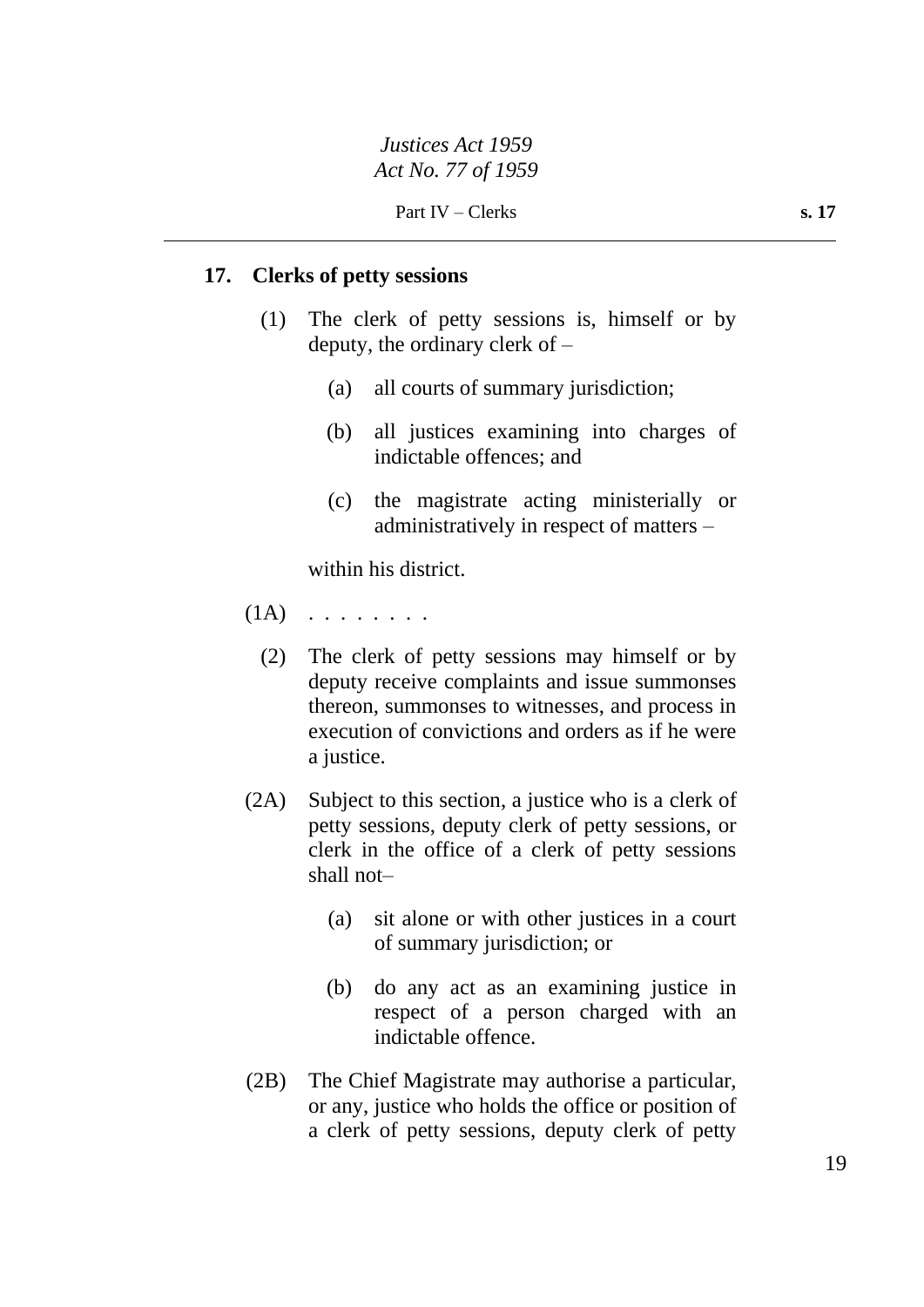sessions or clerk in the office of a clerk of petty sessions to sit alone in a court of summary jurisdiction.

- (2C) An authorisation under subsection (2B) is subject to any conditions specified in it.
- (2D) A justice authorised under subsection (2B) may do one or more of the following:
	- (a) adjourn to a later date proceedings before the justice;
	- (b) if the prosecutor consents, admit the defendant to bail;
	- (c) if the defendant has appeared before the justice in accordance with his or her bail, continue that bail to the date to which the proceedings are being adjourned;
	- (d) where the justice continues a defendant's bail and both the defendant and the prosecutor consent to a variation of the conditions to which that bail is subject, vary those conditions;
	- (e) order the defendant to appear before justices on the date to which the proceedings are being adjourned.
- (2E) An order under subsection  $(2D)(e)$  has the same effect as a summons in similar terms.
- (2F) The Chief Magistrate may vary or revoke an authorisation made under subsection (2B).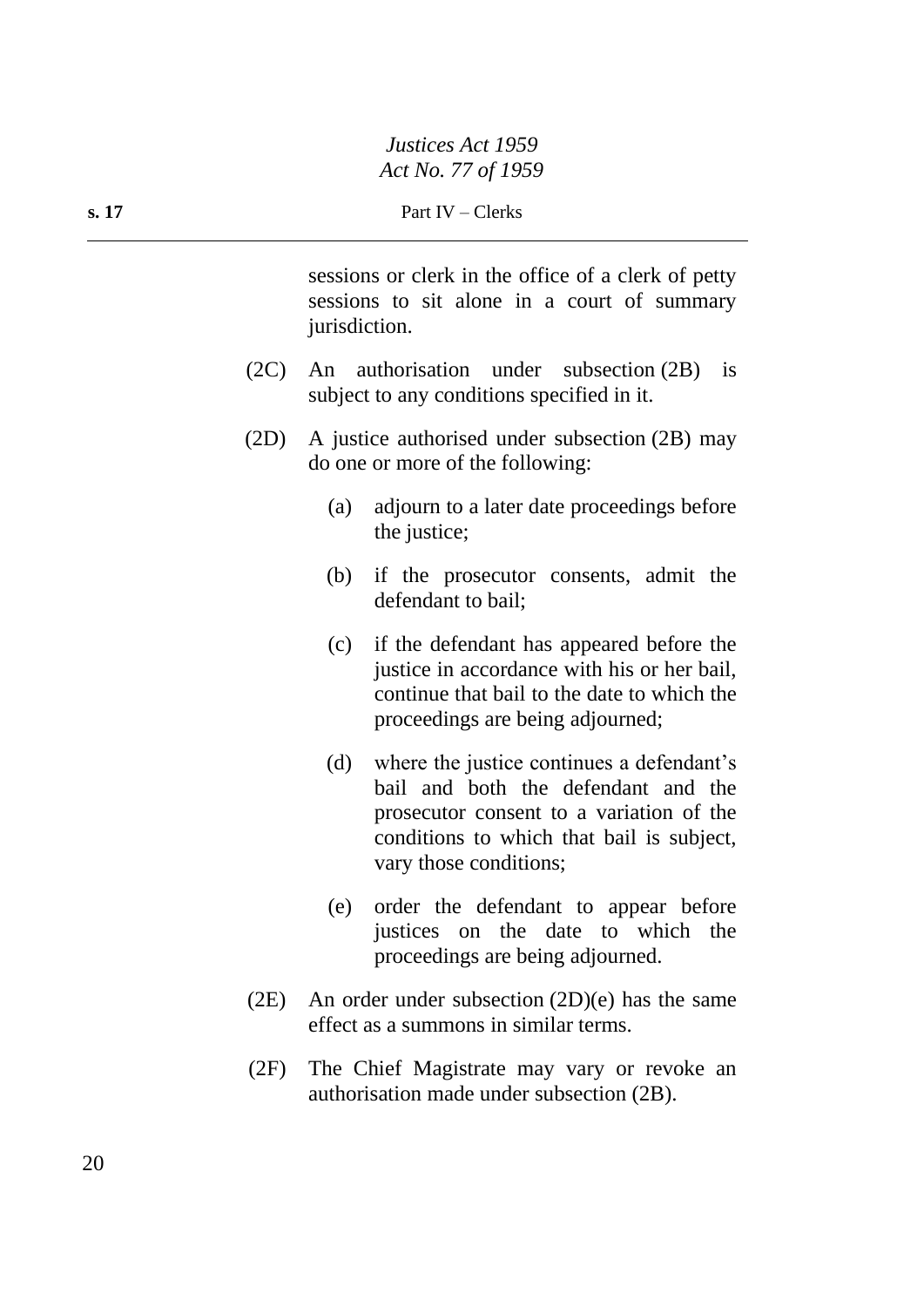- (2G) An authorisation under subsection (2B) and any variation or revocation of such an authorisation are to be in writing.
	- (3) This section does not prevent justices from using another person as their clerk in court when the clerk of petty sessions or any of his deputies cannot conveniently attend.

# **17A. Clerk of petty sessions to have care and custody of records of court**

- (1) A clerk of petty sessions shall have the care and custody of all the records of the court of which he is the clerk.
- (2) In subsection (1), *records* includes, without limiting the generality of that expression –
	- (a) the complaints and applications lodged with a clerk of petty sessions and any documents filed in connection with those complaints and applications;
	- (b) where evidence in proceedings in a court of summary jurisdiction is recorded by mechanical means on to tapes or other apparatus, those tapes or other apparatus; and
	- (c) the record of those proceedings that are taken by the justices pursuant to section 50A(1).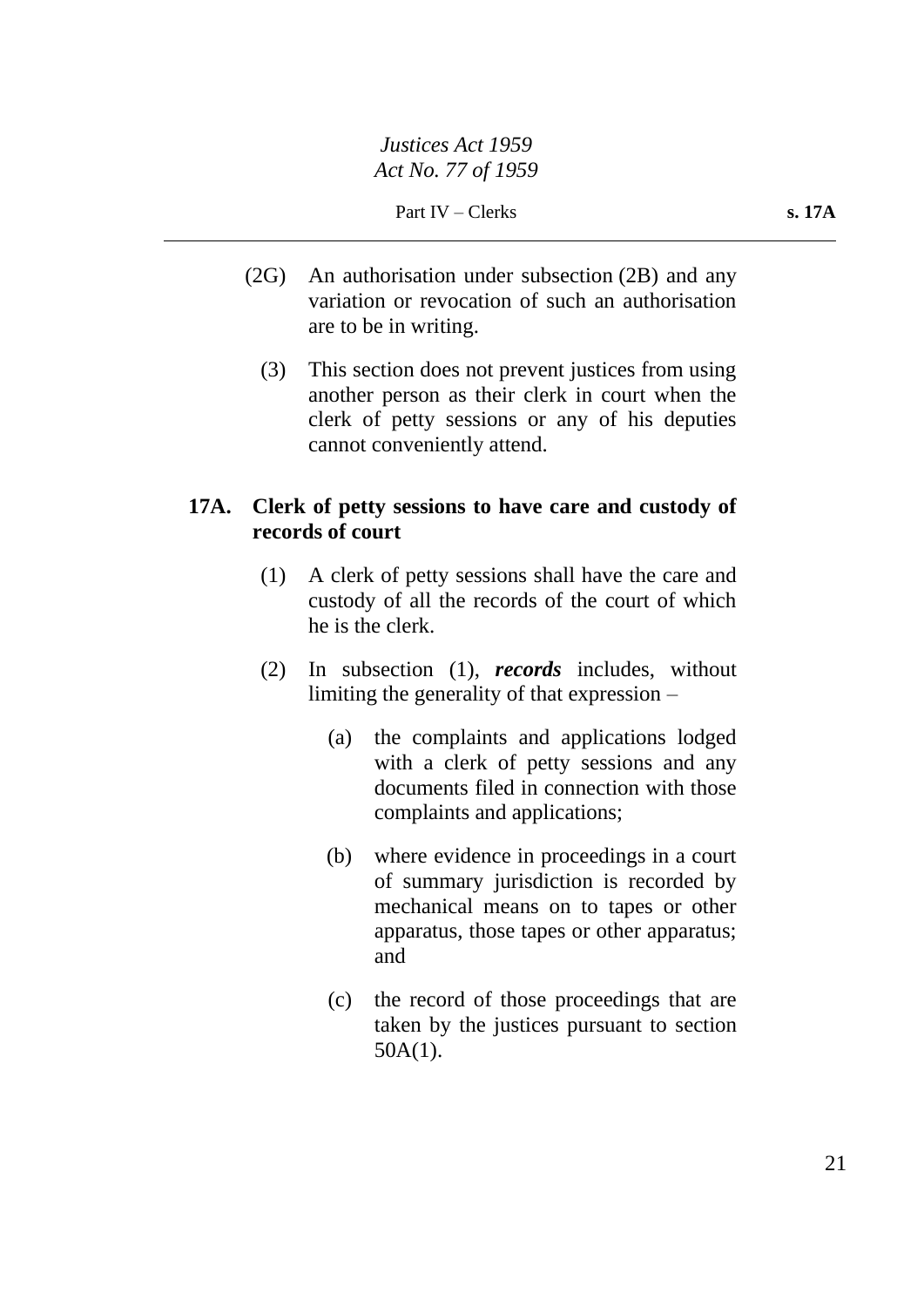### **18. Deputy clerks of petty sessions, &c.**

- (1) Subject to the direction of the justices or of the clerk of petty sessions a deputy clerk of petty sessions may do anything that the clerk of petty sessions may do under any enactment.
- (2) During a petty session or the session of a justice acting judicially or examining into a charge of an indictable offence, any person acting as clerk to the justice or justices may do all that the clerk of petty sessions might do in respect of the business of the session.

# **19. Magistrate may discharge duties of the clerk of petty sessions**

- (1) In a district where the office of clerk of petty sessions is vacant or at a place at which no clerk of petty sessions or deputy clerk of petty sessions is present, the magistrate acting in that place may discharge all or any of the duties of the clerk of petty sessions, and all acts done by that magistrate in pursuance of this section are as valid as if done by the clerk, and all notices required to be given to the clerk, and all other matters and things required to be done with or in reference to the clerk, may be given to or done with or in reference to that magistrate, and shall have the like force and effect.
- (2) The justices in petty sessions at that place or the Minister may require that any of such duties, acts, matters, and things as they or he shall think convenient shall be done by, with, or in reference to some police officer, and thereupon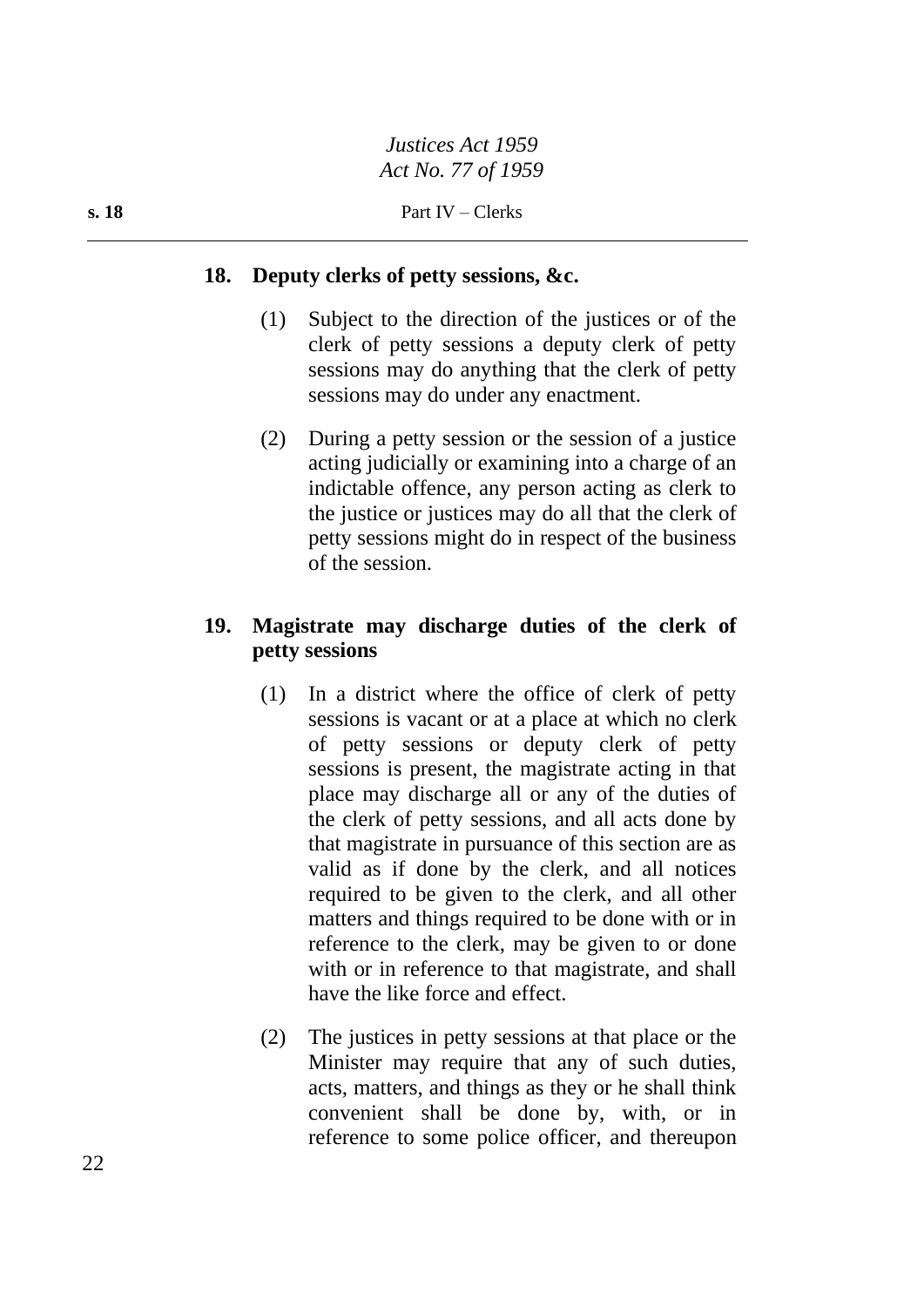Part IV – Clerks **s. 19A** 

those acts, matters, and things if so done shall be as valid as if done by, with, or in reference to the clerk of petty sessions.

19A**.** . . . . . . . .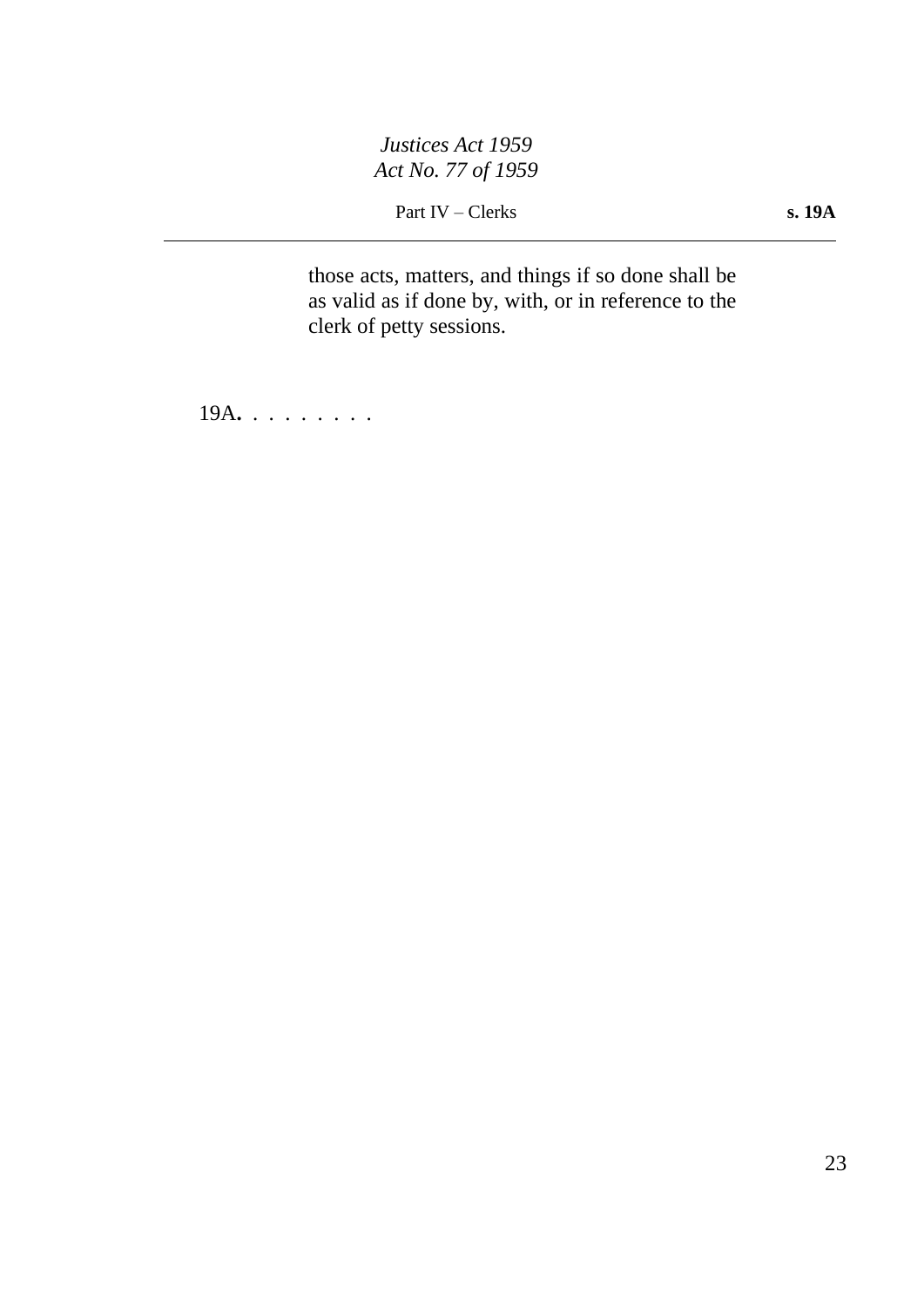# **PART V – JURISDICTION**

# **20. Hearing of complaints**

- (1) Every complaint shall be heard and determined by a magistrate or by one or by more justices, as is directed by the Act relating to the matter, or if there is no such direction, by any 2 or more justices.
- (2) No justice other than a magistrate shall sit or adjudicate under this Act on the hearing of any complaint unless he has been notified as prescribed by the clerk of petty sessions that his attendance is required on the day on which that complaint is to be heard.
- (3) No finding, decision, or order of any court of summary jurisdiction may be impugned, reversed, or invalidated on the ground that a justice sitting in the court has not received a notice as provided by subsection (2).

# **21. Decision of 2 or more justices**

- (1) Subject to subsection (2), when 2 or more justices hear a matter, and do not agree, the decision of the majority shall be the decision of the justices, and if they are equally divided in opinion, the justices present, or a majority of them  $\text{may}$  –
	- (a) dismiss the case; or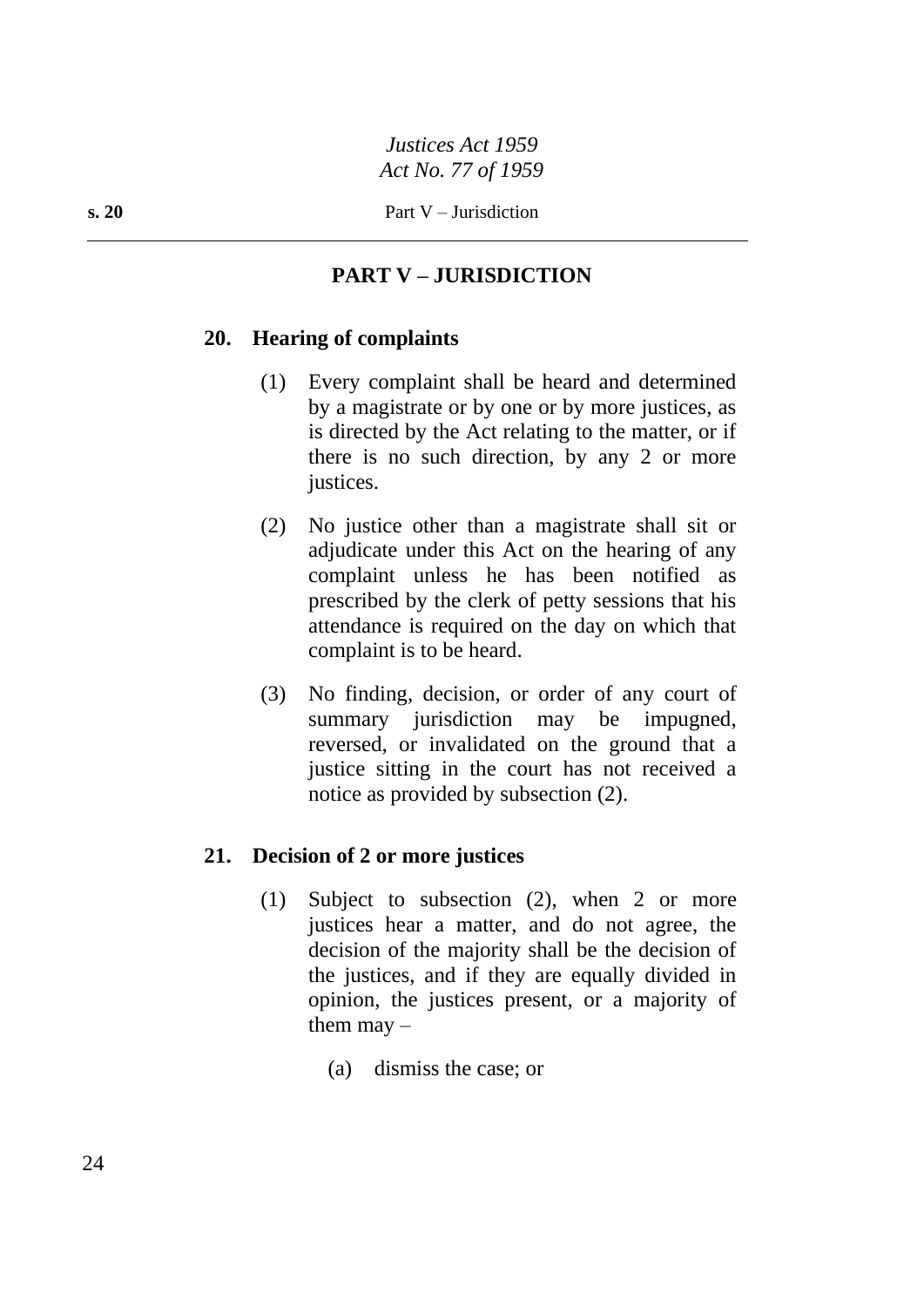- (b) adjourn the case for a rehearing with additional justices, or by other justices, or by a magistrate sitting alone.
- (2) When 2 justices only are present and acting at the hearing of a matter and do not agree, if one of them is a magistrate, the decision of the magistrate shall prevail.
- (3) Where a complaint must be heard and determined by 2 or more justices, the justices making the decision must be present and act together during the whole of the hearing and determination.

# **22. Powers of magistrates**

- (1) A magistrate has power to do alone
	- (a) whatever may be done by a court of petty sessions; and
	- (b) any other act which may be done by 2 or more justices in petty session.
- (2) The court held by a magistrate, whether in the exercise of the jurisdiction of 2 or more justices or of jurisdiction exercisable by him as a magistrate, shall be deemed to be a court of petty sessions.

# **23. Powers of single justice**

One justice may –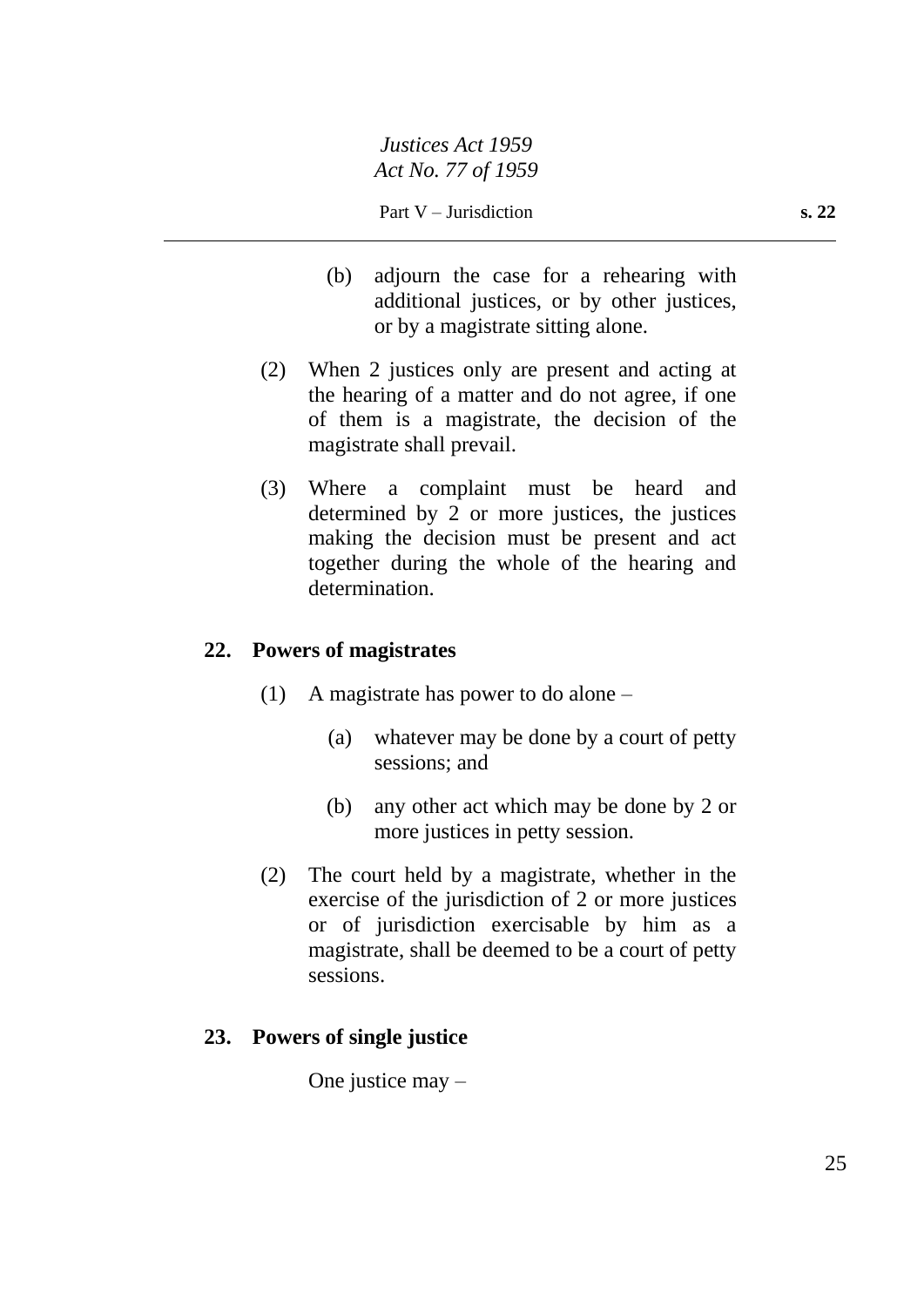**s. 23A** Part V – Jurisdiction

- (a) receive a complaint and issue a summons or warrant thereon;
- (b) issue his summons to compel the attendance of witnesses in relation to the matter of a complaint or the matter to which an application under Part XA of this Act, or Part 3 or 4 of the *Family Violence Act 2004*, relates;
- (c) do all other necessary acts and matters preliminary to the hearing of a complaint or matter notwithstanding that it must be heard and determined by a magistrate or 2 or more justices;
- (d) after the determination of a complaint or matter, whether or not he determined it or took part in its determination, issue a warrant of execution or commitment thereon; and
- (e) examine into a complaint of an indictable offence and commit the defendant for trial, or if he pleads guilty, commit him for sentence; and
- (f) conduct preliminary proceedings in accordance with Division 3 of Part VII.

# **23A. Time and place of sitting, &c., unrestricted**

Subject to any other provisions of this  $Act -$ 

(a) all courts of summary jurisdiction;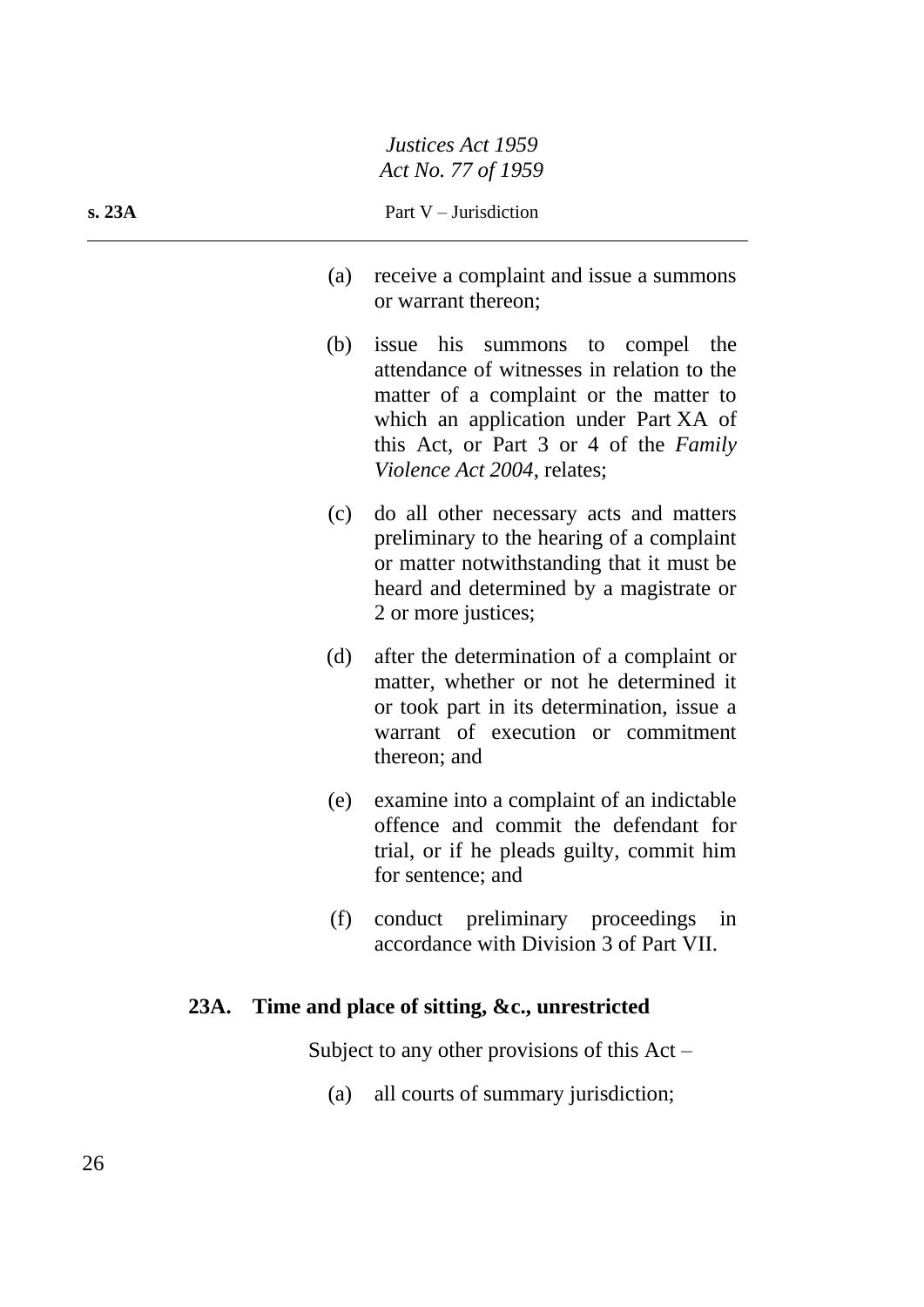Part V – Jurisdiction **s. 23AB** 

- (b) all justices examining into charges of indictable offences; and
- (c) all justices dealing with bail or recognizances –

may sit and act at any time, including Sunday, and at any place.

# **23AB. Approval and roster of justices who may constitute courts of summary jurisdiction, &c.**

The Chief Magistrate may from time to time  $-$ 

- (a) by instrument in writing, approve the justices who may constitute courts of summary jurisdiction, examine charges of indictable offences and deal with bail or recognizances; and
- (b) approve and vary rosters of those justices to sit as courts of summary jurisdiction, examine charges of indictable offences and deal with bail or recognizances.

# **24. Summons or warrant not avoided by death, &c., of justice**

A warrant or summons issued by a justice is not avoided by reason of his dying or ceasing to hold office.

# **25. Contempt**

(1) If a person  $-$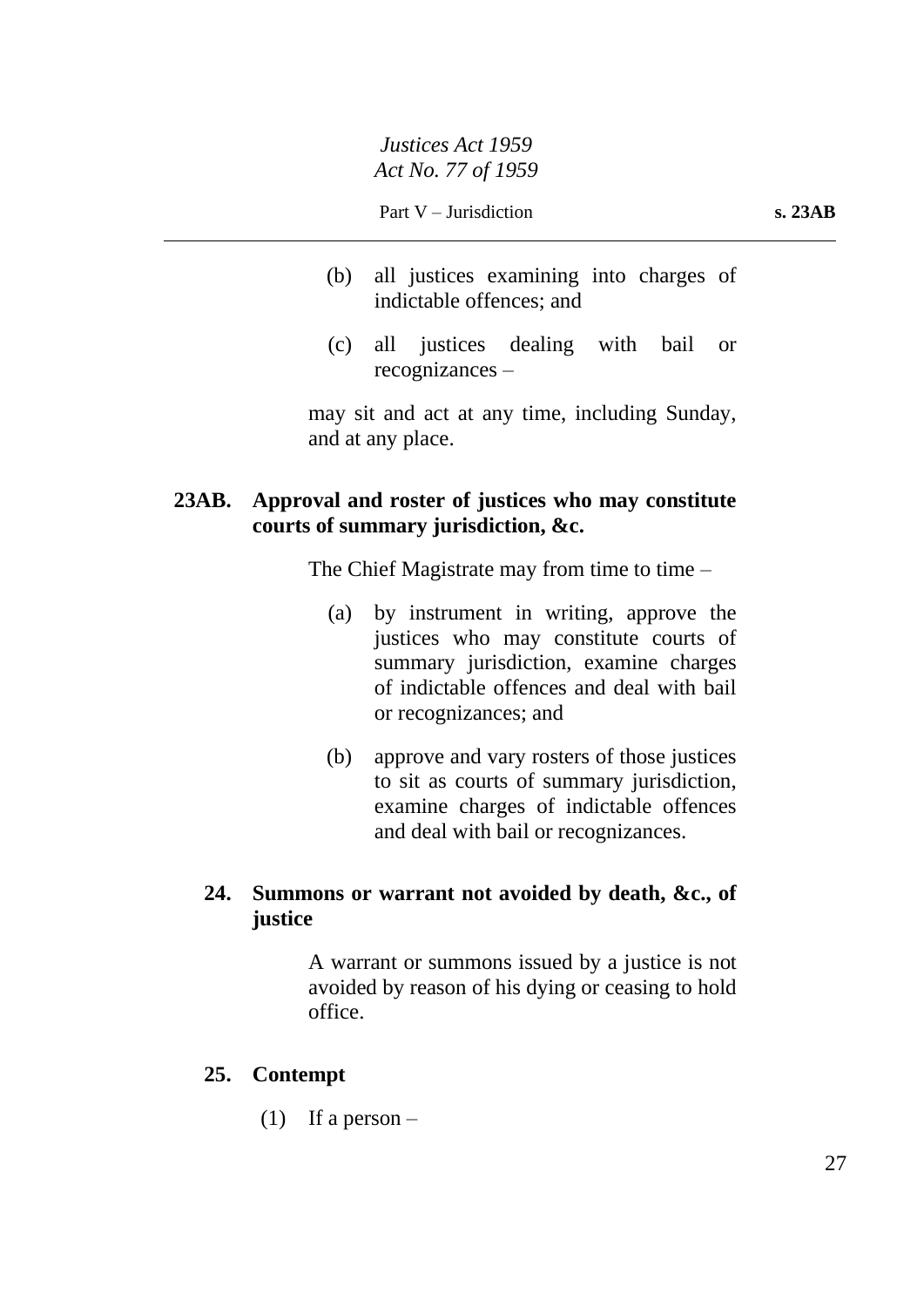#### **s. 25** Part V – Jurisdiction

- (a) wilfully misbehaves himself before justices sitting in any place in the exercise of their jurisdiction under this or any other Act;
- (b) wilfully interrupts or obstructs proceedings before such justices; or
- (c) is guilty of wilful prevarication in giving evidence before such justices –

that person shall be deemed guilty of contempt of court, and the justices may, during their sitting, by oral order, direct that person to be removed from the court or place, and to be taken into custody, and at any time before they rise may impose on that person a fine not exceeding 10 penalty units or, by warrant, commit that person to a term of imprisonment not exceeding 6 months.

(2) Where a person is guilty of misconduct mentioned in subsection (1), the justices may, if they think fit, accept an apology for the misconduct, and may remit any penalty or punishment for it either wholly or in part.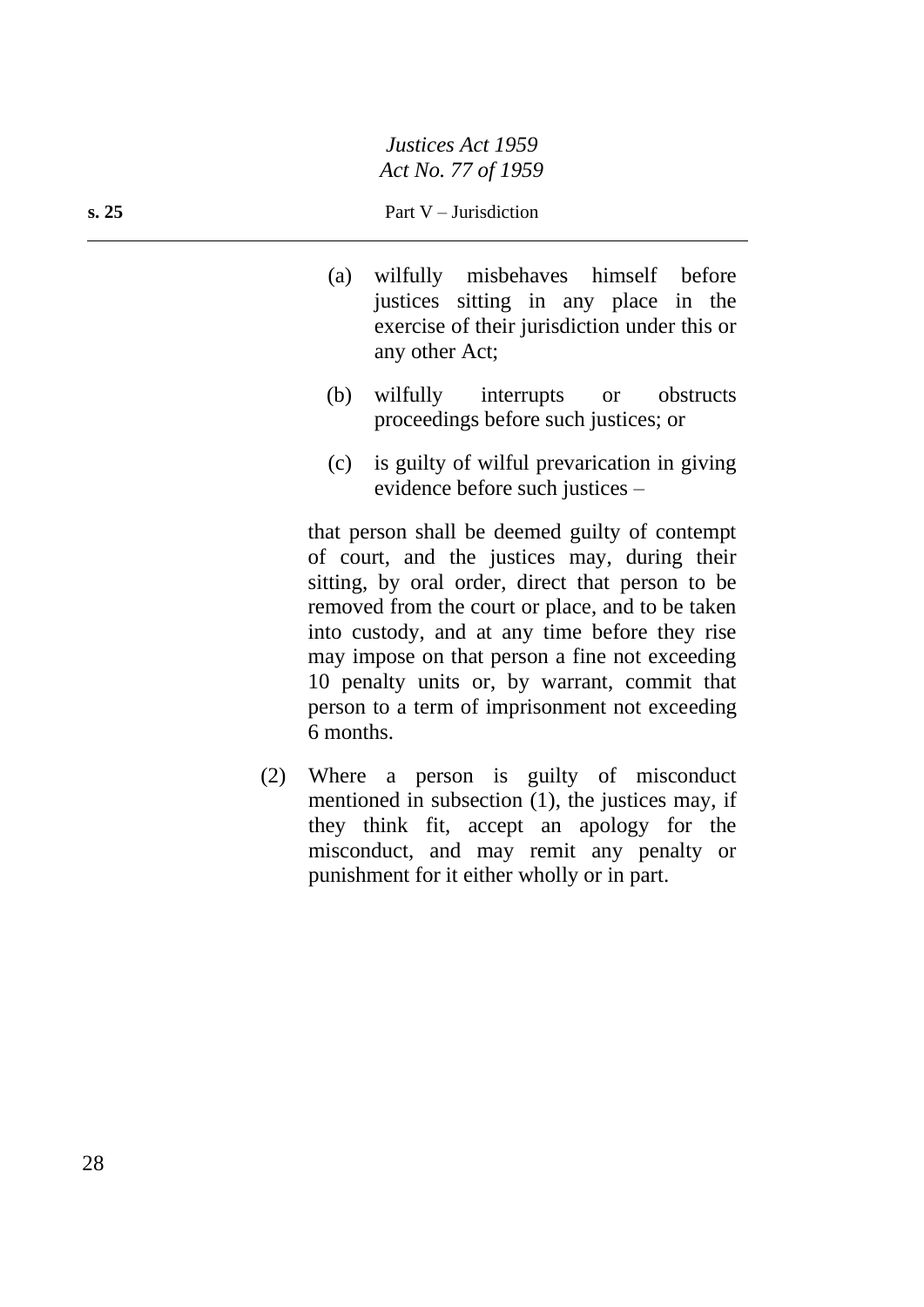# **PART VI – GENERAL PROCEDURE**

#### **26. Limitation on summary proceedings**

- (1) In the case of a simple offence that is not an indictable offence, or of a breach of duty, unless some other time is limited for making complaint by the law relating to the particular case, complaint must be made –
	- (a) within 6 months from the time when the matter of complaint arose; or
	- (b) against a provision of an Act that has been declared in accordance with subsection (1A) to be an Act to which this paragraph applies –
		- (i) within 3 years from the time when the matter of complaint arose; and
		- (ii) within 6 months from the time when the matter of complaint came to the attention of the Director of Consumer Affairs and Fair Trading.
- (1A) The Minister responsible for administering the *Consumer Affairs Act 1988* may declare, by order published in the *Gazette*, an Act to be an Act to which subsection  $(1)(b)$  applies.
- (1B) An order under subsection (1A) is a statutory rule within the meaning of the *Rules Publication Act 1953*.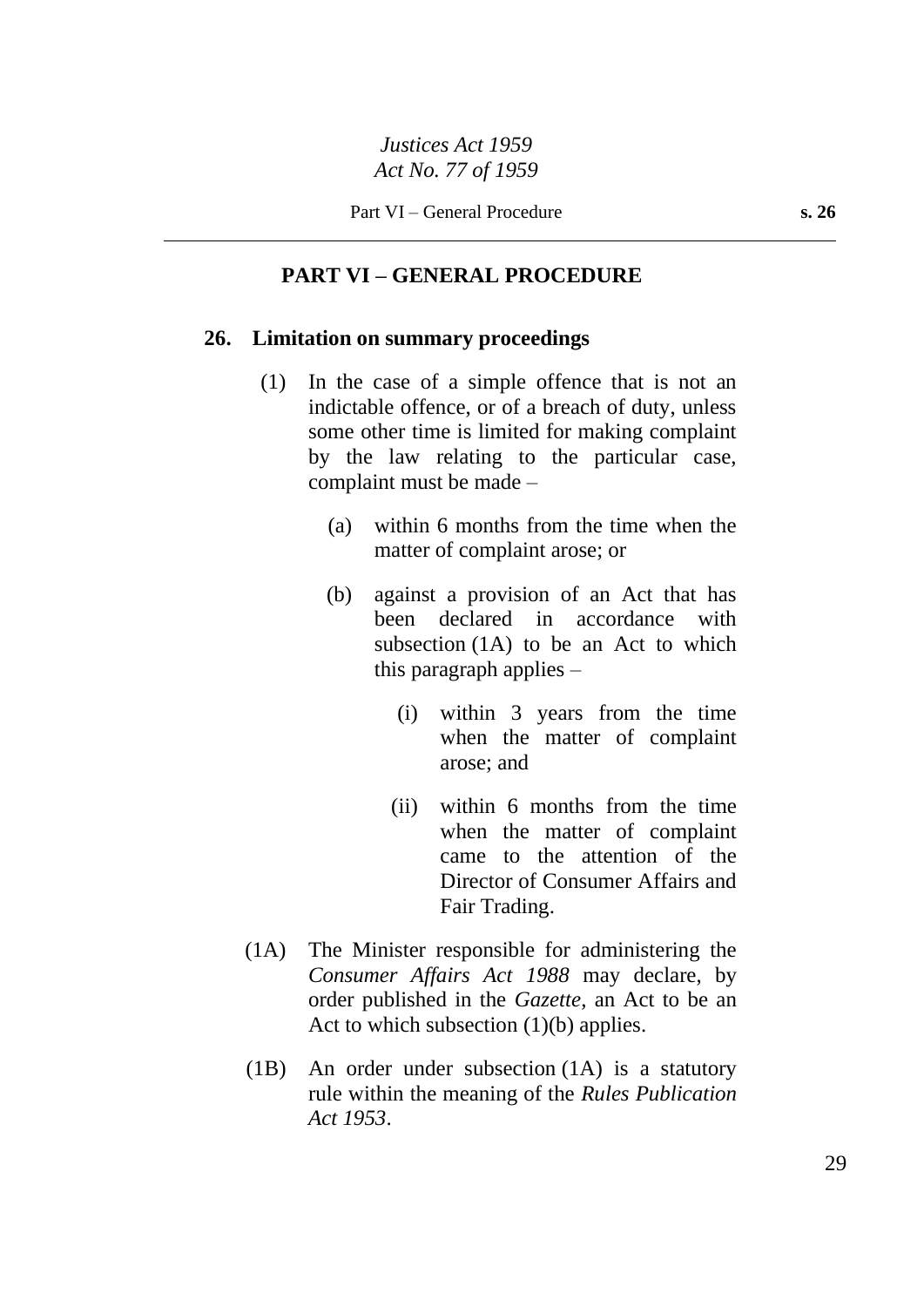#### **s. 27** Part VI – General Procedure

- (2) Notwithstanding subsection (1), a complaint for a simple offence (not being an indictable offence) may be made against a person within 12 months after the time when the matter of complaint arose if –
	- (a) that matter of complaint may also give rise to an indictable offence; and
	- (b) the person has been charged with that indictable offence within the period of 6 months, or the other time referred to in that subsection.
- (3) Notwithstanding subsections (1) and (2), a complaint for a simple offence (not being an indictable offence) may be made against a person at any time if –
	- (a) the matter of complaint giving rise to a simple offence may also be a matter giving rise to an indictable offence; and
	- (b) the person has been charged with that indictable offence within the period of 6 months, or the other time, referred to in subsection (1); and
	- (c) the person has consented in writing to the making of that complaint.

### **27. Proceedings may be commenced by complaint**

(1) Subject to subsections (2) and (3), and except as otherwise enacted or prescribed under any enactment, proceedings before justices shall be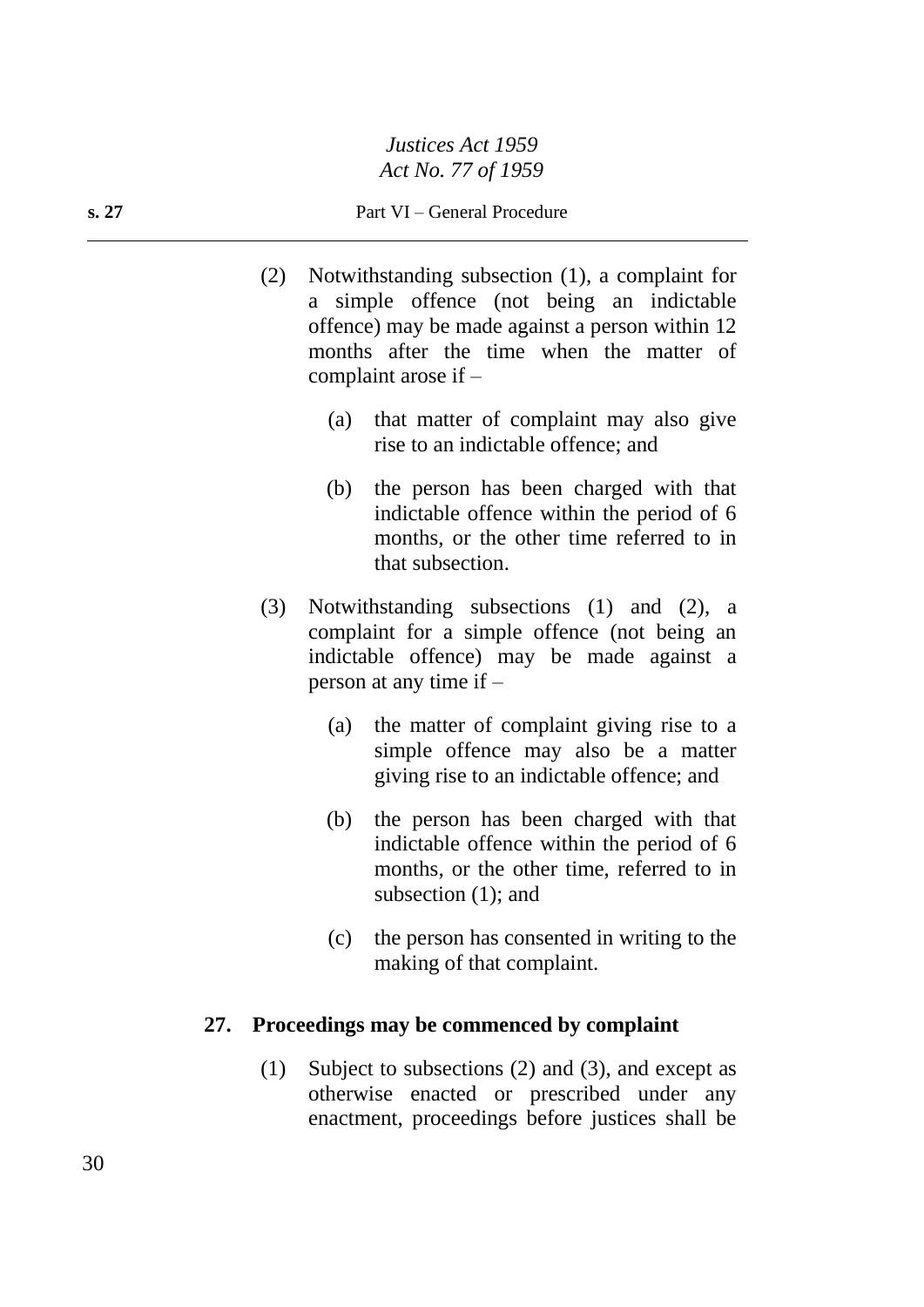commenced by a complaint, which may be made or laid by the complainant in person, or by his or her lawyer or other person authorized in that behalf.

- (2) Where a person has been arrested without a warrant, oral information of the substance of the charge may take the place of a complaint up to the stage of the proceedings at which a complaint is needed for the person charged to plead to it.
- (3) A complaint of a breach of the *Criminal Code* may not be made by a person other than –
	- (a) a public officer;
	- (b) a person authorized or directed to make the complaint by the Crown or the Commonwealth; or
	- (c) an officer of a municipality or another statutory public or local authority –

acting in good faith in his official capacity, without the consent of the Director of Public Prosecutions, who shall satisfy himself by affidavit, statutory declaration, or otherwise that the complainant is acting in good faith and on reasonable grounds.

(4) If a matter purporting to be a complaint has been made by a public officer in the name of, and on behalf of, an agency, Department or instrumentality purportedly in reliance on rule 6(3)(b) of the *Justices Rules 2003* as in force on and from 1 January 2004 until 1 June 2009 –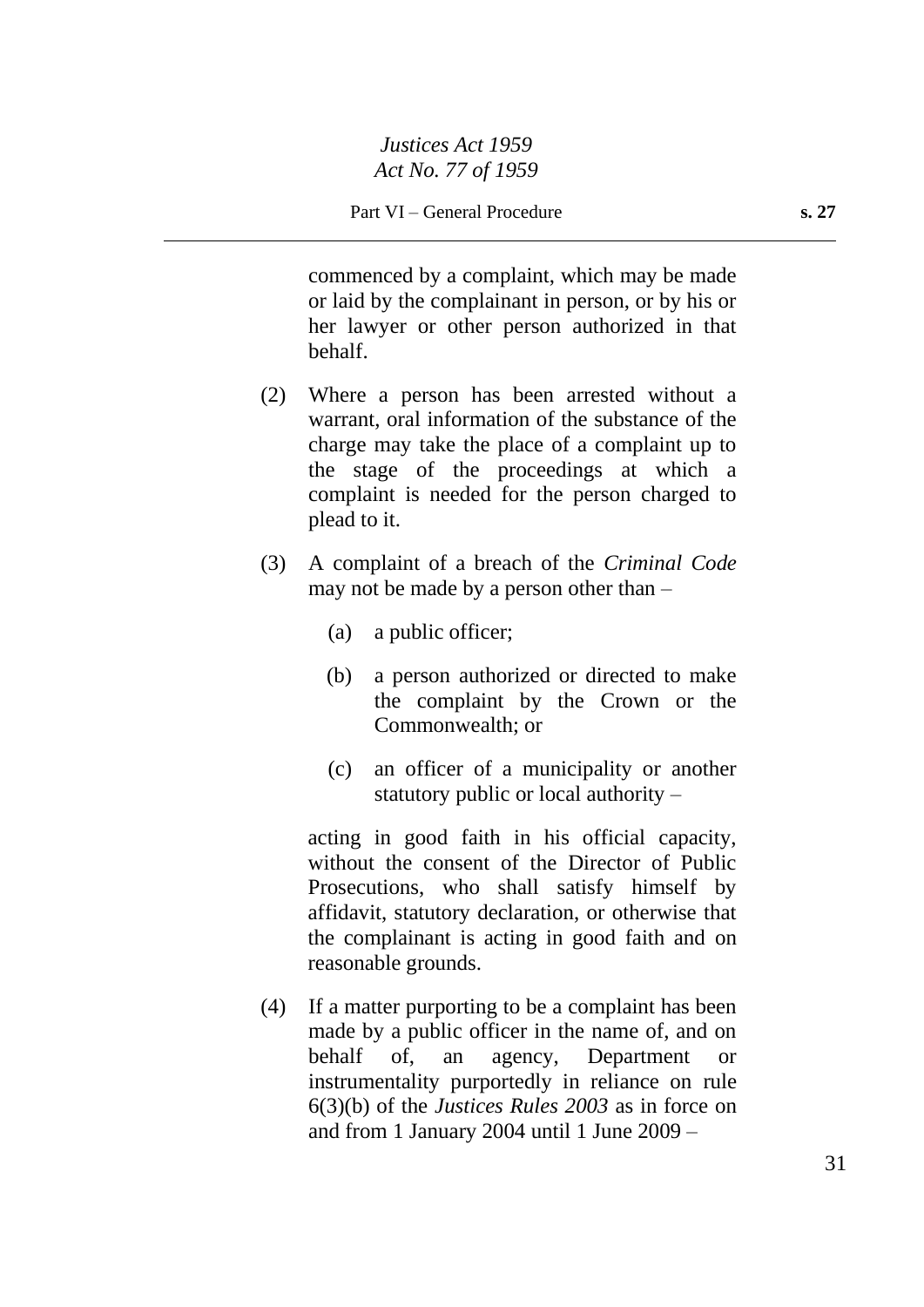- (a) the matter is taken to be a complaint validly made by the public officer who signed it; and
- (b) that public officer is taken to be the complainant and to have made the complaint in his or her own right in accordance with subsection (1); and
- (c) the complaint need not be sworn before a justice.
- (5) Subsection (4) applies
	- (a) subject to subsection (6), to a matter purporting to be a complaint referred to in subsection (4), whether or not the proceedings on the purported complaint have been finally determined; and
	- (b) to the public officer who made the purported complaint in the name of, and on behalf of, an agency, Department or instrumentality, whether or not the public officer was employed in that agency, Department or instrumentality.
- (6) If before the commencement of subsection (4) a matter purporting to be a complaint referred to in that subsection has been dismissed by a court on the basis that the purported complainant is not a person who has the legal capacity to bring a complaint, that subsection –
	- (a) does not apply to that purported complaint; and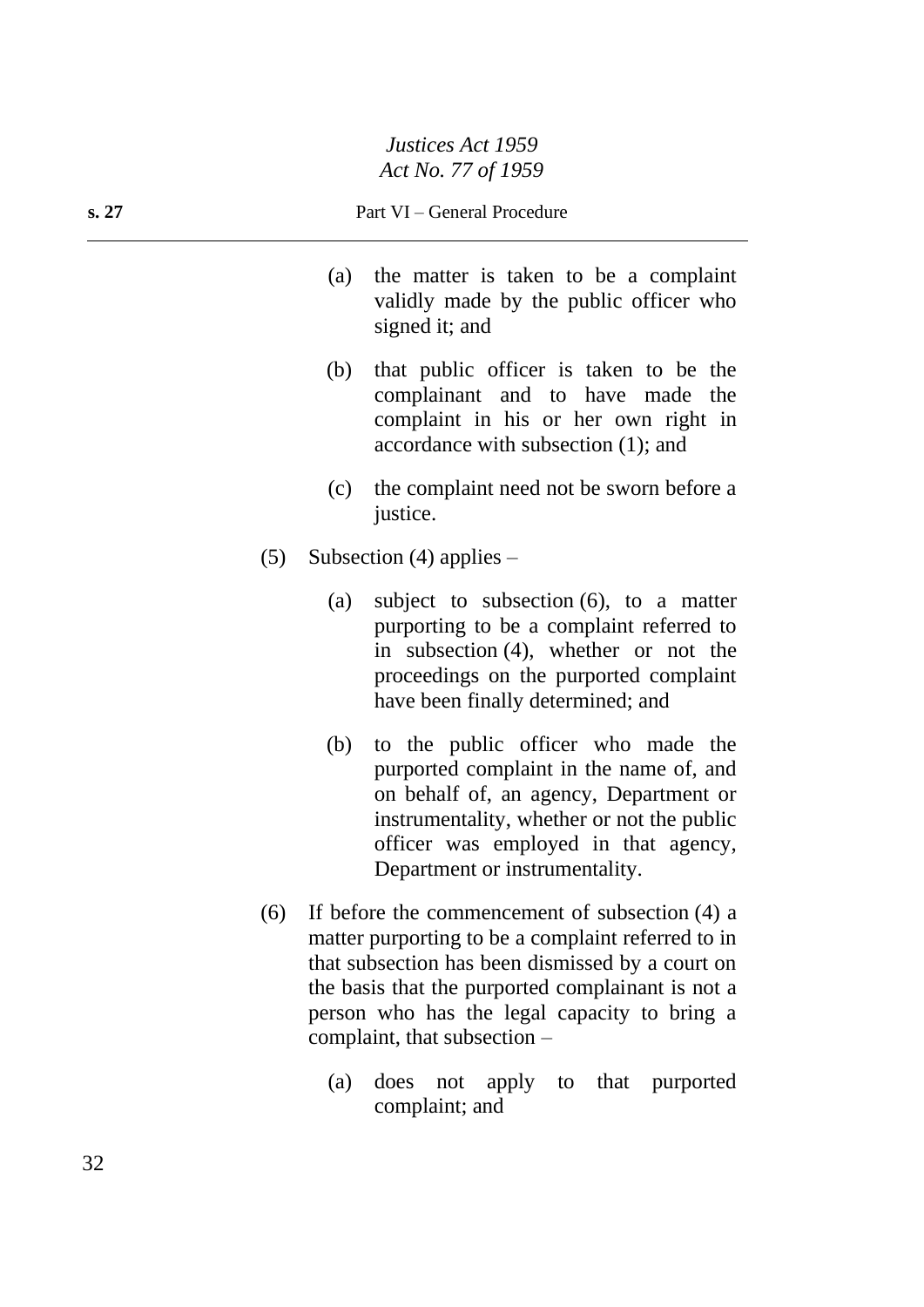(b) does not affect the decision of the court.

## **28. Complaint against several defendants**

- (1) Any number of persons who are alleged to be parties within the meaning of section 73 to the same simple offence or who are alleged to be parties within the meaning of section 3 of the *Criminal Code* to the same indictable offence may be joined in the same complaint and the charges against them may be heard together or separately, notwithstanding that a party to the offence is not included in the complaint or is not amenable to justice.
- (2) Where 2 or more persons are joined as defendants in the same complaint, whether in respect of the same offence or different offences, the justices may, at any time during the hearing, on the application of any of the defendants, direct that the hearing of the complaint against any of the defendants shall be had separately from the hearing of the complaint against the other or others of them.

# **29. Only one matter of complaint: Procedure if otherwise**

- (1) A complaint shall be for one matter only and not for 2 or more matters, except –
	- (a) in the case of indictable offences, where the matters complained of are such that they may be charged in one indictment;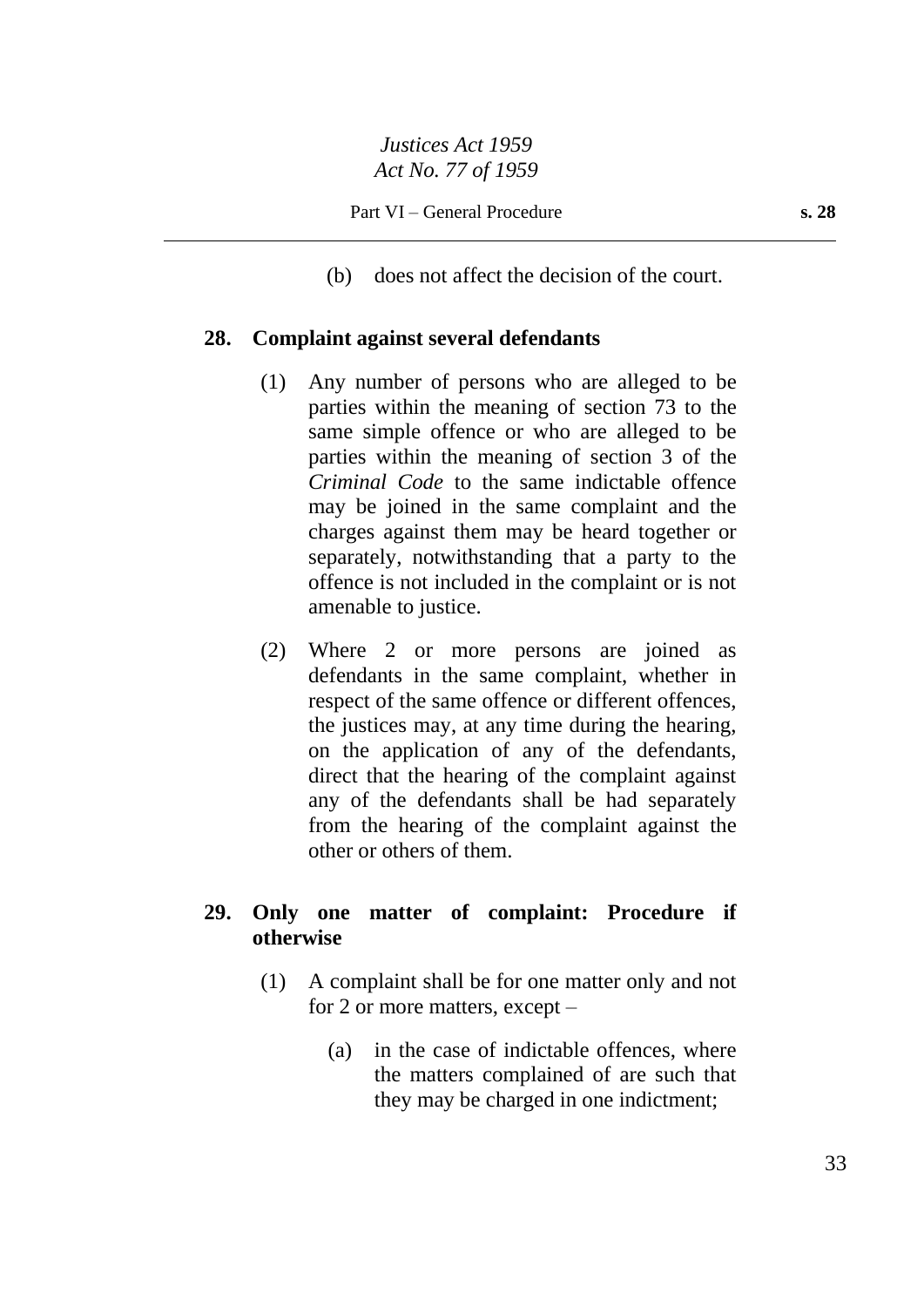- (b) in other cases, if the matters of complaint are –
	- (i) substantially of the same act or omission on the part of the defendant, although amounting in law to 2 or more offences or 2 or more matters of complaint; or
	- (ii) founded on the same facts or are, or form part of, a series of offences or matters of complaint of the same or a similar character; or
- (c) where otherwise expressly enacted.
- (2) Where several matters of complaint are joined in the one complaint pursuant to subsection (1), each matter of complaint shall be set out in a separate numbered paragraph.
- (3) If, contrary to subsection (2), any paragraph in a complaint includes more than one matter of complaint, the justices may, upon such terms and conditions as they think fit, at any stage of the hearing permit the complainant to amend that paragraph so that it shall include only one matter of complaint and to add a new paragraph or new paragraphs with respect to the other matter or matters of complaint.
- (4) Where, on the hearing of a complaint, it appears to the justices that the defendant may be prejudiced or embarrassed in his defence because the complaint contains more than one matter of complaint or that for any other reason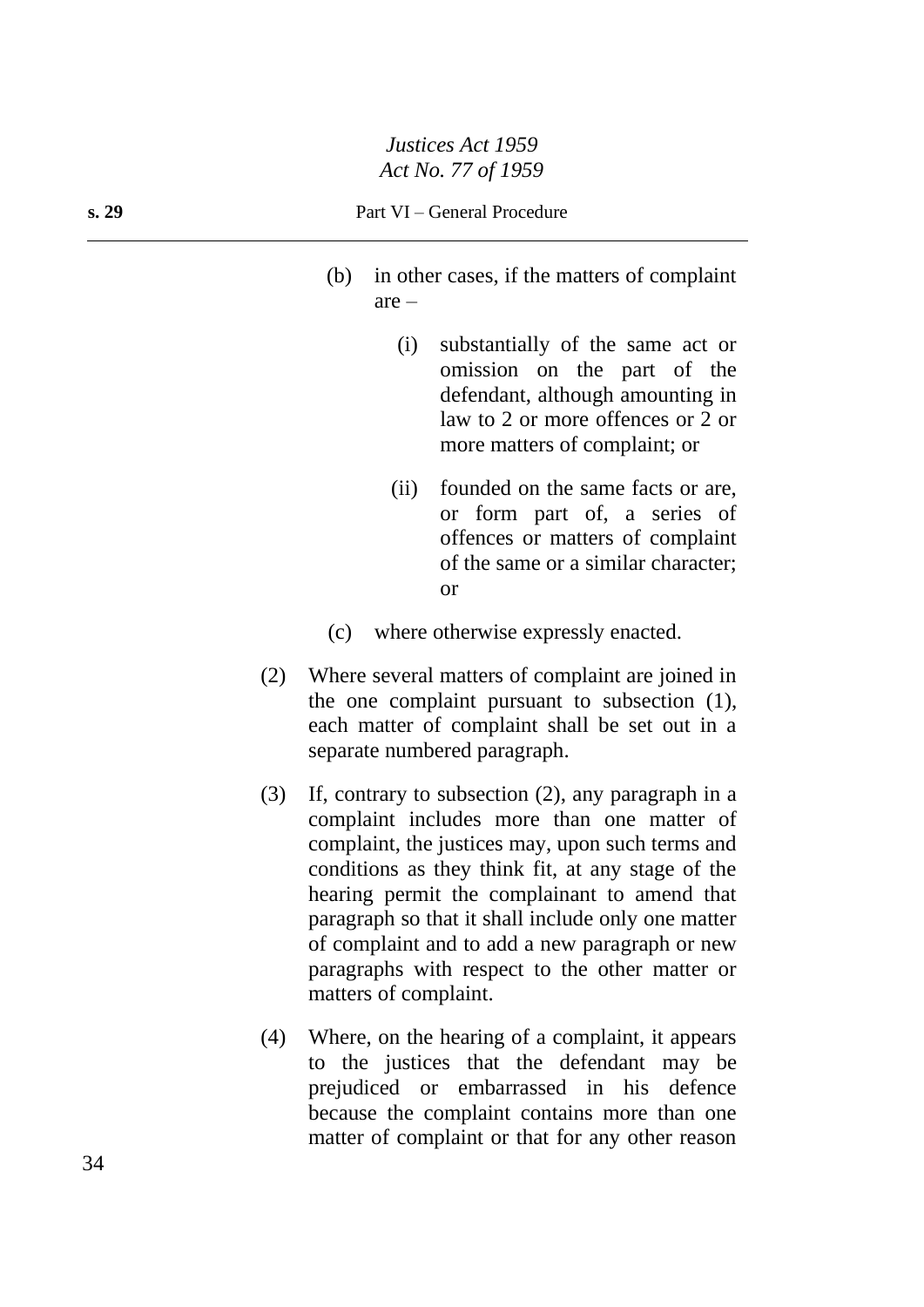it is desirable to direct that one or more of the matters of complaint should be heard separately, the justices may order a separate hearing of any matter of complaint.

- (5) On the hearing of a complaint that does not comply with subsection  $(1)$  –
	- (a) the justices shall, on the application of the defendant, require the complainant to choose one matter of complaint on which to proceed, and shall strike out of the complaint all other matters, without prejudice to the right of the complainant to lay a fresh complaint against the defendant in respect of any matter so struck out; or
	- (b) if the defendant does not so apply, the justices shall proceed to hear the evidence, and shall determine which matter or matters of complaint, if any, is or are proved, and may convict the defendant accordingly.

# **30. Statement of offences, &c.**

- (1) Any complaint, summons, warrant, or other document that is laid, issued, or made for the purpose of, or in connection with, proceedings before justices shall be sufficient if it  $-$ 
	- (a) describes the matter of complaint with which the defendant is charged or of which he is convicted in ordinary language, avoiding as far as possible the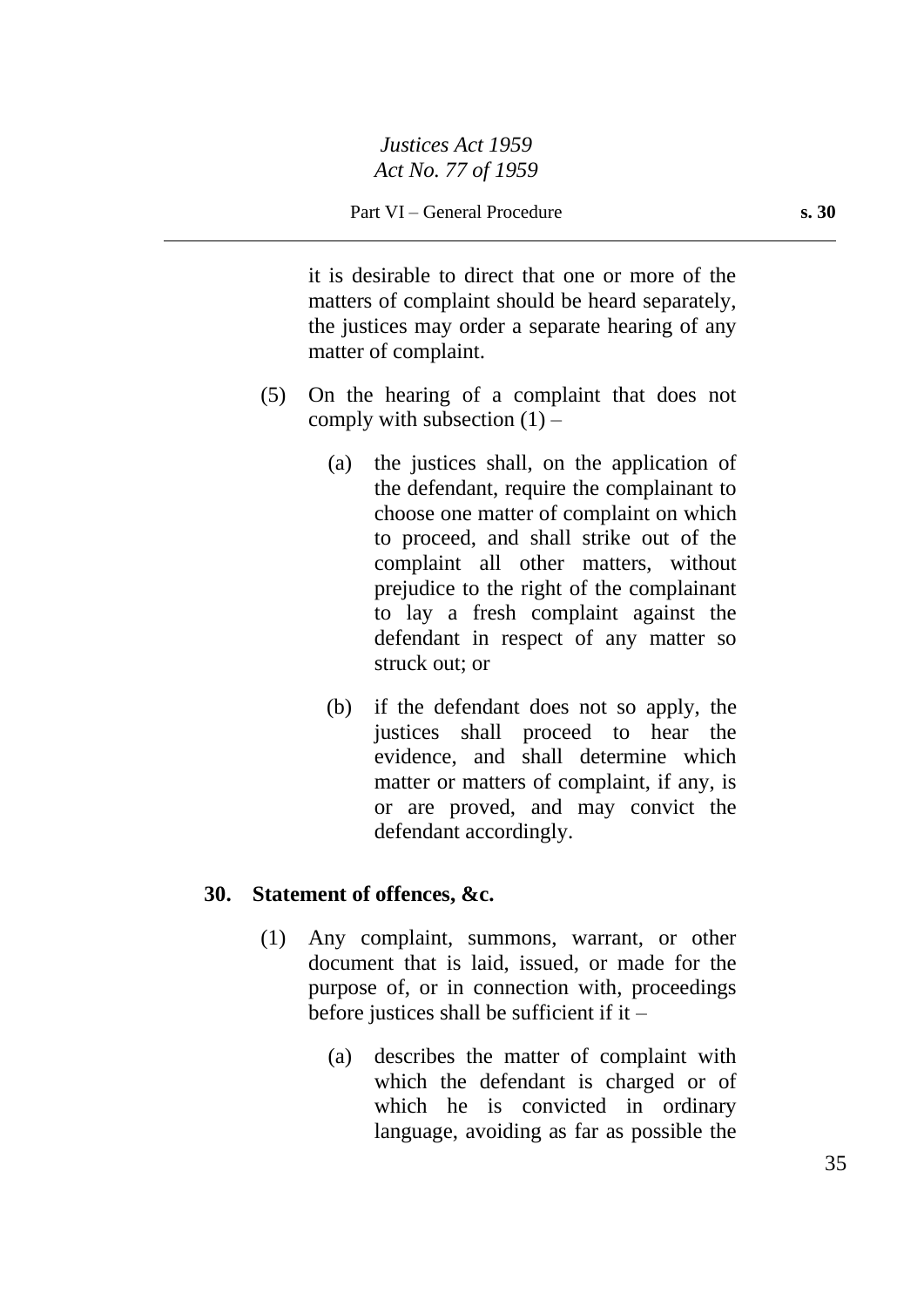use of technical terms and without necessarily stating all the essential elements of the matter of complaint; and

- (b) contains such particulars as will give reasonable information of the nature of the matter complained of.
- (2) Where an enactment constituting a simple offence or breach of duty states –
	- (a) the offence or breach of duty to be doing or omitting to  $do -$ 
		- (i) any one of any different acts in the alternative; or
		- (ii) any act in any one of different capacities or with any one of different intentions; or
	- (b) any part of the offence or breach of duty in the alternative –

the acts, omissions, capacities, intentions, or other matters stated in the alternative in the enactment may be stated in the alternative in a complaint for that simple offence or breach of duty.

# **31. Irregularities and amendments**

- (1) An objection shall not be taken or allowed to a complaint in respect of –
	- (a) an alleged defect therein, in substance or in form; or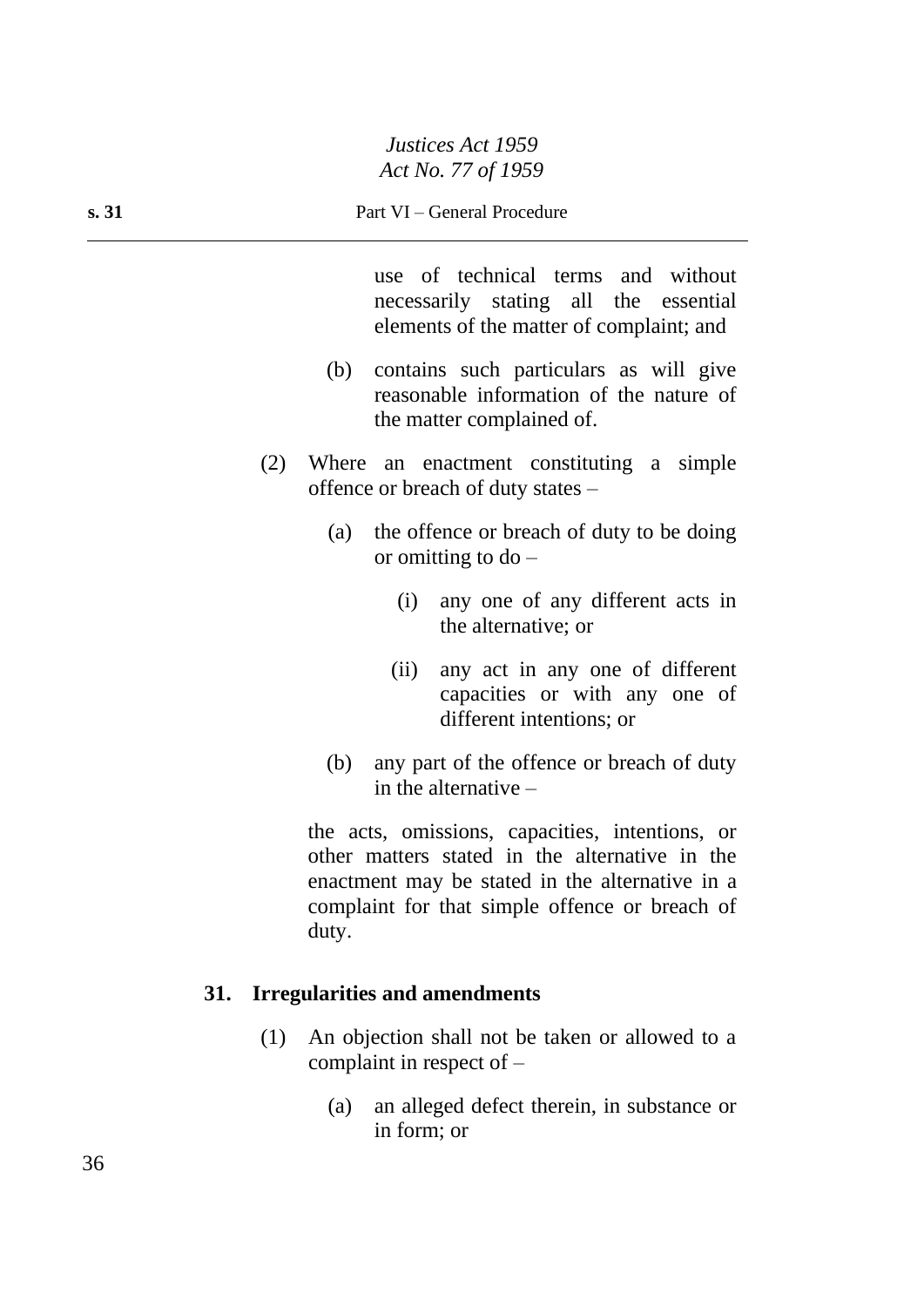- (b) a variance between it and the evidence in support thereof.
- (2) Notwithstanding the provisions of subsection  $(1)$ , where –
	- (a) a complaint fails to disclose an offence or matter of complaint; or
	- (b) the defendant appears to have been prejudiced by any defect or variance referred to in that subsection –

the justices shall, unless the complaint is amended as provided in subsection (3), dismiss the complaint.

- (3) If it appears to the justices that the complaint  $-$ 
	- (a) fails to disclose an offence or matter of complaint, or is otherwise defective; and
	- (b) ought to be amended so as to disclose an offence or matter of complaint, or otherwise to cure the defect –

the justices may amend the complaint upon such terms as may be just.

- (4) An objection shall not be taken or allowed to a warrant or summons in respect of –
	- (a) an alleged defect therein, in substance or in form; or
	- (b) a variance between it and the evidence in support of the complaint in connection with which it is issued –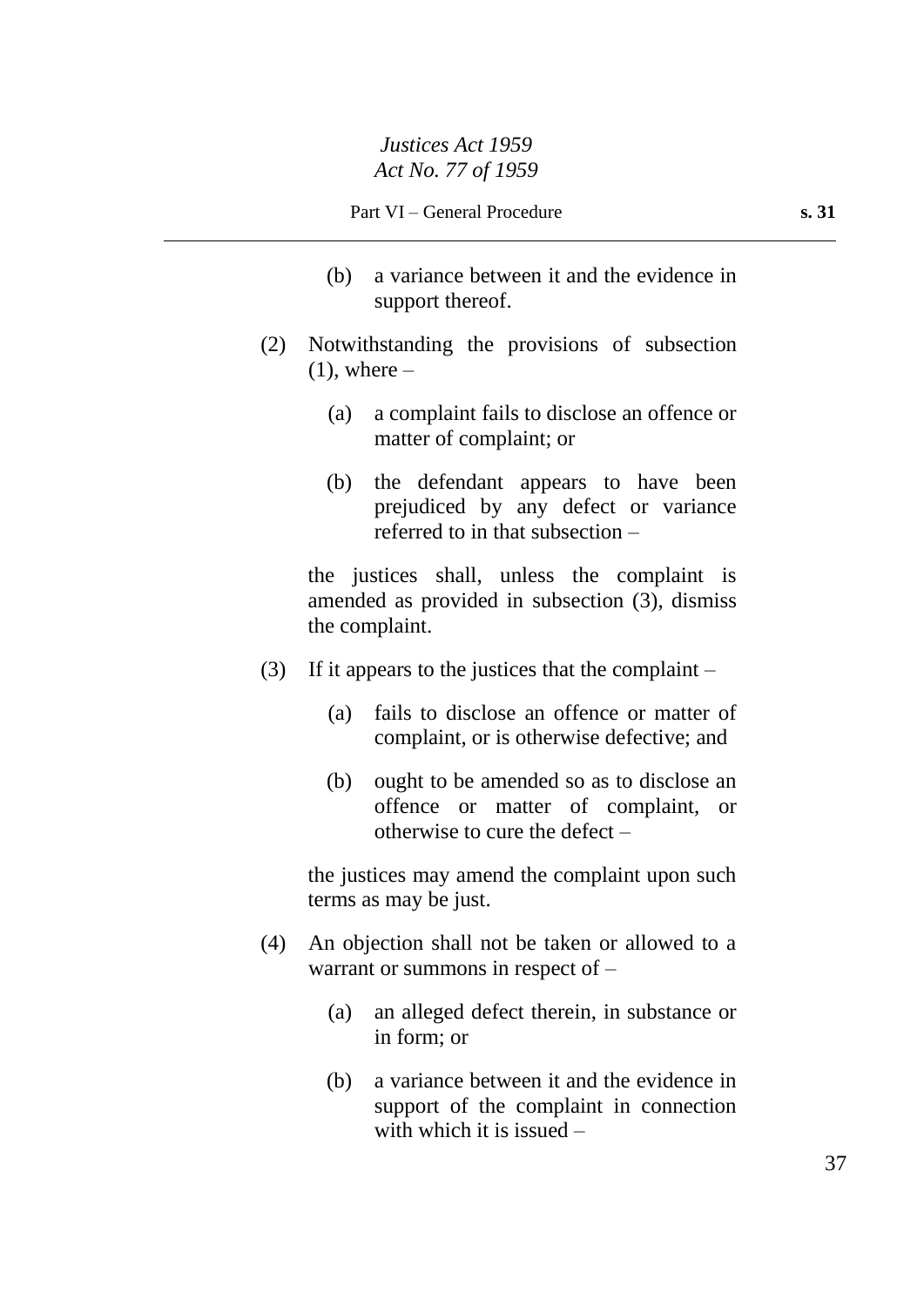but the justices may adjourn the hearing if it appears to them that the defendant has been prejudiced by the defect or variance.

- $(5)$  Any
	- (a) conviction or order made by justices; or
	- (b) warrant of committal, or other warrant or proceeding issued or had by or before justices –

may be amended, according to the evidence, by the justices by or before whom it was made, issued, or had, or by any court before which it comes, on appeal or otherwise, at any time after it has been signed, and before it has been executed, upon such terms as to costs, or otherwise, as to the justices or court seems fit.

- (6) A conviction or order of, or other proceeding before, justices shall not be quashed or set aside for a mere matter of form or technical error, or mistake in a name, date, or title, or in a matter of description only, but in all cases regard shall be had alone to the substantial merits and justice of the case.
- (7) A warrant of commitment issued upon any conviction by justices shall not be void or invalid, or be quashed, for any defect in substance or in form, and a party shall not be entitled to be discharged out of custody on account of any such defect where –
	- (a) it is alleged in the warrant that the party has been convicted of an offence; and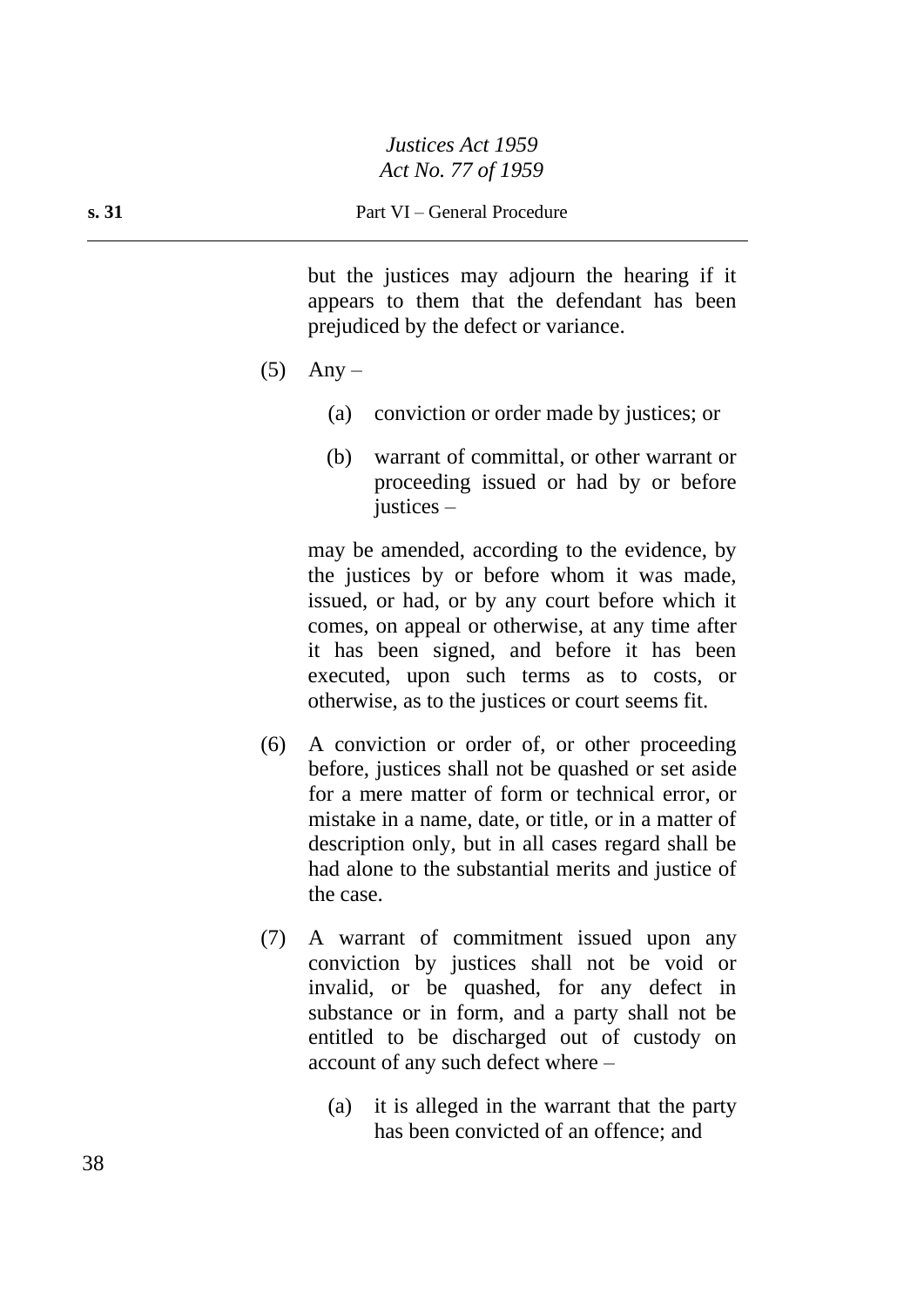(b) it appears to the court before which the warrant is returned that the conviction proceeded on good and valid grounds.

## **32. Process on complaint**

When complaint is made to a justice he may –

- (a) issue a summons to the person complained against;
- (b) where the complaint is  $-$ 
	- (i) that a person has committed or is accessory to having committed an indictable offence within the State;
	- (ii) that a person charged with having committed or with being suspected of having committed an indictable offence on the high seas or in any creek, harbour, haven, or other place in which the Admiralty of England has and claims to have jurisdiction or on land outside the State, of which offence cognizance may be taken by the Supreme Court, is suspected of being within the State; or
	- (iii) that a person has committed a simple offence the matter whereof is substantiated before him on oath –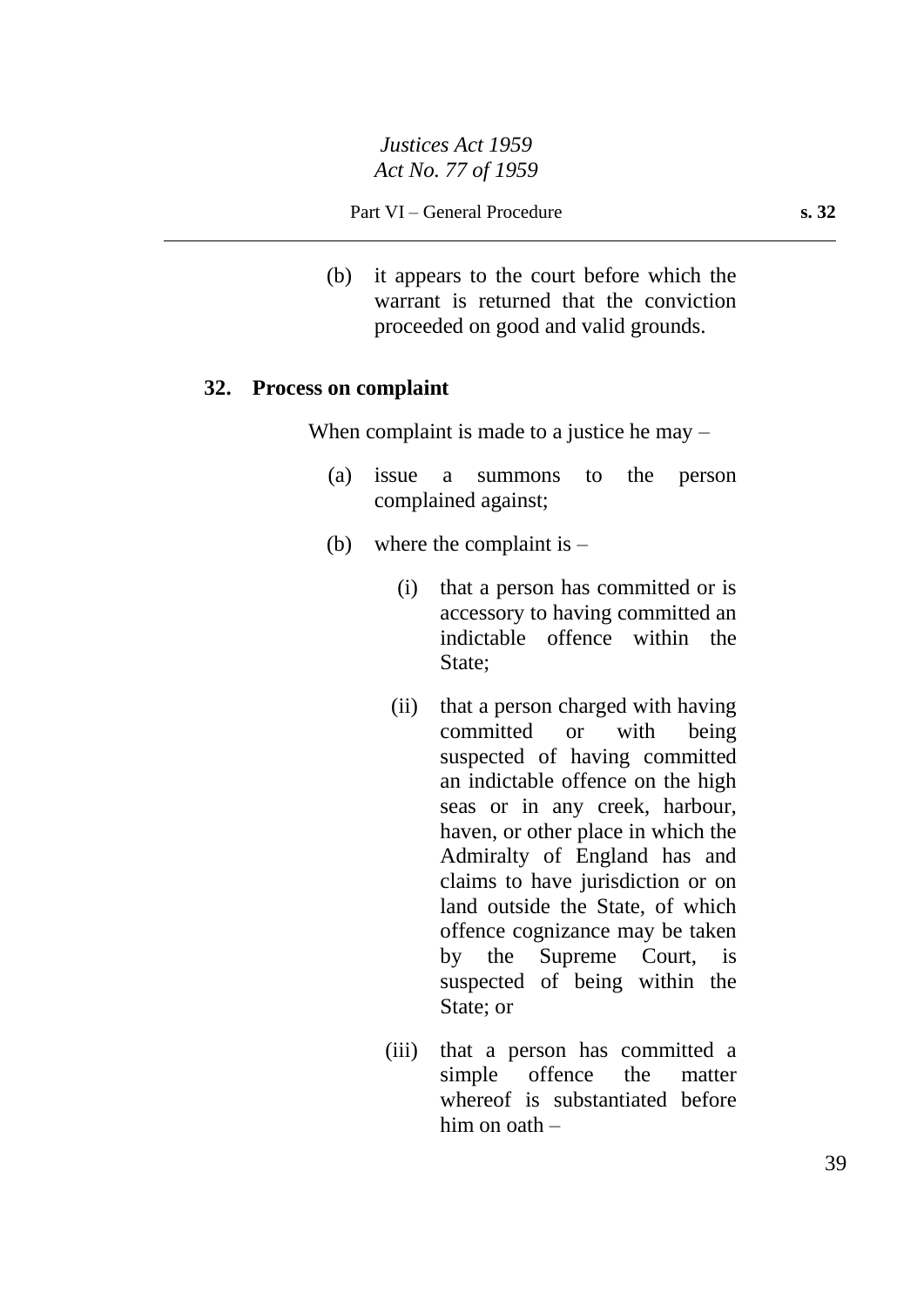issue his warrant for the apprehension of the person complained against; or

(c) where the person complained against is imprisoned for any other cause, issue his warrant to the gaoler to bring up the body of that person as often as is required for the proceedings upon the complaint, and the gaoler shall obey the warrant.

#### **33. Apprehension of person summoned**

Where a summons has been issued to a person, a justice may, before or after the time for appearance mentioned in the summons, issue a warrant for the apprehension of that person.

#### **34. Power of police officers, &c., to admit to bail**

- (1) Subject to subsection (3), where a person has been taken into custody for a simple offence, for a breach of duty, pursuant to a warrant issued by a justice under section 12 of the *Bail Act 1994* or to facilitate the making of an application for a restraint order–
	- (a) a commissioned police officer; or
	- (b) a police officer who is in charge, or has for the time being the charge, of a police office or police station; or
	- (c) in the case of an offence against the *Marine Safety (Misuse of Alcohol) Act 2006* or *Road Safety (Alcohol and Drugs)*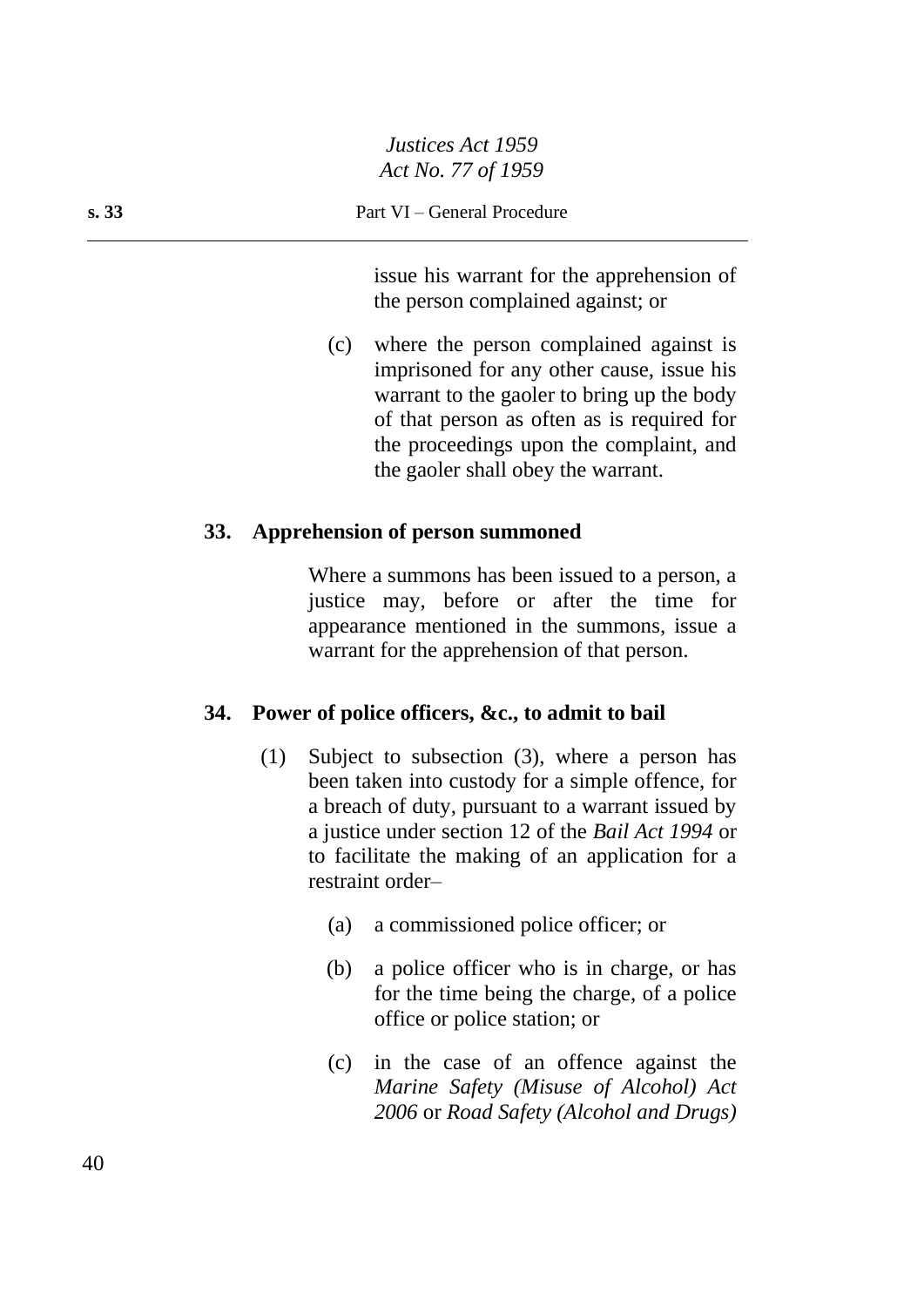*Act 1970*, an approved operator under those Acts –

must inquire into the case and must, unless there is reasonable ground for believing that such a course would not be desirable in the interests of justice, admit that person to bail.

- (2) In the case of a person taken into custody for a family violence offence or to facilitate the making of an application for a family violence order or restraint order, the person considering under subsection (1) whether to admit that person to bail, in determining whether there is reasonable ground for believing that to do so would not be in the interests of justice–
	- (a) must consider the protection and welfare of the person against whom the offence was committed or for whose benefit the family violence order, restraint order, interim restraint order or telephone interim restraint order is sought or was made to be of paramount importance; and
	- (b) must take into account any previous violence by that person against the person against whom the offence was committed or for whose benefit the family violence order, restraint order, interim restraint order or telephone interim restraint order is sought or was made or against any other person whether or not that person was convicted of an offence, or had a prior family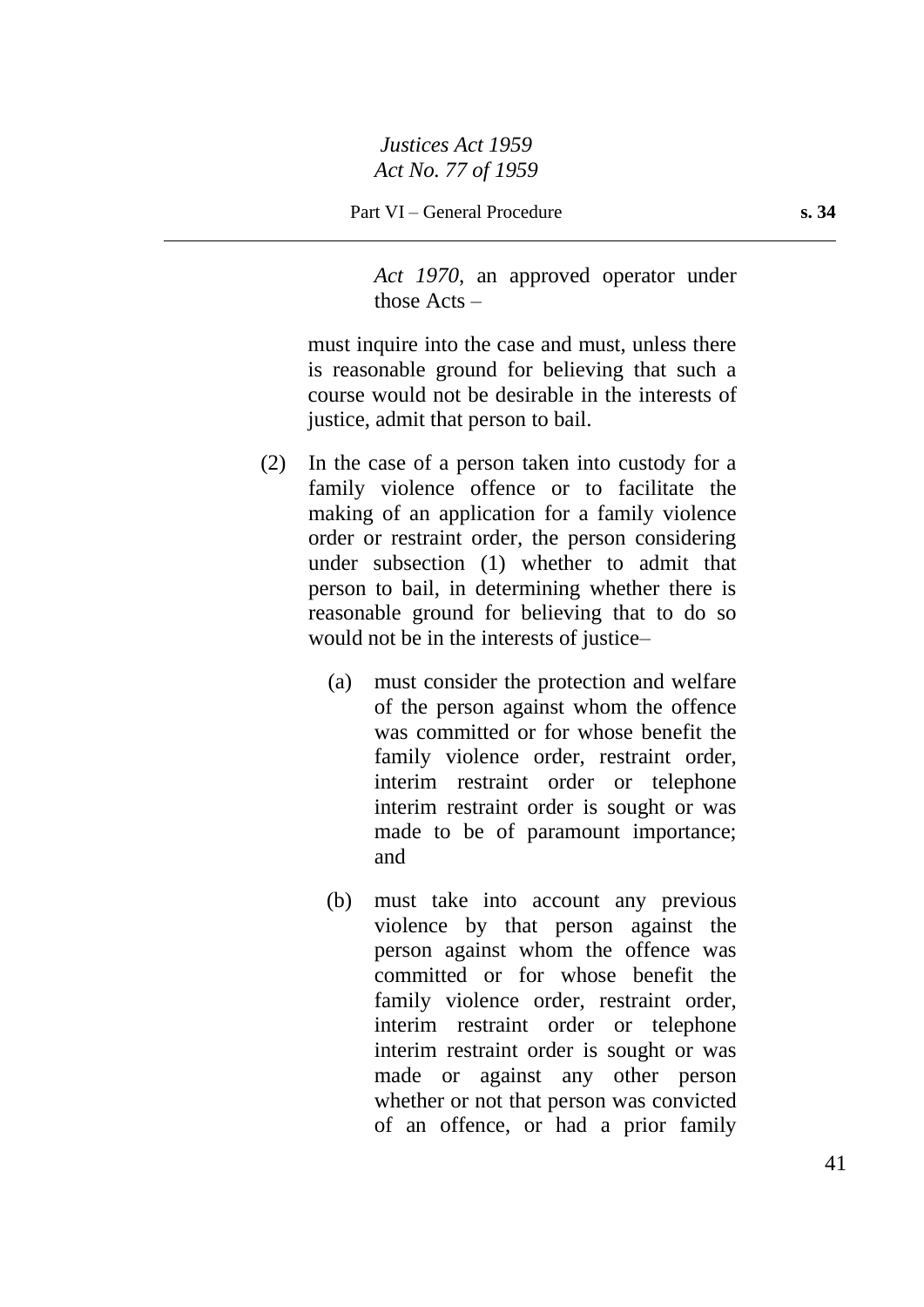violence order or restraint order made against him or her, in respect of that violence; and

- (c) must take into account whether a recognised DVO, within the meaning of the *Domestic Violence Orders (National Recognition) Act 2016*, is in force under that Act in respect of that person.
- (3) Subsection (1) does not apply if the person is detained under section 4 (2) of the *Criminal Law (Detention and Interrogation) Act 1995*.

# **34A. Procedure on arrest**

- (1) Where a person, other than a prescribed person, who is taken into custody for an offence or a breach of duty or under section 5 (5A) of the *Bail Act 1994* is brought before a justice, the justice must determine whether there is alleged against that person an act or omission that would constitute an offence or a breach of duty and –
	- (a) if there is not, the justice must release him or her; or
	- (b) if there is, the justice must, except in a case to which section  $70(2)$  applies, proceed as provided in section 35.
- (2) Where a prescribed person is brought before a justice, the justice must –
	- (a) cause the application for the restraint order to be read to the person or explain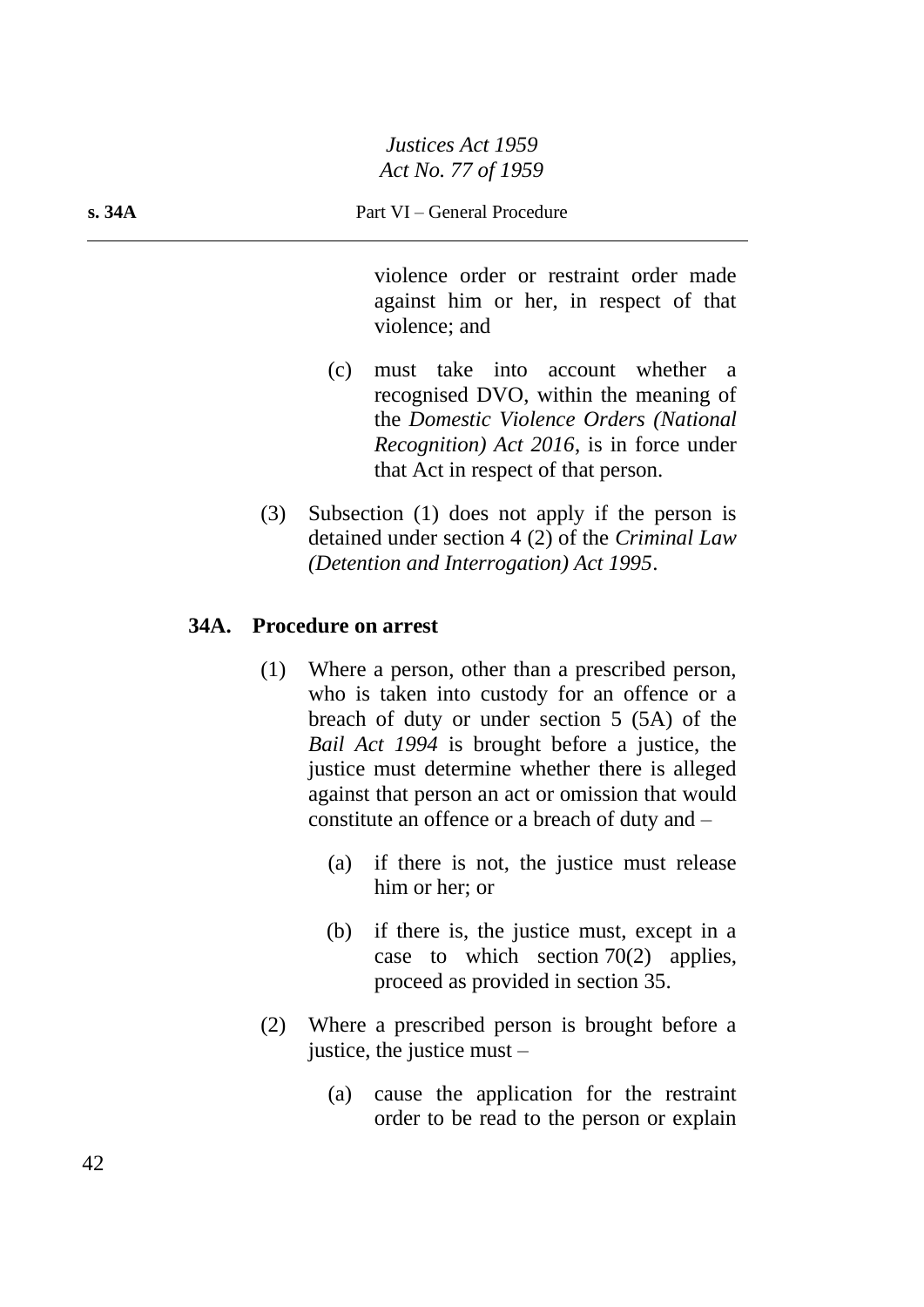to the person, in simple terms, the contents and meaning of the application; and

- (b) determine whether there is alleged against the person conduct that would constitute grounds for the making of a restraint order under Part XA.
- (3) If a justice is satisfied that  $-$ 
	- (a) there is not alleged against a prescribed person who is brought before the justice conduct that would constitute grounds for the making of a restraint order under Part XA, the justice must release the person; or
	- (b) there is alleged against that person any such conduct, the justice must –
		- (i) proceed as provided in section 35; or
		- (ii) make an interim restraint order under section 106D notwithstanding that the justice is acting alone in making that order.
- (4) For the purposes of this section, *prescribed person* means a person –
	- (a) who is taken into custody to facilitate the making of an application for a restraint order under Part XA; or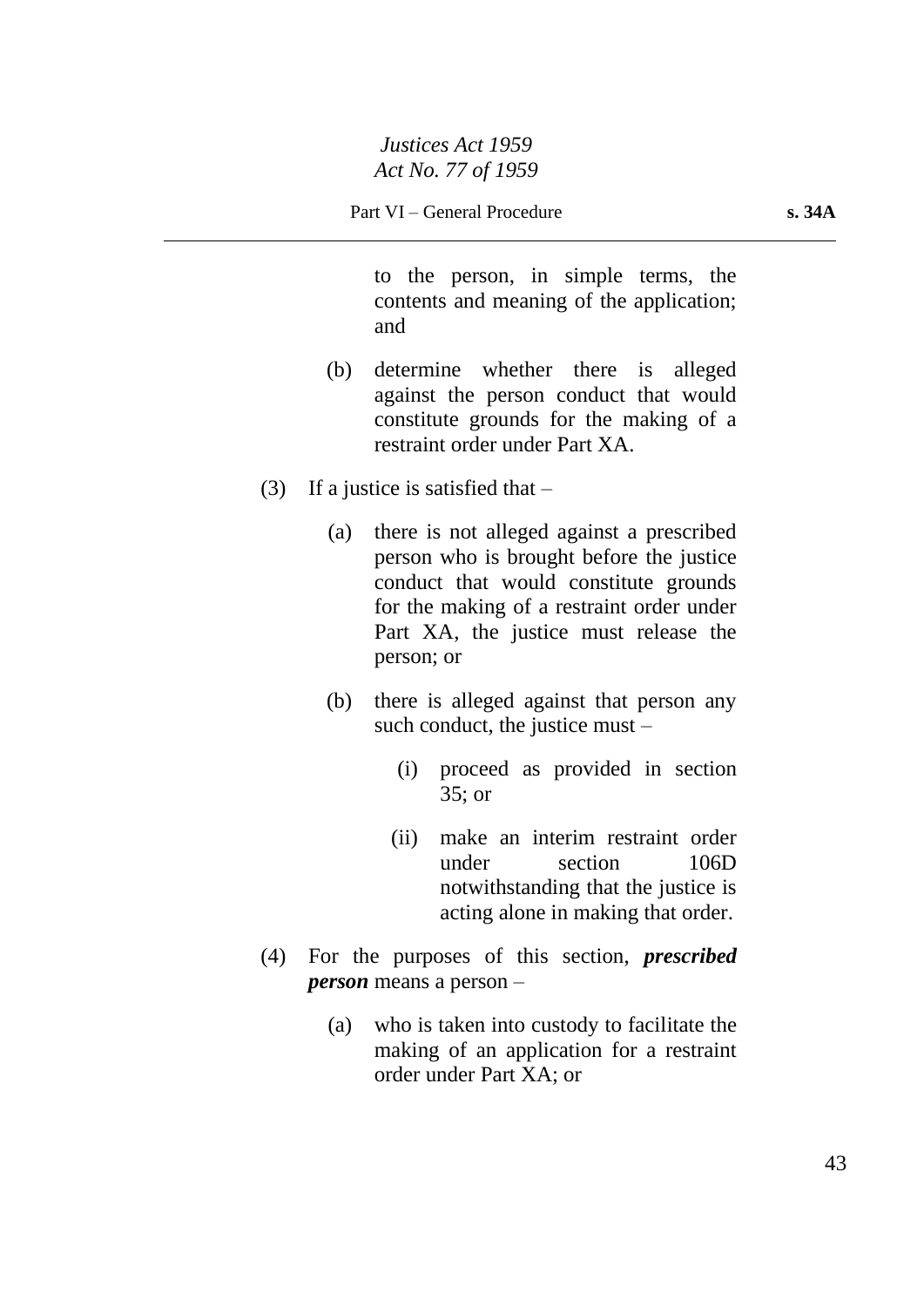#### **s. 35** Part VI – General Procedure

(b) who, after having been taken into custody as specified in paragraph (a) and released on bail under section 34, is taken into custody under section 5 (5A) of the *Bail Act 1994*.

#### **35. Power of justice to admit person to bail**

- (1) Where a person referred to in section 34A is brought before a justice, the justice must ask the person whether he or she wishes to apply for bail and, if the person so wishes, the justice –
	- (a) may make an order for bail for the person; or
	- (b) may refuse bail.
- (2) In determining whether to refuse to bail or to admit to bail a person who is a prescribed person within the meaning of section 34A or a person referred to in section 34A(1) who has been taken into custody in respect of an offence constituted by a breach of a restraint order, interim restraint order or telephone interim restraint order, the justice –
	- (a) must consider the protection and welfare of the person for whose benefit the restraint order, interim restraint order or telephone interim restraint order is sought or was made to be of paramount importance; and
	- (b) must take into account any previous violence by that person against the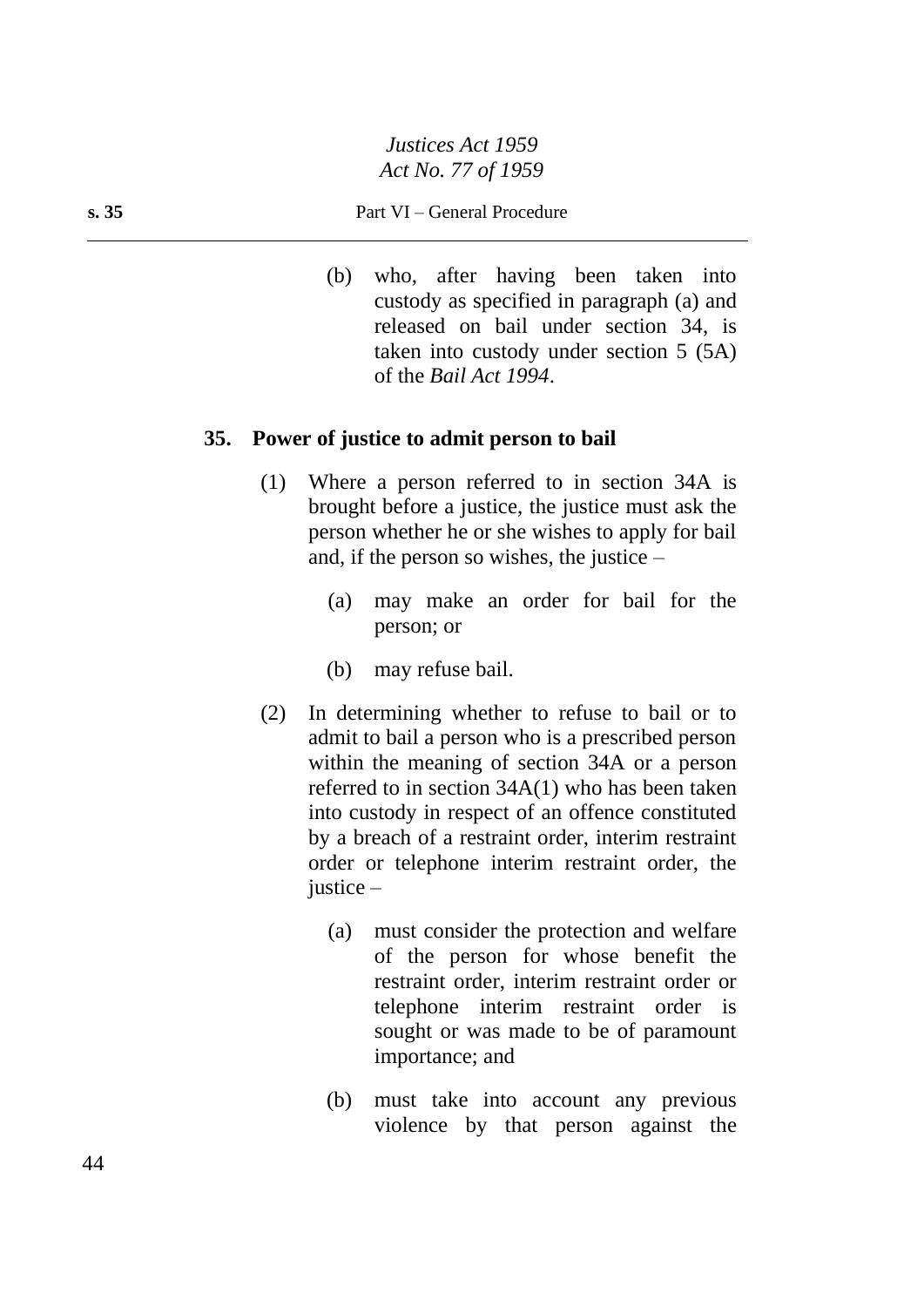Part VI – General Procedure

person for whose benefit the restraint order, interim restraint order or telephone interim restraint order is sought or was made or against any other person whether or not that person was convicted of an offence, or had a prior restraint order made against him or her, in respect of that violence.

36 - 36B**.** . . . . . . . .

#### **37. Admission to courts of summary jurisdiction**

- (1) Subject to subsection (2) and to the *Admission to Courts Act 1916*, and the regulations thereunder, the room or place in which justices sit to hear and determine a complaint upon which a conviction or order may be made, is an open and public court, to which all persons may have access so far as it can conveniently contain them.
- (2) The justices may, if they think fit, and shall, if required by a party, at any time during the hearing, order that all witnesses, other than the complainant and the defendant, and the witness under examination, except in so far as in particular cases and for special circumstances they see fit otherwise so to do, shall go and remain outside, and beyond the hearing of the court until required to give evidence.
- (3) If a witness wilfully disobeys an order under subsection (2), he shall be deemed guilty of a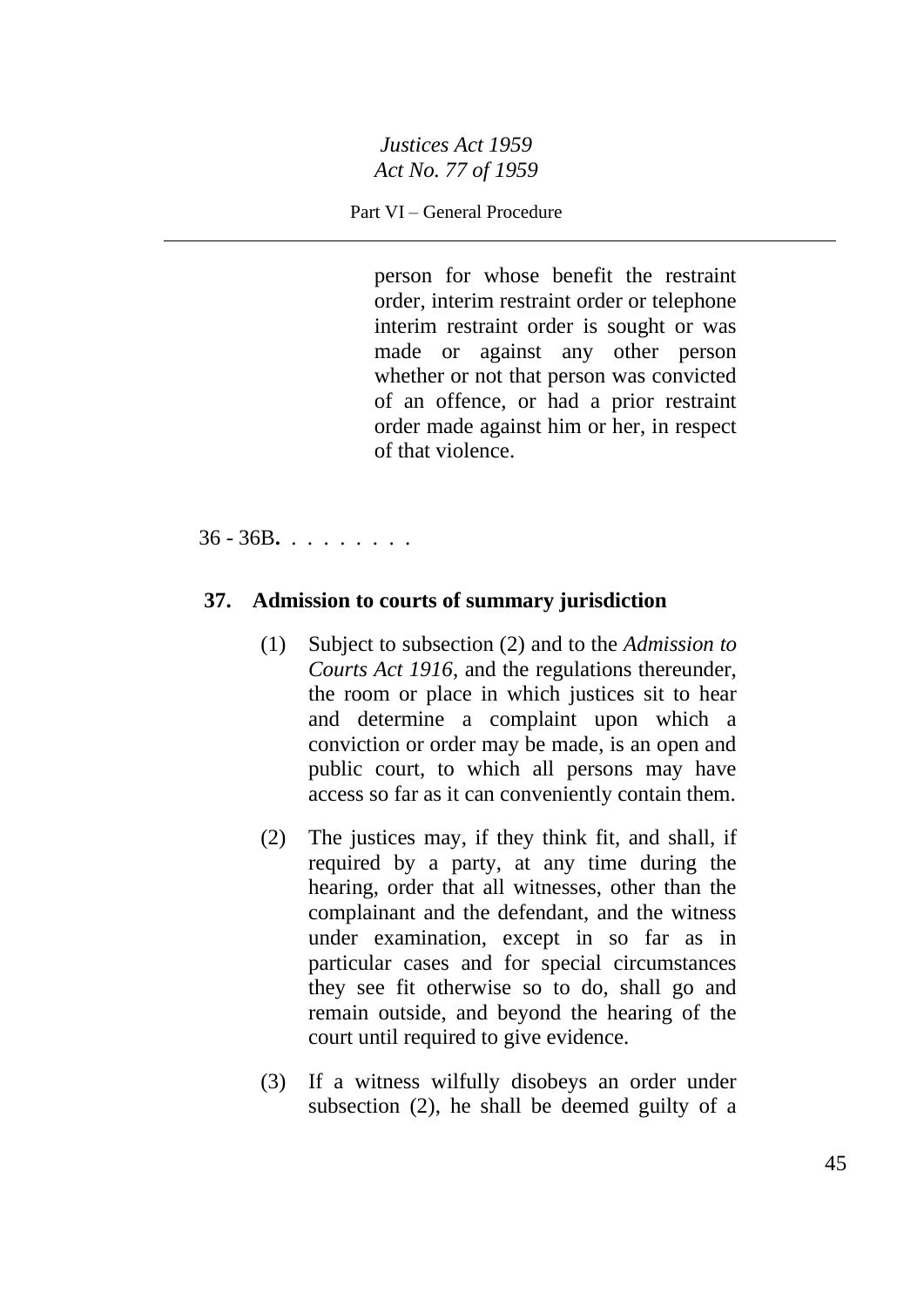contempt of court, and may be punished as provided in section 25.

 $(4)$  . . . . . . . .

# **37A. Publication of accounts of certain proceedings**

- (1) Notwithstanding anything in the *Defamation Act 2005*, a person shall not publish or cause or allow to be published an account of the proceedings on an application in respect of bail, except an account giving the fact of the application and stating that an order has been made in respect thereof.
	- Penalty: Fine not exceeding 100 penalty units or imprisonment for a term not exceeding 6 months.
- (2) Subsection (1) does not apply to  $-$ 
	- (a) a report of proceedings in the Supreme Court or before a judge that is written as a law report; or
	- (b) the publication of an account of proceedings referred to in that subsection that is published after the final determination of the charge upon which the applicant was then held in custody.
- (3) Notwithstanding anything contained in any other Act, a person who unlawfully publishes or causes or allows to be published an account of proceedings before justices that is forbidden to be published (other than an account to which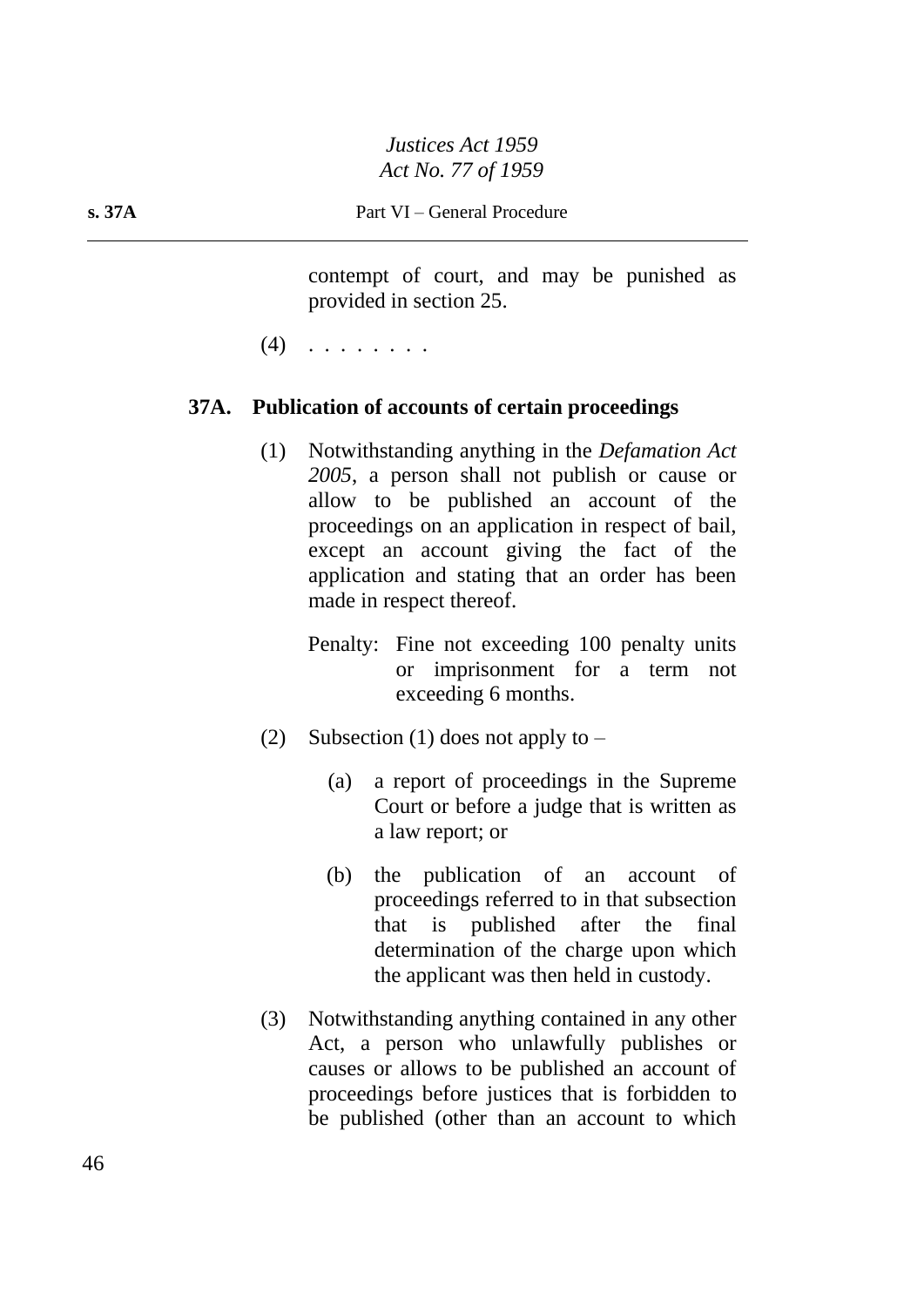subsection (1) applies) is liable to the penalty prescribed by that subsection.

## **38. Representation of parties by counsel, &c.**

- (1) A complainant may, in person or by the complainant's lawyer, conduct his or her case and examine and cross-examine witnesses.
- (2) A defendant must, in person or by the defendant's lawyer, be admitted to make his or her full answer and defence to the complaint and to examine and cross-examine witnesses.
- (3) If the complainant is a public officer, the complainant may, in person or by the complainant's lawyer or another public officer, conduct his or her case and examine and crossexamine witnesses.
- (4) With the consent of the justices, a police officer may conduct the case of any complainant, and examine and cross-examine witnesses.

# **39. Evidence: How taken**

A witness shall be examined upon oath, or in such other manner as is prescribed or allowed by the Acts relating to giving evidence in courts of justice, and the justices may administer to witnesses the usual oath.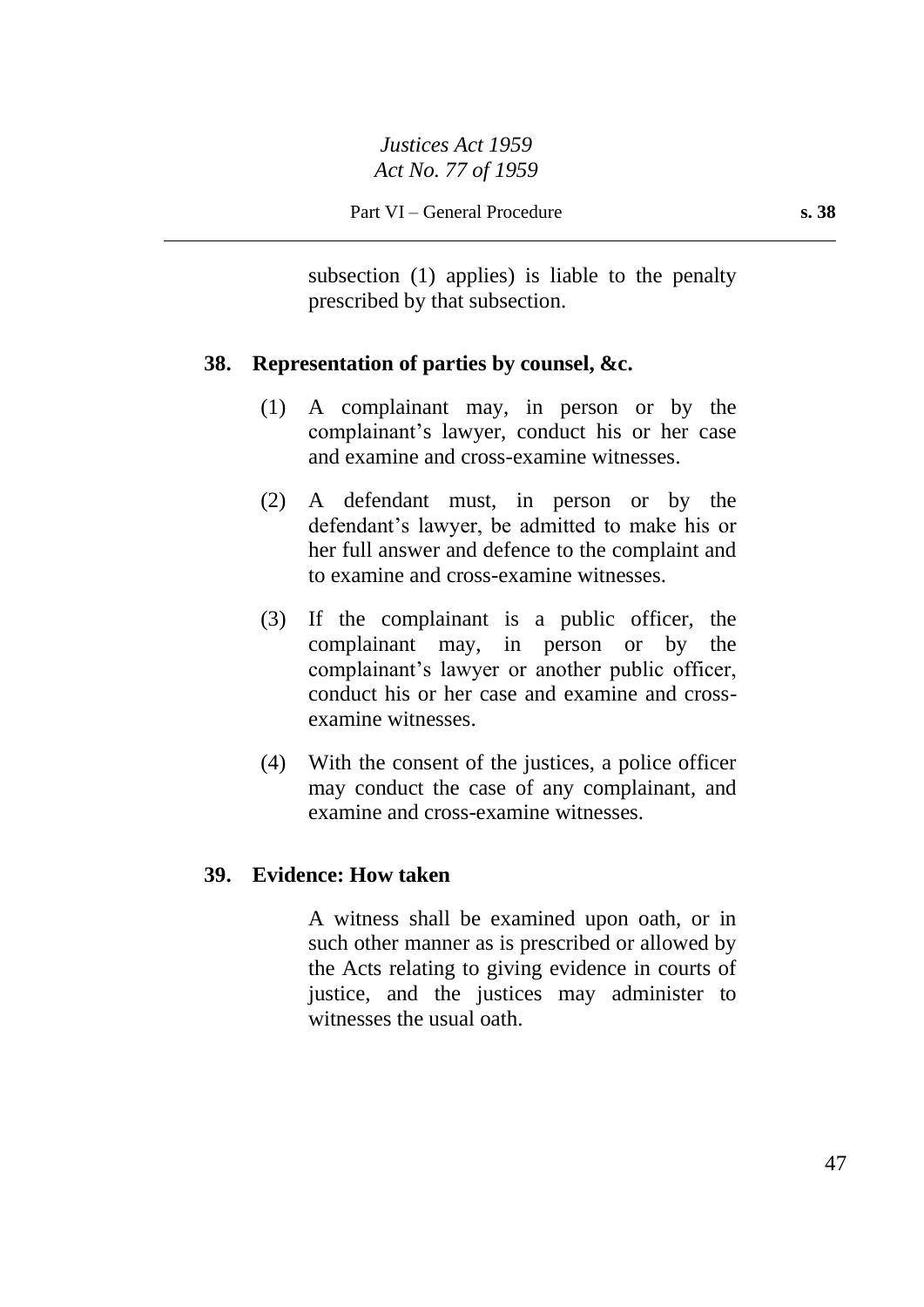#### **39A. Appearance via audio or audio visual link**

Where, in any proceedings, a defendant who is in custody will not be giving evidence or making submissions, he or she may appear at those proceedings via audio link or audio visual link, both within the meaning of the *Evidence (Audio and Audio Visual Links) Act 1999*, as if he or she were giving evidence under that Act.

#### **40. Prosecutor or complainant a competent witness**

Upon a complaint of an indictable offence, simple offence, or breach of duty, the prosecutor or complainant is a competent witness to support the complaint.

# **41. Justice may summon witnesses to attend and give evidence**

- (1) A justice may issue a summons to a person requiring him to be and appear as a witness at a time and place mentioned in the summons before such justices as shall then be there to testify what he knows concerning the matter of a complaint or the matter to which an application under Part XA of this Act, or Part 3 or 4 of the *Family Violence Act 2004* of the *Family Violence Act 2004*, relates.
- (2) If the justice is satisfied by evidence upon oath that it is probable that a person whose evidence is desired will not attend to give evidence without being compelled so to do, then, instead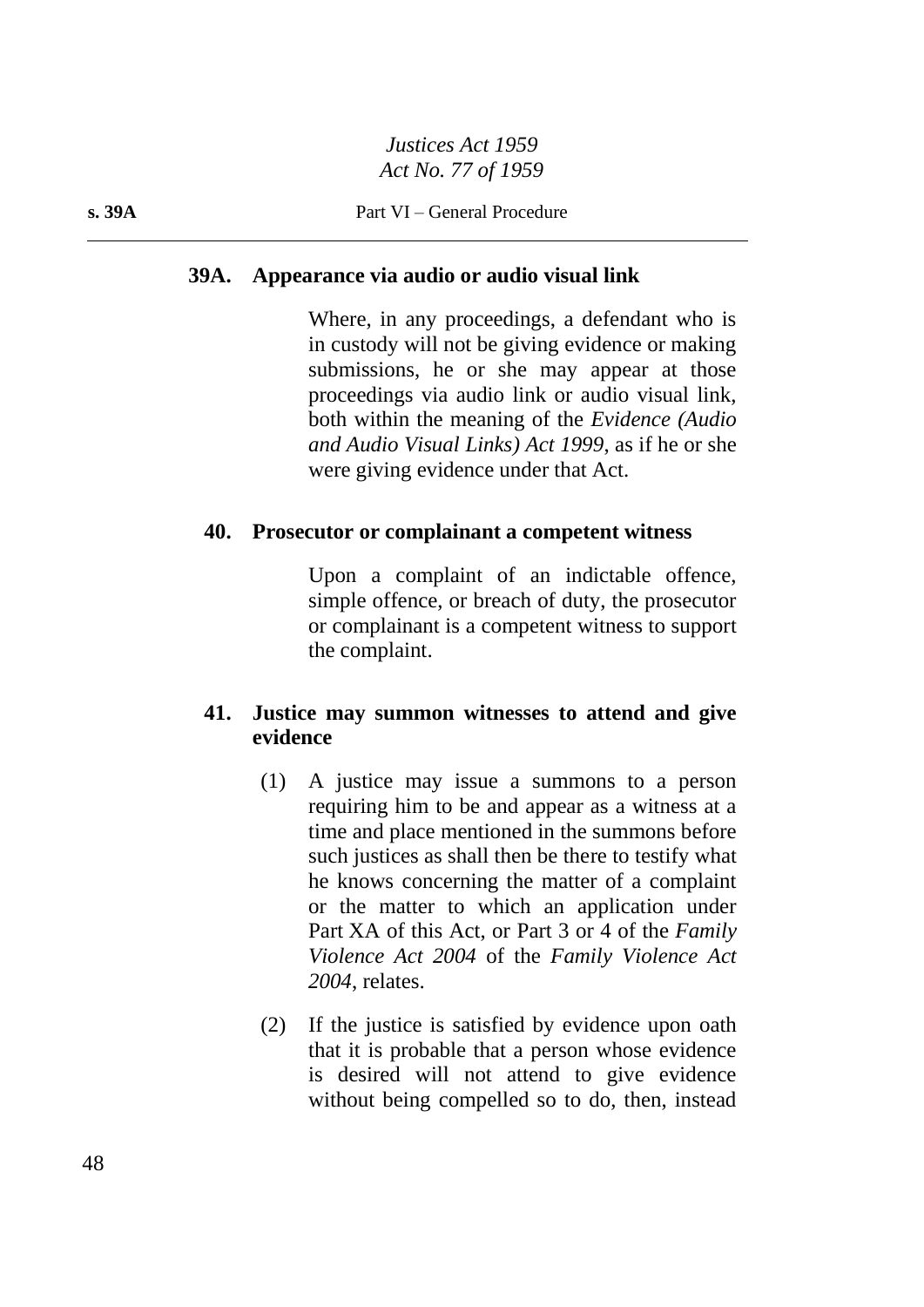of issuing a summons, he may issue a warrant in the first instance.

- (3) A person served with a summons issued under this section may, at any reasonable time before the time at which he is thereby required to appear, apply  $-$ 
	- (a) where the party responsible for the issue of the summons is a public officer, to a police officer of the rank of commander or a police officer who is in charge, or has for the time being the charge, of a police office or police station; and
	- (b) in any other case, to the party responsible for the issue of the summons –

to advance him a reasonable sum towards his costs and expenses of attending, and the person applied to shall, subject to subsection (4), forthwith advance him that sum.

- (4) A person applied to under subsection (3) may  $-$ 
	- (a) if he is a public officer or an officer of the Commonwealth, arrange for a witness to use official transport to attend or return from the court; or
	- (b) where it is reasonable to use public transport to attend or return from the court, provide a witness with a ticket or warrant enabling him so to travel –

in lieu of advancing the witness the costs and expenses of that travel.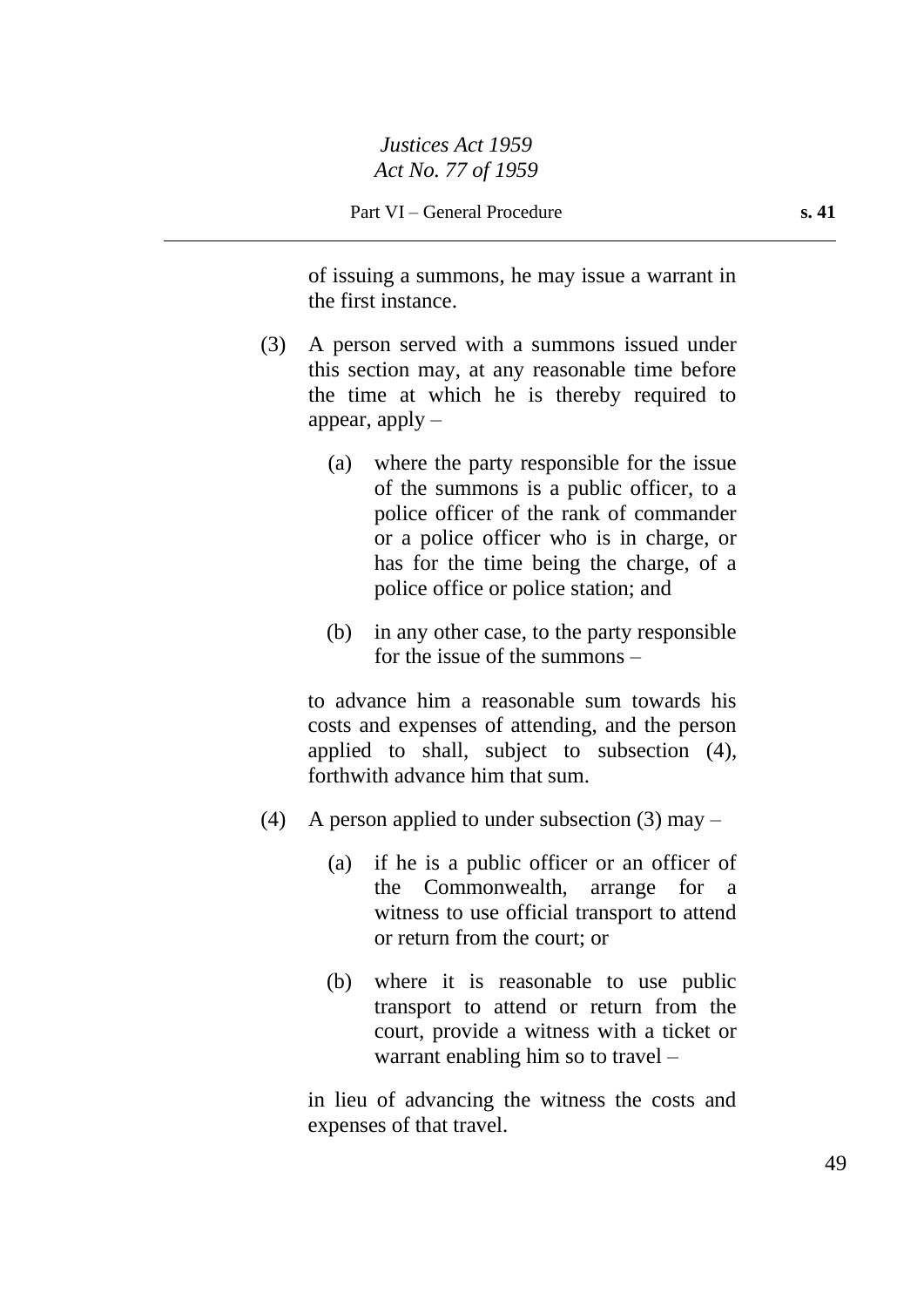#### **42. Failure of witness to attend**

(1) A person who, without reasonable excuse, fails or refuses to comply with a summons issued under section 41 is guilty of an offence.

Penalty: Fine not exceeding 5 penalty units.

- (2) A justice before whom a person is summoned to appear as a witness may issue a warrant for the arrest of that person if –
	- (a) that person fails or refuses to comply with the summons; and
	- (b) a reasonable excuse for that failure or refusal is not given; and
	- (c) the summons was served on that person or had come to that person's knowledge.
- (3) . . . . . . . .
- (4) A justice may  $-$ 
	- (a) refuse to admit to bail a person taken into custody under a warrant issued under subsection (2) and brought before the justice;
	- (b) admit that person to bail; or
	- (c) orally order that person to appear before a court of petty sessions at the time and place to which the proceedings in which that person is required as a witness have been adjourned.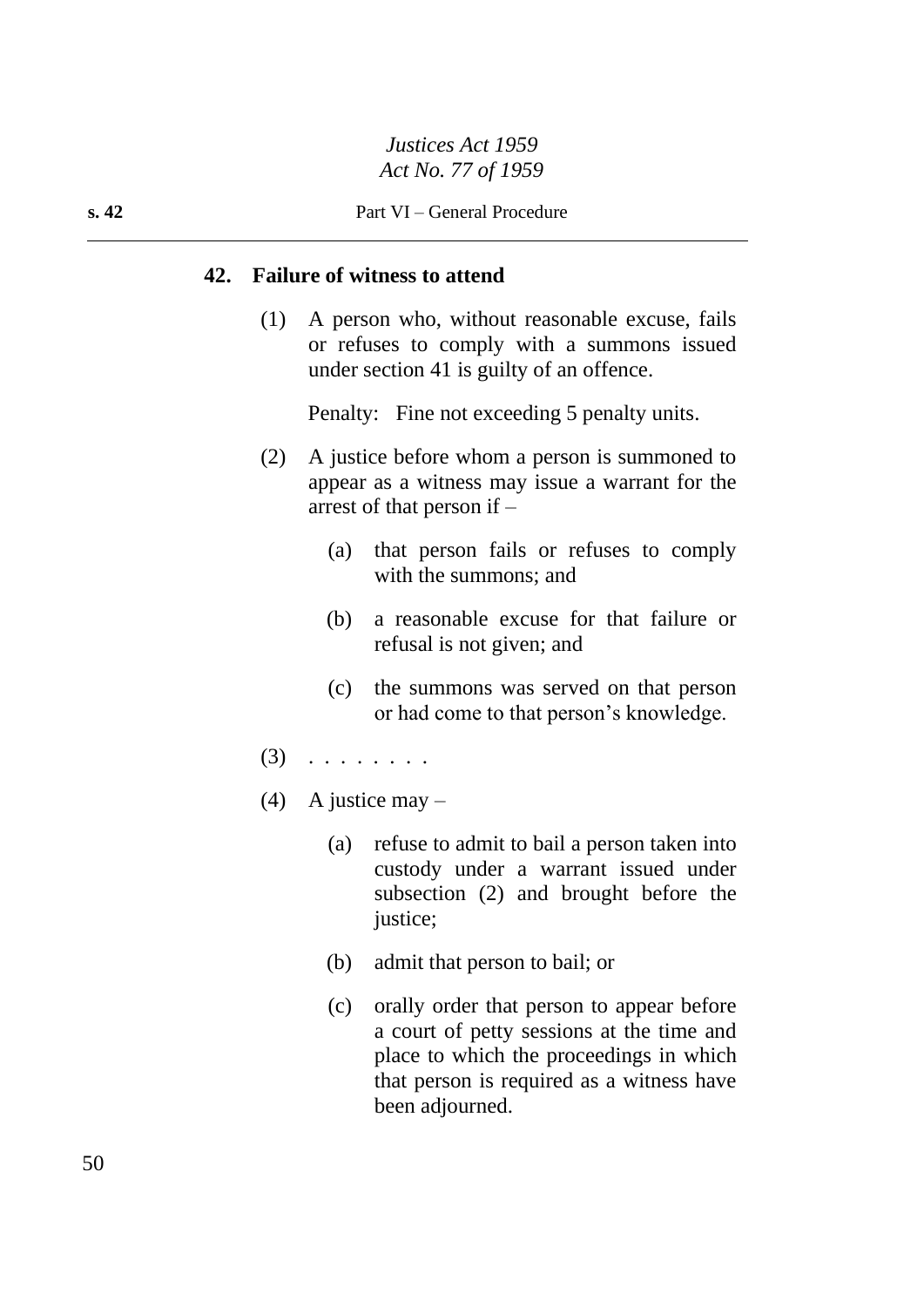(5) An order under subsection (4)(c) has the same effect as a summons issued under section 41.

#### **43. Witness not answering**

If on the appearance of a person required as a witness before justices, either voluntarily or in obedience to a summons, or upon being brought before them by virtue of a warrant, that person –

- (a) refuses to be examined upon oath concerning the matters;
- (b) refuses to take an oath; or
- (c) having taken an oath refuses to answer such questions concerning the matter as are then put to him –

without offering any sufficient excuse for his refusal, any justice then present and having there jurisdiction may by warrant commit the person so refusing to a gaol, there to remain and be imprisoned for 7 days, unless in the meantime he consents to be examined and to answer concerning the matter.

### **44. Production of documents before justices**

(1) When justices have authority to summon any person as a witness, they have the like authority to require and compel him to bring and produce, for the purposes of evidence, all documents and writings, or articles in his possession or power, and to proceed against him in case of neglect or refusal so to do in the same manner as in case of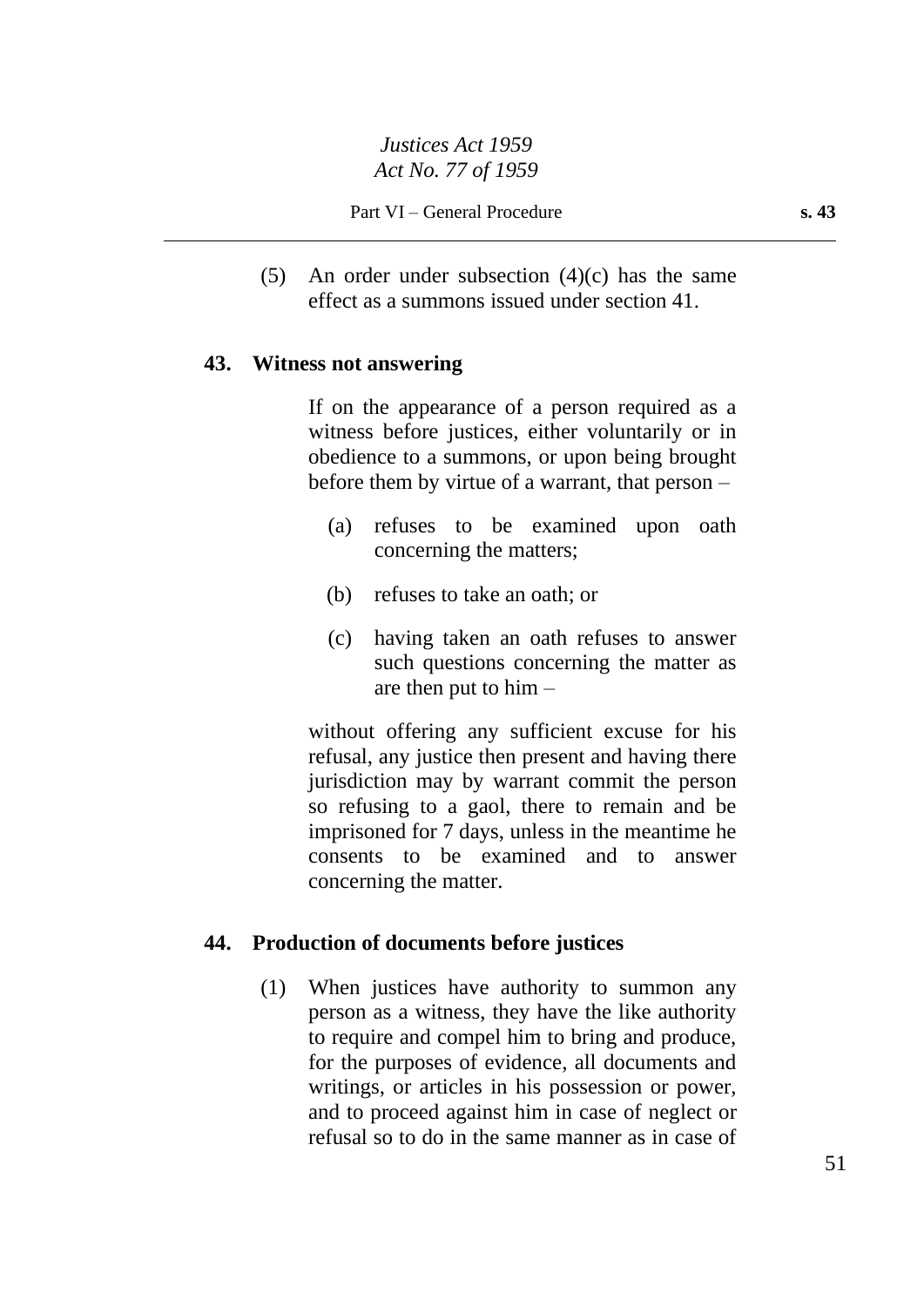neglect or refusal to attend or refusal to be examined.

(2) A person is not bound under this section to produce a document, writing, or article not specified or otherwise sufficiently described in the summons, or which he would not be bound to produce under a *subpoena duces tecum* in the Supreme Court.

# **45. Expenses of witnesses**

- (1) A party to a proceeding under this Act, not being a public officer, is liable as in civil proceedings to a witness whose attendance at the proceedings he has procured by summons or otherwise for expenses and compensation, notwithstanding that an order may be or is made for the payment of that party's costs (including witnesses' expenses and compensation) by another party to the proceedings.
- (2) A party to a proceeding under this Act may ask the justices hearing it to fix the expenses and compensation of any witness to whom he is liable therefor, and the justices shall, before concluding the proceeding, make an order fixing them in accordance with the scale for the time being prescribed for the purposes of section 17 of the *Criminal Procedure (Attendance of Witnesses) Act 1996*.
- (3) If the justices have reason to believe that a person who has appeared and given evidence, or, as the case may be, has appeared and produced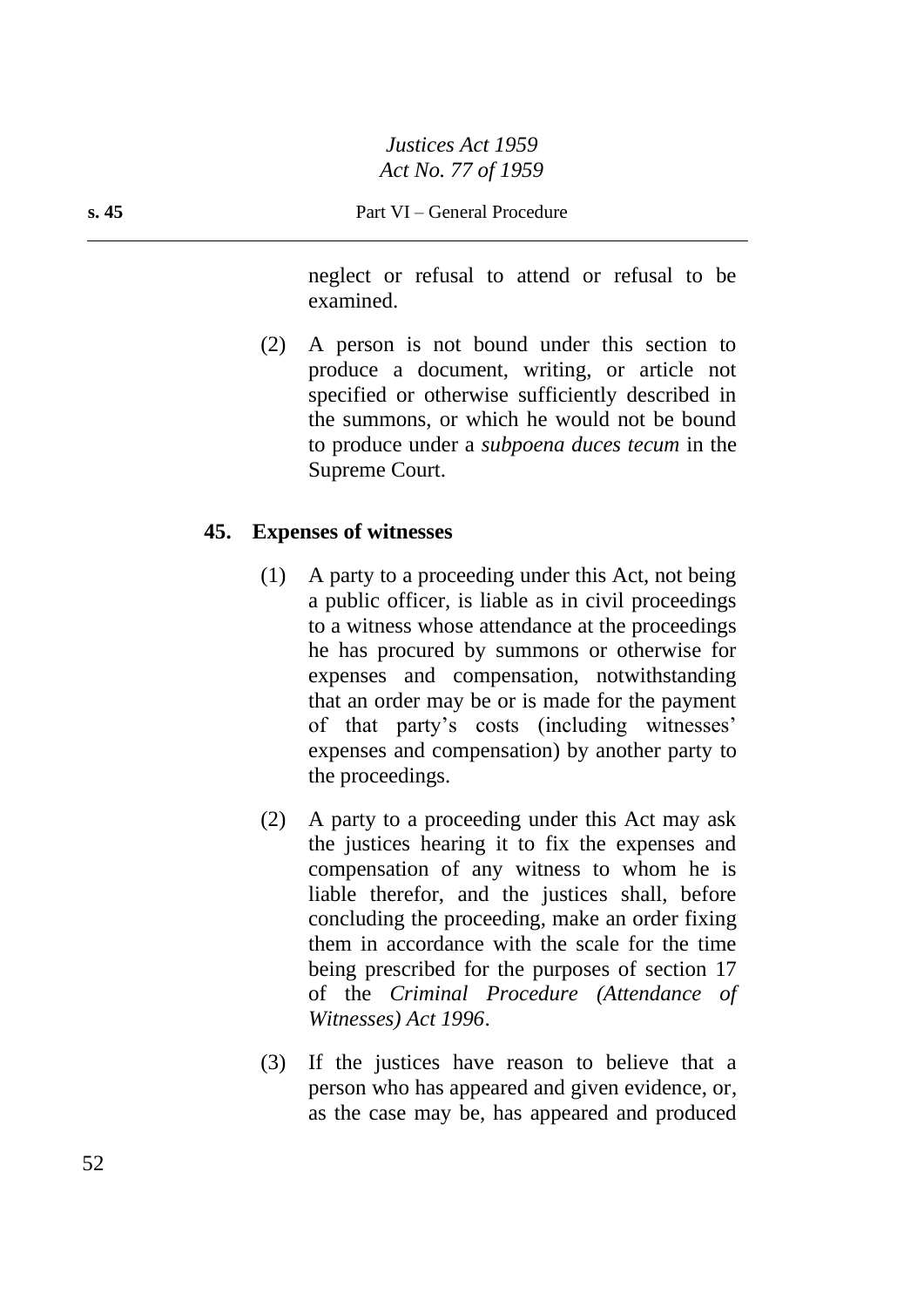any documents, writings, or articles, on the hearing of a complaint, has –

- (a) attempted to evade service of a summons served on him for that purpose; or
- (b) failed to appear in obedience to a summons so served or in pursuance of a recognizance to appear and give evidence –

or if, in the opinion of the justices, the conduct or demeanour of that person when appearing before the justices on the hearing of the complaint is unsatisfactory or improper, the justices may expressly fix less than they would otherwise fix under this section or may refuse to make an order fixing the expenses and compensation to be paid to that person.

- (4) Where a person is liable to pay a witness in a proceeding under this Act a reasonable amount or as much as he deserves for expenses and compensation, an order under subsection (2) is conclusive of the amount.
- $(5)$  . . . . . . . .
- (6) A public officer who is a party to a proceeding under this Act may, at or after the hearing, obtain an order under subsection (2) as if he were personally liable to the witnesses whose attendance at the proceeding he has procured, and may, in the case of an indictable offence, have included in the order the expenses and compensation of any person who might be entitled under section 17 of the *Criminal*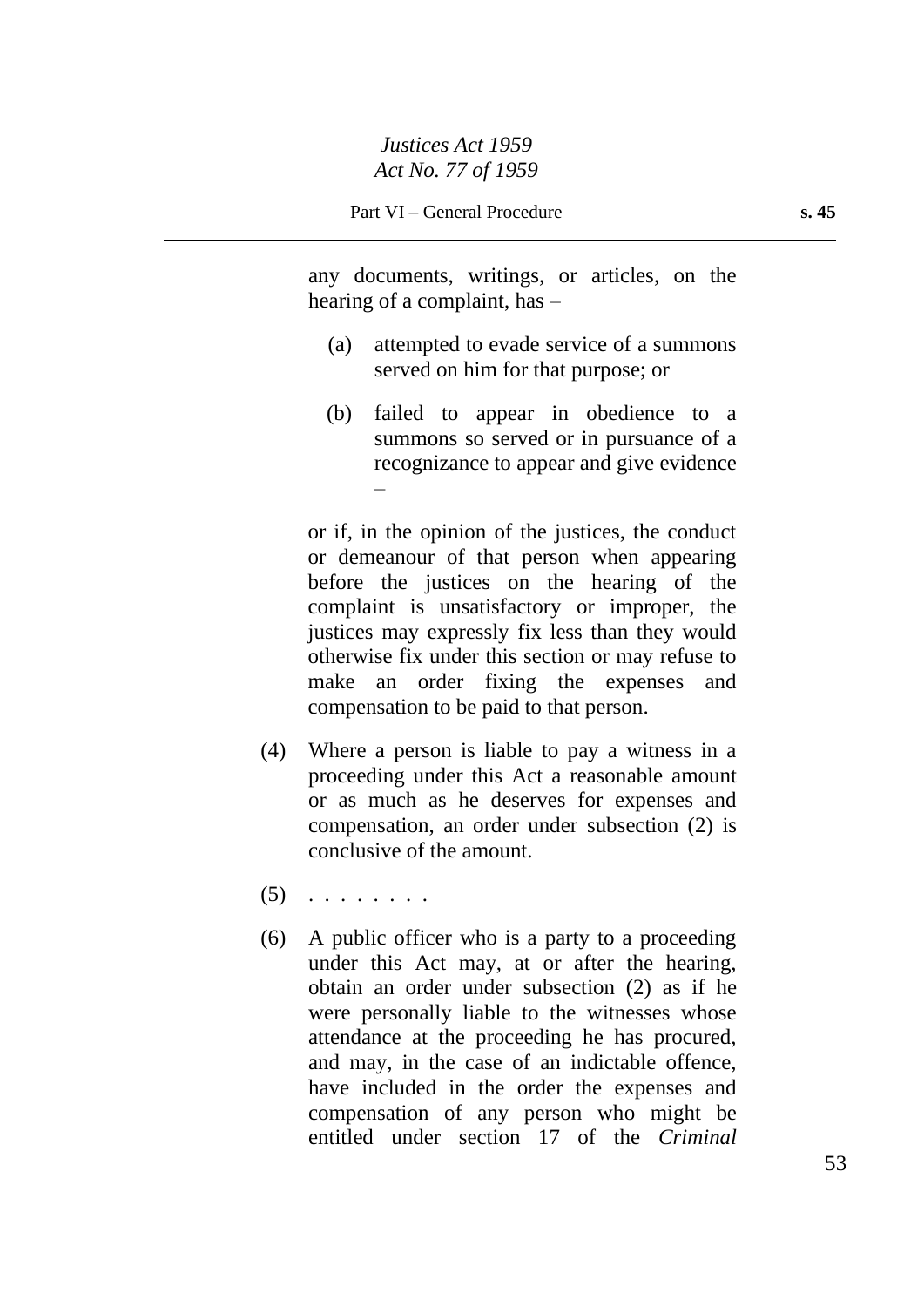*Procedure (Attendance of Witnesses) Act 1996* as if he were personally liable to that person for the expenses and compensation.

- (7) A witness whose expenses and compensation are fixed by an order under subsection (6) is entitled to payment by the Secretary of the amount so fixed, out of moneys to be provided by Parliament for that purpose, upon claim made and verified as directed by the Attorney-General.
- (8) A clerk of petty sessions who receives a sum allowed for costs under section 77 shall account to the Secretary for any payment made under subsection (7) upon an order under subsection (6) obtained in the same proceedings.
- (9) A public officer who receives a sum allowed him for costs under section 77 shall pay over that sum to the clerk of petty sessions who would have received it if it had been levied by execution.
- (10) Payment under subsection (7) is taken as satisfaction of an entitlement under section 17 of the *Criminal Procedure (Attendance of Witnesses) Act 1996* in respect of the same attendance of a witness.
- (11) Nothing in this section affects the operation of section 77, and the justices are not bound to make the amount which a witness is entitled to receive under this section from the party who procured his attendance the same as the amount which they allow under that section against the opposite party.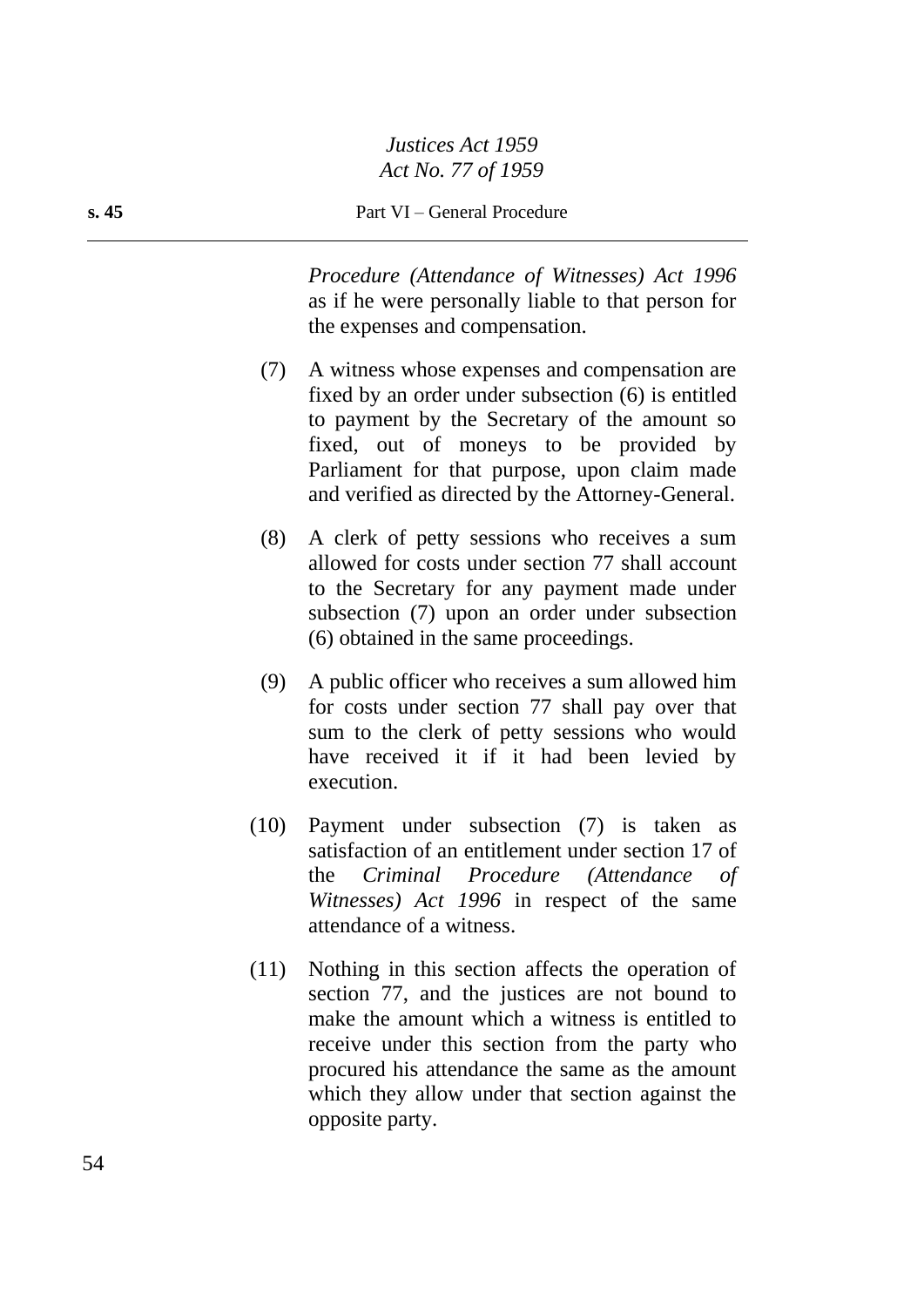## **46. Discharge of witness on recognizance**

A witness or person sought to be made a witness may be discharged upon recognizance.

# **47. Place of committal when defendant on remand**

(1) In this section –

*Chief Forensic Psychiatrist* means the person appointed as Chief Forensic Psychiatrist under the *Mental Health Act 2013*;

*mental illness* has the same meaning as in the *Mental Health Act 2013*;

*specified* means specified in an order under this section that commits a defendant to a secure mental health unit.

- (2) Where justices have power to remand a defendant in custody, they may, instead of committing the defendant to a gaol, commit him or her to a secure mental health unit if –
	- (a) the justices consider that remand is appropriate in the circumstances; and
	- (b) the defendant appears to be suffering from a mental illness; and
	- (c) the justices consider that the defendant should be admitted to a secure mental health unit for his or her own health or safety or for the protection of others; and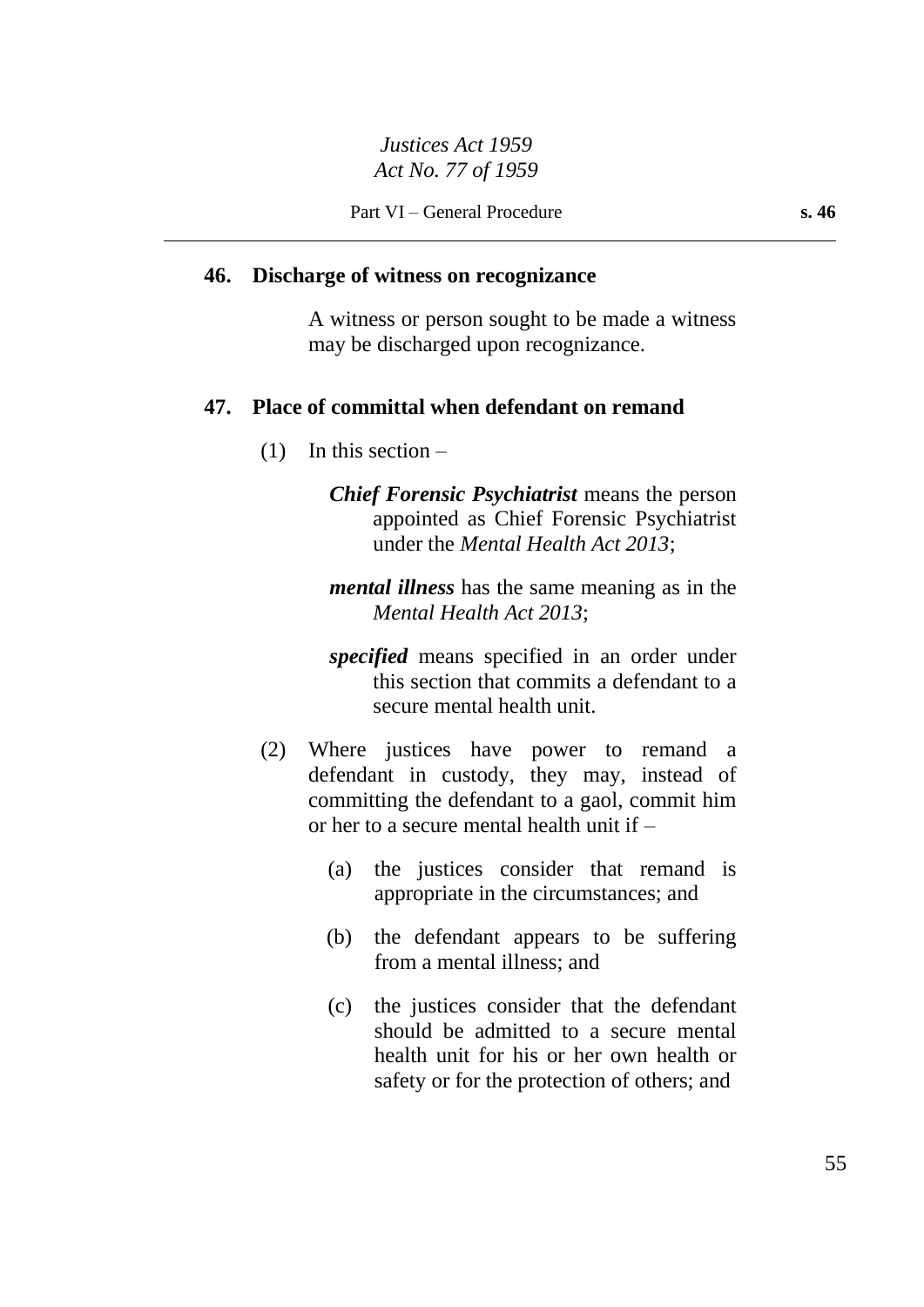#### **s. 47** Part VI – General Procedure

- (d) the Chief Forensic Psychiatrist has provided a report to the effect that –
	- (i) the admission of the defendant to the secure mental health unit is necessary for his or her care or treatment; and
	- (ii) adequate facilities and staff exist at the secure mental health unit for the appropriate care and treatment of the defendant; and
	- (iii) in the case of a defendant who has not attained the age of 18 years, the secure mental health unit is the most appropriate place available to accommodate him or her in the circumstances having regard to the objectives and general principles set out in sections 4 and 5 of the *Youth Justice Act 1997*.
- (3) If justices make an order under this Act that commits a person to a secure mental health  $unit -$ 
	- (a) the justices are to specify in the order that the specified person, or a person of the specified class of person, is to be responsible for taking the defendant to the specified secure mental health unit; and
	- (b) the justices may specify in the order that the specified person or another specified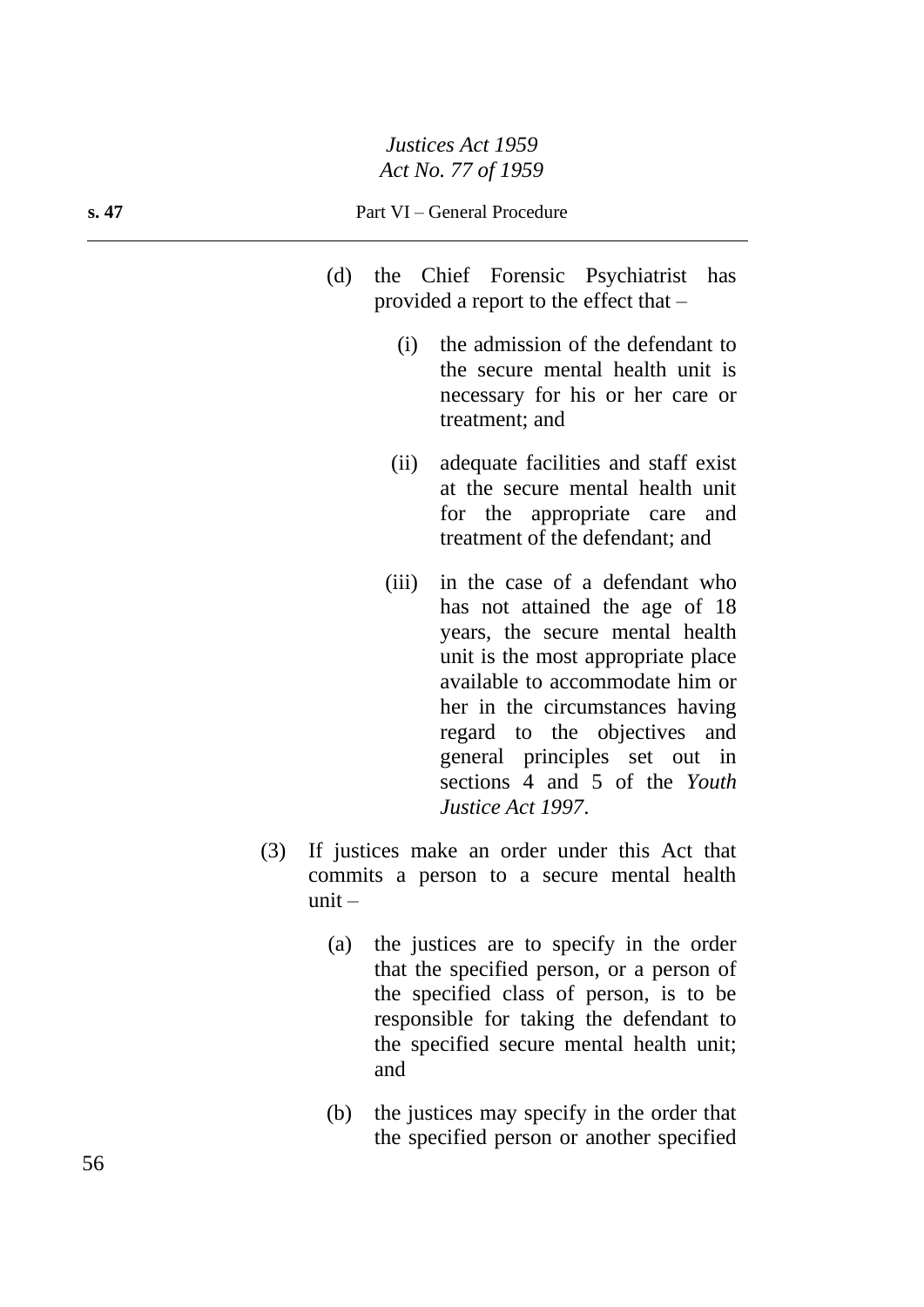person, or a person of the specified class or another specified class of person, is to be responsible for bringing the defendant from the specified secure mental health unit before justices in connection with the exercise by them of their powers under this Act.

- (4) A copy of the order that commits a defendant to a secure mental health unit and the report of the Chief Forensic Psychiatrist are to accompany the defendant to the specified secure mental health unit.
- (5) While a defendant is the responsibility of a person as specified in an order that commits the defendant to a secure mental health unit –
	- (a) that person has the custody of the defendant; and
	- (b) the defendant is taken to be a forensic patient for the purposes of the application of relevant provisions of Parts 4 and 5 of Chapter 2 of the *Mental Health Act 2013*.
- (6) Each of the following persons may apply at any time to justices for the variation or revocation of an order committing a defendant to a secure mental health unit:
	- (a) the Director of Public Prosecutions or prosecutor;
	- (b) the Secretary of the responsible Department in relation to the *Mental Health Act 2013*;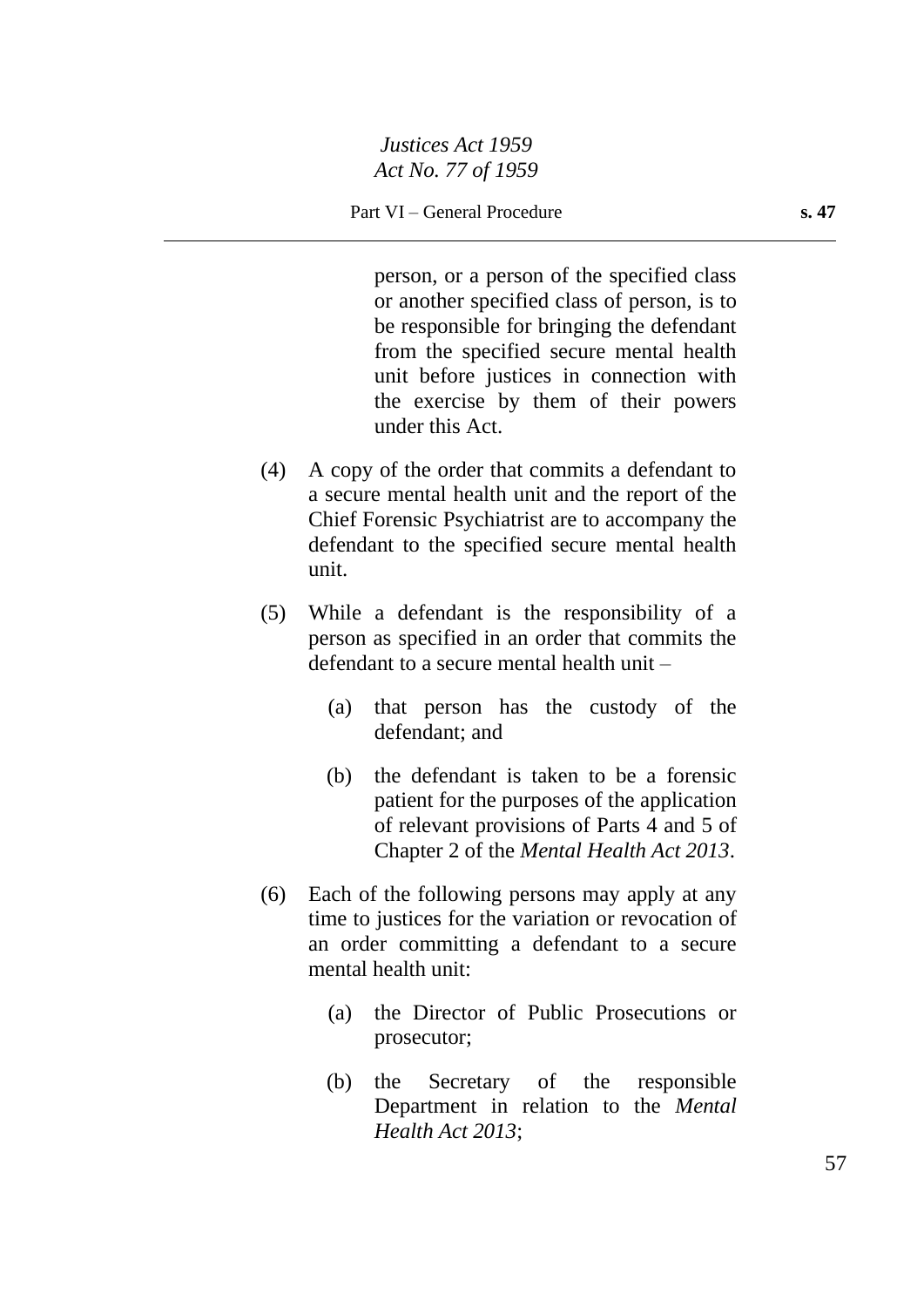- (c) the Chief Forensic Psychiatrist;
- (d) the defendant.
- (7) The Chief Forensic Psychiatrist must apply to justices for the revocation of an order committing a defendant to a secure mental health unit if the Chief Forensic Psychiatrist is of the opinion that the defendant no longer requires such treatment or could no longer benefit from such treatment.
- (8) On hearing an application, the justices
	- (a) may vary, revoke or confirm the order committing the defendant to a secure mental health unit; and
	- (b) if they revoke the order, may make any other order they could have made under subsection (2) or section 35(1).
- (9) An application is to be heard and determined within 14 days after it is made.
- $(10)$  . . . . . . . .
- (11) The justices may make such orders as to the distribution and security of the report provided by the Chief Forensic Psychiatrist as they consider necessary or appropriate.
- (12) Unless the justices order otherwise, the Chief Forensic Psychiatrist must give, as soon as practicable, a copy of his or her report to –
	- (a) the prosecutor; and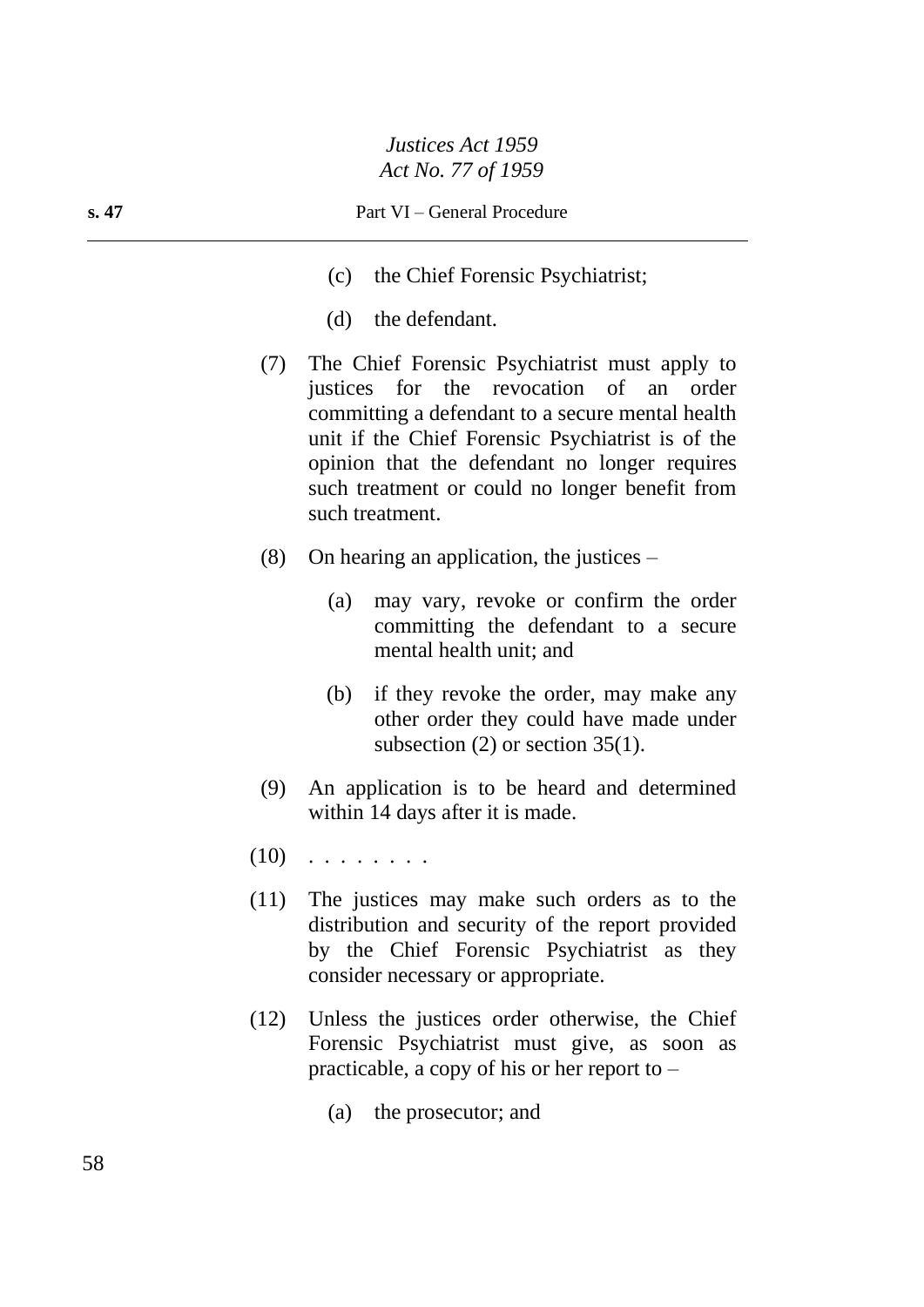- (b) the lawyer representing the defendant or, if the defendant is unrepresented, the defendant.
- (13) The prosecution or the defence may dispute the whole or any part of the report of the Chief Forensic Psychiatrist.
- (14) If the whole or any part of the report of the Chief Forensic Psychiatrist is disputed, the justices must not take into consideration the report or part in dispute unless the party disputing the report or part has had the opportunity –
	- (a) to lead evidence on the disputed matters; and
	- (b) to cross-examine on the disputed matters the Chief Forensic Psychiatrist or, if the Chief Forensic Psychiatrist has delegated his or her function of writing the report, the author of the report.

# **48. Recognizances**

Where justices are authorized to discharge a witness or other person upon recognizance, they may order his discharge upon his entering into a recognizance, with or without sureties at their discretion, conditioned for his appearance at the time and place to which the hearing is adjourned, or which is named in the recognizance.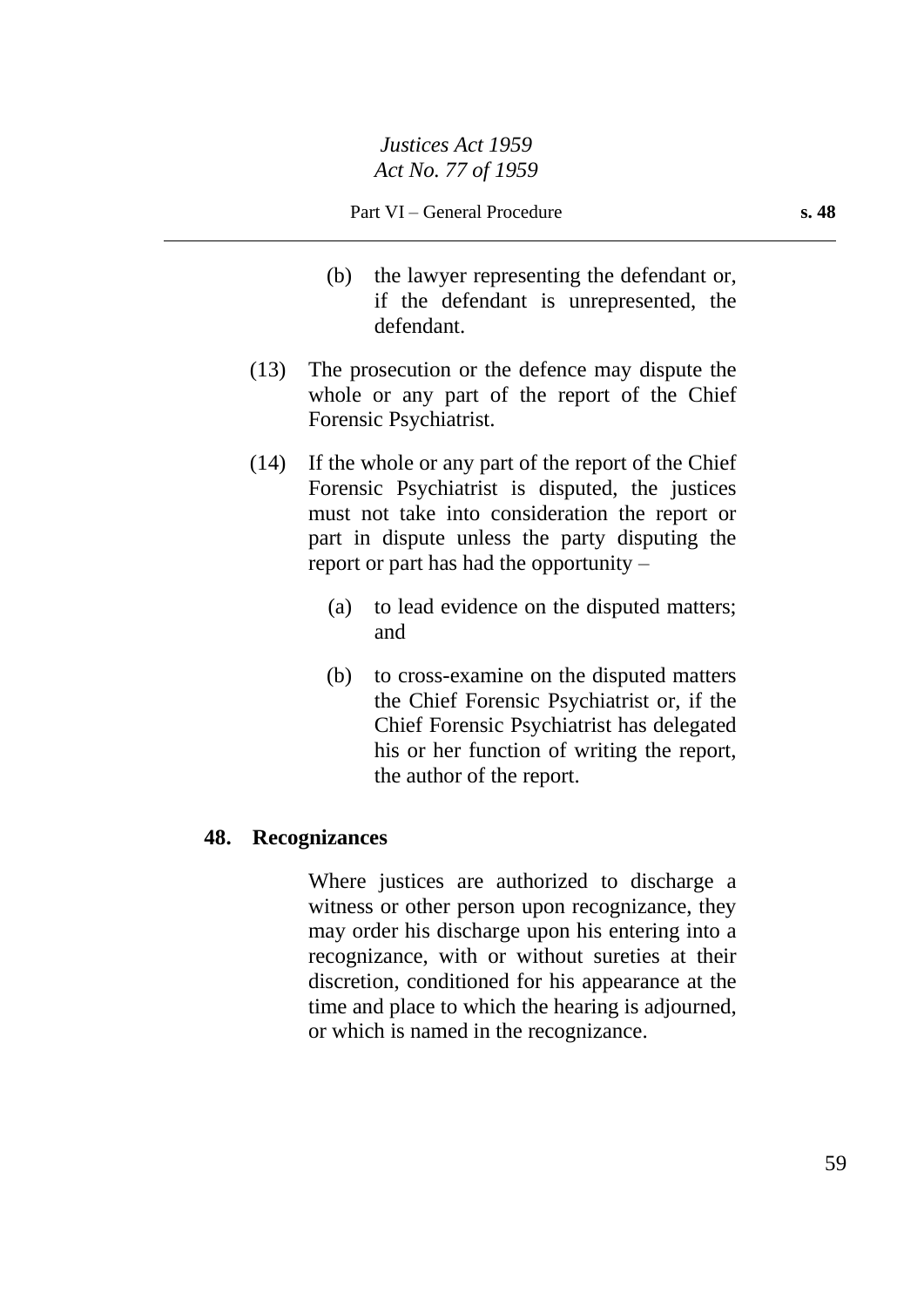#### **49. Issue of warrant for non-appearance**

If a witness or other person, does not appear at the time and place mentioned in the recognizance, then the justices who are there present may adjourn the hearing, and may issue a warrant for his apprehension.

#### **50. Commitment**

The person to whom a warrant of commitment is directed shall convey the person therein named or described to the gaol or other place mentioned in the warrant, and there deliver him, together with the warrant, to the gaoler of that gaol or place, who shall thereupon give the person delivering the prisoner into his custody a receipt for the prisoner, setting forth the state and condition in which the prisoner was when he was delivered into the custody of the gaoler.

# **50A. Justices' record**

- (1) Justices before whom any proceedings subject to this Part take place shall take, or cause to be taken, a record of –
	- (a) the course of;
	- (b) the evidence received in; and
	- (c) their decision and orders in  $-$

those proceedings.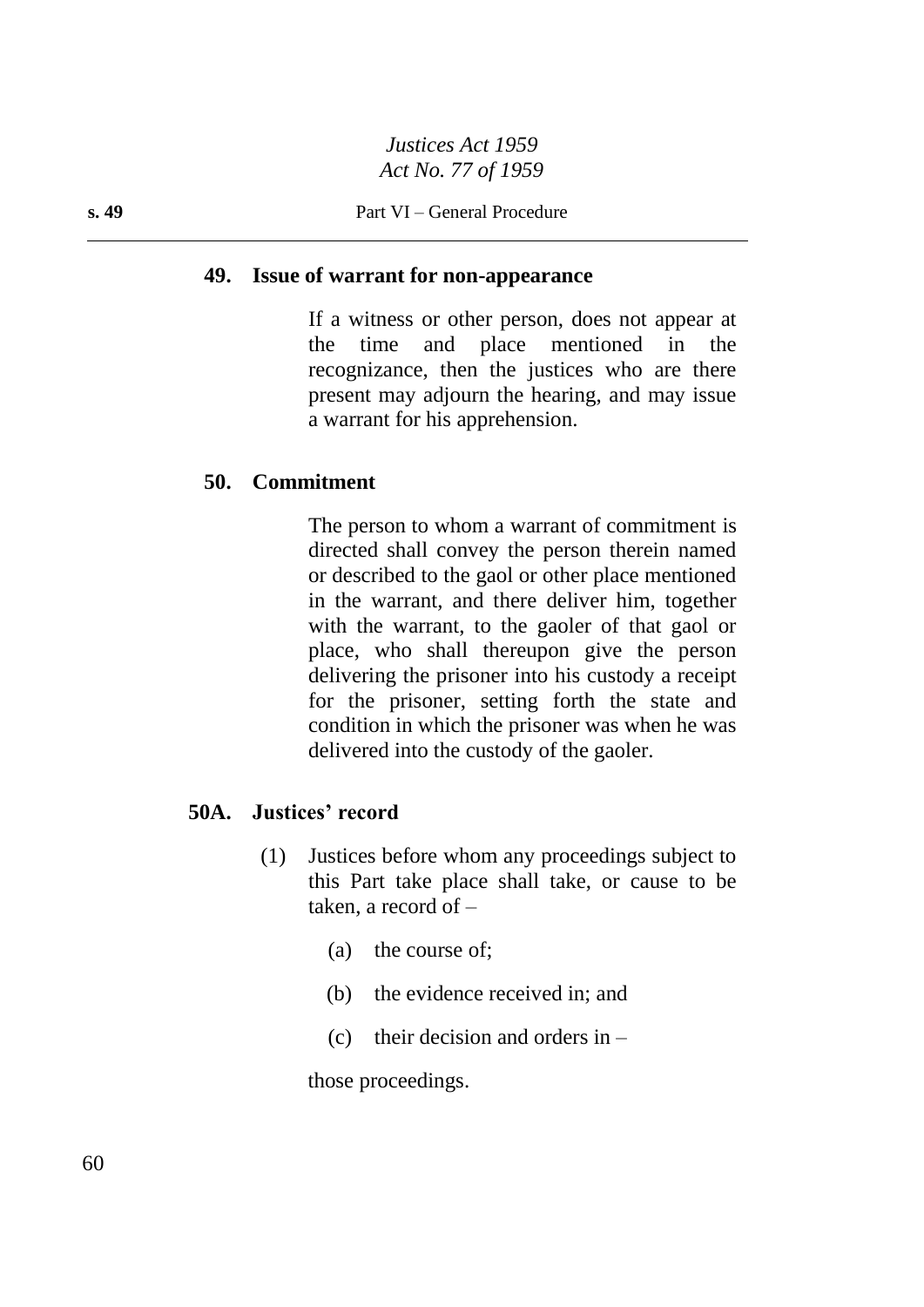Part VI – General Procedure **s. 50B** 

- (2) A party to proceedings subject to this Part or a person who appears to the clerk of petty sessions to have a sufficient interest in the subject-matter of the proceedings may, on application made to the clerk and upon payment of the relevant prescribed fee, obtain from the clerk a certified copy of the recording of the proceedings unless the clerk certifies that no recording of the proceedings exists from which a copy may be taken.
- (3) On receipt of an application under subsection (2), the clerk may, if the recording of the proceedings has been transcribed, upon payment of the relevant fee prescribed in the rules of court, provide the applicant with a certified transcript of the recording.
- (4) For the purposes of subsections (2) and (3), *certified*, in relation to a copy of the recording of proceedings or a transcript of the recording of those proceedings, means certified by the person who copied the recording, or who transcribed the recording, of the proceedings as being a true and accurate copy of the recording or transcript of the recording.

# **50B. Adjournment of proceedings**

- (1) Any justice or justices hearing any proceedings may, after hearing such of the parties to the proceedings as are present in court, adjourn the proceedings to another court.
- (2) A clerk of petty sessions may, subject to any directions issued by the Chief Magistrate,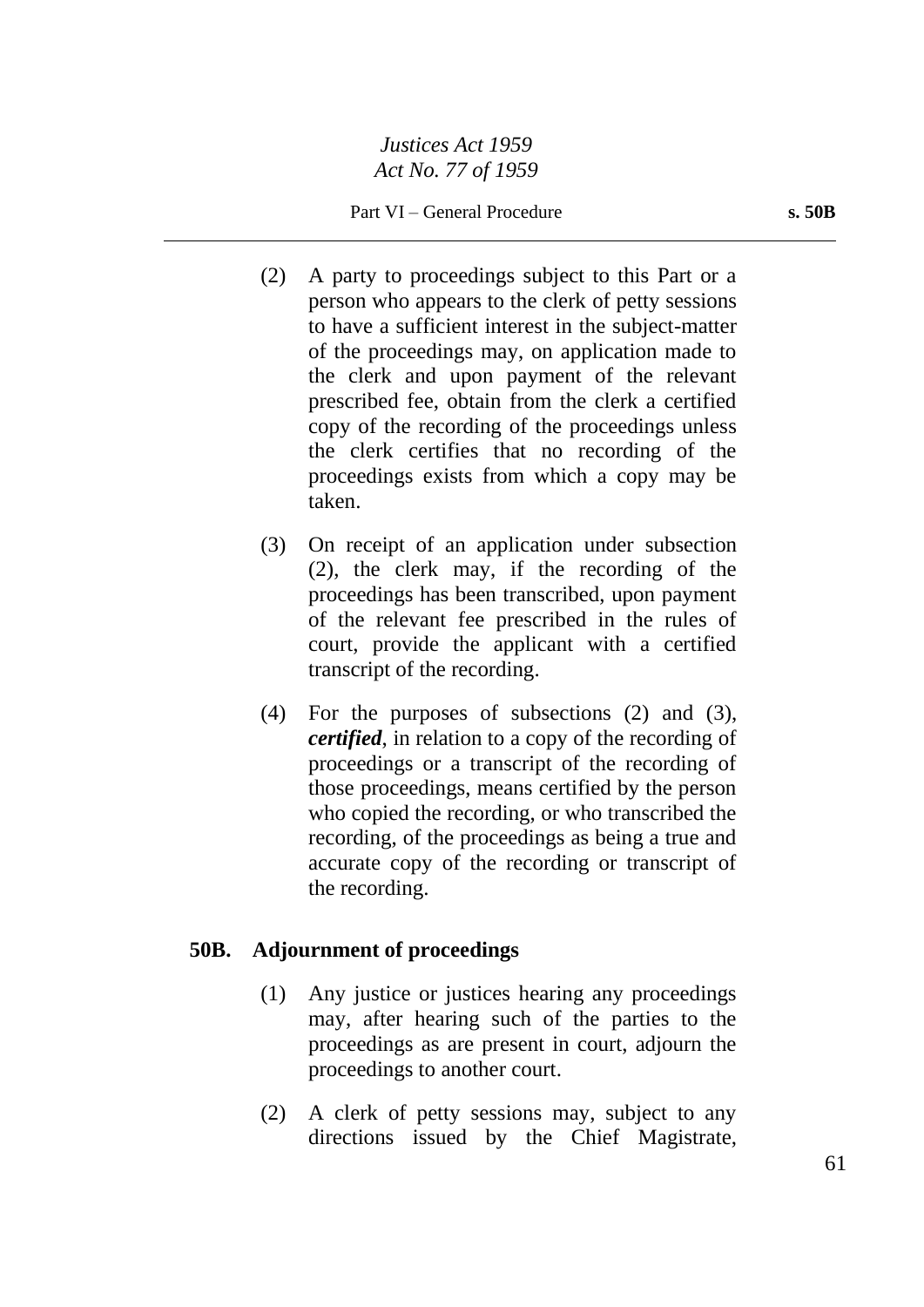#### **s. 50C** Part VI – General Procedure

adjourn any proceedings set down for hearing by a justice or justices in the clerk's district to another court if a written consent to the adjournment, signed by the parties to the proceedings or their lawyers or agents, is lodged with the clerk before the date of the hearing.

- (3) Where, pursuant to subsection (2), a clerk of petty sessions adjourns proceedings to a court outside his district, he shall forward all necessary documents to the clerk of petty sessions for the district in which the court is situated.
- (4) The rules of court may provide for or with respect to matters incidental to the adjournment of proceedings under this section, including the continuation of bail and remand.

### **50C. Power to remand in certain cases**

- (1) Where justices find that a person is guilty of an offence, the justices may, instead of sentencing that person for that offence forthwith, remand him for sentencing by themselves or by other justices.
- (2) Where justices remand a person under subsection (1), those justices may order that a report or further information be obtained in respect of that person so that they or the other justices to whom that person is remanded to be sentenced, as the case may be, may be better informed as to the sentence that they should impose on him.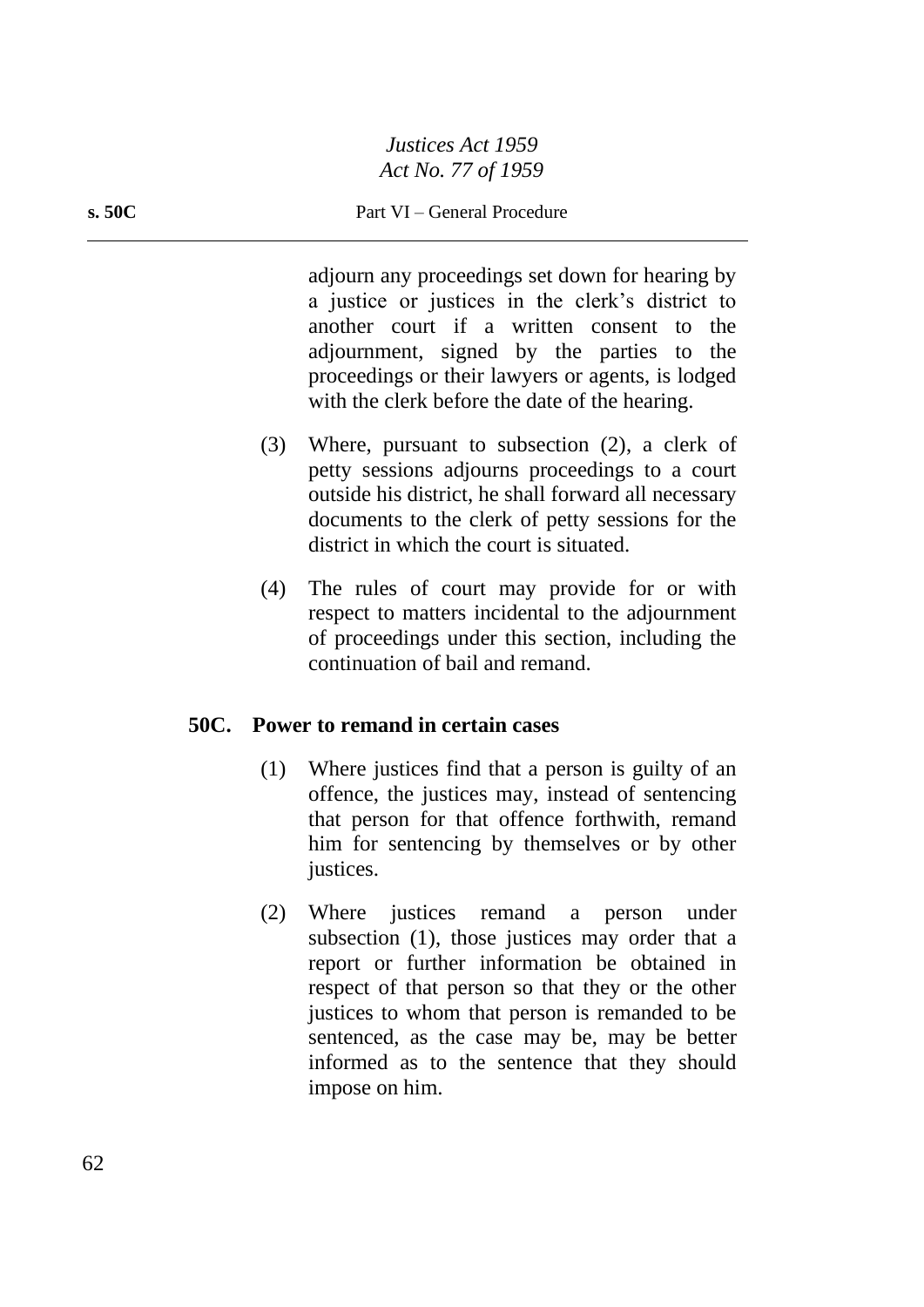Part VI – General Procedure **s. 50D** 

(3) Where justices remand a person under subsection (1) to be sentenced by other justices, it is not necessary for those other justices to hear evidence as to the commission of the offence of which that person was found guilty by the firstmentioned justices, except in so far as those other justices may consider that that evidence will assist them in determining the sentence that should be imposed on him.

## **50D. Vexatious litigants**

- (1) Where a person is declared to be a vexatious litigant under an order in force under section 194G of the *Supreme Court Civil Procedure Act 1932*, that person may not, without the leave of the Chief Magistrate or the Deputy Chief Magistrate, institute any proceedings in a court of summary jurisdiction.
- (2) If proceedings are pending in a court of summary jurisdiction when an order is made as mentioned in subsection (1), those proceedings are taken to be stayed unless leave is given as mentioned in that subsection.
- (3) Where proceedings pending in a court of summary jurisdiction are taken to be stayed and the person declared to be a vexatious litigant has not applied for, or has not been granted, leave to proceed in those proceedings, any other party to those proceedings may apply to a magistrate for an order for the costs incurred by that party in those proceedings.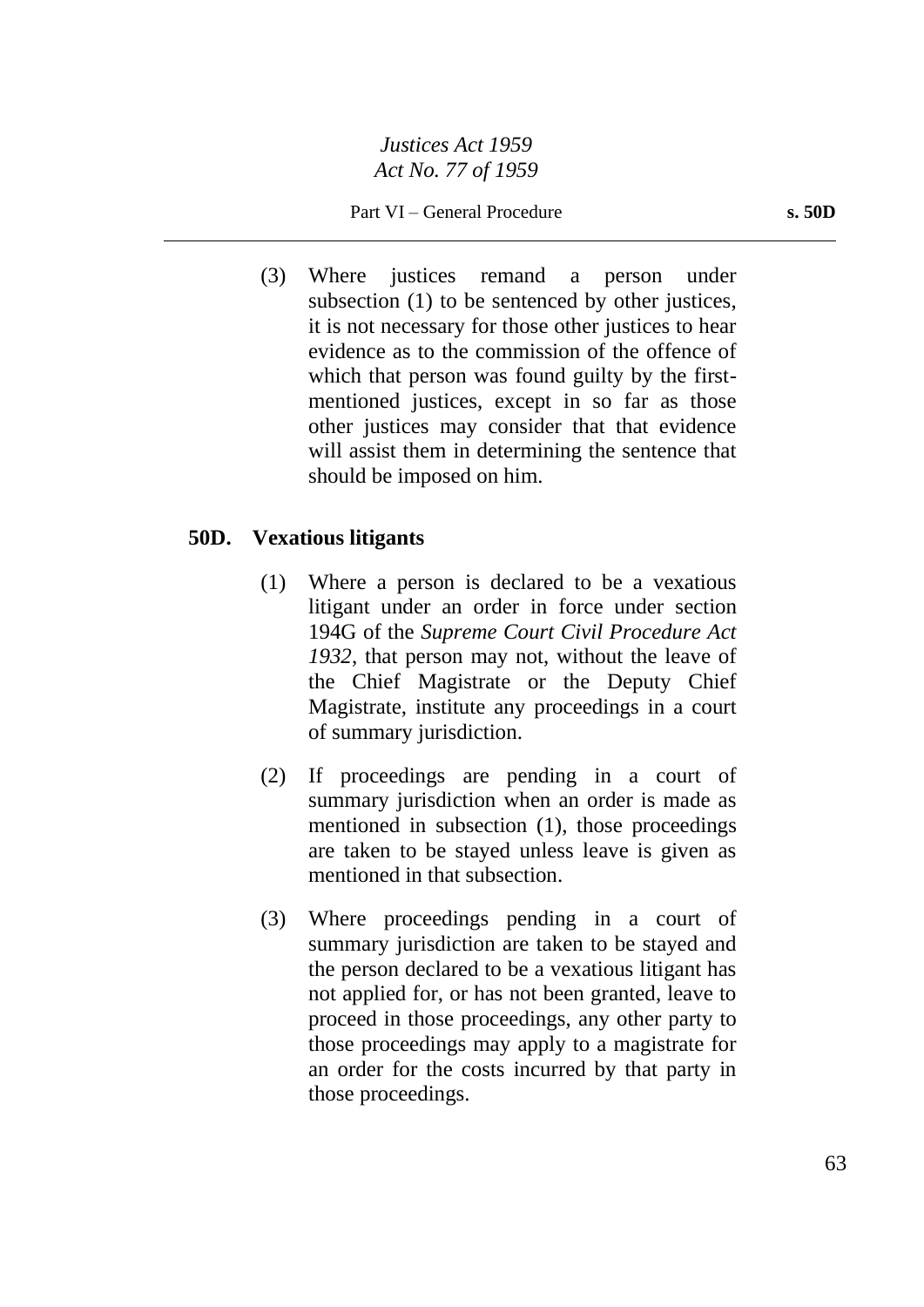# **50E. Chief Clerk of Petty Sessions may make application under** *Vexatious Proceedings Act 2011*

The Chief Clerk of Petty Sessions may apply to the Supreme Court under the *Vexatious Proceedings Act 2011* for a vexatious proceedings order in relation to a person who has instituted any proceedings in a court of summary jurisdiction under this Act.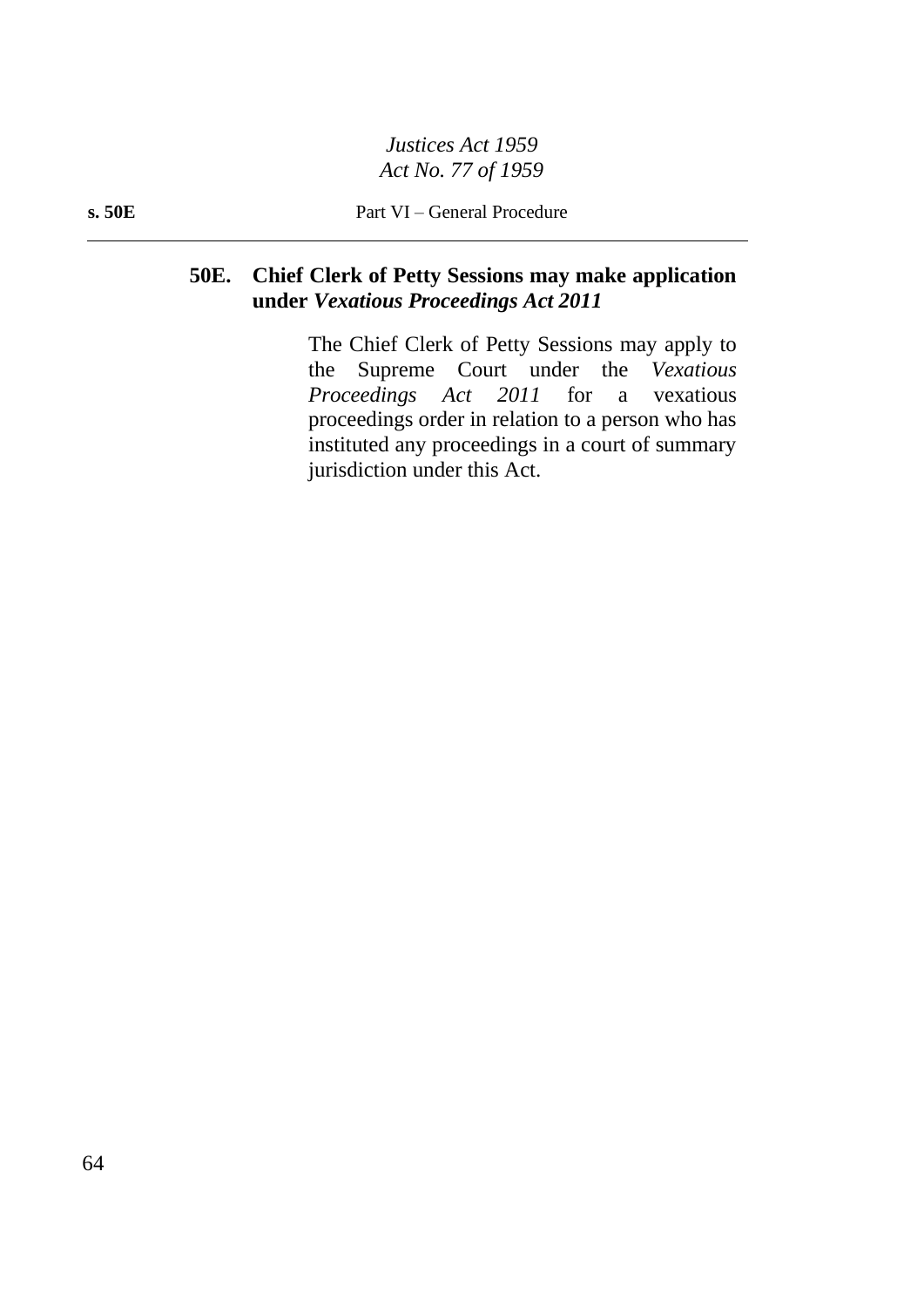# **PART VII – PROCEEDINGS ON INDICTABLE OFFENCES**

#### *Division 1 – Proceedings where indictment filed*

#### **51. Certificate where indictment filed**

Where an indictment is filed in the Supreme Court by the Attorney-General, or other authorized officer, against a person then at large, whether that person is bound by any recognizance to appear to answer the indictment or is not so bound, the proper officer of the Supreme Court shall, at any time thereafter, if that person has not already appeared and pleaded to the indictment, grant to the officer filing the indictment, upon his application, a certificate that the indictment has been filed.

# **52. Summons or warrant may be issued against person indicted**

Where a certificate granted under section 51 is produced to a justice, he shall –

(a) if the person producing the certificate requests him to do so, issue a summons to the person against whom the relevant indictment is filed, ordering him to appear before the Supreme Court at the day, time, and place specified in the summons and to be there dealt with; or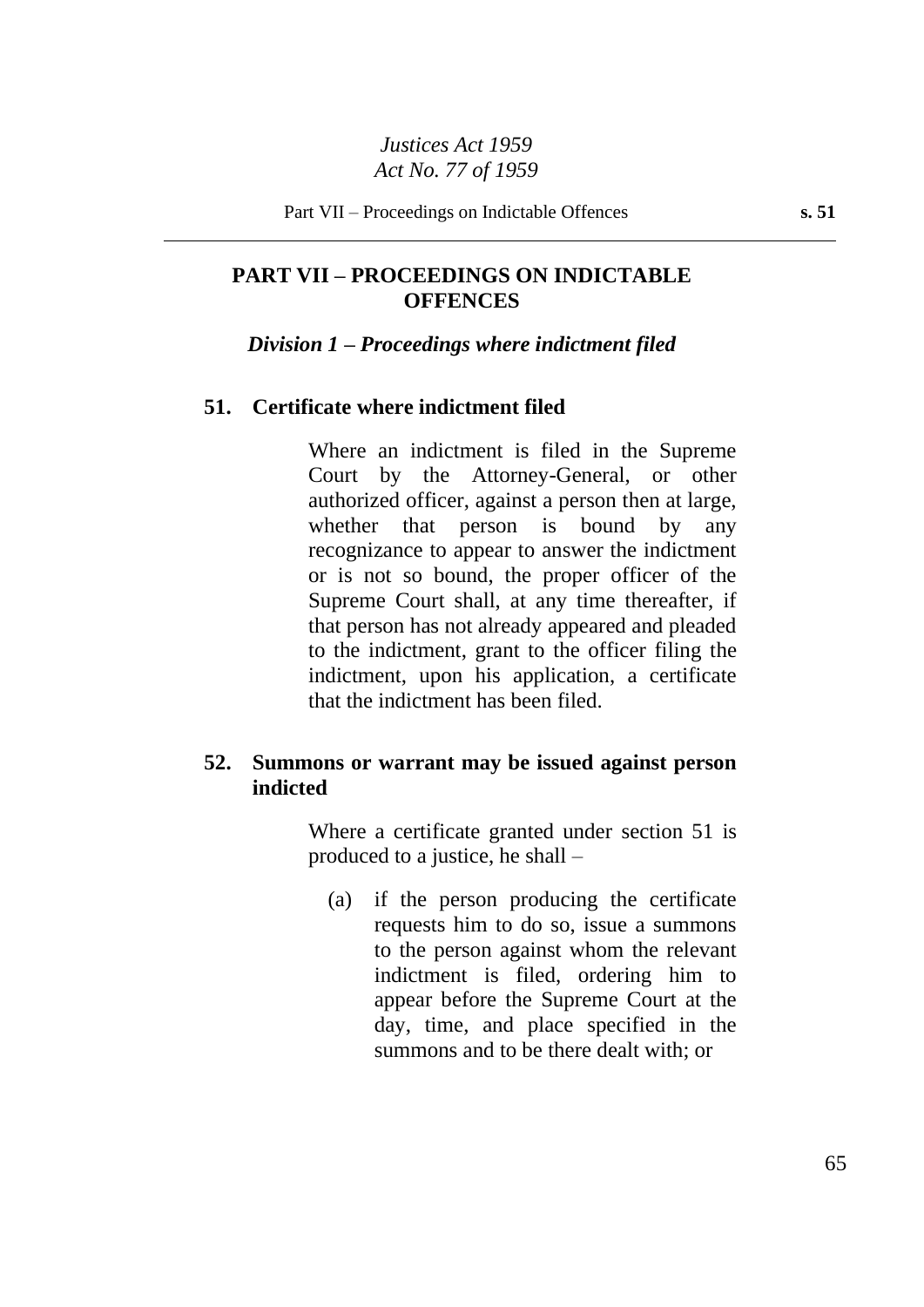#### **s. 53** Part VII – Proceedings on Indictable Offences

(b) if no such request is made to the justice, issue his warrant to apprehend that lastmentioned person.

## **53. Committal**

Where a person is by virtue of a warrant issued under section 52 apprehended and brought before justices, and it is proved upon oath before them that the person apprehended is the person indicted, he shall, without further inquiry or examination, be committed for trial.

#### **54. Detainer of prisoner in gaol**

If a person so indicted as mentioned in section 51 is, at the time of the production of the certificate under that section to the justice, confined in gaol for any other offence than that charged in the indictment, the justice, upon proof upon oath that the person indicted and the person so confined are one and the same, shall issue his warrant directed to the gaoler of the gaol in which the person indicted is then confined, commanding him to detain that person in his custody until he is lawfully removed therefrom for the purpose of being tried upon the indictment, or until he is otherwise removed or discharged out of his custody by due course of law.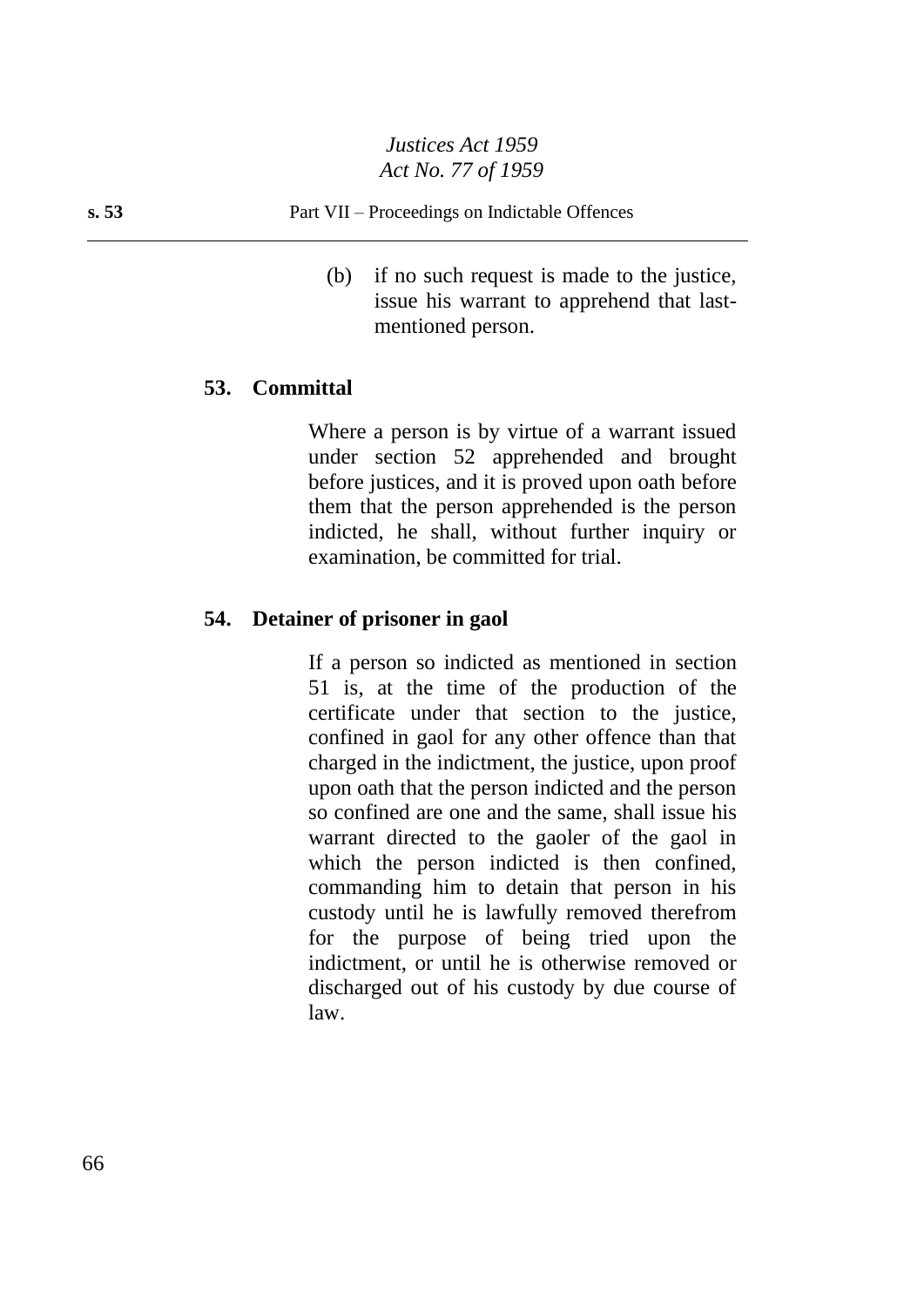### *Division 2 – Examination and committal*

#### **55. Procedure when brought before justices**

- (1) If at the first appearance before justices of a person charged with an indictable offence the person is not represented by a lawyer, the justices must –
	- (a) cause the charge to be read to the person or explain to the person, in simple terms, the offence with which the person is charged; and
	- (b) explain to the person his or her rights and duties under this Act in respect of the charge; and
	- (c) invite the person to enter a plea to the charge.
- (2) The justices are not required to comply with subsection  $(1)(a)$  if they are satisfied that the defendant has received a copy of, and understands the nature of, the charge.
- (3) If a defendant charged with an indictable offence is attending before the Court for the first time in respect of that offence, the defendant may –
	- (a) plead to the offence as specified in section 59; or
	- (b) state that he or she does not wish to plead to the offence.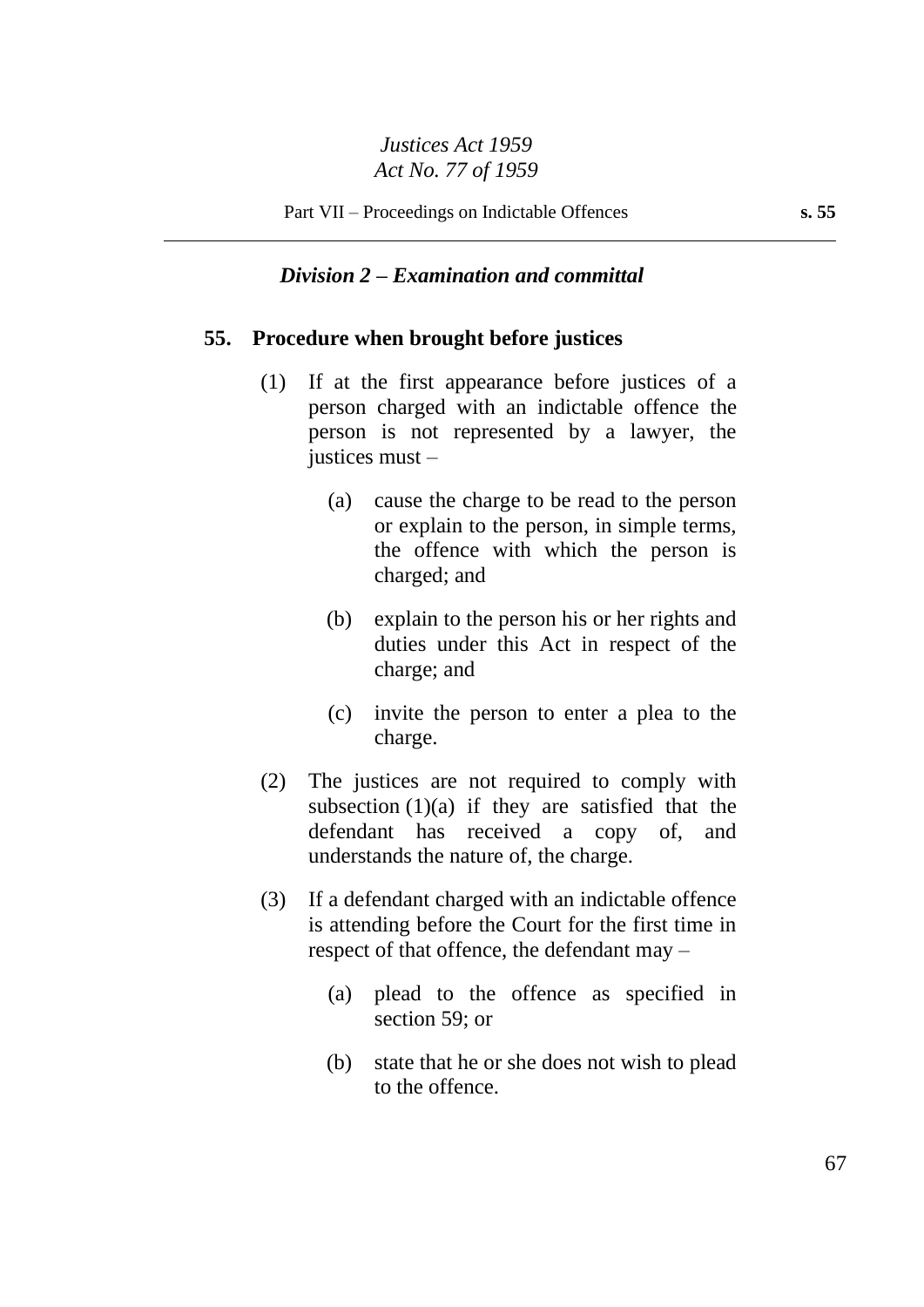#### **s. 56** Part VII – Proceedings on Indictable Offences

- (4) If the defendant pleads guilty to the offence and the charge is one in respect of which the defendant under section 72 is entitled to elect to be tried or sentenced either by justices or the Supreme Court, the defendant is to make that election unless the justices determine otherwise in the interests of justice.
- (5) If the defendant does not plead guilty to the offence charged or another offence as specified in section 59(1)(b), the justices are to adjourn the proceedings for a period not exceeding 4 weeks.

## **56. Duties during adjournment**

- $(1)$  In this section
	- *Commander* means a commander appointed under section 11 of the *Police Service Act 2003*;
	- *relevant Commander* means the Commander who has responsibilities in relation to the district in which the proceedings that are adjourned under section 55(5) are being conducted.
- (2) On the adjournment of proceedings under section  $55(5)$  –
	- (a) the lawyer representing the defendant is to notify the relevant Commander, in writing, of that fact as soon as is reasonably practicable; or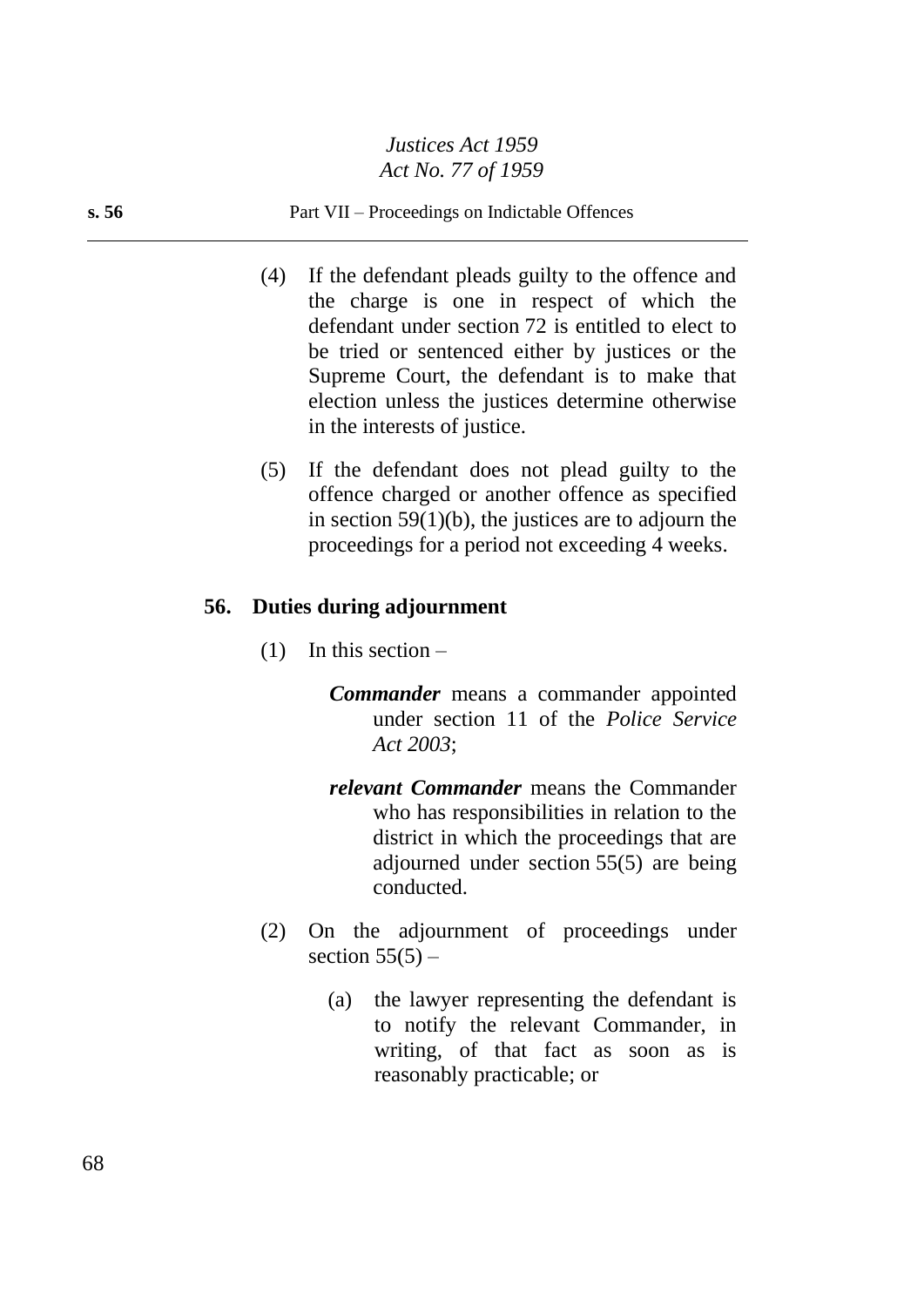- (b) if the defendant does not intend to be represented by a lawyer, the defendant is to notify the relevant Commander, in writing, of that fact as soon as is reasonably practicable.
- (3) During an adjournment of proceedings under section 55(5), the relevant Commander is to serve a copy of each of the following documents on the lawyer representing the defendant or, if the defendant has notified the relevant Commander that he or she does not intend to be represented by a lawyer, on the defendant:
	- (a) the complaint;
	- (b) if the defendant has been interviewed in relation to the offence which is the subject of the charge by a police officer or other person investigating the offence, a copy of the transcript of the interview;
	- (c) the statements of all witnesses that have been obtained by a police officer or other person investigating the offence;
	- (d) a summary of the material facts relevant to the charge.
- (4) If there is an audio or audio-visual recording of an interview referred to in subsection (3)(b) and there is no transcript of the interview, the relevant Commander is to –
	- (a) serve a copy of the recording on; or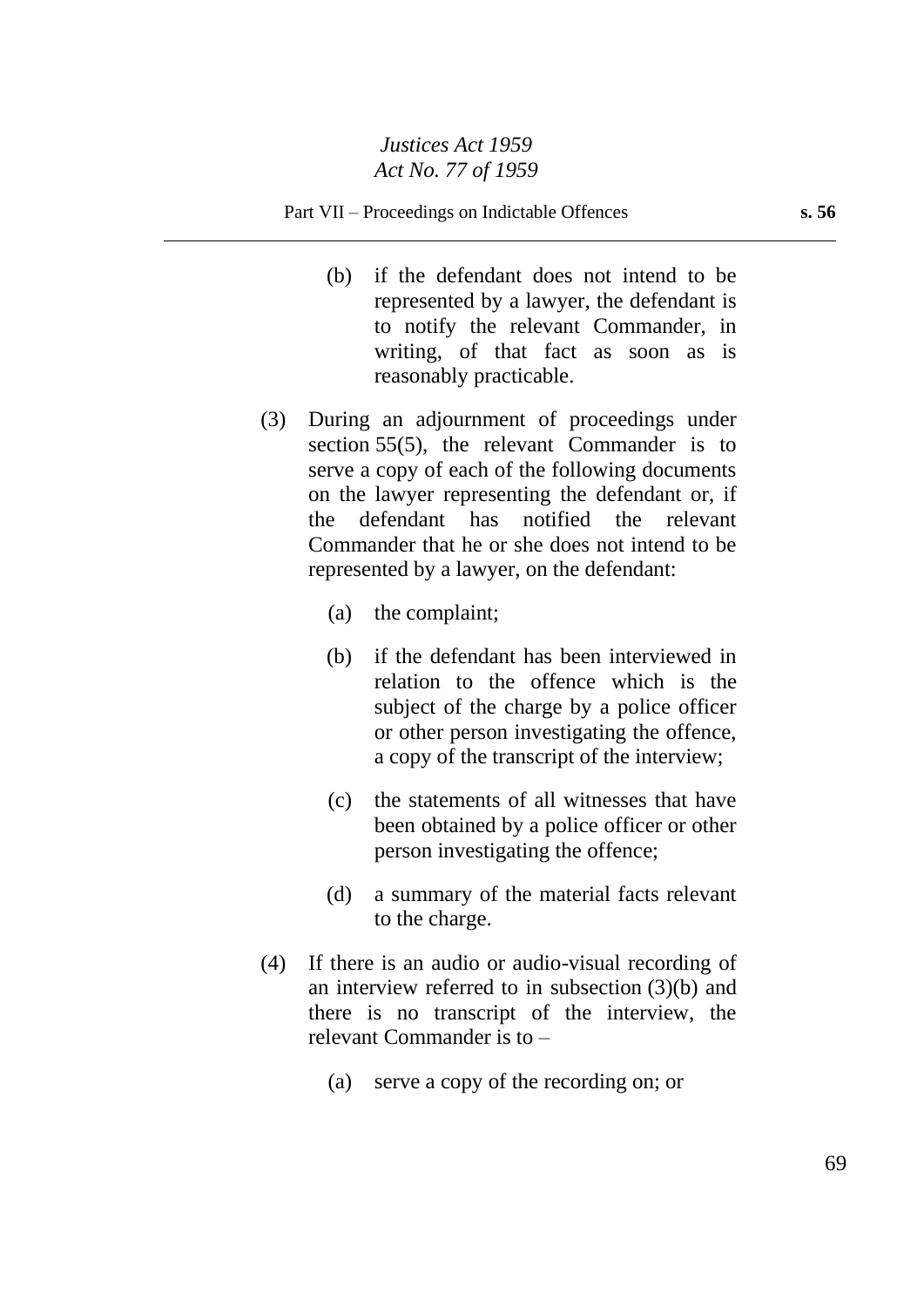| s. 56A | Part VII - Proceedings on Indictable Offences                                                                                                                                        |
|--------|--------------------------------------------------------------------------------------------------------------------------------------------------------------------------------------|
|        | provide an opportunity to hear or watch<br>(b)<br>the recording to $-$                                                                                                               |
|        | the lawyer representing the defendant or, if the<br>defendant has notified the relevant Commander<br>that he or she does not intend to be represented<br>by a lawyer, the defendant. |
|        | A legal representative or defendant served with a<br>(5)<br>copy of an audio or audio-visual recording of an<br>interview by the relevant Commander –                                |
|        | must not allow it to be listened to or<br>(a)<br>watched by any person for a purpose not<br>connected with the proceedings; and                                                      |
|        | must not copy it or allow it to be copied;<br>(b)<br>and                                                                                                                             |
|        | must return it to the relevant Commander<br>(c)<br>within such reasonable period as the<br>Commander specifies.                                                                      |
|        | $56A. \ldots \ldots$                                                                                                                                                                 |
|        |                                                                                                                                                                                      |

# **57. Duty to provide further witness statements and summary of facts**

(1) In this section –

*Commander* means a commander appointed under section 11 of the *Police Service Act 2003*;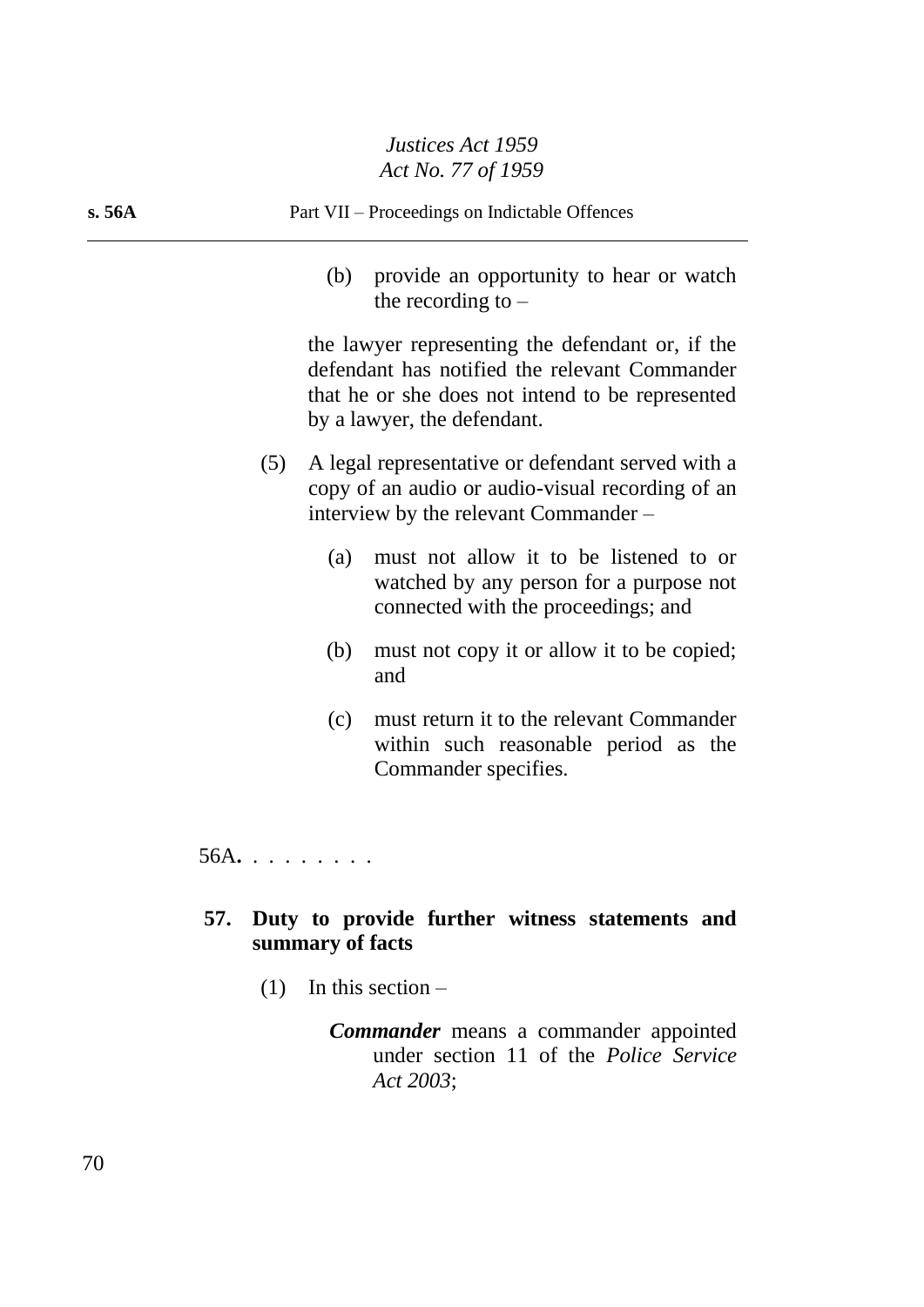*relevant Commander* means the Commander who has responsibilities in relation to the district in which the relevant proceedings are being conducted.

- (2) If, after copies of all witness statements have been served on a defendant or his or her lawyer as required by section  $56(3)(c)$ , a statement or further statement from a witness is obtained by a police officer or other person investigating the offence, the relevant Commander is to serve a copy of that statement or further statement on the defendant or his or her lawyer as soon as is reasonably practicable.
- (3) If, after a summary of material facts has been served on a defendant or his or her legal practitioner as required by section  $56(3)(d)$ , the relevant Commander becomes aware of additional material facts relevant to the charge or considers that the material facts relevant to the charge have changed, the relevant Commander is to serve a copy of a revised summary of the material facts on the defendant or his or her legal practitioner as soon as is reasonably practicable.

57A**.** . . . . . . . .

# **58. Second appearance before justices for indictable offence: election and plea**

(1) On the appearance before justices of a defendant charged with an indictable offence following an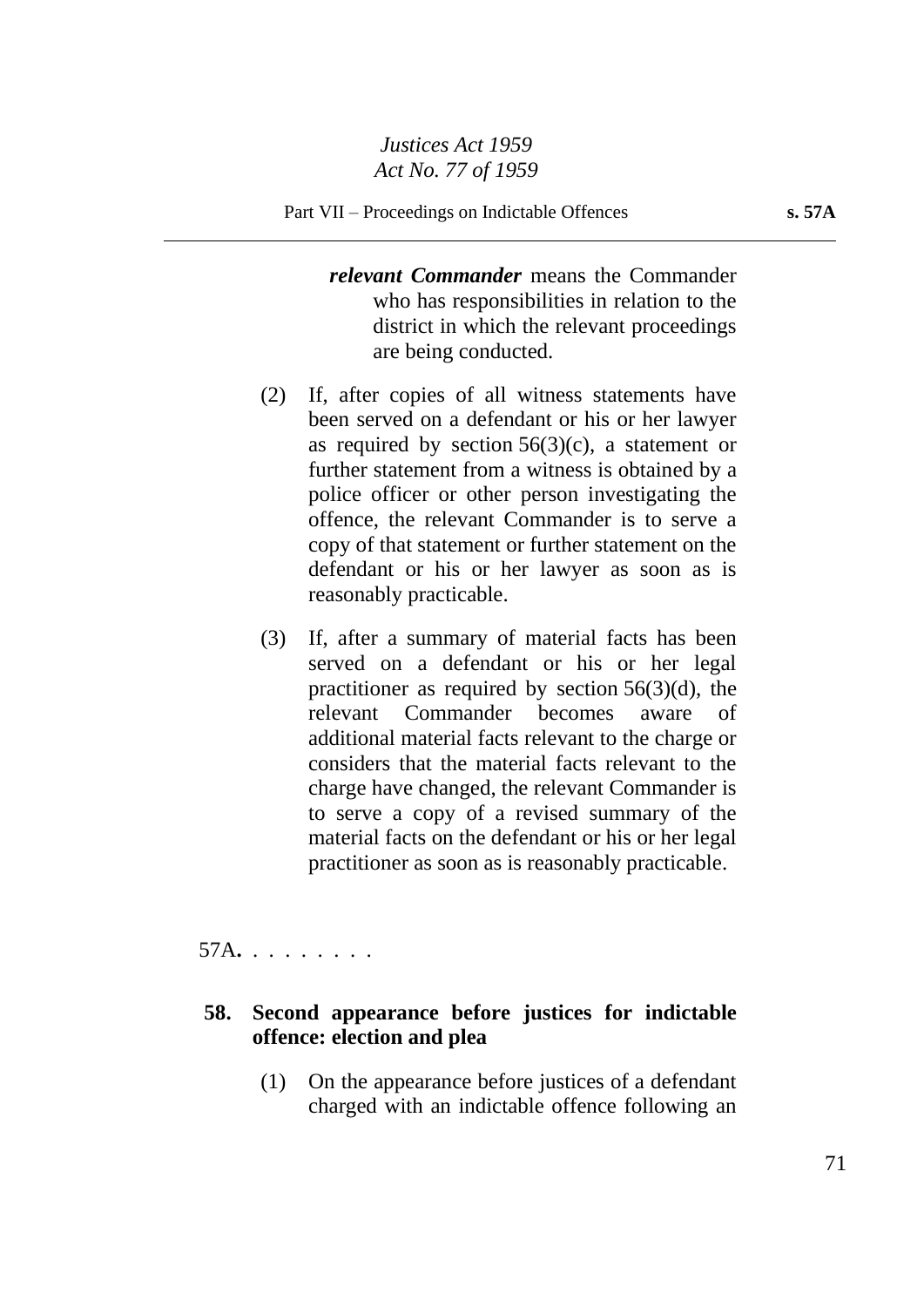adjournment of the proceedings under section 55(5), the defendant  $-$ 

- (a) if the charge is one in respect of which the defendant under section 72 is entitled to elect to be tried or sentenced either by justices or the Supreme Court, is to make that election; and
- (b) is to plead to the charge as specified in section 59 –

unless the justices determine that, in the particular circumstances of the case, the interests of justice require that proceedings be further adjourned before the defendant is required to make an election or plead to the charge.

- $(2)$  If
	- (a) the defendant, as allowed by the determination of the justices under subsection (1), does not make the election or plead to the charge under that subsection; and
	- (b) the proceedings are further adjourned  $-$

that subsection applies to the next appearance of the defendant before justices.

### **59. Entering plea and making election**

- (1) In pleading to an indictable offence, the defendant may plead –
	- (a) guilty to the offence; or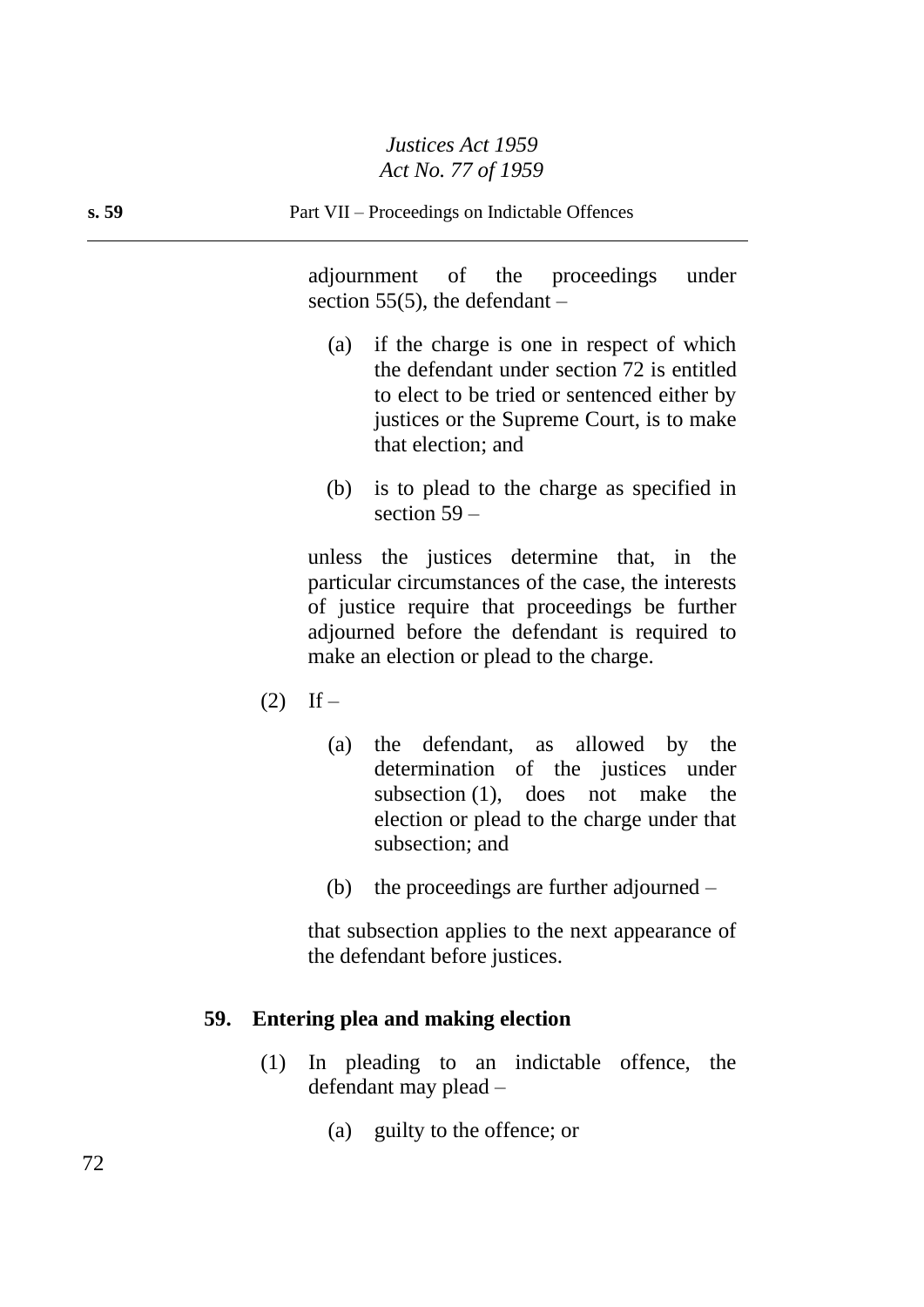- (b) if the justices and prosecutor consent, guilty of any other indictable offence of which he or she might be convicted on an indictment for the offence charged; or
- (c) not guilty to the offence charged; or
- (d) that further proceedings may not be taken in respect of the charge; or
- (e) that he or she has cause to show why he or she should not be convicted of the offence charged; or
- (f) that he or she previously has been found guilty or not guilty of the offence charged.
- (2) If the defendant, on being asked to plead under section 55 or 58, stands mute or refuses to, or does not, answer directly to the charge, he or she is taken to plead not guilty.
- (3) If the defendant, on being asked to make an election under section 55 or 58, stands mute or refuses to, or does not, make a definite election, he or she is taken to elect for the charge to be determined by justices.
- (4) If the defendant pleads guilty and is to be sentenced in the Supreme Court –
	- (a) the complaint is to be endorsed with the words "I plead guilty to the offence of [state offence]" and "Dated this ……day of……200…."; and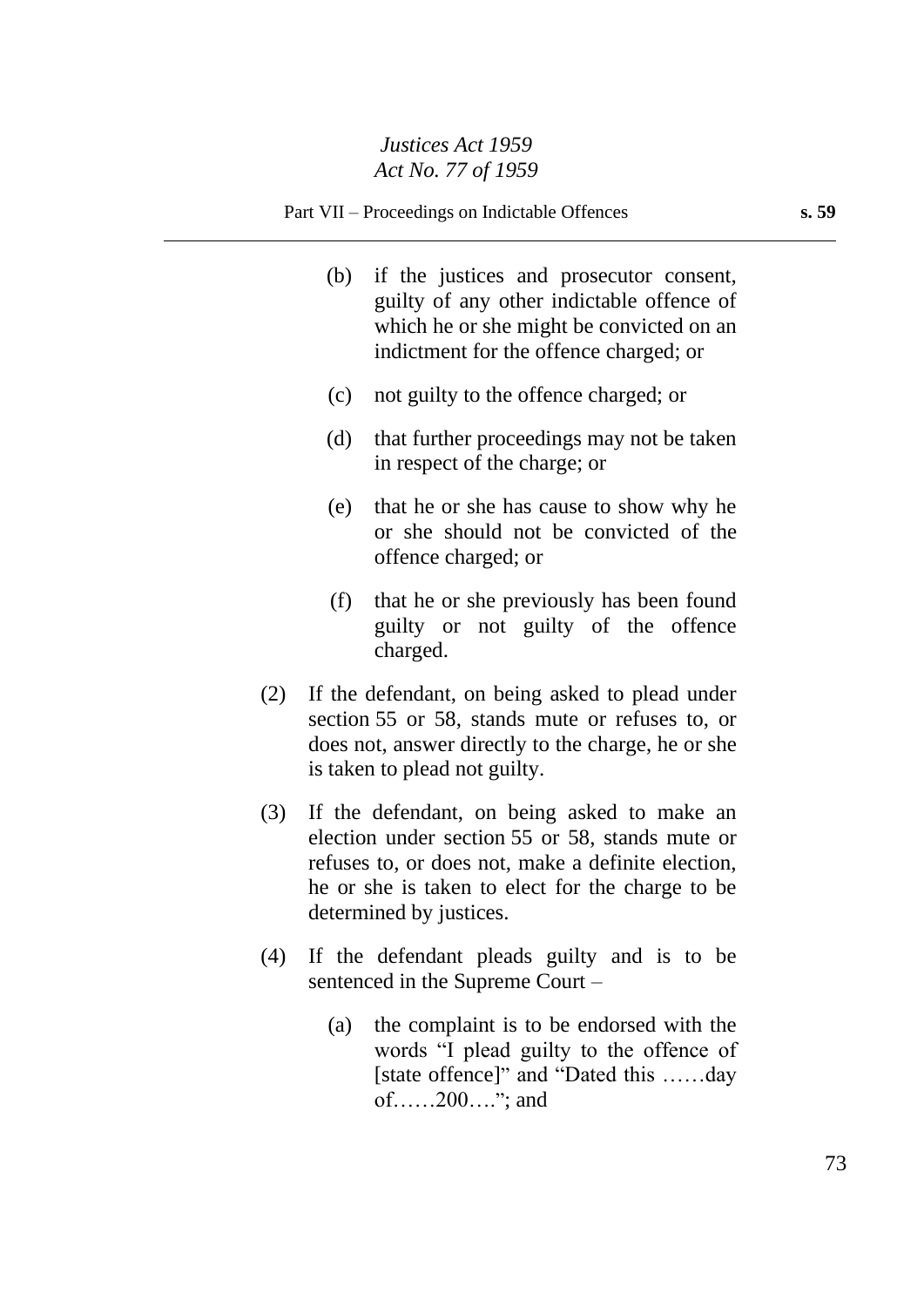- (b) that endorsement is to be  $-$ 
	- (i) signed by the defendant; or
	- (ii) if the defendant is unable to sign the endorsement, marked by the defendant, with that mark being certified by the justices.

#### **60. Committal of defendant to Supreme Court**

- (1) The justices must commit to the Supreme Court for sentence or trial, on a day to be fixed by the Supreme Court, a defendant charged with an indictable offence –
	- (a) if the defendant pleads guilty to that offence, or to another indictable offence of which he or she might be convicted on an indictment for the offence charged, and the offence to which the defendant pleads guilty is one –
		- (i) which must be tried in the Supreme Court; or
		- (ii) in respect of which the defendant under section 72 may elect to be tried or sentenced by justices or in the Supreme Court and the defendant elects to be sentenced in the Supreme Court; or
	- (b) if the defendant pleads not guilty to the offence charged, or enters a plea referred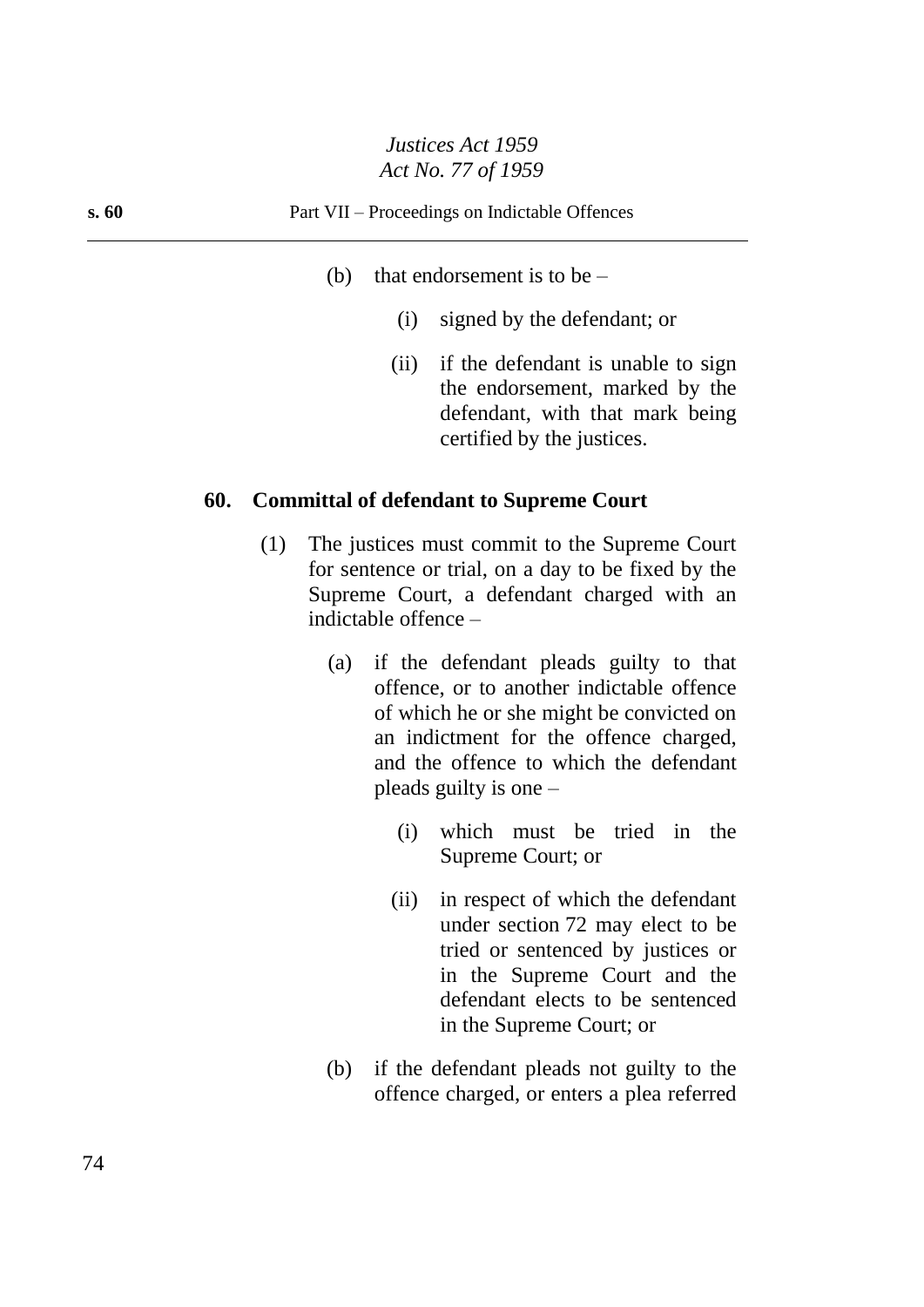to in section  $59(1)(d)$ , (e) or (f), and the offence is one –

- (i) which must be tried in the Supreme Court; or
- (ii) in respect of which the defendant under section 72 may elect to be tried or sentenced by justices or in the Supreme Court and the defendant elects to be tried in the Supreme Court.
- (2) Despite a defendant having elected to have the offence with which he or she is charged tried or sentenced by justices, the justices may commit the defendant to the Supreme Court for trial or sentence if the justices consider it appropriate to do so.
- (3) On the making of an order under subsection (1) or (2) that a defendant be committed for sentence or trial –
	- (a) the justices must remand the defendant in custody or admit him or her to bail to appear before the Supreme Court on a day to be fixed by the Supreme Court; and
	- (b) the clerk of petty sessions is to forward to the Supreme Court and to the Director of Public Prosecutions the documents and other materials prescribed by the rules of court.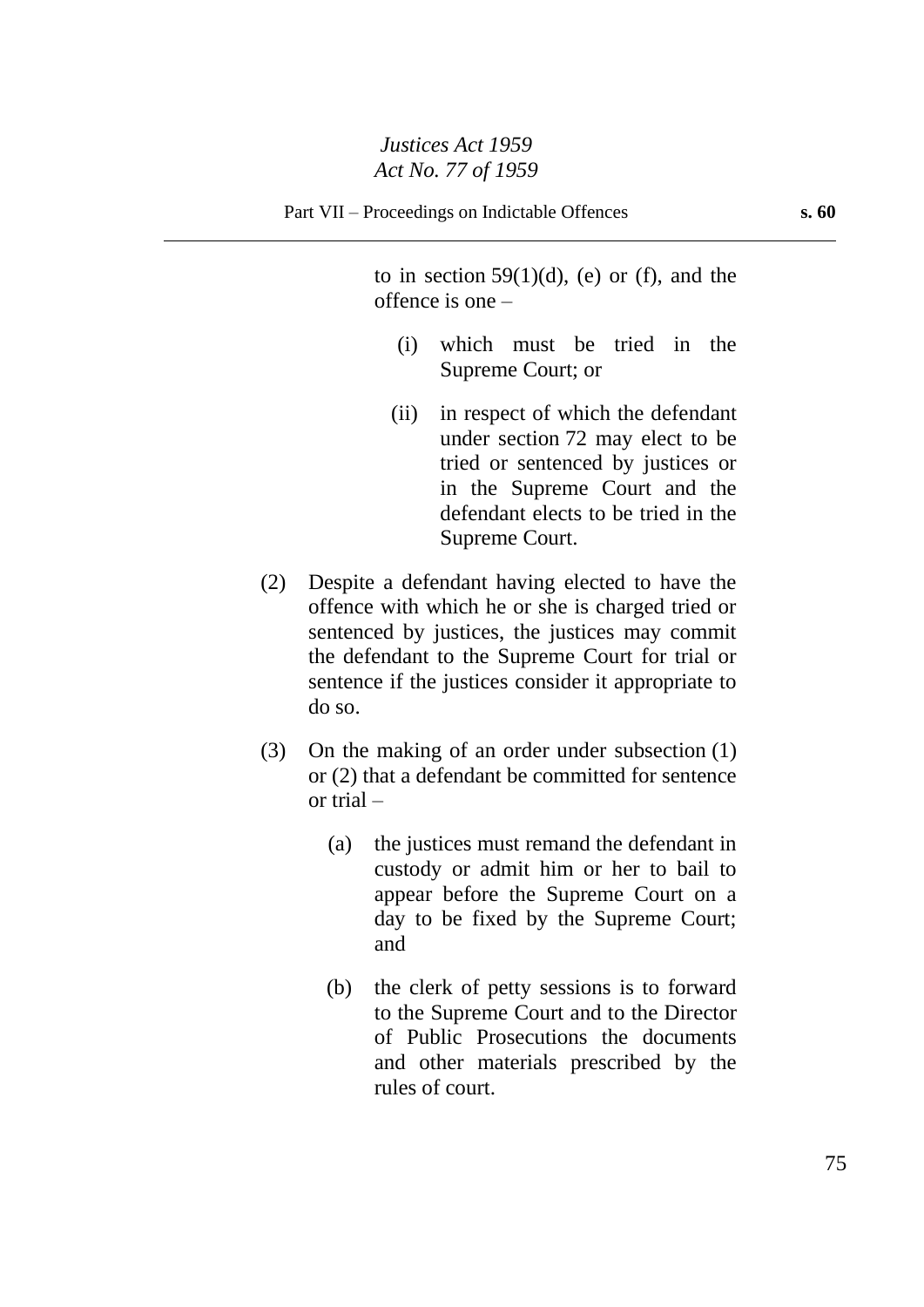## **s. 61** Part VII – Proceedings on Indictable Offences

- (4) Despite subsection (1), the justices may refuse to make an order under that subsection in respect of a defendant charged with an indictable offence  $if -$ 
	- (a) subsection (1)(b) applies in respect of the defendant; and
	- (b) the justices are satisfied that preliminary proceedings have commenced, or are to commence, under Division 3 in relation to the offence.

#### *Division 3 – Preliminary proceedings*

#### **61. Interpretation**

- (1) In this Division
	- *audio visual link* has the same meaning as in the *Evidence (Audio and Audio Visual Links) Act 1999*;
	- *certified*, in relation to a transcript of evidence recorded by means other than direct recording on paper, means the certification by the person who transcribed the recording that the transcript is a true and accurate record of the recording;
	- *crown law officer* has the same meaning as in section 1 of the*Criminal Code*;
	- *endorsed recording*, in relation to the statement of an affected person, means a copy of a written or other recording of a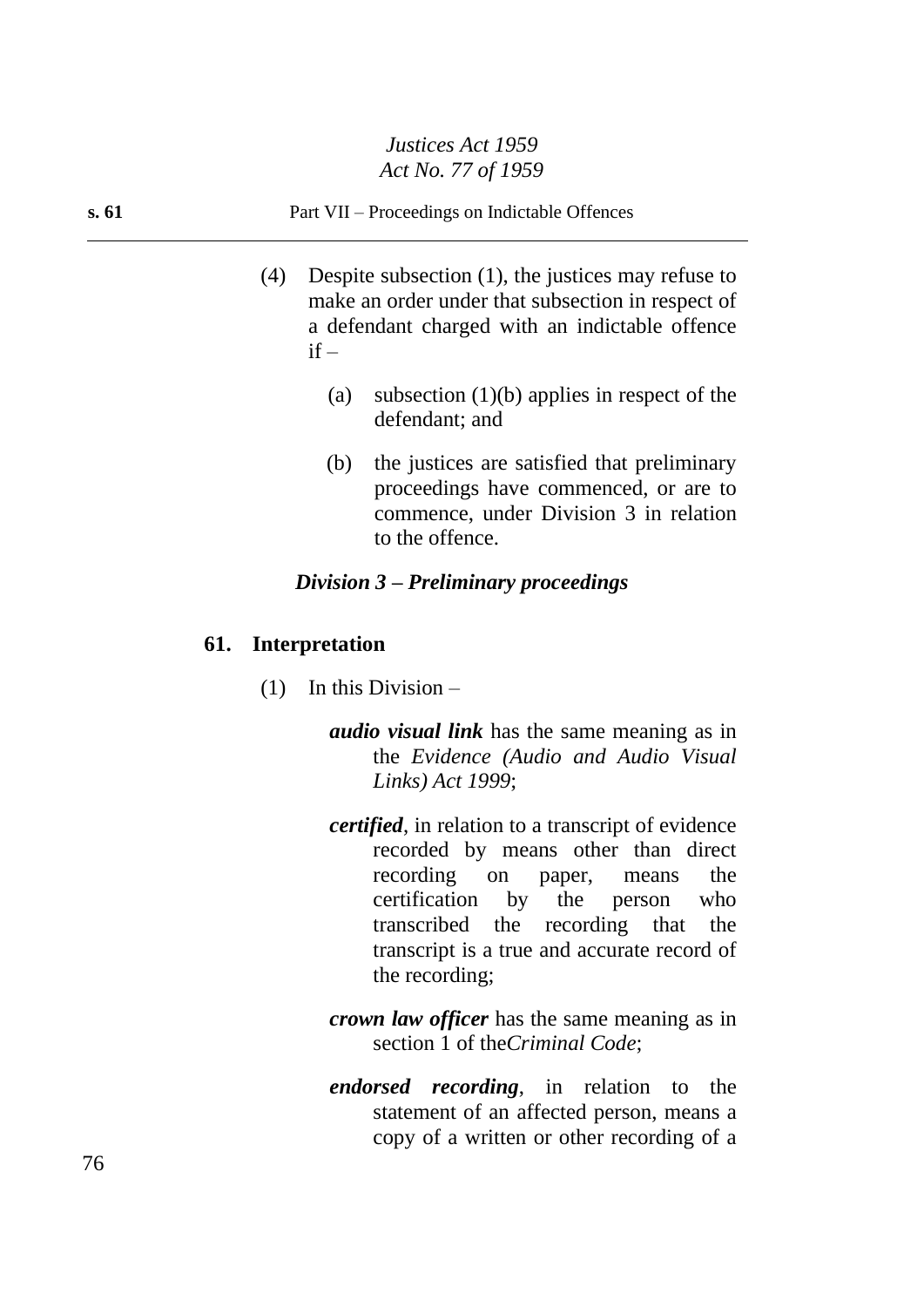statement made by the affected person that is endorsed with, or accompanied by, a certificate that –

- (a) purports to be made by a person who was present when the affected person made the statement; and
- (b) states that the copy of the recording is a true and accurate copy;
- *examination*, of a witness, includes crossexamination or re-examination of the witness;

*transcribe* means transcribe, or print, onto paper.

- (2) A person in respect of an indictable offence is an affected person if the person –
	- (a) is a person upon whom, or in respect of whom, another person is charged with having committed one or more of the following offences:
		- (i) a crime under section 122, 124, 125, 125A, 125B, 125C, 125D, 126, 127, 129, 130, 133, 137, 158, 159, 170, 170A, 172, 178, 185, 186 or 189 of the *Criminal Code*;
		- (ii) a crime under section 127A of the *Criminal Code*, as in force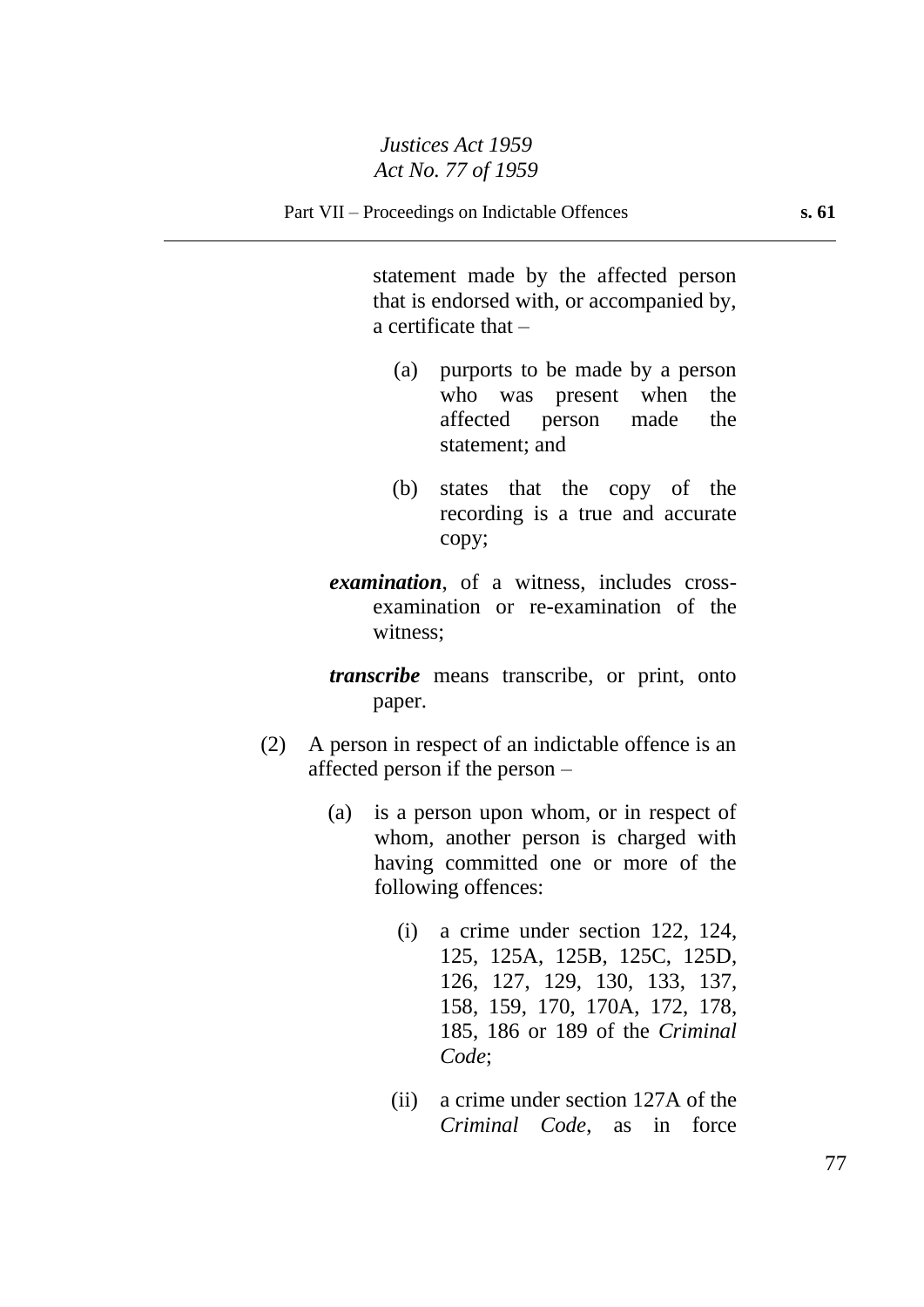immediately before the commencement of the *Criminal Code Amendment (Sexual Assault) Act 2017*;

- (iii) a crime under section 298, 299 or 300 of the *Criminal Code* if the crime relates to a crime referred to in subparagraph (i);
- (iv) an offence under section 73 of the *Classification (Publications, Films and Computer Games) Enforcement Act 1995*;
- (v) a child sexual offence within the meaning of the *Evidence (Children and Special Witnesses) Act 2001*;
- (vi) an offence under the *Family Violence Act 2004* if the offence involves, or relates to, family violence within the meaning of that Act;
- (vii) an offence under section 4, 7, 8(2) or 9 of the *Sex Industry Offences Act 2005*; or
- (b) has not attained the age of 17 years at the time an application is made, under this Division, to examine the witness in respect of the offence; or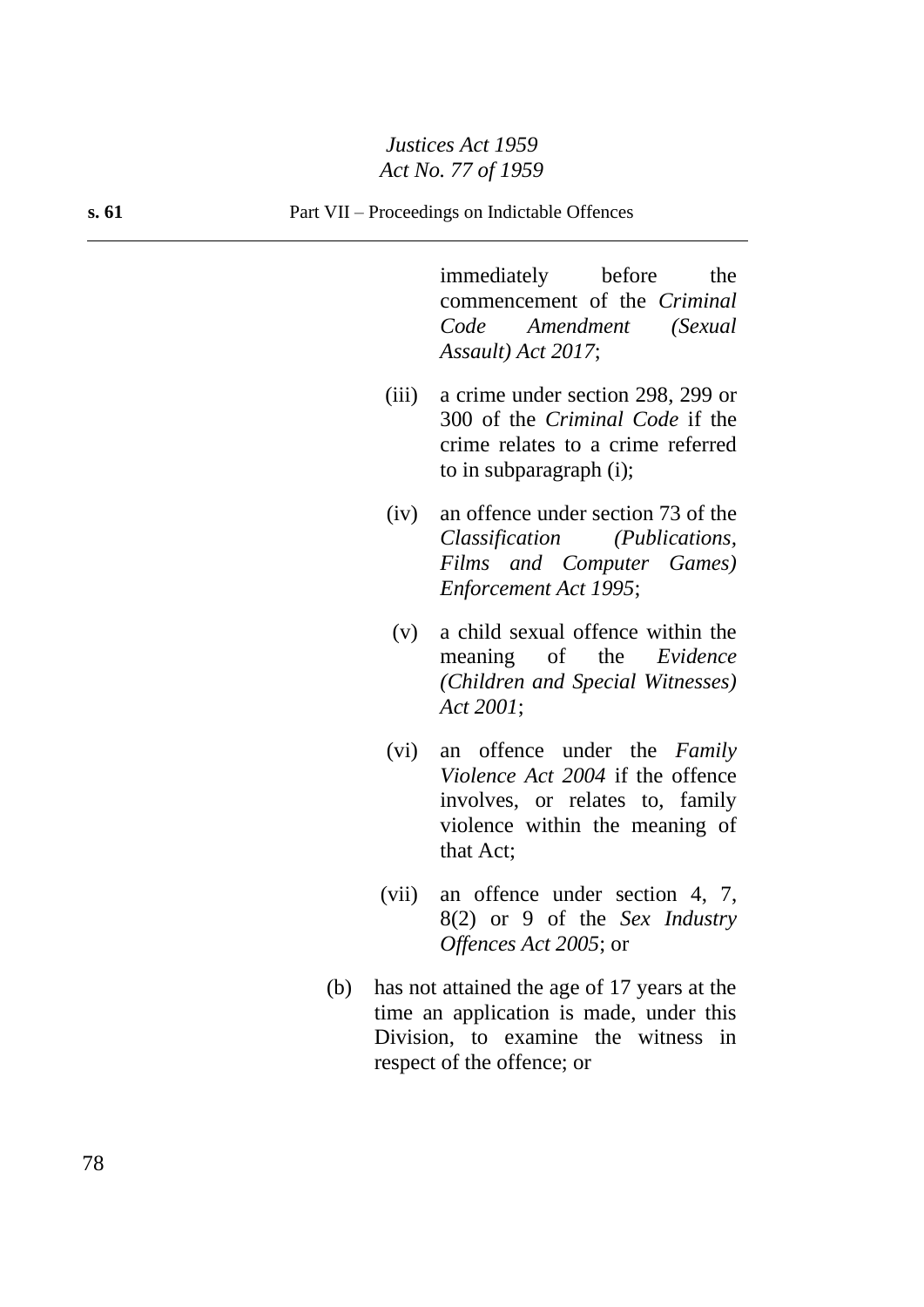- (c) is a member of a class of persons prescribed for the purposes of this Division.
- (3) In this Division, a reference to a defendant is a reference to the defendant in respect of the indictable offence for which a preliminary proceedings order is sought or granted.

## **62. Preliminary proceedings orders**

- (1) At any appearance of a defendant before a magistrate in respect of a charge for an indictable offence, on any plea to the charge other than a plea of guilty –
	- (a) one or more of the following persons may apply in writing for an order that a witness named in the application give evidence on oath in preliminary proceedings:
		- (i) the defendant;
		- (ii) a crown law officer;
		- (iii) if the indictable offence is a Commonwealth matter, the Director of Public Prosecutions of the Commonwealth or a person acting on behalf of the Director of Public Prosecutions of the Commonwealth; and
	- (b) the magistrate may make such an order.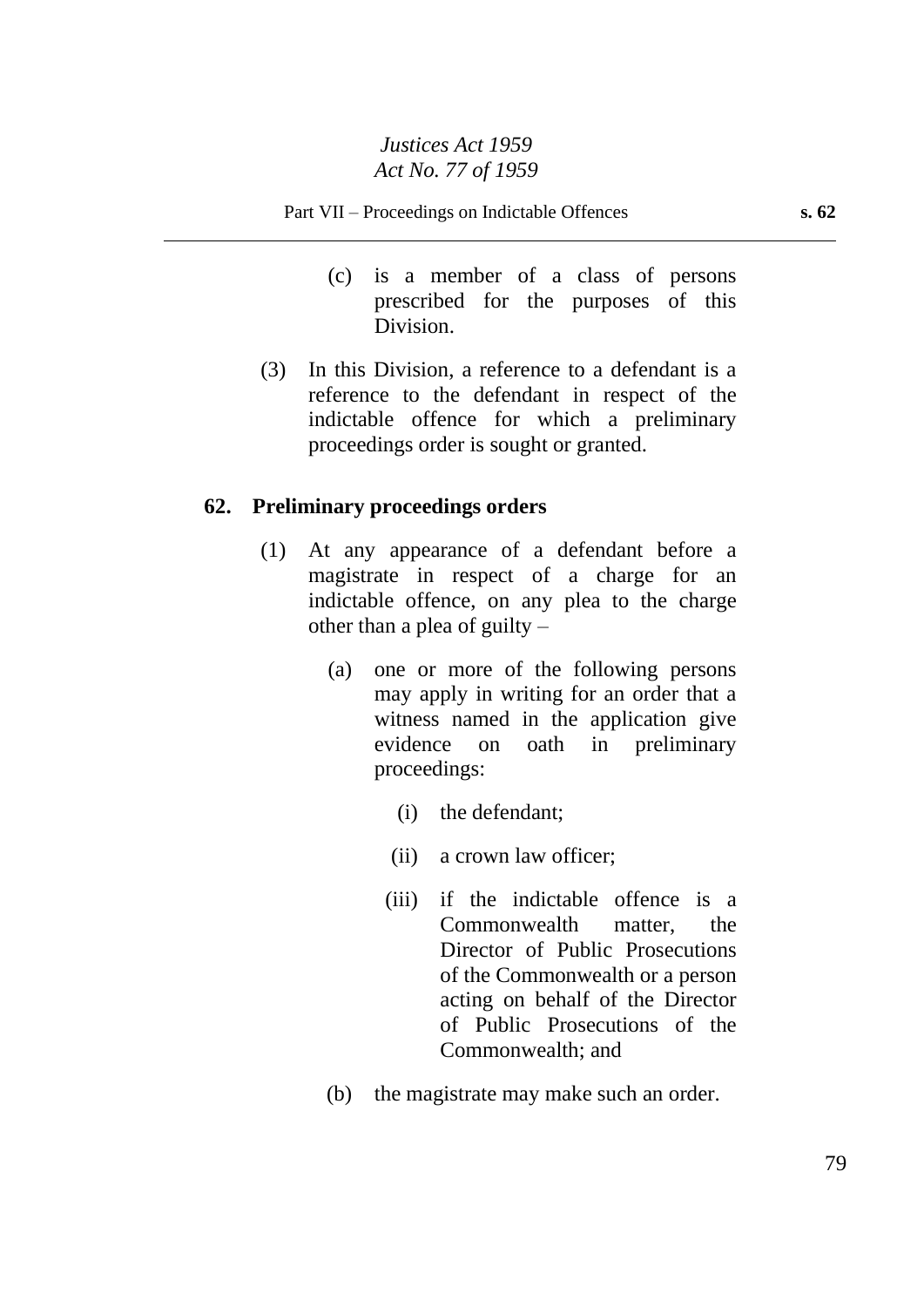- (2) A magistrate may only make an order under subsection  $(1)$  in respect of a witness if –
	- (a) in the application for the order, the applicant has –
		- (i) identified a matter in respect of which the witness specified in the application is to be questioned; and
		- (ii) specified why the evidence of the witness is relevant to that matter; and
		- (iii) specified why examination of the witness is justified; and
	- (b) if the witness is an affected person, the magistrate is satisfied that exceptional circumstances require the witness to give evidence on oath at the preliminary proceedings; and
	- (c) the magistrate is satisfied that the order is necessary in the interests of justice.
- (3) If an application, or part of an application, under subsection (1) relates to whether the defendant is fit to stand trial in respect of an indictable offence –
	- (a) the application, or that part of the application, is to be determined by the Supreme Court; and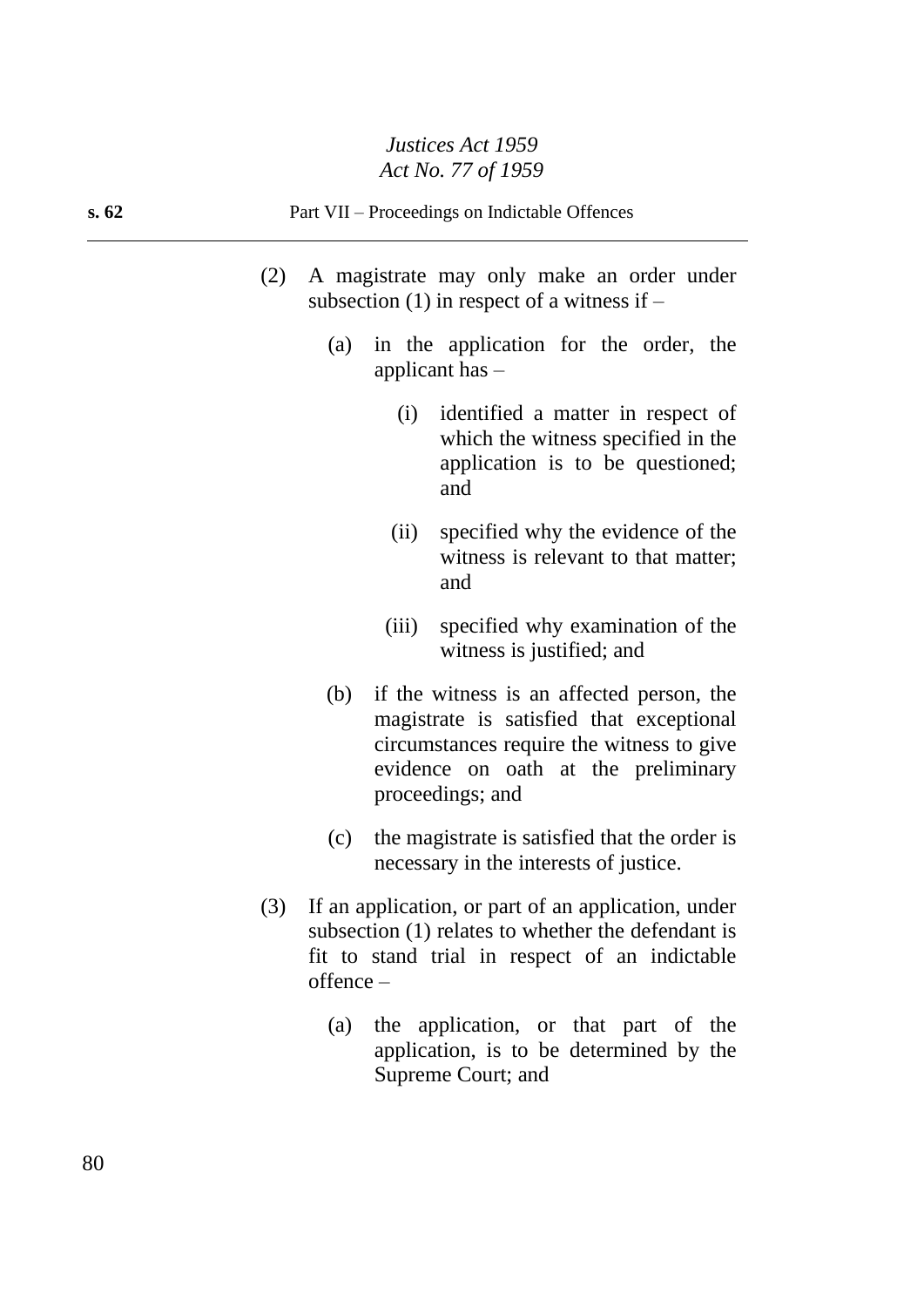Part VII – Proceedings on Indictable Offences **s. 62**

- (b) section 10(2) of the *Criminal Justice (Mental Impairment) Act 1999* applies to the determination of that matter by the Supreme Court.
- (4) An order under subsection  $(1)$ 
	- (a) if the witness to be examined under the order is an affected person –
		- (i) must limit the matters in respect of which the witness may be examined under the order; and
		- (ii) may impose conditions in relation to such examination under the order; and
	- (b) in respect of any other witness, may do either or both of the following:
		- (i) limit the matters in respect of which the witness may be examined under the order;
		- (ii) impose conditions in relation to such examination under the order.
- (5) If a magistrate makes an order under subsection (1), the magistrate is to remand the defendant in custody or admit him or her to bail to appear before a magistrate, or justice, at the time and on the day specified in the order.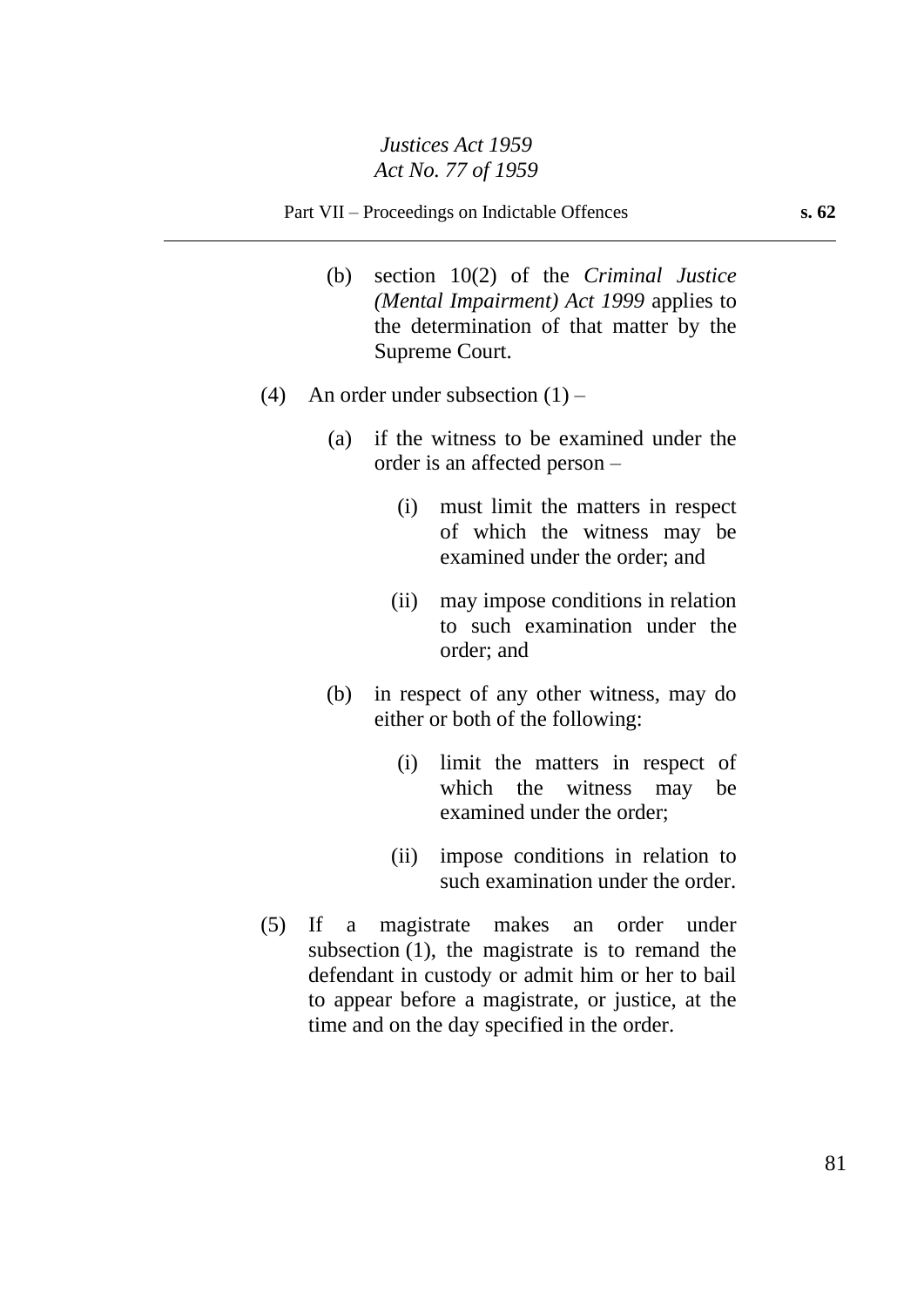# **63. Proceedings on preliminary proceedings order generally**

- (1) On the receipt by the clerk of petty sessions of a copy of a preliminary proceedings order, a magistrate or justice is to conduct preliminary proceedings in accordance with the order.
- (2) The defendant must be present during preliminary proceedings unless the magistrate, or justice, conducting the proceedings permits the proceedings to proceed in the absence of the defendant.
- (3) During preliminary proceedings
	- (a) the evidence of a witness, other than an affected person, is to be taken by the examination of the witness before the magistrate, or justice, conducting the proceedings; and
	- (b) the evidence of an affected person, given by audio visual link in accordance with section  $65(1)$ , is to be taken by the receipt, by the magistrate or justice conducting the proceedings, of the endorsed recording of the statement of the witness and the examination of the witness; and
	- (c) the evidence of a witness given in examination is to be transcribed and the transcript is to be certified.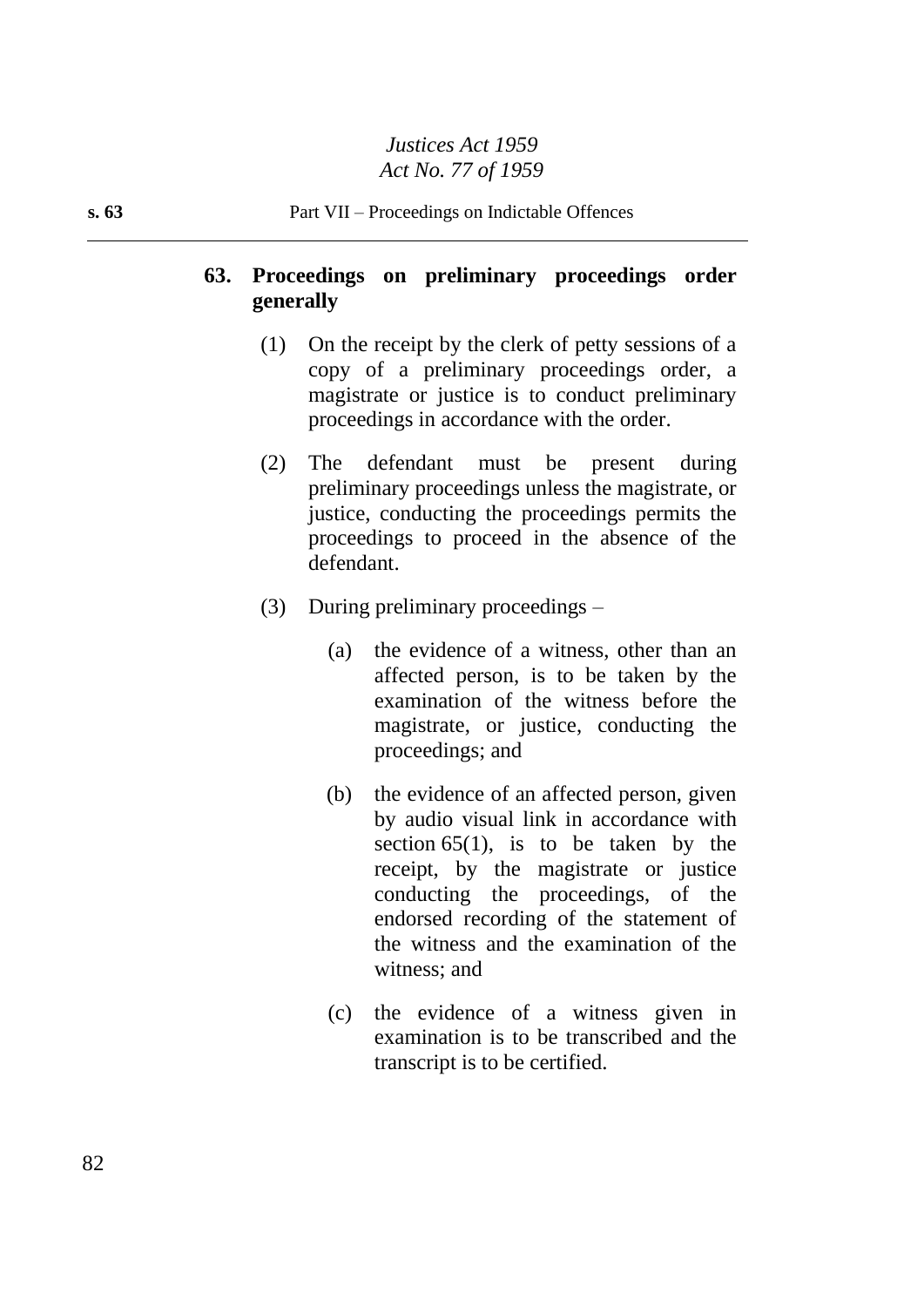- (4) If, during preliminary proceedings in respect of an offence, the defendant's fitness to stand trial for the offence is raised –
	- (a) the magistrate, or justice, conducting the preliminary proceedings may order expert evidence, including psychiatric reports, on that matter; and
	- (b) if expert evidence is ordered under paragraph (a), the clerk of petty sessions is to forward the expert evidence to the Supreme Court; and
	- (c) that matter is to be determined by the Supreme Court in accordance with section 10(2) of the *Criminal Justice (Mental Impairment) Act 1999*.

## **64. Preliminary proceedings to be in closed court**

- (1) The room or place in which preliminary proceedings are conducted is a closed court.
- (2) Despite subsection (1), the following persons may not be excluded from the room or place in which the preliminary proceedings are conducted:
	- (a) the prosecutor;
	- (b) the defendant;
	- (c) the legal representative of the prosecutor and of the defendant;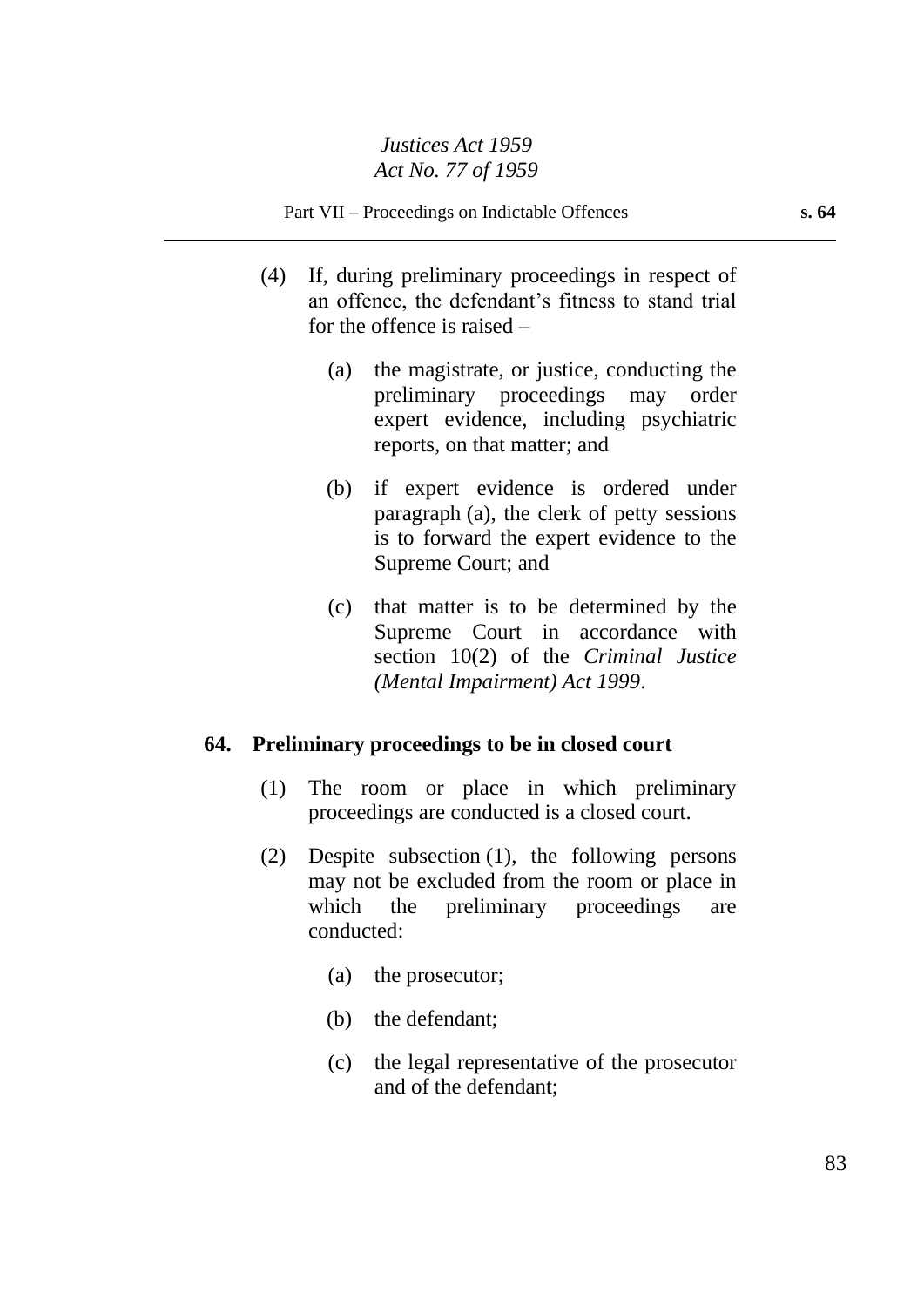#### **s. 65** Part VII – Proceedings on Indictable Offences

- (d) a person who has been appointed, by a court under the *Evidence (Children and Special Witnesses) Act 2001*, to assist in the examination of the witness in the proceedings to which the preliminary proceedings relate.
- (3) On the application of the prosecutor or the defendant, the magistrate, or justice, conducting the preliminary proceedings may allow a person to be present in the room or place in which preliminary proceedings are conducted so as to provide a witness, or the defendant, with support.
- (4) The magistrate, or justice, conducting preliminary proceedings may only allow, under subsection (3), a person to be present in the room or place in which preliminary proceedings are conducted if satisfied that the person is not, or is not likely to be, a witness in or a party to –
	- (a) the preliminary proceedings; or
	- (b) the hearing of the charge for the offence to which the preliminary proceedings relate.

#### **65. Affected persons at preliminary proceedings**

- (1) If a witness to be examined as part of preliminary proceedings is an affected person, the witness is to give evidence by audio visual link unless –
	- (a) the witness requests otherwise; or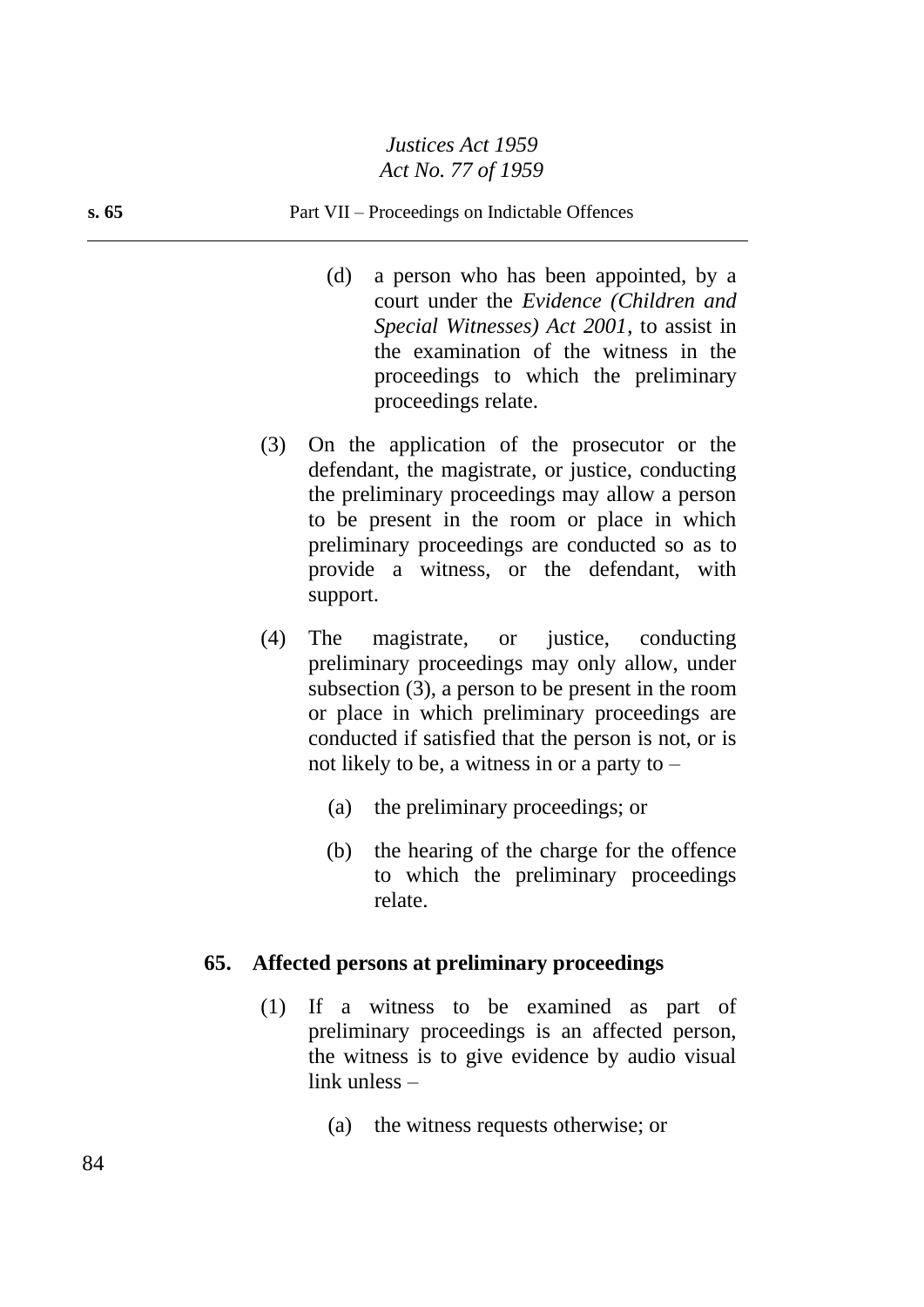- (b) an order has been made under section 7 of the *Evidence (Children and Special Witnesses) Act 2001* in respect of the affected person in relation to proceedings to which the preliminary proceedings relate.
- (2) An affected person may only
	- (a) be examined on matters specified in the preliminary proceedings order in accordance with the conditions and limitations specified in that order; and
	- (b) be examined on matters not provided for in the preliminary proceedings order if the magistrate, or justice, conducting the proceedings is satisfied that –
		- (i) to do so would not conflict with the preliminary proceedings order; and
		- (ii) exceptional circumstances exist; and
		- (iii) it is necessary to do so in the interests of justice.
- (3) A decision under subsection (2)(b) to allow the examination of an affected person on matters not provided for in the preliminary proceedings order is final and is not subject to appeal or other review.
- (4) For the avoidance of doubt, if the *Evidence (Children and Special Witnesses) Act 2001*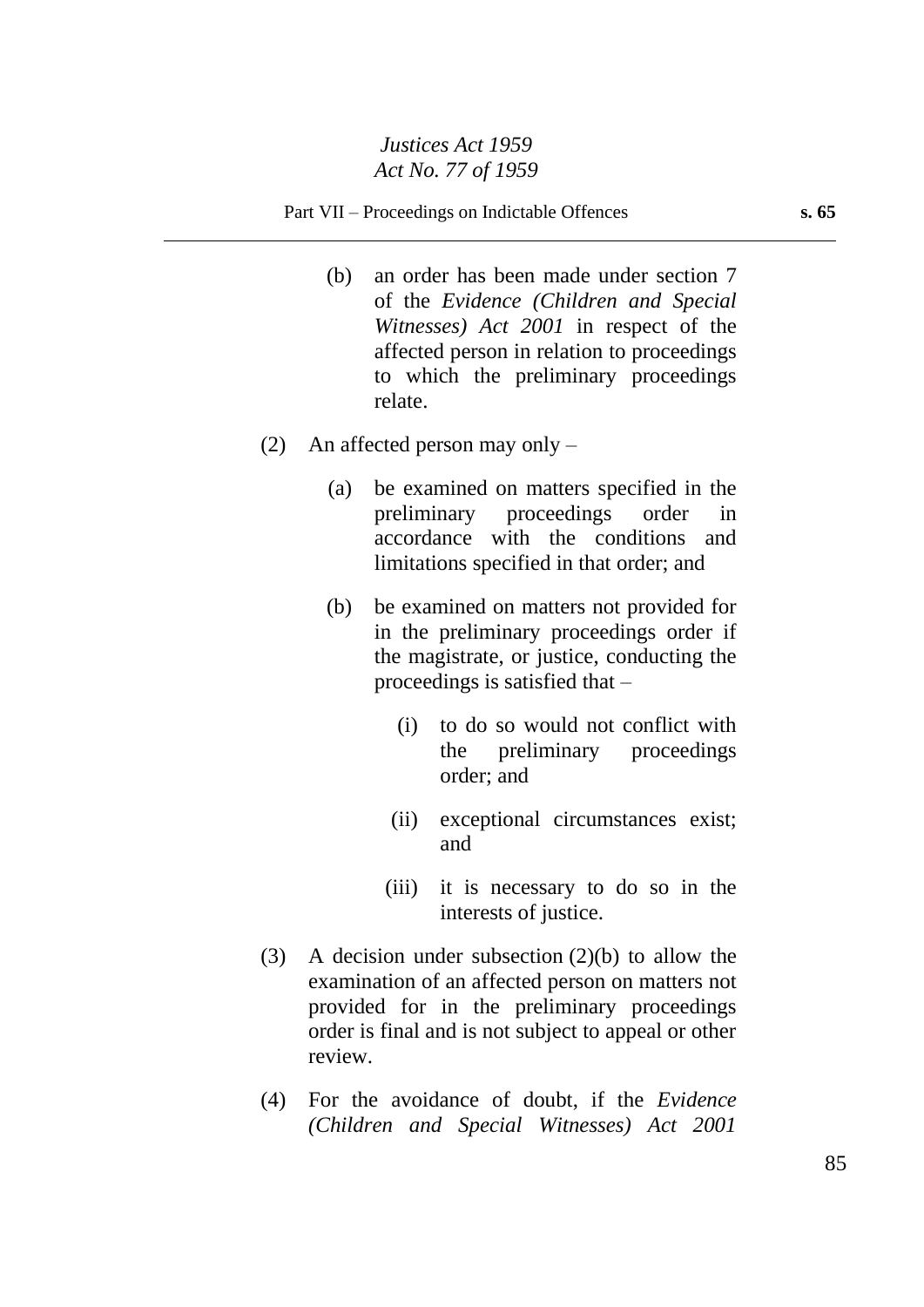#### **s. 66** Part VII – Proceedings on Indictable Offences

applies to an affected person under this Division, the provisions of this Division are in addition to and do not derogate from the requirements of that Act.

## **66. Attendance of defendant and witnesses and production of documents**

- (1) A magistrate, or justice, may issue a summons in respect of preliminary proceedings to one or more of the following persons:
	- (a) the defendant, requiring the defendant to attend the proceedings at a time and place mentioned in the summons;
	- (b) the witness specified in the relevant preliminary proceedings order, requiring the witness to attend the proceedings, at a time and place mentioned in the summons, to testify what he or she knows concerning the offence to which the proceedings relate;
	- (c) a person specified in the summons, requiring the person –
		- (i) to attend the proceedings at a time and place mentioned in the summons; and
		- (ii) as part of the proceedings and for the purposes of evidence, to produce a document or thing in the possession or under the control of the person.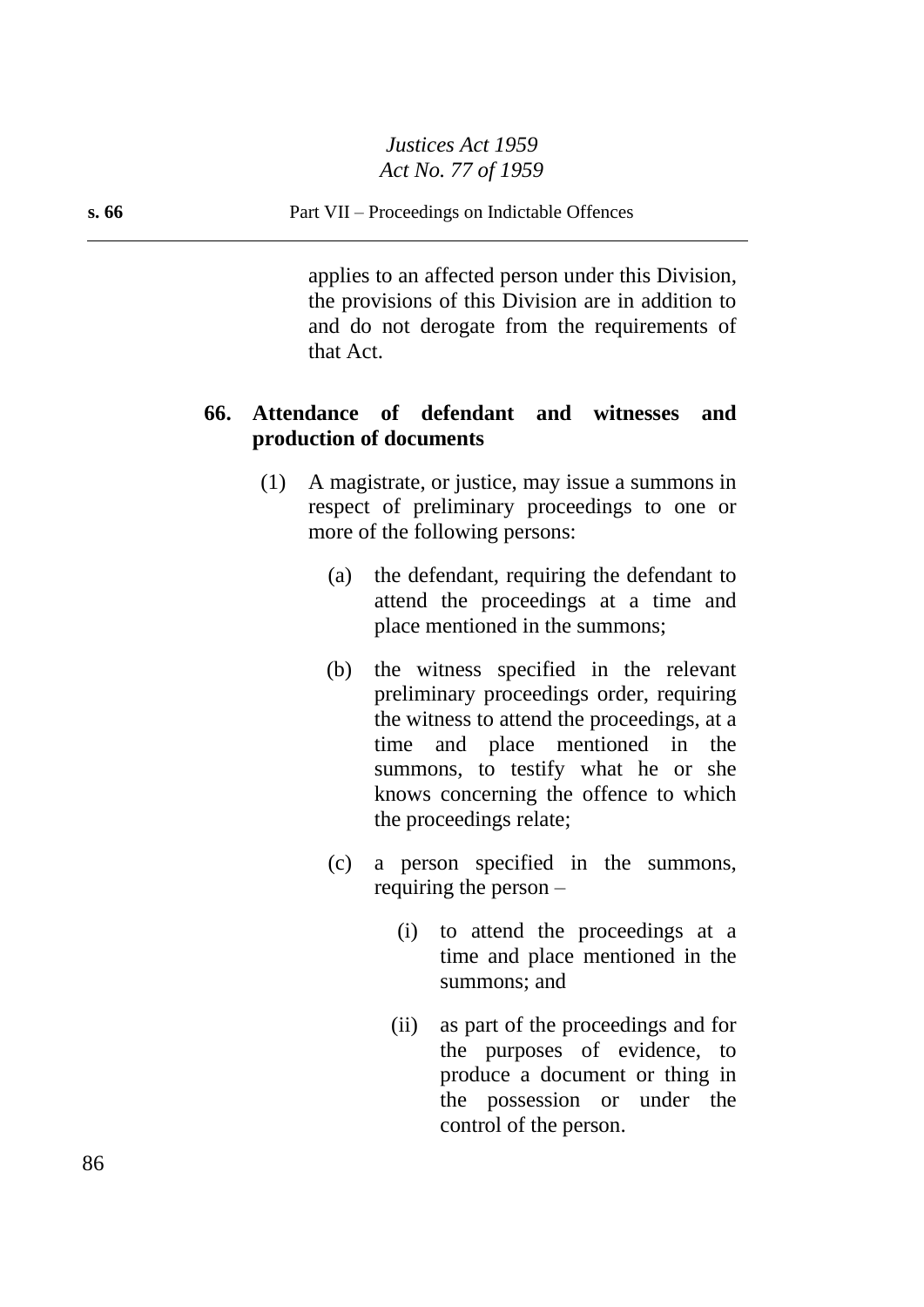#### Part VII – Proceedings on Indictable Offences **s. 67**

(2) If a person fails to attend preliminary proceedings as required by a summons issued under this section, the magistrate, or justice, conducting the proceedings may issue a warrant requiring that the person be apprehended and brought before the magistrate or justice.

## **67. Guidance on preliminary proceedings**

- (1) At any time during preliminary proceedings conducted by a justice, the justice may request that a magistrate give directions in relation to the conduct or finalisation of the preliminary proceedings.
- (2) A magistrate who receives a request under subsection (1) may give such directions relating to the conduct or finalisation of the preliminary proceedings as the magistrate considers appropriate.

## **68. Conclusion of preliminary proceedings**

On the conclusion of preliminary proceedings, or if preliminary proceedings cannot proceed or proceed further –

(a) the magistrate, or justice, conducting the proceedings must remand the defendant in custody or admit the defendant to bail to appear before the Supreme Court on a day to be fixed by the Supreme Court; and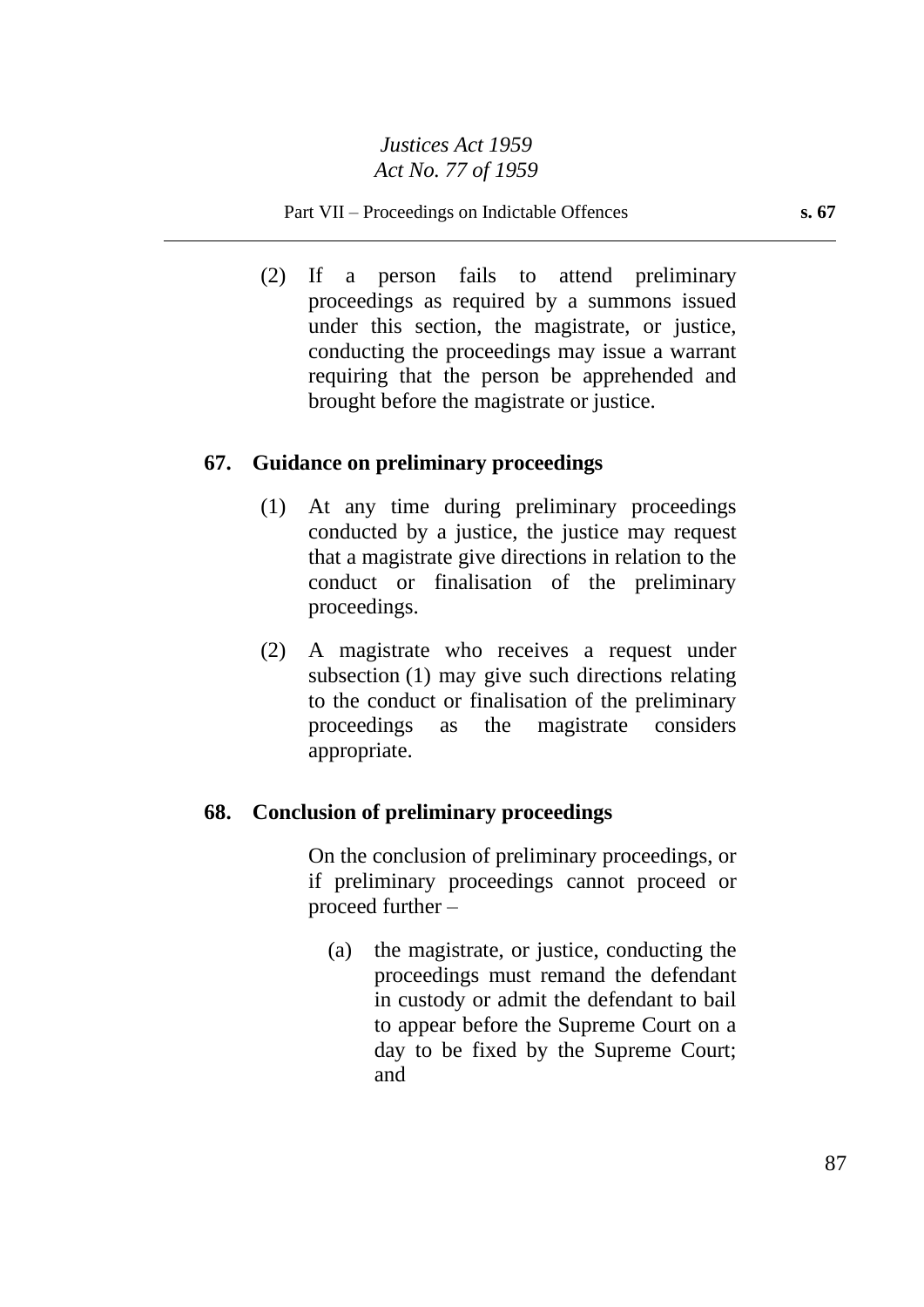#### **s. 69** Part VII – Proceedings on Indictable Offences

- (b) the clerk of petty sessions is to forward the transcripts of all evidence given in the preliminary proceedings, and all endorsed recordings of the statements of affected persons used in the preliminary proceedings, to each of the following persons:
	- (i) the Supreme Court;
	- (ii) the Director of Public Prosecutions;
	- (iii) the lawyer representing the defendant or, if the defendant is not so represented, the defendant; and
- (c) the clerk of petty sessions is to forward all exhibits tendered in evidence in the preliminary proceedings to the Director of Public Prosecutions.

#### **69. Defendant may be committed to Supreme Court**

A defendant in relation to a charge may be committed to the Supreme Court in respect of the charge whether or not an application for a preliminary proceedings order has been made in respect of the charge.

#### **69A. Prohibition on publishing preliminary proceedings**

(1) Unless otherwise permitted by a magistrate or judge, a person must not publish –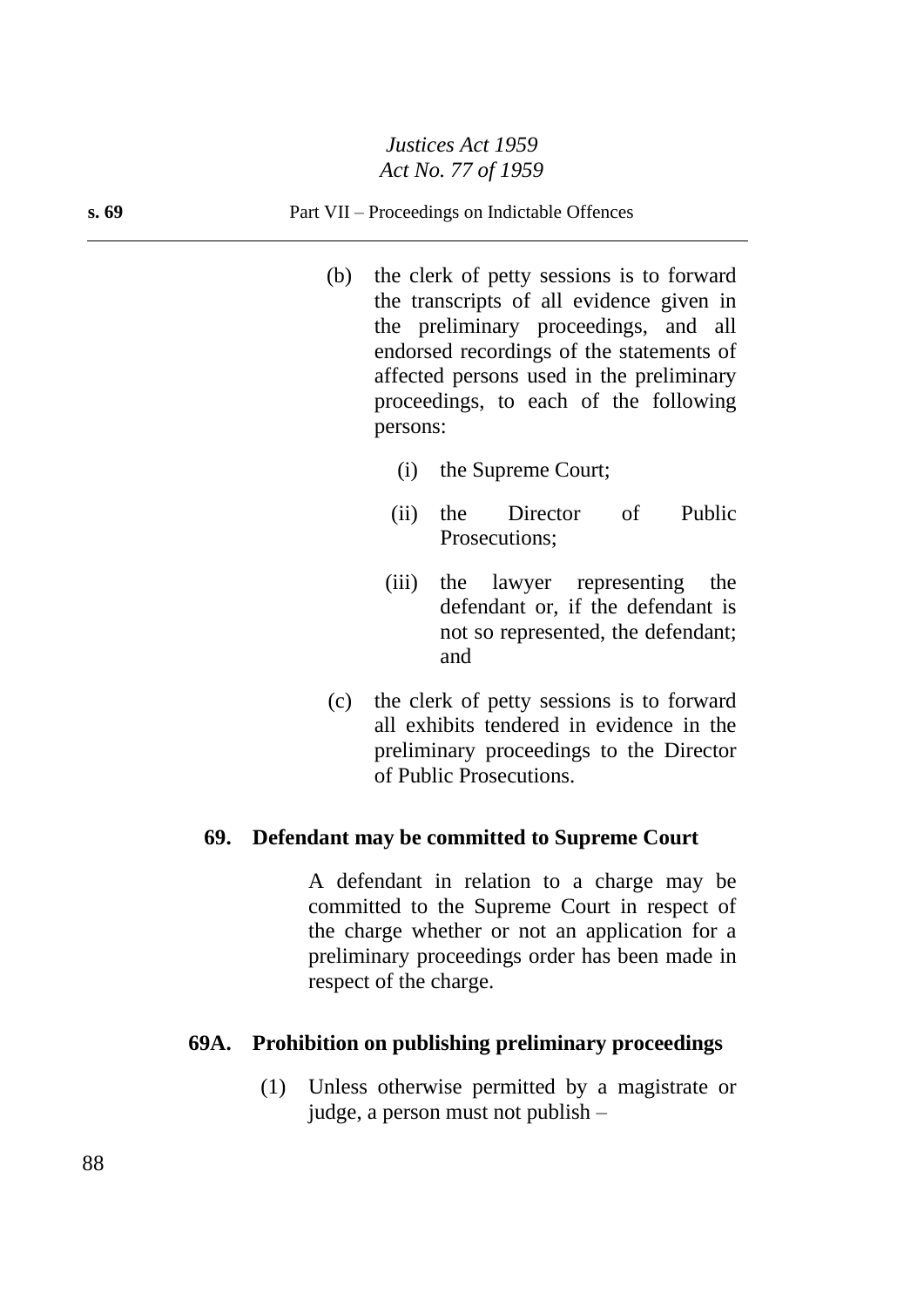- (a) information given or produced in evidence in preliminary proceedings; or
- (b) an account of the preliminary proceedings; or
- (c) any information relating to preliminary proceedings.
- Penalty: Fine not exceeding 500 penalty units or imprisonment for a term not exceeding 24 months, or both.
- (2) Subsection (1) does not apply to the publication of information, or an account, if –
	- (a) the prosecutor, or the defendant, publishes the information or account to another person and the publication to that person is necessary for the prosecutor or defendant to effectively conduct his or her case in relation to the prosecution of the offence to which the preliminary proceedings relate; or
	- (b) the prosecutor publishes the information or account to another person and the publication to that person is necessary in respect of any other criminal proceedings where such matters may be lawfully disclosed.
- (3) Subsection (1) prevails over an inconsistent provision in any other Act, unless the other Act specifically provides otherwise.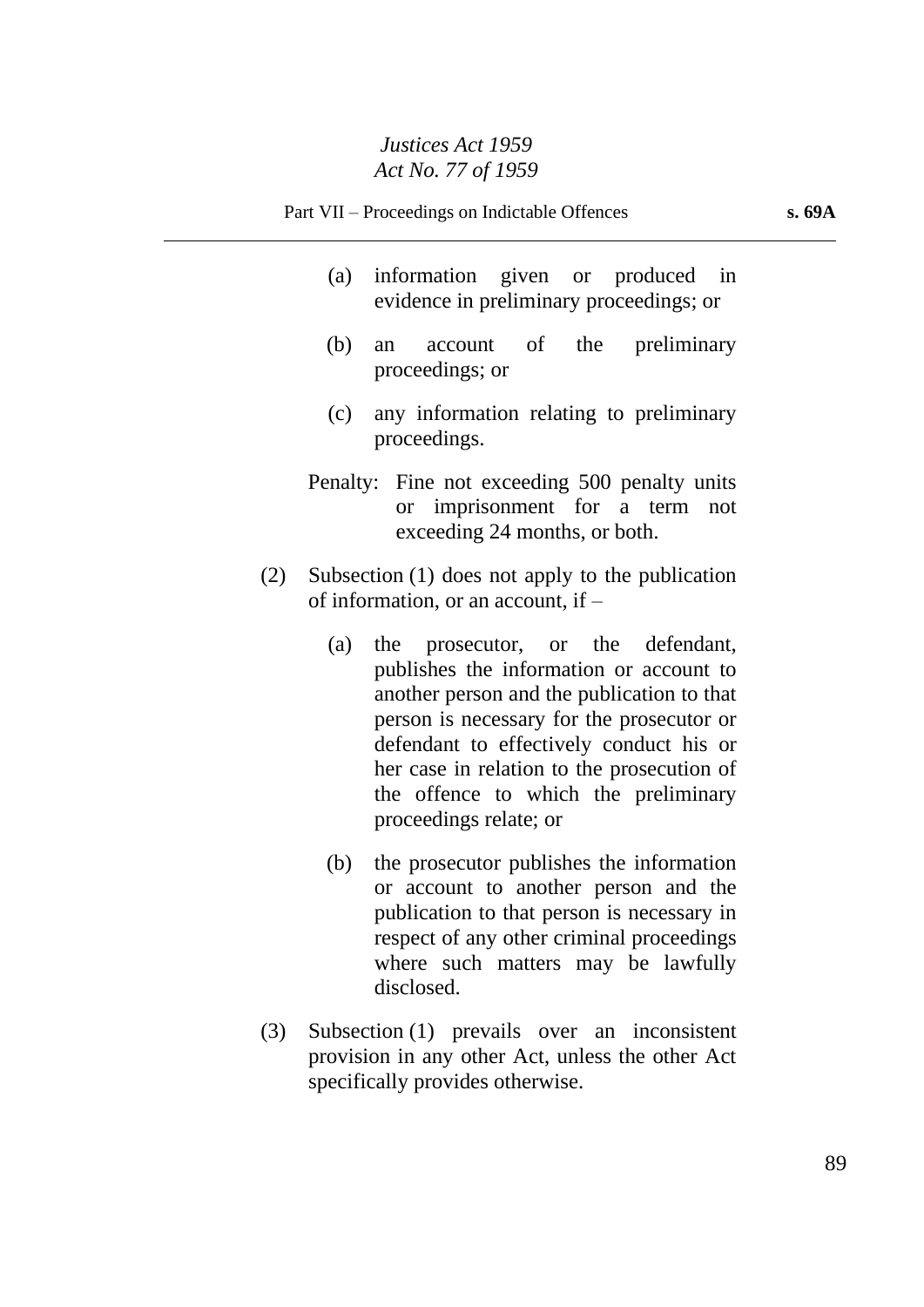## *Division 4 – Miscellaneous*

# **70. Adjournment of proceedings**

- (1) If for any reason the proceedings under this Part are adjourned, the justices may –
	- (a) remand the defendant in custody; or
	- (b) admit the defendant to bail; or
	- (c) orally order the defendant to appear before the justices.
- (2) Despite subsection (1)(b), the justices may not admit to bail a person who has attained the age of 17 years who is charged with treason or murder.

#### **70A. Ancillary orders**

In any proceedings under this Part, the justices may make any ancillary order they think appropriate.

90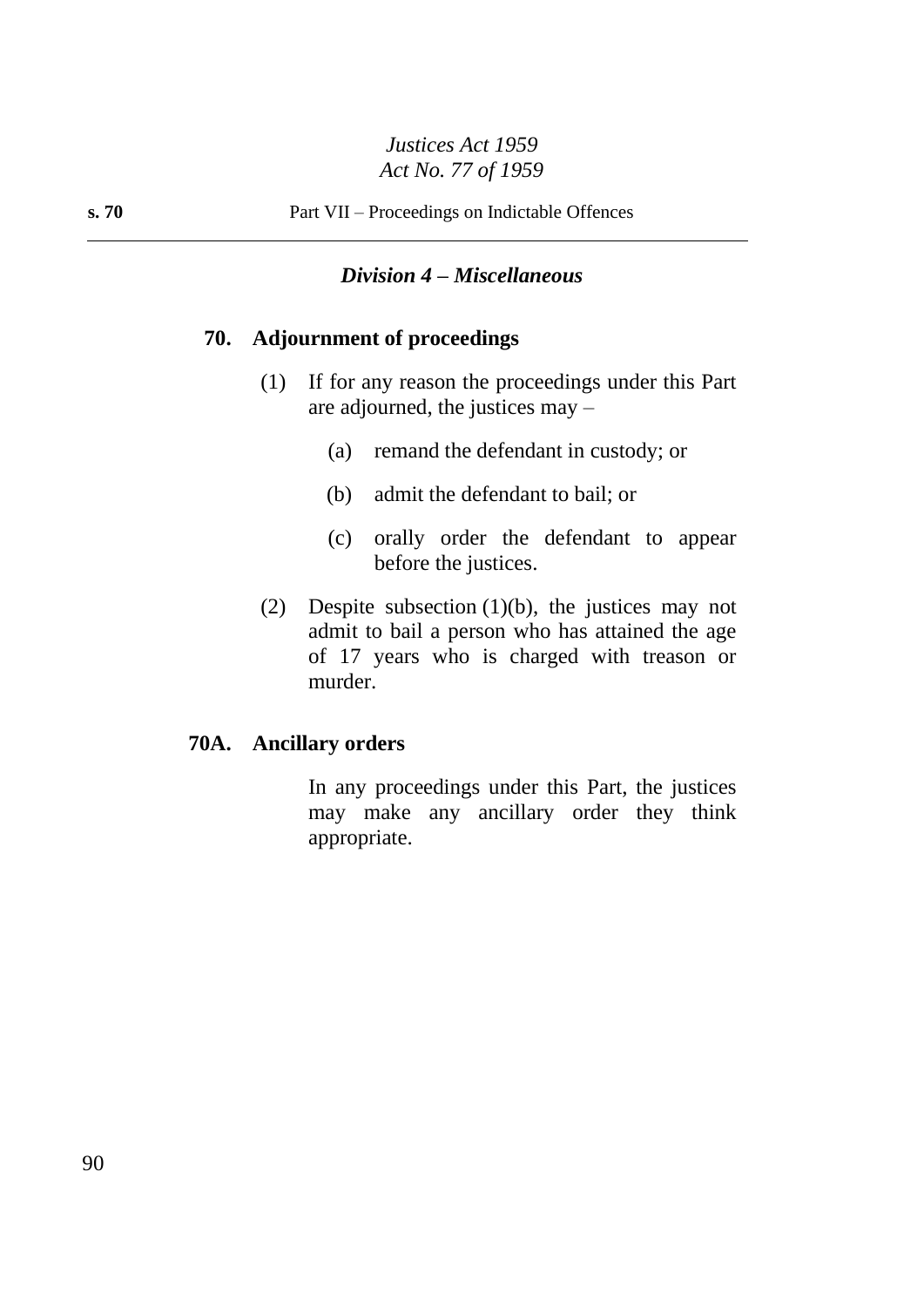#### **PART VIII – CRIMES TRIABLE SUMMARILY**

#### **71. Petty crimes triable summarily**

- (1) Where a person is brought before justices upon a complaint for an offence under–
	- (a) one of the sections of the *Criminal Code* referred to in Schedule 2 in respect of property the value of which does not exceed \$20 000; or
	- (ab) section 244 or 245(a)(iii) of the *Criminal Code*, except where it is alleged in the complaint that  $-$ 
		- (i) in the circumstances in which the offence was committed, property to the value of more than \$20 000 was stolen; or
		- (ii) in the commission of the offence, the person intended to commit a crime other than stealing; or
	- (b) section 278 or 279 of the *Criminal Code* in respect of a document, seal, or die which relates to an amount not exceeding \$20 000, whether as the consideration for a transaction or dealing or otherwise–

the section creating that offence shall, unless the justices think that the offence should be dealt with in the Supreme Court, be deemed, subject to subsection (1A) and (2), to have created a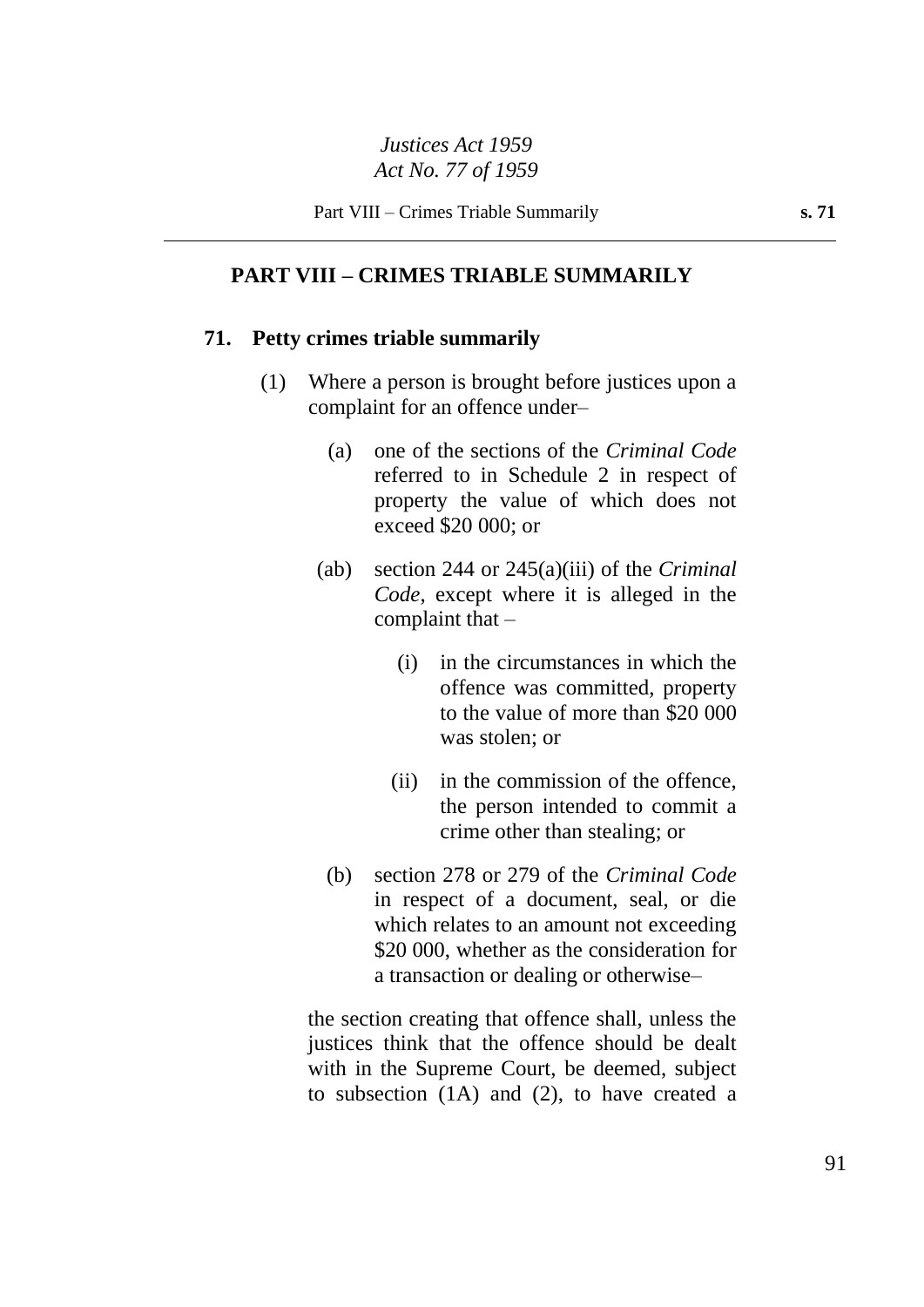|       |      | ACI NO. 77 OJ 1939                                                                                                                                                                                                        |
|-------|------|---------------------------------------------------------------------------------------------------------------------------------------------------------------------------------------------------------------------------|
| s. 71 |      | Part VIII – Crimes Triable Summarily                                                                                                                                                                                      |
|       |      | simple offence, and the complaint shall be dealt<br>with accordingly.                                                                                                                                                     |
|       | (1A) | Subsection (1) does not apply in respect of a<br>person brought before justices upon a complaint<br>for an offence referred to in that subsection if $-$                                                                  |
|       |      | the person is brought before justices for<br>(a)<br>more than one offence referred to in this<br>section that $-$                                                                                                         |
|       |      | are joined in a single complaint;<br>(i)<br><b>or</b>                                                                                                                                                                     |
|       |      | (ii)<br>are substantially from the same<br>course of conduct or founded on<br>the same facts; and                                                                                                                         |
|       |      | the total value specified in the charges<br>(b)<br>for those offences exceeds \$20 000.                                                                                                                                   |
|       | (2)  | An offence mentioned in subsection (1) may be<br>dealt with in the Supreme Court unless -                                                                                                                                 |
|       |      | the person arraigned therefor has been<br>(a)<br>convicted therefor;                                                                                                                                                      |
|       |      | a complaint against him therefor has<br>(b)<br>been dismissed upon summary trial by<br>virtue of that subsection; or                                                                                                      |
|       |      | a complaint against him therefor has<br>(c)<br>been dismissed under the Sentencing Act<br>1997 or he has been released on<br>probation under that Act on the hearing<br>of proceedings relating to such<br>an<br>offence. |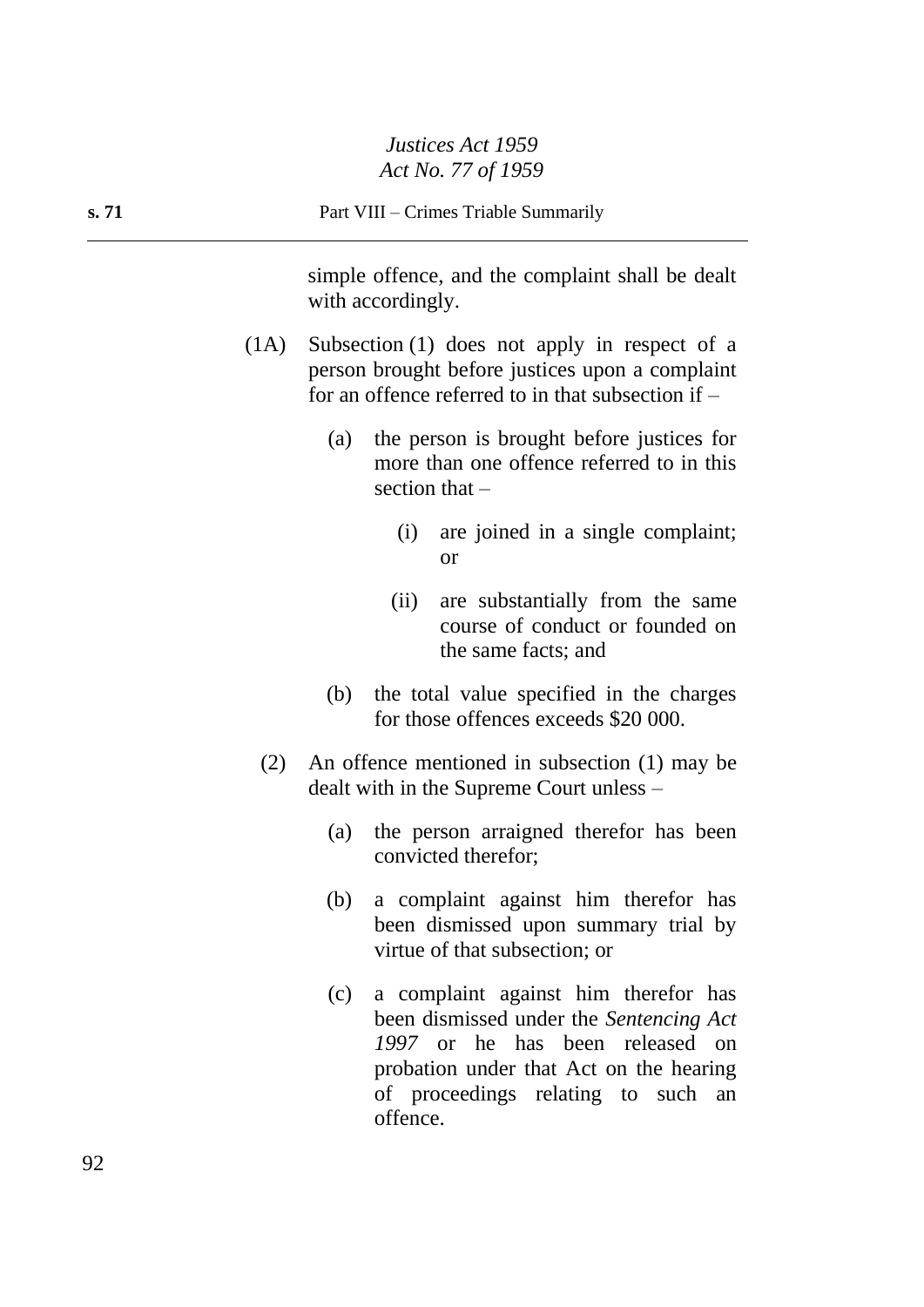#### **72. Other crimes triable summarily**

- (1) Where a person is brought before justices upon a complaint for an offence–
	- (a) under a section of the *Criminal Code* referred to in Part I of Schedule 3;
	- (b) under a section of the *Criminal Code* referred to in Part II of that Schedule, in respect of property the value of which exceeds \$20 000 and does not exceed \$100 000;
	- (c) under section 244 or  $245(a)(iii)$  of the *Criminal Code* in respect of property the value of which exceeds \$20 000, except where it is alleged in the complaint that–
		- (i) in the circumstances in which the offence was committed, property to the value of more than \$100 000 was stolen; or
		- (ii) in the commission of the offence, the defendant intended to commit a crime other than stealing; or
	- $(ca)$  . . . . . . . .
		- (d) under section 278 or 279 of the *Criminal Code* in respect of a document, seal, or die which relates to an amount exceeding \$20 000 and not exceeding \$100 000, whether as the consideration for a transaction or dealing or otherwise–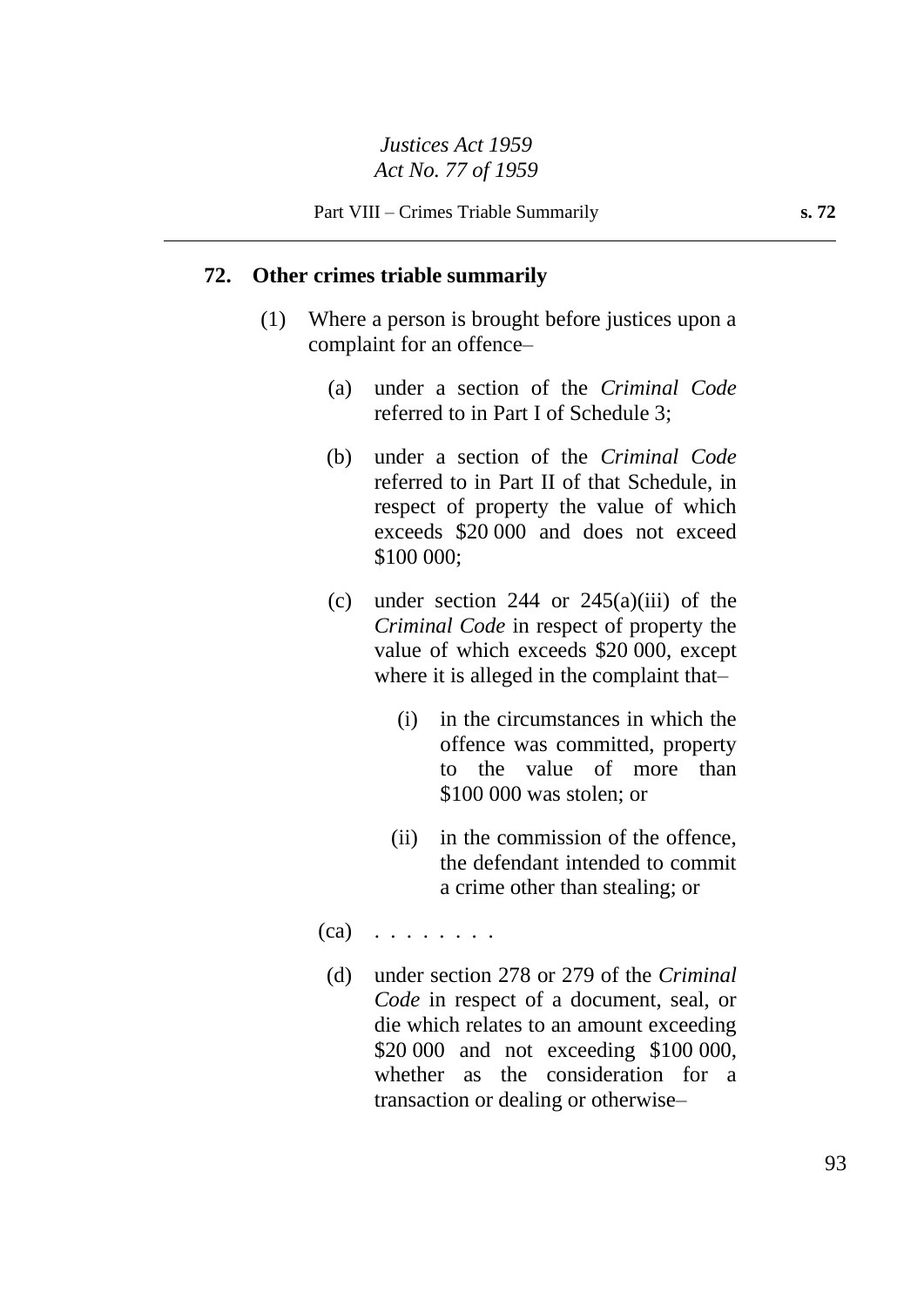#### **s. 72** Part VIII – Crimes Triable Summarily

the justices, as specified in section 55 or 58 and in the prescribed form of words or in words of like import, may ask the defendant if he is willing to be tried or sentenced by the justices instead of by jury and, if that person, or, if he is under the age of 17 years, his parent or guardian, does not object to his being tried or sentenced by the justices, the section creating the offence shall be deemed to have created a simple offence and the complaint shall be dealt with accordingly, subject to the provisions of this section.

- (2) In a case to which subsection (1) applies, if the complainant, before the defendant is asked whether he objects to being tried or sentenced by the justices, shows to the justices that the defendant–
	- (a) is under committal to the Supreme Court for trial or sentence; or
	- (b) has been charged with an offence for which he may be so committed, the proceedings in respect of which are pending or not concluded–

and requests that the procedure provided by this section shall not apply, the justices may proceed as if this section had not been enacted.

- $(3)$  Where
	- (a) a person is brought before justices for more than one offence referred to in section  $71(1)$  that  $-$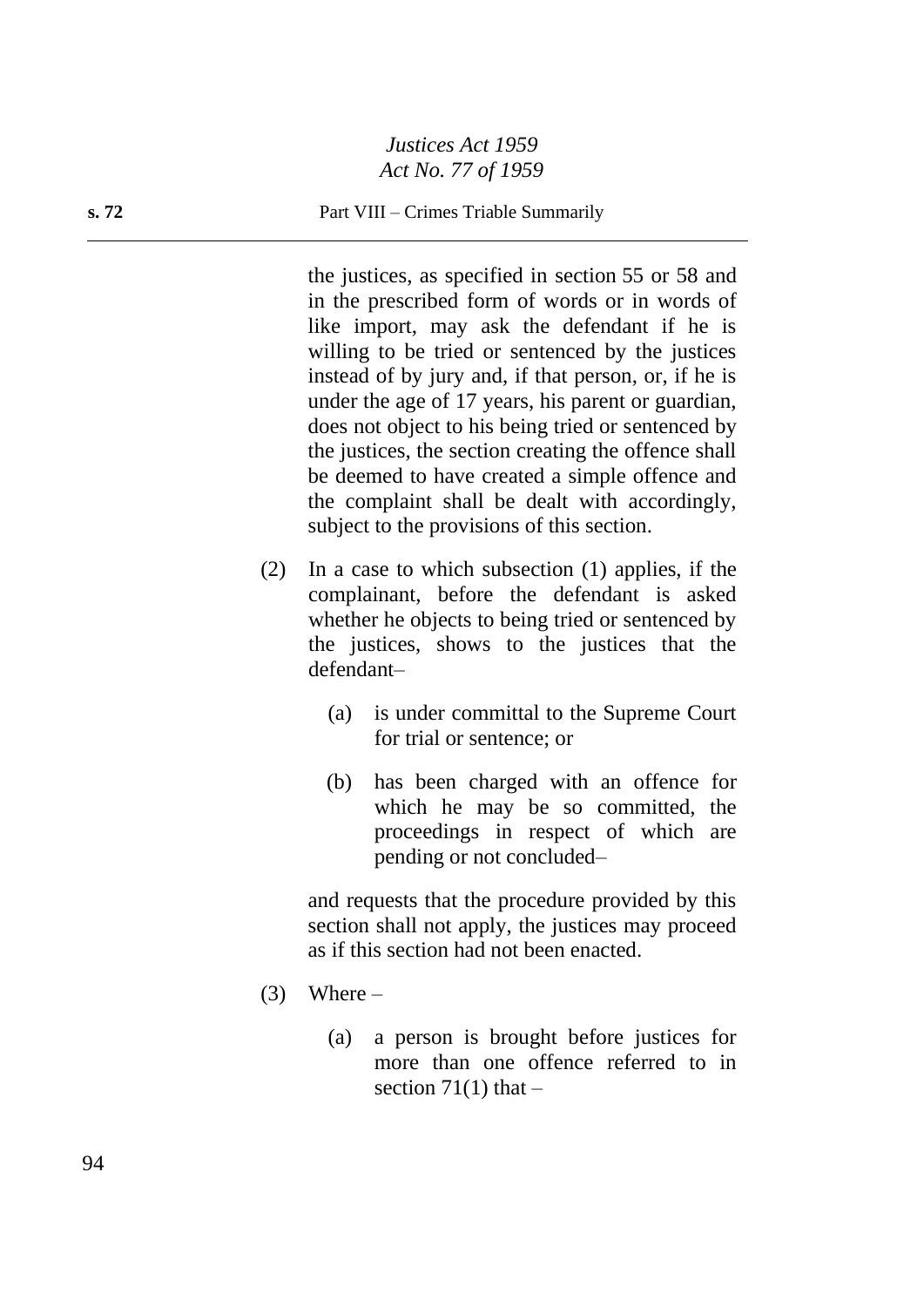- (i) are joined in a single complaint; or
- (ii) are substantially from the same course of conduct or founded on the same facts; and
- (b) the total value specified in the charges for those offences exceeds \$20 000 but does not exceed \$100 000 –

the person may elect to have the offence tried or sentenced by the justices.

- $(4)$  Where
	- (a) a person is brought before justices upon a complaint for an offence under –
		- (i) section 113 of the *Criminal Code*; or
		- (ii) section 192 of the *Criminal Code*; and
	- (b) the prosecutor of the complaint consents –

the person may elect to have the offence tried or sentenced by the justices.

- (5) A person may not elect, under this section, to have an offence tried or sentenced by the justices  $if -$ 
	- (a) the person is brought before justices for more than one offence referred to in this section that –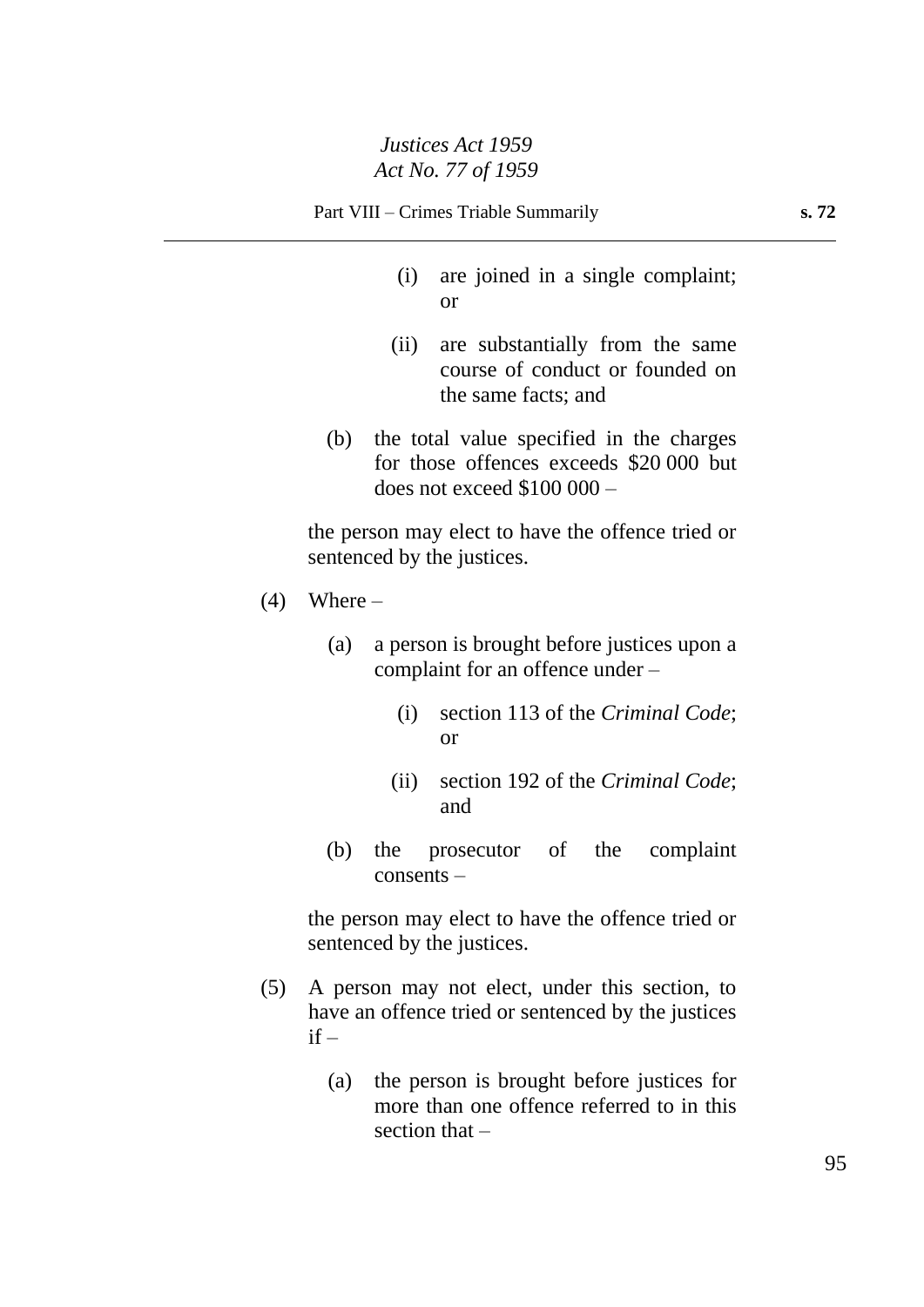- (i) are joined in a single complaint; or
- (ii) are substantially from the same course of conduct or founded on the same facts; and
- (b) the total value specified in the charges for those offences exceeds \$100 000.

#### **72A. Attempts triable summarily**

- (1) An attempt to commit an offence mentioned in section  $71(1)$  or section  $72(1)$  is an offence triable and punishable in the same way as the offence attempted.
- (2) On a complaint of an offence referred to in subsection (1), the defendant may, where the evidence so requires, be convicted of an attempt to commit the offence.
- (3) On a complaint of attempting to commit an offence referred to in subsection (1), the defendant may, where the evidence so requires, be convicted of the offence that he is alleged to have attempted to commit.

#### **72AB. Perverting the course of justice triable summarily**

- $(1)$  In this section
	- *perverting the course of justice complaint* means a complaint for an offence under section 105 of the *Criminal Code* that relates to an offence under the *Traffic Act*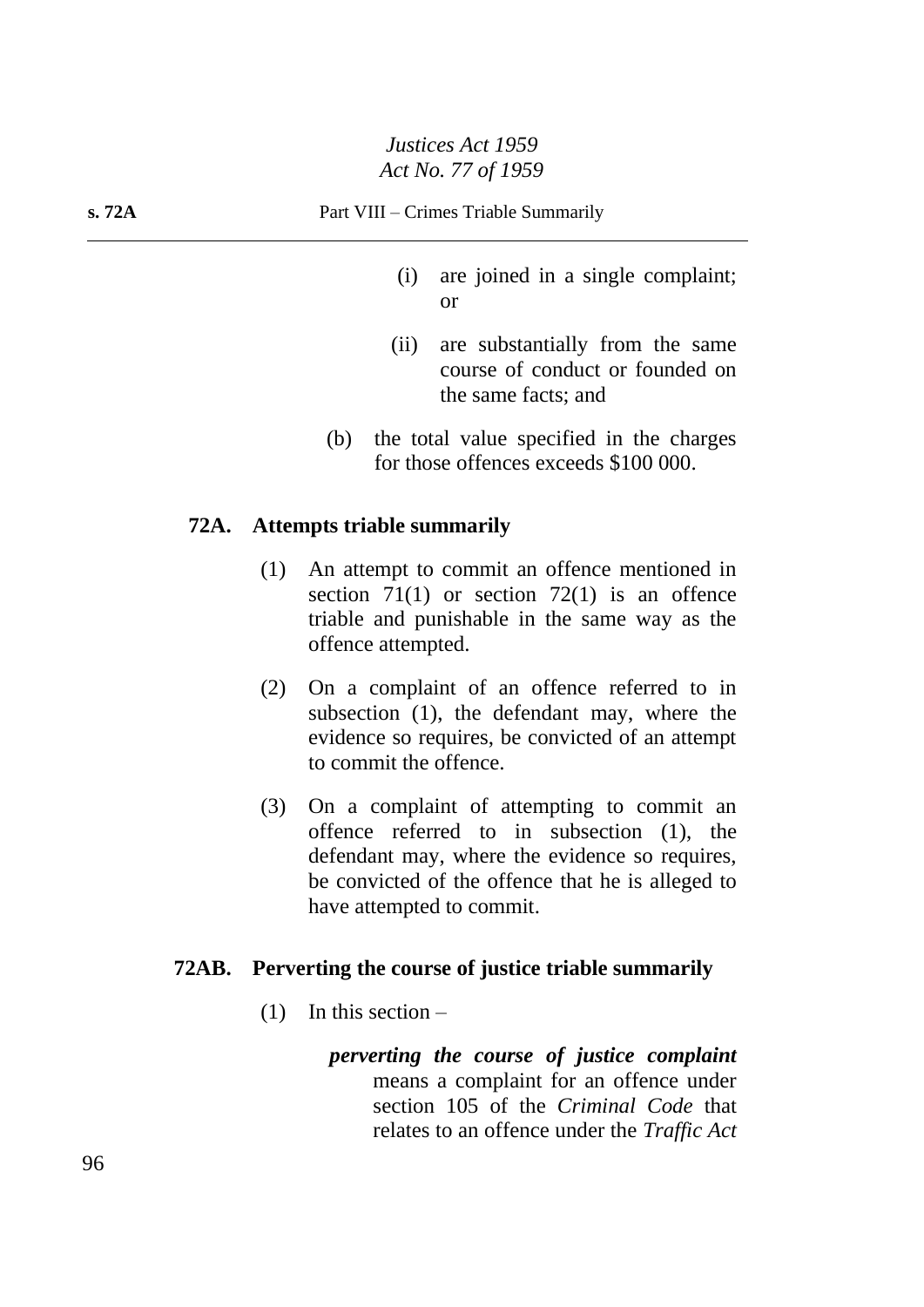*1925*, the *Vehicle and Traffic Act 1999*, the *Heavy Vehicle National Law (Tasmania) Act 2013* or the *Road Safety (Alcohol and Drugs) Act 1970*.

- (2) If a person is brought before justices upon a perverting the course of justice complaint and the justices and prosecutor agree that the matter is one that should be tried summarily, the justices, pursuant to section 55 or 58 and in the prescribed form of words or in words of similar effect, may ask the defendant if he or she is willing to be tried or sentenced by the justices instead of by jury.
- (3) If a defendant to whom subsection (2) applies, or, if he or she is under the age of 17 years, his or her parent or guardian, does not object to his or her being tried or sentenced by the justices, the section creating the offence is taken to have created a simple offence and the complaint is to be dealt with accordingly, subject to the provisions of this section.

#### **72B. Hearings under this Part**

- (1) Where a charge is heard and determined summarily under this Part –
	- (a) the complaint shall be deemed good and sufficient for the purposes of Part VI; and
	- (b) the defendant or any one of joint defendants may, if he is found not guilty of the offence with which he is charged,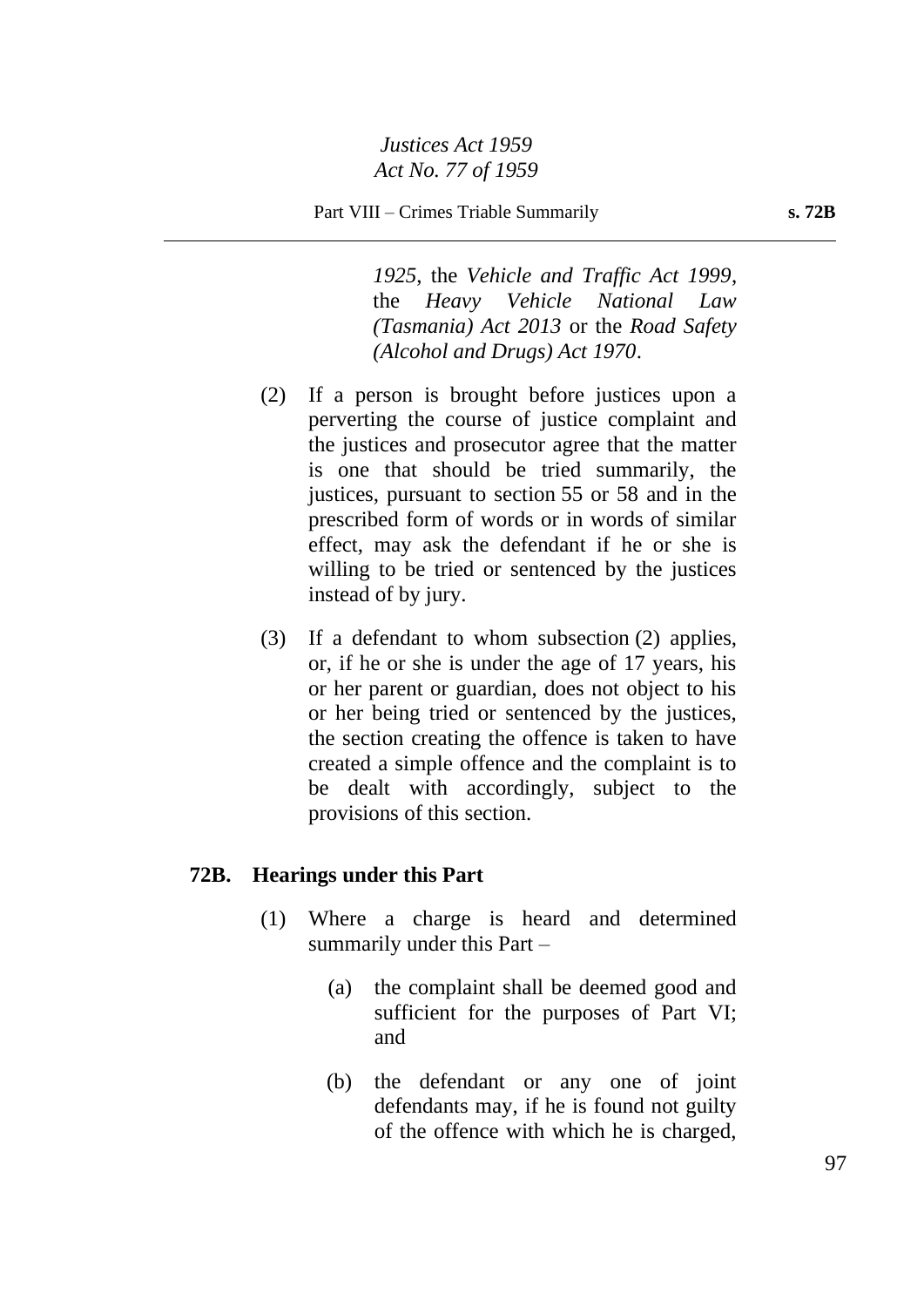be convicted of any other offence of which he might be convicted on an indictment charging the same facts if it is established by the evidence to have been committed by him.

- (2) If, during the hearing of a charge to be determined under this Part, the defendant requests or the justices consider for any reason that the charge should be dealt with in the Supreme Court, the justices shall–
	- (a) if they have not convicted the defendant, either abandon the hearing and begin again in accordance with Part VII or complete it and convict or discharge the defendant and if they convict him commit him to the Supreme Court for sentence; or
	- (b) if they have convicted the defendant, commit him to the Supreme Court for sentence.
- (3) Where a person has been committed for sentence after conviction as provided in subsection  $(2)$  –
	- (a) section 60 applies as nearly as possible as if he had pleaded guilty when charged with his offence, but so that the conviction stands, unless it is subsequently quashed by the Supreme Court; and
	- (b) the justices shall transmit to the Registrar of the Supreme Court a statement from the record made by them pursuant to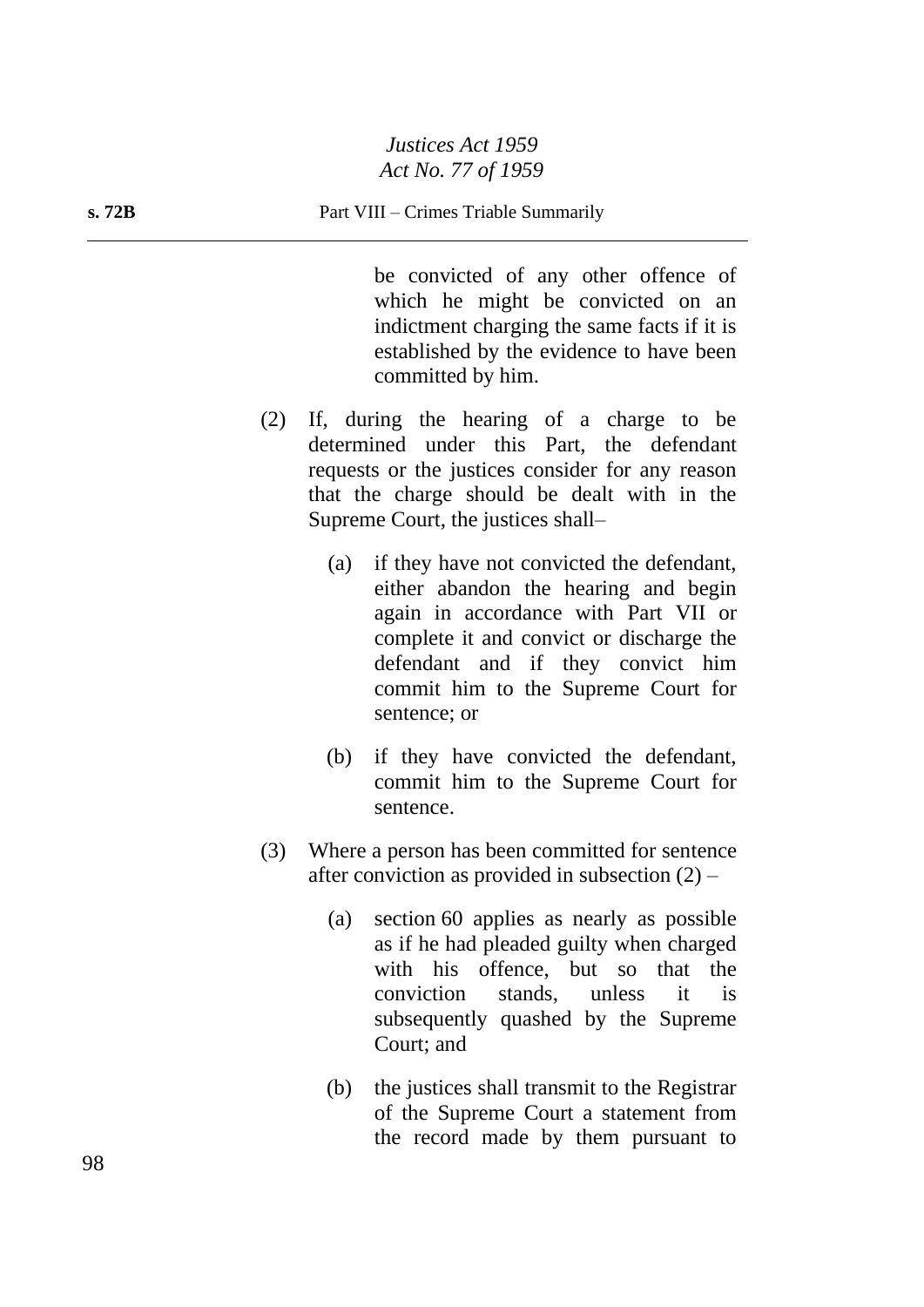Part VIII – Crimes Triable Summarily **s. 72C**

section 50A containing particulars of the facts found by them, together with a report of their reasons for committing.

 $(4)$   $\ldots$  . . . . . .

# **72C. Limitation excluded**

Section 26 does not apply to complaints dealt with under this Part.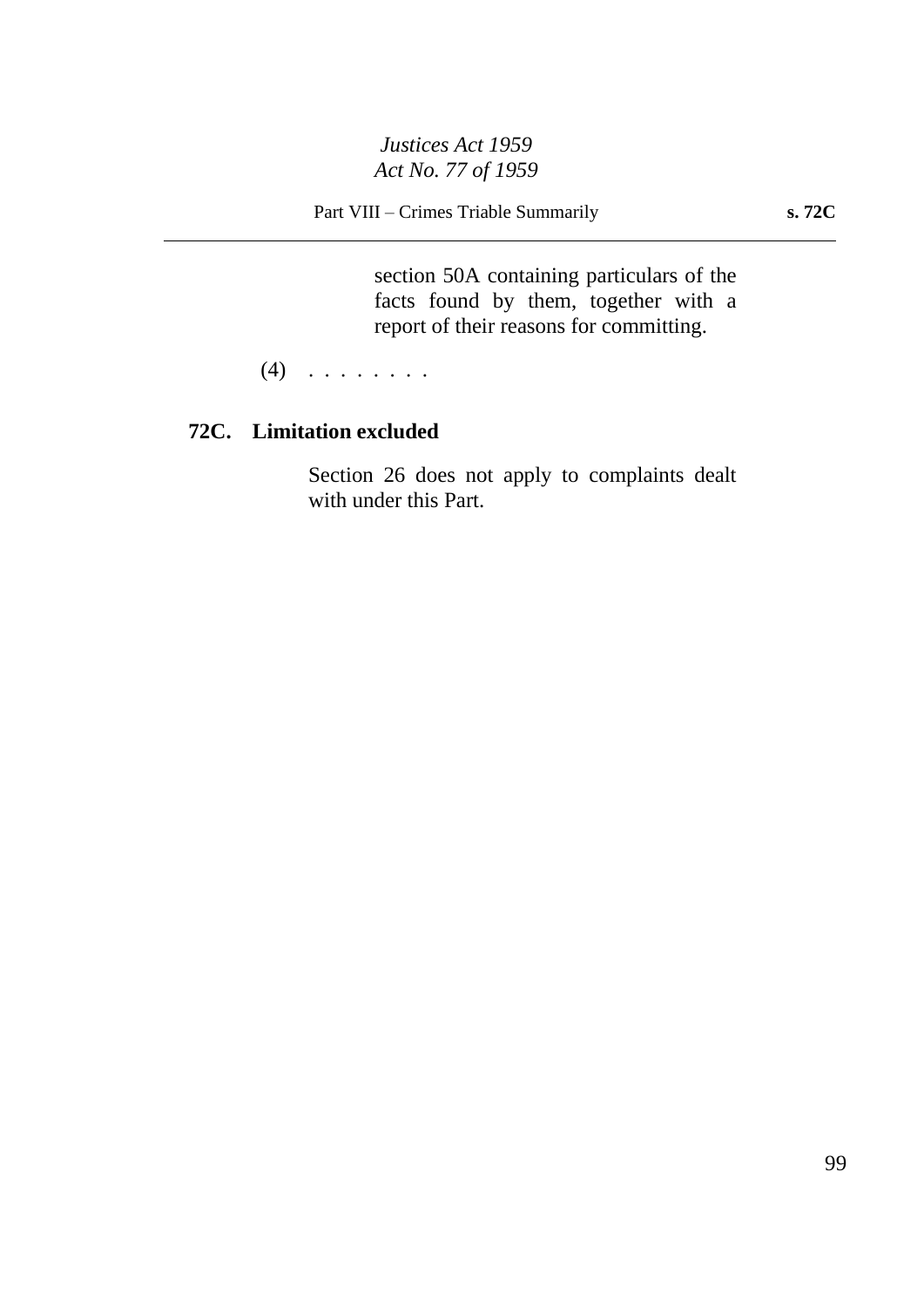**s. 72D** Part IX – Proceedings in Case of Simple Offences and Breaches of Duty

# **PART IX – PROCEEDINGS IN CASE OF SIMPLE OFFENCES AND BREACHES OF DUTY**

#### **72D. Summons and complaint evidence in certain cases**

- (1) If a person who is served with a summons to answer a complaint of an offence or breach of duty prescribed for the purposes of section  $144(4)(ca) -$ 
	- (a) does not file a plea of not guilty and does not appear as summoned; or
	- (b) files a plea of not guilty but does not, after being given notice by a justice or clerk of petty sessions of the time and place fixed for the hearing of the complaint, appear at that hearing; or
	- (c) pleads not guilty in answer to the complaint, either in person or through counsel, but does not appear at the time and place fixed for the hearing of the complaint –

the complaint and summons may be received in evidence as *prima facie* proof of the matters contained in them.

(2) Notwithstanding subsection (1), a person shall not be imprisoned or sentenced to a community service order, within the meaning of the *Sentencing Act 1997*, if that person is not present at the hearing of the complaint referred to in that subsection.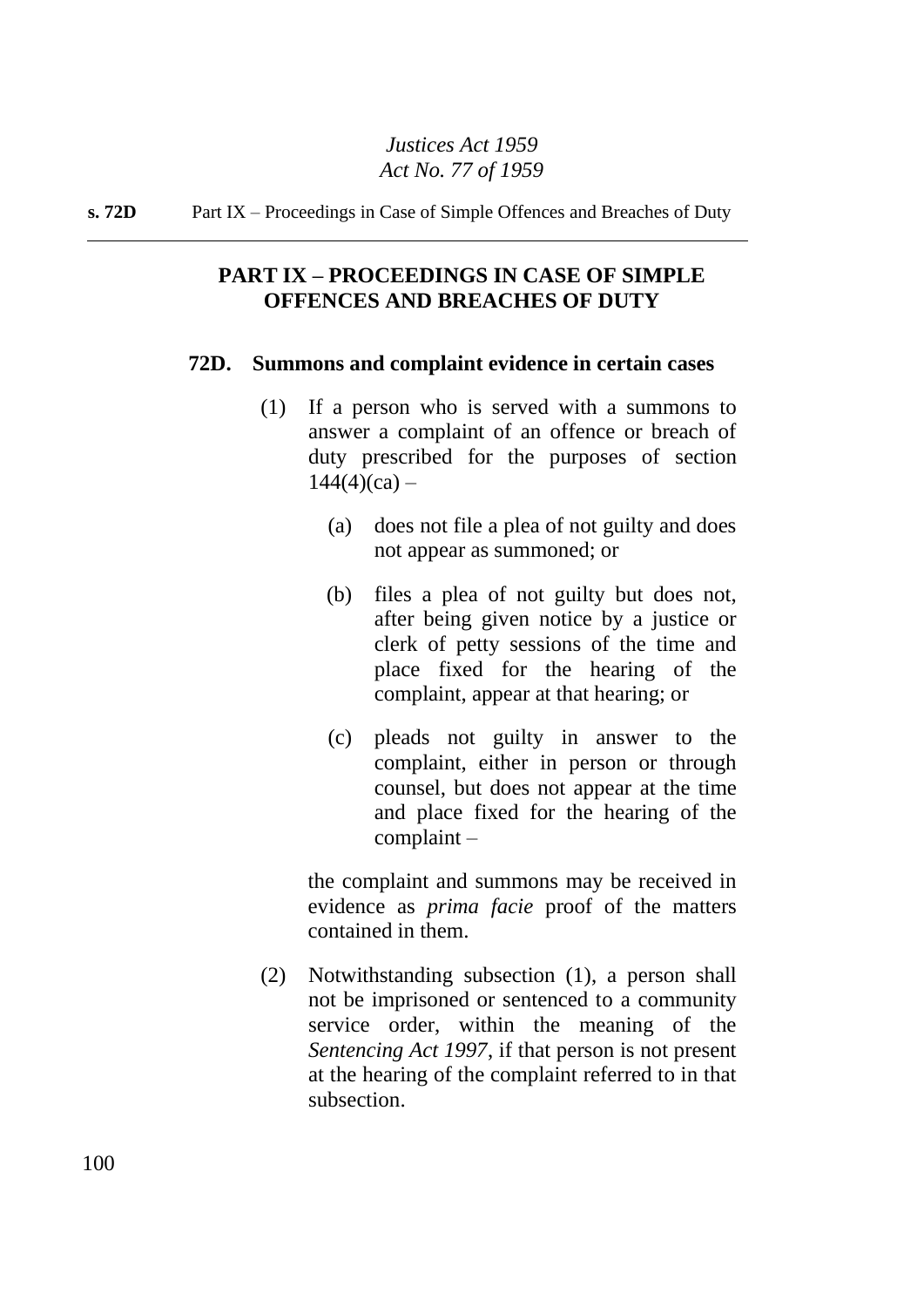#### Part IX – Proceedings in Case of Simple Offences and Breaches of Duty **s. 73**

## **73. Accessories**

- (1) Subject to any contrary intention in the Act creating the offence, where a simple offence is committed, each of the following persons is deemed to be a party to, and to be guilty of, the offence, and may be charged with actually committing it, namely:
	- (a) a person who actually commits the offence;
	- (b) a person who does any act or makes any omission for the purpose of enabling or aiding another person to commit the offence;
	- (c) a person who abets another person in committing the offence;
	- (d) a person who instigates another person to commit the offence.
- (2) A person who instigates another person to do an act or make an omission of such a nature that, if he had himself done the act or made the omission, the act or omission would have constituted a simple offence on his part, is guilty of the same offence as if he had himself done the act or made the omission, and may be charged with himself committing the offence.
- (3) A person who is alleged to have instigated, aided, or abetted the commission of a simple offence may be convicted upon a complaint charging him with having committed the offence, or upon a complaint charging him with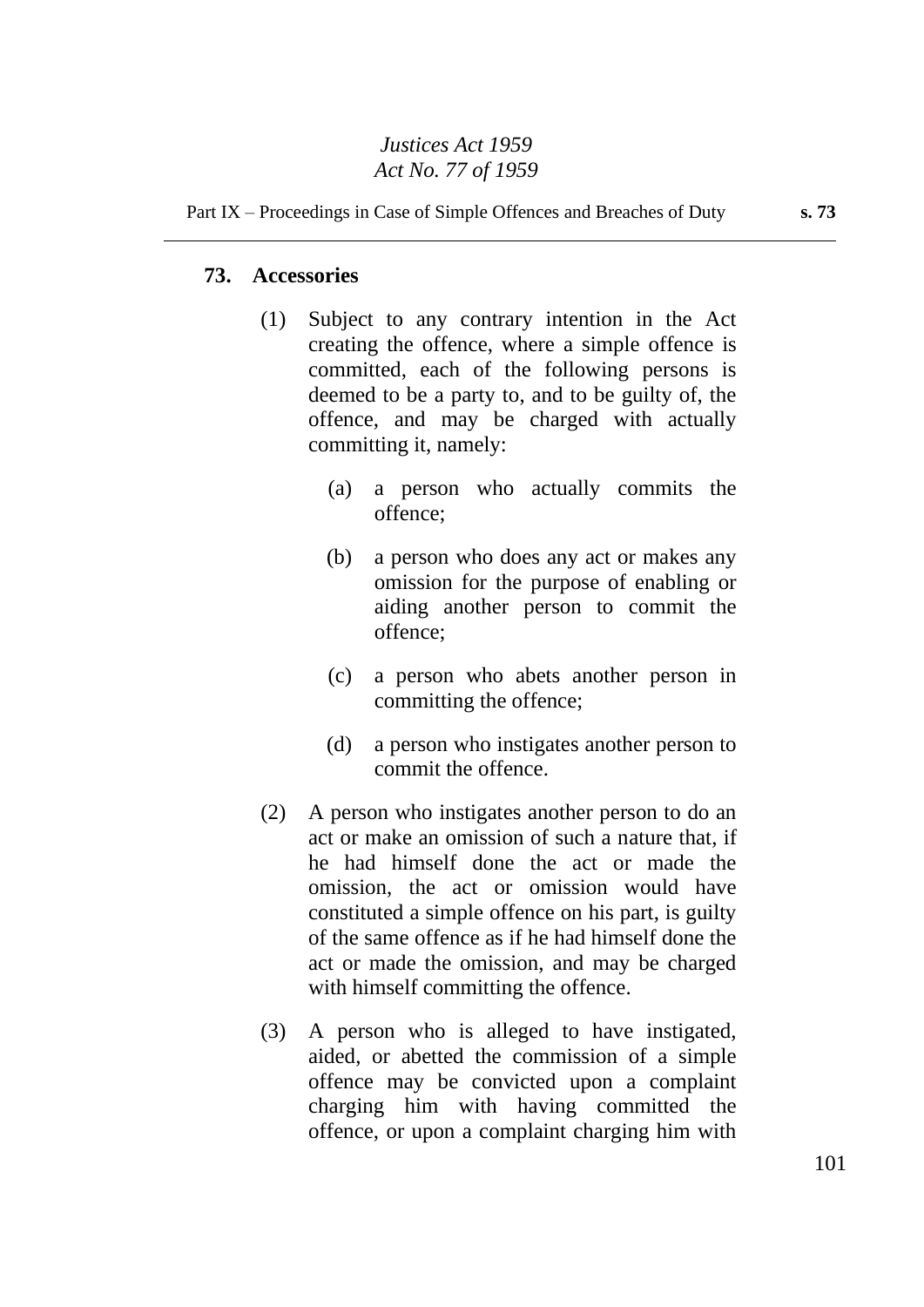**s. 74** Part IX – Proceedings in Case of Simple Offences and Breaches of Duty

having instigated, aided, or abetted, as the case may be, the commission thereof.

## **74. Attempts**

- (1) Where, upon the hearing of a complaint for a simple offence, the complete commission of the offence charged is not proved but the evidence establishes that the defendant attempted to commit that offence, he may be convicted of such an attempt.
- (2) An attempt to commit a simple offence is an act or omission done or made with intent to commit that offence, and forming part of a series of events which if it were not interrupted would constitute the actual commission of the offence.
- (3) The offence of attempting to commit a simple offence may be committed, although the offender voluntarily desists from the actual commission of the simple offence itself, and whether under the circumstances it was possible to commit that simple offence or not.
- (4) The point at which a series of events as mentioned in subsection (2) begins depends upon the circumstances of each particular case.
- (5) Whether an act or omission is, or is not, too remote to constitute an attempt to commit a simple offence is a question of law.
- (6) Where, upon the hearing of a complaint for an attempt to commit a simple offence, the evidence establishes that the defendant has completed the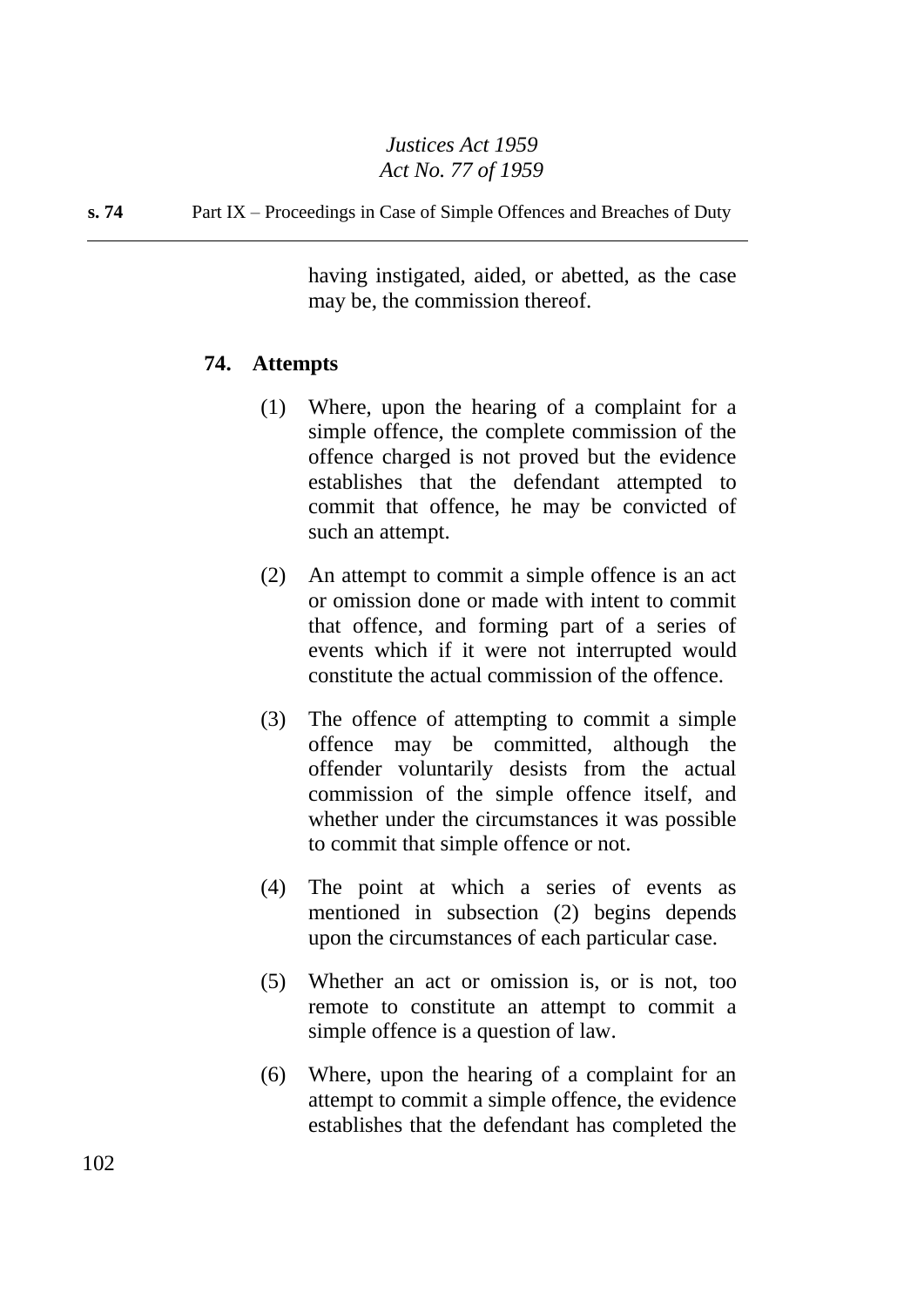commission of the simple offence, he may be convicted of the simple offence.

(7) Where a person has been convicted of an attempt to commit a simple offence, he is not liable to be tried for the simple offence of which he was so convicted of having attempted to commit.

# **74A. Procedure where defendant not represented**

- (1) When a person charged with a simple offence to which he or she has not entered a plea in writing authorized by rules of court first appears before justices, the justices shall, if that person is not represented by counsel–
	- (a) cause the charge to be read to the person or state to the person in simple terms with what he or she is charged; and
	- (b) inform the person that he or she is entitled to have the proceedings in respect of the charge adjourned in order to consider a course of action or to obtain legal advice in relation to the charge.
- (1A) The justices are not required to comply with subsection  $(1)(a)$  if they are satisfied that the defendant has received a copy of, and understands, the nature of the charge.
	- (2) Nothing in subsection (1) requires the justices to explain to the person referred to in that subsection the pleas which may be entered under subsection  $(5)$ .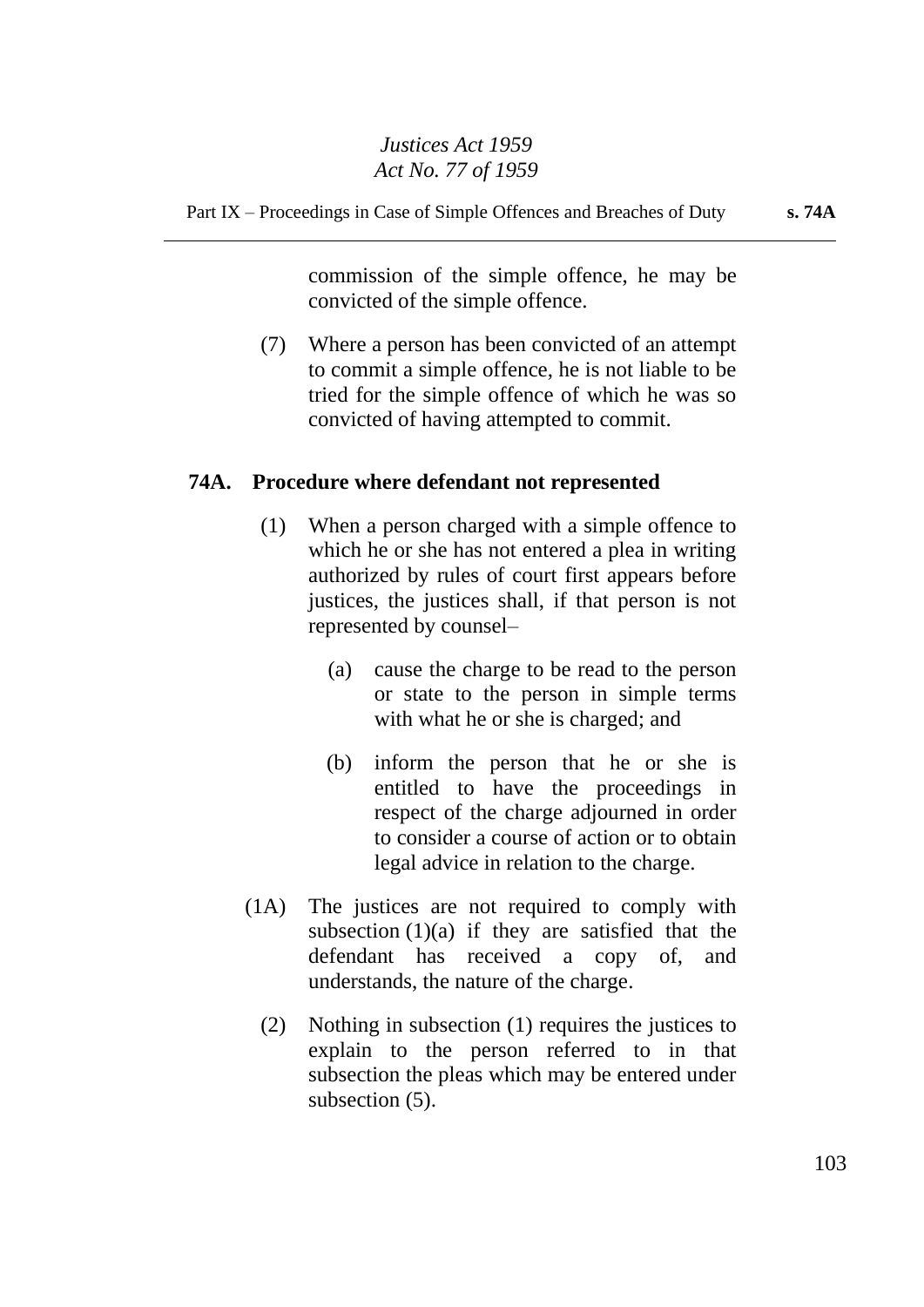#### **s. 74A** Part IX – Proceedings in Case of Simple Offences and Breaches of Duty

- (3) If a defendant, whether represented by counsel or not, does not require an adjournment or, if the proceedings are adjourned, on the resumption of the proceedings –
	- (a) the charge shall be read to the defendant unless the defendant waives that requirement; and
	- (b) the defendant shall be called upon to plead to the charge.
- (4) Notwithstanding subsection (3), the justices may at any time adjourn the proceedings to another date without calling upon the defendant to plead to the charge.
- (5) The defendant may plead
	- (a) guilty of the offence charged or, with the consent of the justices and the prosecutor, of any other offence of which the defendant might be convicted on the complaint; or
	- (b) not guilty; or
	- (c) that further proceedings ought not to be had on the complaint; or
	- (d) that the defendant has cause to show why he or she should not be convicted of the charge.
- (6) A defendant who pleads as provided in subsection  $(5)(c)$ , shall state the grounds for making the plea and the justices shall, before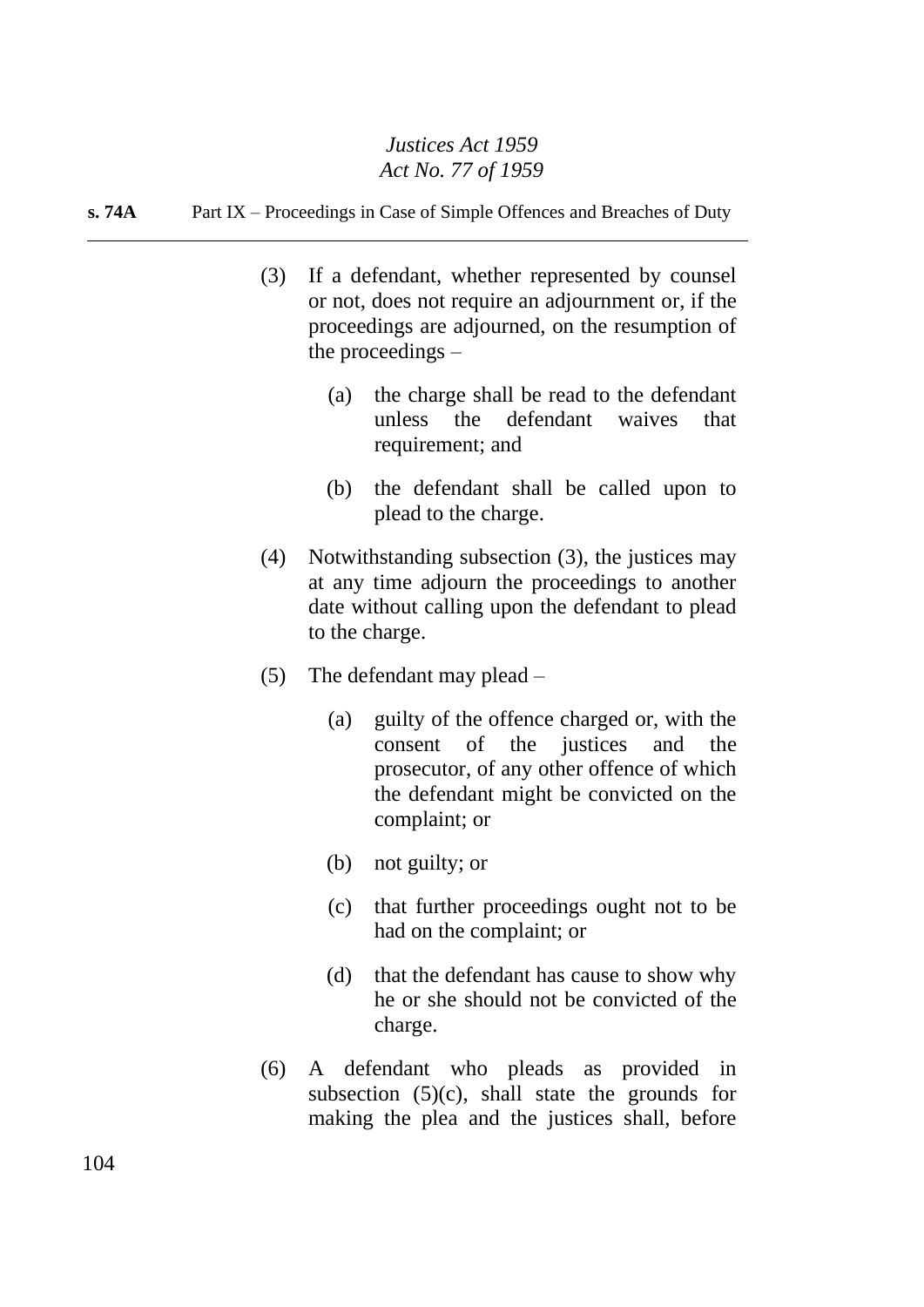proceeding further, hear and determine the plea  $and -$ 

- (a) amend the complaint; or
- (b) dismiss the complaint; or
- (c) overrule the plea.
- (7) If the complaint is amended or the plea is overruled, the defendant shall be asked to plead to the amended complaint or to plead further, as the case requires.
- (8) A defendant who, on being asked to plead, stands mute or does not answer directly to the charge shall be deemed to plead not guilty.

## **74B. Procedure on adjournment**

- (1) If for any reason a complaint is not heard and determined on the day on which the defendant is first brought before a court of summary jurisdiction in respect of it and an adjournment is ordered, the court shall –
	- (a) remand the defendant in custody, a justice issuing his warrant accordingly;
	- (b) admit the defendant to bail; or
	- (c) order the defendant orally to appear before a court of petty sessions at the time and place to which the proceedings are adjourned.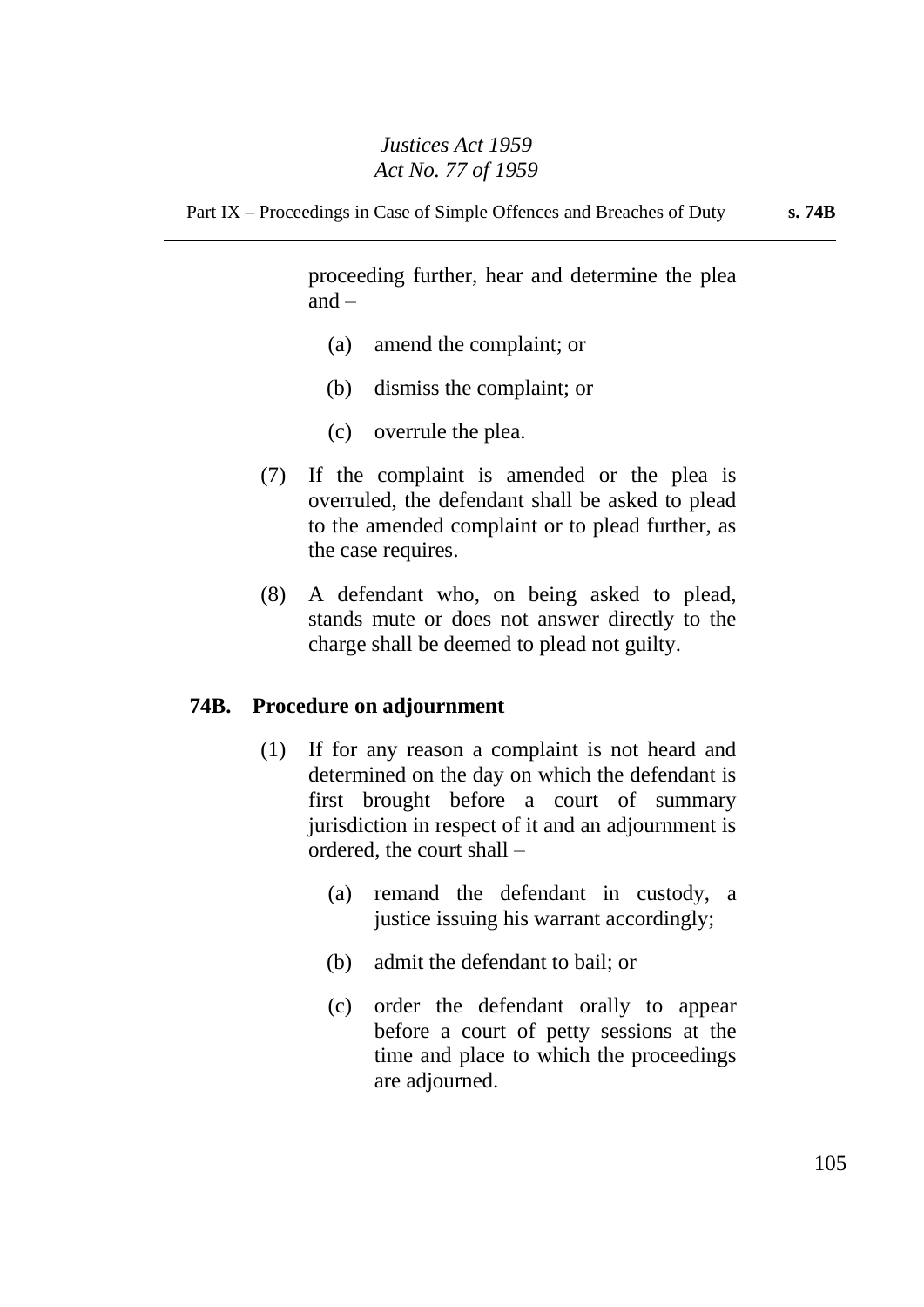#### **s. 74BA** Part IX – Proceedings in Case of Simple Offences and Breaches of Duty

- (2) Where the defendant is remanded in custody, the court shall inform the defendant, and the warrant shall provide that the defendant shall be kept there for a period (not exceeding 28 clear days at any one time) and then be brought before a court of petty sessions as specified in the warrant.
- $(3)$  . . . . . . . .
- (4) An order under subsection  $(1)(c)$  has the same effect as a summons in similar terms.
- (5) The provisions of this section apply in respect of any adjournment of the proceedings on a complaint of a simple offence.

## **74BA. Discharge after conviction**

- (1) Where justices convict a person of an offence they may, having regard to the circumstances, the nature of the offence and the character of the person, determine the proceedings by discharging the person.
- (2) In discharging a person, justices may exercise any other powers that would have been available had the person not been so discharged.
- (3) This section does not apply in relation to any offence –
	- (a) for which a mandatory penalty is imposed under any Act or regulations; or
	- (b) for which a minimum and maximum penalty is imposed under any Act or regulations; or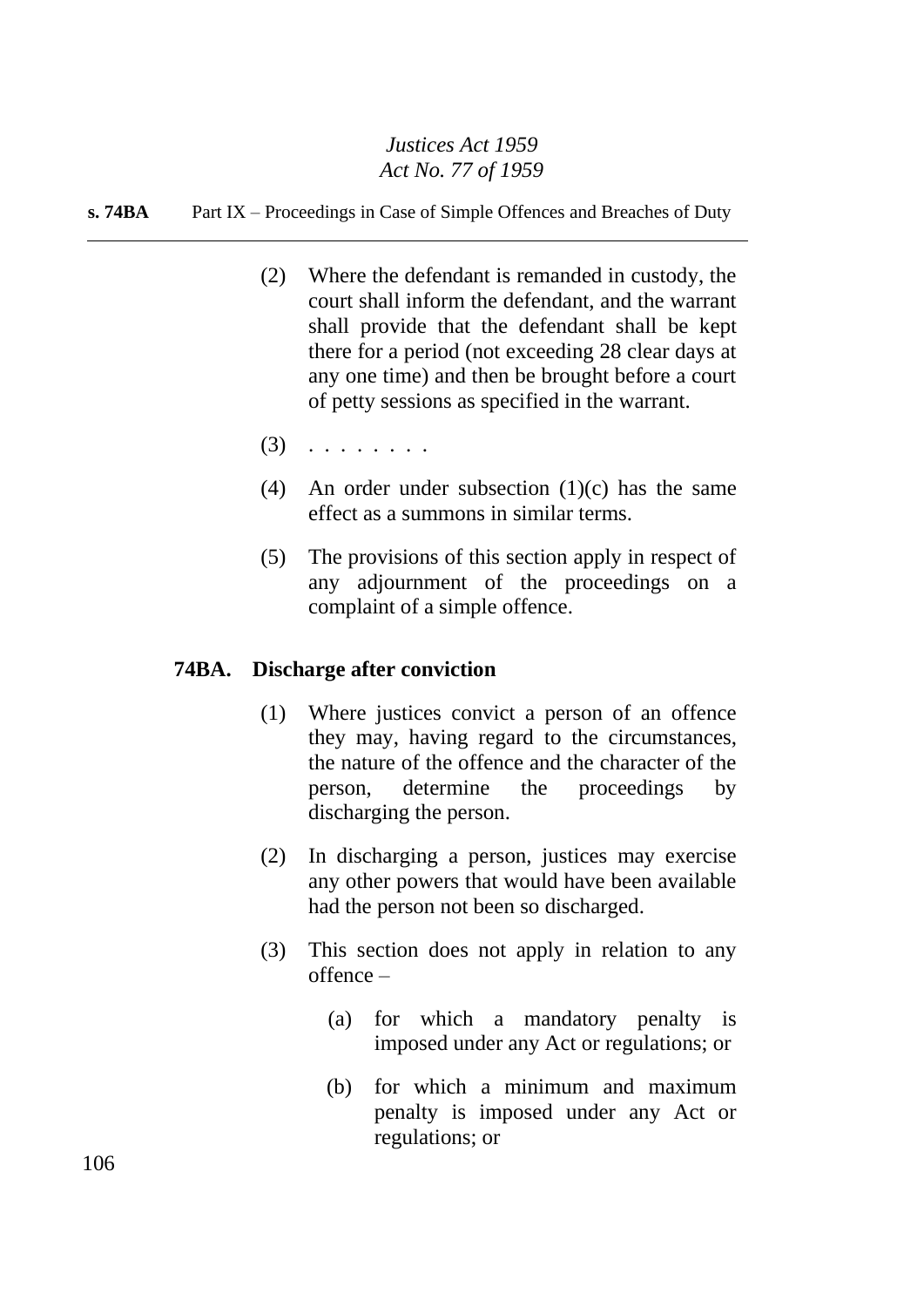Part IX – Proceedings in Case of Simple Offences and Breaches of Duty

(c) in respect of which a court must take certain action under any Act or regulations.

74C - 76A**.** . . . . . . . .

# **77. Costs**

- (1) Where justices make a conviction or order in favour of the complainant they may, in their discretion, order that the defendant shall pay to the complainant the whole or a specified proportion of his costs of and incidental to his complaint.
- (2) Where justices dismiss the complaint or make an order in favour of the defendant they may, in their discretion, order that the complainant shall pay to the defendant the whole or a specified proportion of his costs of and incidental to his defence.
- (2A) The provisions of subsection (2) apply only in the case of a complaint for a breach of duty.
	- (3) Where costs are allowed under subsection (1) or subsection (2) they shall be assessed by the justices or, when directed by the justices, by the clerk of petty sessions.
- (3A) When costs are assessed by the clerk of petty sessions, the clerk must have regard to the same matters as justices would have regard to if the justices were assessing the costs, including the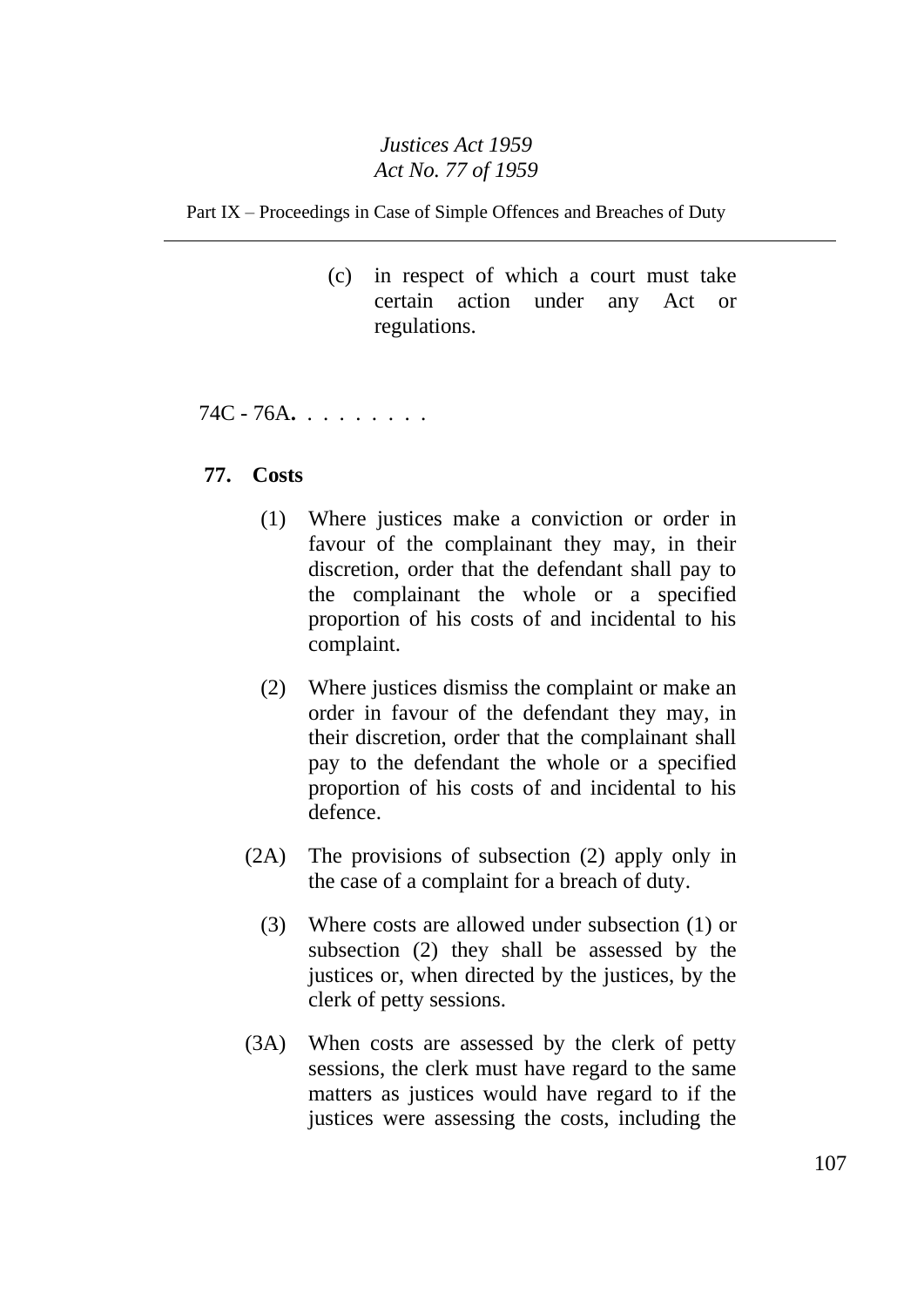**s. 77** Part IX – Proceedings in Case of Simple Offences and Breaches of Duty

amount that could have been awarded in respect of witnesses' expenses under section 45.

- (4) An assessment of costs under subsection  $(3)$ 
	- (a) shall be in writing;
	- (b) shall be signed by the justices or the clerk of petty sessions, as the case may require;
	- (c) shall be deemed to be part of the conviction or order of dismissal to which it relates; and
	- (d) shall comply with such requirements (if any) as are prescribed.
- (5) The sum allowed for costs in a conviction or order by which a penalty or sum of money is adjudged to be paid shall be recoverable in the same manner and under the same warrants as the penalty or sum of money adjudged to be paid by the conviction or order is recoverable.
- $(6)$  . . . . . . . .
- (7) When a case is adjourned, the justices may, in their discretion, order that the costs of, or occasioned by, the adjournment, be paid by any party to any other party.
- (8) Nothing in this section prejudices or affects the operation of the *Costs in Criminal Cases Act 1976* but subsections (3) and (4) of this section apply to the assessment of costs ordered to be paid under that Act.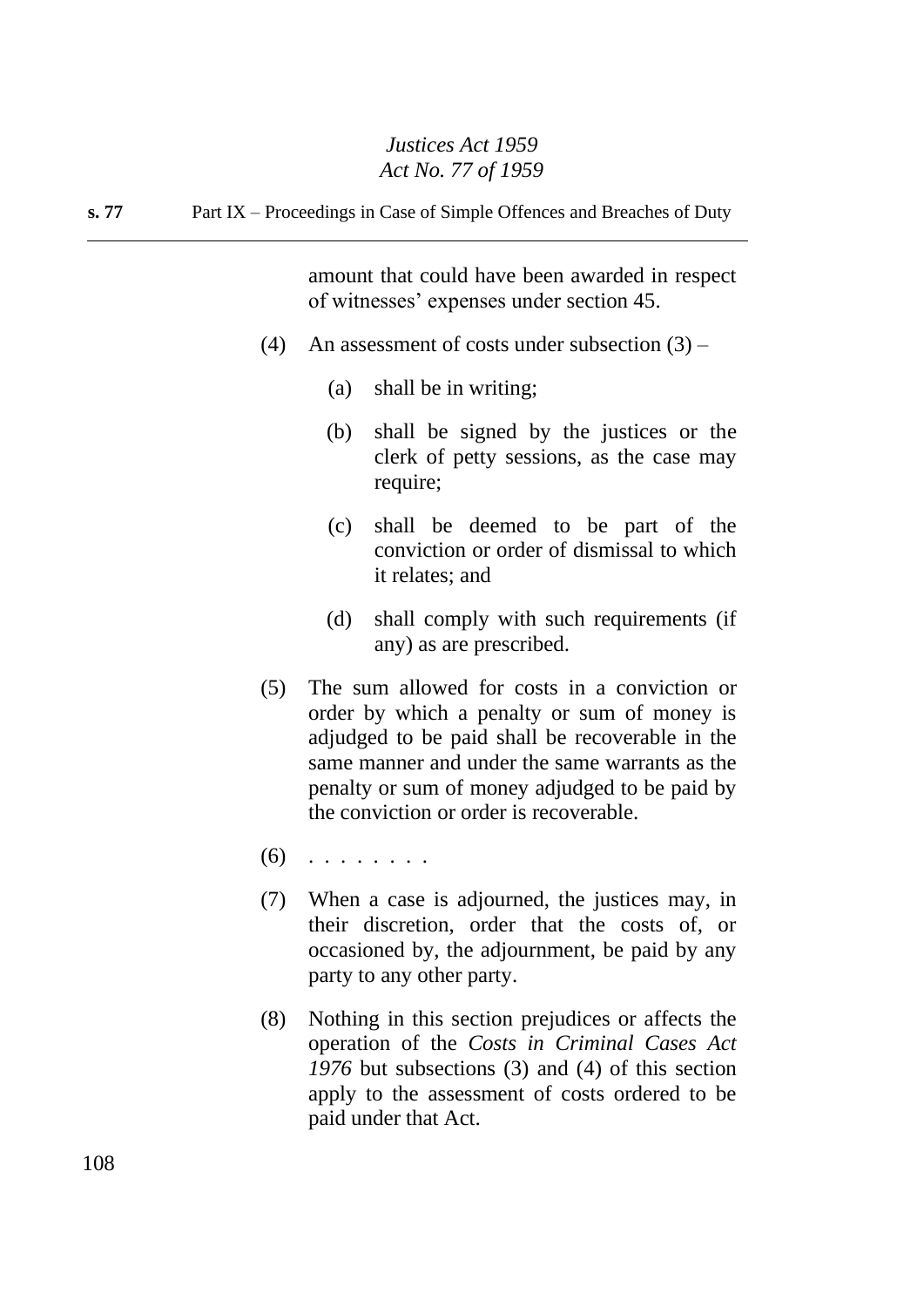#### Part IX – Proceedings in Case of Simple Offences and Breaches of Duty **s. 77A**

## **77A. Amount of costs**

- (1) In determining the amount of costs to be granted in an order for costs under this Act, justices may have regard to any scale of costs, fees or expenses prescribed or agreed upon under any enactment.
- (2) Justices who, pursuant to subsection (1), have regard to any scale of costs, fees or expenses in determining the amount of costs to be granted in an order for costs must specify that scale in the order.
- (3) The clerk of petty sessions must, if directed to do so by justices, tax any costs granted by justices in respect of a matter under this Act.
- (4) A taxation of costs carried out pursuant to subsection (3) may be subject to review by the justices who presided in the proceedings in respect of which the costs were granted.

78 - 86**.** . . . . . . . .

# **87. Commitment in other cases**

When an order is not for the payment of money, but for the doing of some other act, and directs that in case of the defendant's neglect or refusal to do that act he shall be imprisoned with or without hard labour, then, if the defendant neglects or refuses to do the act, a justice may issue his warrant of commitment of the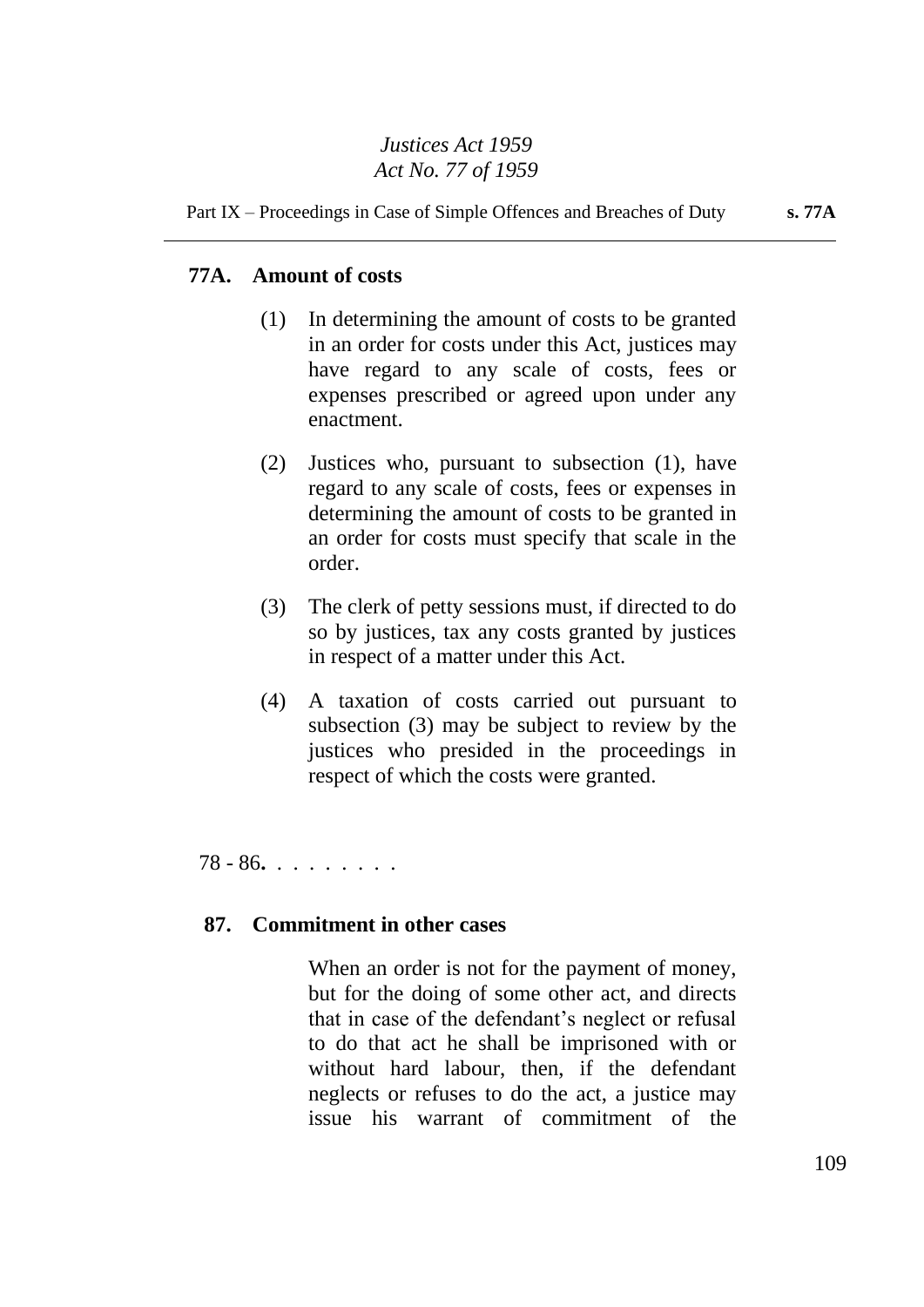Part IX – Proceedings in Case of Simple Offences and Breaches of Duty

defendant to gaol, there to be imprisoned, with or without hard labour, as the case may be, for such time as the justice making the order directs.

88 - 92C**.** . . . . . . . .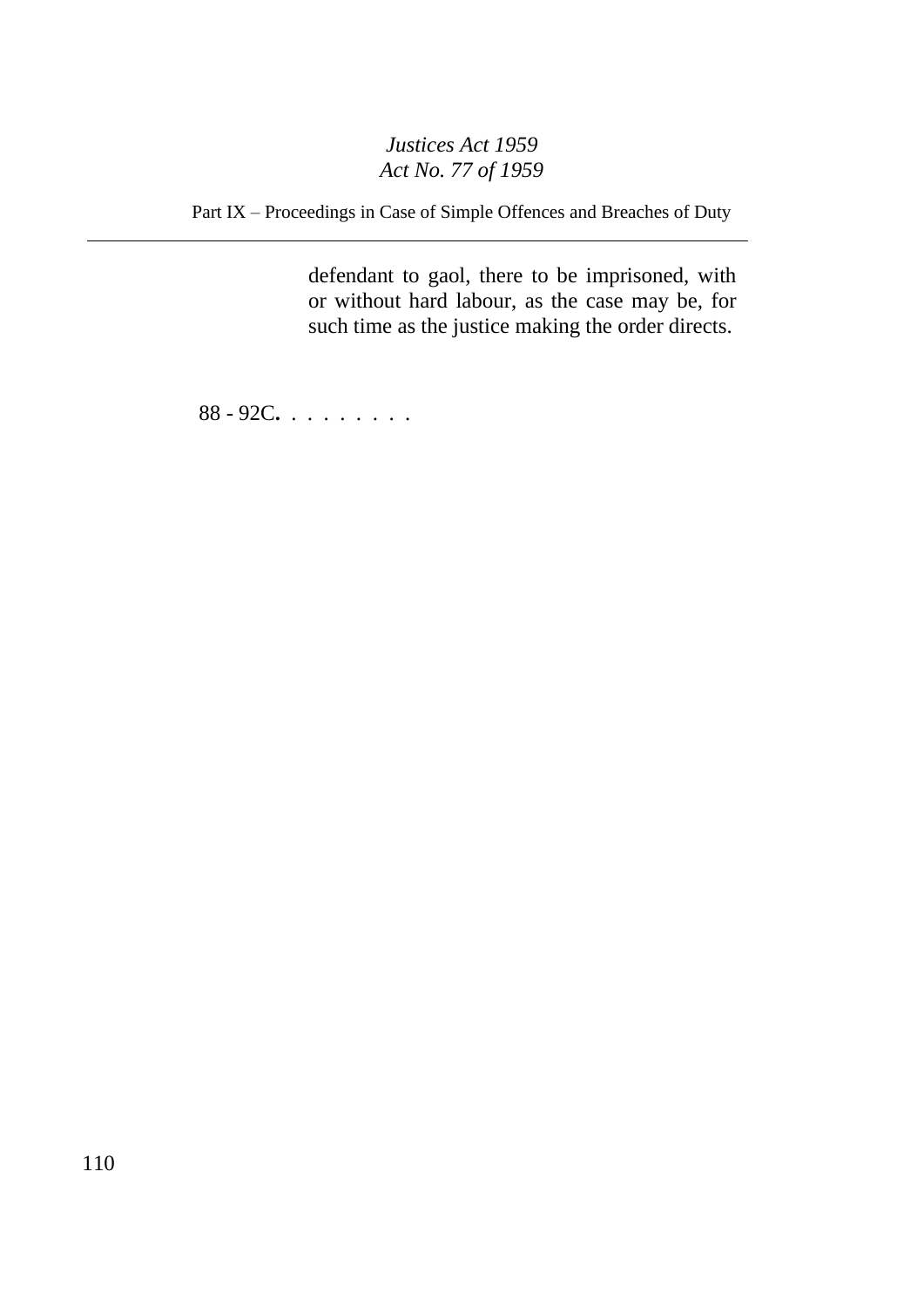# **PART X – SURETY OF THE PEACE**

#### **93. Power to require surety**

- (1) A justice may require surety of a person when he is required to do so by a person who –
	- (a) deposes on oath that the person from whom surety is sought will –
		- (i) do him, his wife or child, or a person under his care or charge bodily harm;
		- (ii) cause him or any of them to be unlawfully imprisoned;
		- (iii) burn or injure his house; or
		- (iv) procure another person to do any of those things –

and that he does not require it out of malice or for vexation; and

- (b) satisfies the justice by the evidence of himself or of others that he has just cause for his fear because the person of whom surety is sought has –
	- (i) threatened so to do; or
	- (ii) lain in wait for that purpose.
- (2) A justice may require surety of a person when he  $is -$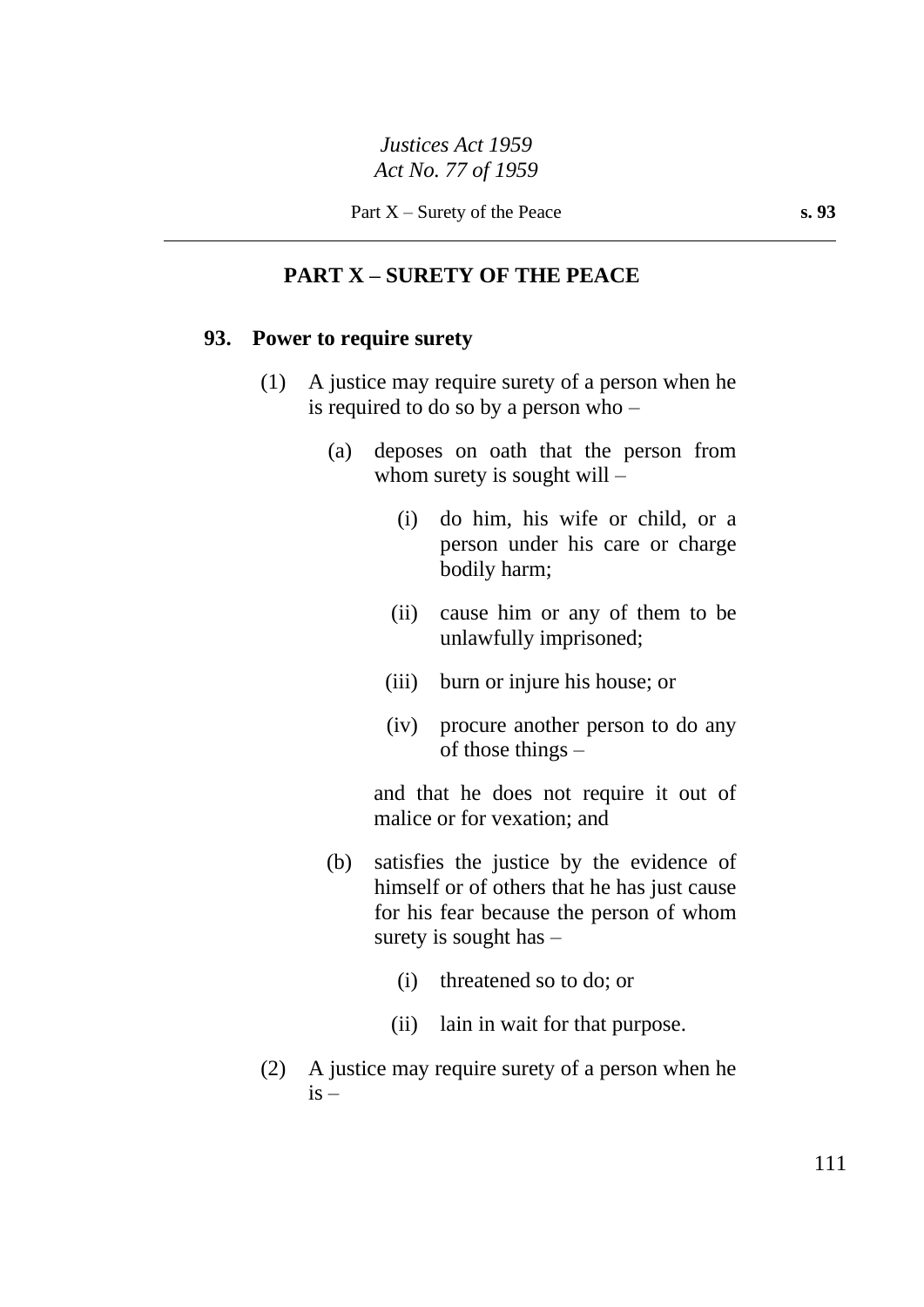- (a) required so to do by any person who gives him satisfactory evidence on oath that the person from whom surety is sought has –
	- (i) used provoking or insulting language;
	- (ii) exhibited an offensive writing or object; or
	- (iii) done an offensive act to or in the presence of the party complaining, for the purpose of annoyance and provocation, or publicly and to the common annoyance of the Sovereign's subjects; and
- (b) of opinion that such conduct is likely to be repeated and may tend to provoke a breach of the peace.
- (3) A justice may require surety of a person when he  $i\bar{s}$  –
	- (a) satisfied by evidence that the person from whom surety is sought has threatened to do, or to procure some other person to do, any act which would –
		- (i) if done, be punishable as an offence; and
		- (ii) be calculated to cause serious injury to the complainant, or any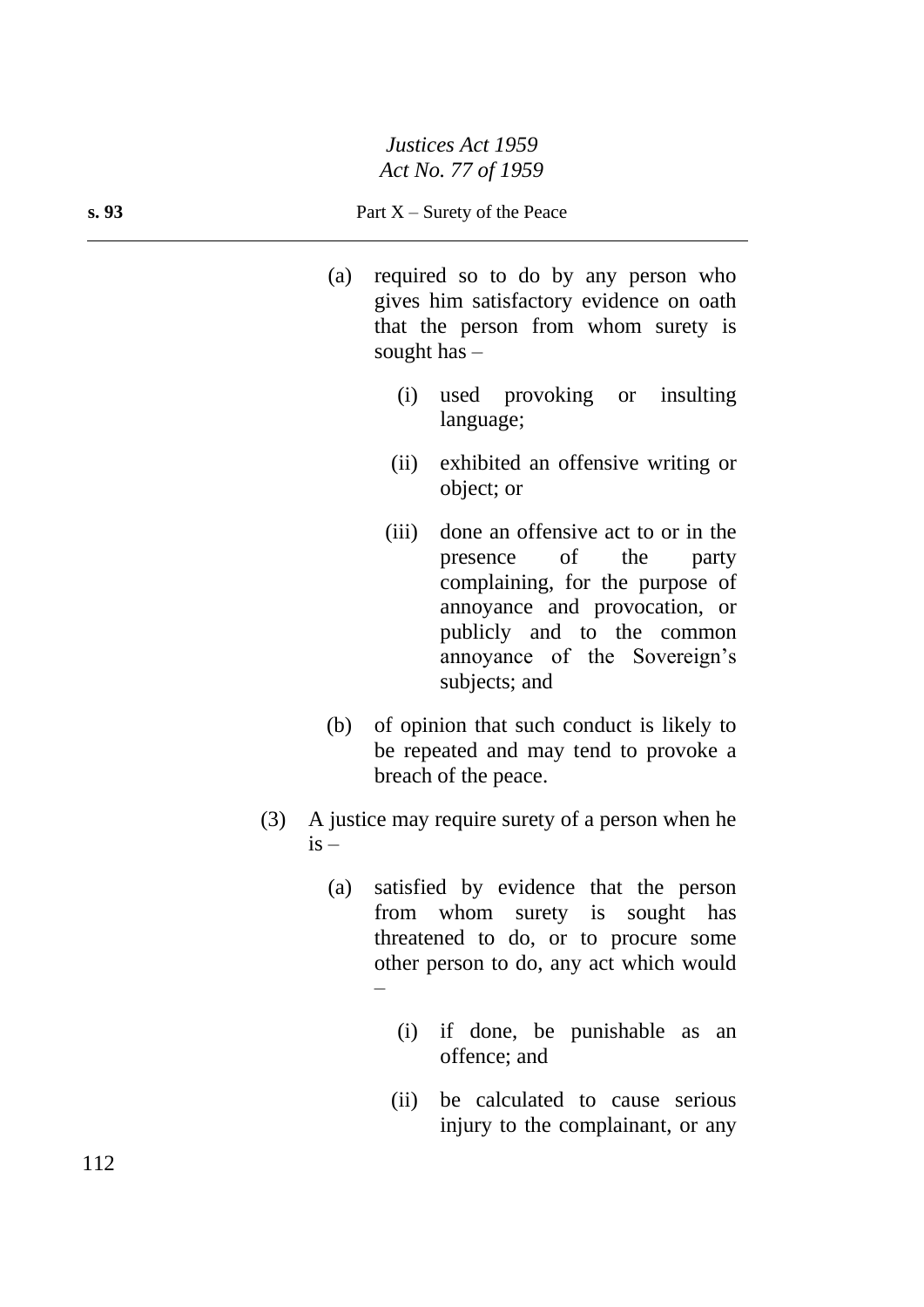person in his care or charge, or to any property of the complainant or such person; and

- (b) of opinion that there is just cause for fear that the person so threatening will, if not prevented, carry his threat into execution.
- (4) A justice may require surety of a person when he is satisfied by evidence that the person from whom surety is sought  $-$ 
	- (a) has either by word of mouth or letter, challenged another person to fight;
	- (b) has knowingly been the messenger of any such challenge from another;
	- (c) has accepted or intends to accept any such challenge; or
	- (d) intends to fight or to be present aiding or abetting at any such fight or breach of the peace.
- (5) A justice may require surety of a person where that person has by word or writing, incited or attempted to incite another person to take part in a riot, or to commit any other breach of the peace.
- (6) Where a justice is by this section empowered to require surety of a person, he may call on him to enter into recognizance to the Sovereign with or without sureties, as he thinks fit, for keeping the peace.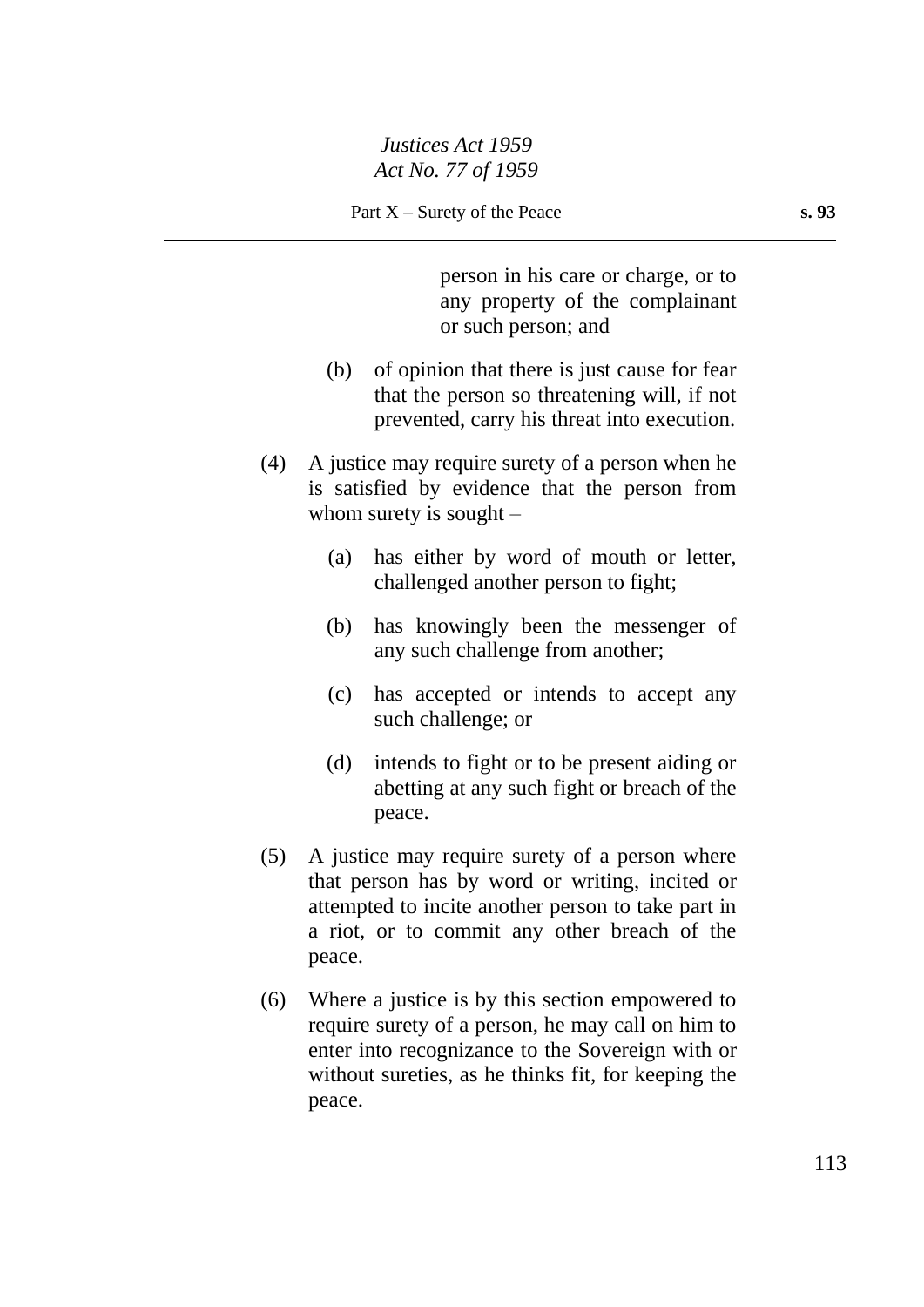# **94. How application for surety of the peace is to be made**

- (1) Where a person applies to a justice to have any other person bound over to keep the peace, the application shall be by way of complaint, to be verified by the oath of the applicant.
- (2) In the complaint the facts upon which the complainant relies in support of his application shall be fully set forth; and, if any of such facts be not within the personal knowledge of the complainant, they shall, if the justice so require, be verified by the corroborative oath of some other person.
- (3) If the justice receiving the complaint, and considering the matter thereof, sees sufficient cause so to do, he shall thereupon issue his warrant, requiring that the person against whom the complaint is made be apprehended and brought before him, or some other justice or justices, to answer to the complaint, and to be further dealt with according to law.
- (4) If the justice is of opinion that the complainant has cause for his application, but that no person or property is in immediate danger from the defendant, he may, if he thinks fit, issue his summons in the first instance to compel the appearance of the defendant.

# **95. How application is to be heard**

(1) A complaint for surety of the peace shall be heard and determined in open court, and in the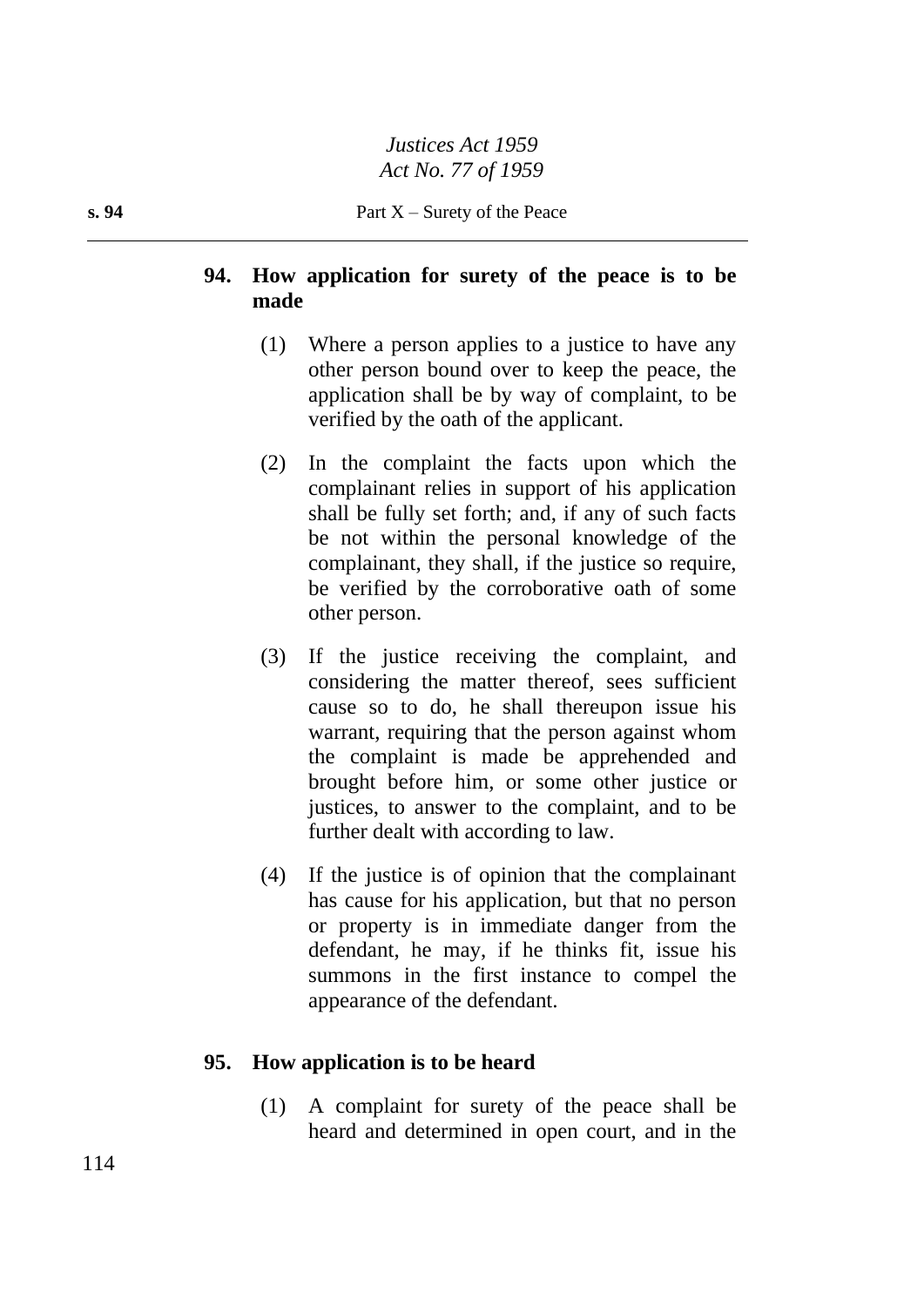same manner as nearly as a complaint for a simple offence.

- (2) Upon the appearance of the person from whom surety is sought, the complaint shall be read over to him, and, if he has no cause to allege why he should not be bound over to keep the peace, the justice then present may thereupon require him to enter into recognizance accordingly.
- (3) If he has any such cause to allege, he may require the complainant or his witnesses to be examined upon oath, and cross-examine them, and may by way of defence adduce evidence to explain, or controvert the truth of, the facts relied upon by the complainant in support of his application, or to show that the complaint is made for malice only or vexation.

## **96. Complaint to be dismissed if preferred from malice only and without just cause of fear**

If the justice hearing the complaint is of opinion that the complainant has no just cause of fear, or that the complaint has been made out of malice or for vexation, and without just cause of fear, he shall dismiss the case, and may order the complainant to pay to the defendant such costs as to him shall seem just and reasonable in that behalf.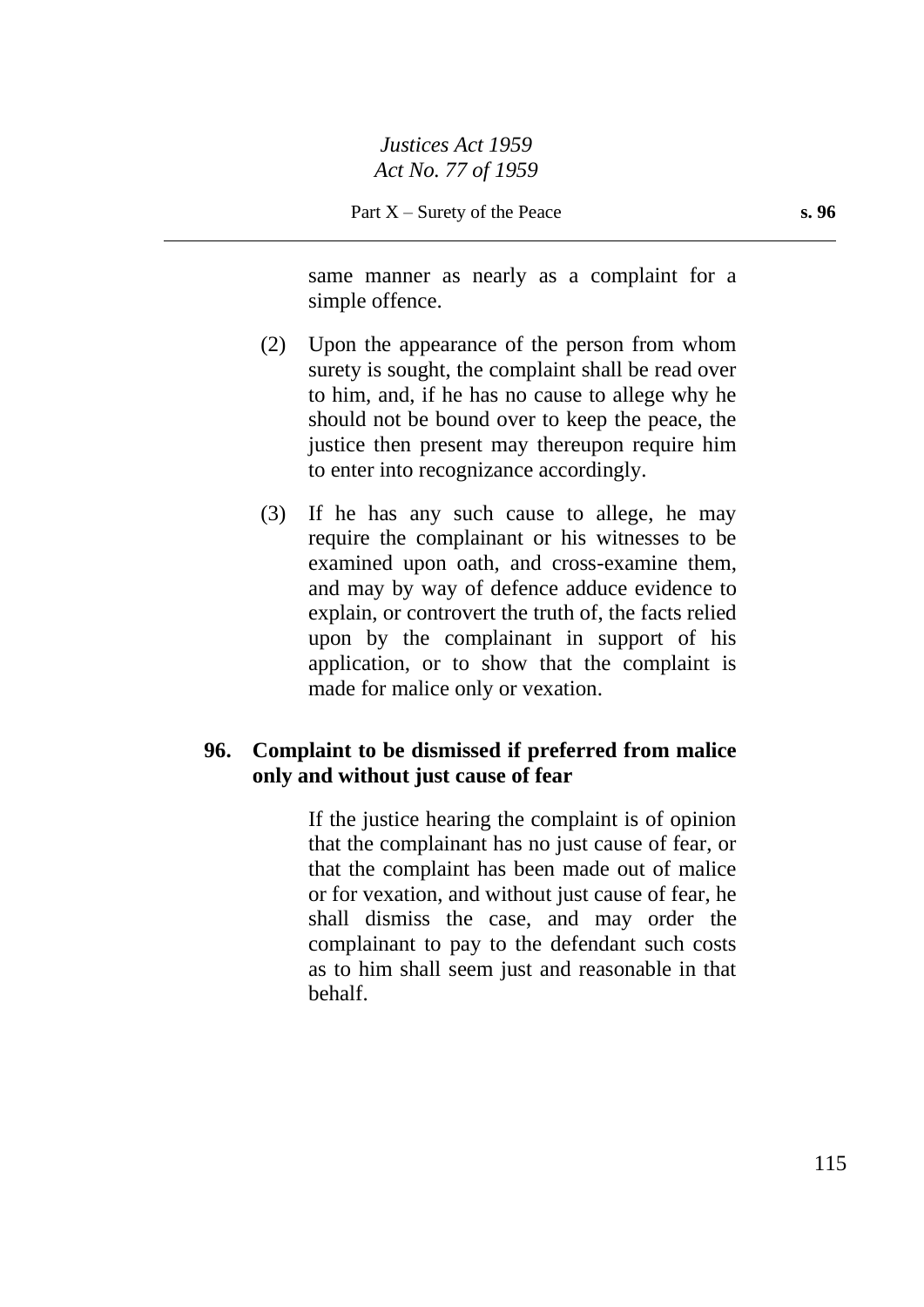# **97. If complaint reasonable defendant to be required to give security**

- (1) If the justice hearing the complaint considers that there are good grounds so to do, he may order the defendant to enter with one or more sureties as to him seems meet into a recognizance to the Queen in such sum as the justice deems sufficient, conditioned that the defendant do keep the peace –
	- (a) towards the complainant;
	- (b) towards Her Majesty and all her liege people; or
	- (c) towards Her Majesty and all her liege people, and especially towards the complainant –

for a time to be fixed by the order not exceeding 2 years from the date of the recognizance.

(2) A recognizance for the purposes of this Part may be entered into by the principal or any sureties thereto before a justice, and it is not necessary for all the parties to the recognizance to be present at the same time.

#### **98. Power of justice to order defendant to pay costs**

(1) The costs of the proceedings for surety of the peace shall be paid in the first instance by the complainant; but the justice may, if he thinks fit, order that the defendant pay to the complainant such costs as he deems reasonable.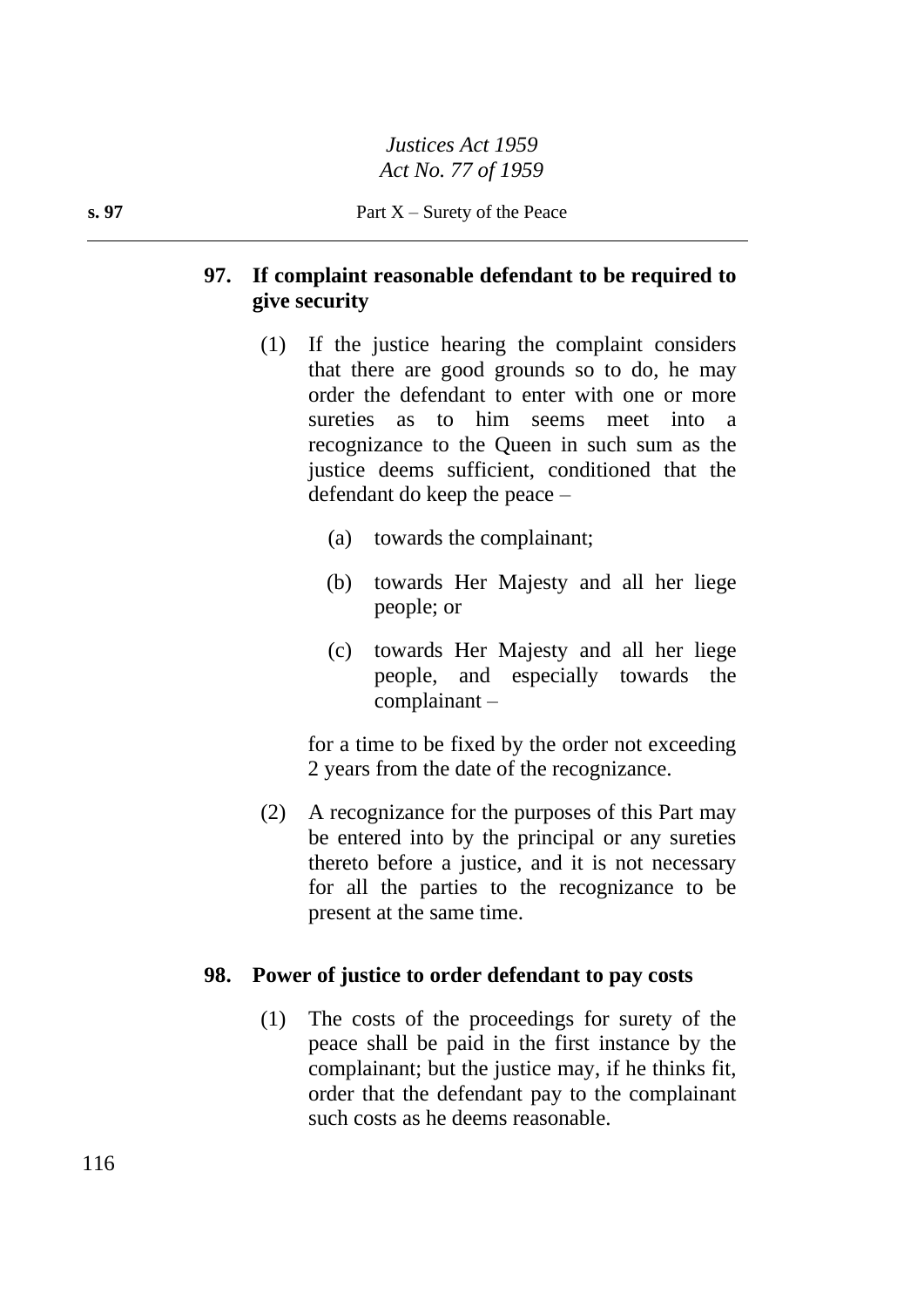(2) Payment of costs which the justice may order to be paid by either party to the other shall be enforced in like manner as costs ordered to be paid under Part IX.

# **99. Power of justice to commit defendant until he enters into the required recognizance**

- (1) If the defendant refuses or neglects to enter into a recognizance when so required or is unable to find sufficient sureties to the satisfaction of the justice requiring them, the justice may issue his warrant, commanding that the defendant be taken to a gaol, there to be kept until he enters into the recognizance.
- (2) A person shall not be detained in prison under this section for a longer period than he would have been bound under recognizance of the peace if he had entered into the recognizance upon the day of the making of the order.

#### **100. Right of complainant to require defendant to be bound over to keep the peace**

Where a complaint is laid against a person for an assault punishable summarily, the complainant may, in the same complaint require that the defendant be bound over to keep the peace.

## **101. Power to require convicted persons to give sureties of the peace in addition to or in lieu of punishment**

Wherever, upon the hearing of any complaint for an offence punishable summarily, it appears to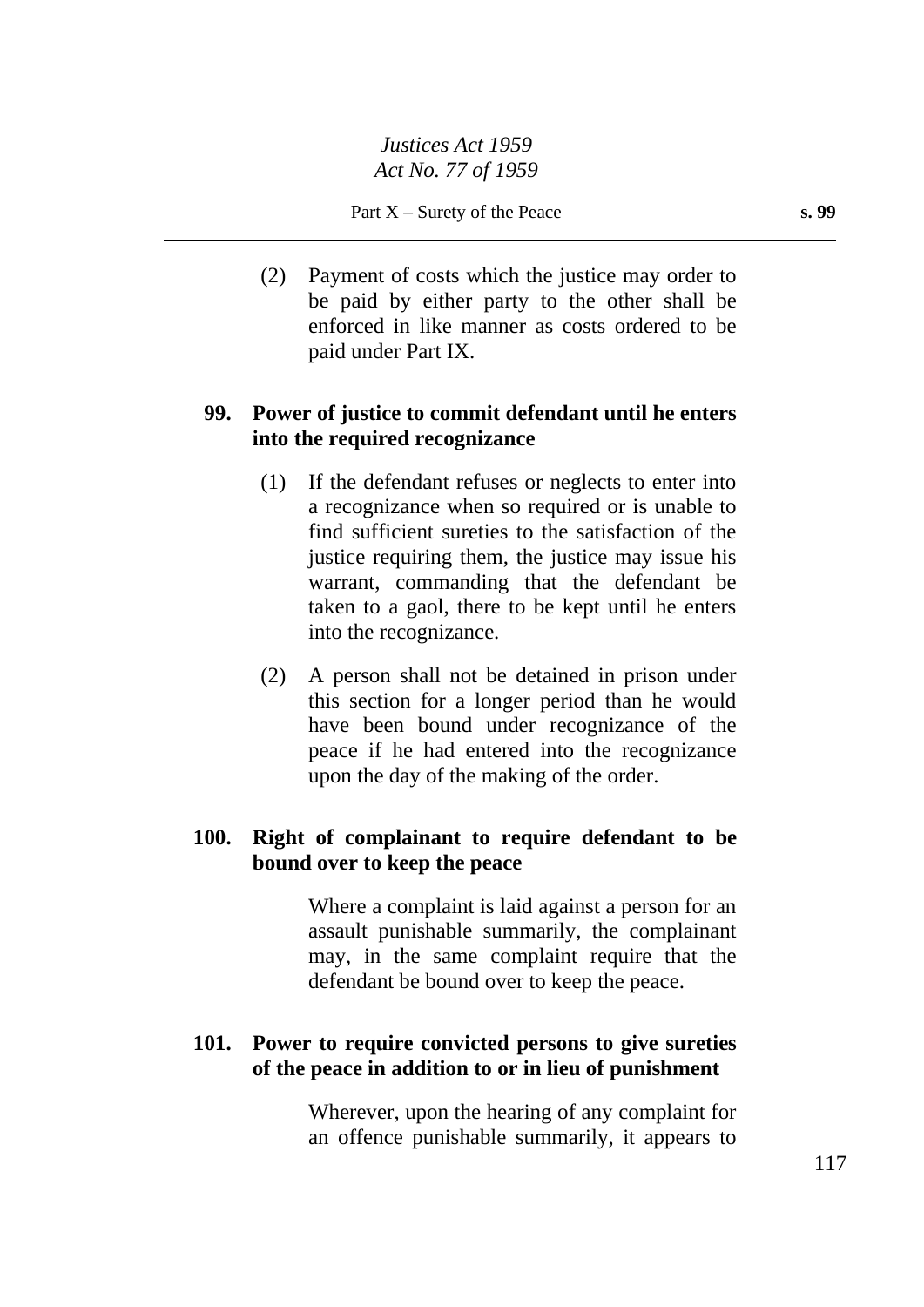#### **s. 102** Part X – Surety of the Peace

the justices, by the evidence, that the defendant has used threats, or done an act for which he might be required to enter into recognizance of the peace, they may, if they think fit, require the defendant to enter into such a recognizance, either in addition to or in lieu of the punishment to which he is liable upon conviction of the offence, and whether the complainant has required sureties of the peace against the defendant or not.

## **102. Power of justices, upon sufficient cause, to require persons to give sureties of the peace where no complaint is made**

When a person within the view or hearing of a justice uses a threat or other language, or does an act, on proof of which he might on complaint made be required to enter into recognizance of the peace, the justice may forthwith, and without further proof, require that person to enter into such recognizance of the peace as the justice deems sufficient, and in default of his doing may commit him to prison as provided in section 99.

#### **103. Power to release persons imprisoned in default of finding sureties if complainant dies**

If the person upon whose complaint a justice has required the defendant to find surety of the peace dies, and the defendant is then in prison in default of giving surety, the justice who made the order, if he thinks fit, may order the defendant to be released from custody without giving surety.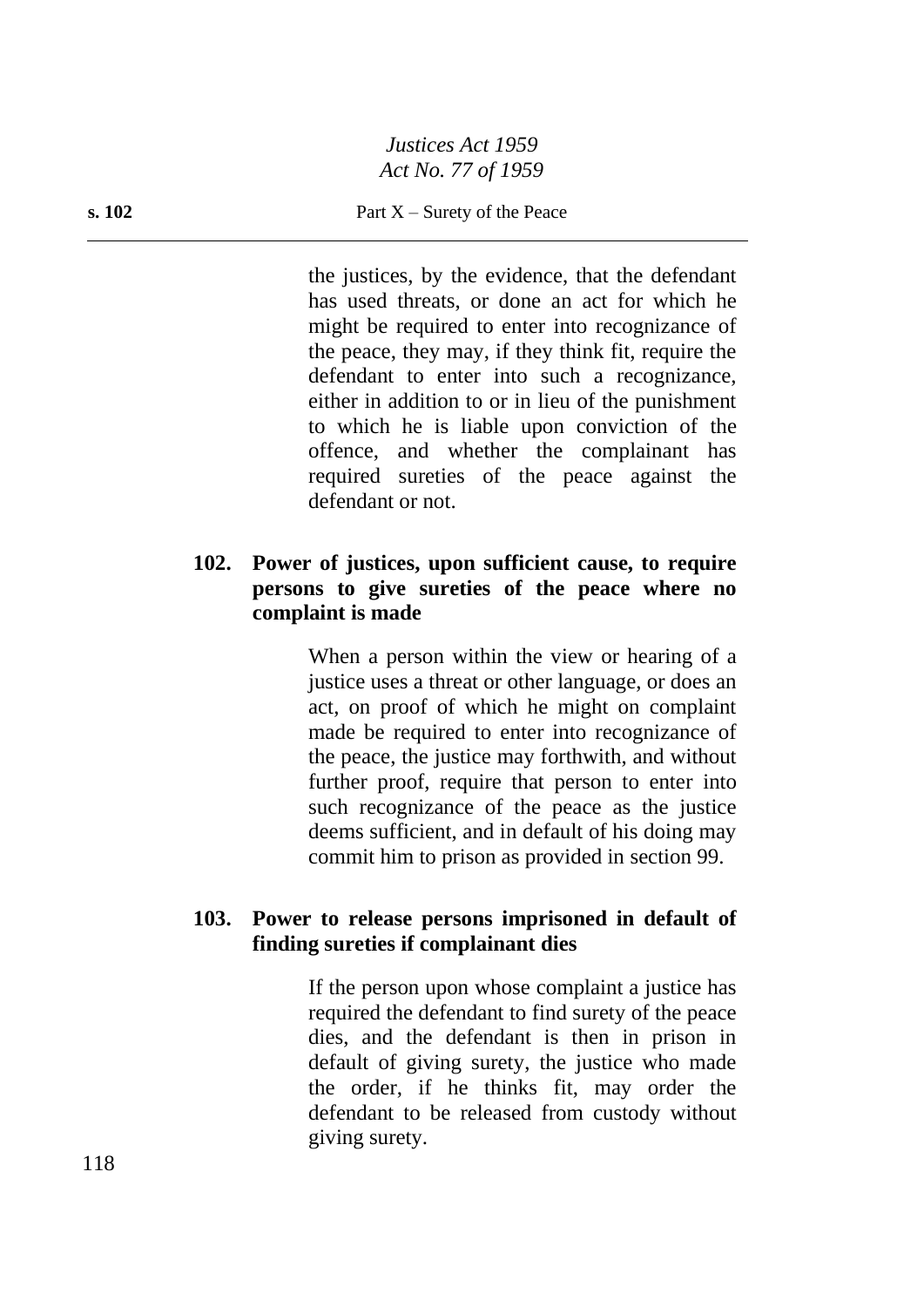# **104. Recognizances not to be discharged by release from complainant**

No person who has been required to enter into recognizance of the peace is discharged therefrom by a release from the complainant, and if in custody in default of entering into the recognizance, he is not entitled to be liberated in consequence of any such release.

# **105. How recognizances of the peace may be forfeited**

- (1) Where a recognizance to keep the peace is entered into before a justice by a person as principal or surety, a court of petty sessions may, upon application, adjudge the recognizance to be forfeited upon proof –
	- (a) of conviction of the party bound as principal by the recognizance of an offence which is in law a breach of the condition of the recognizance; or
	- (b) that the party so bound as principal has done or threatened to do an act the doing or threatening of which would, if proved against him, have been a ground for calling upon him to enter into such a recognizance –

and upon further proof that a notice in writing, signed by the person seeking to put the recognizance in force, has, 7 clear days before the application is made, been personally served upon or left at the usual place of abode of the party or each of the parties, if more than one,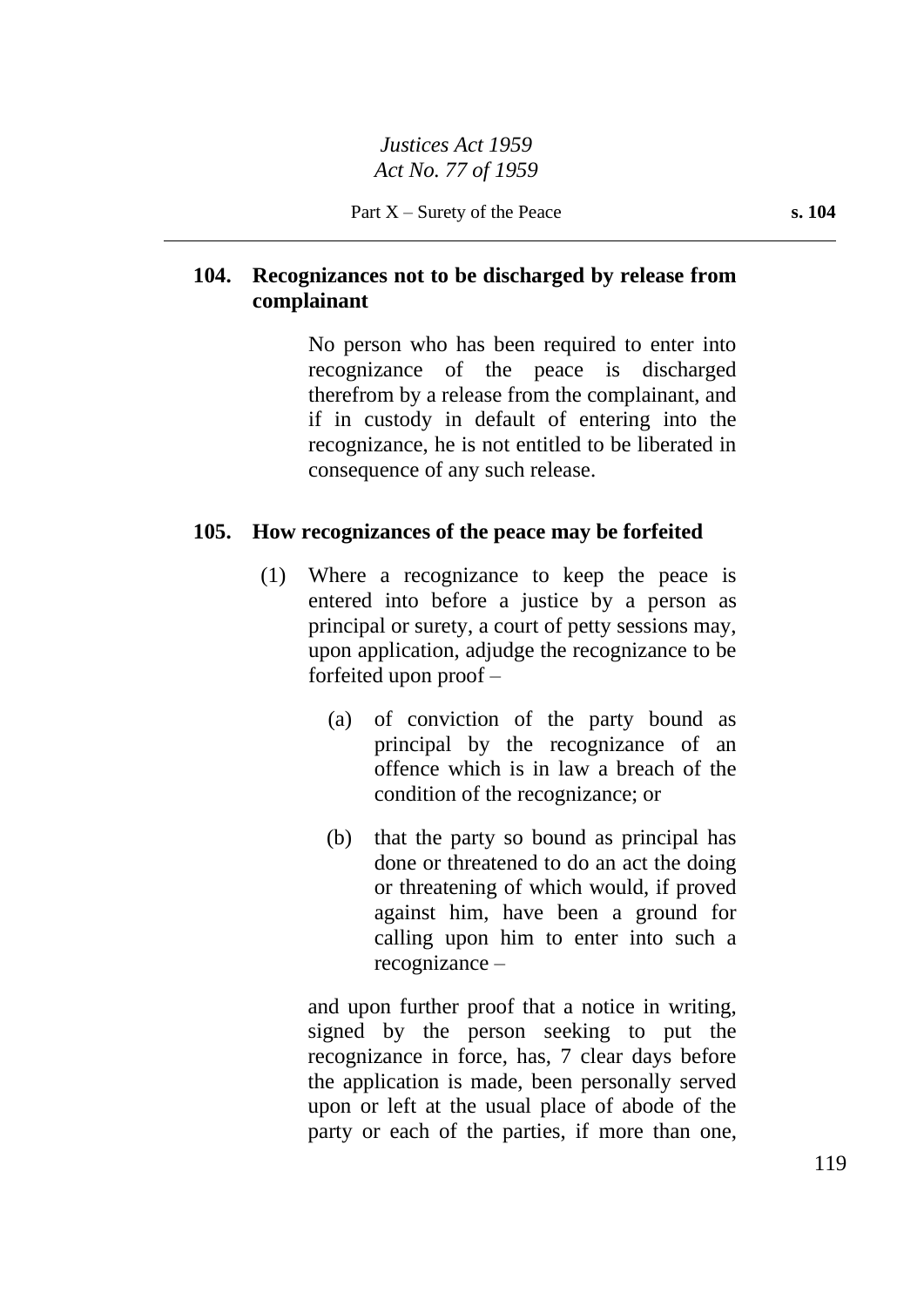against whom it is sought to put the recognizance in force, that an application will be made, at a time and place to be stated in the notice that the recognizance may be adjudged to be forfeited.

(2) Upon adjudging the recognizance to be forfeited, the court may order the persons bound thereby, whether as principal or sureties, or any of them to pay the sums for which they are respectively bound.

# **106. Execution of forfeiture**

If the sum of money which a person is ordered to pay under section 105(2) is not paid either immediately, or within such time as the court appoints, a justice may, without further notice to that person, cause the sum, with the costs of all proceedings rendered necessary by the nonpayment, to be levied and recovered by execution against the goods and chattels of that person, and in default of sufficient goods and chattels that person may be imprisoned for 3 months unless the sum adjudged to be paid, and all costs and charges of the execution, and also if the justice thinks fit so to order, of taking and conveying that person to gaol, are sooner paid.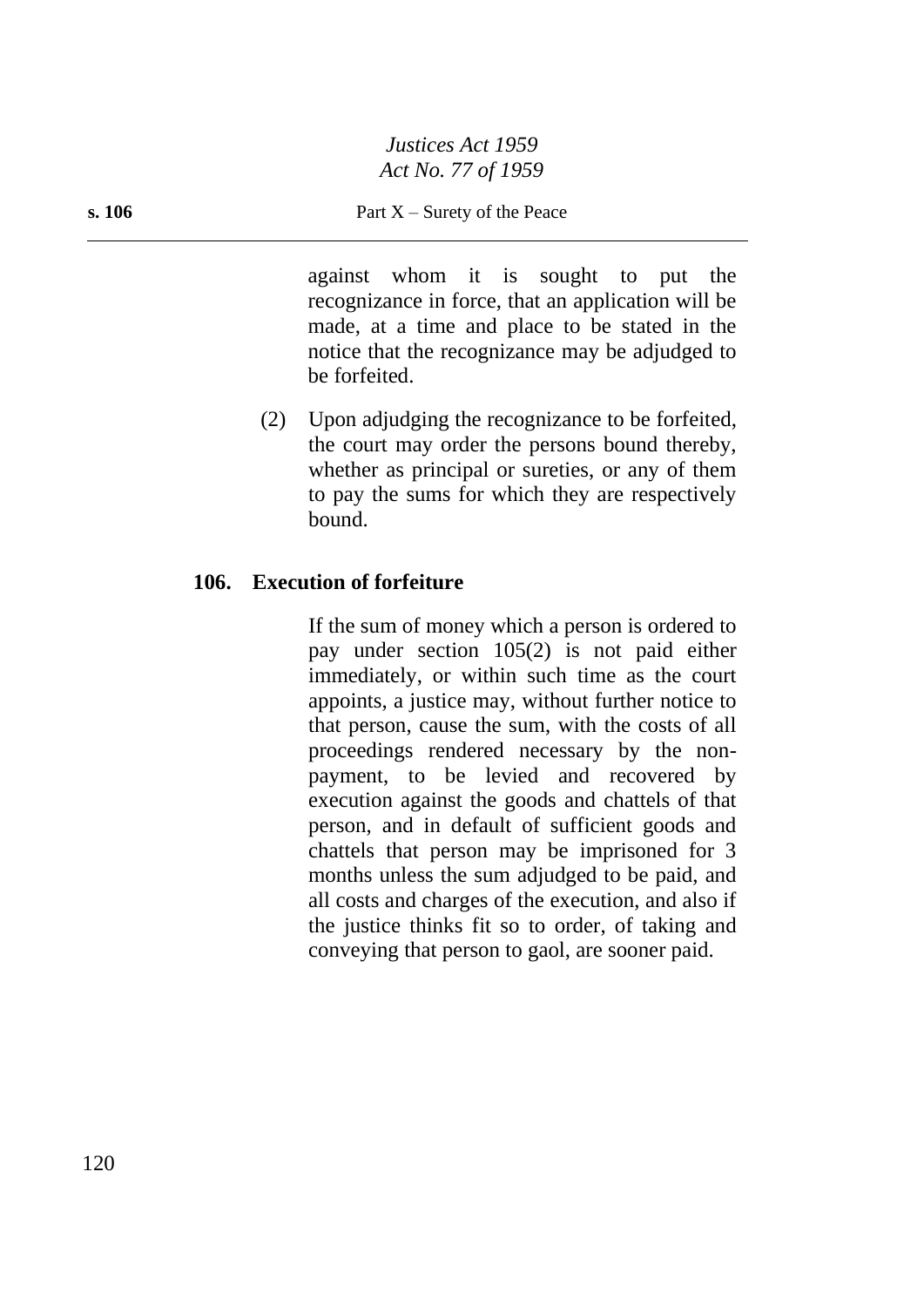#### **PART XA – RESTRAINT ORDERS**

#### **106A. Interpretation of Part XA**

- $(1)$  In this Part
	- *external restraint order* means an order made by a court of another State, a Territory of the Commonwealth or New Zealand which has been made to prevent a person from acting in a manner specified in section  $106B(1)$ ;
	- *facsimile copy* means a copy of a document made by transmitting the document by use of a facsimile machine;
	- *family contact order* means a Division 11 contact order within the meaning of Part 7 of the *Family Law Act 1975* of the Commonwealth;
	- *interim restraint order* means an order made under section 106D;

*possession*, in relation to a thing, includes –

- (a) having it in one's custody; and
- (b) having it under one's control in any place (whether or not another person has custody of it); and
- (c) having an ability to obtain its custody at will; and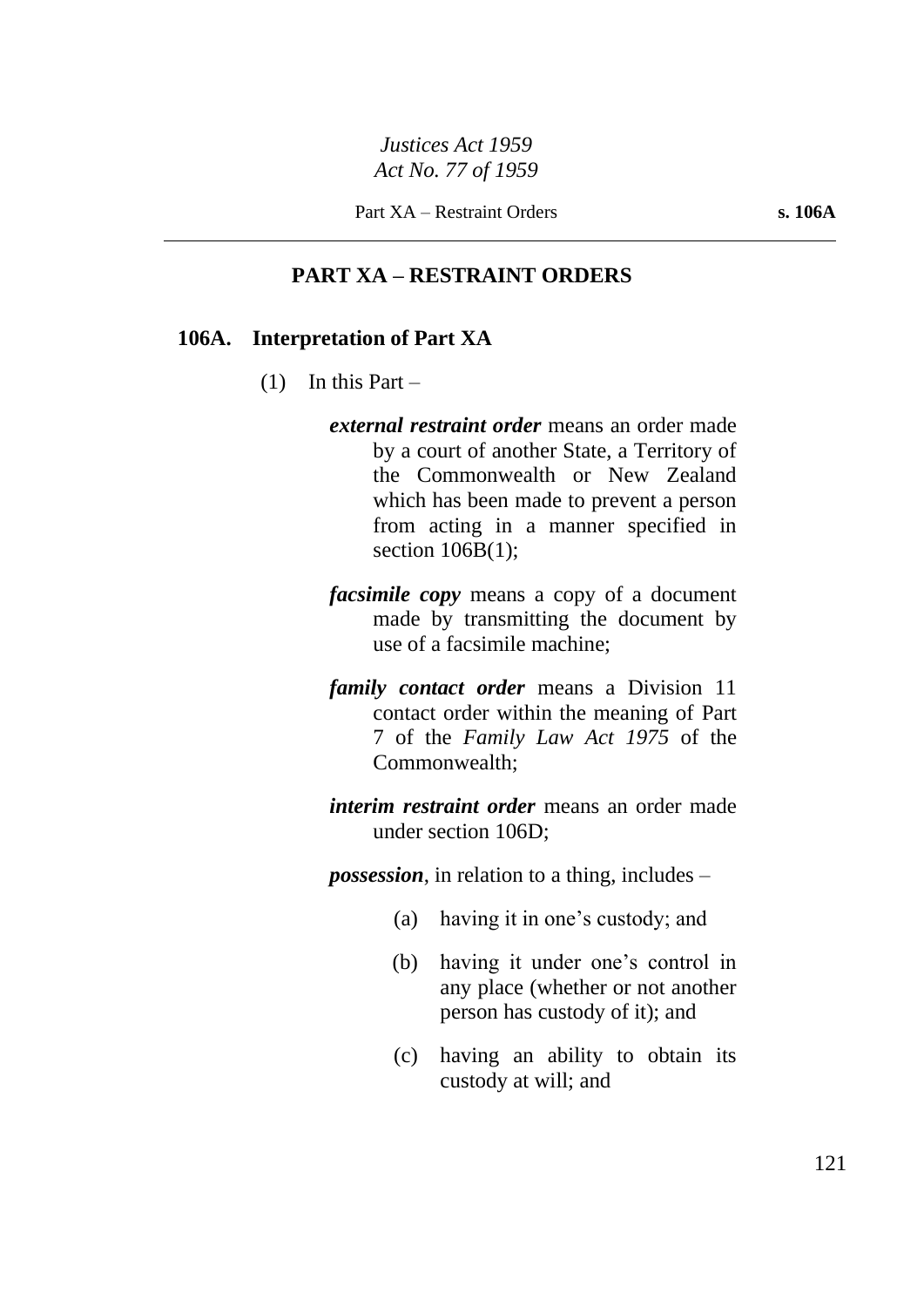#### **s. 106A** Part XA – Restraint Orders

- (d) having a claim to its custody if the claimant has committed it to the custody of another person, even though it is temporarily not in the control of the person having the claim;
- *premises* includes any, or any part of any, of the following (whether a public place or private property):
	- (a) an area of land;
	- (b) a building or structure (whether movable or immovable), including a residence;
	- (c) a vehicle, vessel or aircraft;
	- (d) a caravan or trailer;
- *property*, in relation to a person, means property that –
	- (a) the person owns; or
	- (b) the person does not own but in normal circumstances –
		- (i) is used and enjoyed by the person; or
		- (ii) is available for the person's use or enjoyment; or
		- (iii) is in the person's possession; or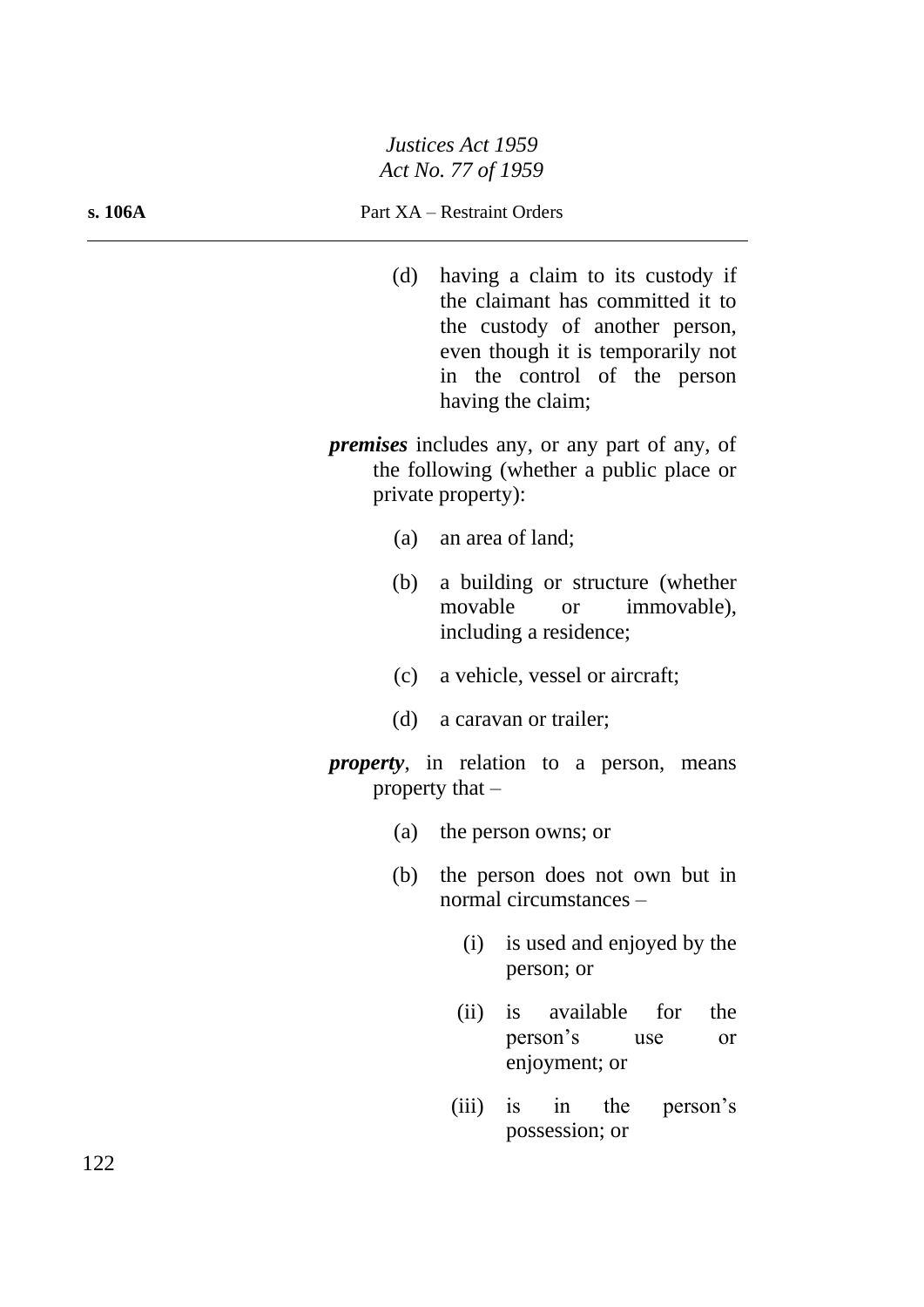- (iv) is at the premises at which the person is residing;
- *registered external restraint order* means an external restraint order which has been registered under section 106GB(1)(a) or (3);
- *relevant family contact order* means, in relation to a restraint order or interim restraint order, a family contact order relating to access between –
	- (a) the person for whose benefit a restraint order or interim restraint order is sought or made or the person against whom the restraint order or interim restraint order is sought or made; and
	- (b) a child who is a member of the family of either of those persons;
- *restraint order* means an order made under section 106B:
- *sealed copy* includes a facsimile copy of a sealed copy;
- *stalking* means the doing of any one or more of the following except when done for a lawful purpose:
	- (a) following another person;
	- (b) keeping another person under surveillance;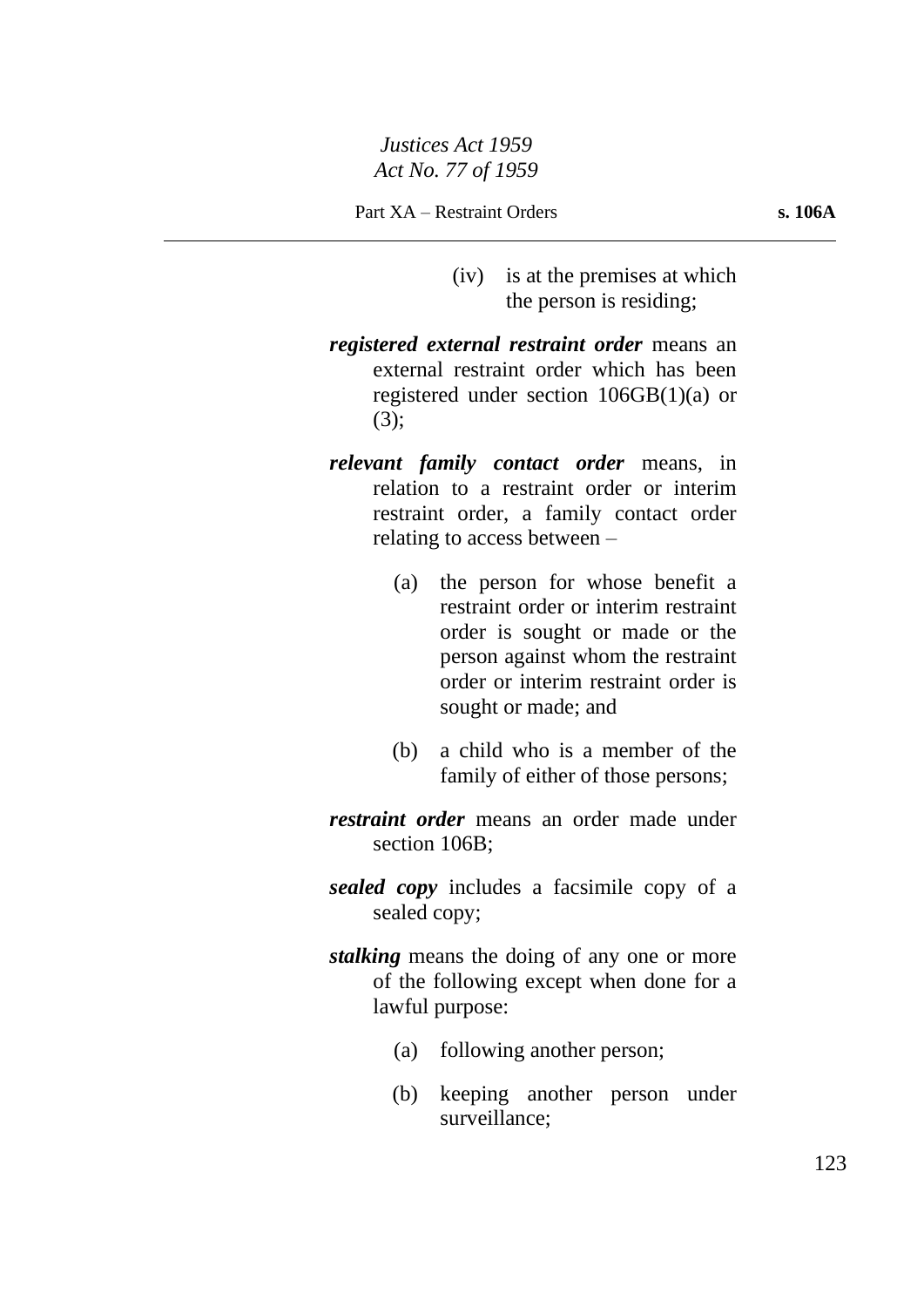#### **s. 106A** Part XA – Restraint Orders

- (c) loitering outside the residence or workplace of another person;
- (d) loitering outside a place that another person frequents;
- (e) entering or interfering with the property of another person;
- (f) sending offensive material to another person or leaving offensive material where it is likely to be found by, given to or brought to the attention of another person;
- (g) publishing or transmitting offensive material by electronic or any other means in such a way that the offensive material is likely to be found by, or brought to the attention of, another person;
- (h) using the internet or any other form of electronic communication in a way that could reasonably be expected to cause another person to be apprehensive or fearful;
- (i) contacting another person by postal, telephonic, electronic or any other means of communication;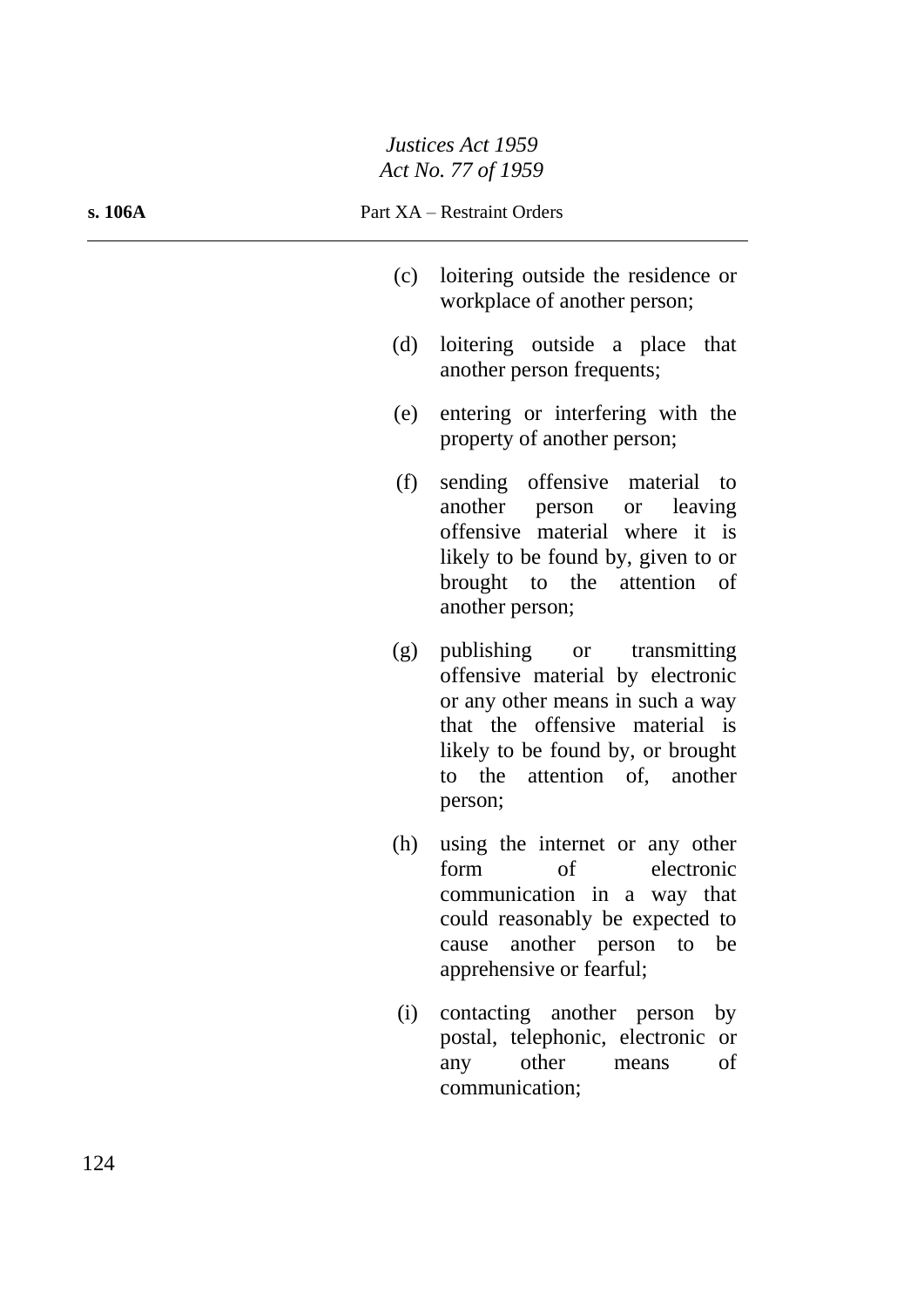(j) acting in another way that could reasonably be expected to cause another person to be apprehensive or fearful;

*telephone interim restraint order* means an order made under section 106DA;

- *working day* means a day other than a Sunday or a statutory holiday as defined in the *Statutory Holidays Act 2000*.
- (1A) For the purposes of the definition of *stalking* in subsection (1), an act is done for a lawful purpose if the act is done –
	- (a) by a law enforcement official as part of an official investigation; or
	- (b) by a member of the media (including a freelancer) as part of his or her professional occupation; or
	- (c) by a person during picketing that is otherwise lawful; or
	- (d) by a commercial agent, commercial subagent or inquiry agent, within the meaning of the *Security and Investigations Agents Act 2002*, as part of his or her professional occupation; or
	- (e) by another person as part of his or her professional occupation.
	- (2) In this Part, a reference to an application under this Part shall not include a reference to an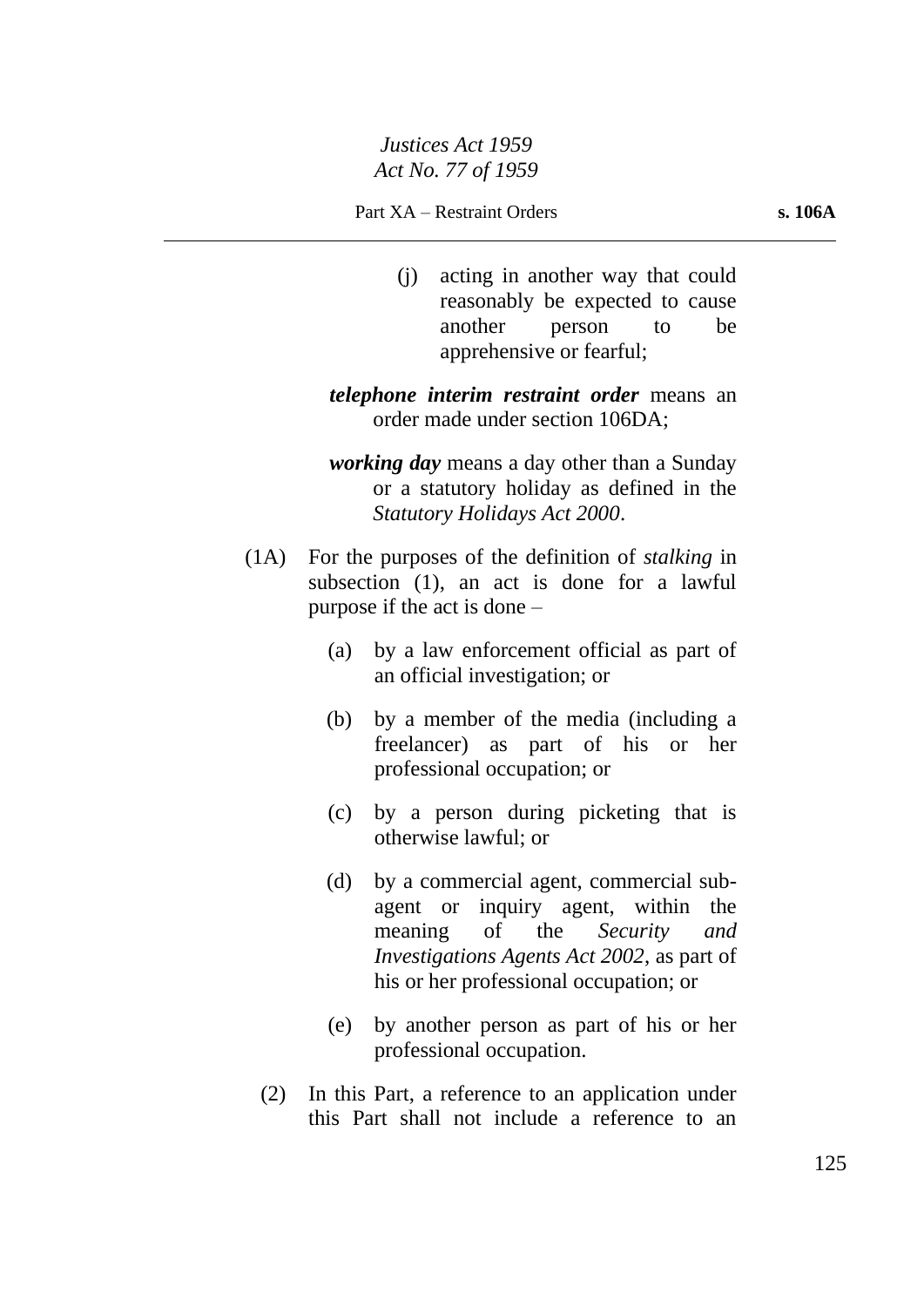application made under section 106B(3) or section 106G(2).

(3) For the purposes of this Part, a person is a member of the family of another person if that person is a member of the family of the other person within the meaning of section 60D (2) of the *Family Law Act 1975* of the Commonwealth.

#### **106B. Restraint orders**

- (1) Where on an application made under this section, justices are satisfied on the balance of probabilities –
	- (a) that  $-$ 
		- (i) a person has caused personal injury or damage to property; and
		- (ii) that person is, unless restrained, likely again to cause personal injury or damage to property; or
	- (b) that  $-$ 
		- (i) a person has threatened to cause personal injury or damage to property; and
		- (ii) that person is, unless restrained, likely to carry out that threat; or
	- $(c)$  that
		- (i) a person has behaved in a provocative or offensive manner;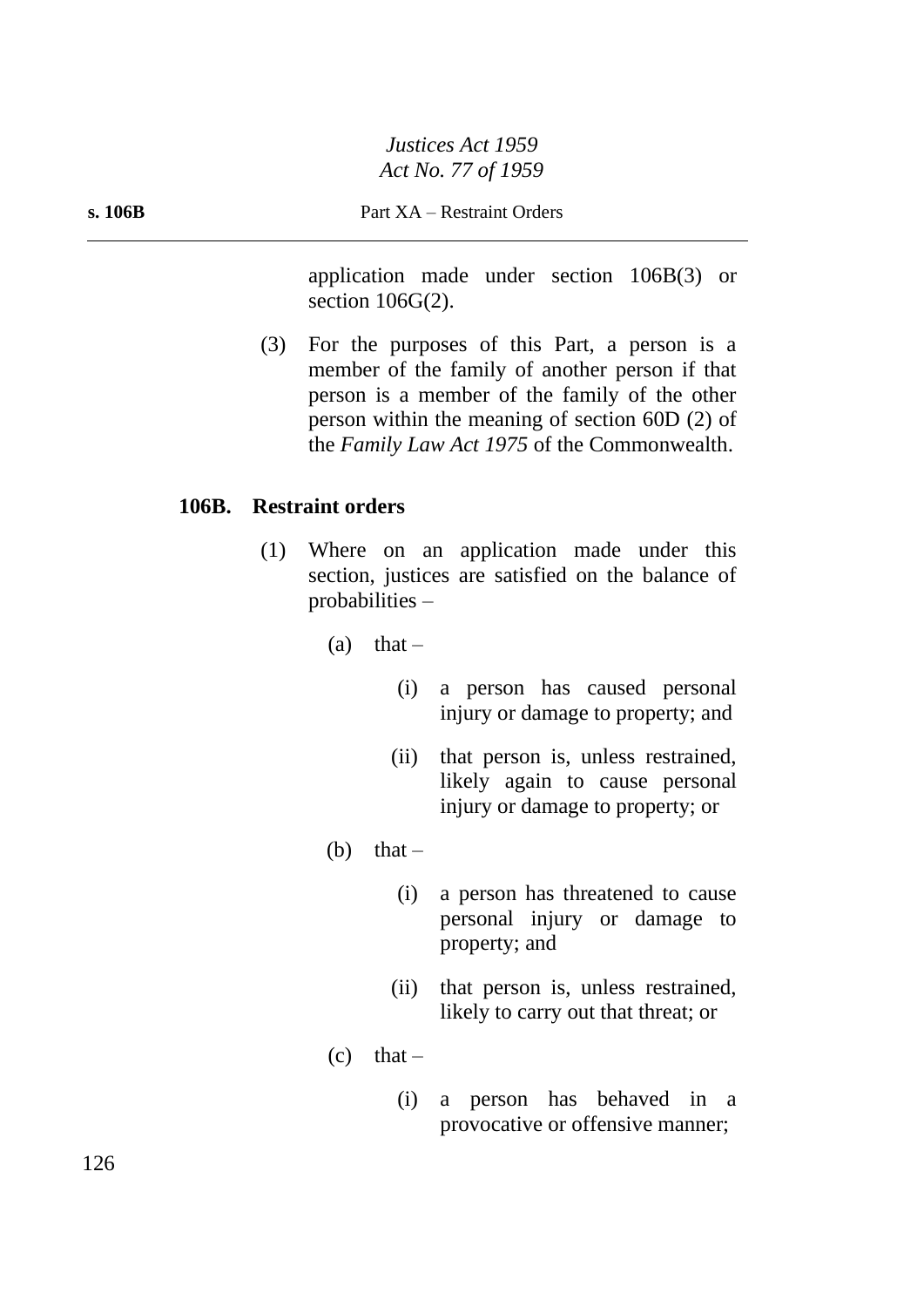- (ii) the behaviour is such as is likely to lead to a breach of the peace; and
- (iii) that person is, unless restrained, likely again to behave in the same or a similar manner; or
- (d) that a person has stalked the person for whose benefit the application is made or a third person the stalking of whom has caused the person for whose benefit the application is made to feel apprehension or fear –

they may make an order imposing such restraints upon that person as are necessary or desirable to prevent the person from acting in a manner specified in this subsection.

- (2) An application for a restraint order may be made –
	- (a) by a police officer;
	- (b) by a person against whom, or against whose property, the behaviour that forms the subject-matter of the application was directed, or, where that person is a child, a parent or guardian of that child; or
	- (ba) by the guardian or administrator of a person who is a represented person within the meaning of the *Guardianship and Administration Act 1995*; or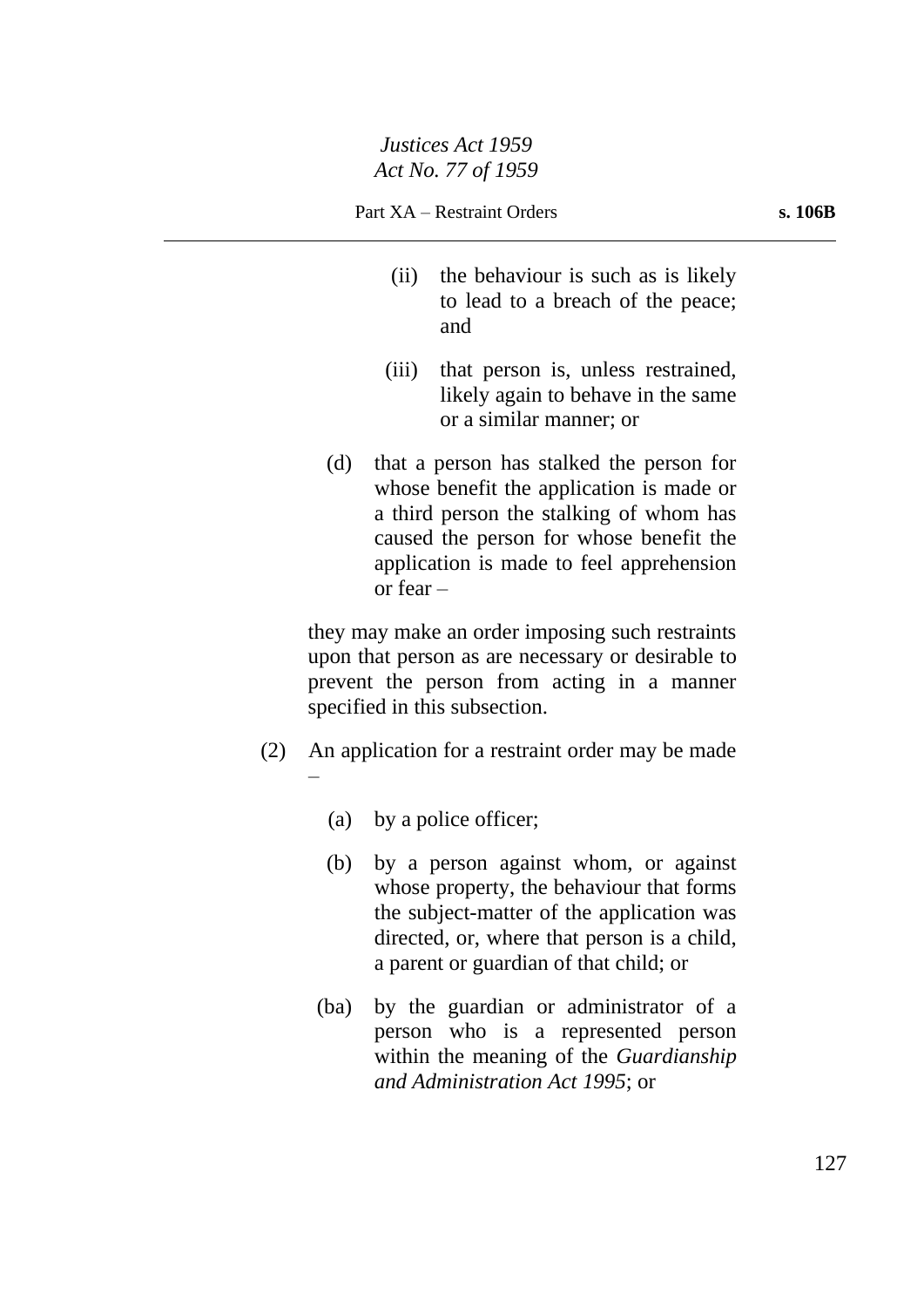#### **s. 106B** Part XA – Restraint Orders

- (c) by a person to whom leave is granted under subsection (3).
- (3) A person other than a person referred to in subsection  $(2)(a)$  or  $(b)$  may apply to justices for leave to make an application for a restraint order.
- (4) An application referred to in subsection (3) may be made in the absence of the respondent to the application.
- (4AA) An application for a restraint order must include information of any relevant family contact order, or of any pending application for a relevant family contact order, of which the applicant is aware.
- (4AAB) In deciding whether or not to make a restraint order, the justices –
	- (a) must consider the protection and welfare of the person for whose benefit the order is sought to be of paramount importance; and
	- (b) must consider whether access between the person for whose benefit the order is sought, or the person against whom the order is sought, and any child who is a member of the family of either of those persons is relevant to the making of the restraint order; and
	- (c) must consider any relevant family contact order of which the justices have been informed.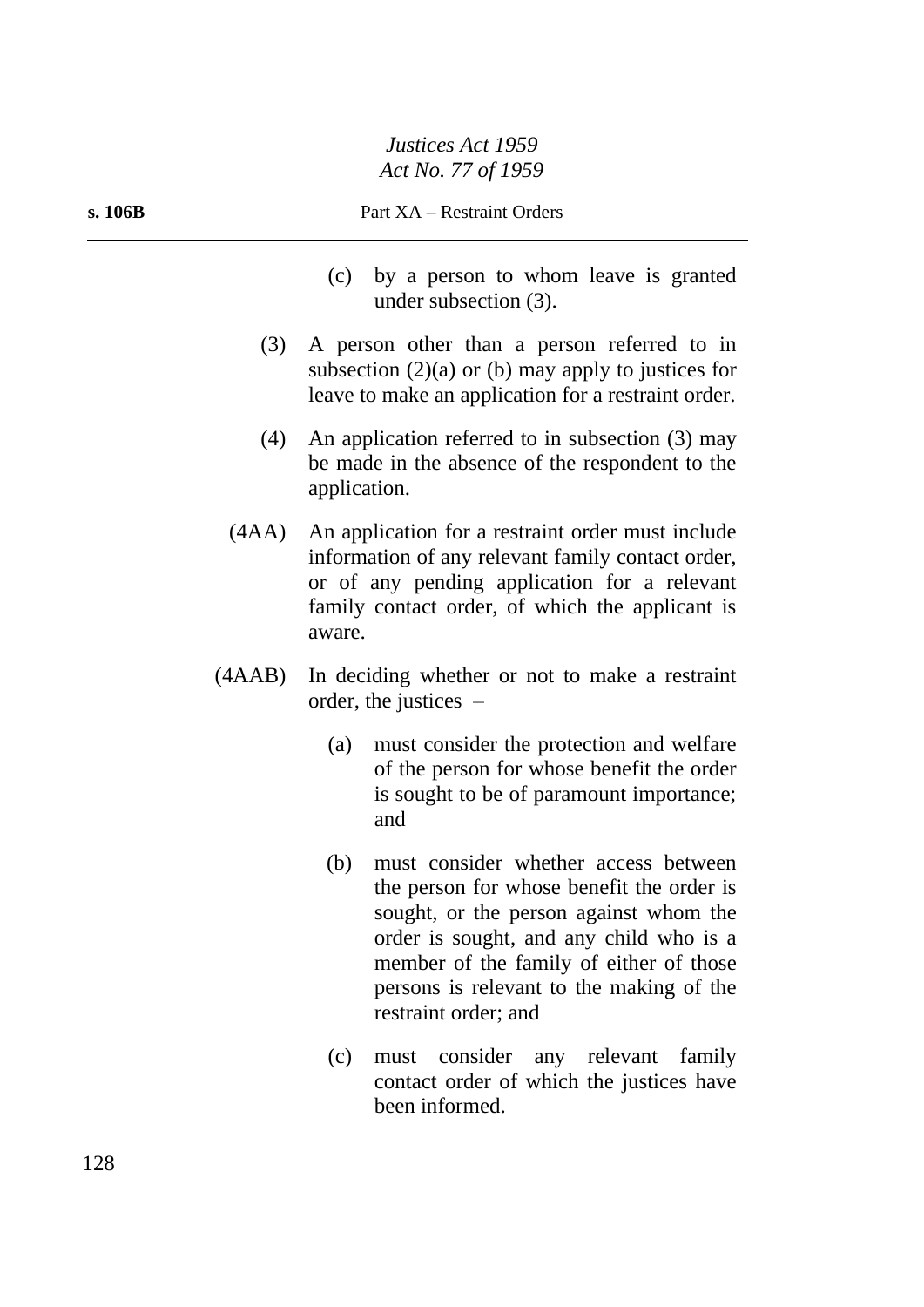- (4AAC) A restraint order is not invalid merely because
	- (a) the applicant fails to inform the justices of any relevant family contact order, or of any pending application for a relevant family contact order; or
	- (b) the justice fail to consider access or any relevant family contact order as required by subsection (4AAB).
	- (4A) In determining the nature of the orders which may be included in a restraint order, the justices hearing the application for the order must consider the protection and welfare of the person for whose benefit the order is sought to be of paramount importance.
	- (4B) Without limiting the nature of the orders which may be included in a restraint order, the justices hearing the application for the order may include in the restraint order one or more of the following orders:
		- (a) an order directing the person against whom the order is made to vacate premises, restraining that person from entering premises, or limiting that person's access to premises, whether or not that person has a legal or equitable interest in the premises;
		- (b) an order prohibiting or restricting the possession by the person against whom the order is made of all or any firearms specified in the order or directing the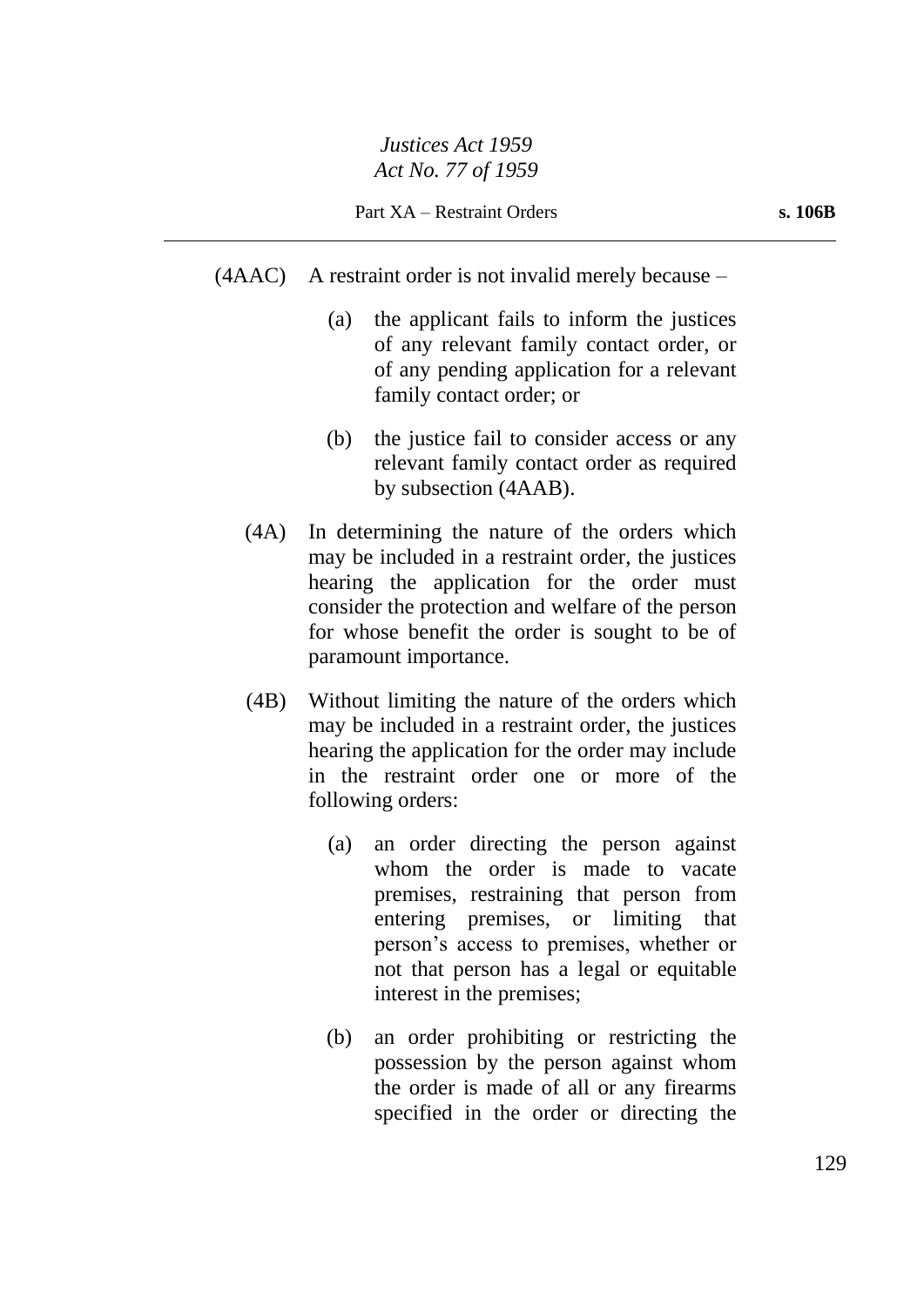| s. 106B |     | Part XA - Restraint Orders                                                                                                                                                                                   |  |
|---------|-----|--------------------------------------------------------------------------------------------------------------------------------------------------------------------------------------------------------------|--|
|         |     | forfeiture or disposal of any firearms in<br>the possession of that person;                                                                                                                                  |  |
|         | (c) | an order prohibiting the person against<br>whom the order is made from stalking<br>the person for whose benefit the order is<br>made;                                                                        |  |
|         | (d) | an order prohibiting the person against<br>whom the order is made from causing<br>another person to engage in conduct<br>restrained by justices.                                                             |  |
| (5)     |     | Before making an order of a kind referred to in<br>subsection $(4B)(a)$ , the justices must consider –                                                                                                       |  |
|         | (a) | the effect of making or declining to make<br>the order on the accommodation of the<br>persons affected by the proceedings; and                                                                               |  |
|         | (b) | the effect of making or declining to make<br>the order on any children of, or in the<br>care of, the persons affected by the<br>proceedings; and                                                             |  |
|         | (c) | the need for suitable arrangements to be<br>made to allow the person against whom<br>the order is sought to take possession of<br>personal property on the premises.                                         |  |
| (5A)    |     | Without limiting the nature of the orders which<br>may be made under this section, if justices make<br>a restraint order, the justices may include in that<br>order any one or more of the following orders: |  |
|         | (a) | an order directing the person against<br>whom the restraint order is sought to                                                                                                                               |  |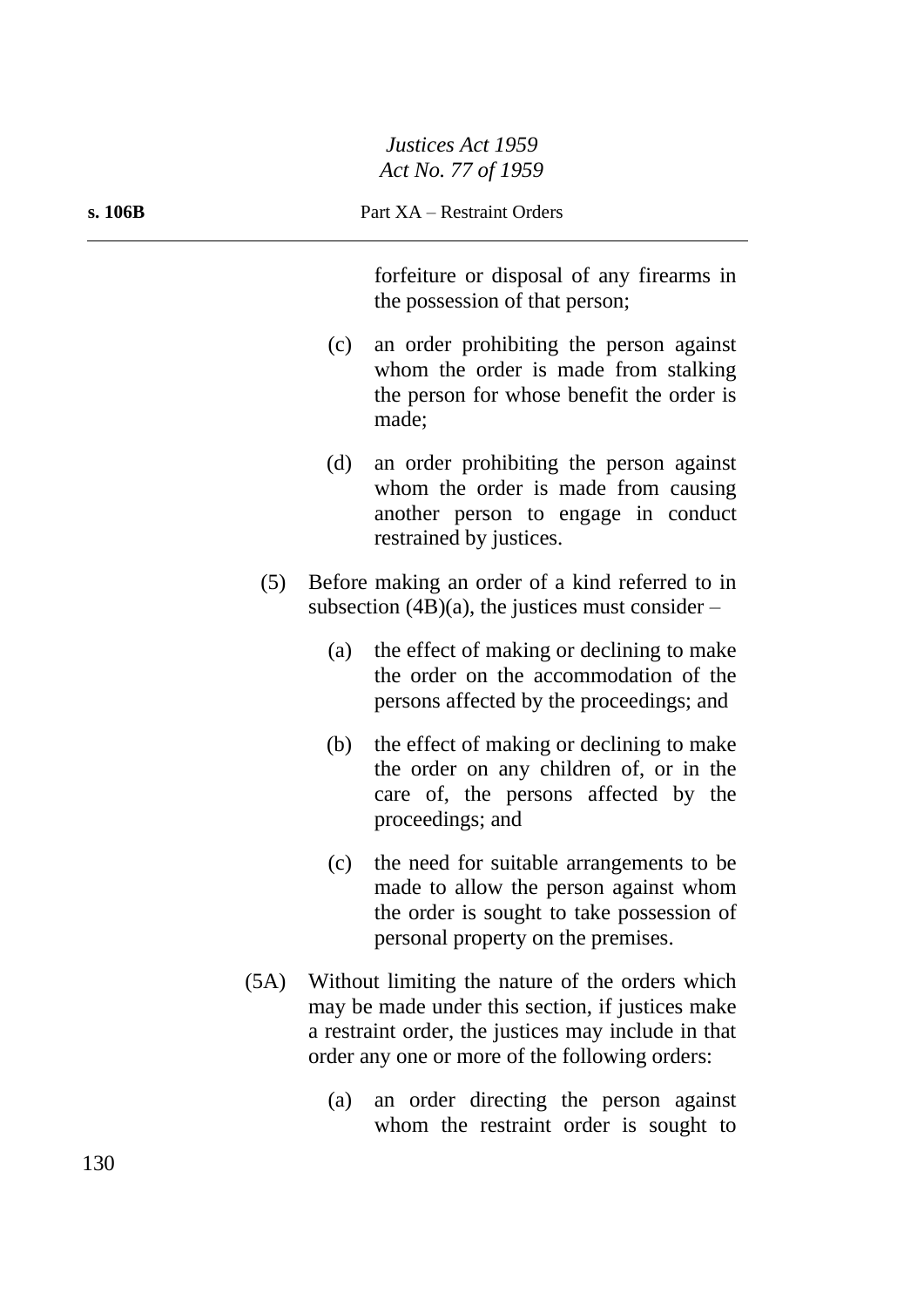deliver property, in the manner specified in the order, to a person for whose benefit the restraint order is made or to allow a person for whose benefit the restraint order is made, in the manner specified in the order, to recover possession of property or have access to property;

- (b) an order directing the person for whose benefit the restraint order is made to allow a person against whom the restraint order is made, in the manner specified in the order, to recover possession of property or have access to property.
- (5B) A restraint order that affects possession of or access to premises or property does not affect any legal or equitable interest held by any person in the premises or property.
	- (6) A restraint order shall remain in force for such period as justices consider necessary to protect the person for whose benefit the order is made or until an order is made revoking the restraint order.
	- (7) A restraint order may
		- (a) cancel or suspend any licence or other permit relating to the possession of a firearm by the person against whom the order is made; and
		- (b) prohibit the person from applying for, or being granted or issued, any such licence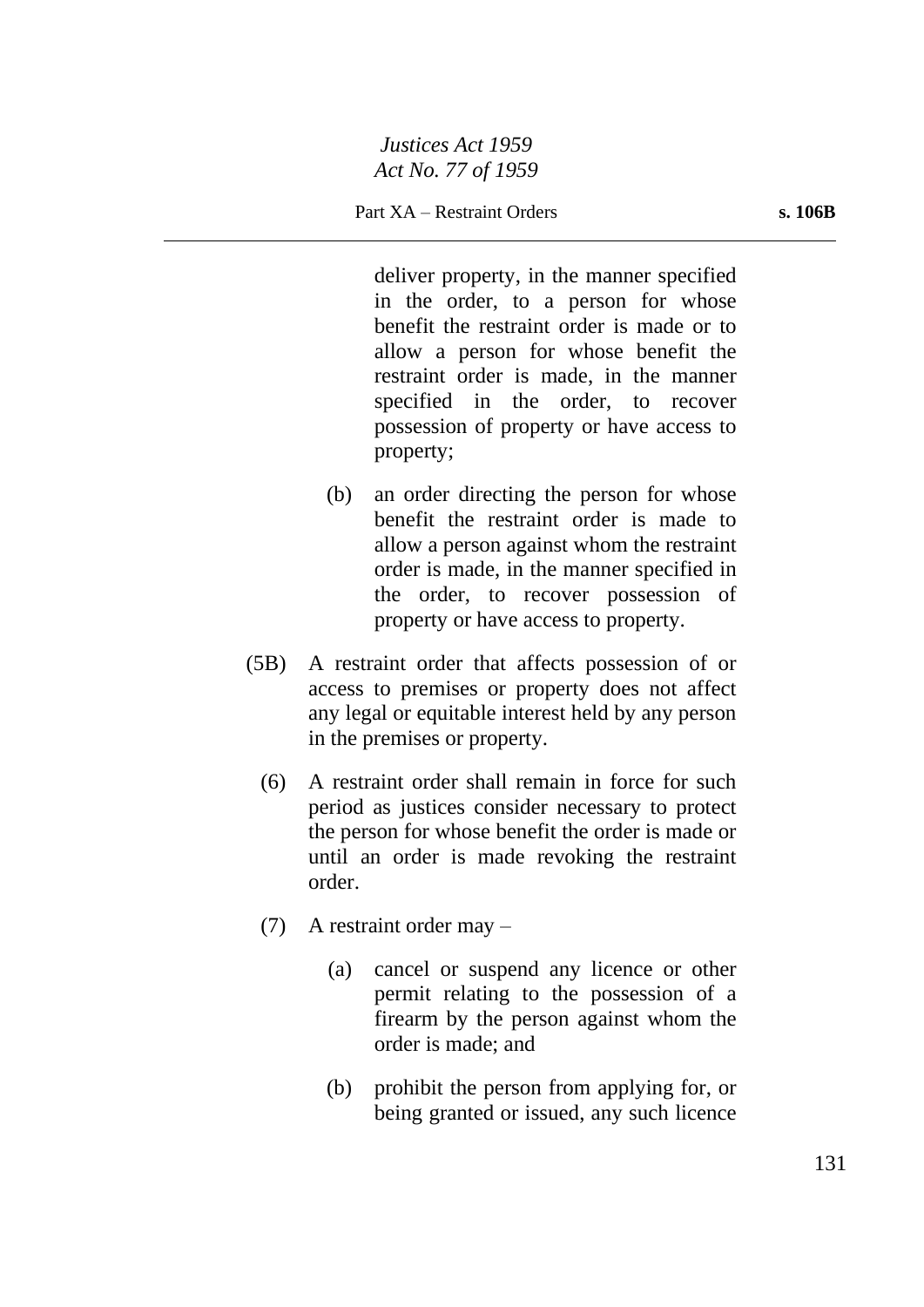or other permit during the period specified in the order.

(8) . . . . . . . .

## **106BA. Powers of justices to make family violence orders after restraint order applications made**

 $If -$ 

- (a) an application for a restraint order has been made in accordance with section 106B; and
- (b) at any stage of the proceedings in respect of the application for the restraint order, the justices consider that the application should have been made as an application under section 15 of the *Family Violence Act 2004* for a family violence order –

the justices may proceed under that Act as if the application for the restraint order were an application for a family violence order.

## **106C. Issue of warrants in respect of applications for restraint orders**

(1) Where an application for a restraint order, whether or not filed with a clerk of petty sessions, and the materials required by the rules to accompany such an application are produced to a justice, the justice may, if in his opinion it is a case of urgency and he sees sufficient cause to do so, issue a warrant for the apprehension of the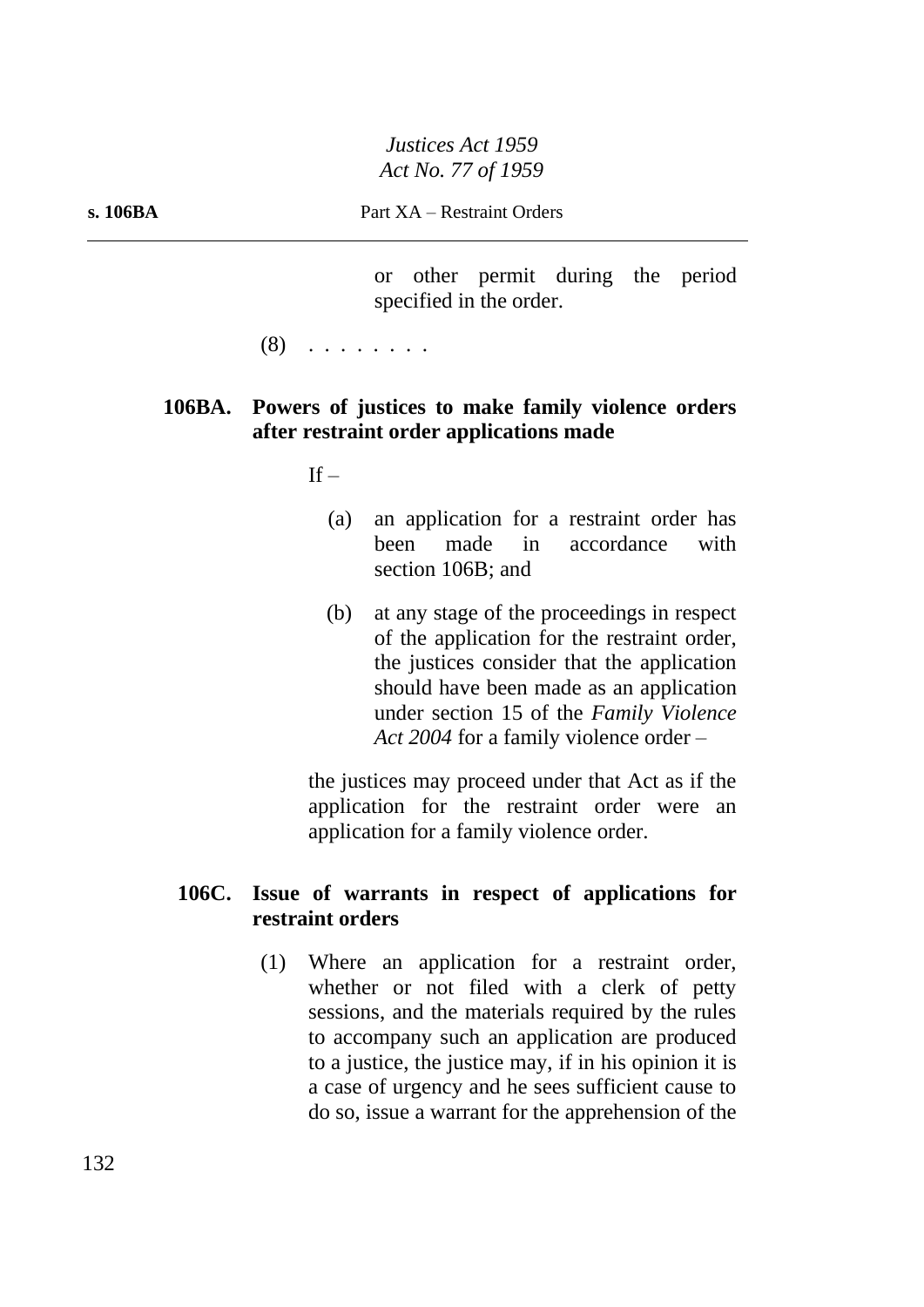person against whom the restraint order is sought.

(2) Where a justice issues a warrant for the apprehension of a person pursuant to subsection (1) and an application for a restraint order has not been filed at the time the warrant is issued, the application shall be filed as soon as practicable after the warrant is issued.

#### **106D. Interim restraint orders**

- (1) Where an application for a restraint order has been filed with a clerk of petty sessions, justices may, if they see sufficient cause to do so and whether or not they are satisfied of any of the matters specified in section  $106B(1)$  –
	- (a) make an interim restraint order at any stage of the proceedings in respect of the application for the restraint order;
	- (b) at any stage of those proceedings vary an interim restraint order so made; and
	- (c) whether or not they make an interim restraint order, give such directions with respect to the further hearing of the application for the restraint order as they consider necessary.
- (2) An interim restraint order shall be expressed to operate for such period, not exceeding 60 days, as may be specified by the justices.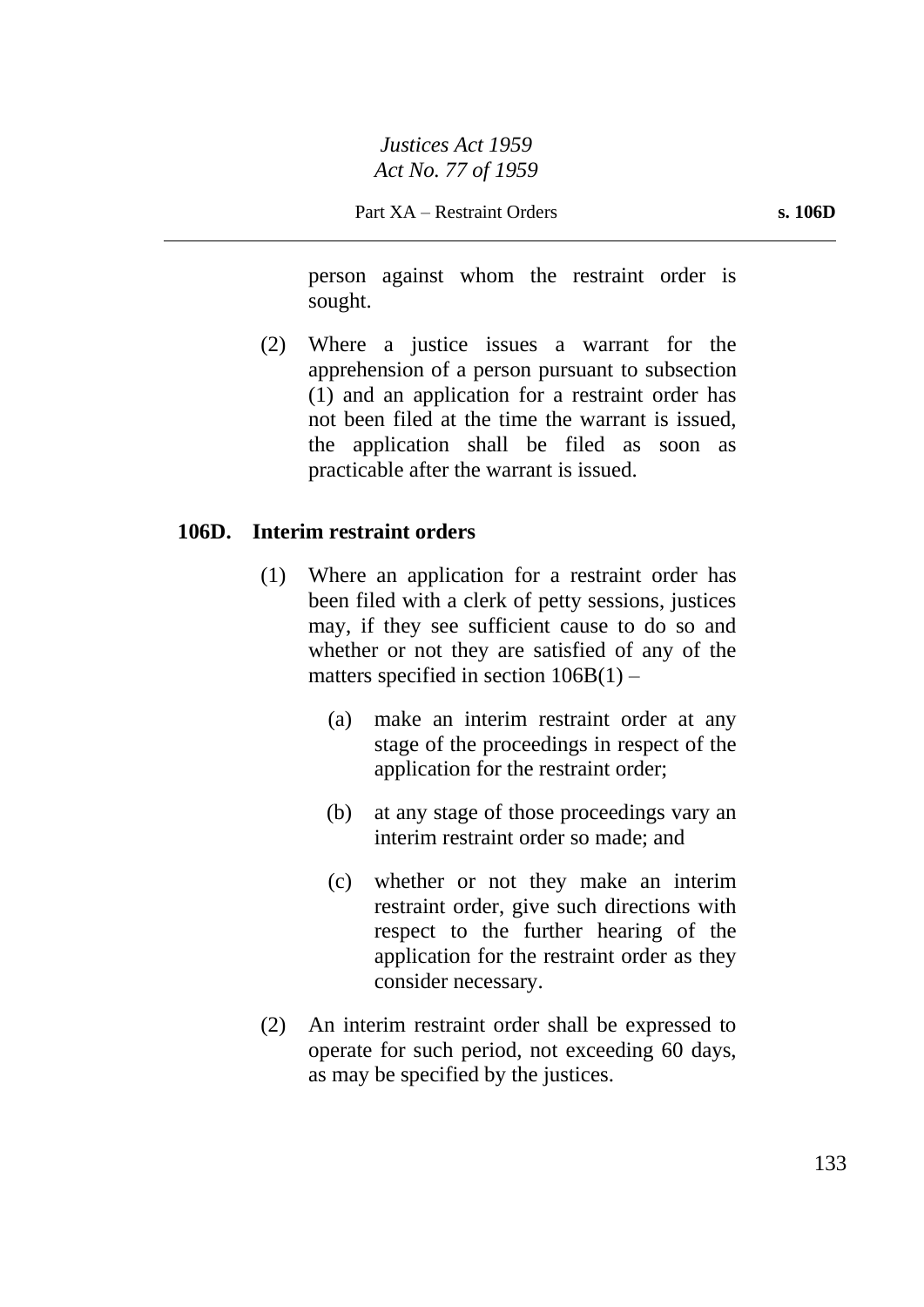#### **s. 106D** Part XA – Restraint Orders

- (3) Notwithstanding subsection (2), if it appears to justices that the period for which an interim restraint order is expressed to have effect will expire before the conclusion of the proceedings in respect of the application for a restraint order, they may extend the interim restraint order until –
	- (a) a restraint order is served on the person against whom it is sought; or
	- (b) the proceedings are otherwise terminated.
- (4) An interim restraint order may be made, varied, or extended in the absence of the person against whom a restraint order is sought whether or not a sealed copy of the application for the restraint order has been served on that person.
- (5) In addition to, or in lieu of, making an interim restraint order, justices may issue a warrant for the apprehension of the person against whom a restraint order is sought.
- (6) The provisions of section 106B(4A), (5) and (5A) apply to the making of an interim restraint order in the same manner as they apply to the making of a restraint order.
- (6A) The provisions of section 106B(4AAB) and (4AAC) apply to the making, variation or extension of an interim restraint order in the same manner as they apply to the making of a restraint order.
	- (7) An interim restraint order may –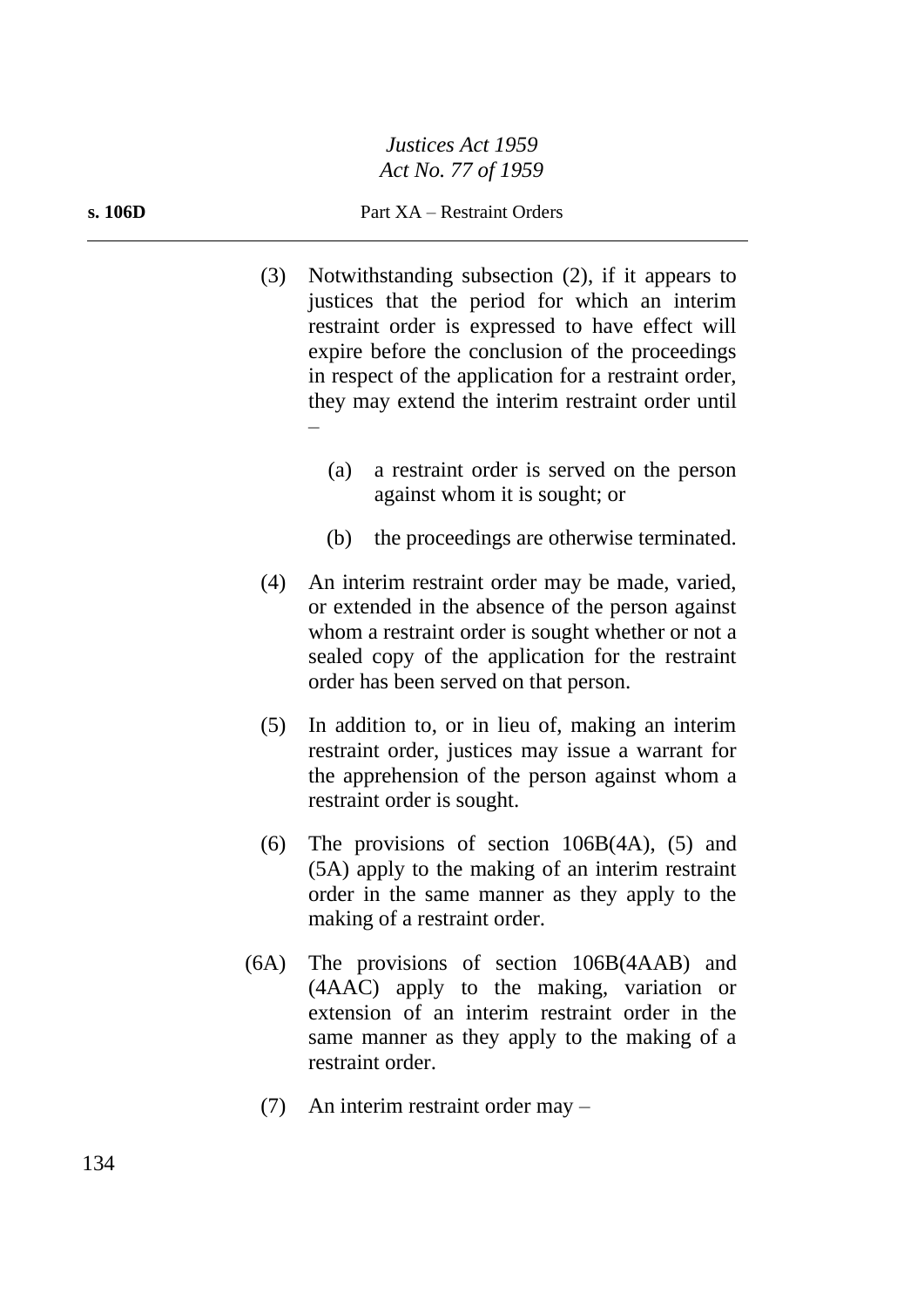- (a) suspend, for the period during which the order is in force, any licence or other permit relating to the possession of a firearm by the person against whom the order is made; and
- (b) prohibit the person from applying for, or being granted or issued, any such licence or other permit during that period.
- (8) A suspension referred to in subsection (7) takes effect when the interim restraint order is served on the person against whom it is made.

## **106DA. Telephone interim restraint orders**

 $(1)$  In this section –

*intimidation* means verbal or physical intimidation or verbal and physical intimidation;

- *telephone* includes radio and facsimile machine.
- (2) A police officer may apply by telephone to a magistrate for an interim restraint order against a person if –
	- (a) the police officer has reasonable grounds for believing that  $-$ 
		- (i) the person has intimidated another person; and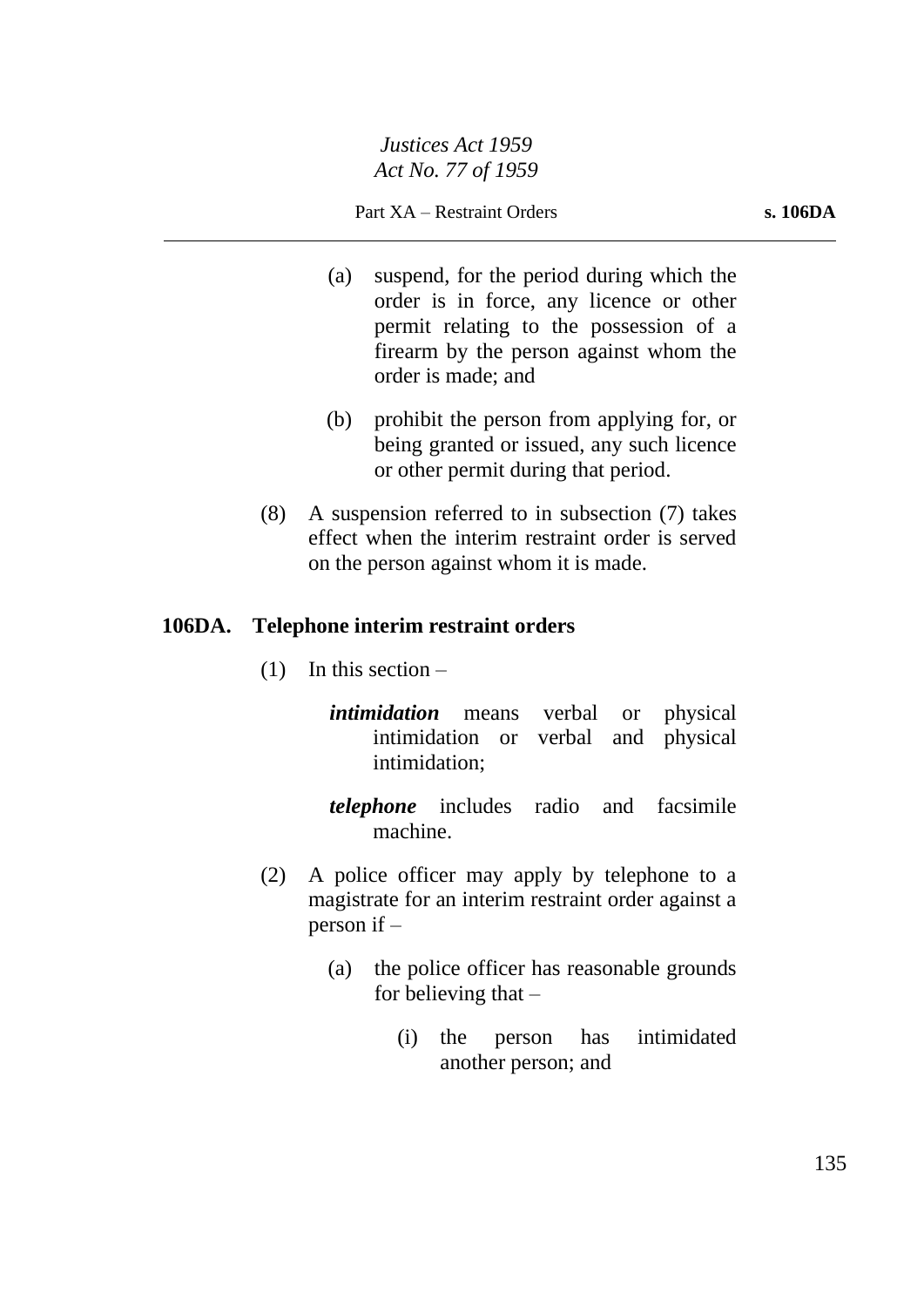- (ii) the intimidation is likely to continue and give rise to an assault; and
- (b) it is not practicable to immediately apply for a restraint order because of the time and place at which the intimidation giving rise to the application occurred.
- (3) A police officer who is making or intends to make an application for a telephone interim restraint order may detain the person against whom the order is sought at the scene of the intimidation, using such force as is necessary and reasonable, for as long as is reasonably necessary for –
	- (a) the application to be made and heard; and
	- (b) any order, or a copy of any order, made to be served.
- (4) A magistrate to whom an application is made under subsection (2) may make an interim restraint order by telephone if the magistrate considers there is sufficient cause to do so and whether or not he or she is satisfied of any of the matters specified in section 106B(1).
- (5) The provisions of section 106B(4A), (5) and (5A) apply to the making of a telephone interim restraint order in the same manner as they apply to the making of a restraint order.
- (6) The provisions of section 106D(7) and (8) apply to a telephone interim restraint order in the same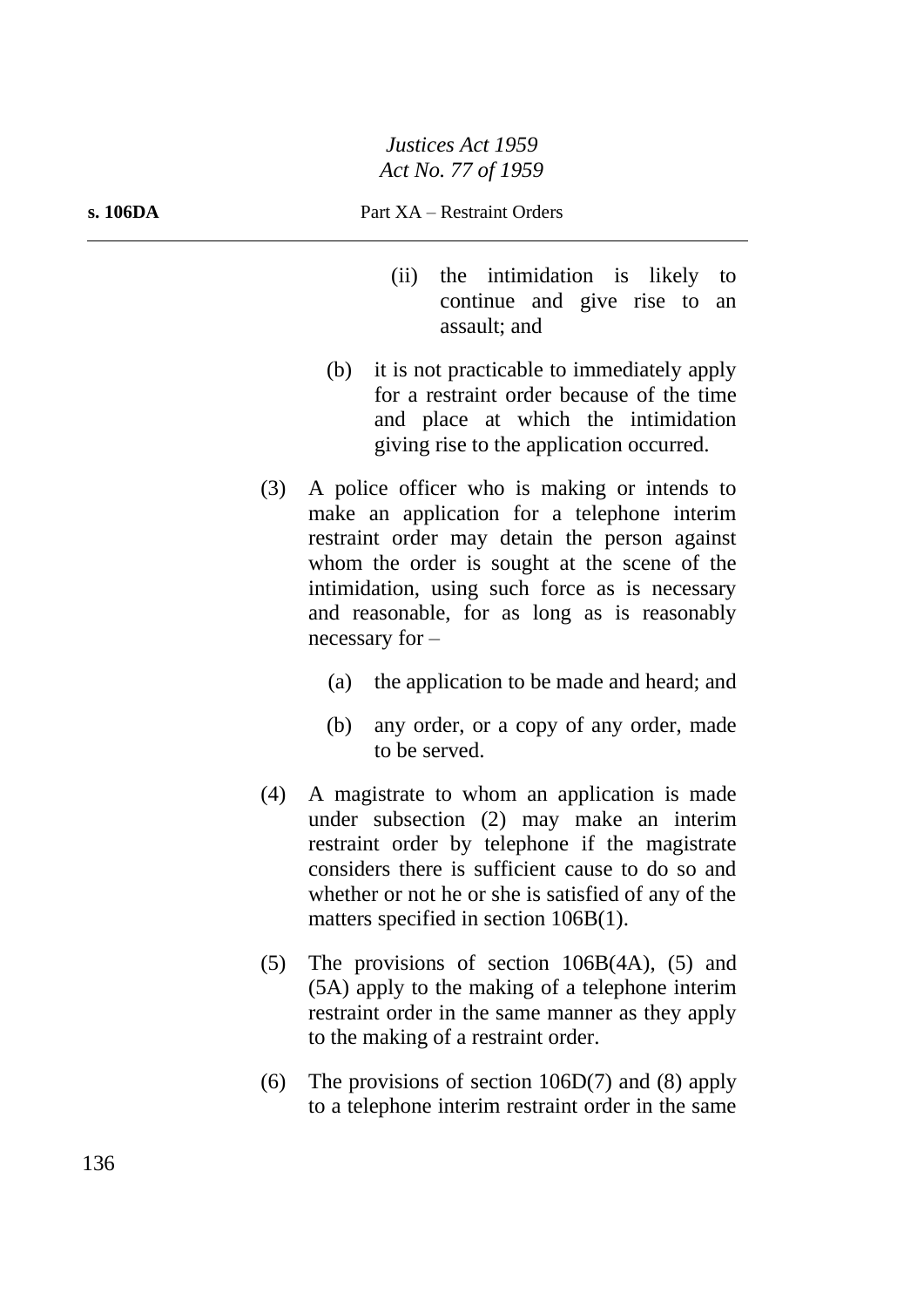manner as they apply to an interim restraint order.

- (7) A telephone interim restraint order is made by the magistrate –
	- (a) orally communicating the terms of the order to the applicant; or
	- (b) transmitting the terms of the order to the applicant by facsimile machine.
- (8) A magistrate who makes a telephone interim restraint order must –
	- (a) record in writing  $-$ 
		- (i) the name and rank of the applicant police officer; and
		- (ii) the name of the person against whom the order is made; and
		- (iii) the name of the person for whose benefit the order is made; and
		- (iv) the reasons for the application; and
		- (v) the terms of the order; and
		- (vi) the date and time the order was made; and
		- (vii) the period for which the order operates; and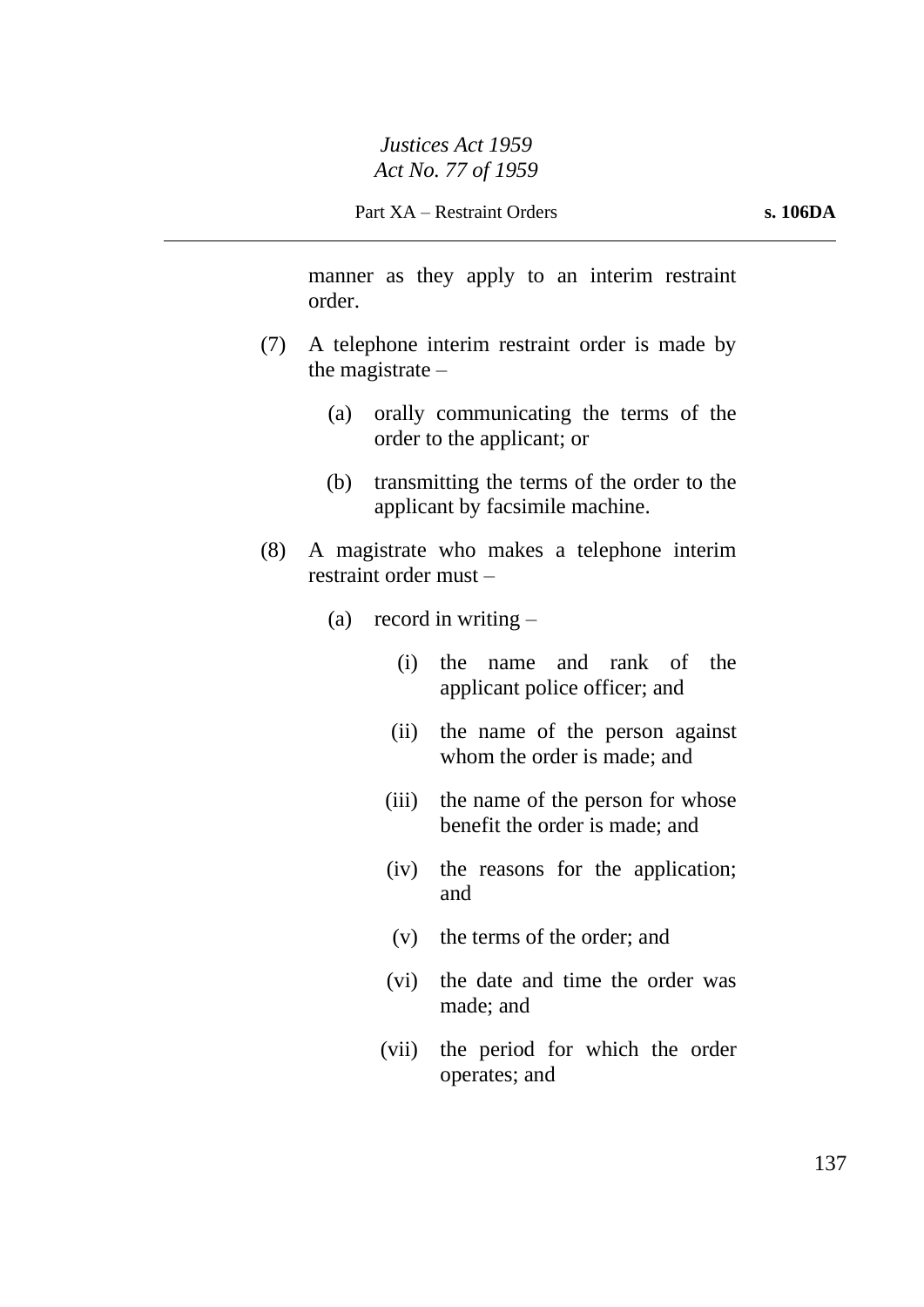- (b) provide that record or a copy of it to a clerk of petty sessions.
- (9) Where a telephone interim restraint order is made orally, the police officer must record in writing the information specified in subsection  $(8)(a)(ii)$ , (iii), (v), (vi) and (vii) and the name of the magistrate who made the order.
- (10) A record made by a police officer under subsection (9) is taken to be the telephone interim restraint order.
- (11) A paper that has been produced by or directly from the facsimile transmission of the terms of a telephone interim restraint order to the applicant is taken to be the telephone interim restraint order.
- (12) A telephone interim restraint order or a copy of such an order is to be served personally on the person against whom the order is made as soon as practicable after it is made.
- (13) A telephone interim restraint order operates for a period, not exceeding 5 working days, specified in the order.
- (14) Before a telephone interim restraint order expires, a police officer must –
	- (a) apply for a restraint order; or
	- (b) report to the magistrate who made the telephone interim restraint order the reasons why an application for a restraint order is not being made.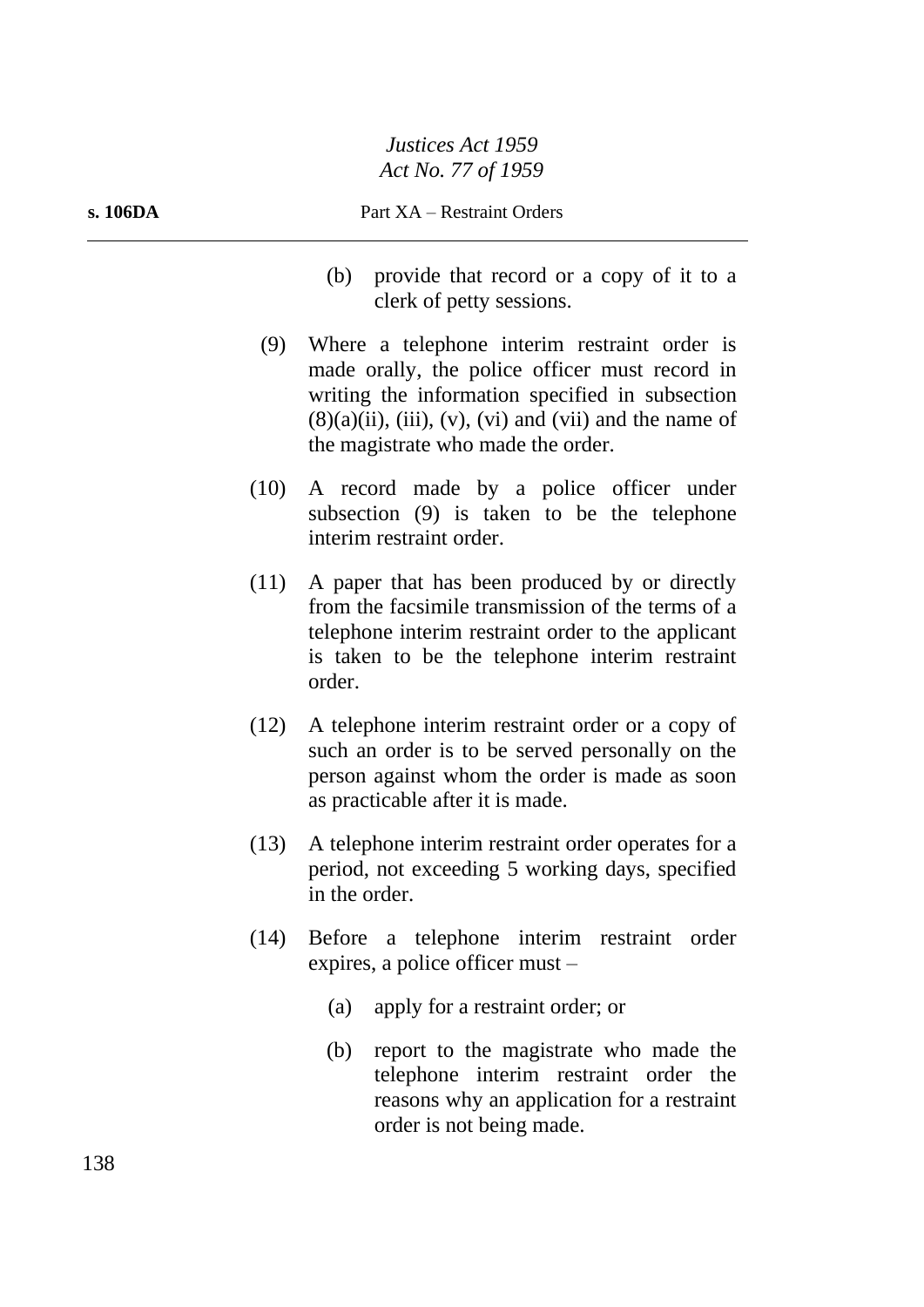Part XA – Restraint Orders **s. 106E**

(15) A person who has been detained to facilitate the making of a telephone interim restraint order has not been taken into custody for the purposes of sections 34 and 34A.

# **106E. Procedure in relation to hearing and determining applications under this Part**

- (1) Except as otherwise provided by this Act or ordered by justices –
	- (a) an application under this Part is to be heard and determined –
		- (i) in open court; and
		- (ii) in the same manner, as nearly as practicable, as a complaint for a simple offence; and
	- (b) a person who makes an application under this Part is to be treated, as nearly as practicable, as a complainant.
- (1A) At the hearing of an application under this Part, the following persons may conduct the applicant's or respondent's case and examine and cross-examine witnesses:
	- (a) the applicant or respondent;
	- (b) a lawyer who represents the applicant or respondent;
	- (c) a police officer who represents the applicant or respondent.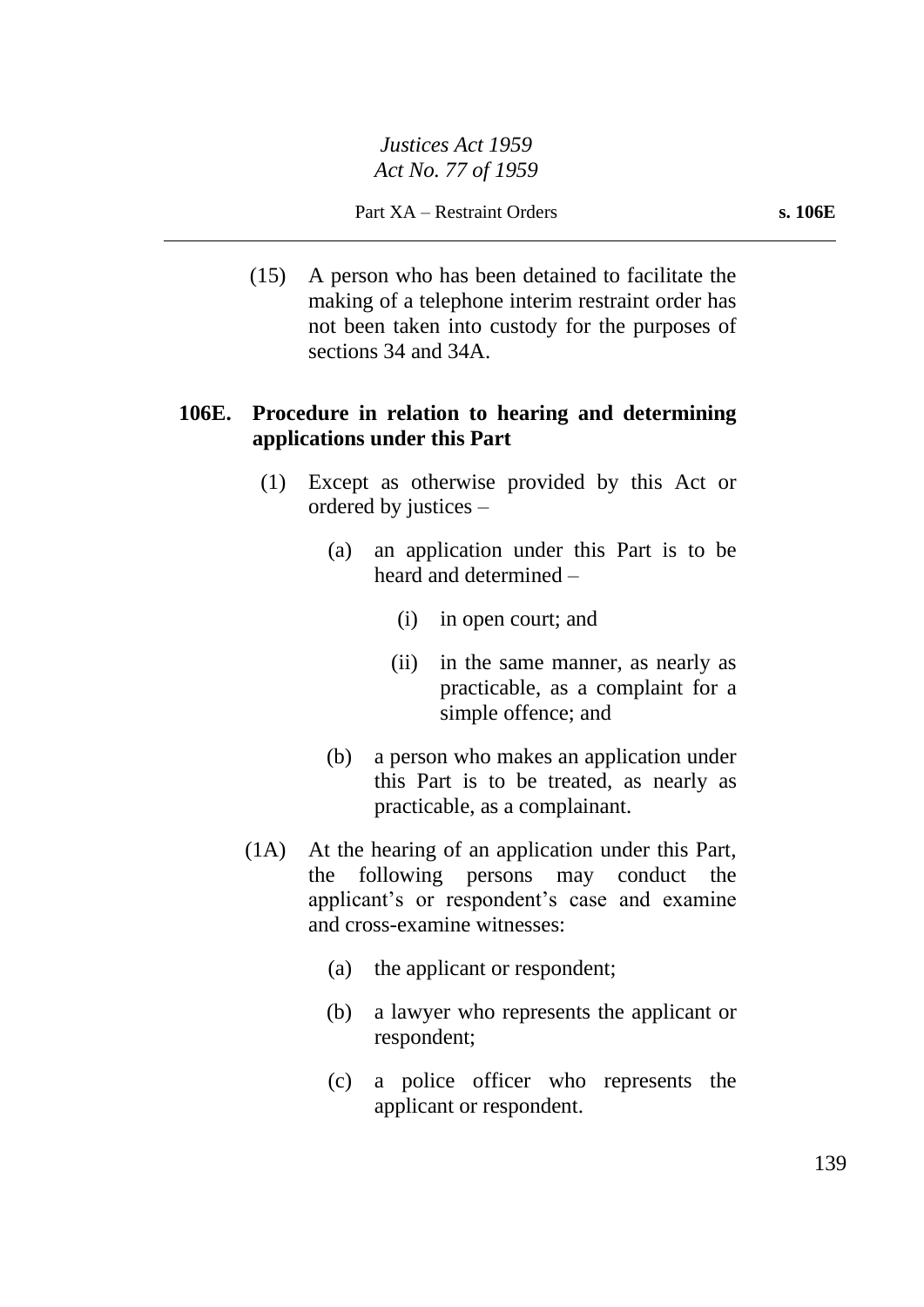#### **s. 106E** Part XA – Restraint Orders

- (1B) If a police officer could, if available as a witness, give direct oral evidence of a fact in his or her professional capacity in the hearing of an application under this Part, the statutory declaration of the police officer in relation to that fact and made in support of the application is, subject to subsection (1C), admissible as evidence of the fact in the hearing, notwithstanding that the police officer may be available as a witness.
- (1C) A statutory declaration referred to in subsection (1B) is not admissible as evidence in the hearing of an application under this Part if the justices, having regard to all the circumstances, are of the opinion that the representation in the statutory declaration ought not to be admitted without being tested by cross-examination.
- (1D) The representation of a medical practitioner in a document tending to establish a fact is admissible as evidence of the fact in the hearing of an application under this Part, notwithstanding that the medical practitioner may be available as a witness, if–
	- (a) the medical practitioner, in his or her professional capacity, could give direct oral evidence of the fact in the hearing; and
	- (b) the justices, having regard to all the circumstances, are of the opinion that justice does not require that the representation be tested by crossexamination.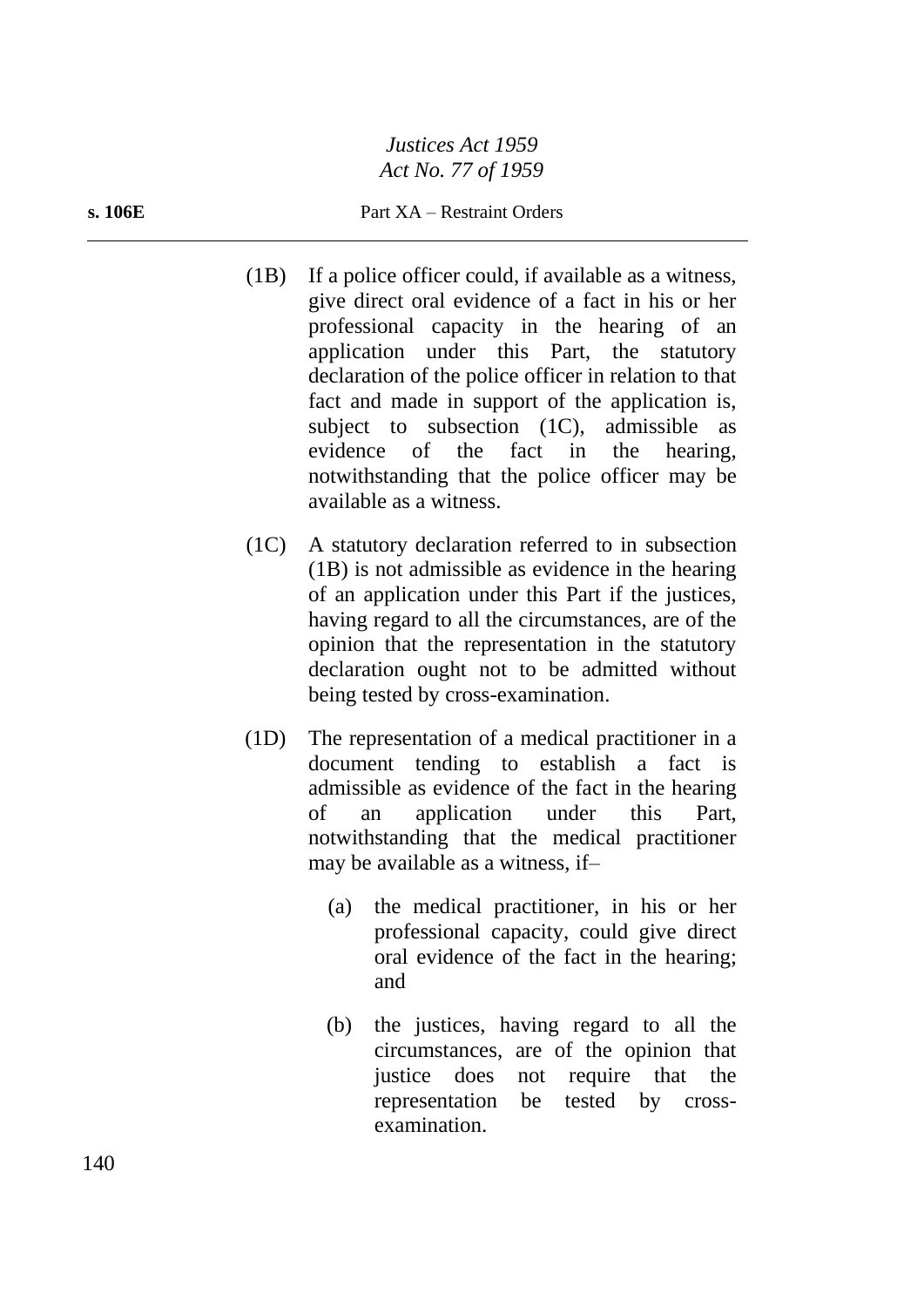- (2) If the justices hearing an application under this Part are satisfied that –
	- (a) a sealed copy of the application has been served on the respondent to the application; or
	- (b) reasonable attempts have been made to serve a sealed copy of the application on the respondent –

they may proceed in the absence of the respondent and may –

- (c) make the order sought in the application or such other order as they consider necessary; or
- (d) issue a warrant for the apprehension of the respondent.
- (3) If the parties to an application under this Part consent, justices may make an order under this Part in accordance with the terms consented to by the parties.
- (4) At any time in proceedings under this Part, the justices may determine that it is appropriate that those proceedings be heard and determined by the Magistrates Court (Youth Justice Division) or the Magistrates Court (Children's Division) and may transfer the proceedings to that court.
- (5) If proceedings are transferred to the Magistrates Court (Youth Justice Division) or the Magistrates Court (Children's Division) under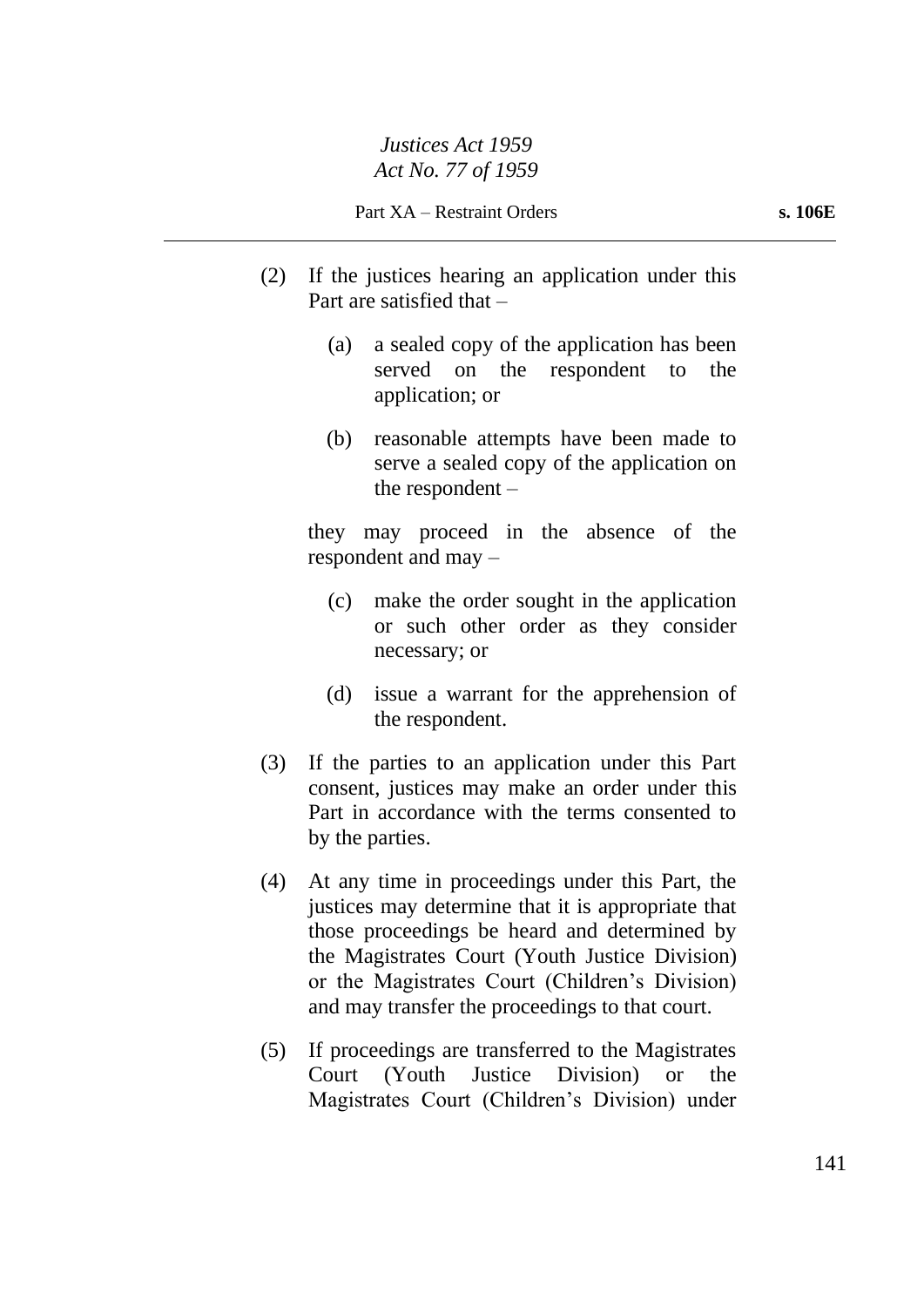**s. 106EA** Part XA – Restraint Orders

subsection (4), that court has jurisdiction to hear and determine those proceedings.

#### **106EA. When order takes effect**

An order made under this Part takes effect –

- (a) if the respondent to the application is present before the justices when the order is made, on the making of the order; or
- (b) if the respondent to the application is not present before the justices when the order is made, when the respondent is served personally with the order or a copy of the order.

## **106F. Powers of justices to remand in custody, admit to bail, &c.**

- (1) If for any reason the proceedings in respect of an application under this Part are adjourned, justices may –
	- (a) remand the respondent to the application in custody, with a justice issuing his warrant accordingly;
	- (b) admit the respondent to bail; or
	- (c) order the respondent to appear before justices at the time and place to which the proceedings are adjourned.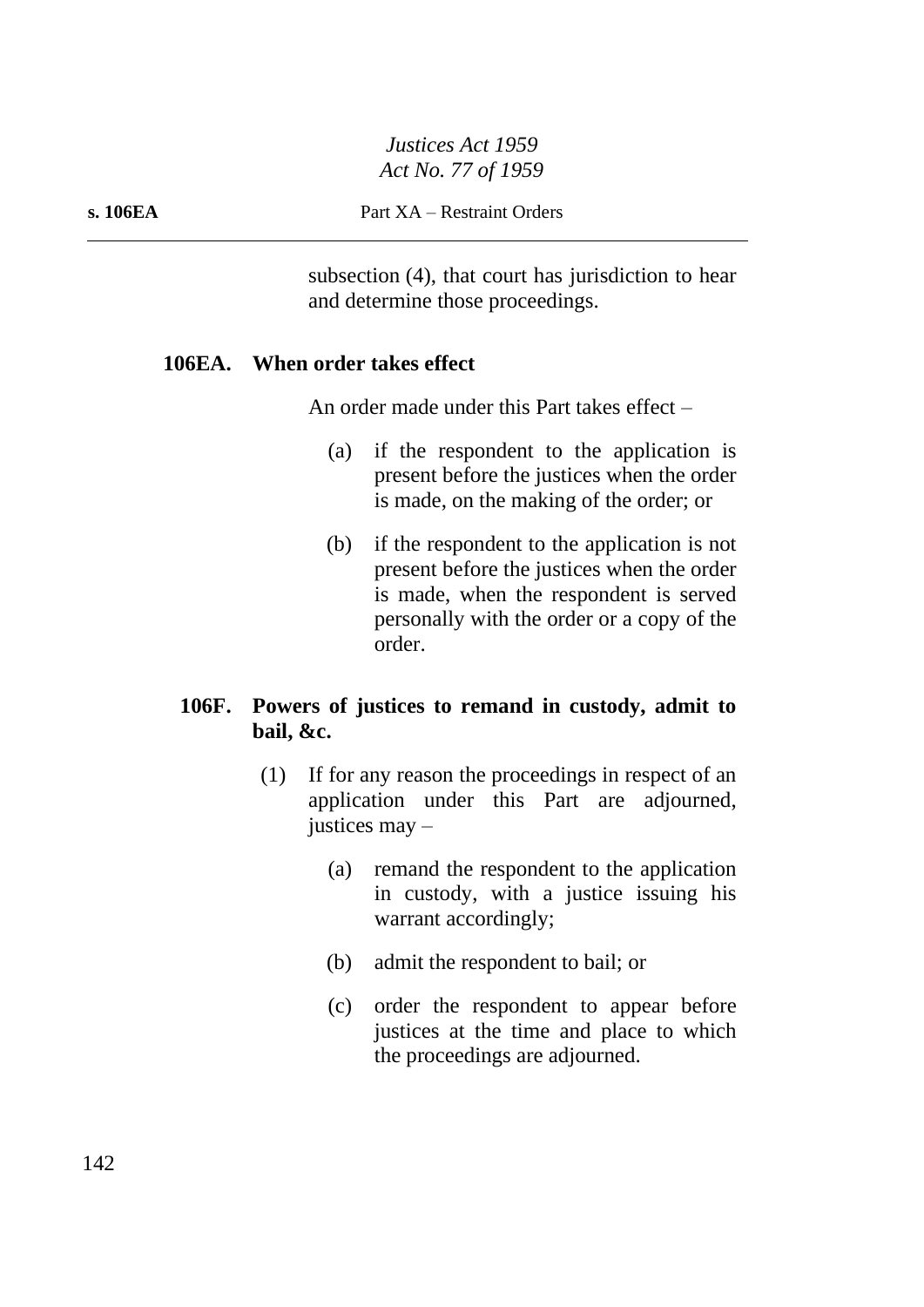- (1A) In making a determination under subsection (1) in respect of an application for a restraint order or interim restraint order –
	- (a) the protection and welfare of the person for whose benefit the order is sought is of paramount importance; and
	- (b) the justices must take into account any previous violence by the person against whom the order is sought against any other person whether or not that person was convicted of an offence, or had a prior restraint order made against him or her, in respect of that violence.
	- (2) Where the respondent to an application under this Part is remanded in custody, the justices who remand that person shall inform him that he shall, and the warrant shall provide that he shall, be kept for a period not exceeding 28 clear days at any one time and then be brought before justices as specified in the warrant.
	- (3) The period for which a person may be admitted to bail under this section shall not, without his consent, exceed 60 days.
	- (4) An order under subsection (1)(c) has the same effect as a summons in similar terms.

## **106G. Variation, extension, and revocation of restraint orders**

(1) A person who may make an application for a restraint order or a person against whom a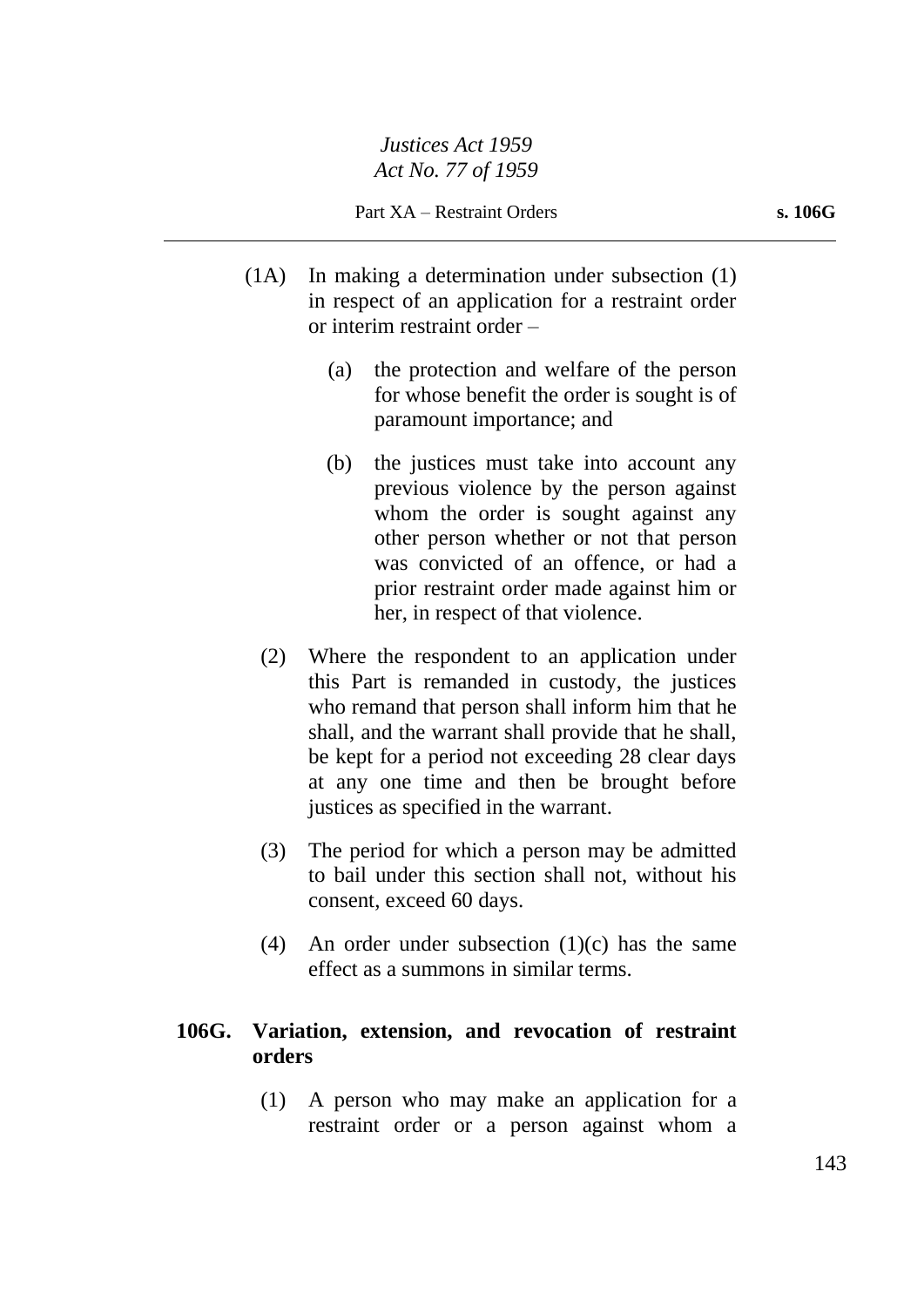restraint order has been made may at any time apply to justices for the variation, extension, or revocation of the restraint order.

- (2) A person other than a person referred to in subsection (1) may apply to justices for leave to make an application for the variation, extension, or revocation of a restraint order.
- (3) An application referred to in subsection (2) may be made in the absence of the respondent to the application.
- (3A) The provisions of section 106B(4AAB) and (4AAC) apply to the variation or extension of a restraint order in the same manner as they apply to the making of a restraint order.
	- (4) A restraint order which has been varied under this section shall have effect for the period for which the restraint order before it was varied had effect unless otherwise provided by the justices hearing the application for the variation of the restraint order.
	- (5) A restraint order may be extended for such period as justices consider necessary to protect the person for whose benefit the restraint order was made or until an order is made revoking the restraint order.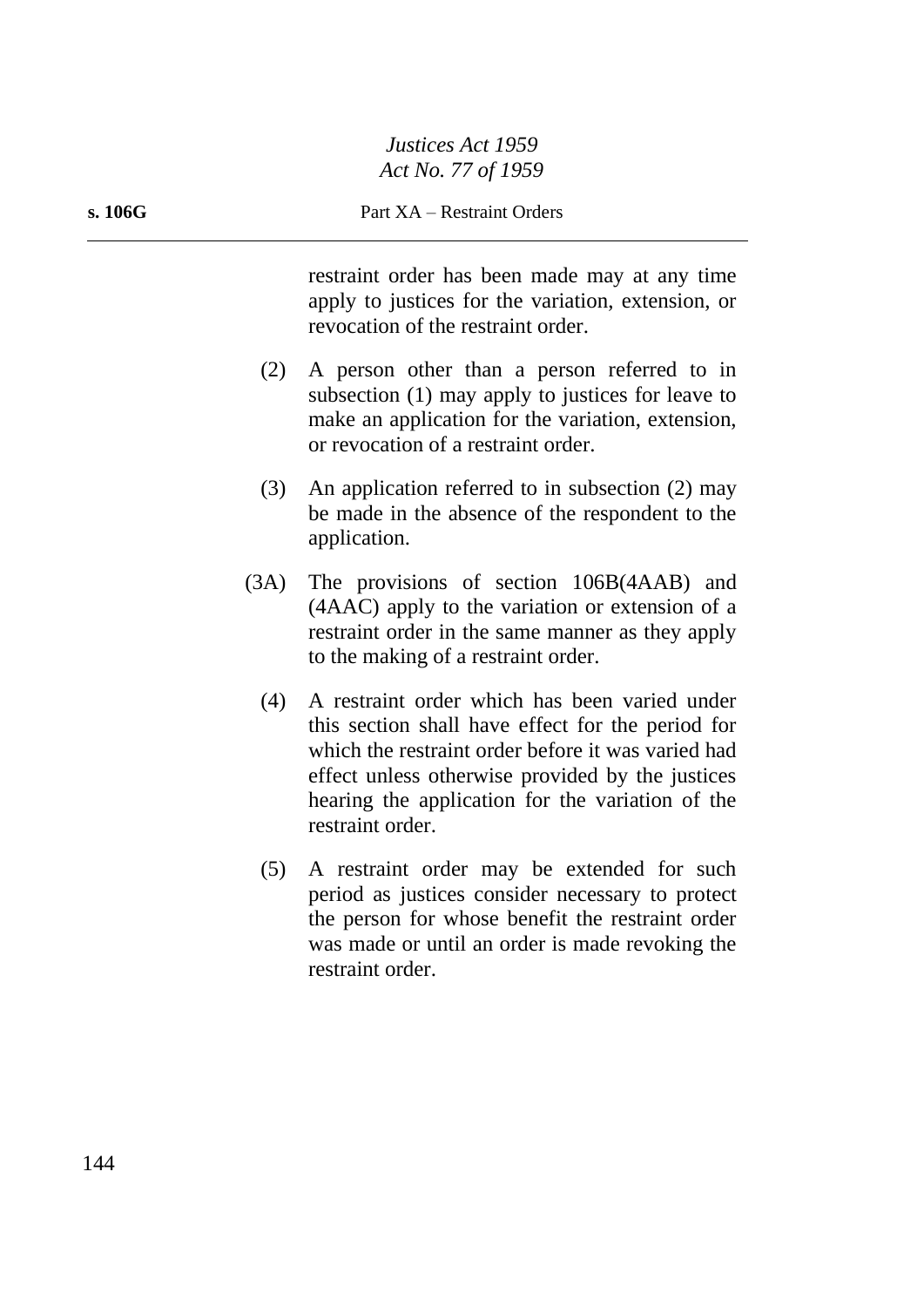# **106GA. Application for registration of external restraint order**

- (1) A person may apply to the Chief Clerk of Petty Sessions for the registration of an external restraint order.
- (2) An application is to  $-$ 
	- (a) be made in a form approved by the Chief Clerk of Petty Sessions; and
	- (b) be accompanied by a copy of the external restraint order; and
	- (c) be accompanied by such evidence of effective service of the external restraint order on the person against whom it was made as the Chief Clerk considers appropriate.

## **106GB. Registration of external restraint order**

- (1) On receipt of an application under section 106GA, the Chief Clerk of Petty Sessions must –
	- (a) register the external restraint order to which the application relates; or
	- (b) refer that external restraint order to justices for adaptation and modification.
- (2) On the referral of an external restraint order, justices may–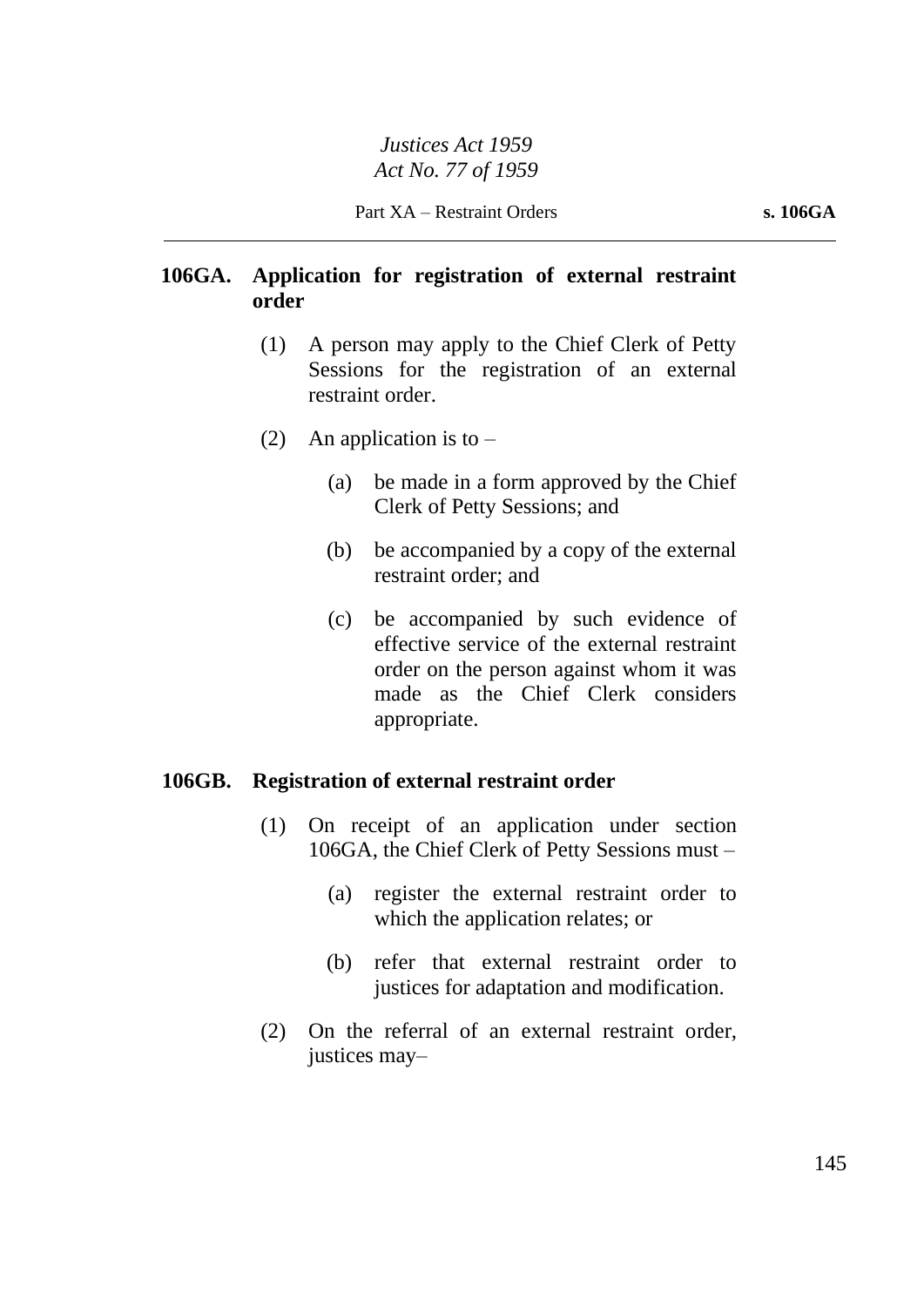#### **s. 106GC** Part XA – Restraint Orders

- (a) vary the period during which the order has effect in its operation in this State; and
- (b) make such other adaptations and modifications to the order as they consider necessary or desirable for its effective operation in this State.
- (3) The Chief Clerk of Petty Sessions must register an external restraint order which has been adapted and modified under subsection (2).
- (4) On registering an external restraint order, the Chief Clerk of Petty Sessions must provide the Commissioner of Police with a copy of the registered external restraint order.
- (5) Notice of the registration of an external restraint order is not to be served on the person against whom the order was made except where the person who applied for that registration has consented to that service.
- (6) A registered external restraint order is registered for the period during which the order, or the order as adapted and modified, is in force.

# **106GC. Effect of registration of external restraint order**

An external restraint order which has been registered under section  $106GB(1)(a)$  or  $(3)$ –

(a) has the same effect as a restraint order made under this Part; and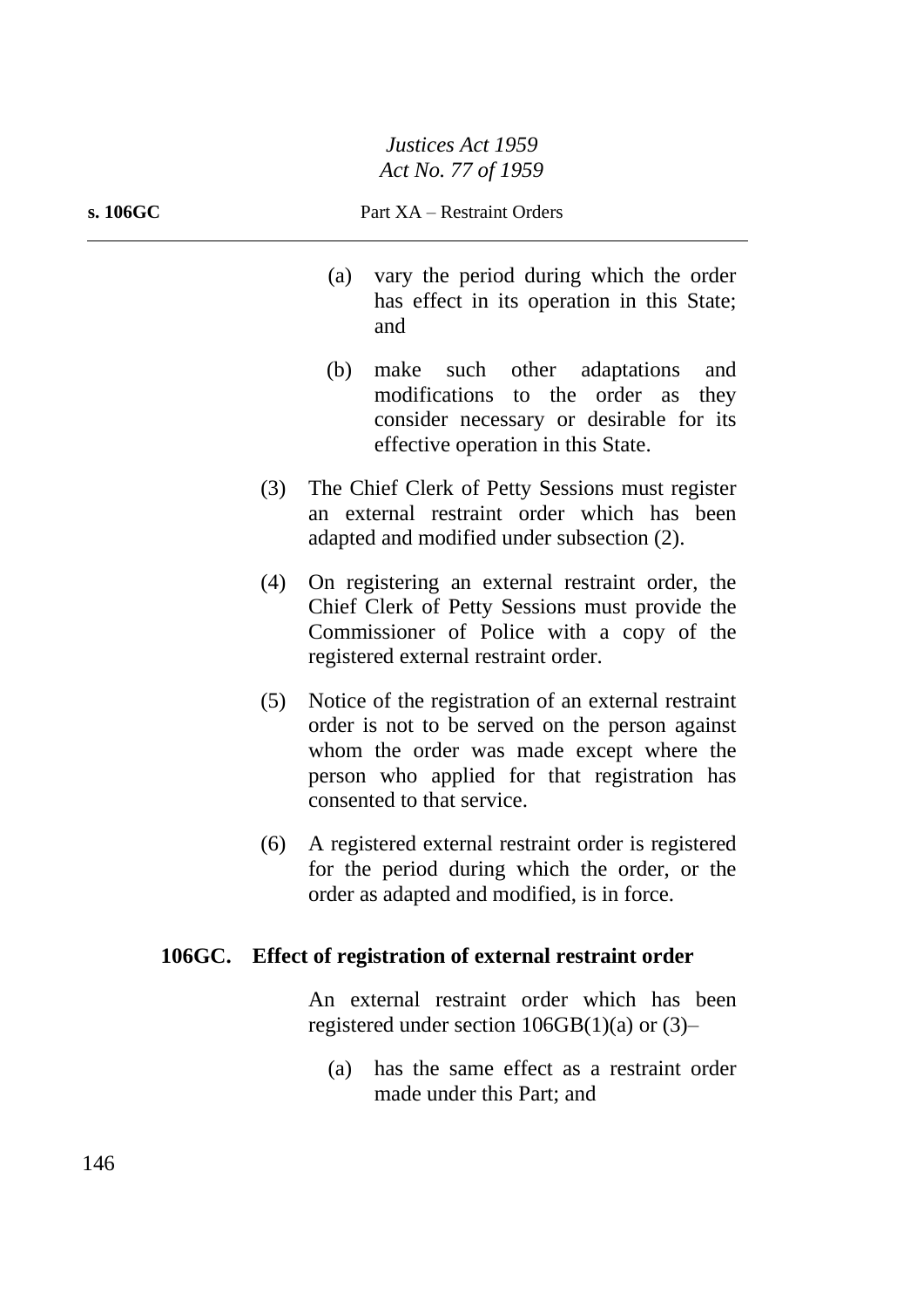(b) may be enforced against a person as if it were a restraint order which had been made under this Part and personally served on that person.

# **106GD. Variation, &c., of registered external restraint order**

- (1) In this section, *prescribed person* means
	- (a) a person who applied for the registration of an external restraint order; or
	- (b) a person for whose benefit a registered external restraint order has been made; or
	- (c) a person against whom a registered external restraint order has been made; or
	- (d) a person whom justices have granted leave to make an application under this section.
- (2) A prescribed person may apply to justices for one or more of the following purposes:
	- (a) the variation of a registered external restraint order as it applies in this State;
	- (b) the variation of the period during which a registered external restraint order has effect in its operation in this State;
	- (c) the cancellation of the registration of a registered external restraint order.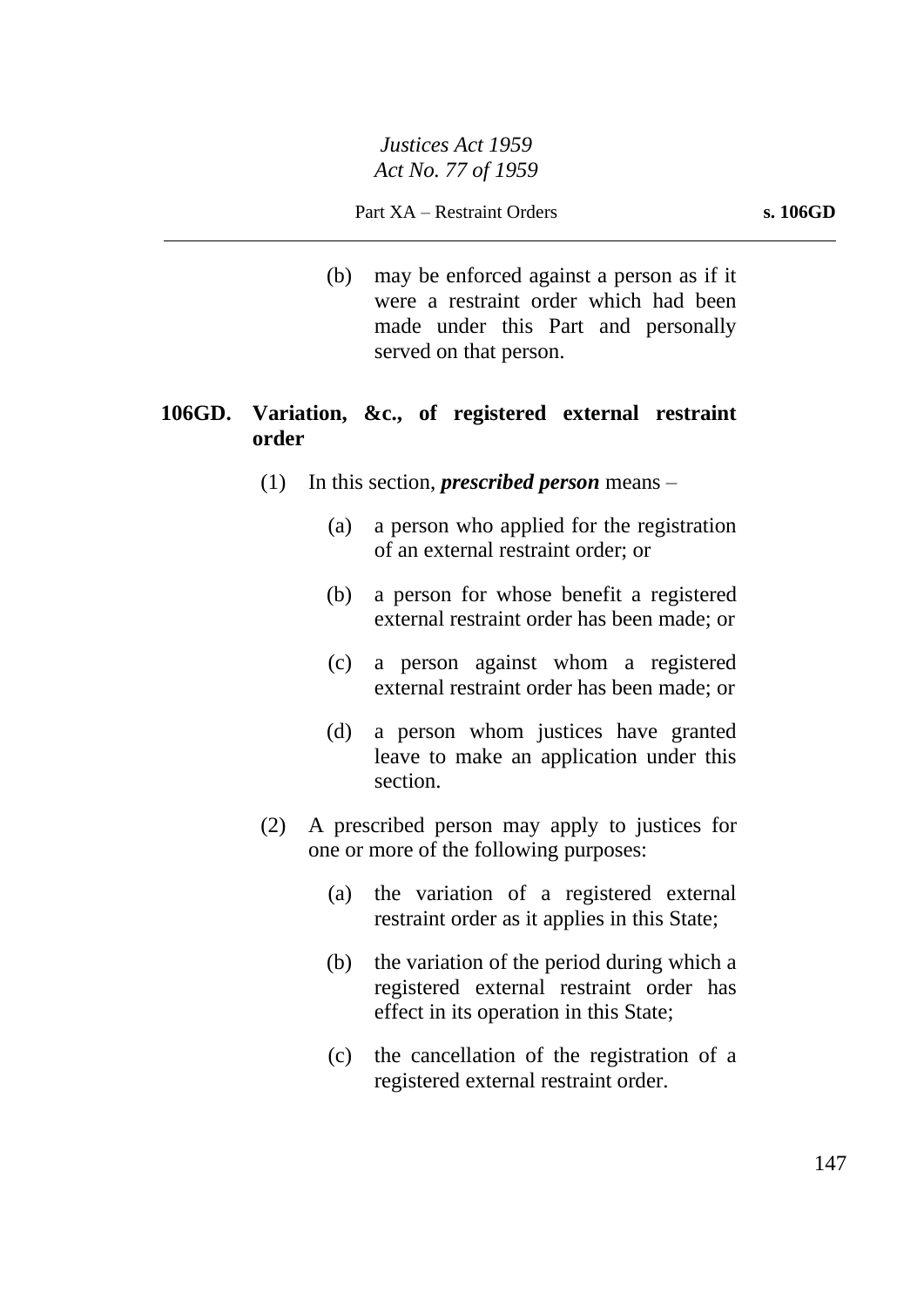#### **s. 106GE** Part XA – Restraint Orders

- (2A) An application for the variation of a registered external restraint order as it applies in this State or the variation of the period during which such an order has effect in its operation in this State must include information of any relevant family contact order, or of any pending application for a relevant family contact order, of which the applicant is aware.
	- (3) On receipt of an application under subsection (2), justices may do one or more of the acts specified in that subsection.
	- (4) An application by a person referred to in subsection  $(1)(a)$ ,  $(b)$  or  $(d)$  may be heard and determined in the absence of any person against whom the registered external restraint order has been made.
	- (5) A registered external restraint order varied under subsection  $(2)(a)$  or  $(b)$  is registered for the period during which the order, as varied, has effect in its operation in this State.
	- (6) The provisions of section 106B(4AAB) and (4AAC) apply to the variation of a registered external restraint order as it applies in this State or the variation of the period during which such an order has effect in its operation in this State in the same manner as they apply to the making of a restraint order.

#### **106GE. Access order prevails if inconsistency**

A restraint order, interim restraint order, telephone interim restraint order or registered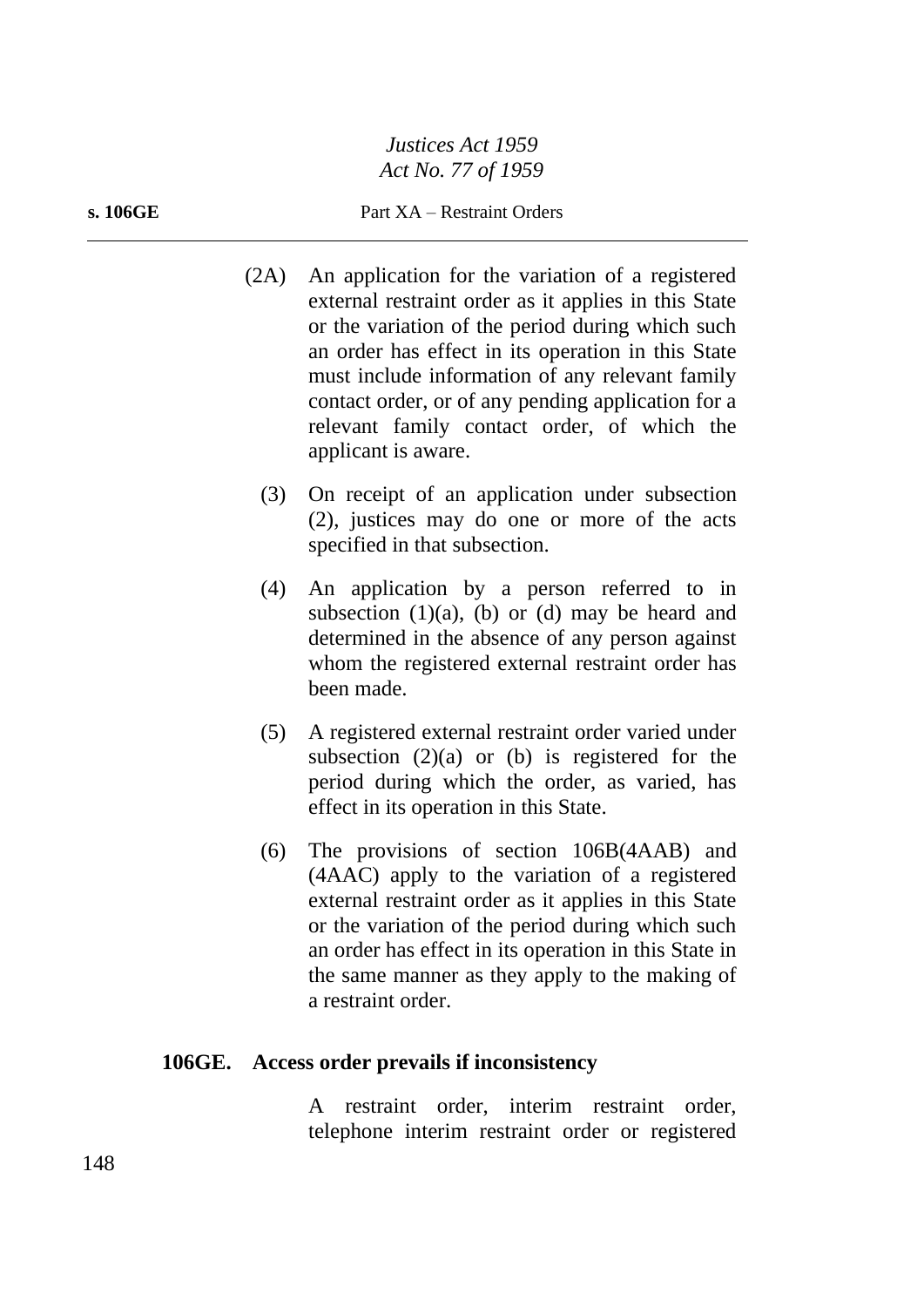external restraint order operates subject to any declaration made under section 68S of the *Family Law Act 1975* of the Commonwealth.

## **106H. Costs**

- (1) The justices hearing an application under this Part made by a person other than a police officer may, if they think fit, order either party to pay to the other such costs as the justices consider reasonable.
- (2) Payment of costs which justices may order to be paid by either party to the other under this section shall be enforced in like manner as costs ordered to be paid under Part IX.

## **106I. Contravention of restraint order, &c.**

- (1) Where a person in respect of whom a restraint order, interim restraint order or telephone interim restraint order, as made, varied or extended has effect contravenes or fails to comply with the order, that person is guilty of an offence and is liable on summary conviction to a fine not exceeding 10 penalty units or to imprisonment for a period not exceeding 6 months.
- (2) Where a police officer has reasonable cause to suspect that a person has committed an offence under subsection (1), he may, without warrant, arrest and detain that person and may, for the purpose of arresting and detaining such a person, enter, by force if necessary, any premises on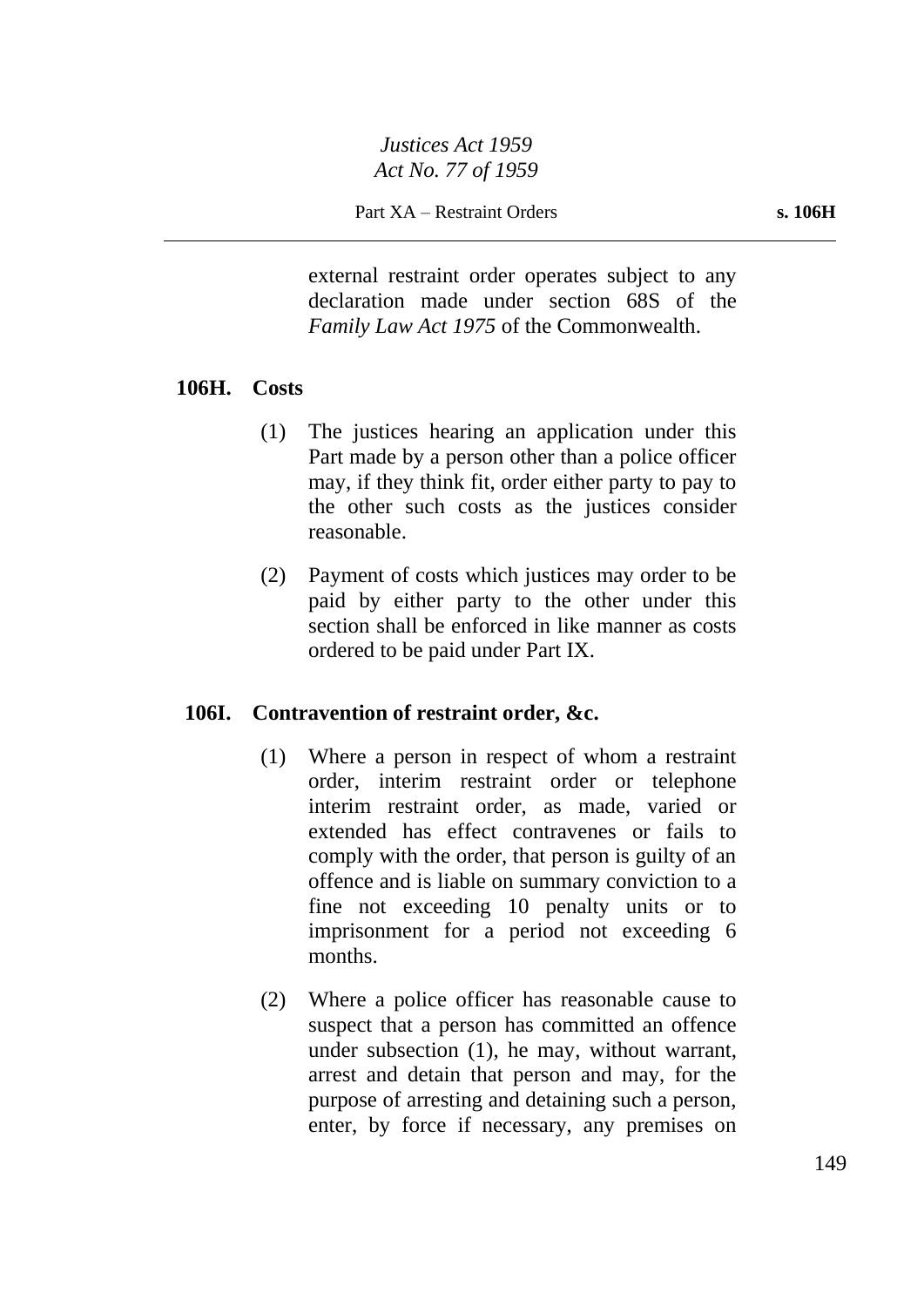which he has reasonable cause to believe that person is present and search those premises for that person.

(3) Section 34 does not apply to a person arrested and detained under subsection (2).

# **106J. Power of justices to make orders under this Part at hearing of complaint for offence**

Where, upon the hearing of a complaint for an offence punishable summarily, justices are satisfied on the balance of probabilities as to the matters set out in section 106B(1), they may make an order under this Part in addition to any other order which they may make.

# **106K. Restriction of publication of names of parties, &c.**

- (1) Where it appears to justices that for the furtherance of, or otherwise in the interests of, the administration of justice it is desirable to prohibit the publication of the name of any party to, or witness in, any proceedings before justices under this Part, justices may, either before or during the course of the proceedings or after the proceedings, make an order forbidding the publication of the name of the party or witness.
- (2) Where justices make an order under subsection (1), the publication of any reference or allusion to any party or witness, the name of whom by an order under that subsection is forbidden to be published, shall, if that reference or allusion is, in the opinion of the justices making the order,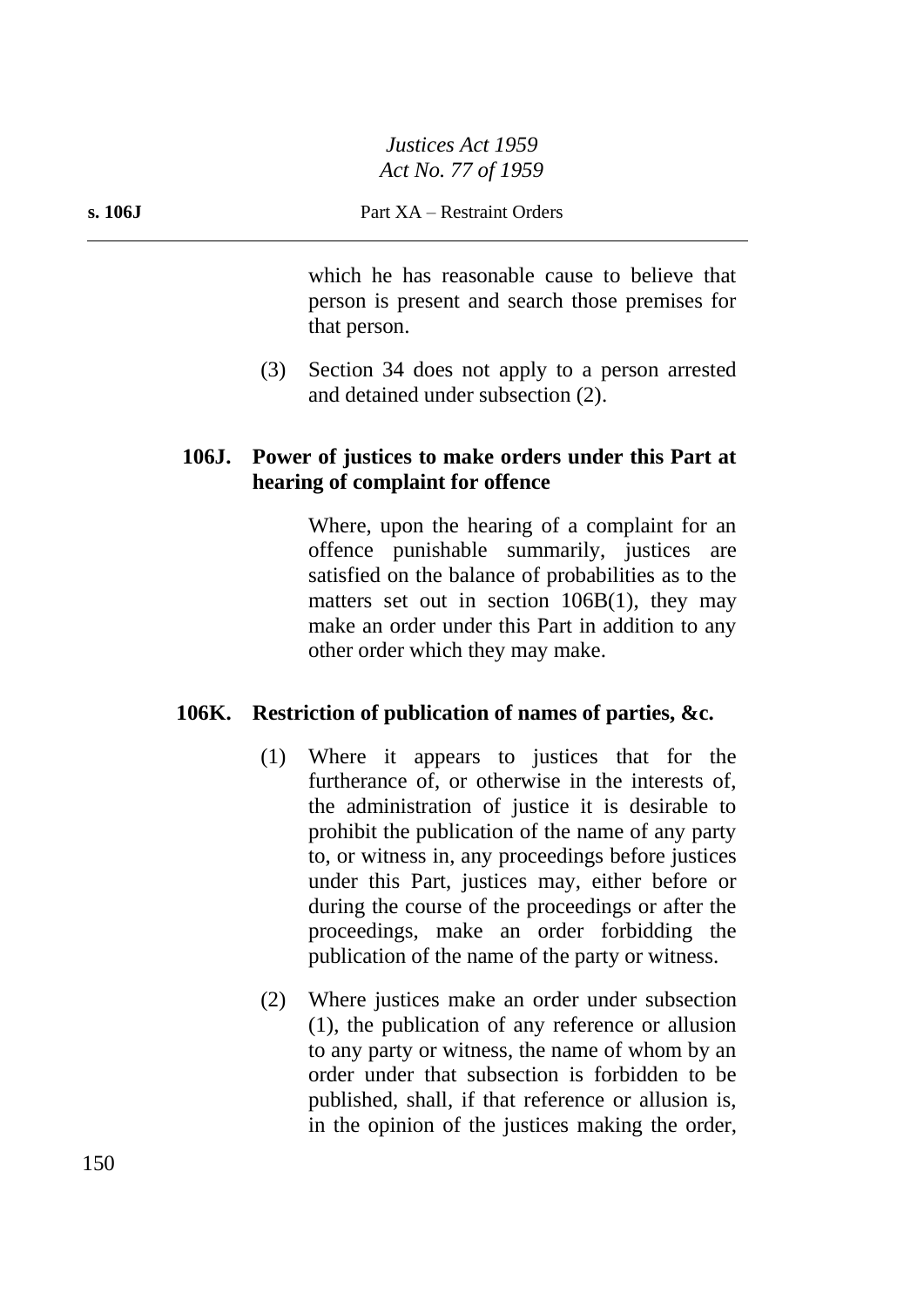intended, or is sufficient, to disclose the identity of the party or witness, be deemed to be a publication of the name of the party or witness.

- (3) Where justices make an order under subsection (1) forbidding the publication of any name, they shall report the fact to the Attorney-General and shall embody in their report a statement of the name forbidden to be published by that order and the circumstances in which the order was made.
- (4) No person shall print or publish any name that justices have, under subsection (1), ordered not to be published.
- (5) A person who contravenes subsection (4) is guilty of an offence and is liable on summary conviction to a fine not exceeding 5 penalty units or to imprisonment for a period not exceeding 3 months.
- (6) Where publication of the name of any party to proceedings is restricted under this section and the party is the subject of a court order imposing a fine, the Director, MPES must be notified of the restriction at the time the order imposing the fine is referred to him or her for collection and enforcement.

#### **106L. Power of police to enter certain premises**

- (1) A police officer may  $-$ 
	- (a) at the request of a person who apparently resides on any premises; or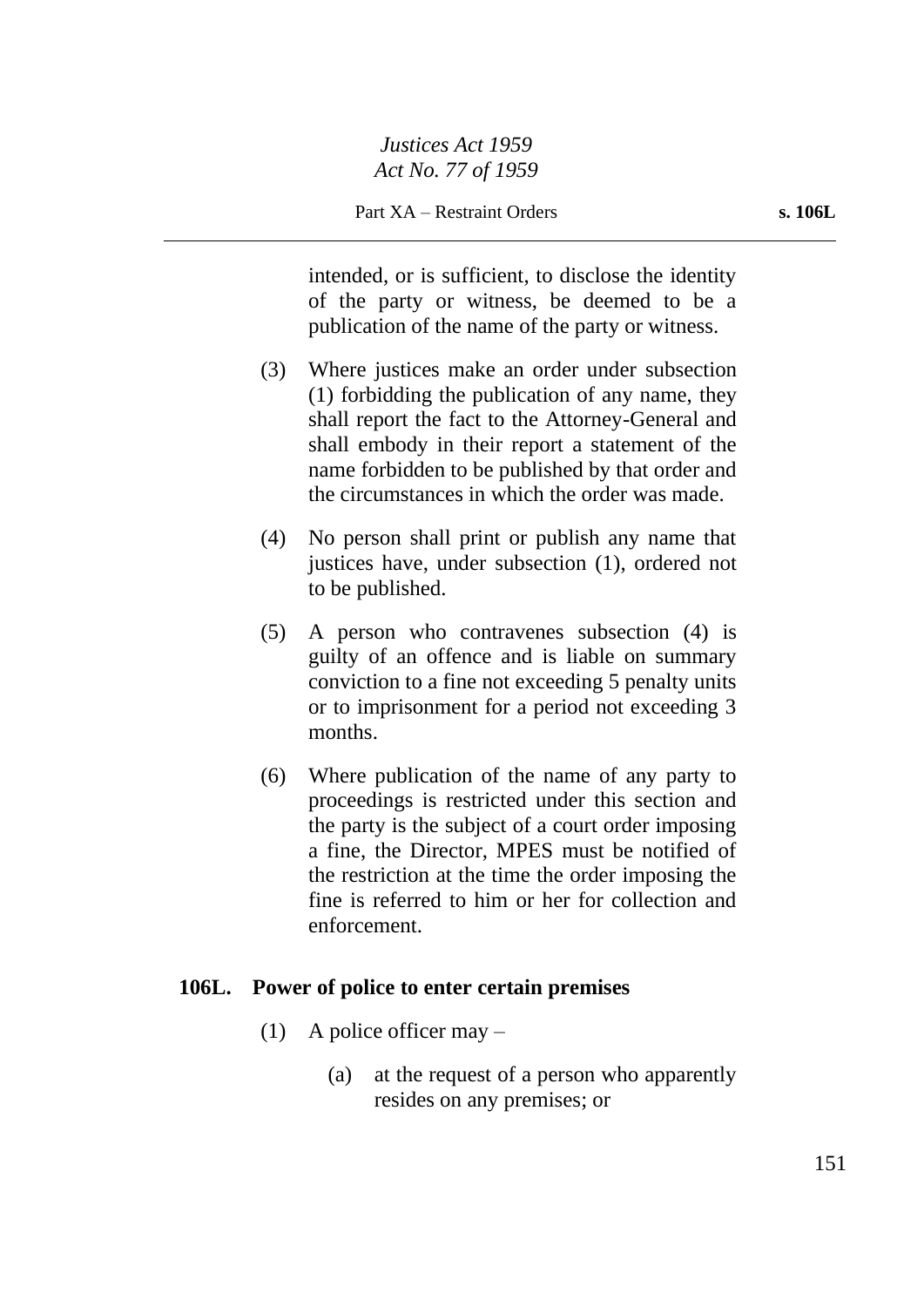#### **s. 106L** Part XA – Restraint Orders

(b) if he has reason to believe that a person on those premises is or may be under threat or attack or has recently been under threat or attack or that an attack on such a person is imminent –

enter those premises and remain on the premises for such period as he considers necessary to prevent a breach of the peace.

- (1A) A police officer who has entered premises pursuant to subsection (1) may apprehend, without warrant, a person on those premises to facilitate the making of an application for a restraint order in respect of that person.
	- (2) A police officer who enters premises pursuant to subsection  $(1)$  may, without warrant –
		- (a) search any person on those premises whom he suspects on reasonable grounds to have in his possession any object;
		- (b) search those premises for the presence of any object; and
		- (c) seize and detain any object –

which the police officer suspects on reasonable grounds has been used or may be used to threaten or injure any person on those premises.

(3) For the purpose of subsection (2), if a person on premises entered by a police officer pursuant to subsection (1) alleges to a police officer that an object has been used to threaten or injure that person, that allegation shall be sufficient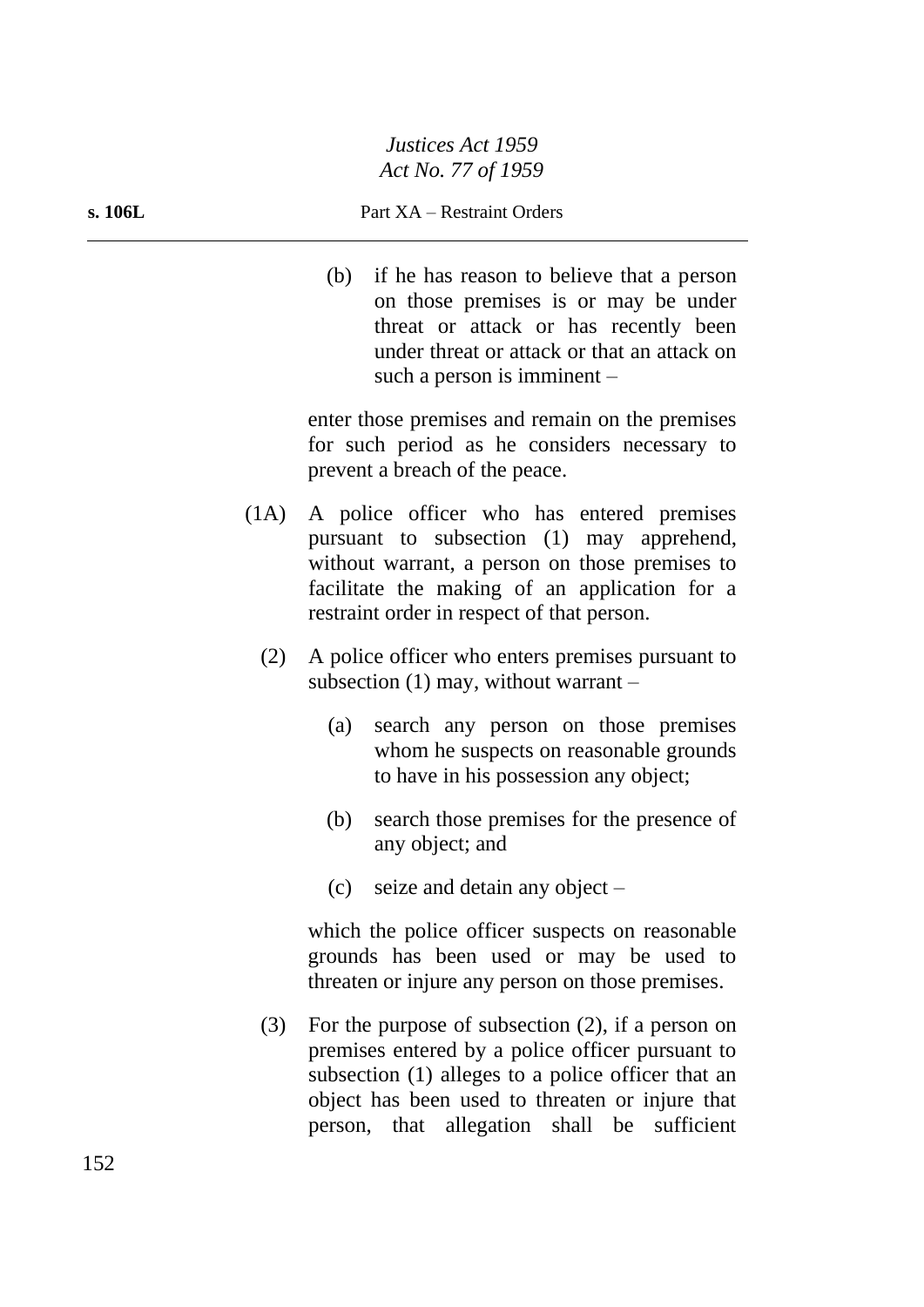justification for a police officer to search any person, to search the premises, and to seize and detain that object.

- (3A) If a police officer has reason to believe that a person has acted in a manner that would constitute grounds for the making of a restraint order and in so acting has used an object to threaten or injure another person, the officer may, without warrant and using such force as is necessary –
	- (a) enter any premises on which the officer has reasonable cause to suspect that the object may be found; and
	- (b) search those premises for the object; and
	- (c) search any person whom the officer has reasonable cause to suspect has possession of the object; and
	- (d) seize and retain the object.
- (3B) For the purposes of subsection (3A), if a person alleges to a police officer that another person has acted in a manner that would constitute grounds for the making of a restraint order and in so acting has used an object to threaten or injure him, her or any other person, that allegation is sufficient justification for a police officer to take any action specified in subsection (3A).
	- (4) On an application made by a police officer or by any person who claims to be the owner of an object seized and detained under subsection (2) or (3A), justices may order that the object –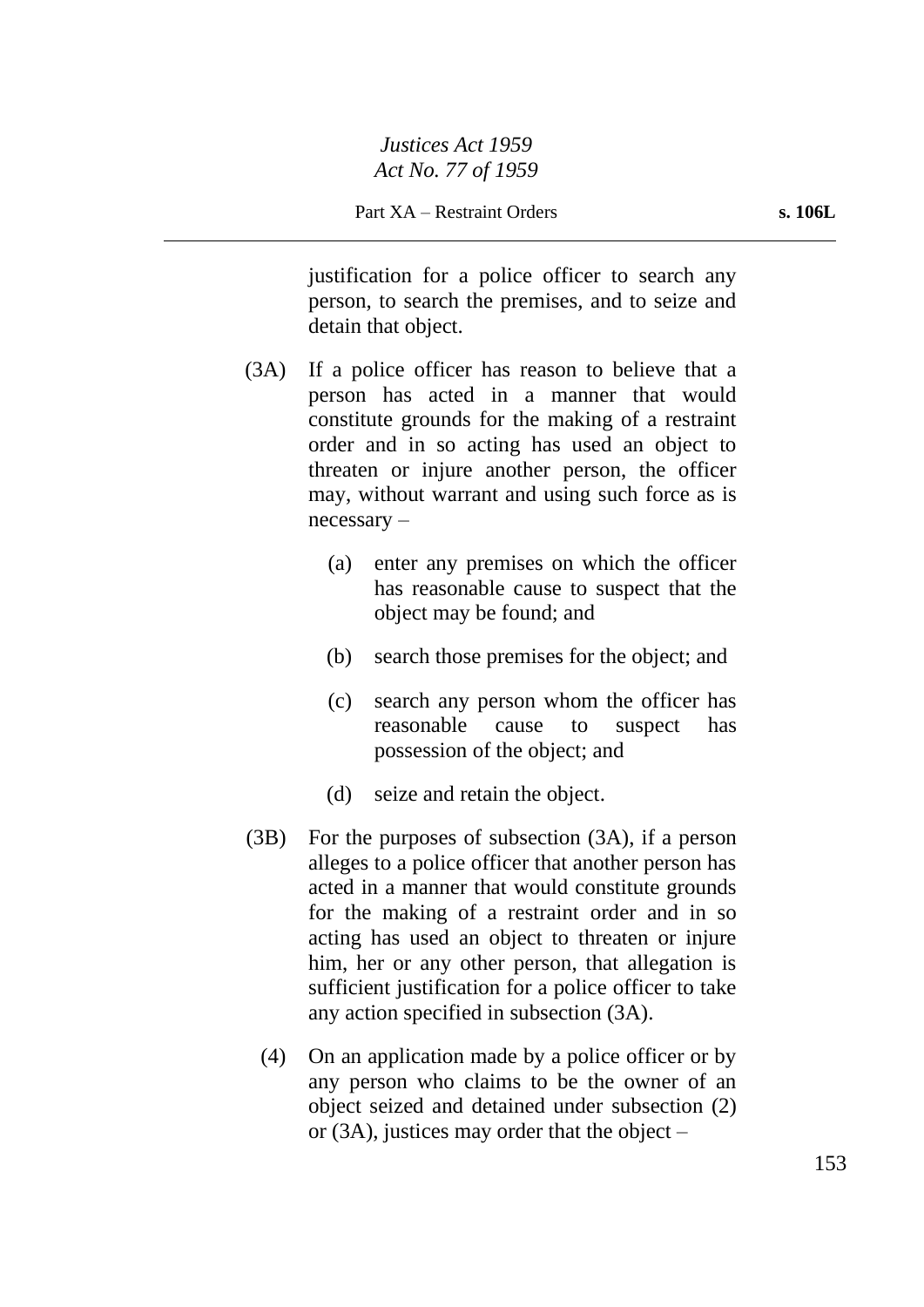#### **s. 106M** Part XA – Restraint Orders

- (a) be forfeited to Her Majesty;
- (b) be destroyed;
- (c) be returned to that person; or
- (d) be otherwise disposed of in such manner as justices think fit.
- (5) Where an object is seized and detained under subsection (2), or (3A) and an application for an order has not been made under subsection (4) within 60 days after the date of the seizure, the object shall be returned to the person from whom it was seized.

#### **106M. Rules for purposes of Part XA**

- (1) The Governor may make rules for the purposes of this Part.
- (2) Rules made for the purposes of this Part may authorize justices, upon such terms and conditions as they consider necessary, to dispense with the need for compliance by a party to proceedings under this Part with the provisions of any such rules.

#### **106N. Forms of application, restraint order, &c.**

A restraint order, an interim restraint order or an application under this Part, including an application under section 106B(3) and 106G(2), is to be –

(a) in the prescribed form; or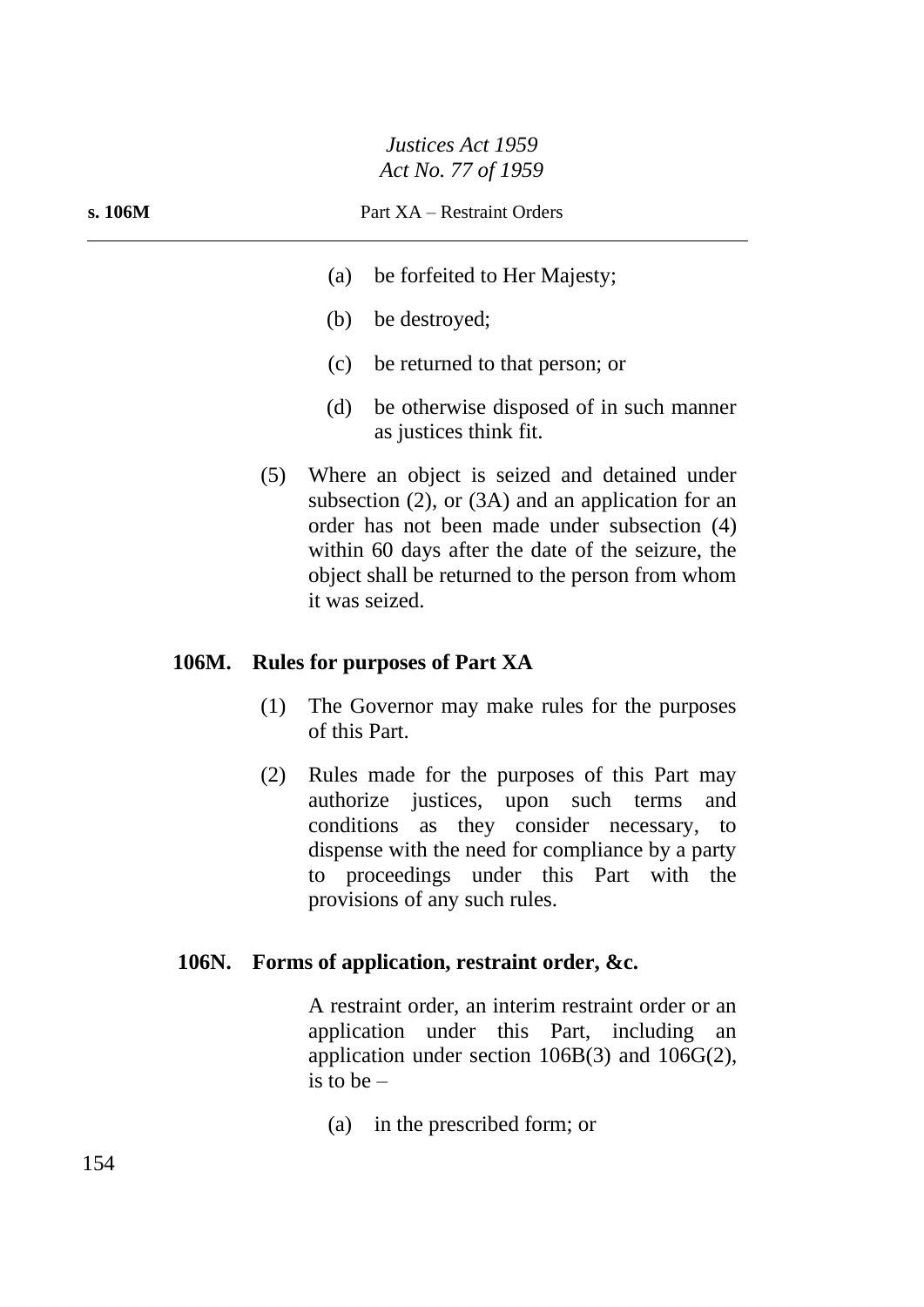Part XA – Restraint Orders **s. 106N**

(b) where a form is not prescribed, in a form approved by the Chief Magistrate.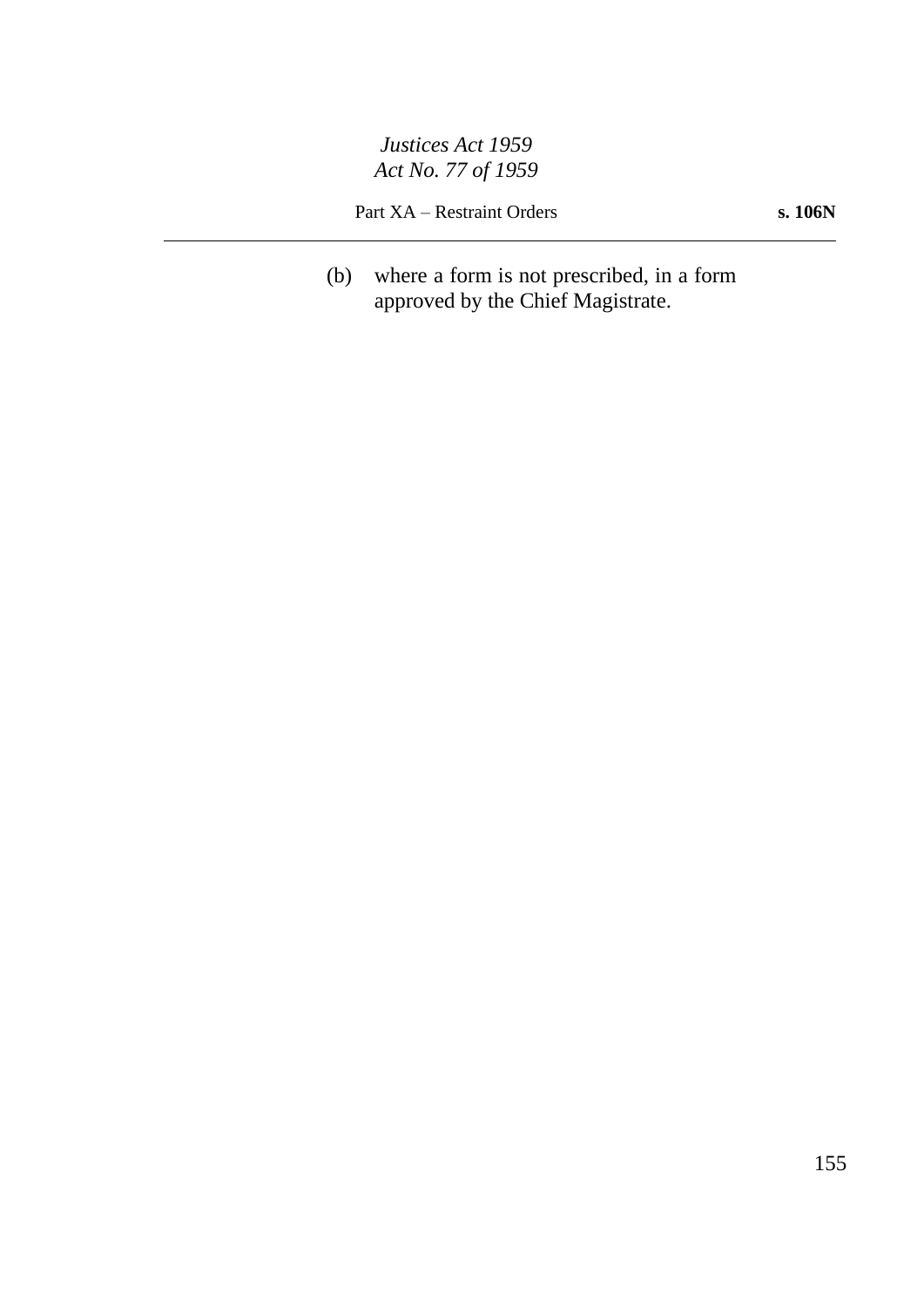**s. 107** Part XI – Motions to Review, Appeals, and Similar Proceedings

# **PART XI – MOTIONS TO REVIEW, APPEALS, AND SIMILAR PROCEEDINGS**

# *Division 1 – Motions to review to the Supreme Court and hearings de novo*

#### **107. Summary mode of reviewing decisions of justices**

- (1) A person who is aggrieved by an order of justices may, upon notice in accordance with this section, move the Supreme Court to review that order.
- (2) A notice of motion under this section
	- (a) shall be known as a notice to review; and
	- (b) shall set forth in specific terms the ground on which review is sought.
- (3) An applicant under this section shall, within 21 days after the making of the order to be reviewed –
	- (a) file a notice to review in the Supreme Court; and
	- (b) serve a copy of that notice on  $-$ 
		- (i) the person interested in upholding the order; and
		- (ii) the clerk to the justices making the order.
- (4) The grounds set forth in a notice to review shall allege –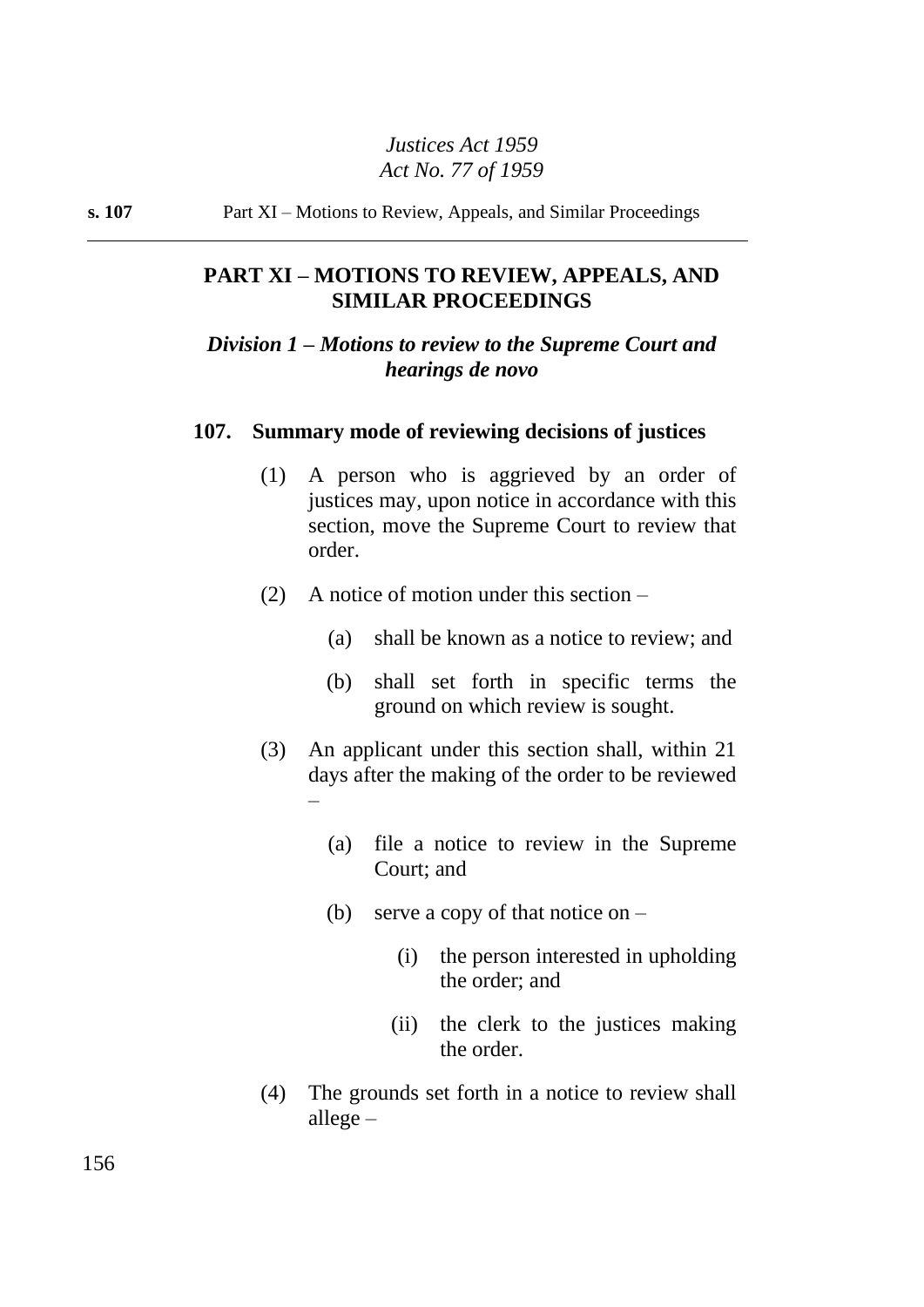Part XI – Motions to Review, Appeals, and Similar Proceedings **s. 108**

- (a) an error or mistake on the part of the justices on a matter or question of fact alone, or of law alone, or of both fact and law; or
- (b) that the justices had no jurisdiction to make the relevant order.
- (5) A notice to review shall be made returnable on the prescribed day for the return of those notices that first occurs not less than 28 days after the making of the relevant order by the justices.
- (6) A judge in his discretion may, on an affidavit setting forth reasonable grounds, extend the time mentioned in subsection (3) at any time within that time or after it has expired.

# **108. Applicant limited to grounds to be stated in notice to review**

- (1) On the hearing of a motion made on notice to review, the applicant shall be held to the ground set forth in his notice to review unless the court, on such terms as to costs and otherwise as it thinks proper, allows amendment of the notice.
- (2) A notice to review may be amended under this section by adding new grounds and by striking out and amending existing grounds.

## **109. Interlocutory proceedings**

(1) On the application of a person who has filed or been served with a notice to review, a judge may, *ex parte* or on summons to such parties as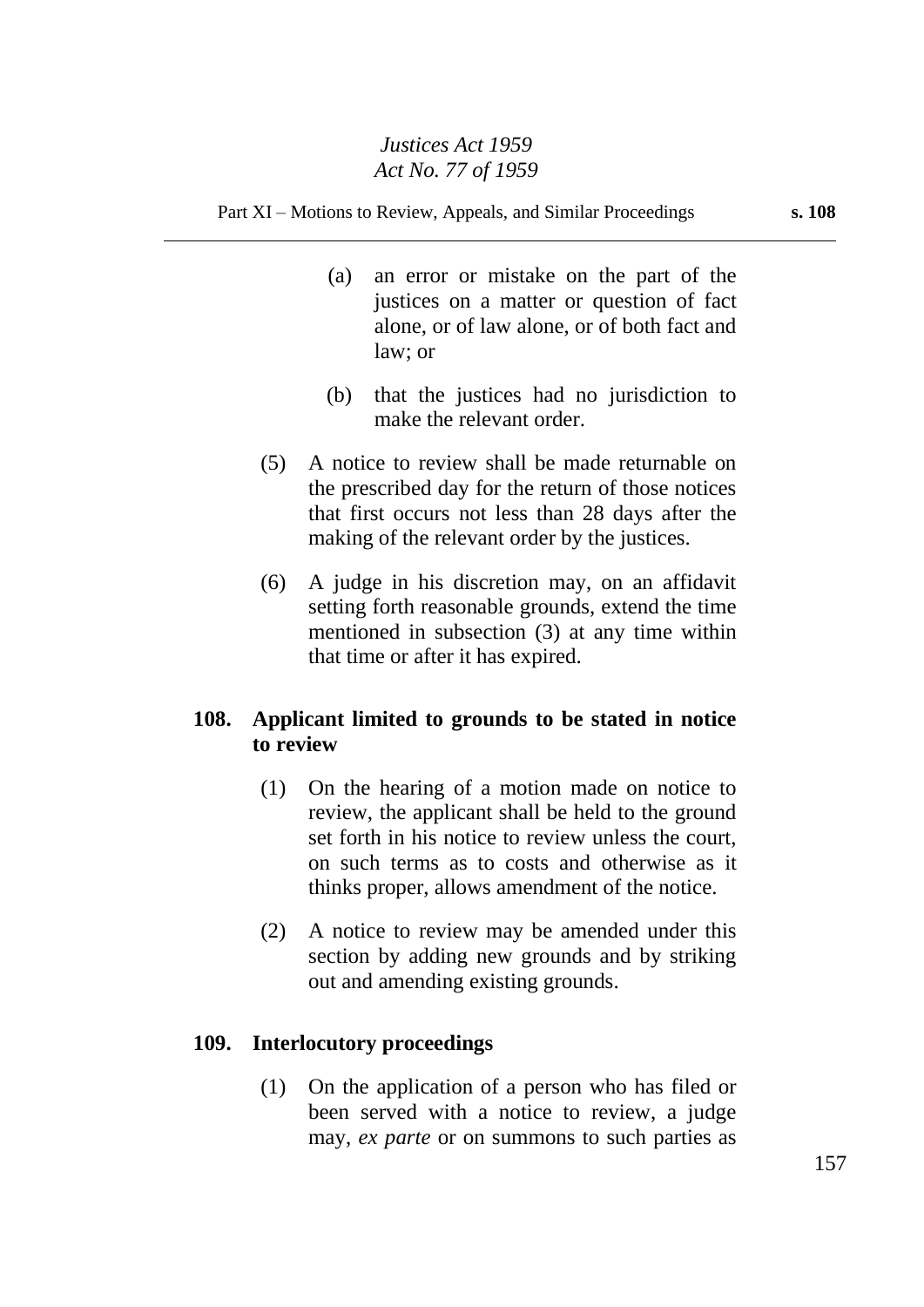**s. 109** Part XI – Motions to Review, Appeals, and Similar Proceedings

he requires or the rules or practice of the court require –

- (a) vary the return day of the notice to review;
- (b) impose conditions as to costs and security to be complied with before the motion is heard;
- (c) stay proceedings on the order or suspend the operation thereof *ab initio*; and
- (d) admit the applicant for the review to bail –

in his discretion and on such terms as to costs and otherwise as he thinks fit.

- (2) A clerk to justices who has been served with a notice to review shall forthwith deliver the notice to the justices and shall –
	- (a) within 7 days of the delivery of the notice, cause to be transmitted to the Registrar of the Supreme Court the documents that are prescribed for that purpose (in this section referred to as "the prescribed documents"); and
	- (b) take such steps as are necessary to preserve any tape recording of the proceedings to which the notice relates.
- (3) A party to a notice to review is entitled to obtain from –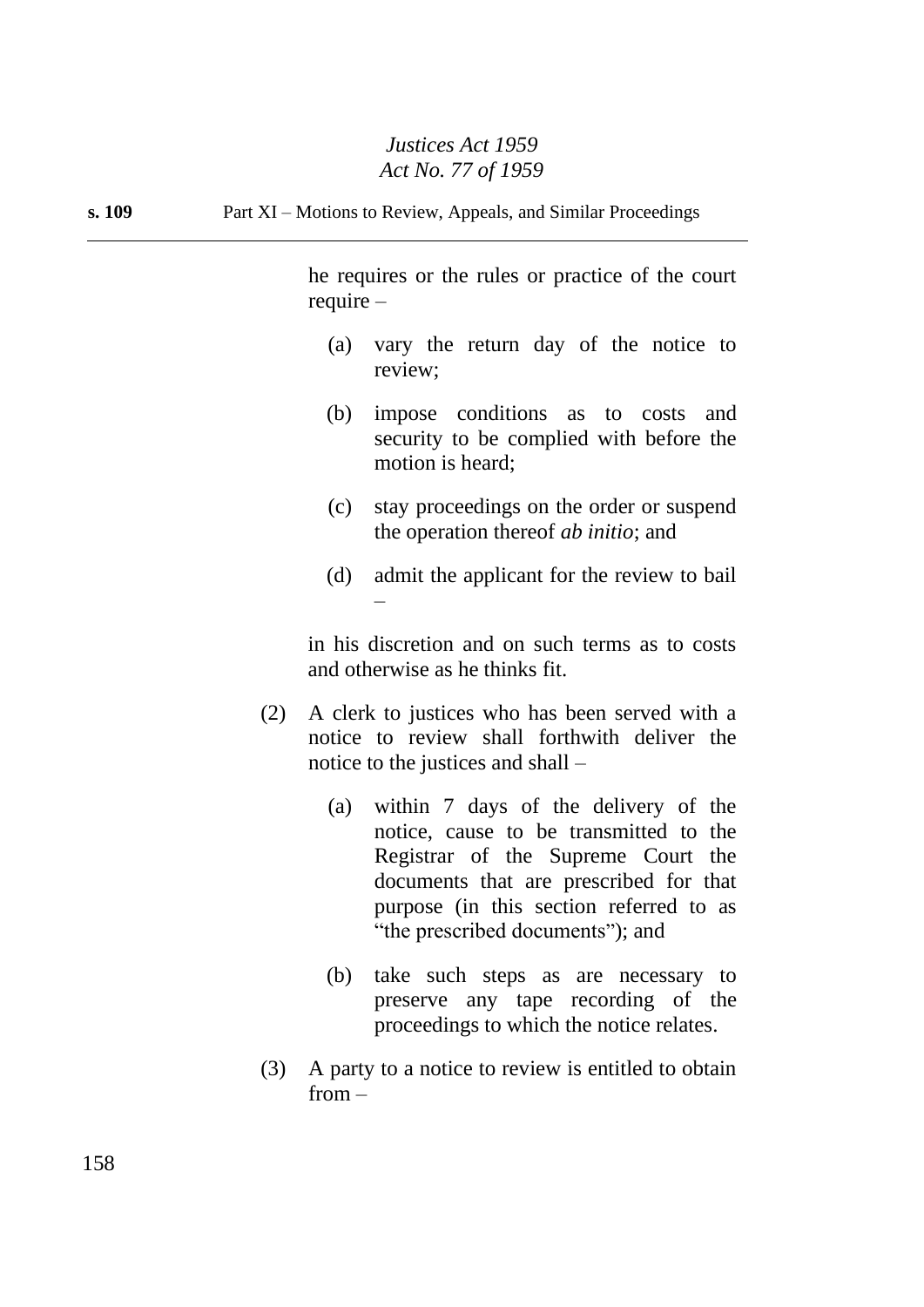Part XI – Motions to Review, Appeals, and Similar Proceedings **s. 109**

- (a) the Registrar of the Supreme Court an office copy of the prescribed documents or any part thereof; and
- (b) the clerk to the justices, upon payment of the prescribed fee (if any), a certified transcript of the recording of the proceedings to which the notice relates or any portion of those proceedings specified by the party unless the clerk certifies that no recording of the proceedings exists from which a transcript may be taken.
- (3A) For the purposes of subsection (3), *certified*, in relation to a transcript of the recording of proceedings, means certified by the person who transcribed the recording as being a true and accurate record of the recording.
	- (4) Subject to subsection (5), on the hearing of a motion to review, the Supreme Court shall have regard to the prescribed documents transmitted under subsection (2) and to such affidavits (if any) as have been filed that purport to set out material that was before the justices whose order is being reviewed.
	- (5) The Supreme Court may have regard to the notes of evidence (if any) transmitted under subsection (2) so far as they are not contradicted on oath, by affidavit, or otherwise.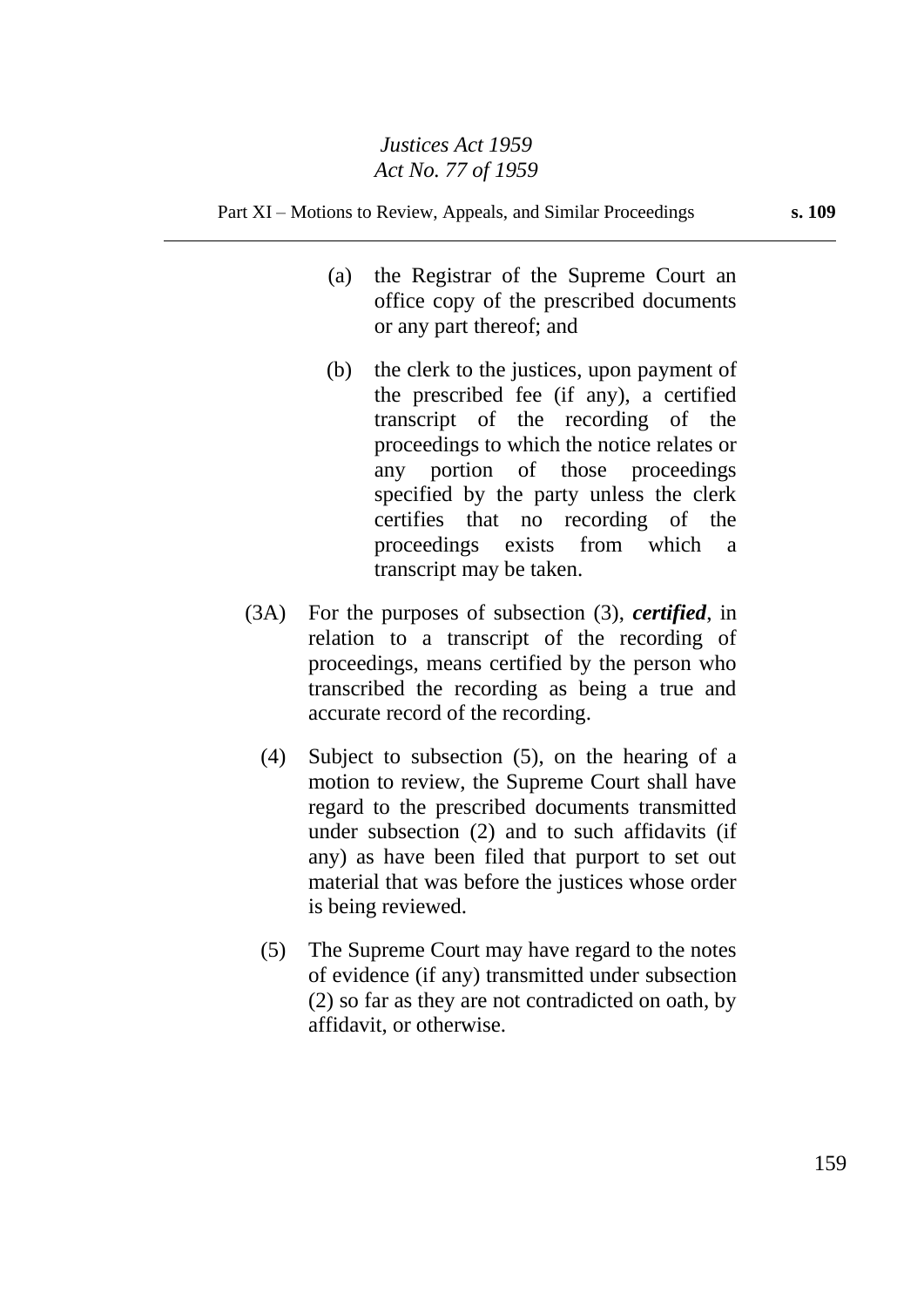**s. 110** Part XI – Motions to Review, Appeals, and Similar Proceedings

#### **110. Powers of Supreme Court**

- (1) The Supreme Court shall be constituted by a single judge for the hearing of motions to review under section 107, but the judge may reserve the motion or any point arising thereon for the Full Court or direct the motion or any such point to be argued in the Full Court, and the Full Court has power to hear and determine any motion or point so reserved or directed to be argued.
- (2) On the hearing of a motion to review, the court shall, upon consideration of the evidence and materials adduced and brought before the justices and such further evidence (if any) as it thinks fit, review the order so far as relates to the ground set forth in the notice to review, and thereupon may do all or any of the following things, namely:
	- (a) dismiss the motion;
	- (ab) in a case where the court considers that no substantial miscarriage of justice has occurred even though the cause or matter raised by the motion might be decided in favour of the applicant, dismiss the motion;
		- (b) confirm, vary, amend, rescind, set aside, or quash the order reviewed;
		- (c) remit the cause or matter to the justices by whom it was dealt with, either with or without any direction in law;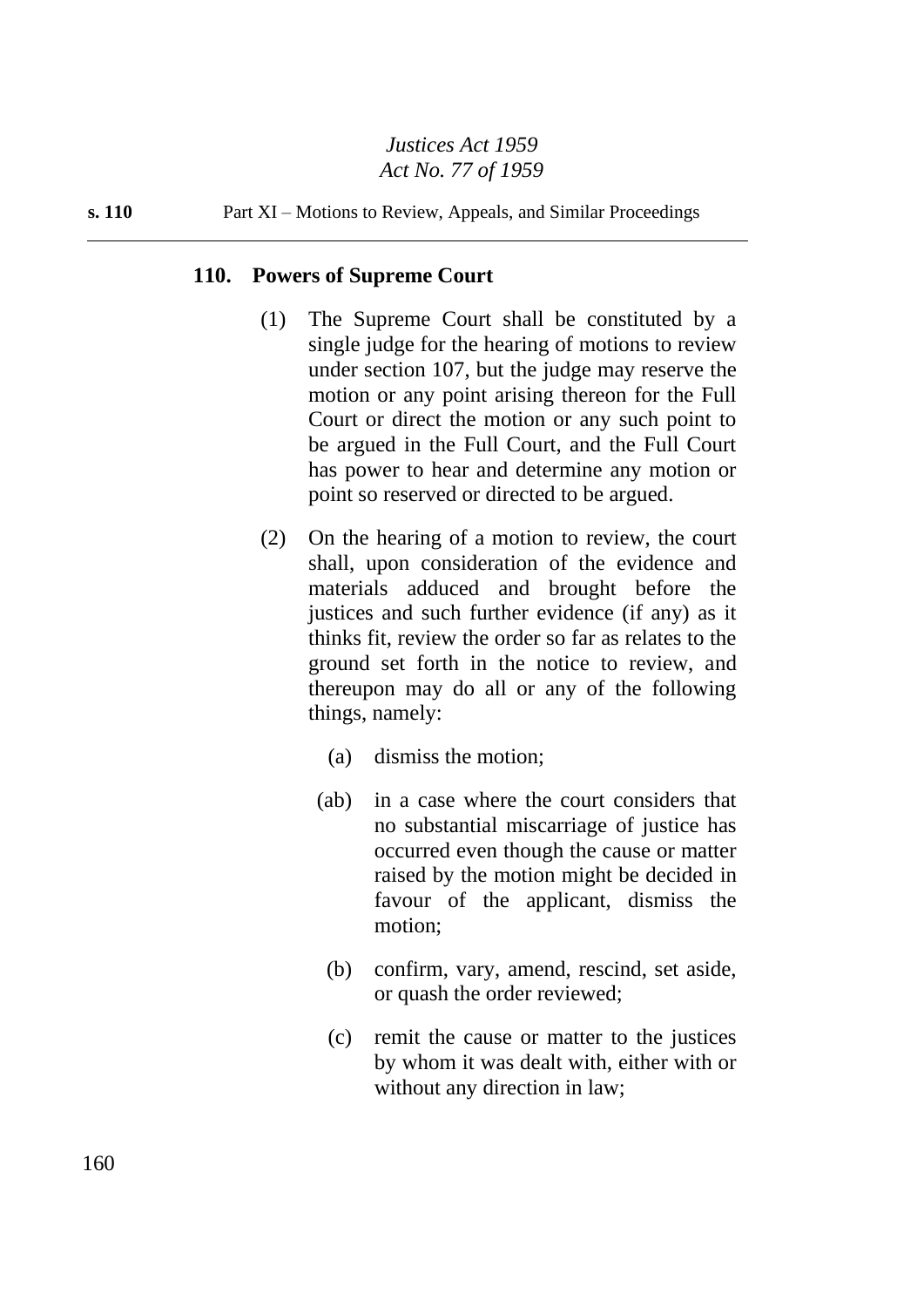- (d) order that the cause or matter be re-tried by a magistrate;
- (e) prohibit the justices concerned, or any other person, from proceeding or further proceeding in respect of the order;
- (f) amend or cause to be amended, on such terms as are just, any defect or error in any proceedings before the justices;
- (g) make all such orders and cause all such proceedings to be had and taken as the court thinks necessary to secure a final determination of the cause or matter on the merits;
- (h) exercise, in addition to any other powers conferred by this section, any power which the court might exercise upon *habeas corpus* or an order of review under the *Judicial Review Act 2000*;
- (i) exercise any power that might have been exercised by the justices in relation to whose order the motion to review is made.
- (2AA) The court, on hearing a motion to review in relation to an order imposing a sentence on a person in relation to a matter, may, whether the person who filed the notice of review in respect of the order was the person or the prosecutor, take into account any matter, relevant to sentencing, that has occurred between when the justices who made the order dealt with the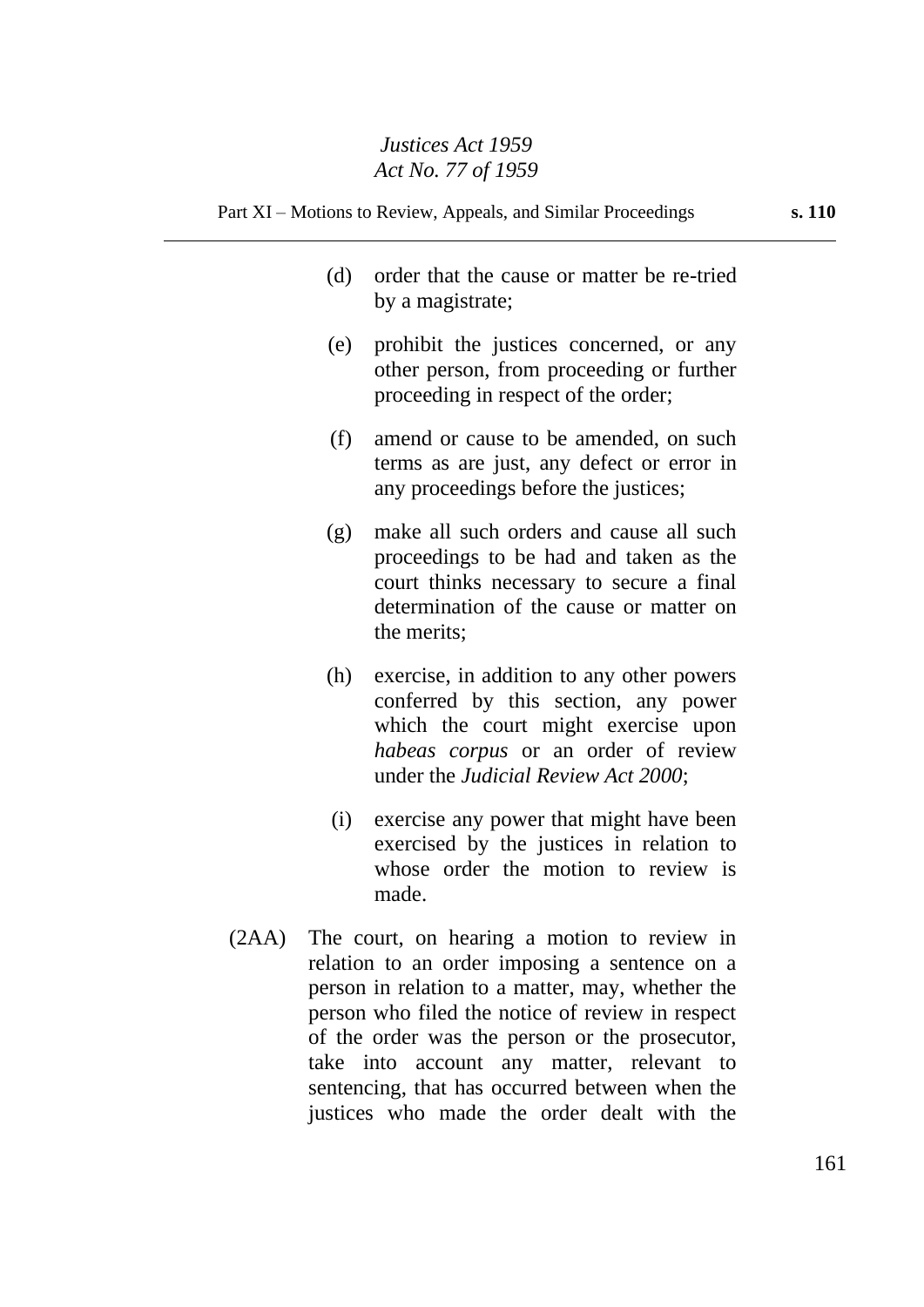**s. 110** Part XI – Motions to Review, Appeals, and Similar Proceedings

person in relation to the matter and when the court hears the motion to review.

- (2AB) Despite subsection (2AA), the court, in exercising in relation to an order a power under subsection (2), the effect of the exercise of which is that the person to whom the order relates is being sentenced again for an offence, must not take into account any element of double jeopardy involved in the person being sentenced again so as to impose a less severe sentence than the court would otherwise consider appropriate.
- (2AC) If the court quashes an order, made by justices, in relation to a matter and remits the matter under subsection (2) to the justices, either with or without any direction in law –
	- (a) the justices must hear and determine the matter in accordance with the law and any such direction in law; and
	- (b) the justices, in sentencing the person in relation to the matter, may take into account any matter relevant to sentencing that has occurred between when the court made the quashed order and when the justices determine the remitted matter; and
	- (c) despite paragraph (b), the justices must not take into account the element of double jeopardy involved in the person being sentenced again, so as to impose a less severe sentence than the justices would otherwise consider appropriate.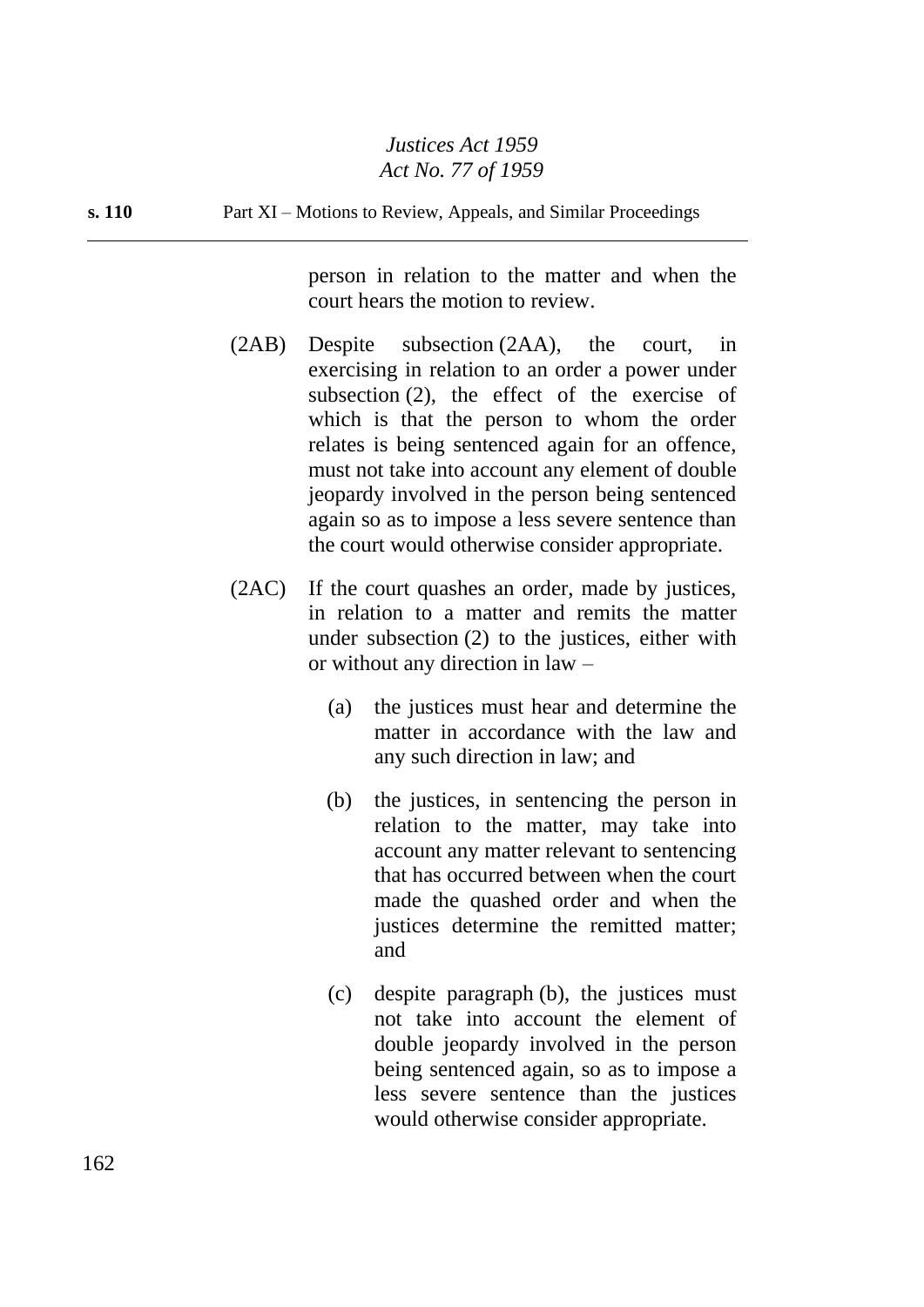Part XI – Motions to Review, Appeals, and Similar Proceedings **s. 111**

- (2A) If the court considers that the reasons given for making the order under review are insufficient, it may, before doing anything under subsection (2), remit the matter to the justices who made the order with a direction to furnish the court with further and better reasons within such time as the court specifies.
- (2B) If subsection (2A) applies, the court must cause the further and better reasons to be made known to the parties to the notice to review as soon as practicable after they have been furnished to the court and, in any event, before the court proceeds to do anything under subsection (2).
	- (3) On the hearing of a motion to review, all such amendments shall be made under subsection (2)(f) as may be necessary for the purpose of determining the cause or matter on the merits.

## **111. Hearings** *de novo*

- (1) Notwithstanding anything contained in section 110 and subject to this section, a person who has filed, or has been served with, a notice to review may apply to the Supreme Court for an order that the complaint to which the notice relates be heard *de novo* and determined in the Supreme Court.
- (2) An application for an order under subsection (1) may be made on a return day fixed for the notice to review to which it relates or on summons on any day before that day and shall in any case, except with the consent of the respondent to the application, be made before the commencement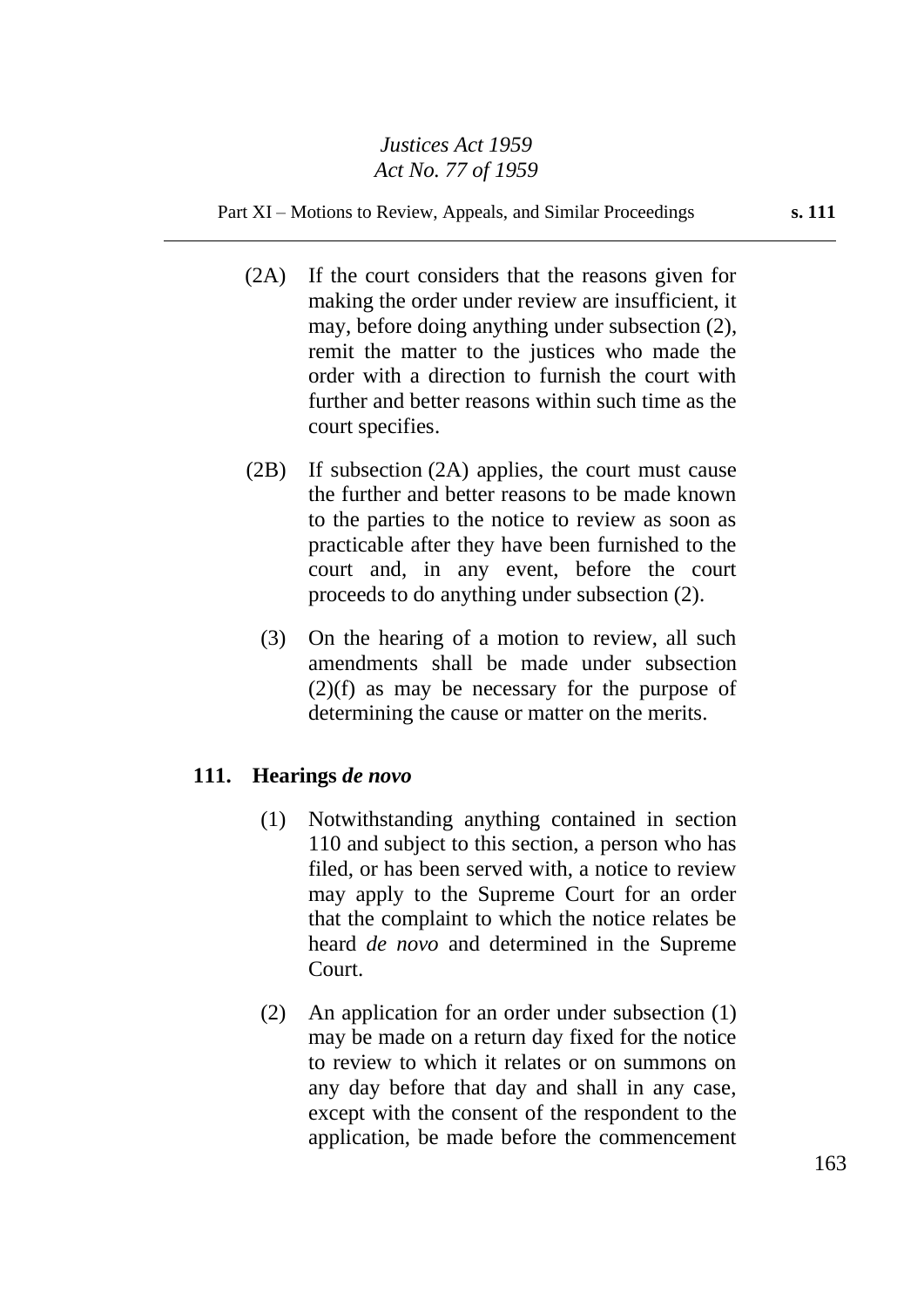**s. 111** Part XI – Motions to Review, Appeals, and Similar Proceedings

of the hearing of the motion to review to which it relates.

- (3) No application for an order under subsection (1) shall be made in relation to a notice to review an order –
	- (a) made *ex parte*, unless the applicant has first applied to set it aside;
	- (b) made on the applicant's plea of guilty; or
	- (c) made by 2 or more justices.
- (4) An order shall not be made under subsection (1) unless the court is satisfied that, having regard to all the circumstances, the interests of justice require that the complaint be reheard *de novo*.
- (5) Without limiting the generality of the provisions of subsection (4), the court may make an order under subsection  $(1)$ , if  $-$ 
	- (a) there does not exist, or it is not practicable to bring into existence, any sufficient account of that part of the proceedings to which any ground set out in the notice to review relates;
	- (b) at the hearing of the complaint the applicant was not represented by counsel and evidence available at that time amounting to a substantial ground of defence was not then adduced; or
	- (c) the parties to the notice to review consent to the making of an order.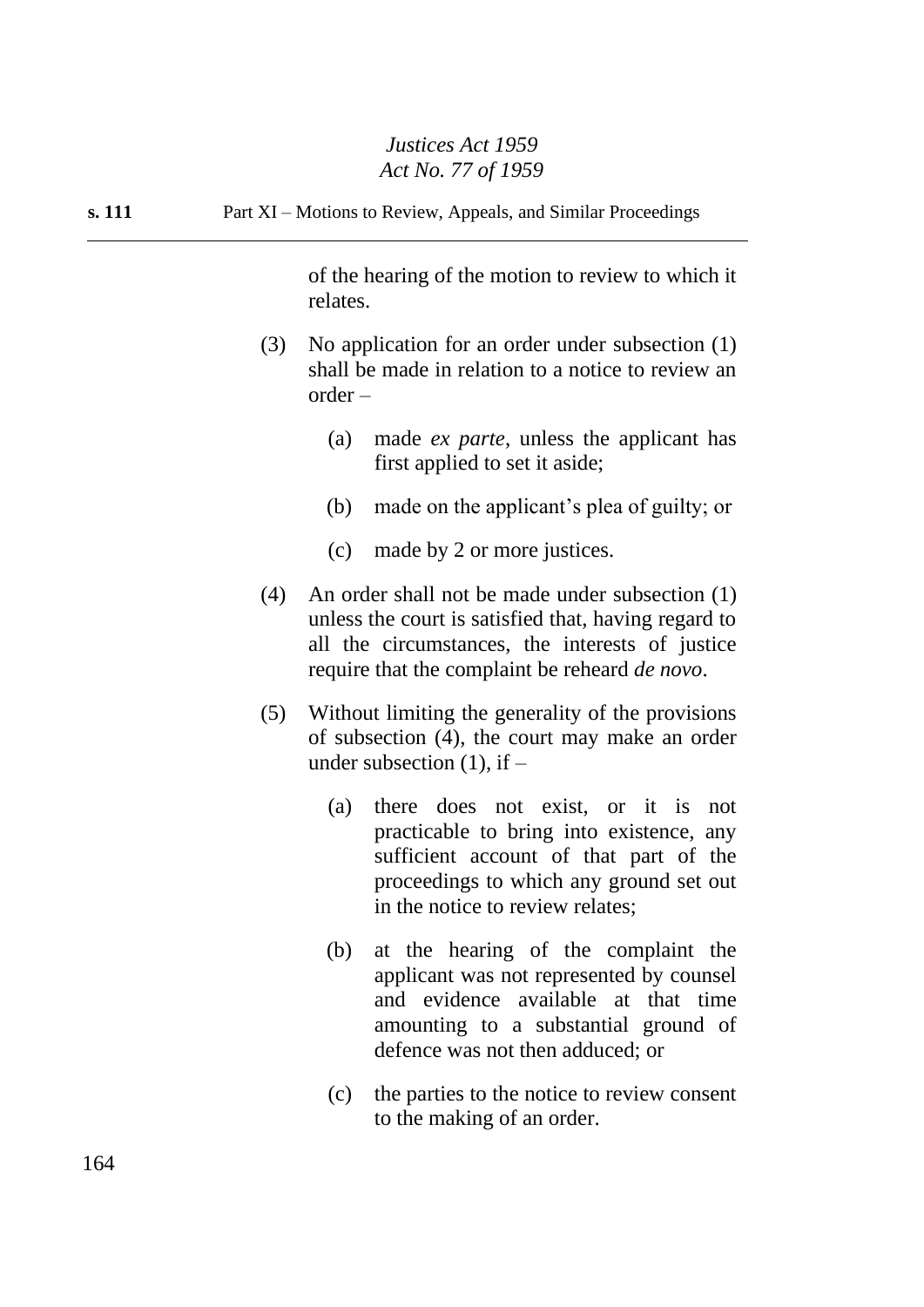- (6) Upon the making of an order under subsection  $(1)$ , the court –
	- (a) may make such orders as to costs occasioned by the notice to review and the application as the court thinks fit;
	- (b) may require security for the costs of the rehearing of the complaint to be given; and
	- (c) may extend the operation of any order made on the notice to review or make any order that, but for the application, might have been made on the notice to review pursuant to section  $109(1)(c)$  or (d).
- (7) Where a complaint is heard and determined *de novo* pursuant to this section, the court has all the powers of the justices at the original hearing of the complaint, and the orders and warrants of the court have the like effect, and are enforceable in the like manner, as if they were made or issued by the justices.
- (8) Notwithstanding anything contained in the foregoing provisions of this section, the court may, if it considers it expedient so to do, order that a complaint in respect of which an application for an order under subsection (1) has been made shall be reheard by a magistrate and may exercise the powers referred to in subsection (6) on making such an order.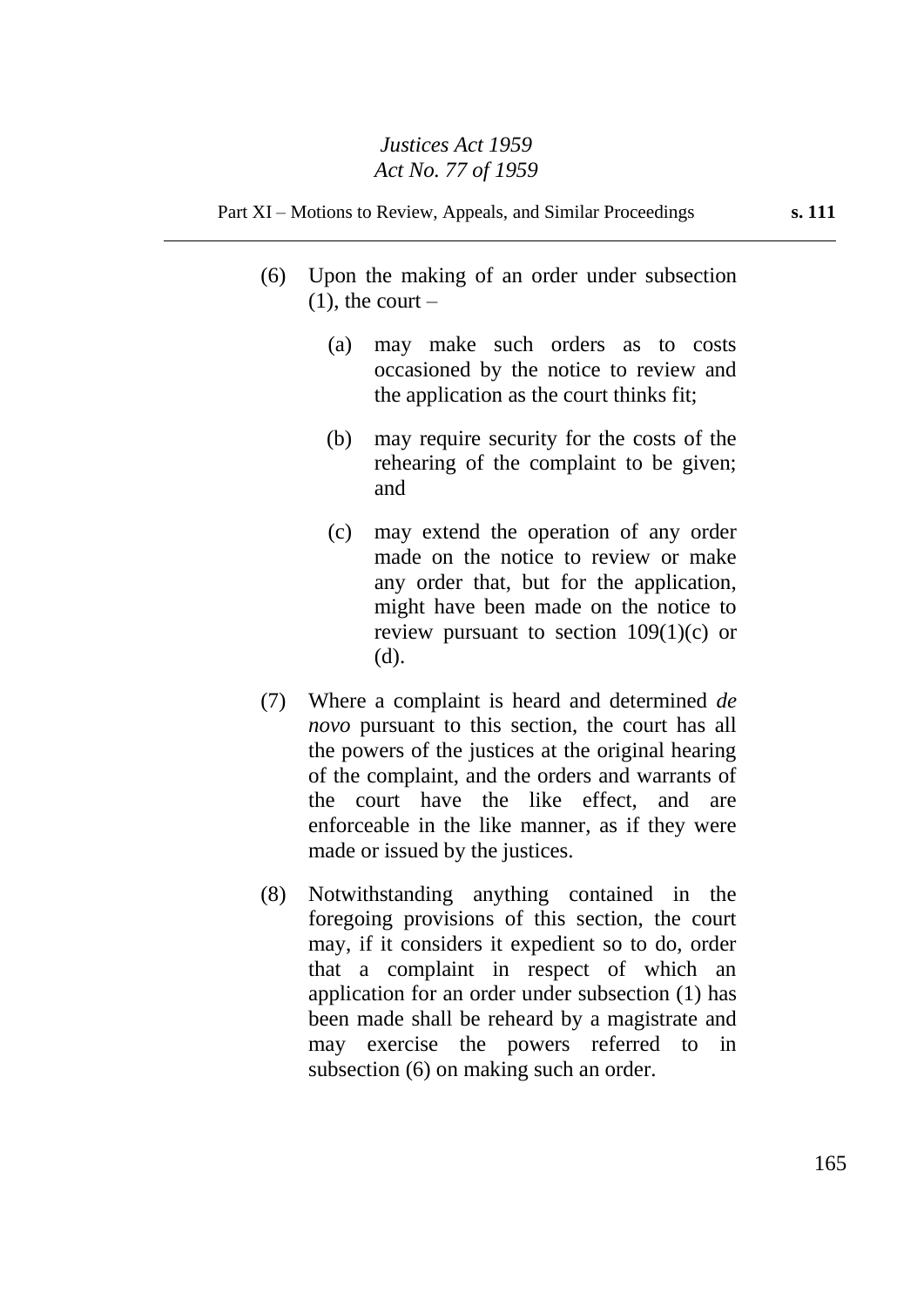#### **s. 112** Part XI – Motions to Review, Appeals, and Similar Proceedings

#### **112. Right of justices to show cause**

- (1) Where a notice to review is served on the clerk to the justices pursuant to section  $107(3)(b)(ii)$ , the justices may make and file in the Supreme Court without fee an affidavit setting forth –
	- (a) the grounds of the order sought to be reviewed; and
	- (b) any facts that they consider to have a material bearing on the question at issue.
- (2) An affidavit under this section may be sworn before a justice, and sent by post to the Registrar of the Supreme Court for filing.
- (3) Where an affidavit is filed under this section, the court shall, before determining the matter so as to overrule, set aside, or vary the act or order of the justices, take into consideration the matters set forth in the affidavit, although no counsel appears on behalf of the justices.

#### **113. Affidavits**

- (1) On the hearing of a motion to review, a party may not use an affidavit that has not been filed and a copy thereof delivered to every other party at least 48 hours before the motion is returnable, except by leave of the court, which may be granted on terms as to costs or otherwise.
- (2) This section does not apply to affidavits filed by justices under section 112.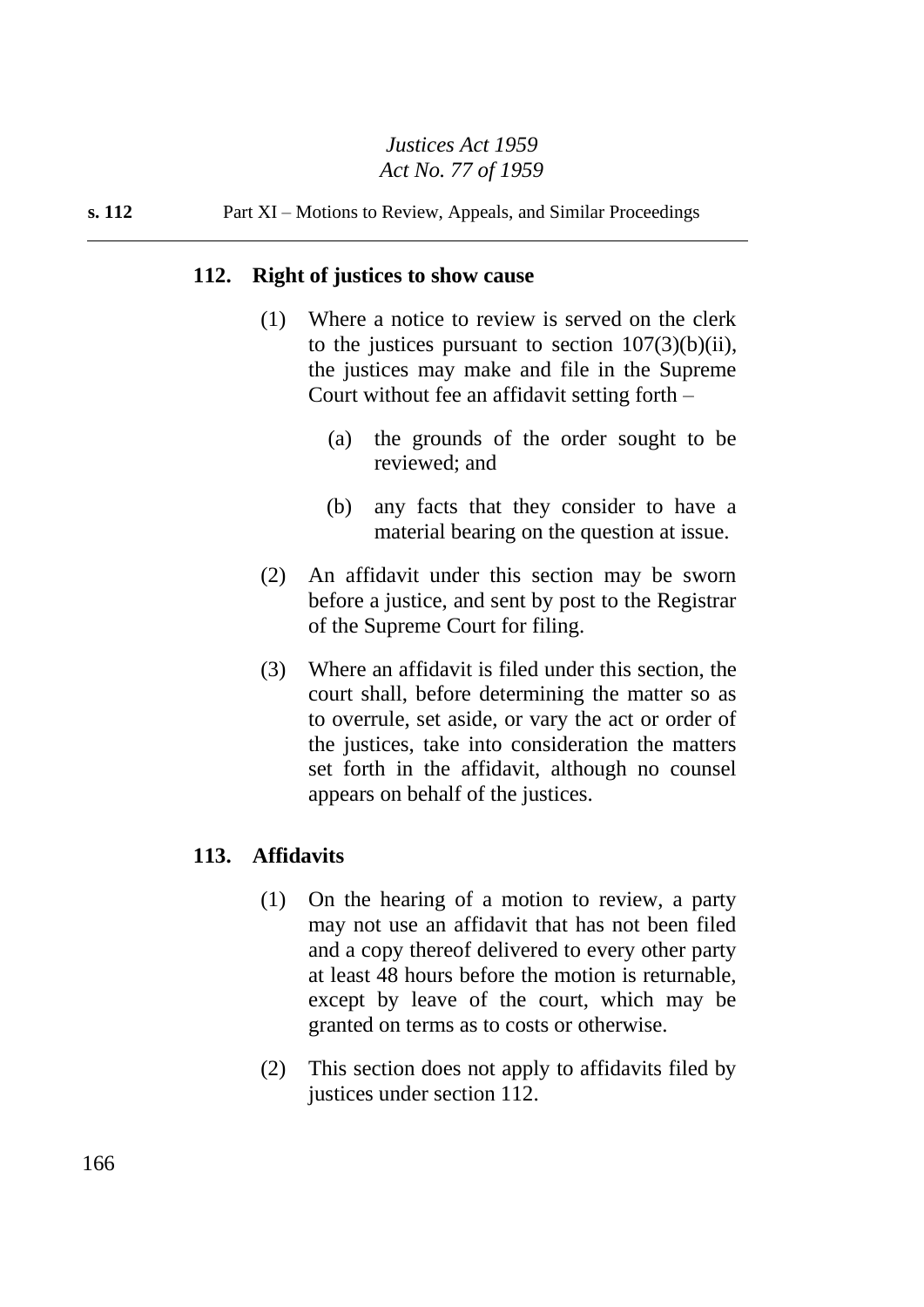Part XI – Motions to Review, Appeals, and Similar Proceedings **s. 113A**

# *Division 2 – Appeals to, and review by, magistrates*

#### **113A. Alternative appeals in certain cases**

- (1) A person who is aggrieved by an order made by a court of petty sessions (other than one constituted by a magistrate) may appeal to a magistrate as provided in this section.
- (2) An appellant shall, within 21 days after the making of the order to which the appeal relates, serve on the person concerned in upholding the order, and on the appropriate clerk of petty sessions, a notice of appeal setting forth the grounds of the appeal.
- (3) A clerk of petty sessions shall, on receipt of a notice of appeal, transmit a copy of the notice to the Chief Magistrate.
- (4) The Chief Magistrate is to give  $-$ 
	- (a) the appellant or his or her lawyer; and
	- (b) the person concerned in upholding the order or his or her lawyer –

14 days' notice of the day on which and the place at which an appeal under this section is to be heard.

- (5) An appeal under this section operates as a stay of execution of the order appealed against –
	- (a) in respect of the payment of money; and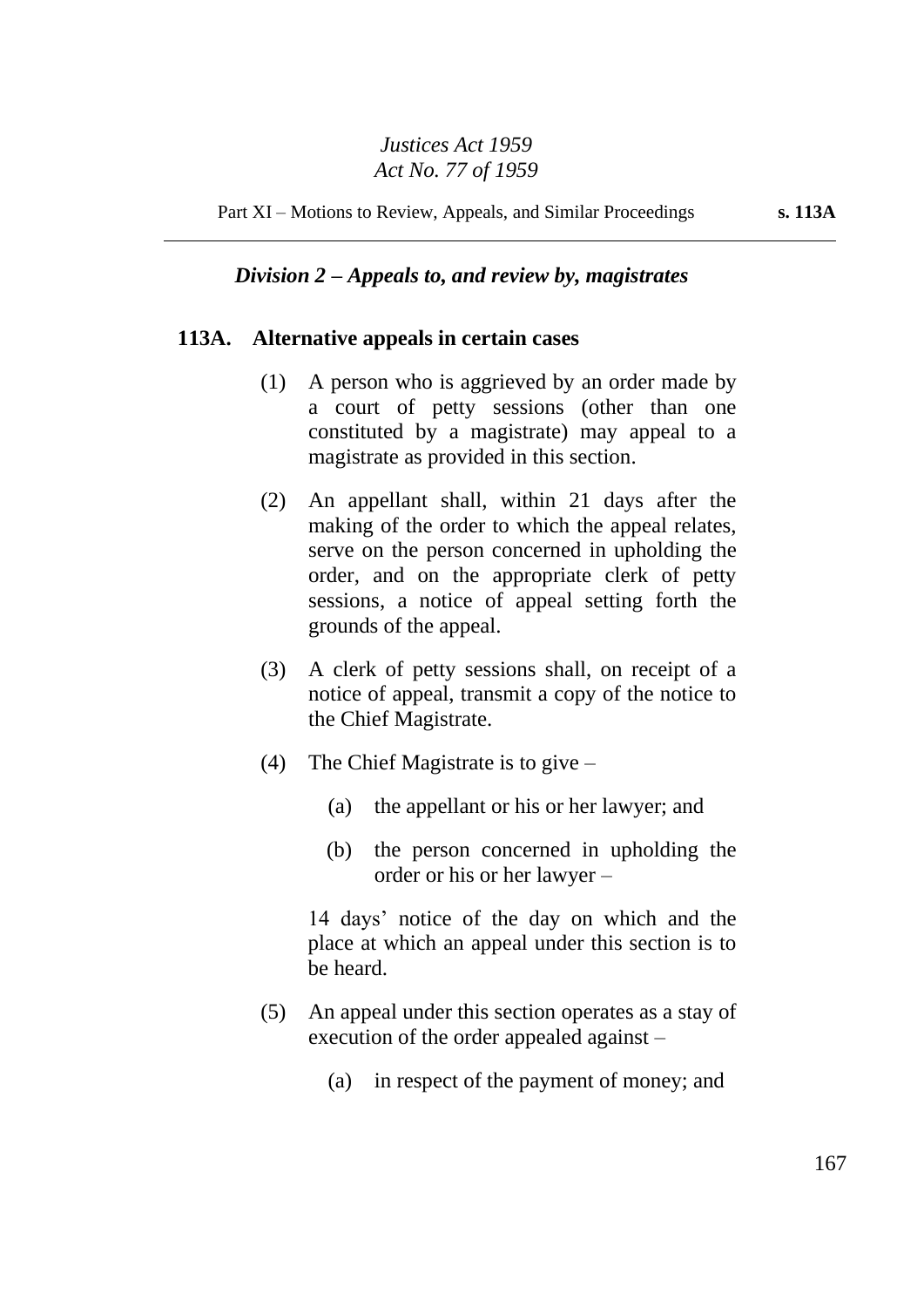**s. 113A** Part XI – Motions to Review, Appeals, and Similar Proceedings

- (b) in respect of the imprisonment of the appellant, if a justice, in his discretion, admits the appellant to bail –
	- (i) with such surety or sureties as the justice may require; and
	- (ii) to appear on the appeal and at every time and place to which, during the course of the proceedings, the hearing may be from time to time adjourned.
- (6) Except as provided in subsection (5), a magistrate or any 2 justices may, on summons to the respondent, and on such terms and conditions as seem fit to him or them, stay any proceedings upon an order appealed against, or suspend its operation *ab initio*.
- (7) If an appellant proceeds under section 107, he shall be deemed to have waived his right of appeal under this section, and any proceedings taken by him under this section shall be deemed to be void, and the magistrate may order him to pay any other party's costs occasioned by his appeal.
- (8) No appeal lies under this section against an order –
	- (a) made on the appellant's plea of guilty; or
	- (b) against sentence only.
- (9) A magistrate may, on an affidavit setting forth reasonable grounds, enlarge the time for serving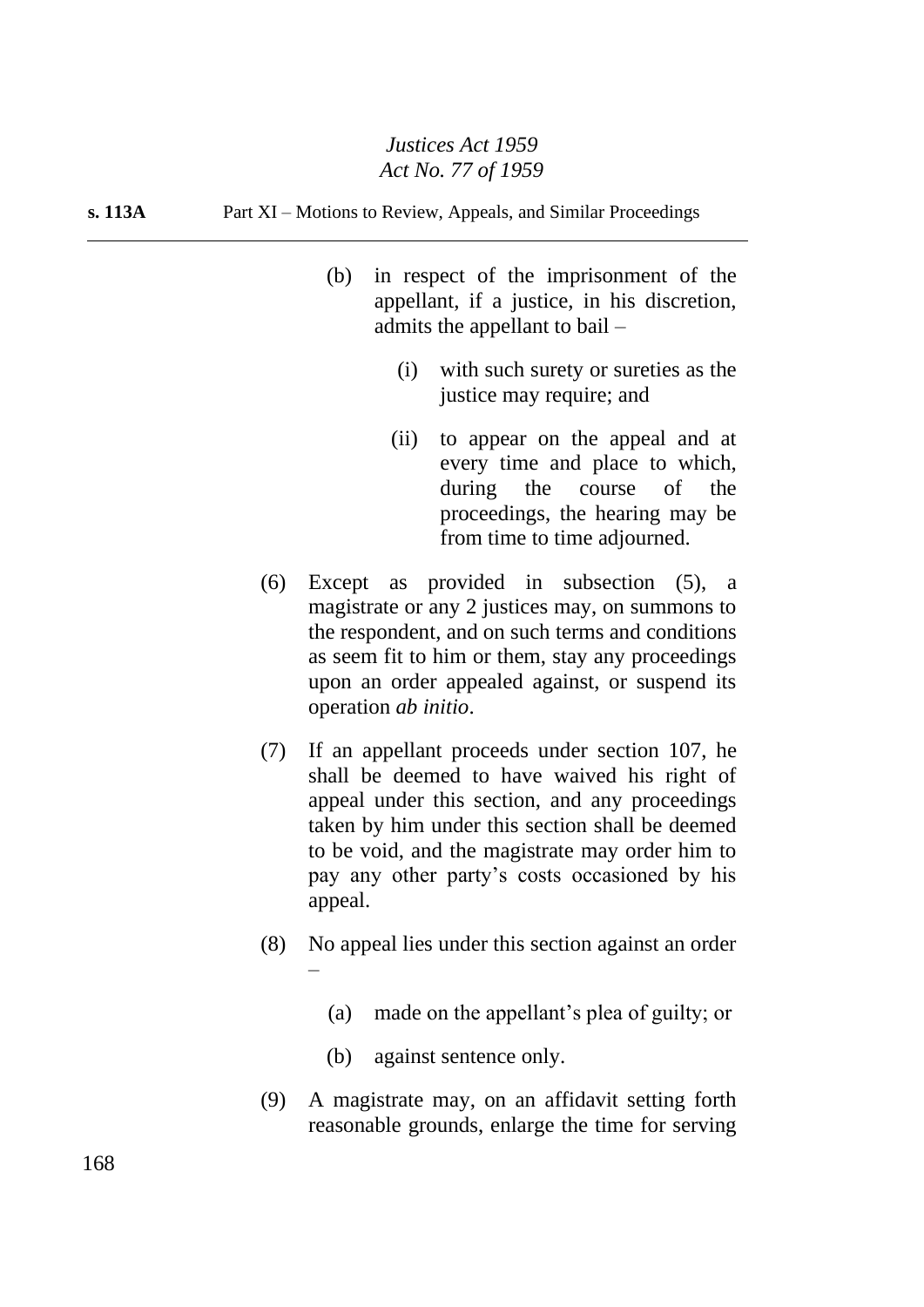a notice of appeal or doing any act under subsection (5), either before or after the time has expired.

- $(10)$  On an appeal under this section, the magistrate
	- (a) shall hear the appeal by way of rehearing;
	- (b) may at any time allow the grounds of appeal set forth in the notice of appeal to be amended on such terms as to costs or otherwise as the magistrate thinks fit;
	- (c) may adjourn the hearing on terms, if he considers it proper to do so;
	- (d) may exercise in relation to the appeal any power that might have been exercised by the justices against whose order the appeal is made; and
	- (e) may confirm, reverse, mitigate, or vary the order of the justices appealed against or make such other order in the matter as he thinks fit.
- (11) On hearing an appeal under this section against an order the magistrate may, in exercising under subsection (10) a power in relation to sentencing (whether the person who appeals under subsection (1) is the person to whom the order relates or the prosecutor), take into account any matter relevant to sentencing that has occurred between when the order appealed against was made and when the magistrate hears and determines the appeal.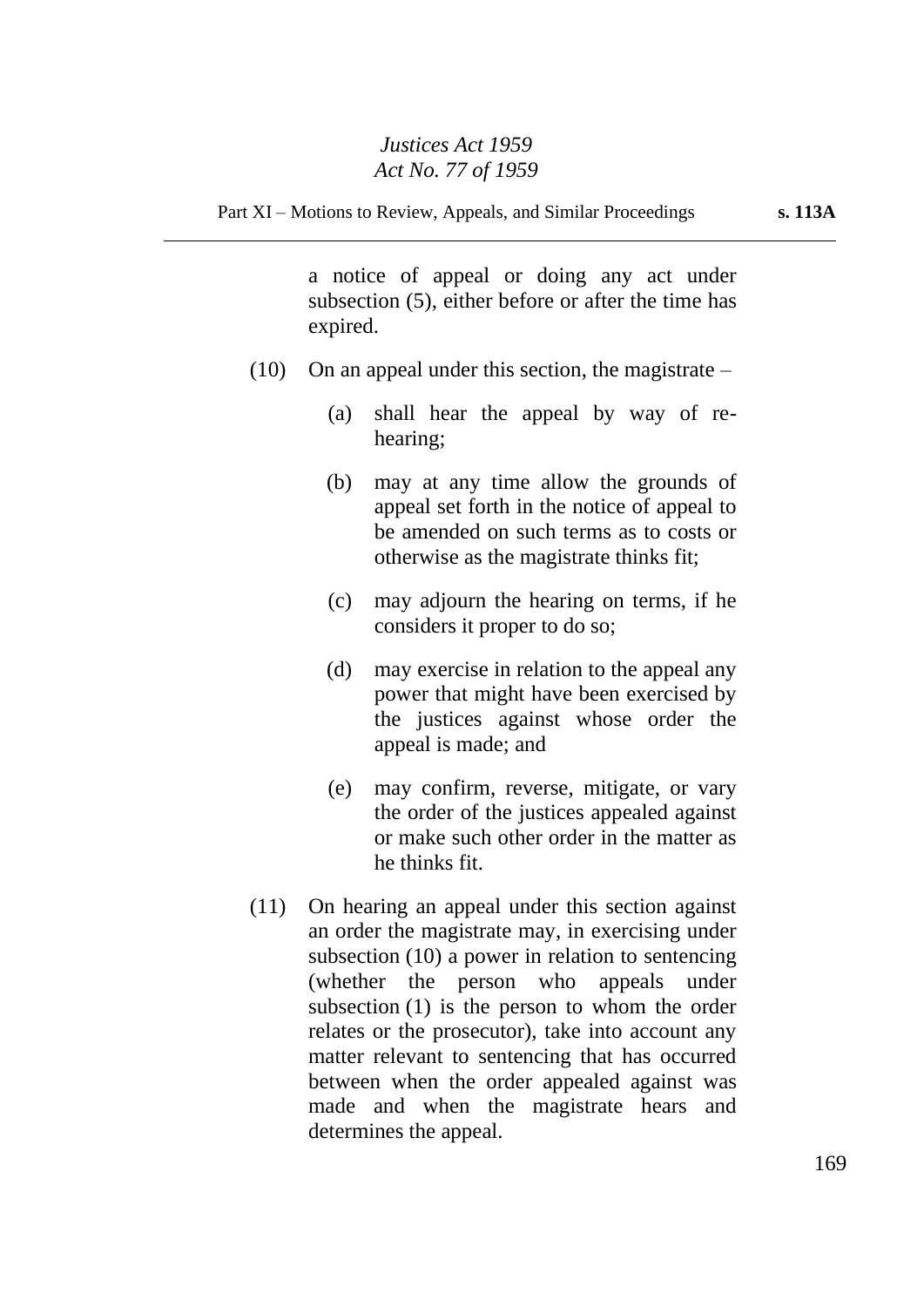#### **s. 113B** Part XI – Motions to Review, Appeals, and Similar Proceedings

(12) Despite subsection (11), the magistrate, in exercising in relation to an order in respect of a person a power under subsection (10), the effect of the exercise of which is that the person is being sentenced again for an offence, must not take into account any element of double jeopardy so as to impose a less severe sentence than the magistrate would otherwise consider appropriate.

## **113B. Review by magistrate**

- (1) Subject to compliance with the provisions of the rules of court, a person who is aggrieved by an order made by a court of petty sessions (other than one constituted by a magistrate) in relation to an offence or a breach of duty may apply to a magistrate to review that order.
- (2) On the hearing of an application under this section, the magistrate may –
	- (a) if he is of opinion that the matter received by him from the original court is insufficient to enable him to review the order; or
	- (b) with the consent of the party who was the defendant in the original proceedings –

proceed as if the defendant was then and there appearing before him on the first hearing of the relevant complaint and had pleaded guilty to the matter of complaint contained therein.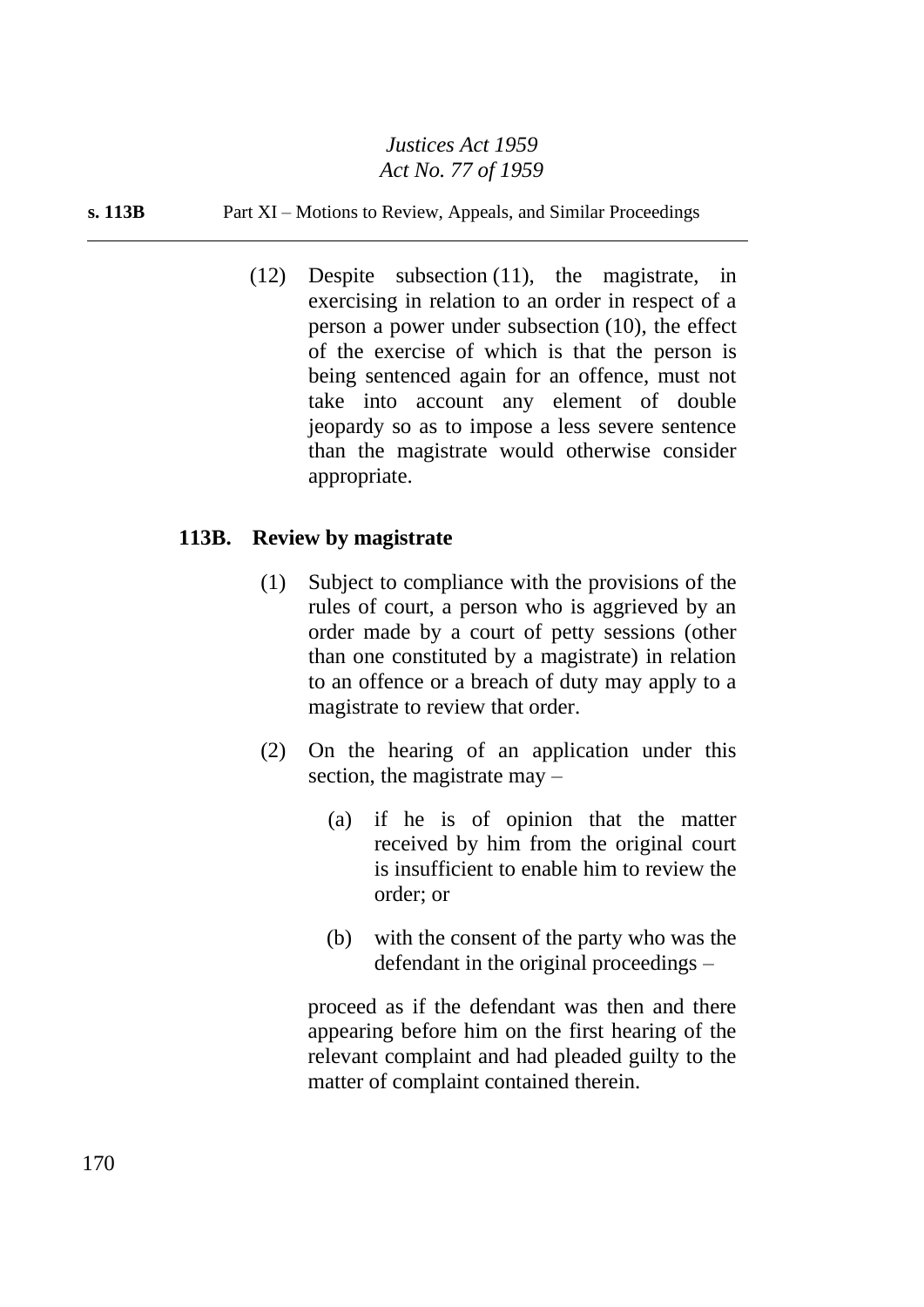- (3) Upon the hearing of an application under this section –
	- (a) the magistrate may exercise any of the powers contained in paragraphs (a), (b), (f), and (g) of section  $110(2)$ ; and
	- (b) the provisions of section 111(7) apply, with the necessary modifications, to the hearing of an application under this section.
- (3A) A magistrate, on the hearing of an application under this section in relation to an order imposing a sentence on a person in relation to a matter, may (whether the person or the prosecutor applied under subsection (1) for the review) take into account any matter relevant to sentencing that has occurred between when the order to which the reviews relates was made and when the magistrate reviews the order.
- (3B) Despite subsection (3A), a magistrate, in exercising in relation to an order in respect of a person a power under subsection (3), the effect of the exercise of which is that the person is being sentenced again for an offence, must not take into account any element of double jeopardy so as to impose a less severe sentence than the magistrate would otherwise consider appropriate.
	- (4) The receipt by an original court of an application under this section operates as a suspension *ab initio* of the order to be reviewed, except in so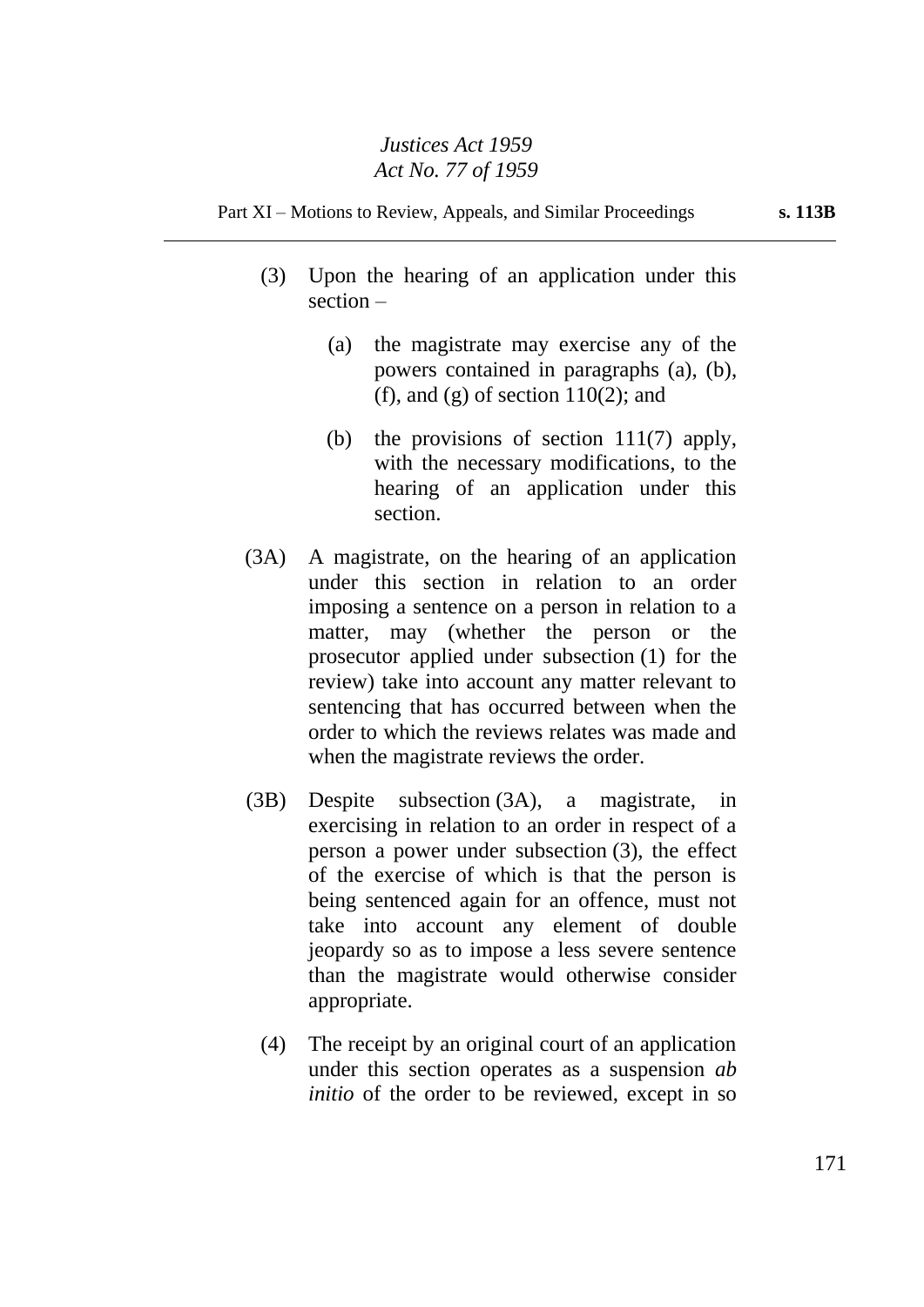#### **s. 114** Part XI – Motions to Review, Appeals, and Similar Proceedings

far as that order imposes a term of imprisonment on a person referred to in the order.

(5) Notwithstanding anything contained in subsection (4), a justice may grant bail to a person sentenced to a term of imprisonment under the order for any period not exceeding 28 days if, in the opinion of the justice, adequate measures can be taken to secure the attendance of that person at the hearing of the application.

# *Division 3 – Stated case*

## **114. Right of justices to state case**

- (1) Where, in the opinion of the justices, the matter before them involves a question of law of such public and general importance as to make it desirable in the public interest that it should be determined by the Supreme Court, the justices instead of deciding the matter may state a case for the opinion of the Supreme Court, and may adjourn the hearing of the matter pending the receipt of the opinion of the Supreme Court thereon.
- (2) In any such case the justices shall forthwith prepare and state a case setting forth the material facts and their findings thereon, and stating the question of law upon which they desire the opinion of the Supreme Court; and shall transmit the case without delay to the Registrar of the Supreme Court.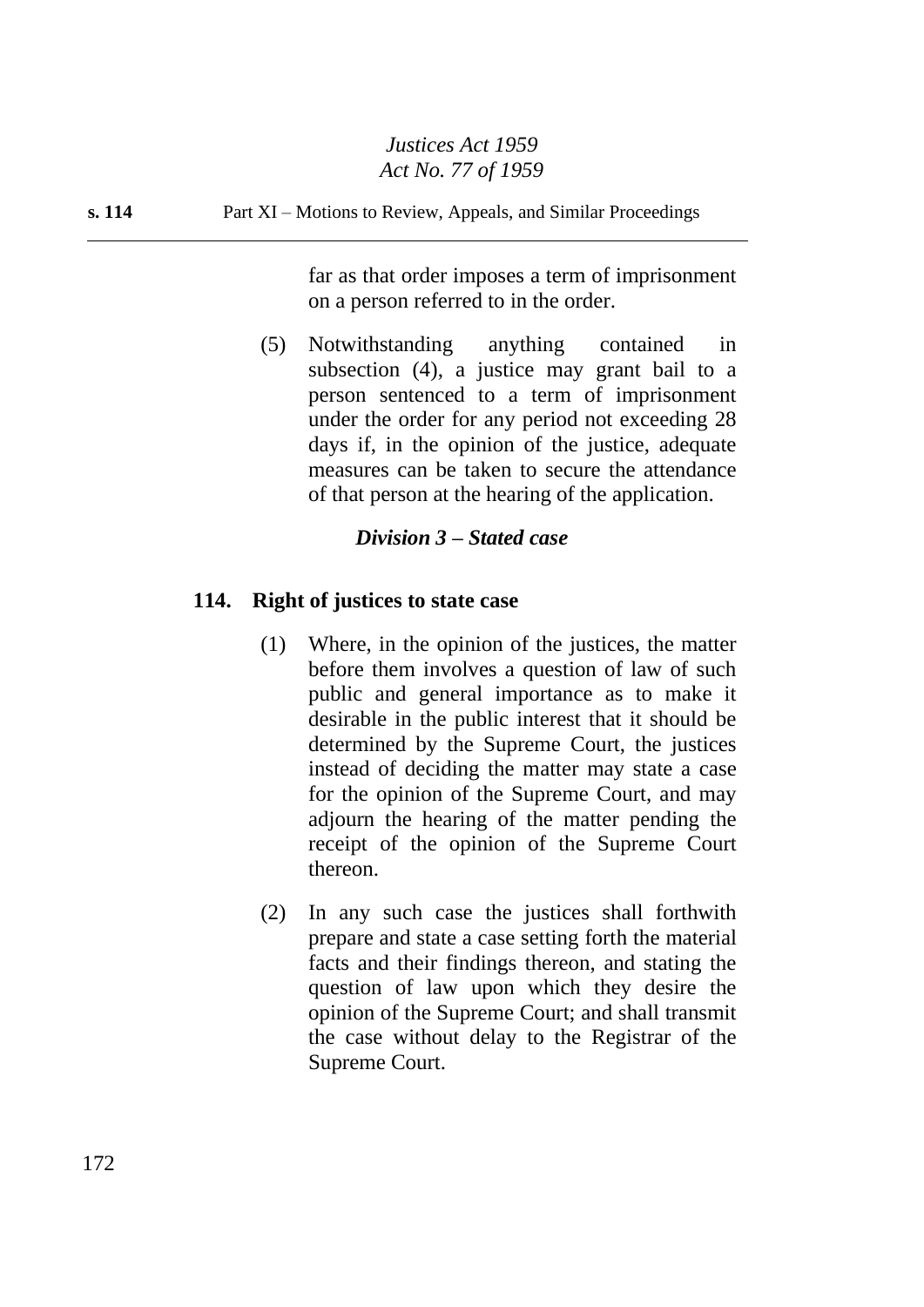Part XI – Motions to Review, Appeals, and Similar Proceedings **s. 115**

- (3) On receipt of a case stated under this section the Registrar shall set it down for hearing and give the parties at least 3 days' notice thereof.
- (4) On the hearing of a case stated, the Supreme Court –
	- (a) shall be constituted by a single judge;
	- (b) may remit the case to the justices for amendment if, in its opinion, the case is defective;
	- (c) may reserve the case or any point arising thereon for the Full Court or direct the case or any such point to be argued in the Full Court; and
	- (d) shall cause the case to be remitted to the justices with the opinion of the Court on the question therein submitted.
- (5) The Full Court has power to hear and determine any case or point that is reserved for the Full Court or directed to be argued in the Full Court pursuant to subsection  $(4)(c)$ .

## *Division 4 – Rule to show cause*

## **115. Rule to show cause and order thereon**

(1) Where a justice refuses to do an act relating to the duties of his office as justice, the person requiring the act to be done may apply to the Supreme Court or a judge, upon an affidavit of the facts, for a rule or order calling upon the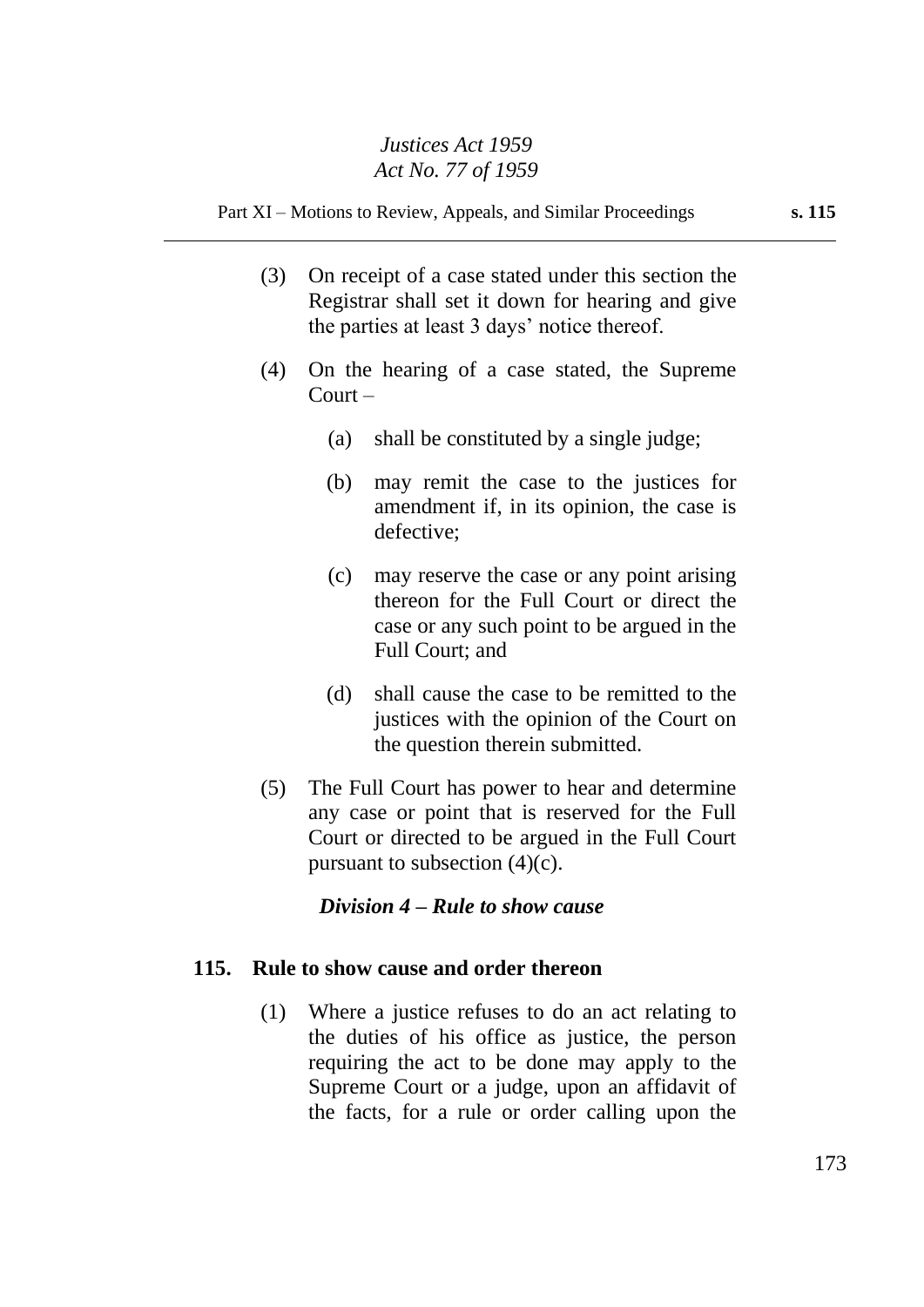**s. 116** Part XI – Motions to Review, Appeals, and Similar Proceedings

justice and the person to be affected by the act to show cause why the act should not be done.

- (2) If after due service of the rule or order good cause is not shown against it, the court or judge may make it absolute with or without or upon payment of costs.
- (3) Upon being served with the rule or order absolute, the justice shall obey it and do the act by it required to be done.
- (4) No action or proceeding may be commenced or prosecuted against the justice for having obeyed the rule and done the act thereby required.

# *Division 5 – General provisions*

## **116. Interpretation**

In this Part, unless the contrary intention appears, *order* includes conviction, dismissal of a complaint, determination, and adjudication.

# **117. Limitation of this Part**

An order committing a defendant for trial is not subject to review or appeal under this Part.

## **117A. Applications to justices for relief**

(1) A person who is aggrieved by an order of justices may –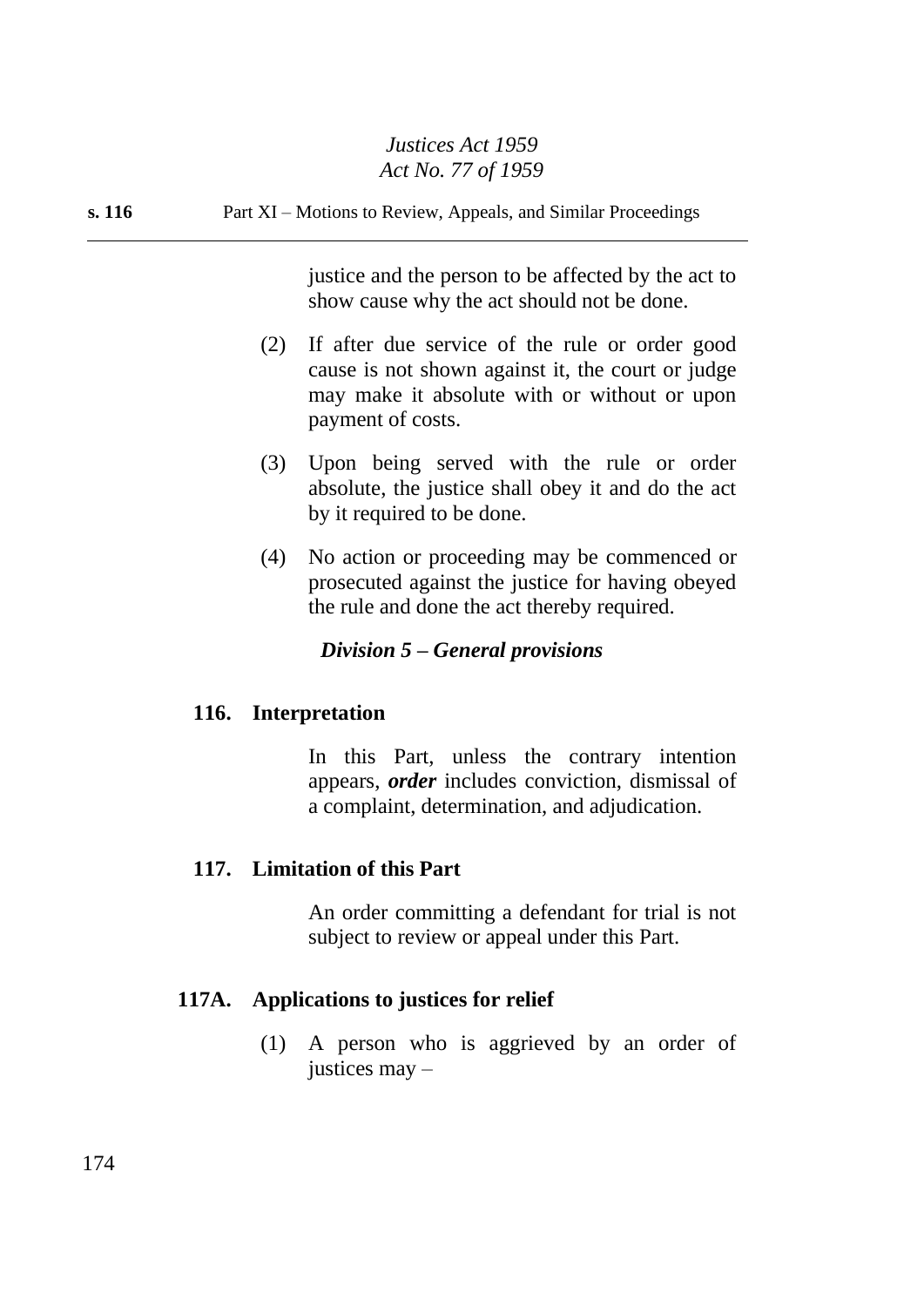Part XI – Motions to Review, Appeals, and Similar Proceedings **s. 118**

- (a) forthwith after the making of the order or within such further time thereafter as the justices allow; and
- (b) on giving notice in the prescribed form of his intention to file a notice of review under section 107 –

apply to the justices for relief as provided in this section.

- (2) On an application under this section, the justices may, in their discretion and on such terms as to costs and otherwise as they think fit, grant the application by  $-$ 
	- (a) staying proceedings on the order to which the application relates or suspending the operation thereof *ab initio*; and
	- (b) admitting the applicant to bail –

for such period as appears to be desirable for the notice of review to be returnable in the Supreme Court.

## **118. Proceedings not to be quashed for want of form**

A complaint, conviction, order, or other proceeding before justices shall not be quashed or set aside, or adjudged void, or insufficient for want of form.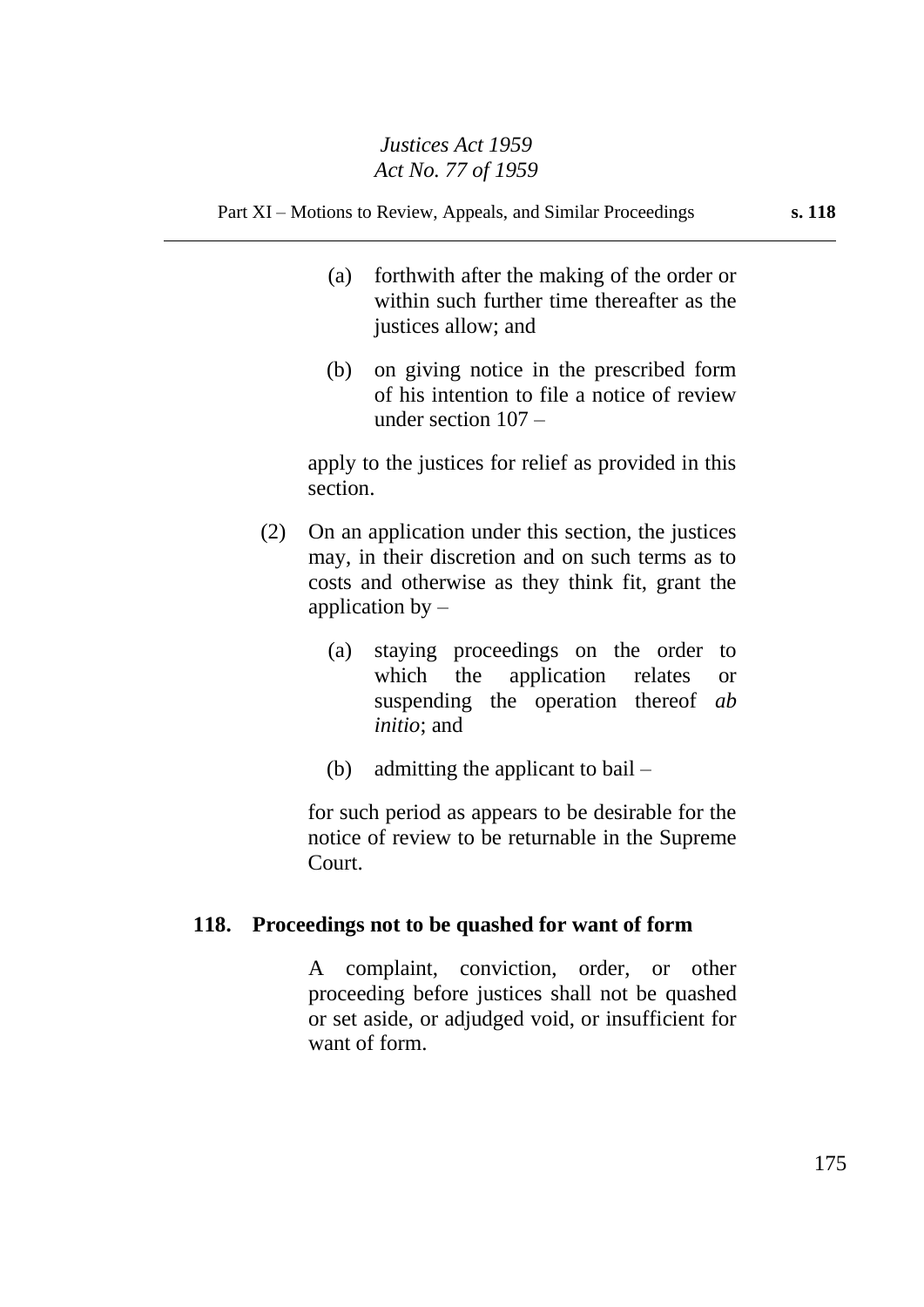#### **s. 119** Part XI – Motions to Review, Appeals, and Similar Proceedings

#### **119. Amendment of convictions, &c.**

- (1) When evidence given before the justices in substance supports the adjudication of the justices, and if that evidence would have justified the justices in making any necessary allegation or finding omitted in the adjudication, or in the formal conviction or order, or any warrant issued in pursuance of the adjudication, all necessary amendments shall be made by the Supreme Court, and when in a conviction there is some excess which may, consistently with the merits of the case, be corrected, the conviction shall be amended accordingly, and shall stand good for the remainder.
- (2) All amendments made under this section shall be subject to such order as to costs and otherwise as the court thinks fit.

#### **120. Want of complaint or summons**

When the person convicted, or against whom an order has been made, or a person whose goods have been condemned or directed to be sold as forfeited, was present at the hearing of the case, the conviction or order shall be sustained, although there may have been no complaint or summons, unless he objected at the hearing that there was no complaint or summons, and the Supreme Court is of opinion that the course of procedure was prejudicial to the conduct of his case.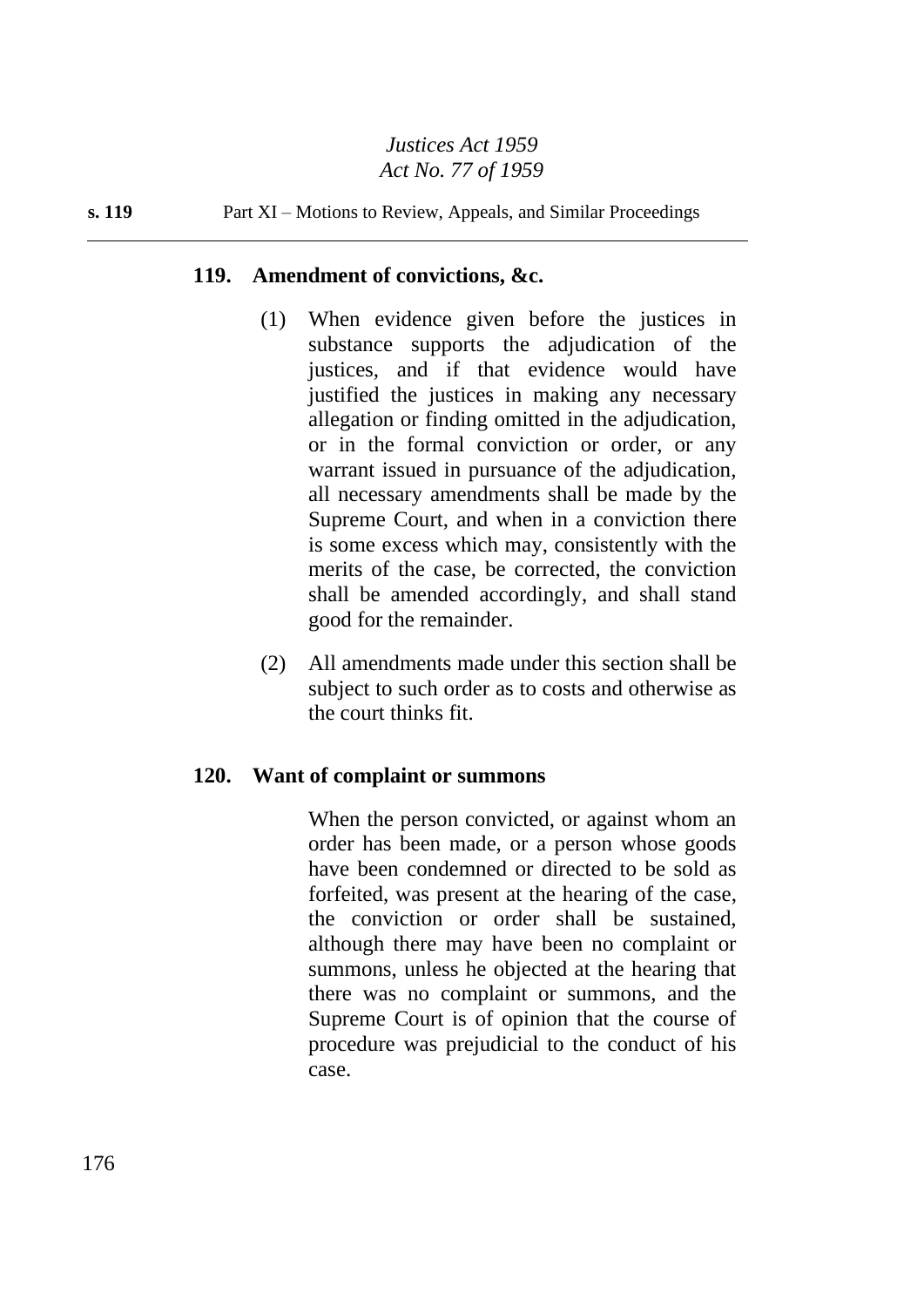# **121. Distribution of penalty**

A conviction or order shall not be defeated for the want of any distribution, or for a wrong distribution, of the penalty or forfeiture.

121A**.** . . . . . . . .

## **122. Power of court or judge to admit to bail**

- (1) Where a person committed to gaol by virtue of a summary conviction or order has been brought up by writ of *habeas corpus*, and the Supreme Court postpones the final decision of the case, the Court may admit the person to bail to secure his appearance at such time and place, and upon such conditions, as the Court may appoint.
- (2) If the judgment of the Supreme Court is against the person discharged, it may remand him to his former custody, there to serve the rest of the term for which he was committed.

## **123. Appeals to Full Court**

- (1) If a party to a motion to review, an appeal, or a case stated is dissatisfied with a rule or order of the Supreme Court in point of law or upon the admission or rejection of evidence he may, subject to this section, appeal from that rule or order to the Full Court.
- (2) The decisions of the Supreme Court on the hearing of an appeal as to –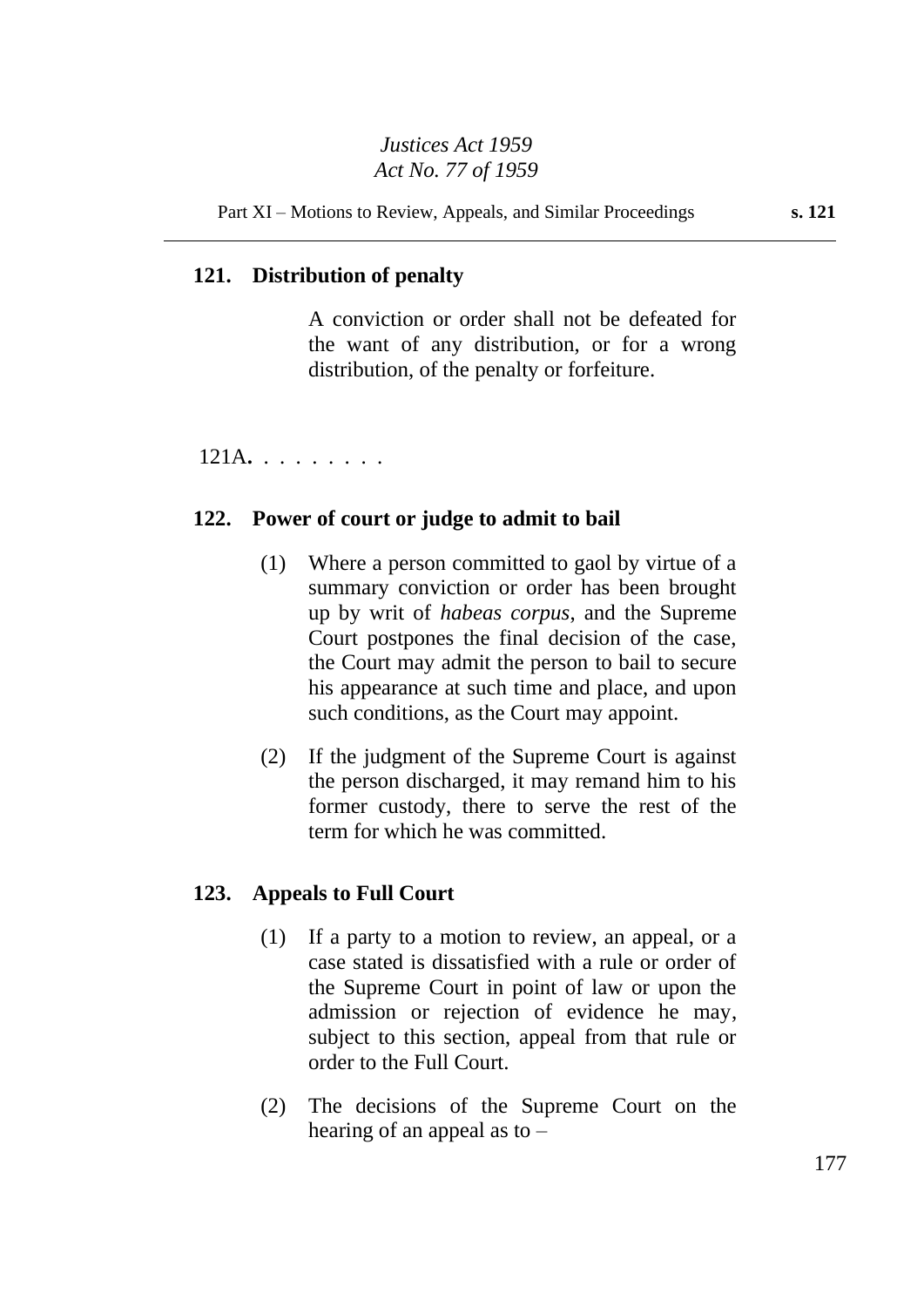**s. 123** Part XI – Motions to Review, Appeals, and Similar Proceedings

- (a) the sufficiency of the statement of a ground of appeal; or
- (b) the amending or refusing to amend an order appealed against or a ground of appeal –

are not subject to appeal under this section.

- (3) On the hearing of an appeal under this section the Full Court may –
	- (a) draw any inference of fact;
	- (b) order  $-$ 
		- (i) any judgment to be entered that ought to have been given; or
		- (ii) a hearing *de novo* on such terms as to costs or otherwise as it thinks just; and
	- (c) make such other orders as it thinks just and proper to ensure the determination on the merits of the real questions in controversy between the parties.
- (4) An appeal under this section shall not succeed on the ground merely of misdirection or improper reception or rejection of evidence, unless in the opinion of the Full Court substantial wrong or miscarriage has been thereby occasioned in the court below.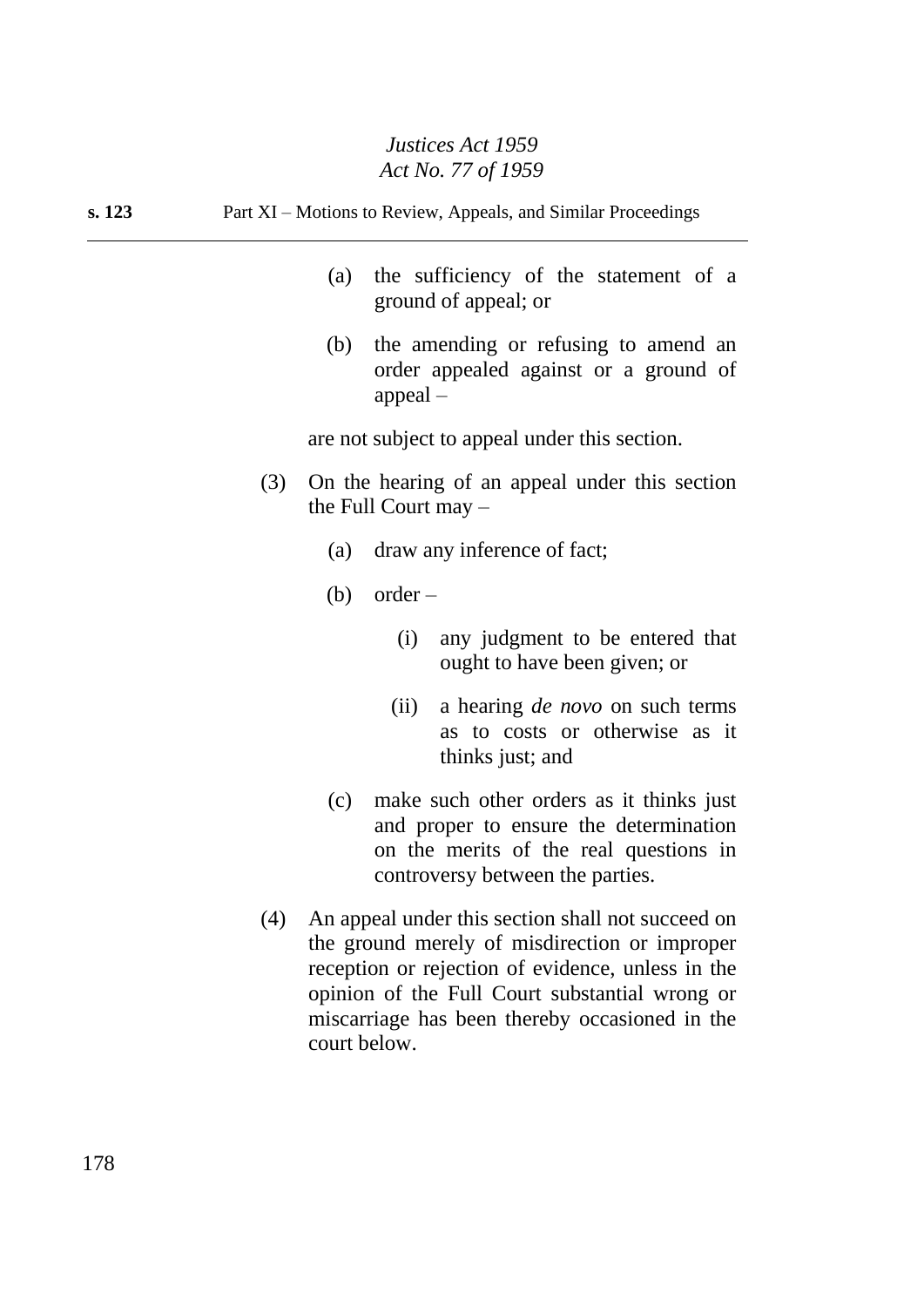Part XI – Motions to Review, Appeals, and Similar Proceedings **s. 123A**

# **123A. Bail where appeal to Full Court**

If an appeal is made to the Full Court under section 123, the Full Court may, on the application of the appellant, make an order for bail for the appellant or refuse bail.

## **124. Rules of court**

The judges, or a majority of them, may make general rules and orders to regulate the practice and procedure under this Part, and for carrying this Part into effect, and, subject to the provisions of this Act, may prescribe the fees to be taken and the costs to be allowed.

## **125. Costs on appeal**

(1) In proceedings under this Part the court or a judge may make such order as to costs, both in the Supreme Court and before the justices, as to the court or judge seems proper.

 $(2)$  . . . . . . . .

*Division 6 – . . . . . . . .*

125A - 125D**.** . . . . . . . .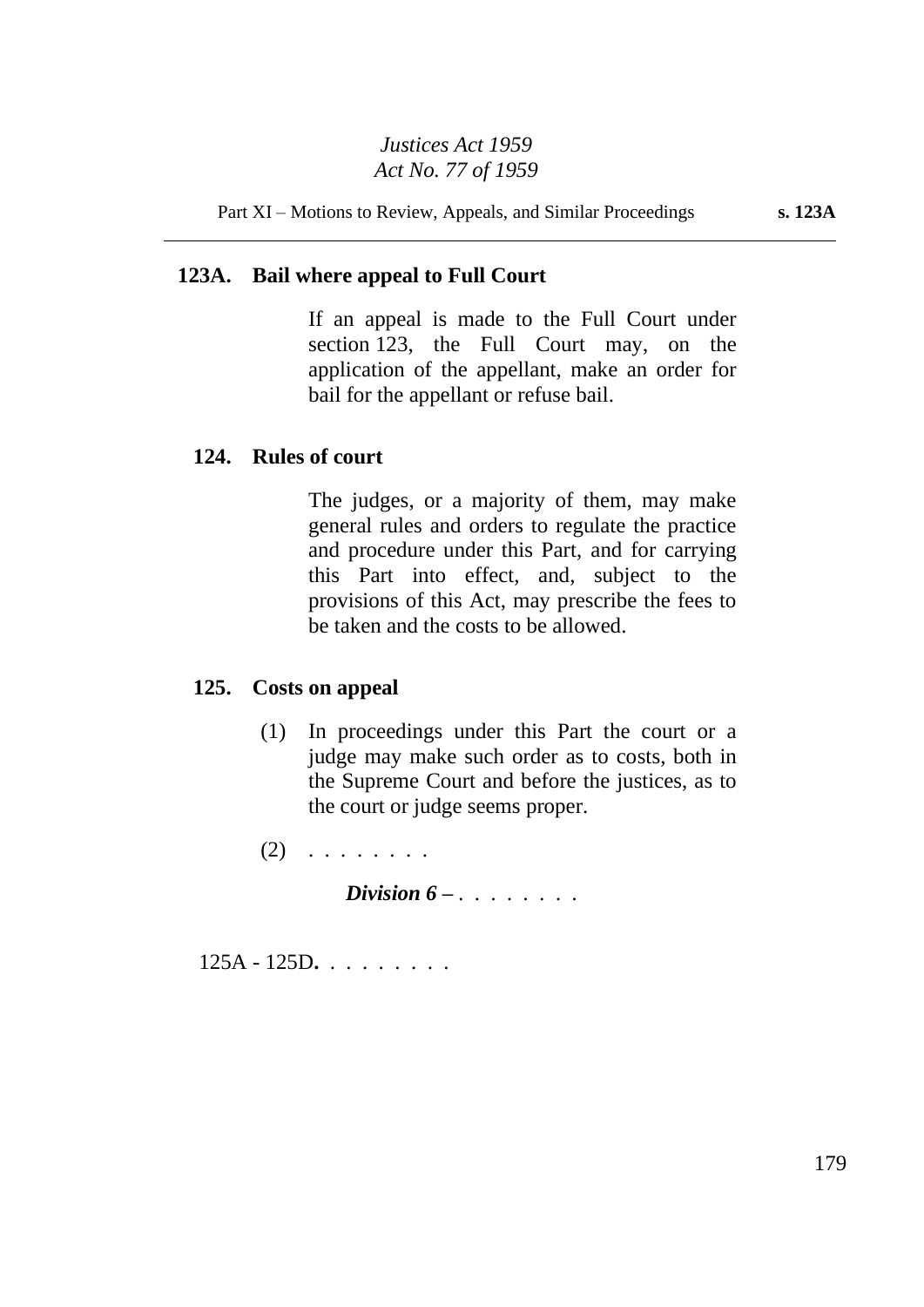**s. 126** Part XII – Protection of Justices in the Execution of Their Office

# **PART XII – PROTECTION OF JUSTICES IN THE EXECUTION OF THEIR OFFICE**

#### **126. Action for act done within jurisdiction as a justice**

- (1) An action brought against a justice for an act done by him in the execution of his duty as a justice with respect to a matter within his jurisdiction as a justice shall be an action as for a tort.
- (2) In the statement of claim or plaint it shall be expressly alleged that the act was done maliciously and without reasonable and probable cause.
- (3) If at the trial the plaintiff fails to prove the allegation mentioned in subsection (2), he shall be non-suited, or a verdict shall be given for the defendant, with costs.

# **127. Action for act done without or in excess of jurisdiction**

- (1) An action against a justice for an act done by him in a matter  $-$ 
	- (a) of which by law he has not jurisdiction; or
	- (b) in which he has exceeded his jurisdiction –

may be maintained by any person injured by that act or by any act done under any conviction or order made, or any warrant issued by the justice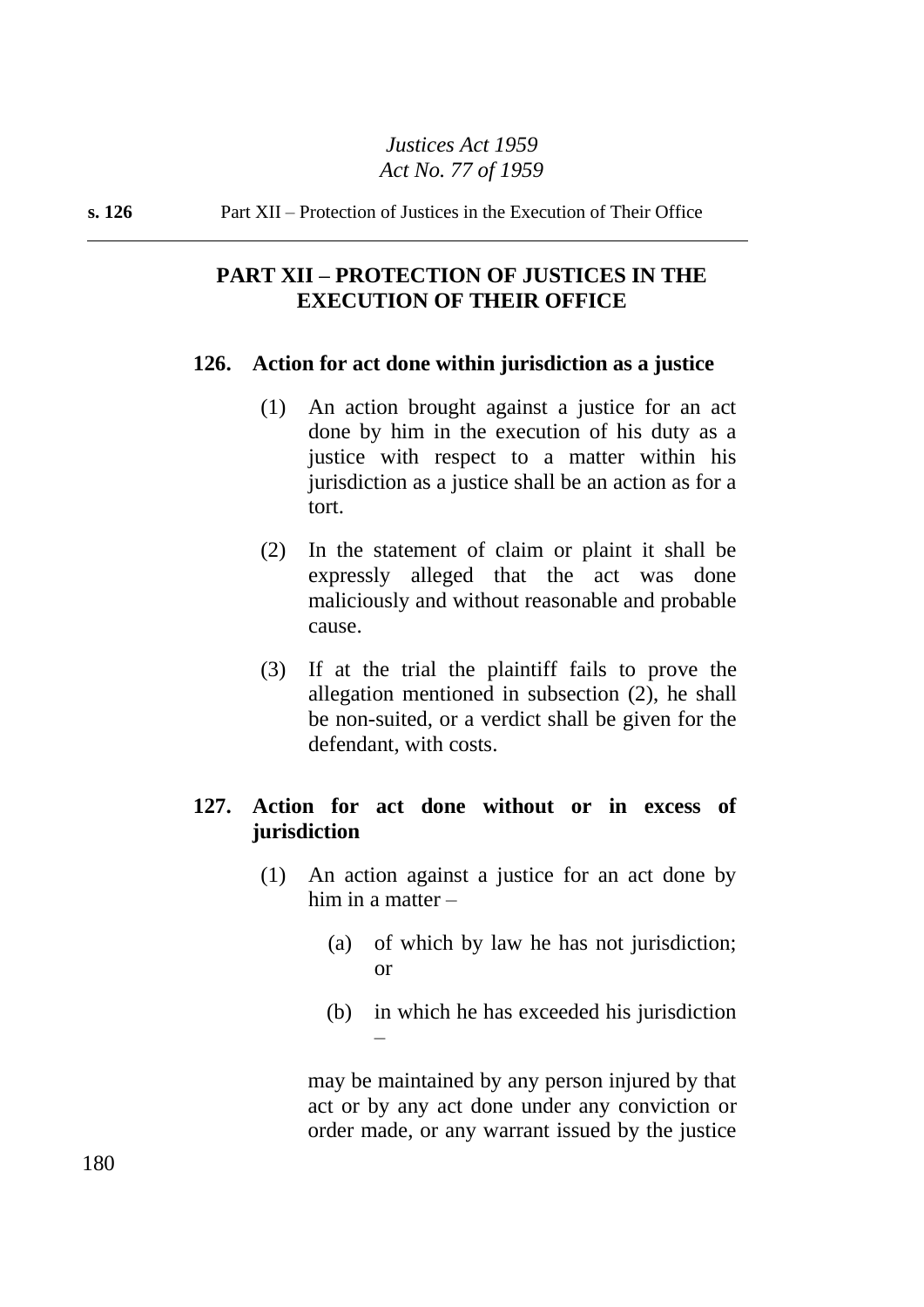in that matter, in the same form and in the same cases as such an action might have been maintained before the passing of this Act.

- (2) In the statement of claim or plaint it is not necessary to allege that the act was done maliciously and without reasonable and probable cause.
- (3) No such action may be brought  $-$ 
	- (a) for anything done under the conviction or order until after that conviction or order has been set aside, or has been quashed under Part XI;
	- (b) for anything done under a warrant issued by the justice to procure the appearance of that person if the warrant has been followed by a conviction or order in the same matter until after that conviction or order has been set aside or has been quashed under Part XI; or
	- (c) for anything done under a warrant issued by the justice to procure the appearance of that person if –
		- (i) the warrant has not been followed by a conviction or order in the same matter; or
		- (ii) the warrant was upon a complaint for an alleged indictable offence, and a summons had been issued previously to the warrant and duly served, and that person had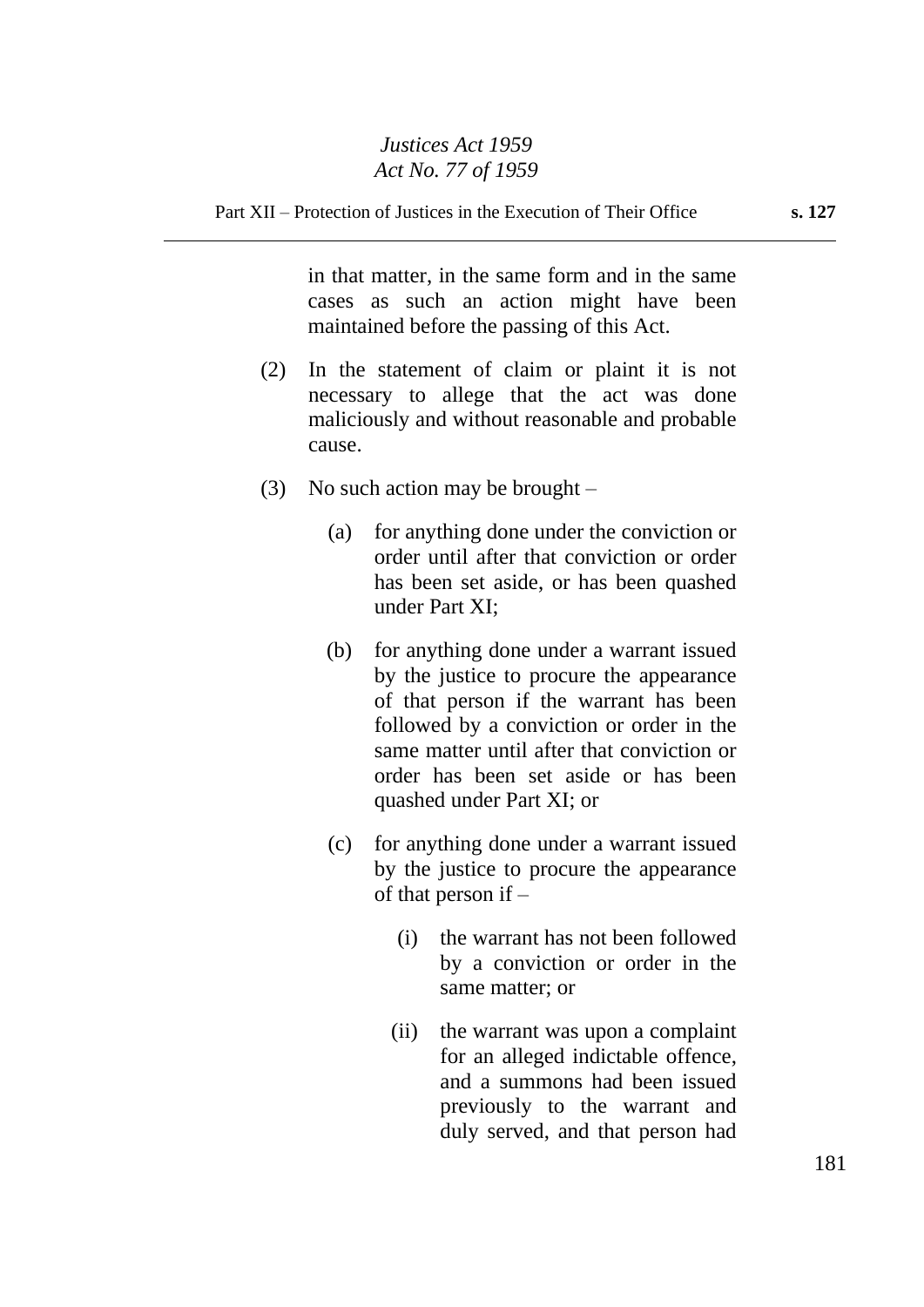**s. 128** Part XII – Protection of Justices in the Execution of Their Office

not appeared according to the exigency thereof.

## **128. No action maintainable for exercise of discretion, &c.**

An action shall not be brought against a justice –

- (a) for or by reason of the manner in which he has exercised his discretion in the execution of a discretionary power conferred on him by an Act;
- (b) for anything done under a warrant of execution or of commitment on the ground of a defect in the conviction or order on which it was founded if, either before or after the granting of the warrant, the conviction or order has been confirmed or amended under Part XI;
- (c) by reason of a defect in a conviction or order made by some other justice on which he has *bona fide* and without collusion granted a warrant of execution or of commitment; or
- (d) by reason of a want of jurisdiction in another justice by whom a conviction or order has been made on which he has *bona fide* and without collusion granted a warrant of execution or of commitment.

182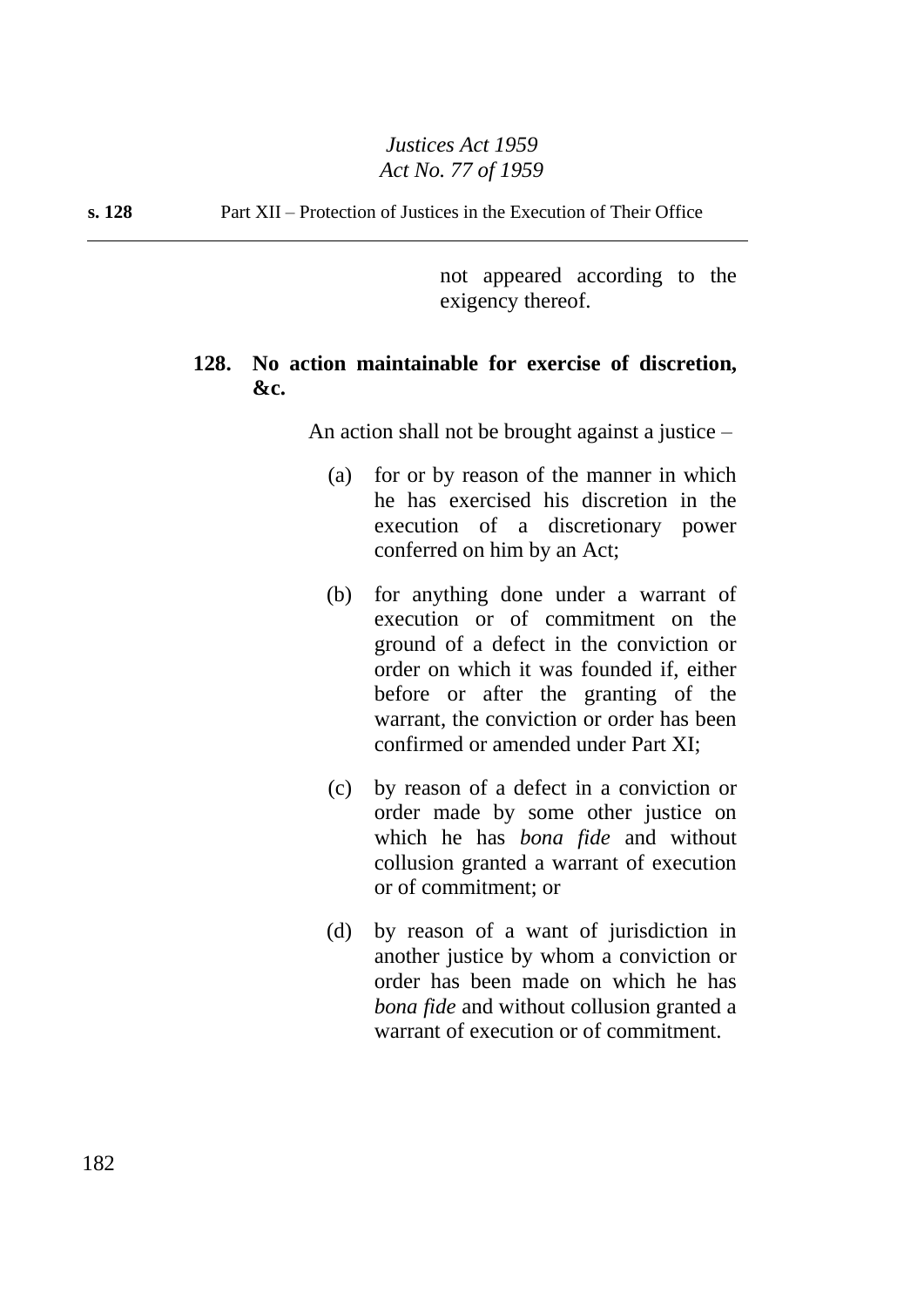Part XII – Protection of Justices in the Execution of Their Office **s. 129**

# **129. Setting aside of proceedings when prohibited action brought**

If an action is brought in the Supreme Court or Magistrates Court (Civil Division) against a justice which by this Act is declared to be not maintainable a judge or a magistrate of that Magistrates Court (Civil Division) may, upon the application of the defendant, and upon an affidavit of the facts, set aside the proceedings in the action, with or without costs.

## **130. Notice of action**

- (1) An action shall not be brought against a justice for anything done by him or her in the execution of his or her office unless notice in writing of the intended action has been delivered to the justice or left for him or her at his or her usual place of abode by the party intending to commence the action, or by his or her lawyer.
- (2) The notice shall state clearly and explicitly the cause of action and the court in which it is intended to bring the action.
- (3) The notice shall be endorsed with the name and place of abode of the party intending to bring the action, and, if it is served by his or her lawyer, with the name and place of abode or of business of that lawyer.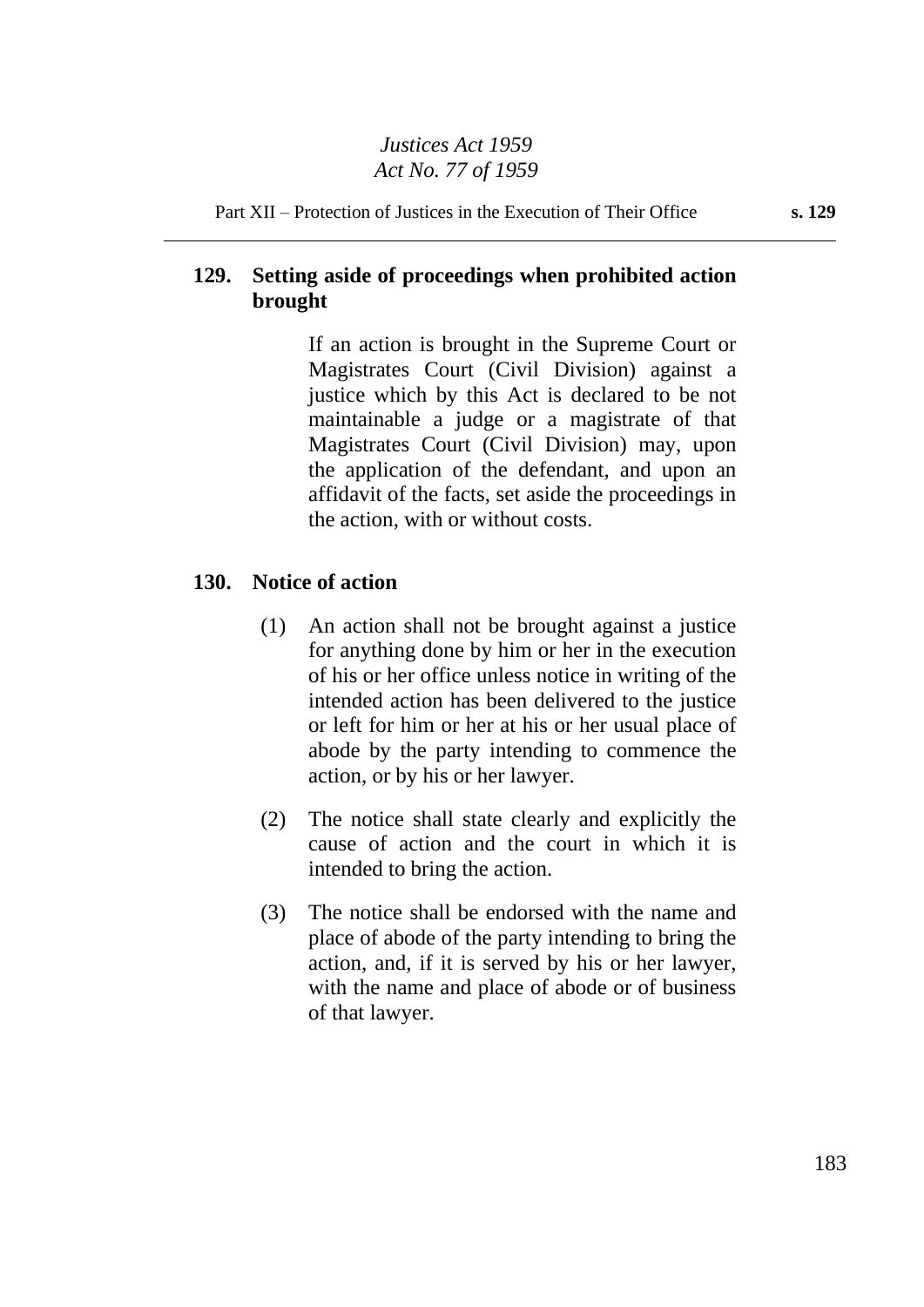**s. 131** Part XII – Protection of Justices in the Execution of Their Office

#### **131. Where action may be brought**

- (1) An action against a justice for anything done by him in the execution of his office may, subject to this section, be brought in the Supreme Court, or in a Magistrates Court (Civil Division).
- (2) Such an action shall not be continued in a Magistrates Court (Civil Division) if the justice, or his or her lawyer, within 6 days after being served with the summons gives notice in writing to the plaintiff that he objects to being sued in the Magistrates Court (Civil Division) for the cause of action, and all proceedings afterwards had in that court in the action shall be null and void.

## **132. Where plaintiff does not recover damages beyond amount tendered, judgment to be for defendant**

If at the trial of an action subject to this Part, the court or jury find that the plaintiff is not entitled to damages beyond the amount, if any, tendered or paid into court –

- (a) judgment shall be given for the defendant;
- (b) the plaintiff shall not be at liberty to elect to be non-suited; and
- (c) so much of the amount, if any, paid into court as is sufficient to pay the defendant's costs, shall be paid out of court to the defendant, and the residue, if any, to the plaintiff.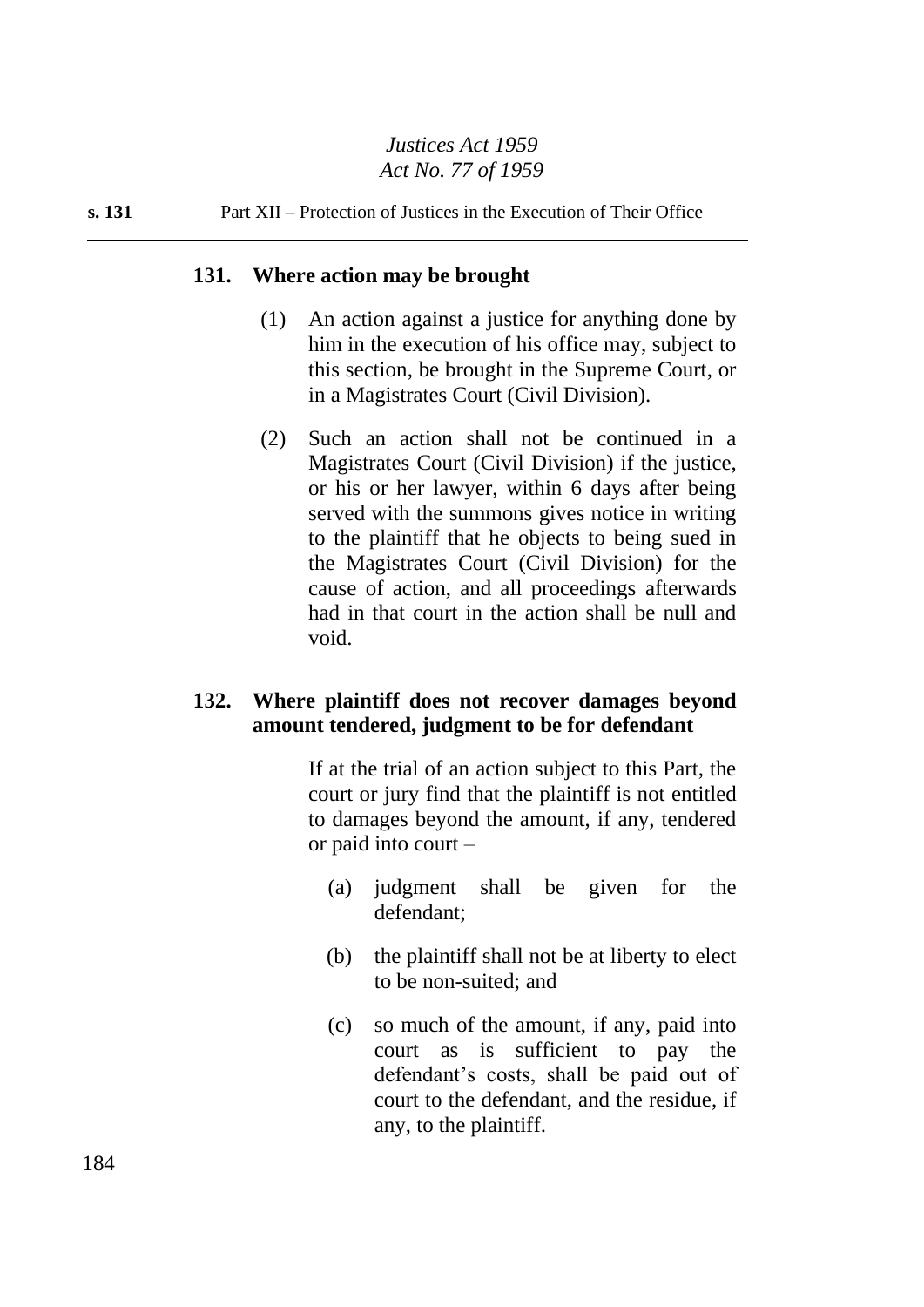#### **133. Damages**

If the plaintiff in an action subject to this Part claims as damages the amount of a penalty or sum of money levied or paid under the conviction or order, or seeks to recover damages in respect of imprisonment suffered by him thereunder, and it is proved –

- (a) that he was guilty of the offence of which he was convicted, or that he was liable by law to pay the sum he was ordered to pay; and
- (b) that the imprisonment, if any, so suffered by him was no greater than the punishment assigned by law for the offence of which he was convicted, or for non-payment of the sum he was ordered to pay –

he is not entitled to recover the amount of the penalty or sum so levied or paid or any sum as damages for the imprisonment or any costs.

#### **134. Costs**

- (1) Subject to section 133, if the plaintiff in an action subject to this Part recovers a verdict, or obtains judgment by default, he is entitled, unless the court otherwise orders –
	- (a) to costs in the same manner as if this Act had not been passed; or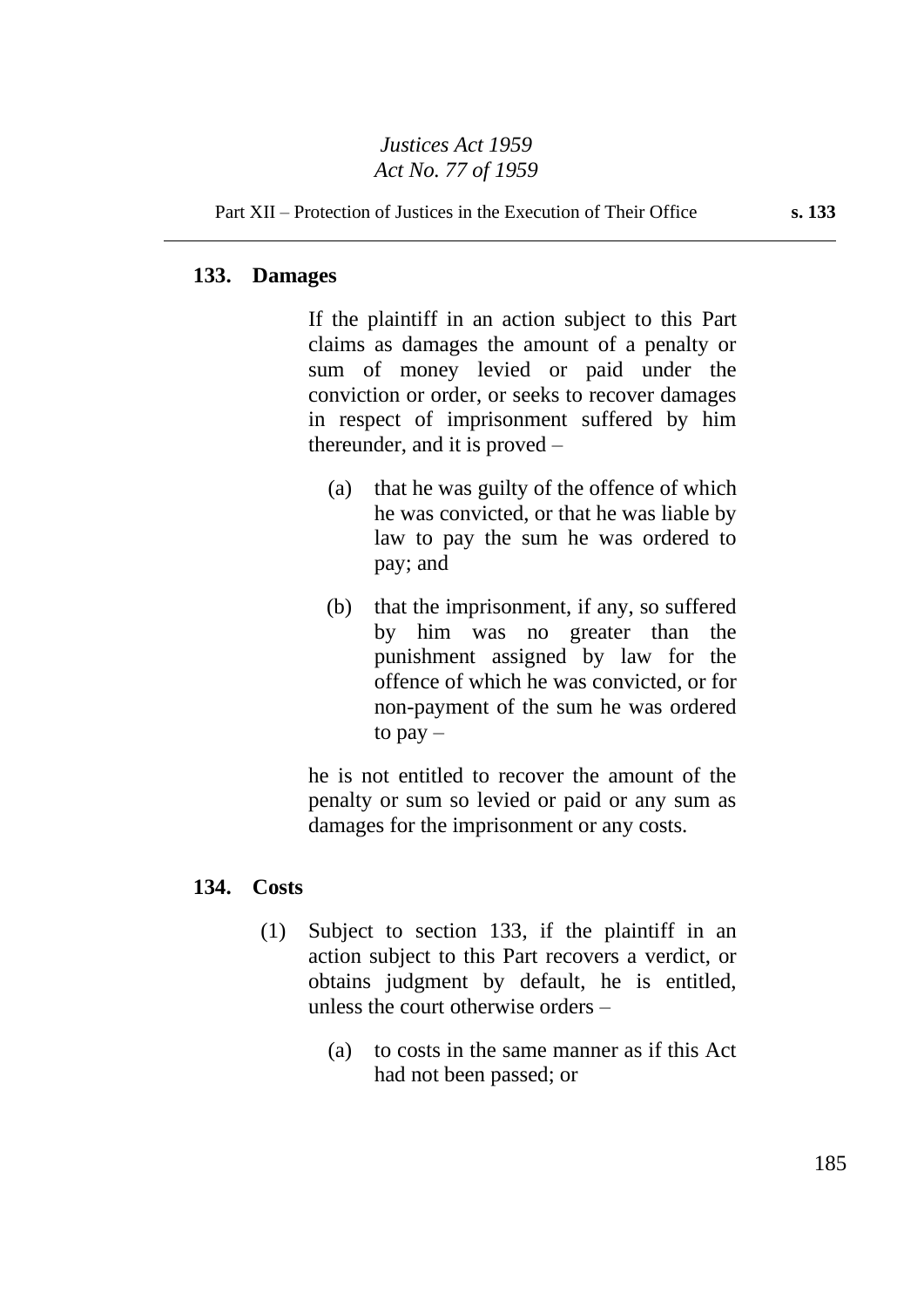#### **s. 134** Part XII – Protection of Justices in the Execution of Their Office

- (b) if he has alleged in the statement of claim or plaint that the act complained of was done maliciously and without reasonable and probable cause, to his full costs as between lawyer and client.
- (2) Unless the court otherwise orders, the defendant in any such action, if he obtains judgment by verdict or otherwise, or if the plaintiff discontinues the action, is entitled to his full costs as between lawyer and client.
- (3) If the plaintiff in any such action recovers a sum less than \$20 as damages, he is not entitled to recover from the defendant any costs of suit.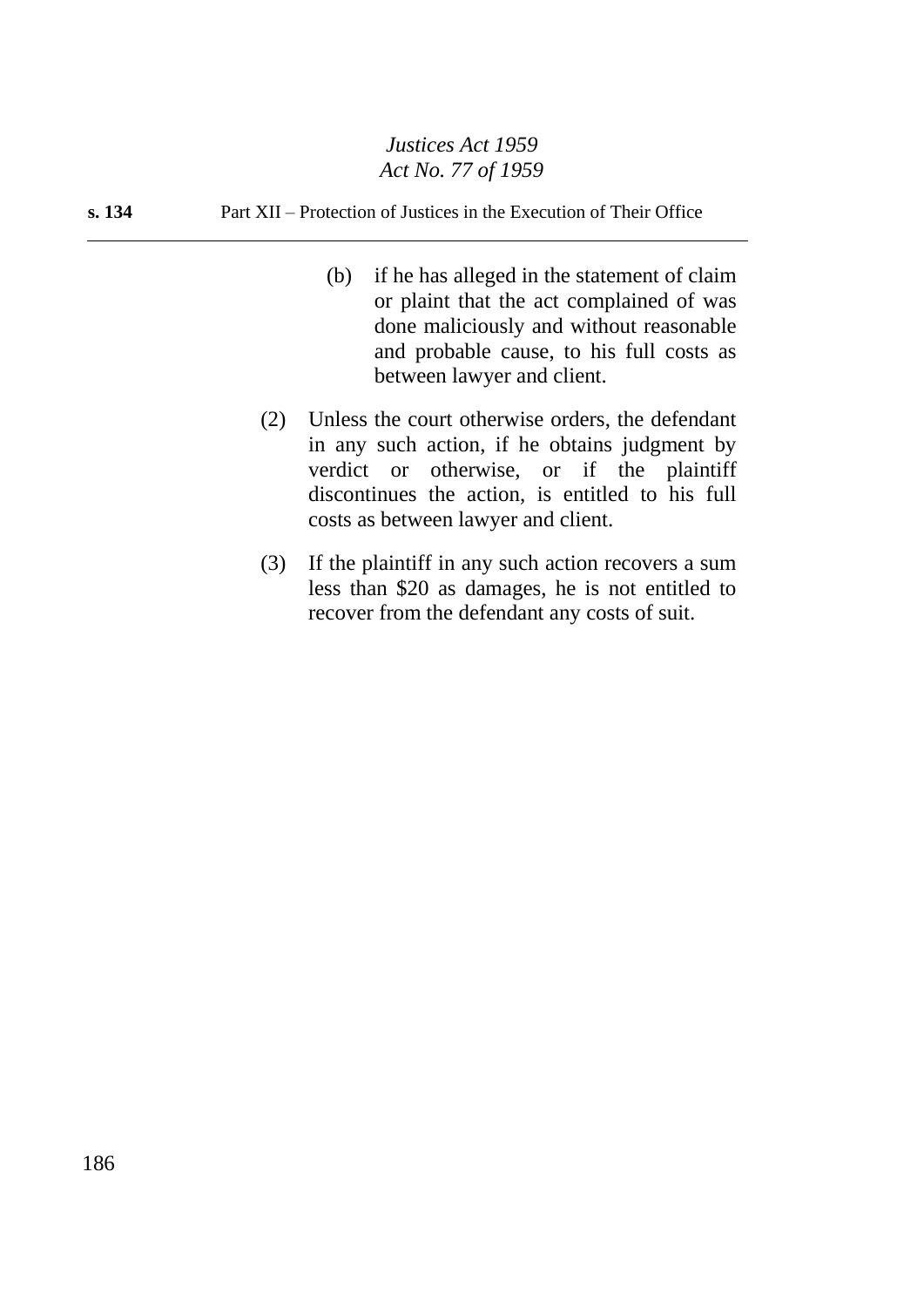# **PART XIII – MISCELLANEOUS**

#### **135. Warrant not to be void for form only**

A warrant of commitment or to apprehend shall not be held void by reason only of a defect or error therein if there is a conviction or order which is good and valid, or which may be amended and made good and valid, under this Act to sustain it.

#### **136. Protection of defective or irregular execution**

- (1) Where there is a defect or want of form in a conviction or order –
	- (a) execution made thereon under this Act shall be deemed not to be unlawful; and
	- (b) the person making the execution shall be deemed not to be a trespasser –

by reason thereof.

- (2) A person making an execution under this Act shall be deemed not to be a trespasser from the beginning by reason of an irregularity afterwards committed by him in the execution.
- (3) A person aggrieved by an irregularity as mentioned in subsection (2) may recover satisfaction for any special damage caused him by the irregularity.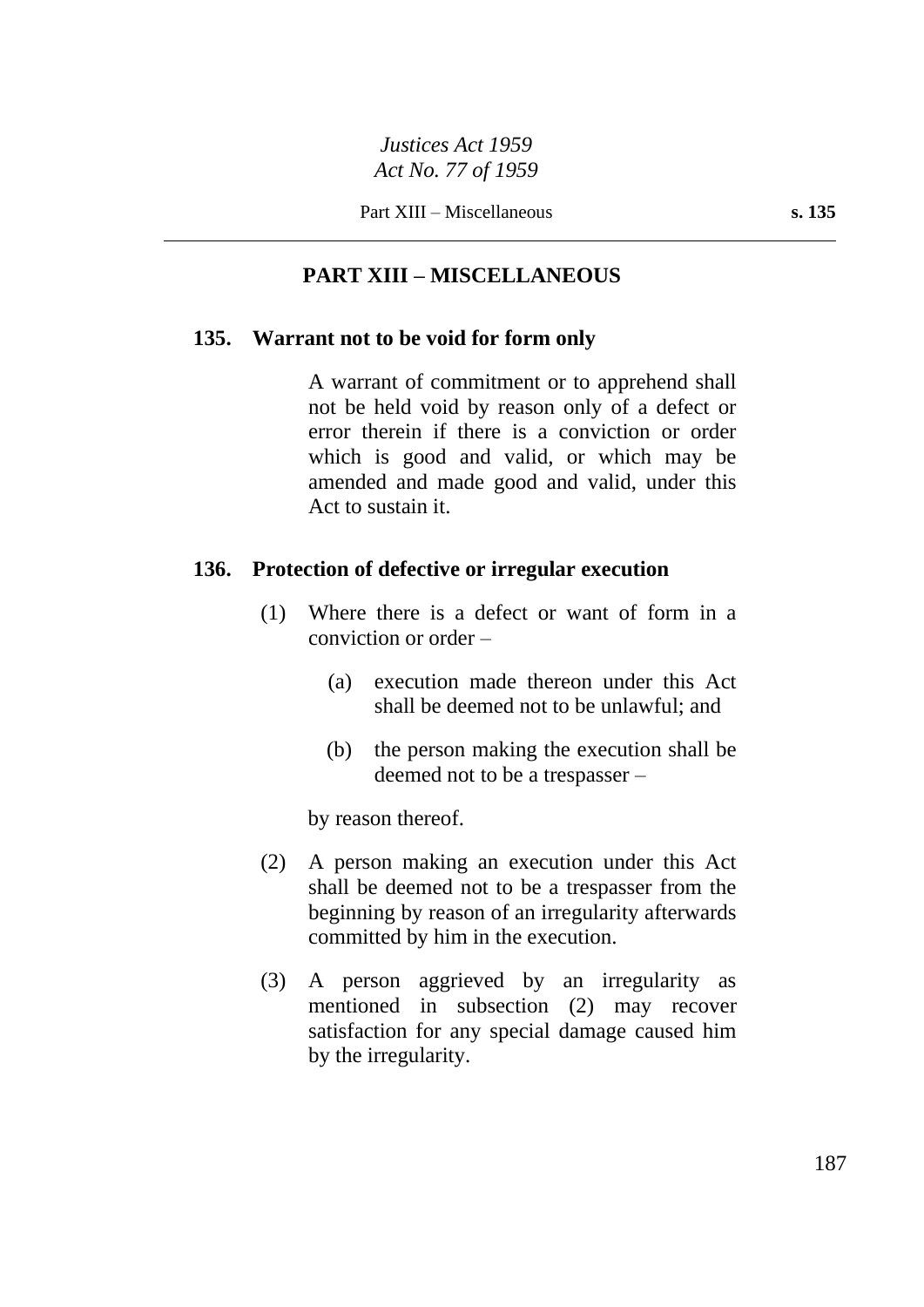#### **s. 136A** Part XIII – Miscellaneous

#### **136A. Recording of depositions and proceedings**

Where a deposition or the whole or part of proceedings in any cause or matter under this Act is recorded by mechanical means on to tapes or other apparatus –

- (a) the tapes or apparatus shall be preserved for such period as may be prescribed; and
- (b) the person who recorded the deposition or the proceedings shall certify the recording to be a true and accurate record of the deposition or proceedings to which it relates.

#### **137. Fees**

- (1) Fees shall not be received or demanded from
	- (a) a public officer; or
	- (b) subject to subsection (1A), a duly appointed officer of a statutory public body or board –

in respect of proceedings under this Act instituted by him in the execution of his duty.

(1A) Subsection (1) does not apply to a duly appointed officer of a municipality in respect of proceedings under this Act instituted by him pursuant to Part VII of the *Local Government (Highways) Act 1982* where a composition has been made to the corporation of the municipality under section 100 (1) of that Act.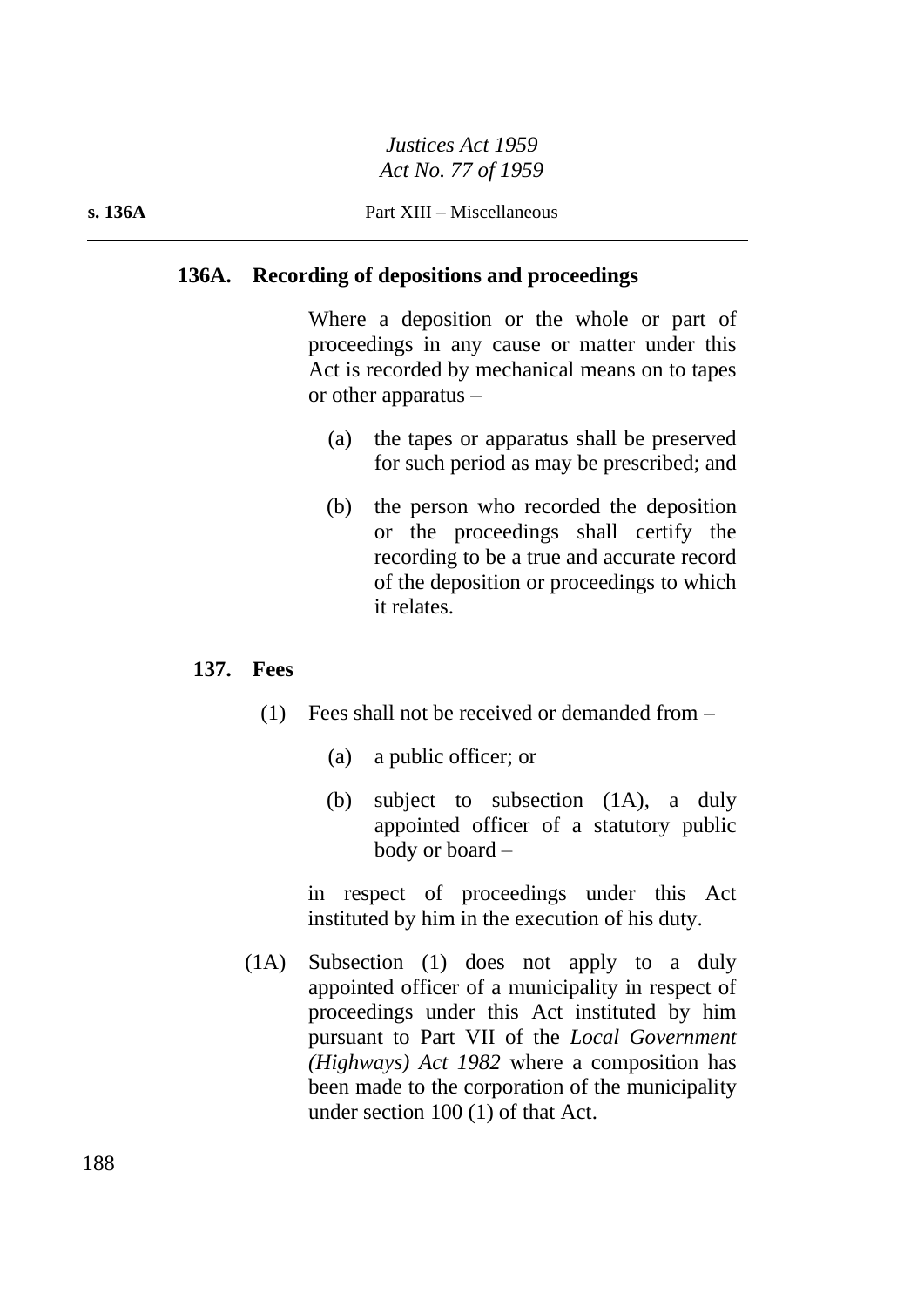Part XIII – Miscellaneous **s. 138**

- (2) A person who is summarily convicted or against whom an order is made upon the complaint of a person exempted from payment of fees by this section shall pay the amount of the prescribed fees that would otherwise have been payable in respect of the proceedings if all documents used therein had been prepared by the clerk of petty sessions, and that amount shall for purposes of recovery be deemed to be costs ordered under section 77.
- (3) Fees under subsection (2) that relate to the preparation of documents that were prepared not by the clerk of petty sessions but by the complainant shall when recovered be paid over to the complainant.
- $(4)$  . . . . . . . .

## **138. Power to order delivery of possession of goods in custody of police officer**

- (1) When possession has been taken by a police officer of property in relation to which an offence is alleged to have been committed and–
	- (a) proceedings taken against the alleged offender have terminated by his conviction or discharge; or
	- (b) the alleged offender is not known or cannot be found–

or when property reasonably supposed to have been stolen has come into the possession of a police officer, and in either case the police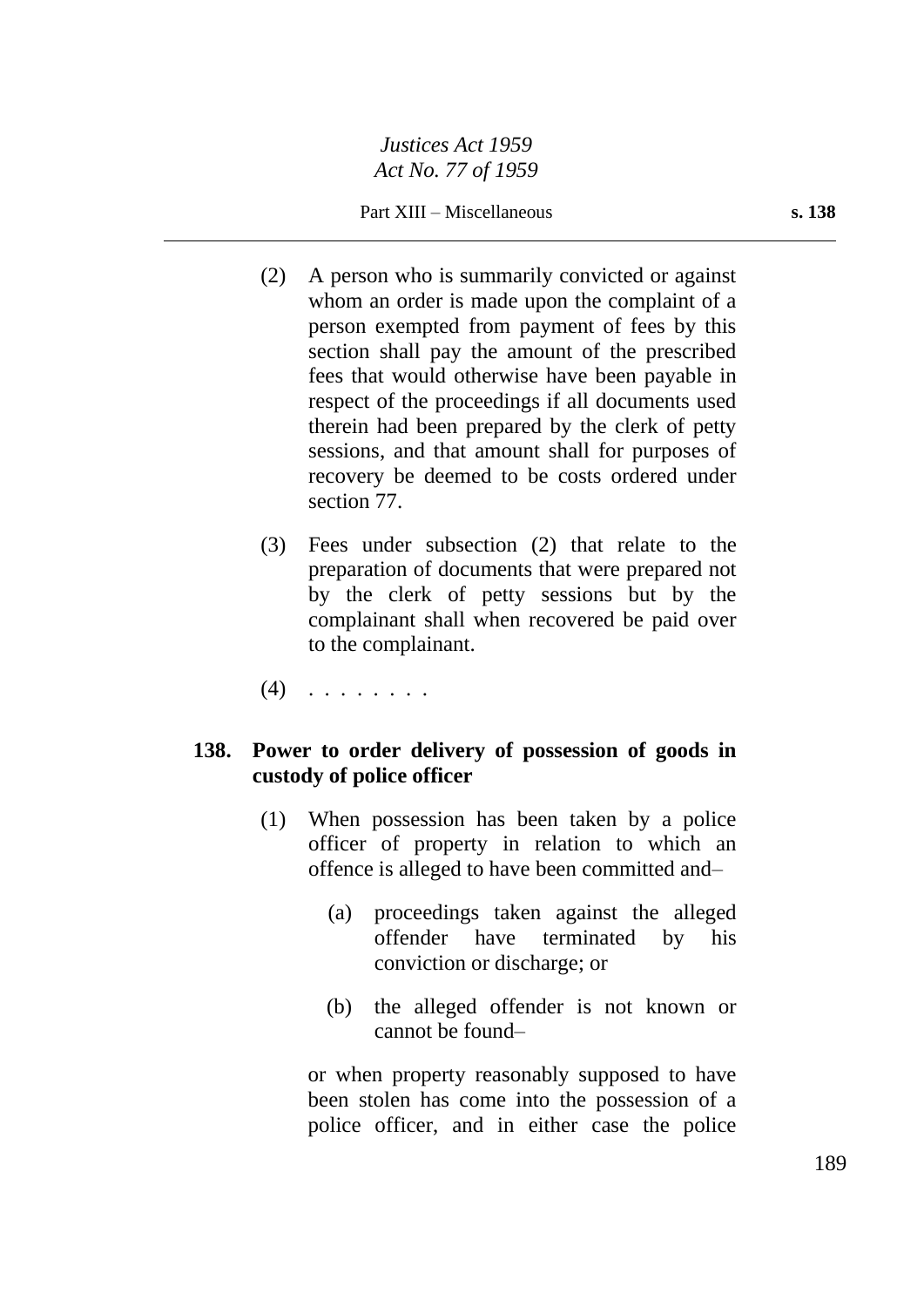#### **s. 138** Part XIII – Miscellaneous

officer is not satisfied as to who is entitled to the property or the owner of the property is not known or cannot be found, the officer may apply to a court of petty sessions for directions for the disposal of the property.

- (2) The justices, after such inquiry as they may think sufficient, may make an order for the delivery of the property to any person who appears to them to be entitled thereto, or if no claim to the property is established may make an order that it shall be sold or otherwise disposed of, and that the net proceeds of the sale, if any, shall be paid into the Public Account if no claim thereto is established within 3 months after the date of their order.
- (3) If there are several claimants to the property, the justices, after hearing the several claimants appearing before them, may make an order for the delivery of the property on such terms as they may think necessary for securing the safe custody thereof pending any action which may be brought for the recovery thereof.
- (4) An order under this section does not prejudice the right of a person to recover in a court of competent jurisdiction the property to which the order relates from the person to whom it is so delivered if proceedings for the recovery thereof are taken within 6 months after the order is made.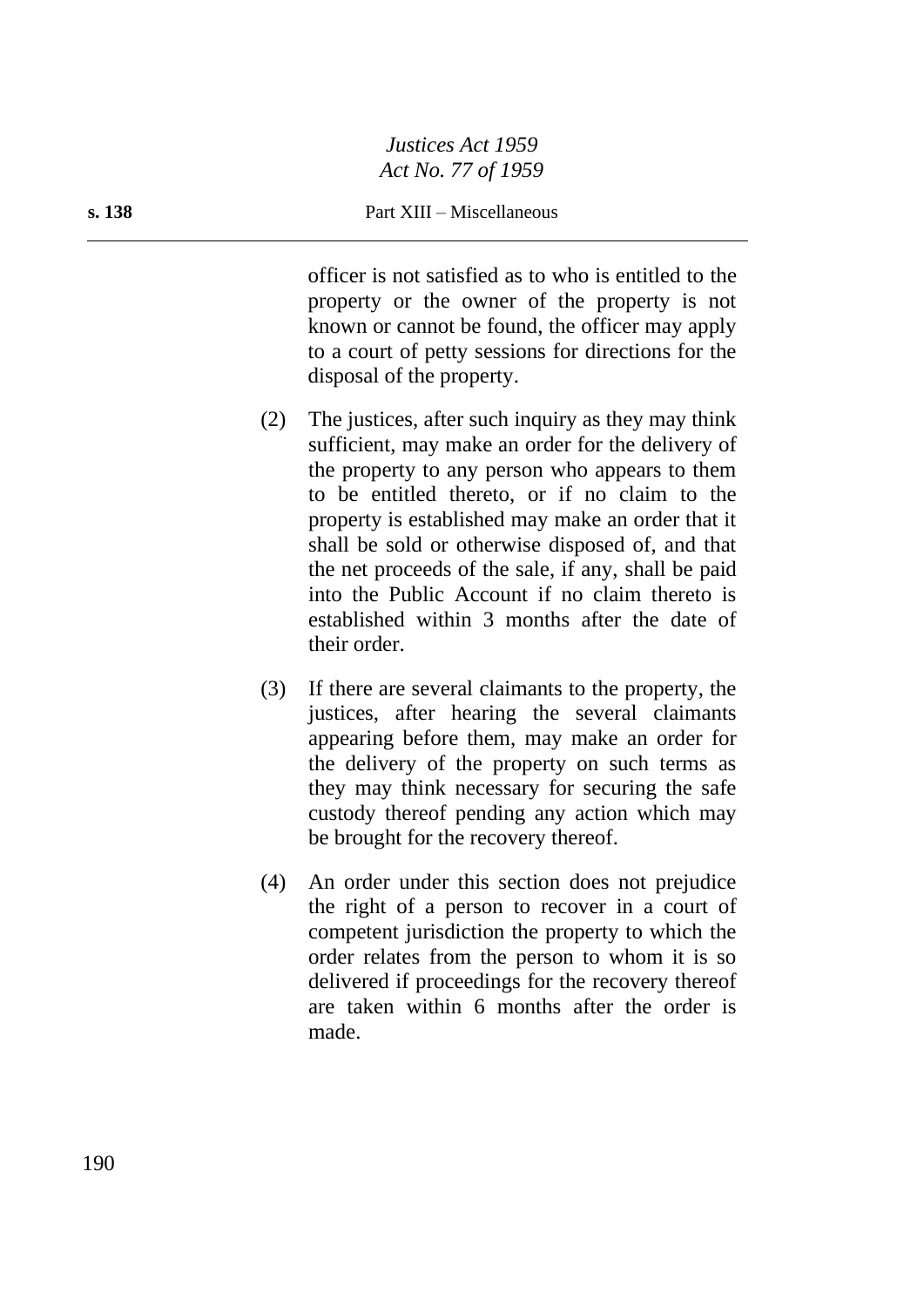# **139. Prisoner to be present for statement under** *Evidence Act 2001*

Where a prisoner in custody has served or received notice of an intention to take a statement as provided in section 194B of the *Evidence Act 2001*–

- (a) a judge;
- (b) a justice by whom the prisoner was committed;
- (c) a magistrate; or
- (d) one of the visiting justices of the gaol in which the prisoner is confined–

may, by an order in writing, direct the gaoler having the custody of the prisoner to convey him to the place mentioned in the notice for the purpose of being present at the taking of the statement, and the gaoler shall convey the prisoner or cause him to be conveyed accordingly, and the expenses of his conveyance shall be paid out of the funds applicable to the other expenses of the gaol.

140 - 140B**.** . . . . . . . .

#### **141. Payment of fees**

(1) A copy of the table of fees in force for the time being shall be conspicuously exhibited at each place appointed by the Governor, or ordinarily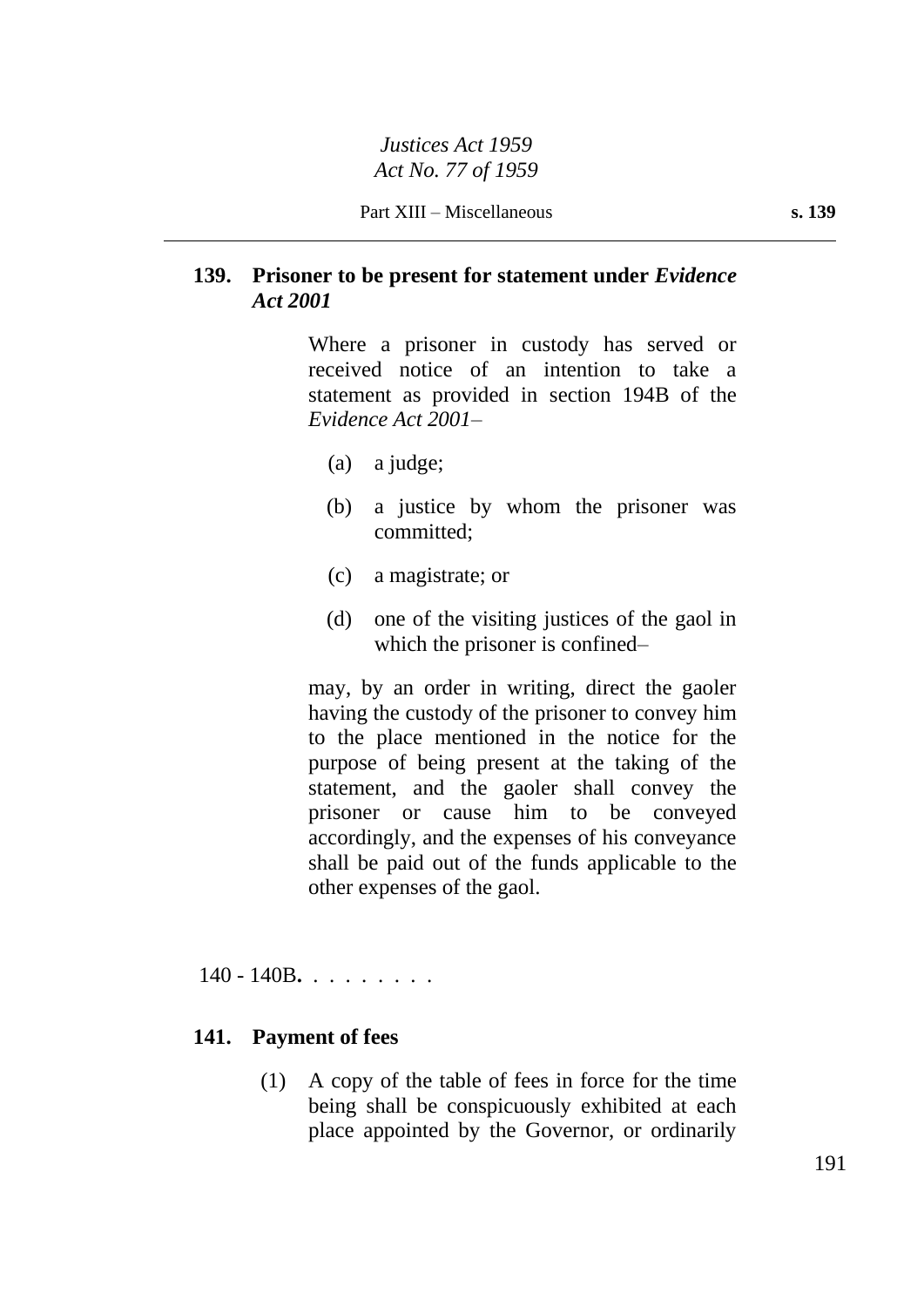used, for holding courts of petty sessions and the office of each clerk of petty sessions, and at the foot of each copy there shall be printed section 137.

- (2) A justice or clerk of petty sessions may refuse to do any act or thing in respect of which a fee is payable under this Act unless that fee is first duly paid.
- (3) If any such act or thing is done, and the fee due thereon is not paid, the clerk to whom the fee should have been paid may recover it in a summary way before a justice.
- (4) If a justice or clerk of petty sessions is satisfied that paying a fee would cause a person undue hardship, the justice or clerk of petty sessions  $may -$ 
	- (a) waive the fee; or
	- (b) reduce the fee; or
	- (c) refund the whole or any part of the fee already paid; or
	- (d) allow time to pay the whole or any part of the fee.
- (5) Where it is not otherwise expressly appointed, every such fee shall, in the first instance, be payable, and paid by the party (whether prosecutor or otherwise) on whose behalf or at whose instance the particular act or thing is done, or required to be done, but shall be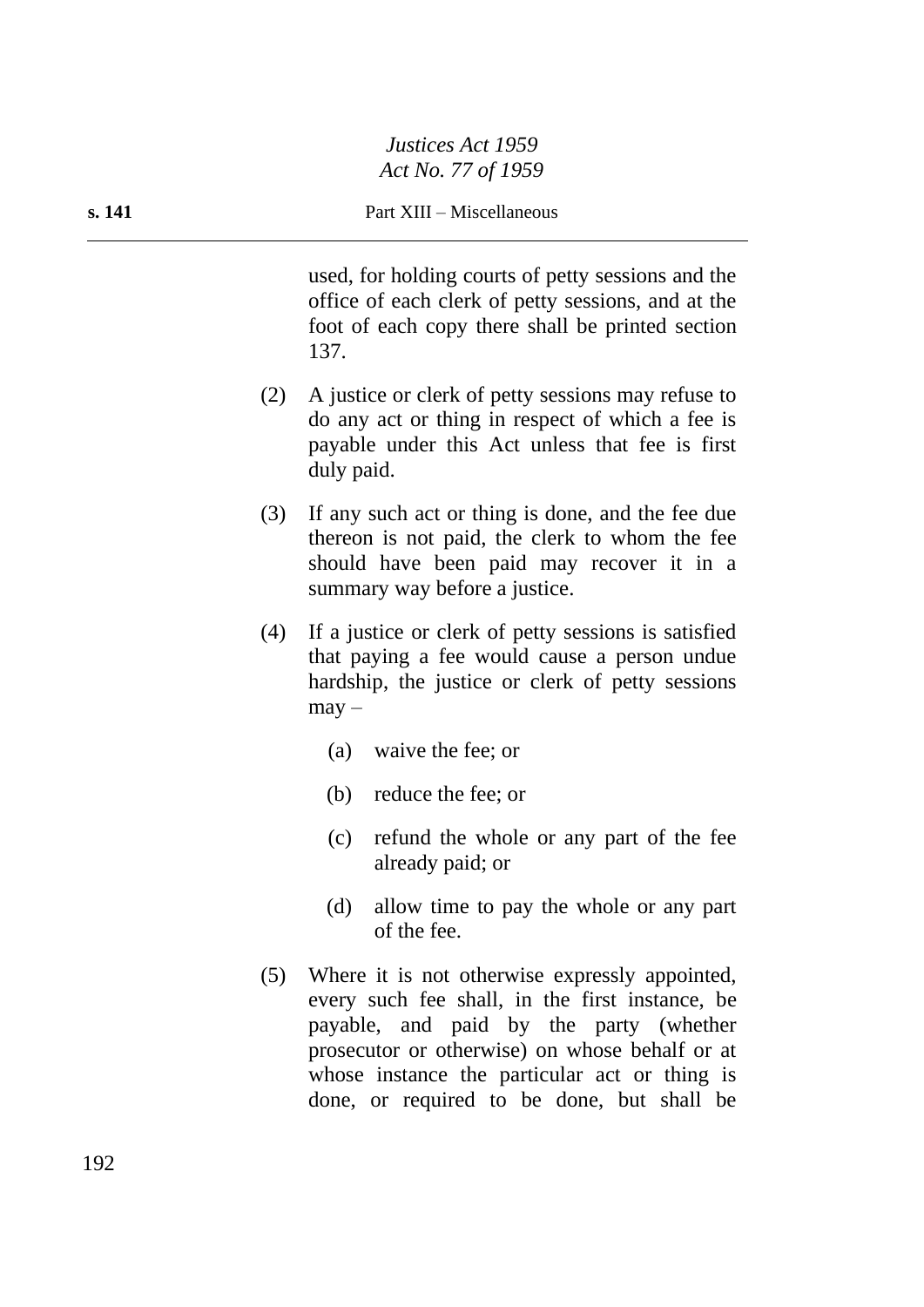eventually repaid to him by the defendant or adverse party if the justices think fit so to order.

#### **142. Accounts to be kept**

Clerks of petty sessions and gaolers shall –

- (a) keep a true and exact account of all money received by them under or by virtue of a conviction or order, showing the persons from whom and the time when the sums were received, and to whom and when the sums were paid, in such form and manner as the Auditor-General may determine; and
- (b) once in every month, render a true copy of their accounts to the Treasury.

## **143. Appropriation of penalties and fees**

- (1) Subject to the *Penalties Remission Act 1934* and to subsections (3) and (3A), and except as otherwise provided by section 123 of the *Local Government (Highways) Act 1982* or any provision of any other Act which makes special provision with respect to the payment of fines and penalties, all fines and penalties imposed upon summary conviction before justices, and any incidental fees shall be paid into the Public Account.
- $(2)$  . . . . . . . .
- (3) This section does not deprive an informer of any moiety or share of a fine or penalty.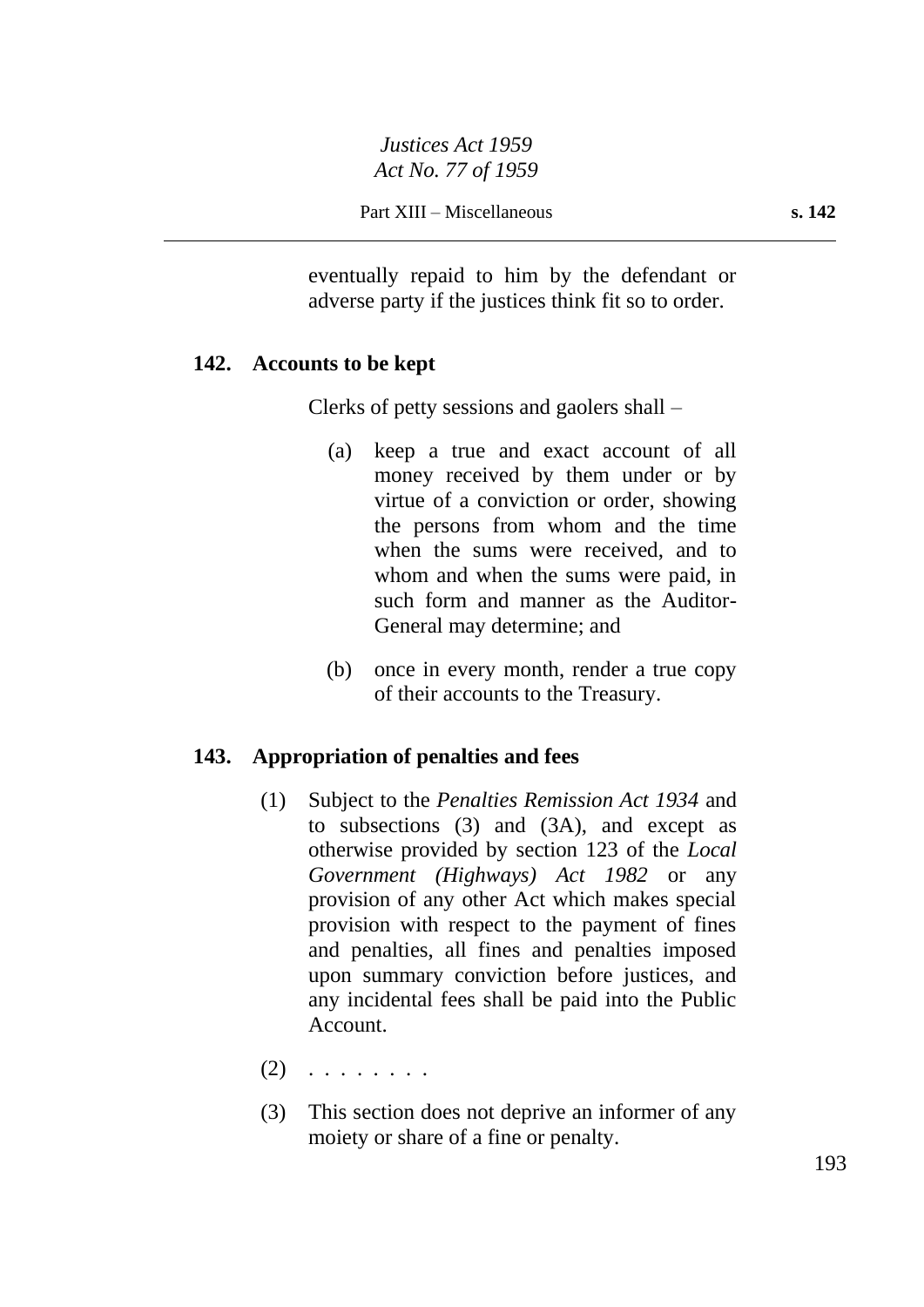#### **s. 143A** Part XIII – Miscellaneous

- (3A) Notwithstanding anything contained in subsection (1), fees incidental to complaints of simple offences and recoverable on conviction thereof are payable as provided in the rules of court.
	- (4) Fees incidental to complaints for breach of duty shall be paid into the Public Account.
	- (5) Fees incidental to other proceedings before justices shall be paid into the Public Account.

## **143A. Savings provisions**

- (1) Where proceedings in respect of an application made under section 106A, as in force immediately before the day fixed under section 2 (2) of the *Justices Amendment Act 1988*, have not been determined before that day, Part XA, as in force immediately before that day, continues to apply to those proceedings.
- (2) Section 140B applies only to the hearing of a complaint by a court of summary jurisdiction that is commenced on or after the day on which the *Justices Amendment (Addresses on Sentences) Act 1987* commences.
- (3) The amendments made by the *Justices Amendment (Fine Defaulters) Act 1993* extend to a person who has been adjudged to pay a sum of money, with or without costs, or for costs alone imposed before the commencement of that Act that was outstanding wholly or in part on that commencement, notwithstanding any period of imprisonment specified in an order made, or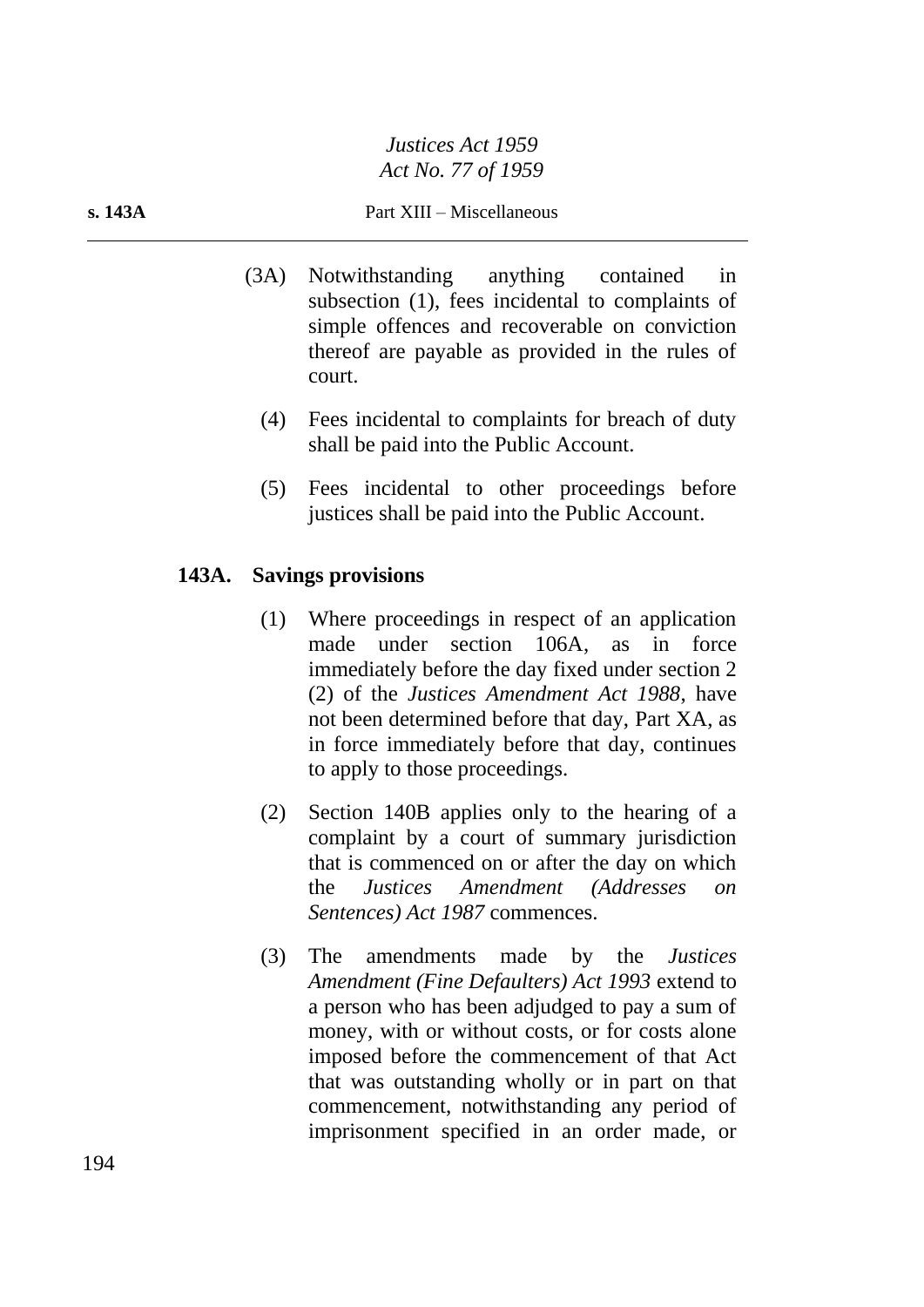Part XIII – Miscellaneous **s. 143A**

warrant issued, under this Act as in force immediately before that commencement.

- (4) For the purposes of subsection (3), where on the commencement of the *Justices Amendment (Fine Defaulters) Act 1993* a person has served part of a term of imprisonment imposed in default of payment of a sum of money as mentioned in that subsection, the balance of that term is to be calculated in accordance with the amendments made by that Act, notwithstanding the period specified in the order or warrant by virtue of which he or she was committed to prison.
- (5) If, before the commencement of the *Justice (Miscellaneous Amendments) Act 1993* –
	- (a) a copy of a summons was served on the Crown Solicitor or the Solicitor-General under section 304 of the *Criminal Code*, that copy is to be taken as having been served on the Director of Public Prosecutions; or
	- (b) any act or thing was done by or in respect of the Crown Solicitor under section 368A of the *Criminal Code* in relation to a notice of alibi, that act or thing is to be taken as having been done by or in respect of the Director of Public Prosecutions; or
	- (c) a copy of an order disqualifying a person for serving as a juror was sent to the Crown Solicitor under section 7 of the *Jury Act 1899*, that copy is to be taken as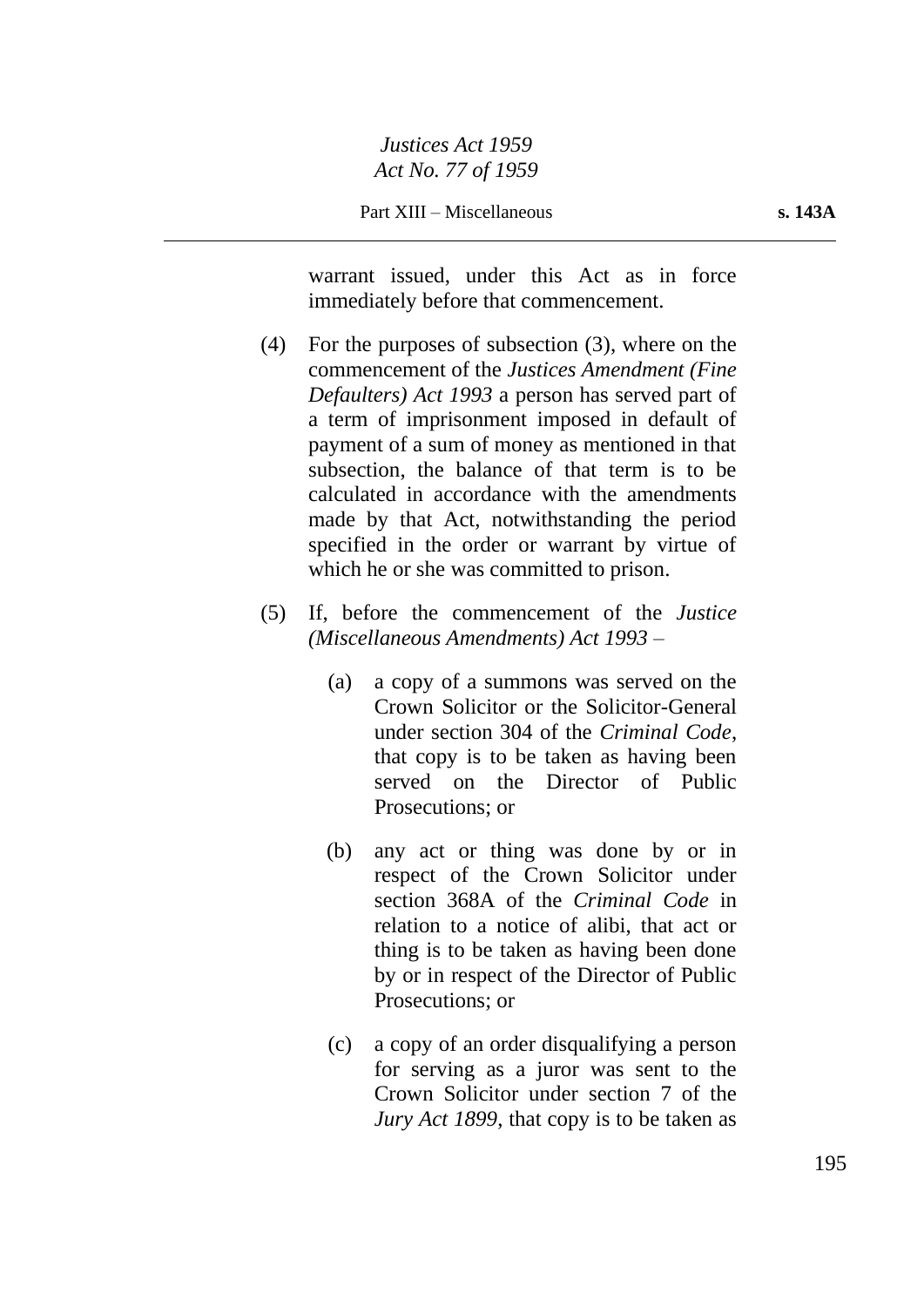having been sent to the Director of Public Prosecutions.

#### **144. Rules of court**

 $(1 - 3)$  . . . . . . .

- (4) Rules of court made by the Magistrates Rule Committee for this Act may, without limiting the generality of the committee's powers, make provision as to  $-$ 
	- (a) the practice and procedure of justices out of sessions;
	- (b) the execution of convictions and orders;
	- (c) the entry of summary judgment upon obligations of a civil nature enforceable as breaches of duty;
	- (ca) the simple offences and breaches of duty in respect of which a defendant who is served with a summons to answer a complaint of such an offence or breach is, on filing a plea of guilty or not guilty to the charge in the complaint, not required to appear as summoned;
	- (cb) the practice and procedure relating to the filing of pleas of guilty by defendants to complaints of simple offences and breaches of duty prescribed for the purposes of paragraph (ca);
	- (cc) the issue of summonses to persons who are charged with simple offences and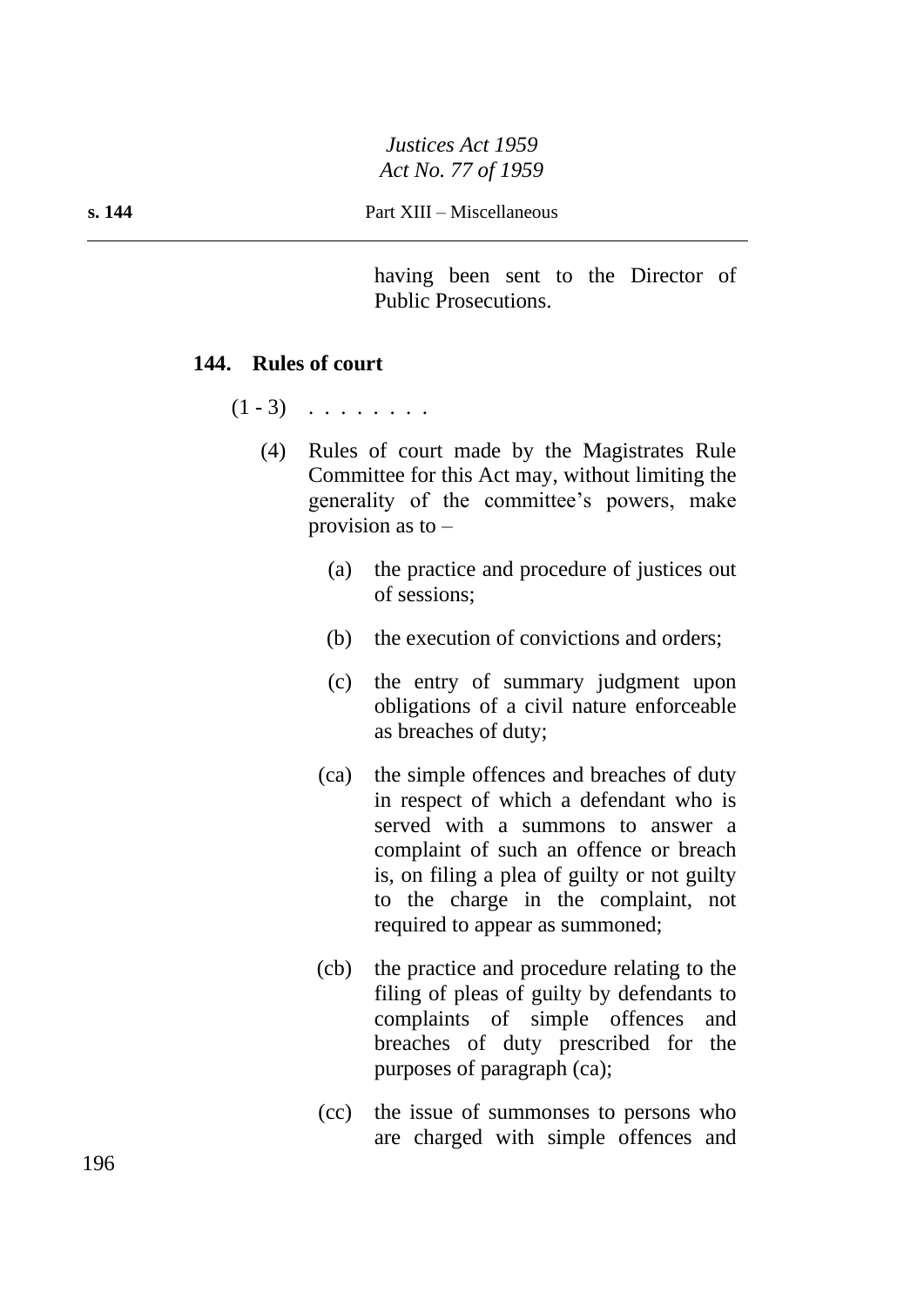breaches of duty requiring them to appear before justices for the taking of pleas only;

- (cd) the hearing and determination in the absence of the defendant of complaints for simple offences and breaches of duty where the defendant has failed to appear as summoned or in accordance with his admission to bail, and the taking at such a hearing of the complaint as admitted, but with a right in the defendant to have the conviction or order then made vacated and the complaint reheard, except where he has filed a plea of guilty before the hearing;
- (ce) the practice and procedure relating to matters arising under the *Family Violence Act 2004*;
- (cf) the practice and procedure relating to matters arising under the *Mental Health Act 2013*;
- (cg) the practice and procedure relating to matters arising under the *Monetary Penalties Enforcement Act 2005*;
- (ch) the practice and procedure relating to matters arising under the *Domestic Violence Orders (National Recognition) Act 2016*;
	- (d) the giving of security under this Act;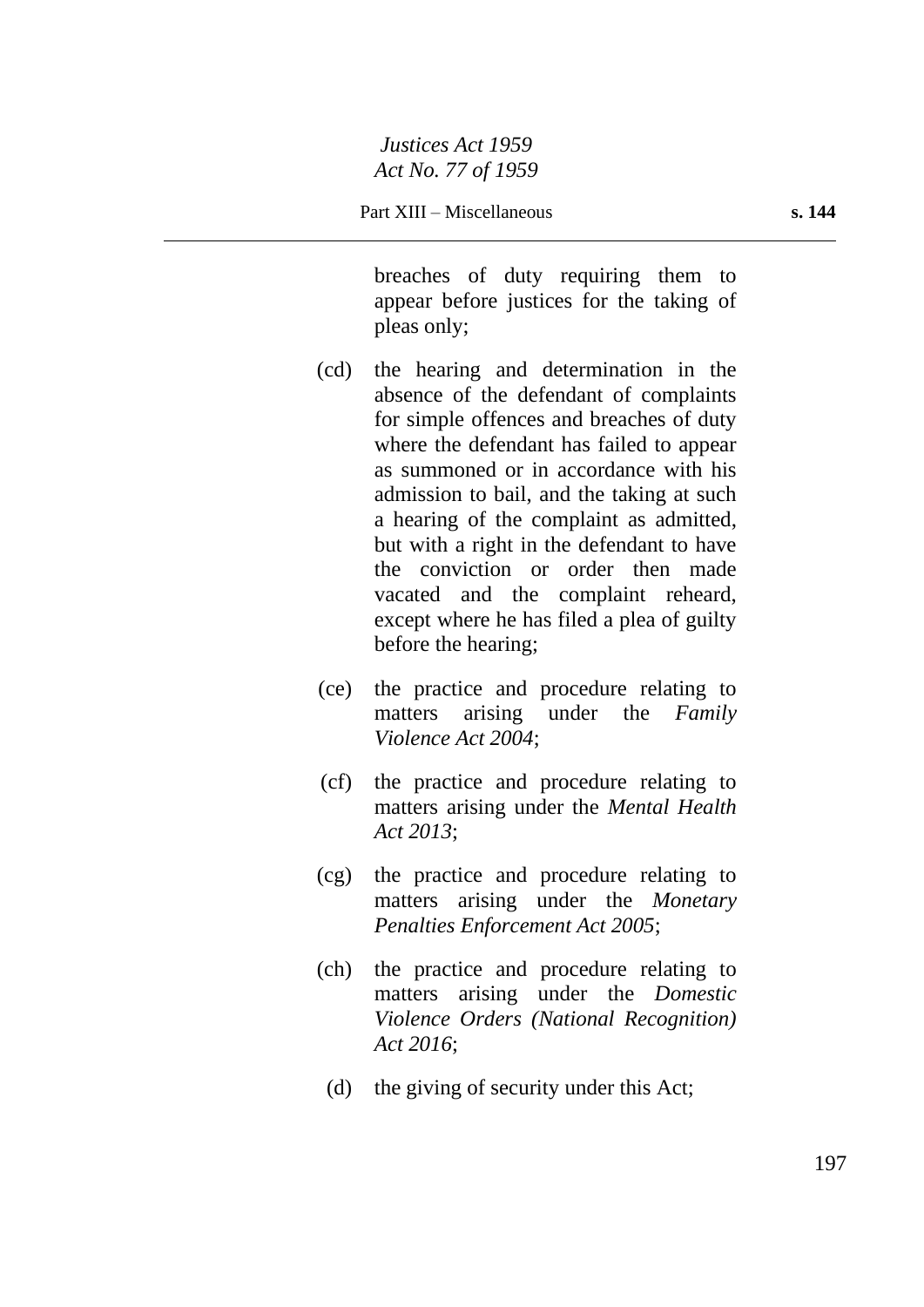#### **s. 144** Part XIII – Miscellaneous

- (e) the keeping of records of proceedings before justices, and the manner in which things done in the course of, or as preliminary or incidental to, any such proceedings may be proved in any legal proceedings;
- (ea) the providing to persons of transcripts of recordings of depositions and proceedings, and copies of recordings of proceedings, in any cause or matter under this Act and the fees payable for transcripts and copies of recordings of proceedings in any such cause or matter and the exemption from the payment of those fees in cases prescribed in the rules;
- (eb) the period for the preservation of tapes or other apparatus on to which depositions or proceedings in any cause or matter under this Act are recorded;
- (ec) the settlement of disputes as to the accuracy of transcripts of recordings of depositions and proceedings, and copies of recordings of proceedings, in any cause or matter under this Act;
- (ed) the oaths to be taken by persons who
	- (i) record depositions or proceedings in any cause or matter under this Act;
	- (ii) transcribe the recordings of those depositions and proceedings; or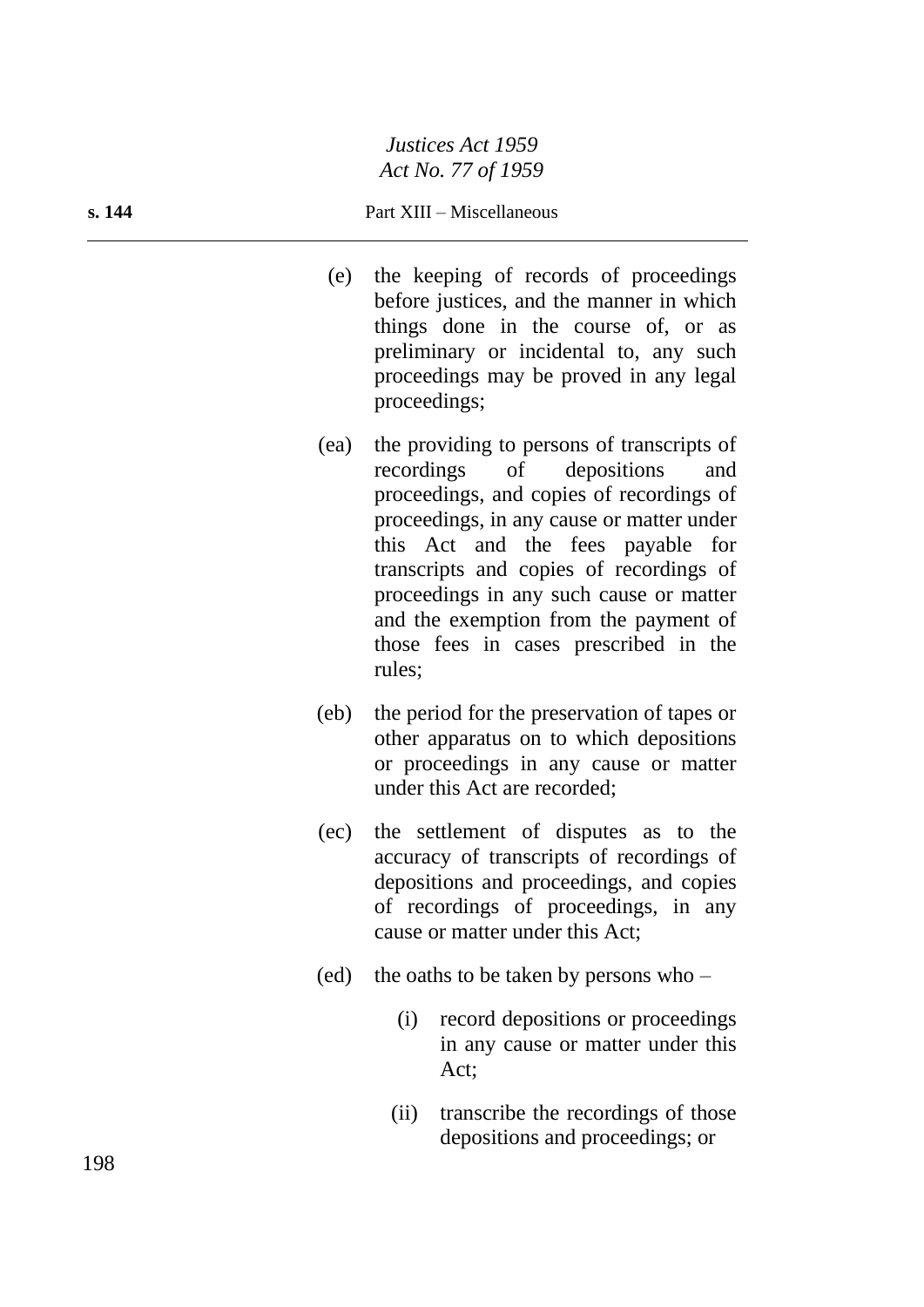- (iii) copy the recordings of those proceedings;
- $(f fa)$  . . . . . . .
	- (fb) the practice and procedure relating to appeals to magistrates, and reviews of orders by magistrates, under this Act.
	- $(g)$  . . . . . . . .
- $(5)$  . . . . . . . .
- (6) Where rules of court are made for the issue of summonses for summary offences without a prior complaint, such a summons shall contain a statement of the charge to be answered, which statement shall be deemed to be a complaint made before a justice and the summons to be a summons issued thereon.
- (7) Rules of court made under subsection (4)(ce) may authorise justices, upon such terms and conditions as they think necessary, to dispense with the need for compliance by a party to proceedings under the *Family Violence Act 2004* with the provisions of any such rules.
- (8) Rules made under subsection  $(4)(cg)$  may authorise justices, upon such terms and conditions as they think necessary, to dispense with the need for compliance by a party to proceedings under the *Monetary Penalties Enforcement Act 2005* with the provisions of any such rules.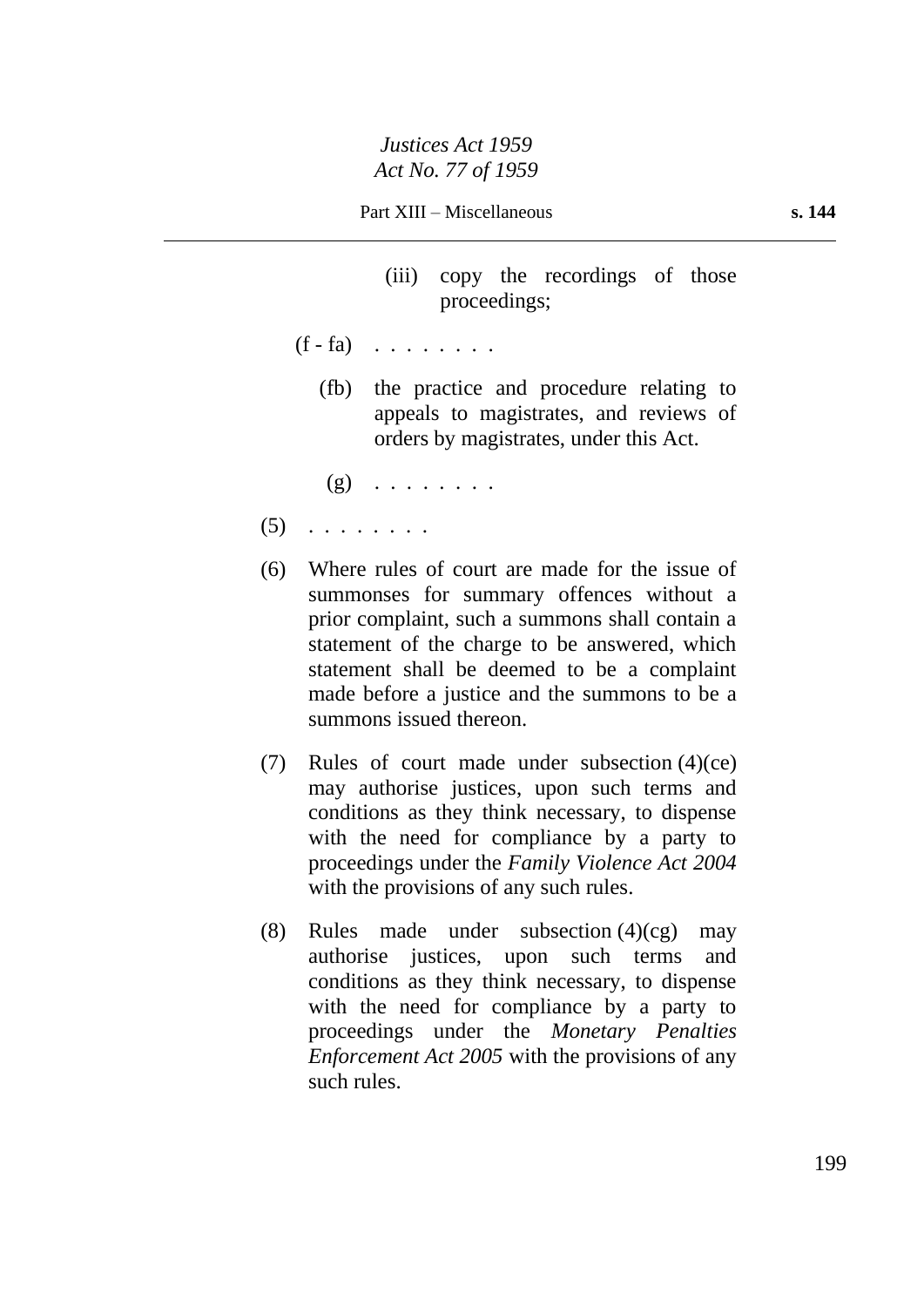#### **s. 145** Part XIII – Miscellaneous

#### **145. Regulations**

- (1) The Governor may make regulations
	- (a) for the purposes of Part III; and
	- (b) prescribing the fees, costs and charges under this Act, or under any other Act for the time being in force, so far as they relate to any matter or proceeding as to which justices have jurisdiction, including fees for service and execution of process, including service by post; and
	- (c) prescribing the travelling and other expenses payable to witnesses under this Act and the advances, whether periodical or otherwise, that may be made to those witnesses on account of those expenses; and
	- (d) prescribing the fees, costs and charges payable in respect of appeals to magistrates and reviews of orders by magistrates; and
	- (e) prescribing or providing for any other matter about which regulations are expressly or impliedly authorised or required by this Act to be made.
- (2) The regulations may  $-$ 
	- (a) be made so as to apply differently according to matters, limitations or restrictions, whether as to time,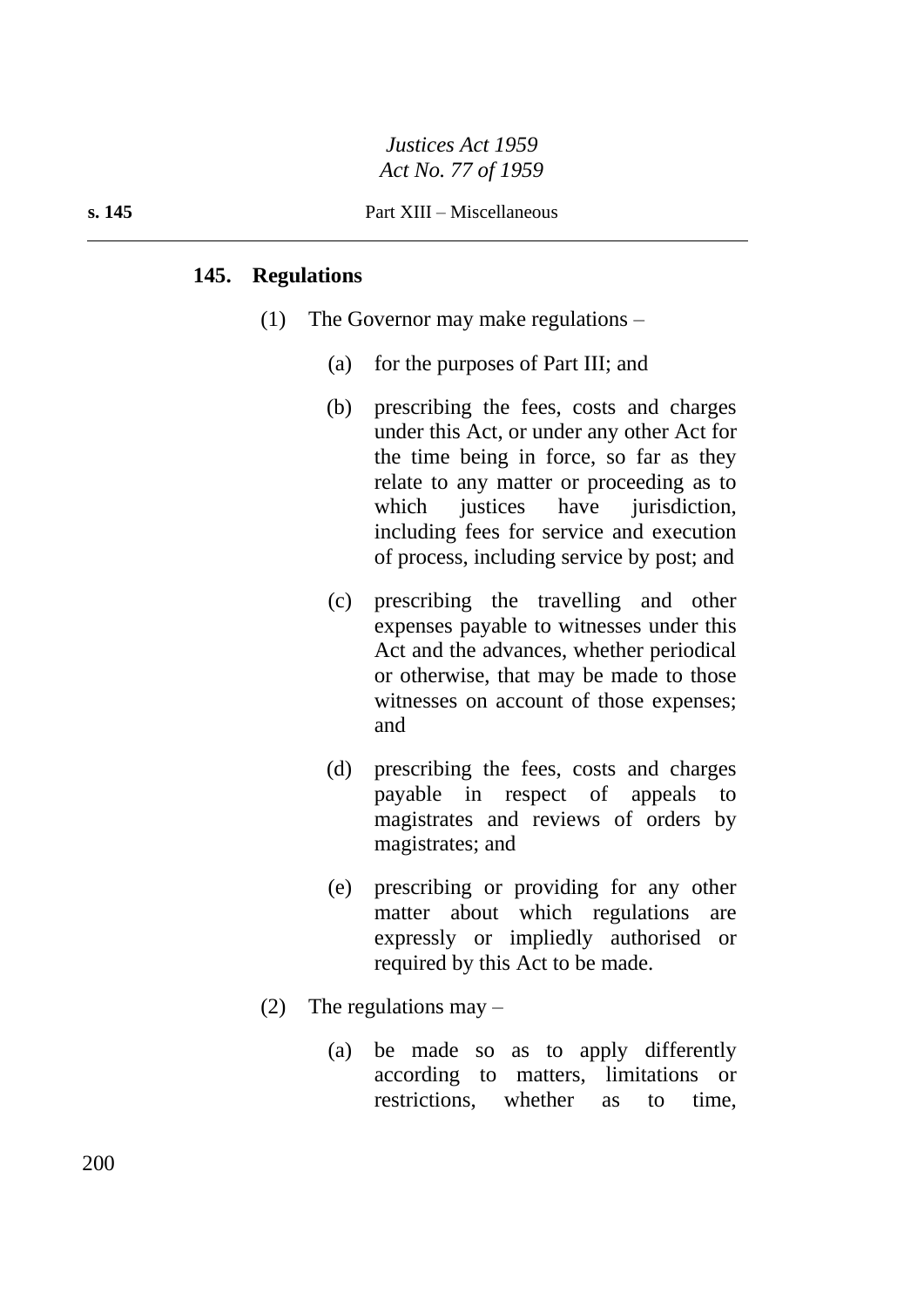circumstance or otherwise, specified in the regulations; and

(b) authorise any matter to be from time to time determined or regulated by the Chief Magistrate or another magistrate, the Secretary or a person specified in the regulations.

#### **146. Transitional provision: rules and regulations**

- $(1)$  In this section
	- *new regulations* means regulations made under section 145 after the transition day;
	- *new rules* means rules of court made for this Act by the Magistrates Rule Committee on or after the transition day;
	- *old rules* means the rules of procedure in force under section 144 immediately before the transition day (the "*Justices Rules 1976*");
	- *transition day* means the day on which Part 4 of the *Justice (Delegated Legislation) Act 2003* commences.
- (2) Notwithstanding the amendments made to this Act by Part 4 of the *Justice (Delegated Legislation) Act 2003*, the old rules continue in force on and after the transition day to the extent that they are not inconsistent with any new rules or new regulations and may be –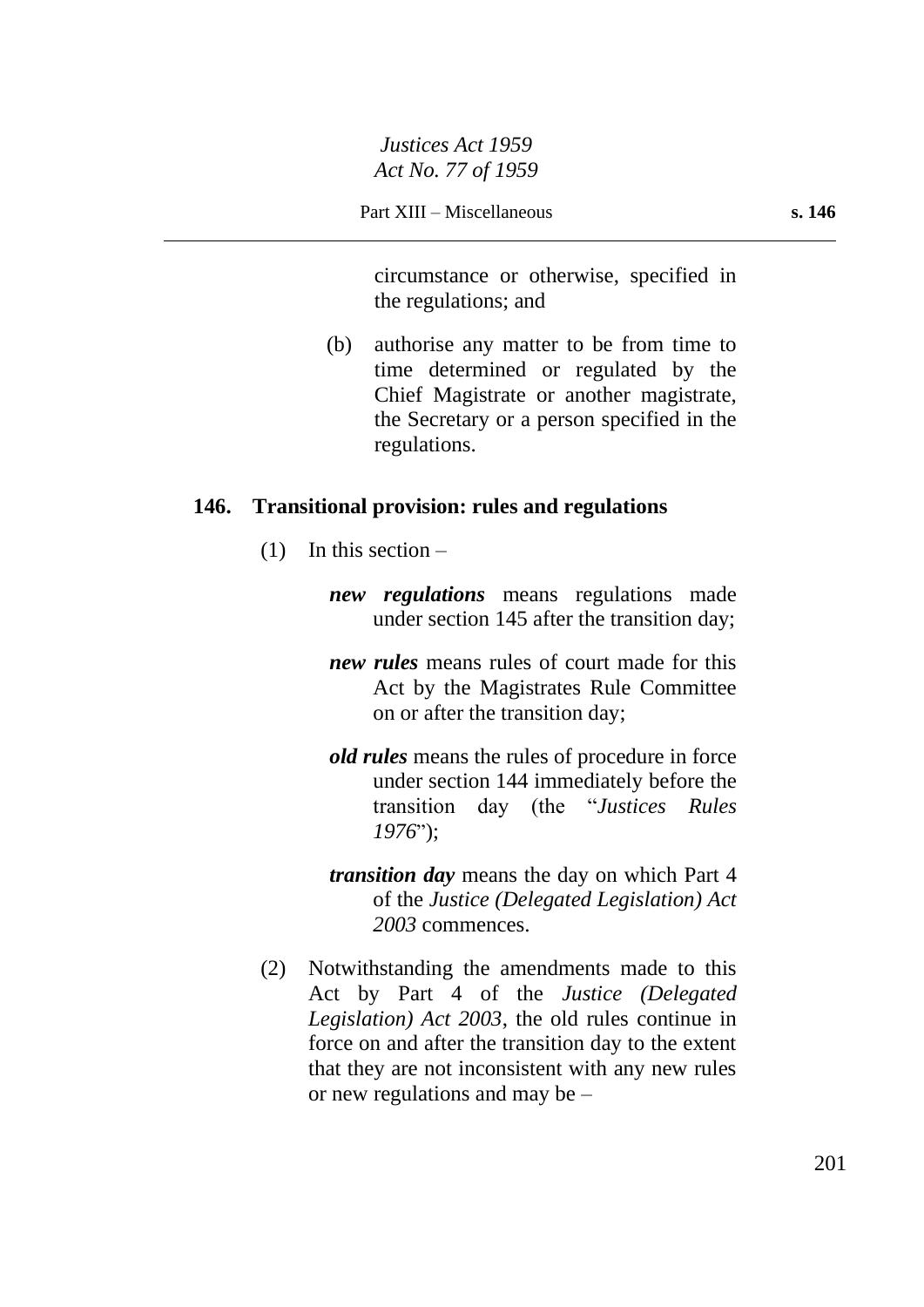- (a) amended by the Governor, to the extent that the amendments are not inconsistent with any new rules or new regulations, as if that Act had not been enacted; or
- (b) rescinded by the Governor.

#### **147. Transitional provisions consequent on** *Justices Amendment Act 2007*

- $(1)$  In this section
	- *amended Criminal Code* means the *Criminal Code Act 1924* as amended by the *Justices Amendment Act 2007*;
	- *amended Part VII* means Part VII of this Act as amended by the *Justices Amendment Act 2007*;
	- *commencement day* means the day on which the *Justices Amendment Act 2007* commences;
	- *former Criminal Code* means the *Criminal Code Act 1924* as in force immediately before the commencement day;
	- *former Part VII* means Part VII of this Act as in force immediately before the commencement day.
- (2) If a person charged with an indictable offence appeared before justices and entered a plea under the former Part VII in respect of that charge, or any other charge in respect of an indictable offence joined in the same complaint, before the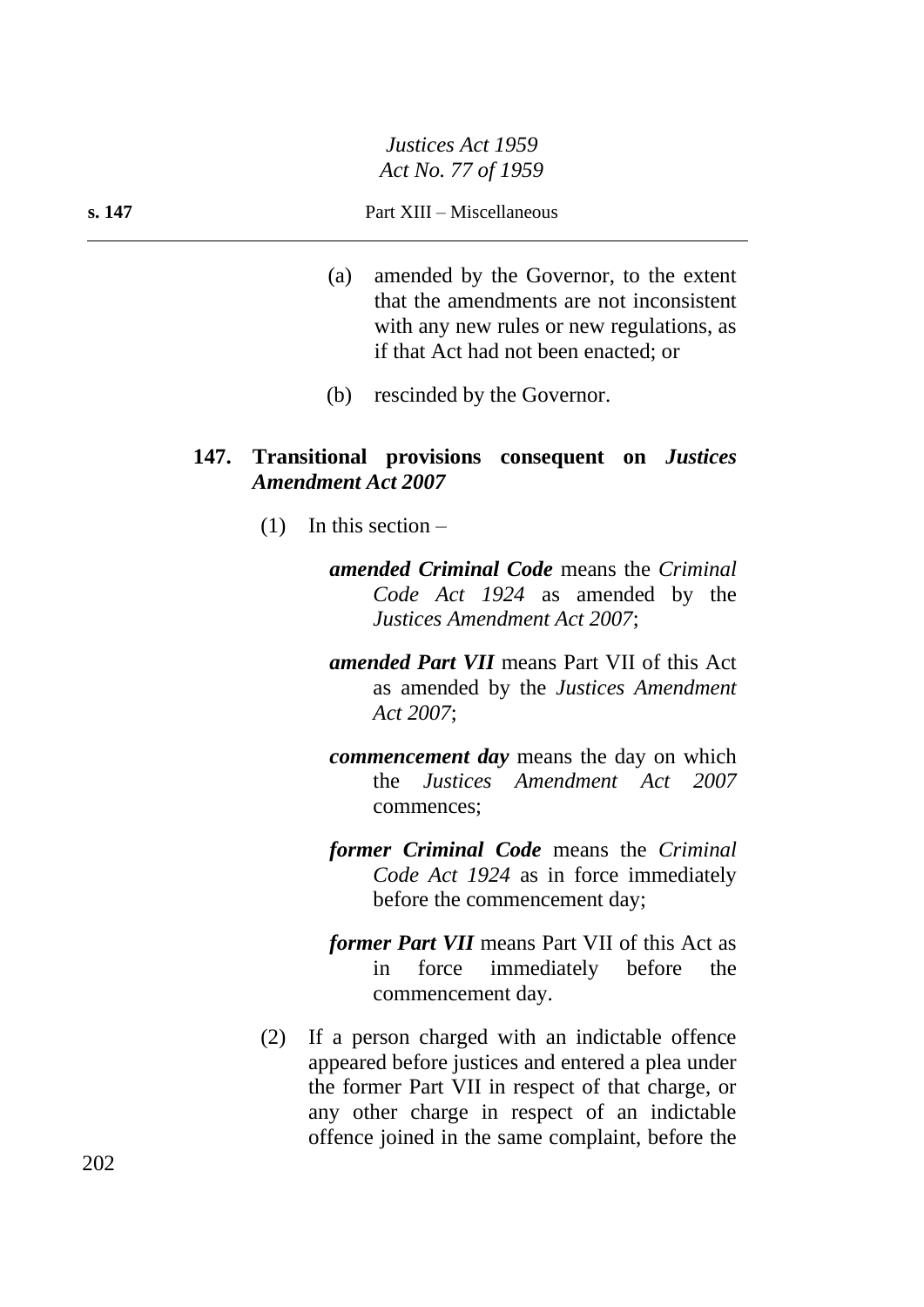commencement day, former Part VII and the former Criminal Code continue to apply to proceedings in respect of that charge as if the *Justices Amendment Act 2007* had not been enacted.

- (3) If a person charged with an indictable offence appeared before justices but did not enter a plea under former Part VII in respect of that charge, or any other charge in respect of an indictable offence joined in the same complaint, before the commencement day –
	- (a) amended Part VII and the amended Criminal Code apply to proceedings in respect of that charge; and
	- (b) for the purposes of amended Part VII, the first appearance of the person before justices after the commencement day is taken to be the first appearance of the person before justices.
- (4) Despite subsection (3), justices may dispense with or vary any requirement of amended Part VII if they are of the opinion that –
	- (a) the requirement has already been complied with or partly complied with; or
	- (b) complying with the requirement, or the requirement without variation, would cause an undue delay in the proceedings and the defendant would not be unduly prejudiced by dispensing with, or varying, the requirement.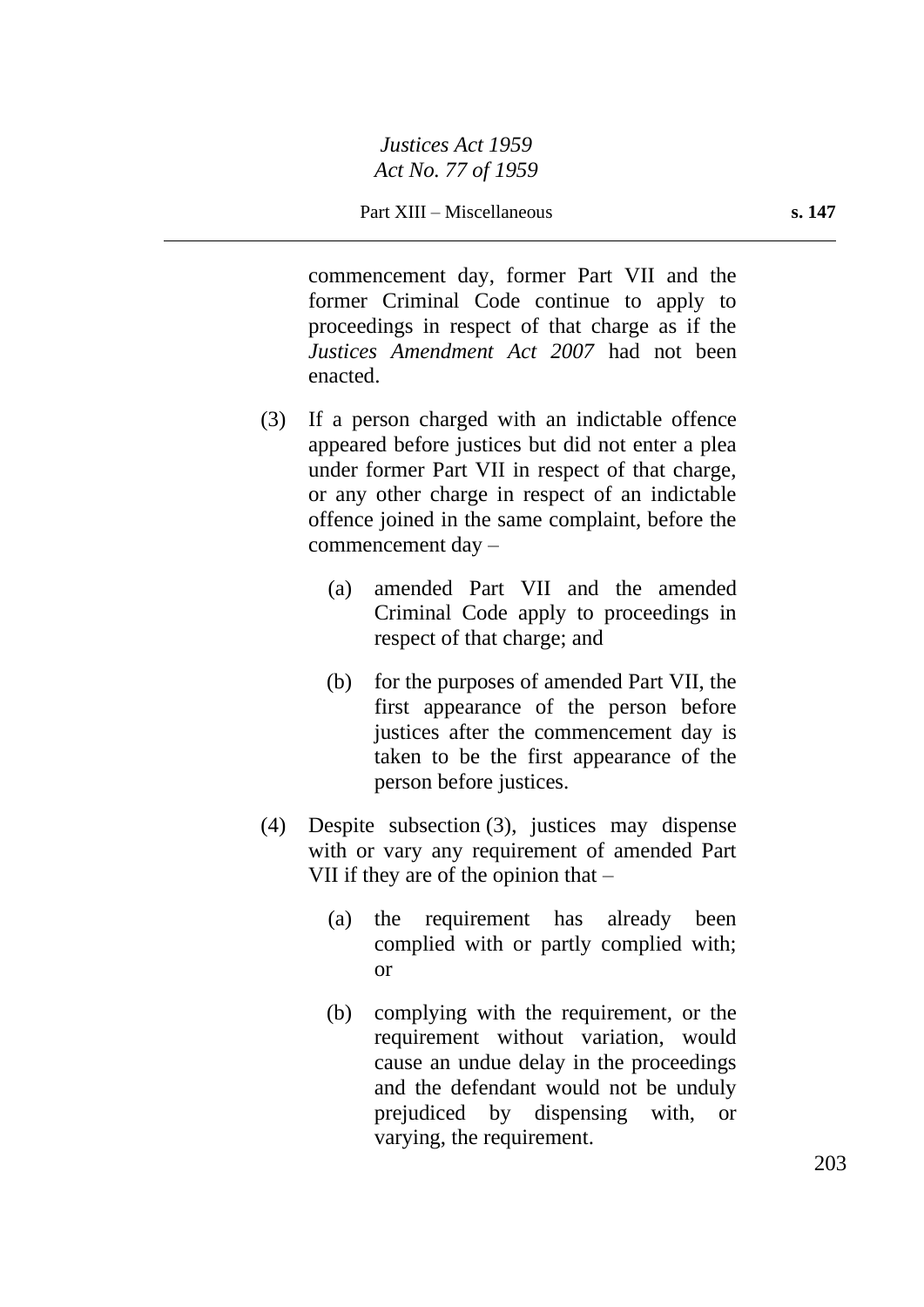**sch. 1**

# **SCHEDULE 1 – ACTS REPEALED**

|                               | Section 2                                  |
|-------------------------------|--------------------------------------------|
| <b>Year and Number of Act</b> | <b>Short Title of Act</b>                  |
| 7 Edw. VII No. 36             | <b>District Justices Act 1907</b>          |
| 10 Geo. V No. 55              | <i>Justices Procedure Act 1919</i>         |
| 16 Geo. V No. 6               | <b>Extra-Territorial Justices Act 1925</b> |
| No. 66 of 1954                | Justices Procedure Act 1954                |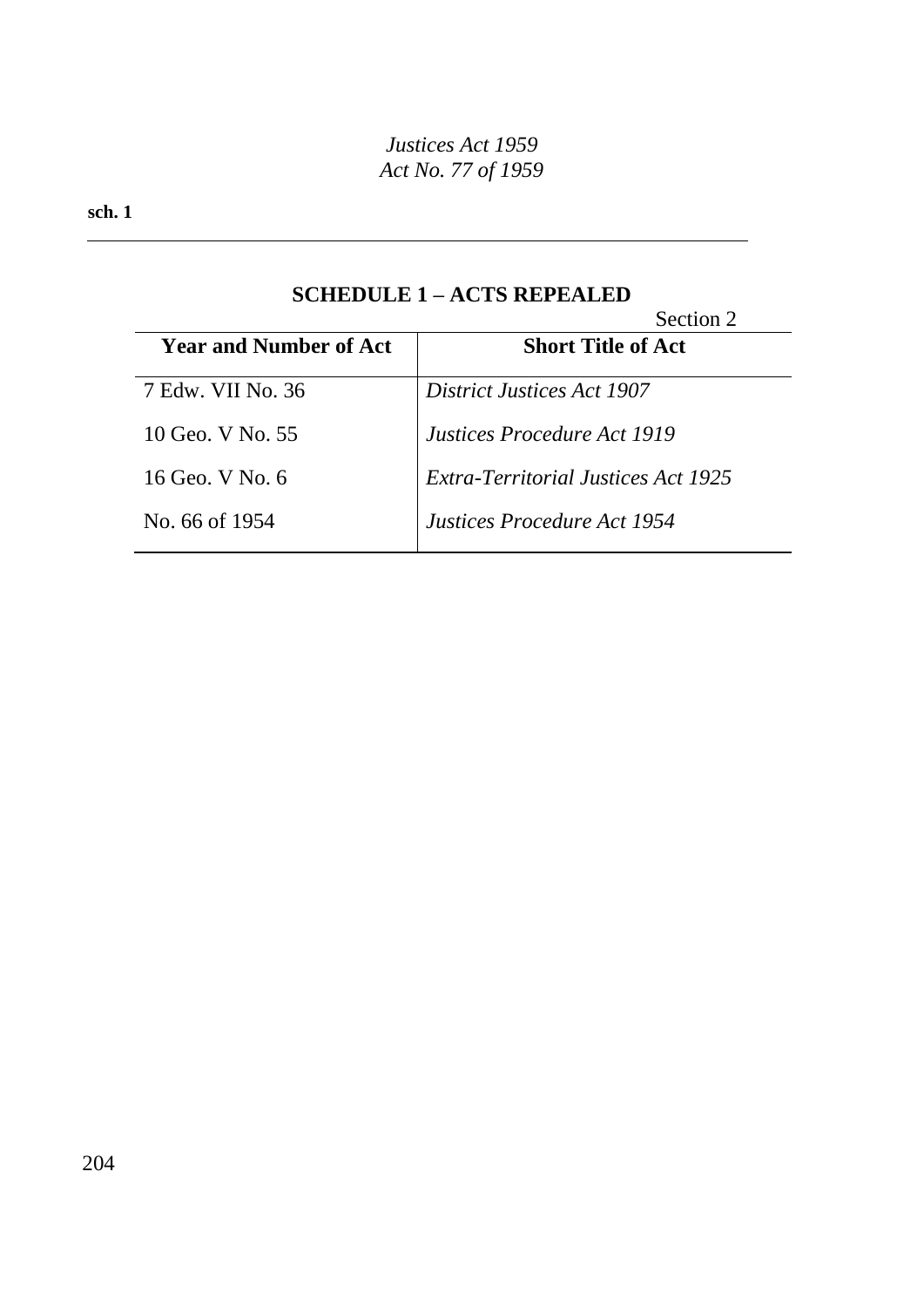**sch. 2**

# **SCHEDULE 2 – PETTY CRIMES TRIABLE SUMMARILY**

Section 71

- **1.** Section 234.
- **2.** Section 235.
- **3.** Section 236.
- **4.** Section 237.
- **5.** Section 238.
- **6.** Section 239.
- **7.** Section 250.
- **8.** Section 251.
- **9.** Section 252.
- **10.** Section 252A.
- **11.** Section 253.
- **12.** Section 258.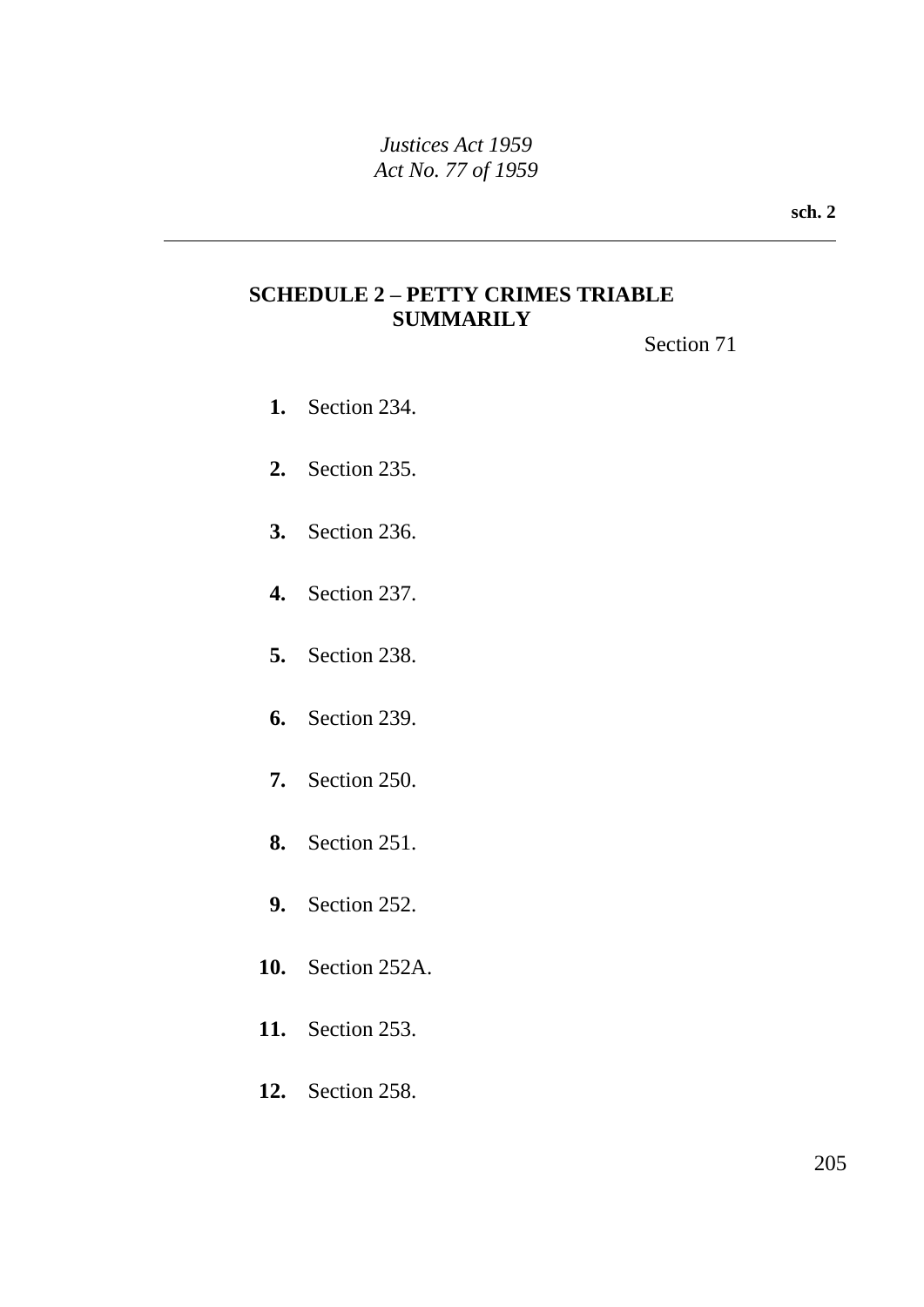#### **sch. 2**

|     | <b>13.</b> Section 259.       |
|-----|-------------------------------|
|     | <b>14.</b> Section 260.       |
|     | <b>15.</b> Section 261(a).    |
|     | <b>16.</b> Section 261(b).    |
|     | <b>17.</b> Section 264.       |
|     | <b>18.</b> Section 265.       |
|     | <b>19.</b> Section 266(1).    |
|     | <b>20.</b> Section $266(2)$ . |
|     | 21. Section $280(a)$ .        |
|     | <b>22.</b> Section 280(b).    |
|     | 23. Section $280(c)$ .        |
|     | <b>24.</b> Section 281.       |
| 25. | Section 282.                  |
|     | <b>26.</b> Section 284.       |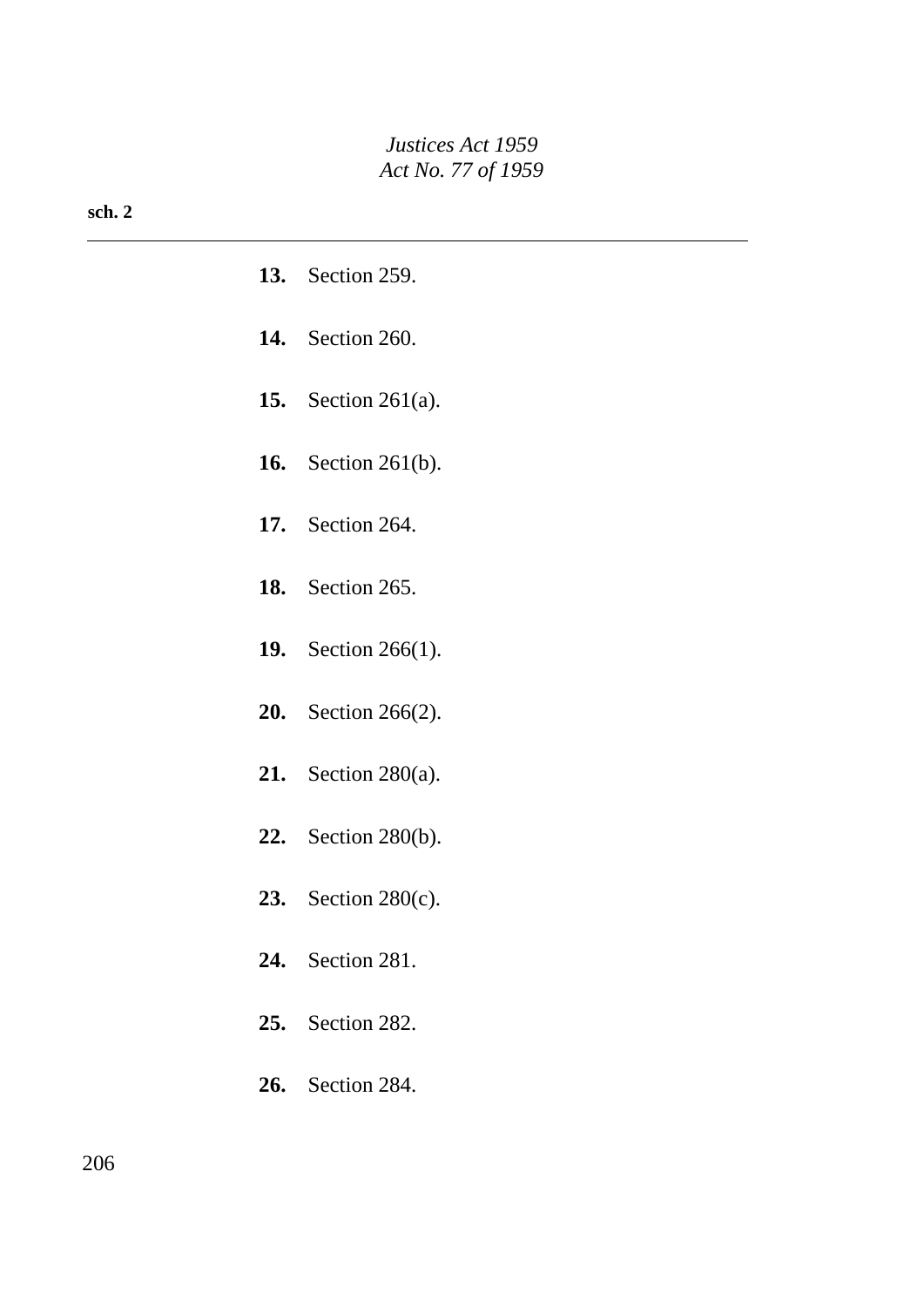| <b>27.</b> Section 293(a). |
|----------------------------|
| 28. Section 293(b).        |
| 29. Section $293(c)$ .     |
| <b>30.</b> Section 293(d). |
| <b>31.</b> Section 293(e). |
| <b>32.</b> Section 293(f). |
| <b>33.</b> Section 293(g). |
| <b>34.</b> Section 293(h). |
| <b>35.</b> Section 293(i). |
| <b>36.</b> Section 293(j). |
| <b>37.</b> Section 293(k). |
| <b>38.</b> Section 293(1). |
|                            |
| <b>39.</b> Section 293(m). |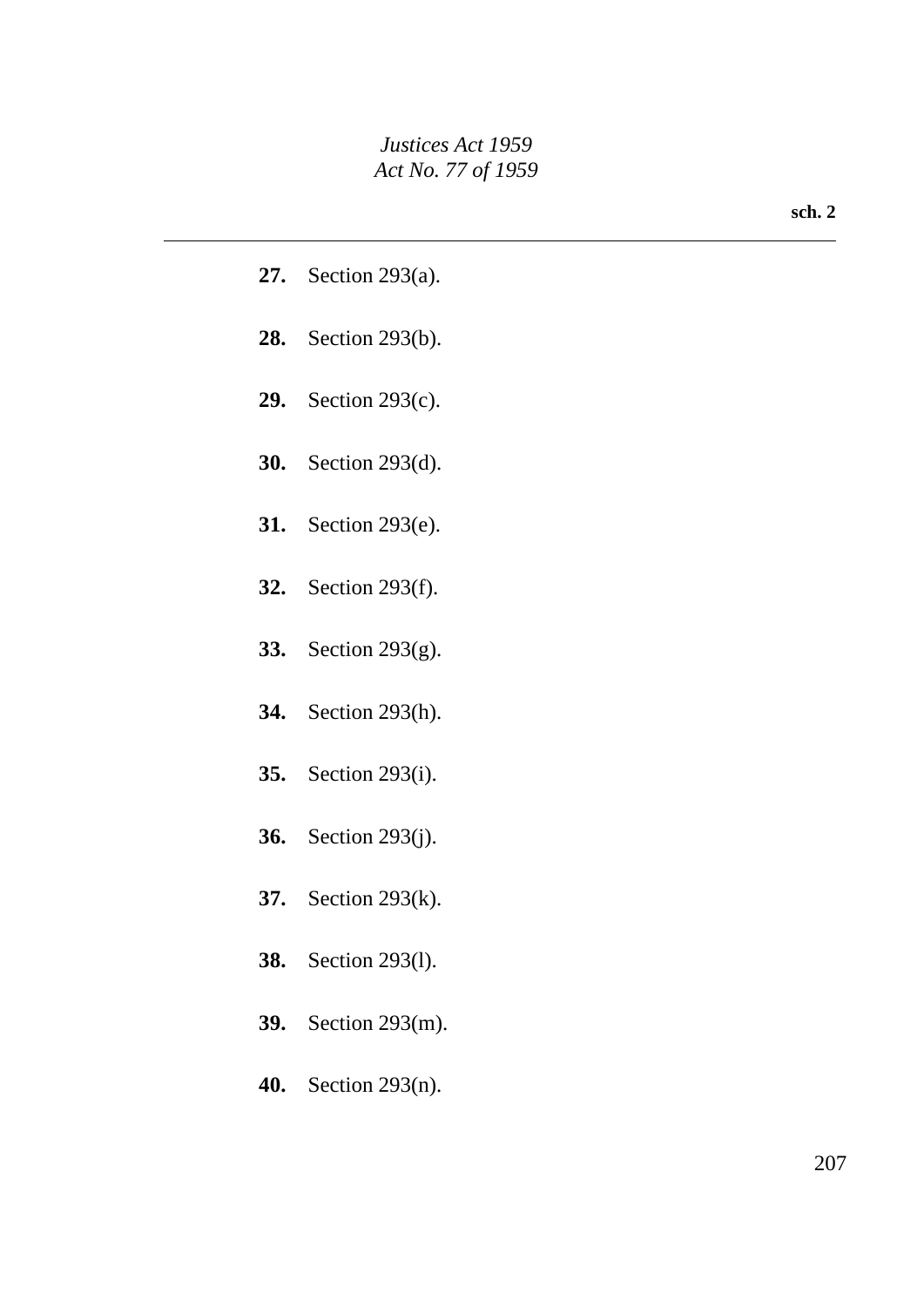#### **sch. 2**

- **41.** Section 293(o).
- **42.** Section 294(a).
- **43.** Section 294(b).
- **44.** Section 295(1)(a).
- **45.** Section 295(1)(b).
- **46.** Section 295(1)(c).
- **47.** Section 296(1).
- **48.** Section 300 (if it relates to a crime to which this Part applies).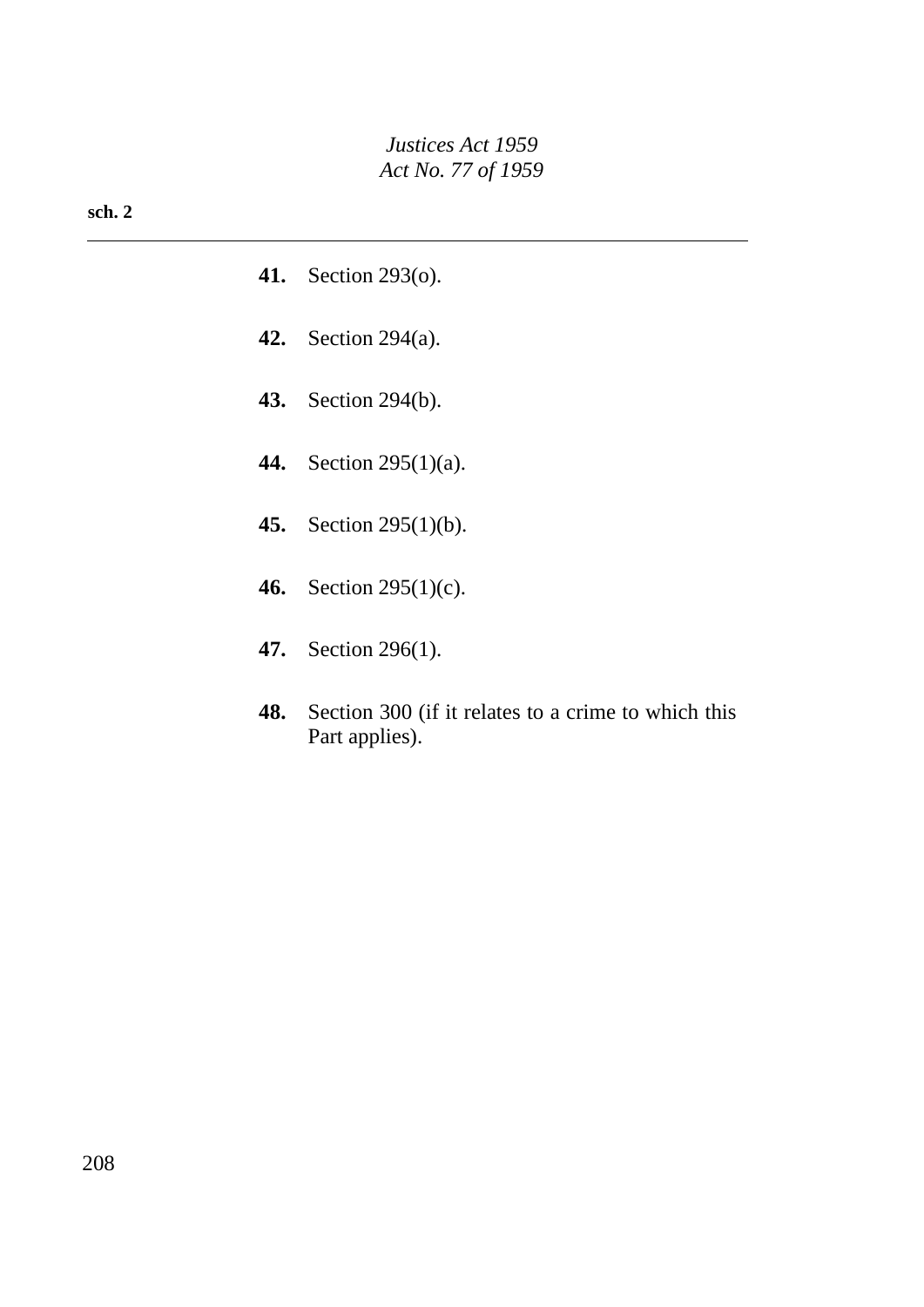**sch. 3**

# **SCHEDULE 3 – OTHER CRIMES TRIABLE SUMMARILY**

Section 72

## **PART I – CRIMES TRIABLE SUMMARILY**

- **1.** Section 107.
- **2.** Section 108.
- **3.** Section 119.
- **4.** Section 120.
- **5.** Section 121.
- **6.** Section 127.
- **7.** Section 137.
- **9.** Section 300 (if it relates to a crime to which this Part applies).

## **PART II – CRIMES TRIABLE SUMMARILY IN RESPECT OF CERTAIN PROPERTY**

- **1.** Section 234.
- **2.** Section 235.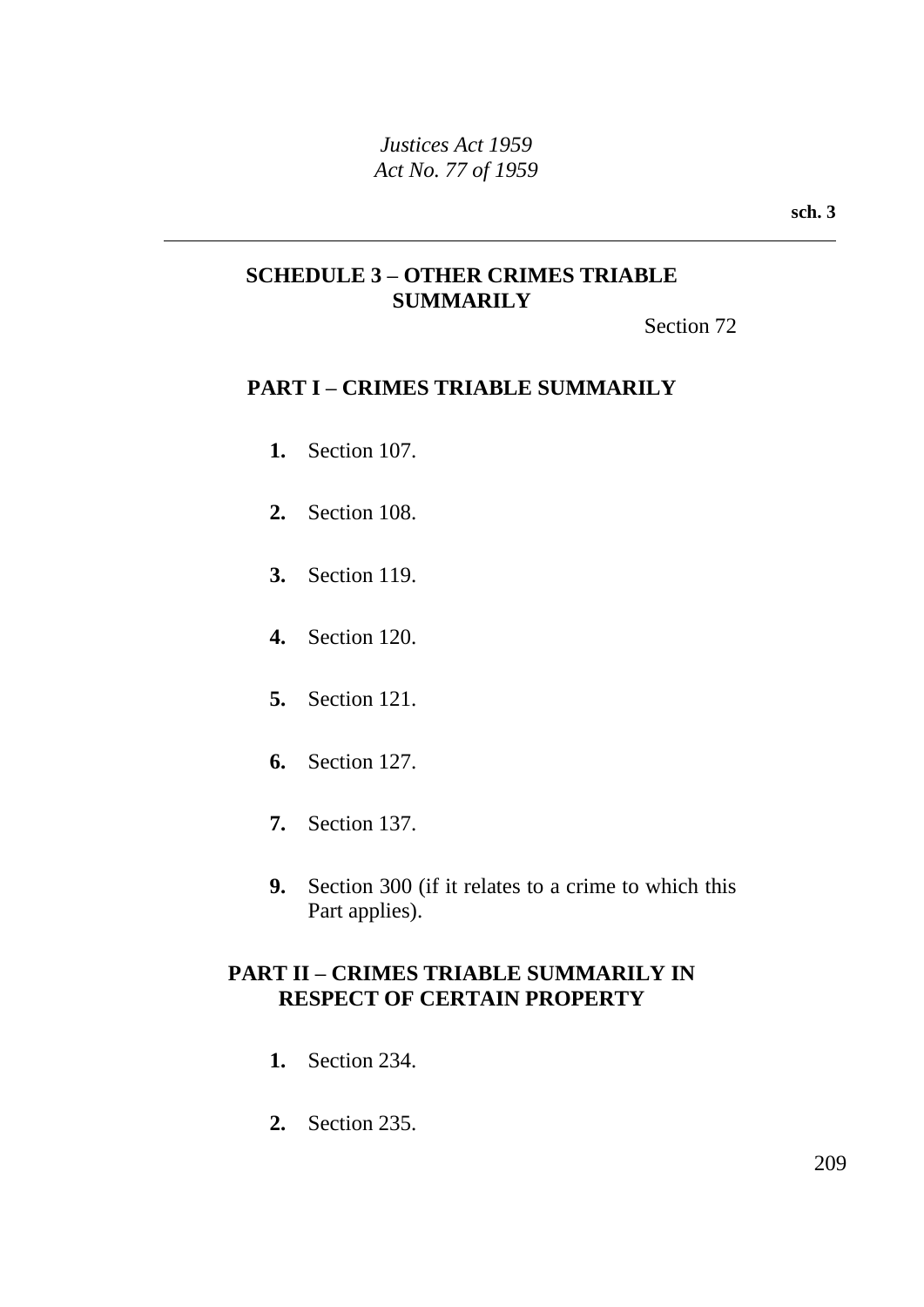#### **sch. 3**

| <b>3.</b> Section 236.     |
|----------------------------|
| <b>4.</b> Section 237.     |
| <b>5.</b> Section 238.     |
| <b>6.</b> Section 239.     |
| <b>7.</b> Section 250.     |
| <b>8.</b> Section 251.     |
| <b>9.</b> Section 252.     |
| <b>10.</b> Section 252A.   |
| <b>11.</b> Section 253.    |
| <b>12.</b> Section 258.    |
| <b>13.</b> Section 259.    |
| <b>14.</b> Section 260.    |
| <b>15.</b> Section 261(a). |
| <b>16.</b> Section 261(b). |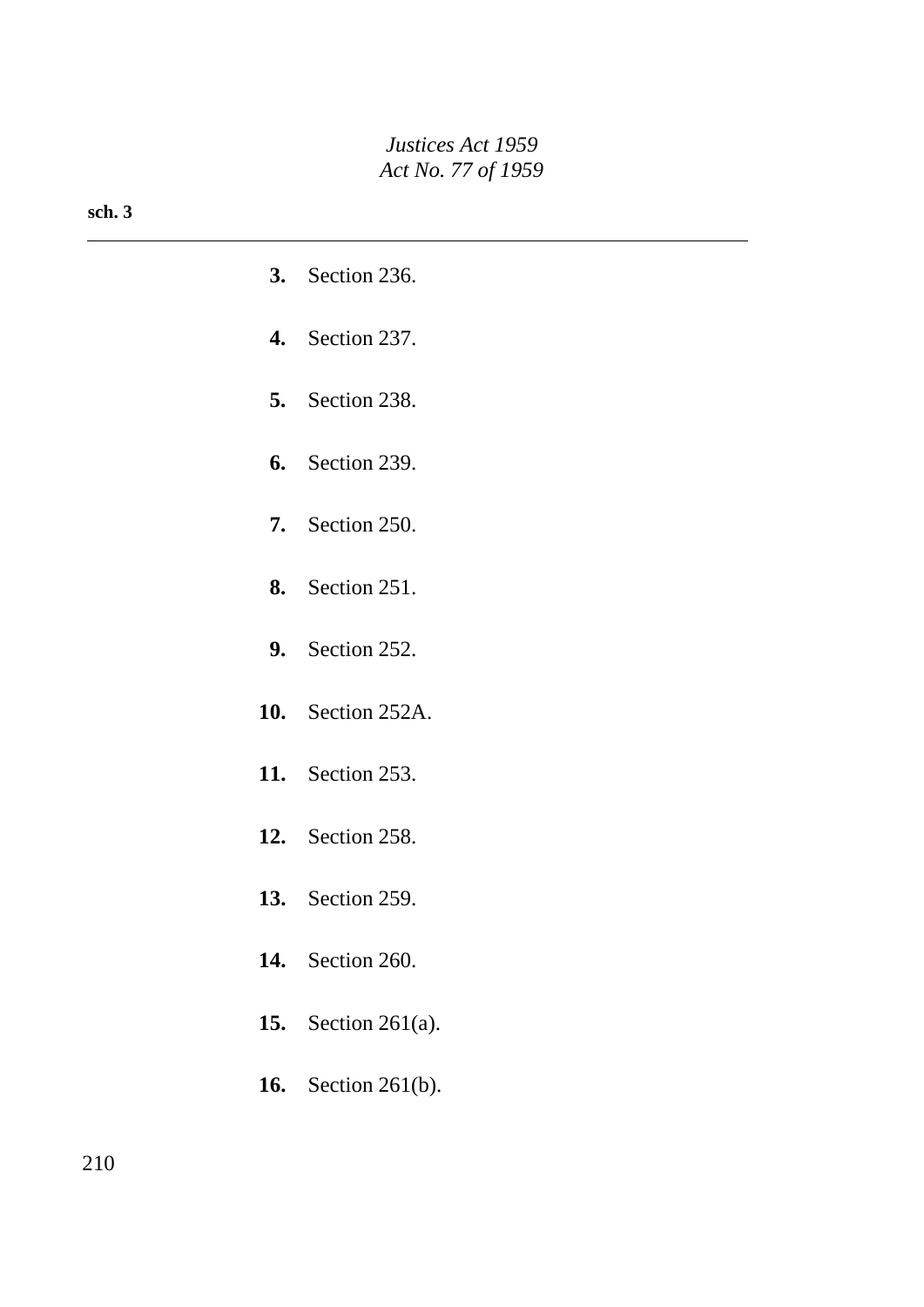|     | <b>17.</b> Section 264.       |
|-----|-------------------------------|
|     | <b>18.</b> Section 265.       |
|     | 19. Section $266(1)$ .        |
|     | <b>20.</b> Section $266(2)$ . |
|     | 21. Section $280(a)$ .        |
|     | <b>22.</b> Section 280(b).    |
|     | 23. Section $280(c)$ .        |
| 24. | Section 281.                  |
|     |                               |
|     | 25. Section 282.              |
|     | 26. Section 284.              |
|     | 27. Section 293(a).           |
|     | <b>28.</b> Section 293(b).    |
|     | <b>29.</b> Section 293(c).    |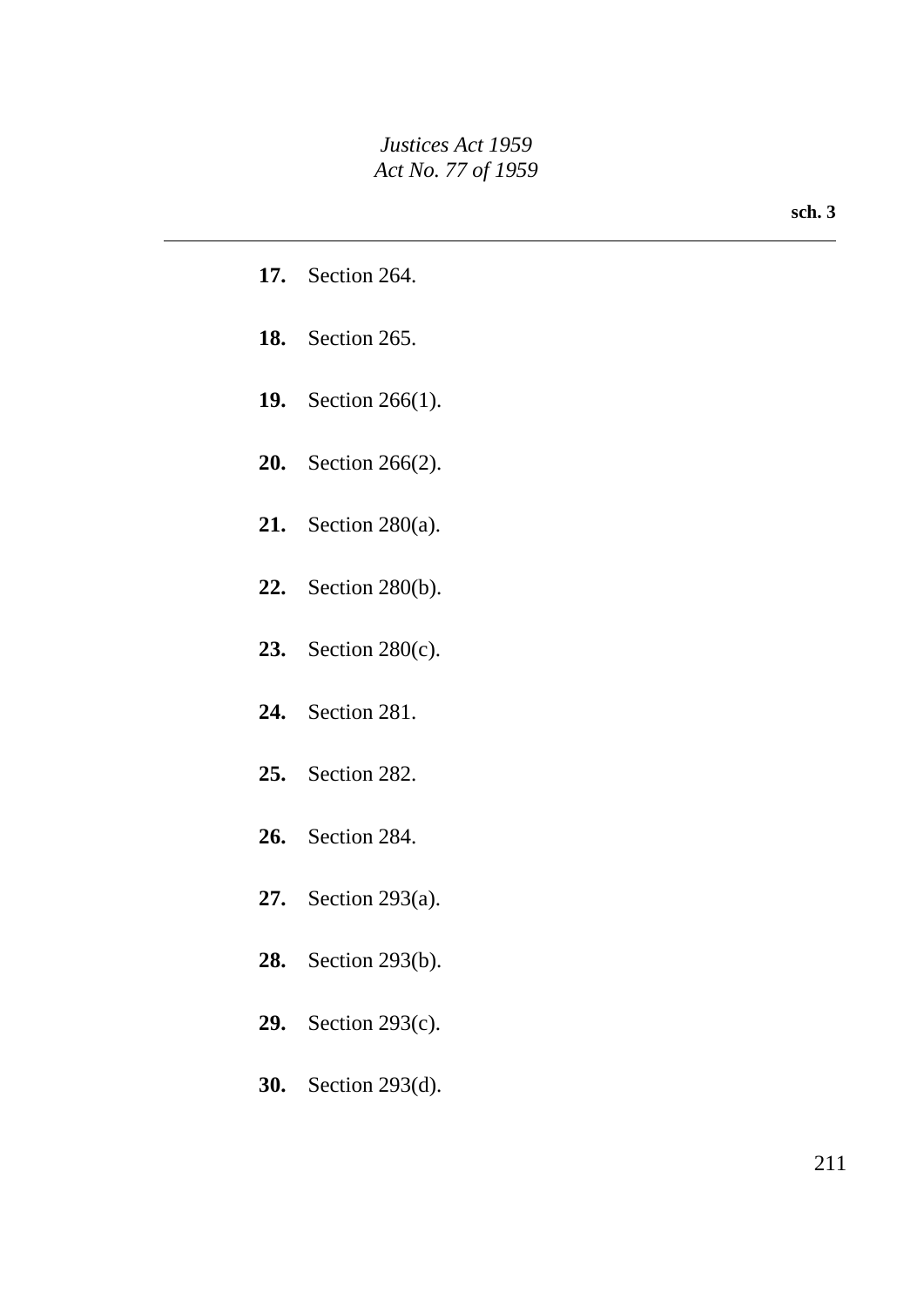#### **sch. 3**

- **31.** Section 293(e).
- **32.** Section 293(f).
- **33.** Section 293(g).
- **34.** Section 293(h).
- **35.** Section 293(i).
- **36.** Section 293(j).
- **37.** Section 293(k).
- **38.** Section 293(l).
- **39.** Section 293(m).
- **40.** Section 293(n).
- **41.** Section 293(o).
- **42.** Section 294(a).
- **43.** Section 294(b).
- **44.** Section 295(1)(a).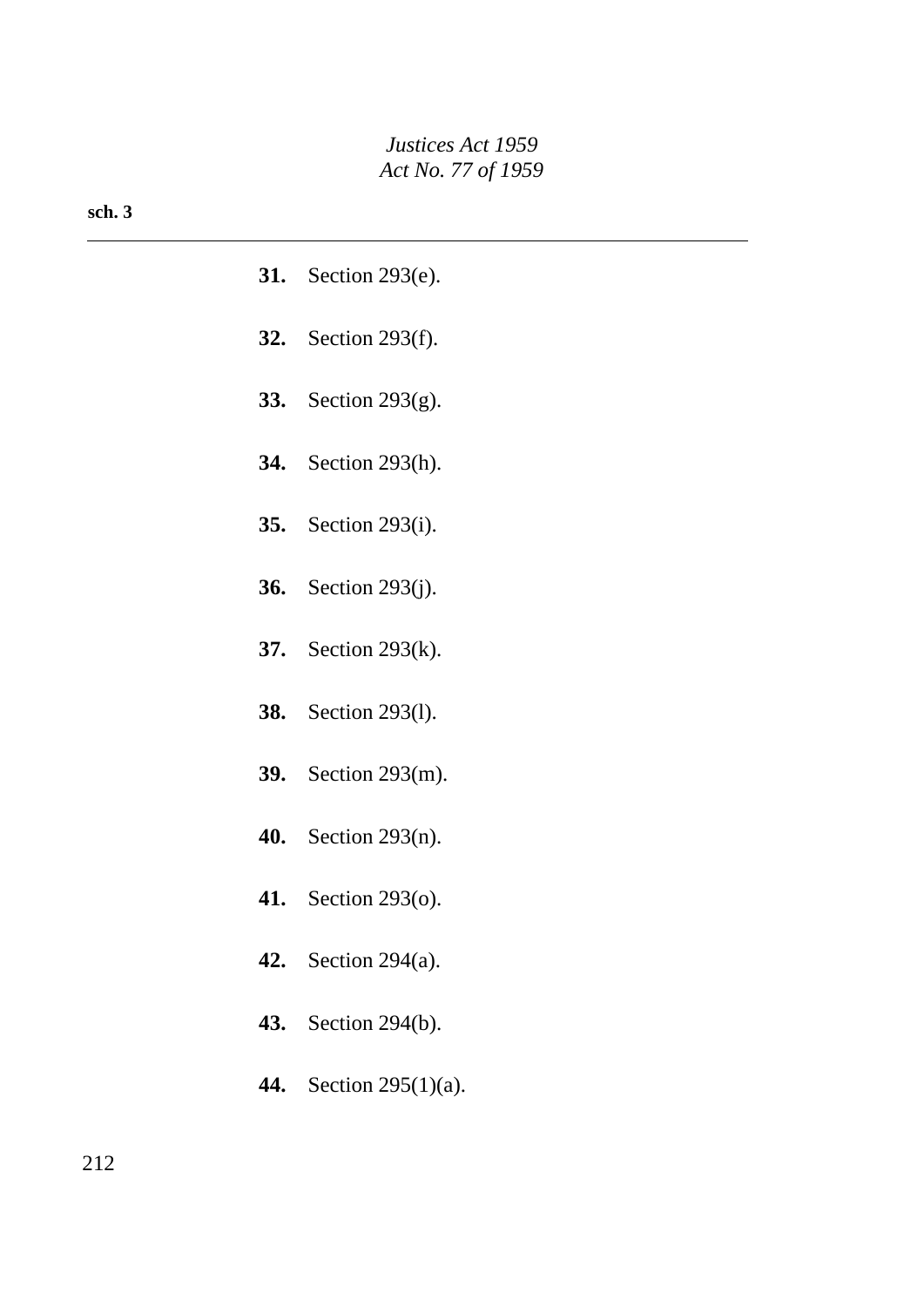- **45.** Section 295(1)(b).
- **46.** Section 295(1)(c).
- **47.** Section 296(1).
- **48.** Section 300 (if it relates to a crime to which this Part applies).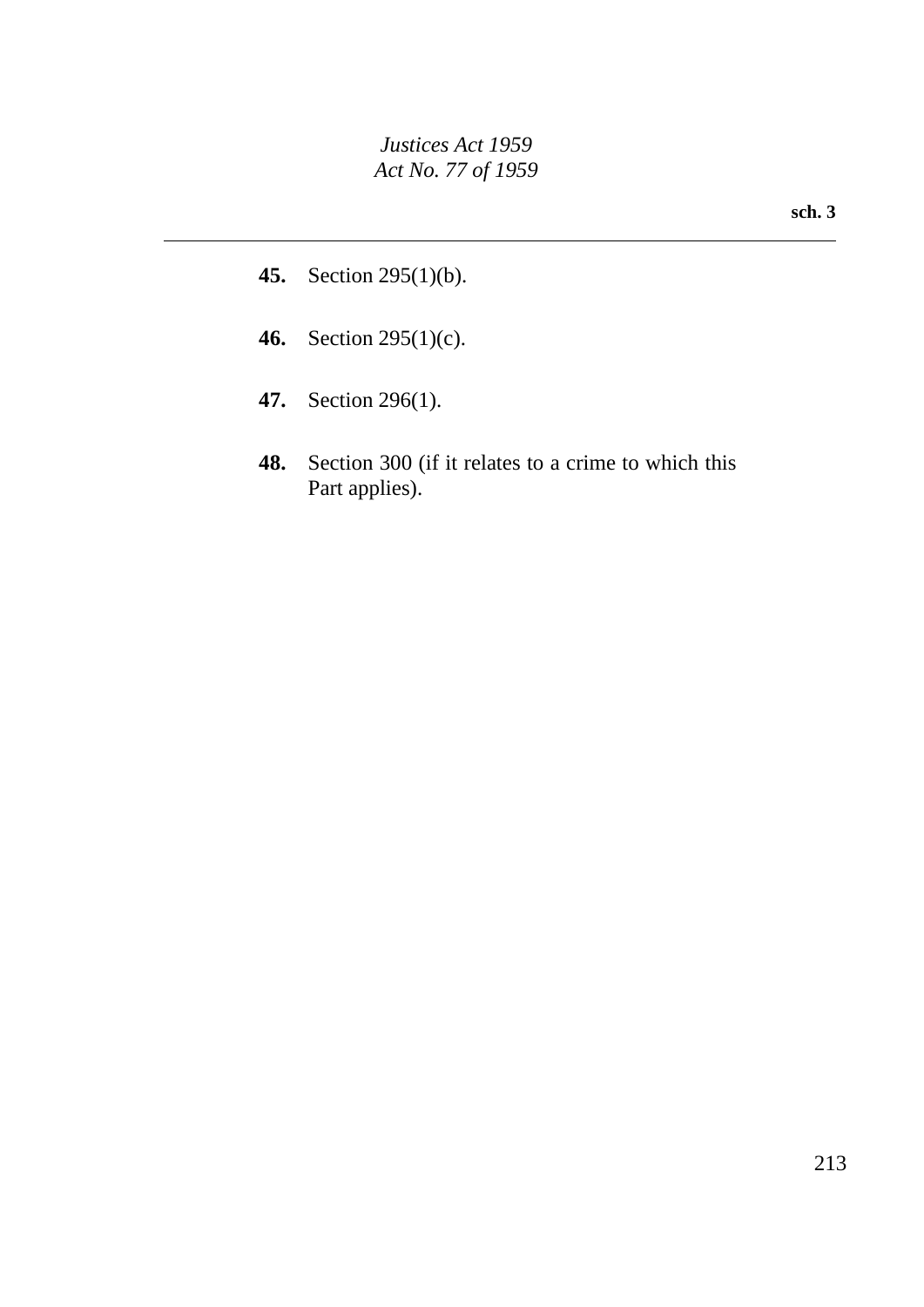#### **NOTES**

The foregoing text of the *Justices Act 1959* comprises those instruments as indicated in the following table. Any reprint changes made under any Act, in force before the commencement of the *Legislation Publication Act 1996*, authorising the reprint of Acts and statutory rules or permitted under the *Legislation Publication Act 1996* and made before 29 November 2021 are not specifically referred to in the following table of amendments.

| Act                                            | Number and year    | Date of          |
|------------------------------------------------|--------------------|------------------|
|                                                |                    | commencement     |
| <b>Statute Law Revision Act 1958</b>           | No. 36 of 1958     | 24.7.1958        |
| Justices Act 1961                              | No. 8 of 1961      | 4.8.1961         |
| Child Welfare Act 1960                         | No. 48 of 1960     | 2.9.1961         |
| <b>Statute Law Revision Act 1961</b>           | No. 41 of 1961     | 15.12.1961       |
| Justices Act 1959                              | No. 77 of 1959     | 1.1.1962         |
|                                                |                    | (see SR 1961 No. |
|                                                |                    | 193)             |
| Justices Act 1963                              | No. 33 of 1963     | 1.1.1964         |
| Justices Act 1965                              | No. 19 of 1965     | 22.6.1965        |
| Decimal Currency Act 1965                      | No. 55 of 1965     | 14.2.1966        |
| Justices Act 1966                              | No. 38 of 1966     | 11.11.1966       |
| Criminal Code Act 1968                         | No. 77 of 1968     | 24.12.1968       |
| Justices Act 1971                              | No. 60 of 1971     | 1.7.1970         |
| Police Offences Act 1973                       | No. 23 of 1973     | 27.6.1973        |
| Justices Act 1973                              | No. 22 of 1973     | 1.8.1973         |
| <b>Metric Conversion Act 1973</b>              | No. 75 of 1973     | 1.4.1975         |
| <b>Acts Interpretation (Justices Act 1959)</b> | S.R. 1975, No. 166 | 9.7.1975         |
| Order 1975                                     |                    |                  |
| Parole Act 1975                                | No. 73 of 1975     | 31.3.1976        |
| Justices Act 1974                              | No. 108 of 1974    | 15.6.1976        |
| Justices Act 1975                              | No. 66 of 1975     | 15.6.1976        |
| Justices Act 1976                              | No. 15 of 1976     | 23.6.1976        |
| Traffic Act (No. 2) 1976                       | No. 96 of 1976     | 22.12.1976       |
| Costs in Criminal Cases Act 1976               | No. 107 of 1976    | 1.2.1977         |
| Criminal Code Amendment Act 1982               | No. 33 of 1982     | 28.10.1982       |
| Local Government (Consequential                | No. 51 of 1982     | 1.9.1983         |
| Amendments) Act 1982                           |                    |                  |
| Justices Amendment Act 1983                    | No. 45 of 1983     | 12.10.1983       |
| Justices Amendment (No. 2) 1983                | No. 75 of 1983     | 1.1.1984         |
| Justices Amendment Act 1984                    | No. 48 of 1984     | 27.6.1984        |
| Revenue (Miscellaneous Provisions)             | No. 55 of 1984     | 1.8.1984         |
| Act 1984                                       |                    |                  |
| <b>Statute Law Revision Act 1985</b>           | No. 51 of 1985     | 23.5.1985        |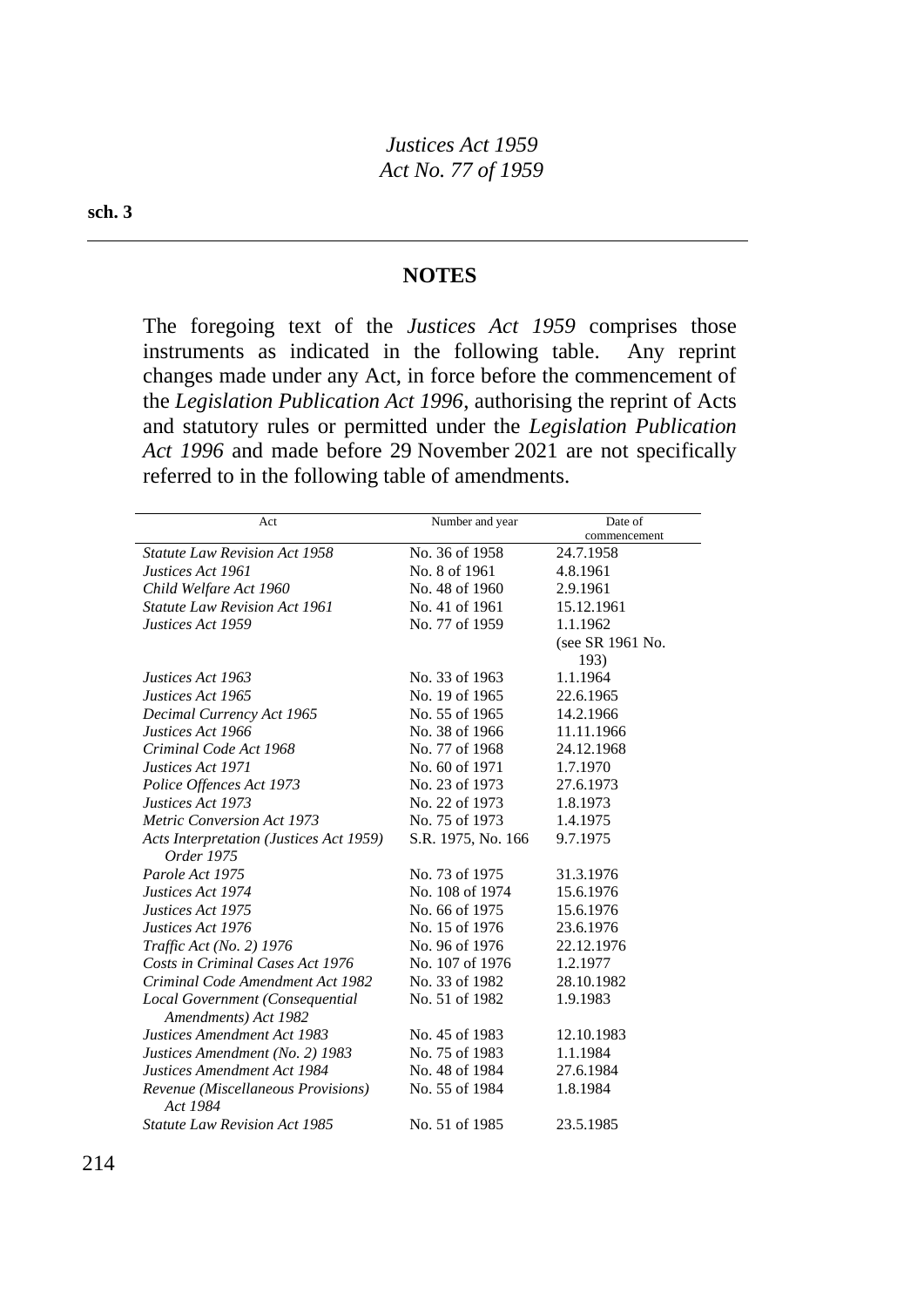#### **sch. 3**

| Act                                                            | Number and year | Date of            |
|----------------------------------------------------------------|-----------------|--------------------|
|                                                                |                 | commencement       |
| Justices Amendment Act 1985                                    | No. 9 of 1985   | 1.7.1985           |
| Tasmanian State Service                                        | No. 29 of 1984  | 1.12.1985          |
| (Miscellaneous Amendments) Act<br>1984                         |                 |                    |
| Probation of Offenders Amendment Act<br>1985                   | No. 121 of 1985 | 19.3.1986          |
| <b>Justices Amendment Act 1986</b>                             | No. 45 of 1986  | 4.6.1986           |
| Criminal Code Amendment (Bail) Act<br>1986                     | No. 77 of 1986  | 11.11.1986         |
| Justices Amendment Act (No. 2) 1986                            | No. 115 of 1986 | 18.12.1986         |
| Criminal Proceedings (Civil Remedies)<br>Act 1986              | No. 93 of 1986  | 1.1.1987           |
| Justices Amendment Act 1987                                    | No. 57 of 1987  | 18.8.1987          |
| Magistrates Act 1987                                           | No. 45 of 1987  | 2.9.1987           |
| Justices Amendment (Addresses on<br>Sentences) Act 1987        | No. 82 of 1987  | 27.11.1987         |
| Justices Amendment Act 1988                                    | No. 8 of 1988   | 1.7.1988           |
| Justices Amendment Act (No. 2) 1988                            | No. 15 of 1988  | 16.9.1988          |
| Magistrates Amendment Act 1989                                 | No. 13 of 1989  | 1.9.1989           |
| Justices Amendment Act (No. 2) 1989                            | No. 34 of 1989  | 4.10.1989          |
| Administrative Arrangements                                    | No. 5 of 1990   | 1.7.1990           |
| (Miscellaneous Amendments) Act<br>1990                         |                 |                    |
| Criminal Law Amendment Act 1990                                | No. 13 of 1990  | 11.7.1990          |
| Justices Amendment (Committal<br>Proceedings) Act 1991         | No. 41 of 1991  | 4.12.1991          |
| <b>Penalty Units and Other Penalties</b><br>Amendment Act 1991 | No. 43 of 1991  | 18.12.1991         |
| <b>Statute Law Revision Act 1991</b>                           | No. 46 of 1991  | 18.12.1991         |
| Justices Amendment Act 1992                                    | No. 15 of 1992  | 6.8.1992           |
| Justice Legislation Amendment                                  | No. 21 of 1992  | 6.8.1992           |
| (Domestic Violence) Act 1992                                   |                 |                    |
| Justices Amendment (Fine Defaulters)<br>Act 1993               | No. 10 of 1993  | 11.8.1993          |
| Justices Amendment Act 1993                                    | No. 71 of 1993  | 1.3.1994           |
| Justices Amendment (Miscellaneous)<br>Act 1994                 | No. 8 of 1994   | 17.3.1994          |
| Justice Legislation Amendment<br>(Restraint Orders) Act 1994   | No. 64 of 1994  | 25.11.1994         |
| Vexatious Litigants Act 1994                                   | No. 65 of 1994  | 25.11.1994         |
| <b>Statute Law Revision Act 1994</b>                           | No. 68 of 1994  | 25.11.1994         |
| Bail (Miscellaneous Amendments) Act<br>1994                    | No. 10 of 1994  | 9.1.1995           |
| Local Government (Consequential<br>Amendments) Act 1995        | No. 30 of 1995  | 1.9.1995           |
| Justices Amendment Act 1995                                    | No. 50 of 1995  | 1.1.1996<br>(s. 4) |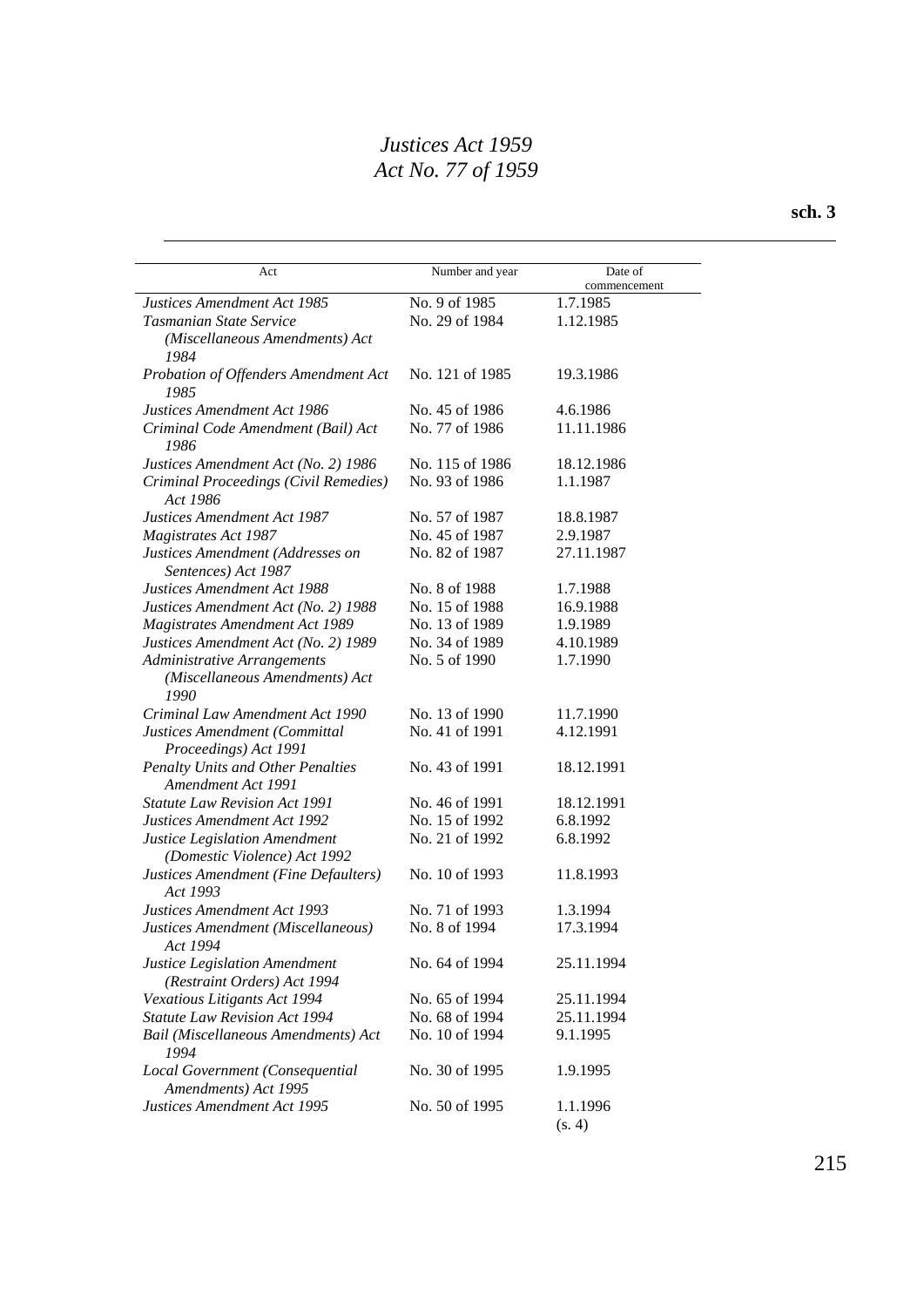## **sch. 3**

| Act                                                             | Number and year | Date of                  |
|-----------------------------------------------------------------|-----------------|--------------------------|
| Justices Amendment Act (No. 2) 1995                             | No. 66 of 1995  | commencement<br>1.1.1996 |
| Justices Amendment Act (No. 3) 1995                             | No. 107 of 1995 | 11.6.1996                |
| Justices Amendment (Child Witnesses)                            | No. 38 of 1995  | 1.11.1996                |
| Act 1995                                                        |                 |                          |
| Justices Amendment Act 1995                                     | No. 50 of 1995  | 2.12.1996                |
|                                                                 |                 | $(ss. 5-7)$              |
| <b>Magistrates Court (Civil Division)</b><br>Amendment Act 1993 | No. 73 of 1993  | 30.3.1998                |
| Sentencing Act 1997                                             | No. 59 of 1997  | 1.8.1998                 |
| Evidence Amendment Act 1999                                     | No. 7 of 1999   | 30.4.1999                |
| Justices Amendment Act 1999                                     | No. 40 of 1999  | 16.7.1999                |
| Youth Justice (Consequential<br>Amendments) Act 1999            | No. 49 of 1999  | 1.2.2000                 |
| Criminal Law (Aggravated Burglary                               | No. 12 of 2000  | 28.4.2000                |
| and Repeat Offenders) Act 2000                                  |                 |                          |
| Children, Young Persons and Their                               | No. 2 of 1998   | 1.7.2000                 |
| <b>Families and Youth Justice</b>                               |                 |                          |
| (Consequential Repeals and                                      |                 |                          |
| Amendments) Act 1998                                            |                 |                          |
| Justice Legislation (Miscellaneous<br>Amendments) Act 2000      | No. 62 of 2000  | 14.11.2000               |
| <b>Statutory Holidays (Consequential</b>                        | No. 82 of 2000  | 13.12.2000               |
| Amendments) Act 2000                                            |                 |                          |
| State Service (Consequential and                                | No. 86 of 2000  | 1.5.2001                 |
| Miscellaneous Amendments) Act<br>2000                           |                 |                          |
| Criminal Procedure (Attendance of                               | No. 13 of 1996  | 1.7.2001                 |
| Witnesses) Act 1996                                             |                 |                          |
| Judicial Review Act 2000                                        | No. 54 of 2000  | 1.12.2001                |
| Promissory Oaths Amendment Act 2001                             | No. 92 of 2001  | 5.12.2001                |
| Justice Legislation (Miscellaneous                              | No. 91 of 2001  | 5.12.2001                |
| Amendments) Act 2001                                            |                 |                          |
| Evidence (Consequential Amendments)                             | No. 80 of 2001  | 1.7.2002                 |
| Act 2001                                                        |                 |                          |
| Statute Law Revision Act 2003                                   | No. 9 of 2003   | 16.4.2003                |
| Justice (Delegated Legislation) Act                             | No. 6 of 2003   | 1.7.2003                 |
| 2003                                                            |                 |                          |
| Justice (Miscellaneous Amendments)<br>Act 2003                  | No. 69 of 2003  | 15.12.2003               |
| Police Service (Consequential                                   | No. 76 of 2003  | 1.1.2004                 |
| Amendments) Act 2003                                            |                 |                          |
| <b>Fair Trading (Miscellaneous</b>                              | No. 7 of 2004   | 1.8.2004                 |
| Amendments) Act 2004                                            |                 |                          |
| Criminal Code Amendment (Appeals)                               | No. 31 of 2004  | 27.10.2004               |
| Act 2004                                                        |                 |                          |
| Justice and Related Legislation                                 | No. 44 of 2004  | 16.11.2004               |
| (Miscellaneous Amendments) Act                                  |                 |                          |
|                                                                 |                 |                          |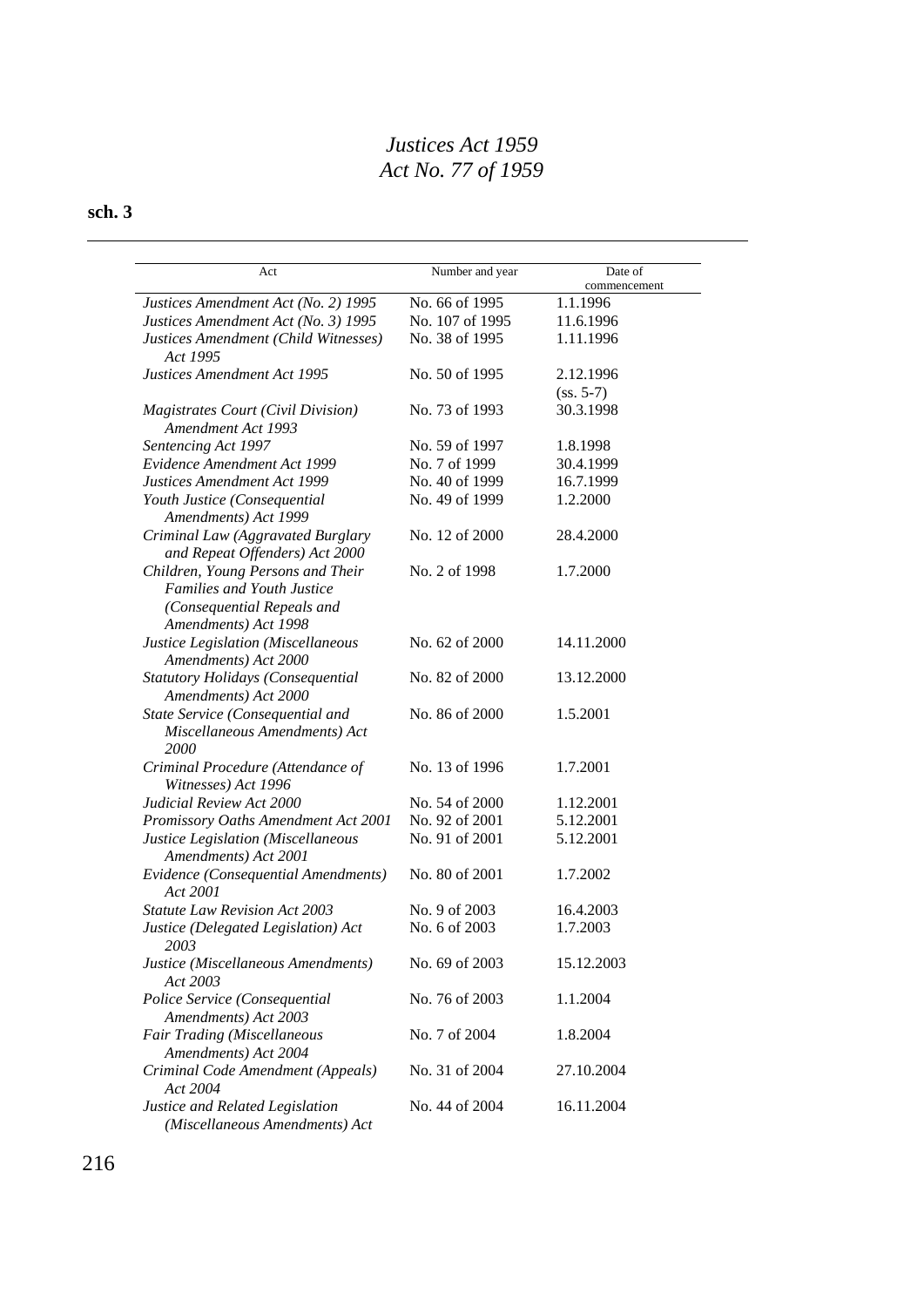| Act                                                                                                              | Number and year | Date of      |
|------------------------------------------------------------------------------------------------------------------|-----------------|--------------|
| 2004                                                                                                             |                 | commencement |
| Family Violence Act 2004                                                                                         | No. 67 of 2004  | 30.3.2005    |
| Justice and Related Legislation                                                                                  | No. 6 of 2005   | 6.5.2005     |
| (Miscellaneous Amendments) Act<br>2005                                                                           |                 |              |
| <b>Statutory Officers (Age for Retirement)</b><br>Act 2005                                                       | No. 17 of 2005  | 10.6.2005    |
| Sex Industry Offences Act 2005                                                                                   | No. 42 of 2005  | 1.1.2006     |
| Security and Investigations Agents<br>Amendment (Crowd Controllers)<br>Act 2005                                  | No. 58 of 2005  | 1.1.2006     |
| <b>Defamation Act 2005</b>                                                                                       | No. 73 of 2005  | 1.1.2006     |
| Mental Health Amendment (Secure<br>Mental Health Unit) Act 2005                                                  | No. 72 of 2005  | 20.2.2006    |
| Justice and Related Legislation<br>(Further Miscellaneous<br>Amendments) Act 2006                                | No. 43 of 2006  | 18.12.2006   |
| Marine Safety (Misuse of Alcohol) Act<br>2006                                                                    | No. 25 of 2006  | 23.12.2006   |
| Justices Amendment Act 2007                                                                                      | No. 22 of 2007  | 1.2.2008     |
| <b>Monetary Penalties Enforcement</b><br>(Transitional Arrangements and<br>Consequential Amendments) Act<br>2007 | No. 72 of 2007  | 28.4.2008    |
| Justice and Related Legislation<br>(Miscellaneous Amendments) Act<br>2008                                        | No. 18 of 2008  | 26.6.2008    |
| Legal Profession (Miscellaneous and<br>Consequential Amendments) Act<br>2007                                     | No. 66 of 2007  | 31.12.2008   |
| Justice and Related Legislation<br>(Miscellaneous Amendments) Act<br>2009                                        | No. 23 of 2009  | 16.6.2009    |
| Justices Amendment (Complaint<br>Validation) Act 2009                                                            | No. 33 of 2009  | 19.6.2009    |
| Justice and Related Legislation<br>(Further Miscellaneous<br>Amendments) Act 2009                                | No. 76 of 2009  | 1.2.2010     |
| <b>Health Practitioner Regulation</b><br>National Law (Tasmania)<br>(Consequential Amendments) Act<br>2010       | No. 3 of 2010   | 1.7.2010     |
| Vexatious Proceedings Act 2011                                                                                   | No. 31 of 2011  | 1.3.2013     |
| Crimes (Miscellaneous Amendments)<br>Act 2013                                                                    | No. 23 of 2013  | 1.9.2013     |
| Heavy Vehicle National Law<br>(Tasmania) Act 2013                                                                | No. 30 of 2013  | 10.2.2014    |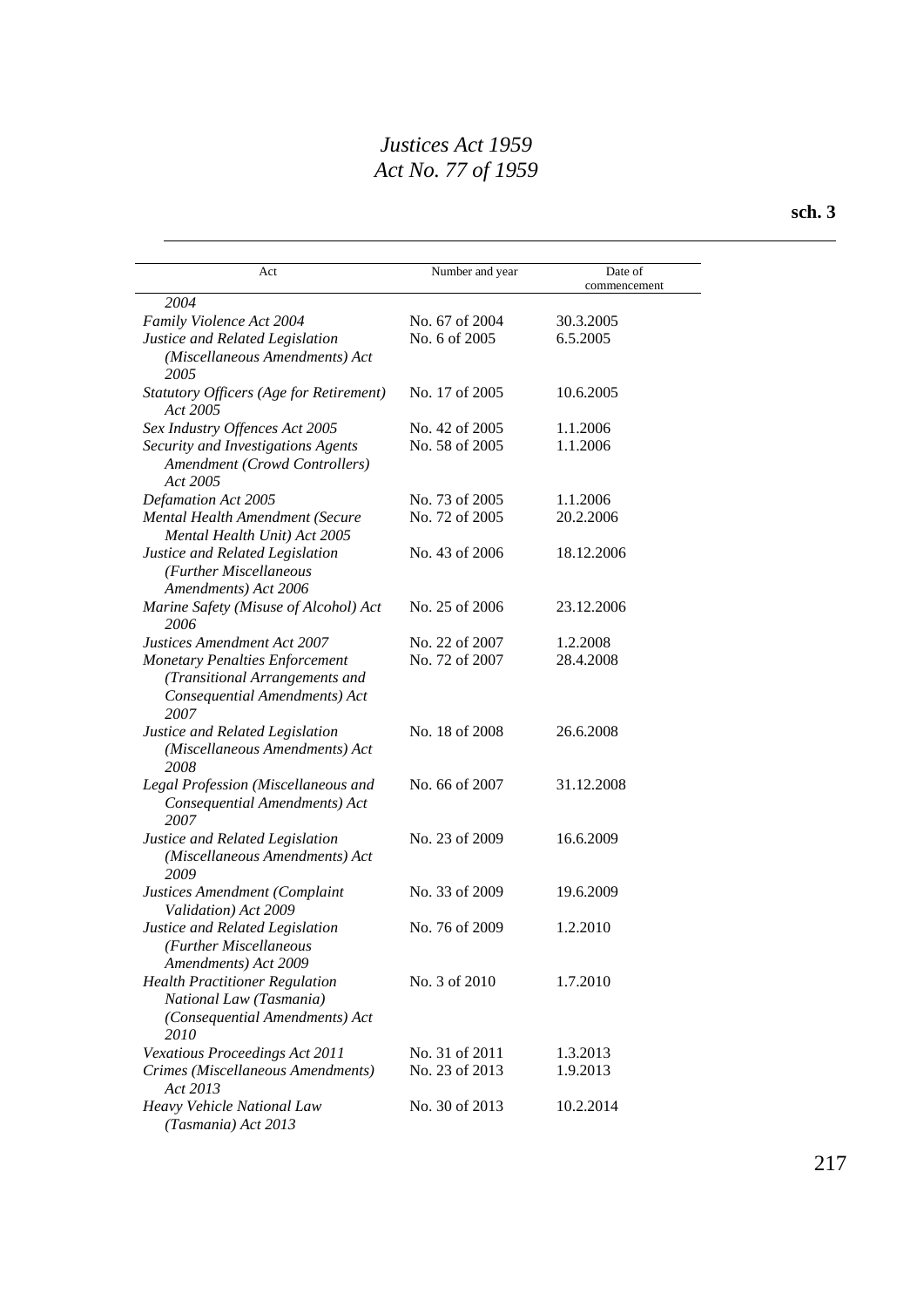# **sch. 3**

| Act                                                                             | Number and year | Date of<br>commencement |
|---------------------------------------------------------------------------------|-----------------|-------------------------|
| Mental Health (Transitional and<br>Consequential Provisions) Act 2013           | No. 69 of 2013  | 17.2.2014               |
| Promissory Oaths (Consequential<br>Amendments) Act 2015                         | No. 8 of 2015   | 15.5.2015               |
| <b>Family Violence Amendment Act 2015</b>                                       | No. 32 of 2015  | 6.10.2015               |
| Justice and Related Legislation<br>(Miscellaneous Amendments) Act<br>2015       | No. 38 of 2015  | 13.10.2015              |
| Domestic Violence Orders (National<br>Recognition) Act 2016                     | No. 29 of 2016  | 25.11.2017              |
| Justices of the Peace Act 2018                                                  | No. 15 of 2018  | 1.7.2019                |
| Financial Management (Consequential<br>and Transitional Provisions) Act<br>2017 | No. 4 of 2017   | 1.7.2019                |
| Criminal Code Amendment (Bullying)<br>Act 2019                                  | No. 34 of 2019  | 8.10.2019               |
| Justice Miscellaneous (Court Backlog<br>and Related Matters) Act 2020           | No. 27 of 2020  | 1.7.2021                |
| Justices (Validation) Act 2021                                                  | No. 25 of 2021  | 29.11.2021              |
| Magistrates Court (Criminal and<br>General Division) Act 2019                   | No. 43 of 2019  | not commenced           |

# **TABLE OF AMENDMENTS**

| Provision affected | How affected                                                                                                                                                                                                                                                                                                                                                                                                               |
|--------------------|----------------------------------------------------------------------------------------------------------------------------------------------------------------------------------------------------------------------------------------------------------------------------------------------------------------------------------------------------------------------------------------------------------------------------|
| Section 3          | Amended by No. 33 of 1963, s. 2, No. 108 of 1974, s. 38<br>and Sched. 1, No. 15 of 1976, s. 2, No. 45 of 1987, s.<br>21 and Sched. 1, No. 5 of 1990, s. 3 and Sched. 1, No.<br>46 of 1991, s. 5 and Sched. 3, No. 10 of 1993, s. 4, No.<br>8 of 1994, s. 4, No. 68 of 1994, s. 3 and Sched. 1, No.<br>38 of 1995, s. 4, No. 66 of 1995, s. 4, No. 7 of 1999, s.<br>5, No. 91 of 2001, s. 6, No. 6 of 2003, s. 18, No. 9 of |
|                    | 2003, Sched. 1, No. 69 of 2003, Sched. 1, No. 76 of<br>2003, Sched. 1, No. 44 of 2004, s. 35, No. 67 of 2004,<br>Sched. 1, No. 42 of 2005, s. 28, No. 43 of 2006, s. 34,<br>No. 22 of 2007, s. 4, No. 72 of 2007, Sched. 1, No. 23<br>of 2009, s. 19, No. 15 of 2018, Sched. 1 and No. 27 of<br>2020, s. 13                                                                                                                |
| Part II            | Repealed by No. 15 of 2018, Sched. 1                                                                                                                                                                                                                                                                                                                                                                                       |
| Section 4          | Inserted by No. 15 of 1976, s. 4<br>Repealed by No. 15 of 2018, Sched. 1                                                                                                                                                                                                                                                                                                                                                   |
| Section 4A         | Inserted by No. 15 of 1976, s. 4<br>Amended by No. 45 of 1983, s. 3<br>Repealed by No. 15 of 2018, Sched. 1                                                                                                                                                                                                                                                                                                                |
| Section 4B         | Inserted by No. 15 of 1976, s. 4                                                                                                                                                                                                                                                                                                                                                                                           |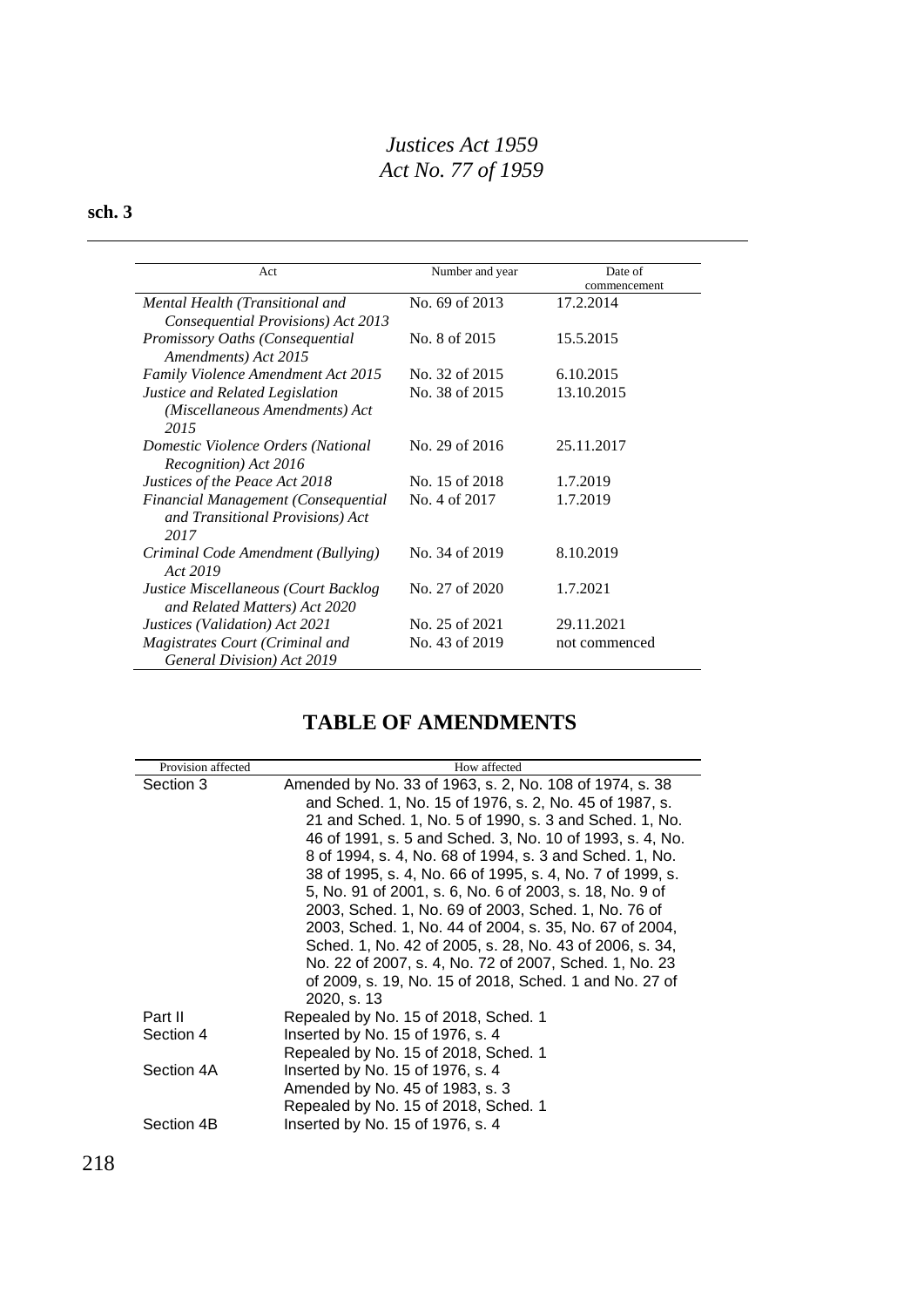| Provision affected | How affected                                             |
|--------------------|----------------------------------------------------------|
|                    | Repealed by No. 15 of 2018, Sched. 1                     |
| Section 4C         | Inserted by No. 15 of 1976, s. 4                         |
|                    | Amended by No. 92 of 2001, s. 12                         |
|                    | Repealed by No. 15 of 2018, Sched. 1                     |
| Section 5          | Amended by No. 15 of 1976, s. 5, No. 92 of 2001, s. 12   |
|                    | Substituted by No. 8 of 2015, s. 8                       |
|                    | Repealed by No. 15 of 2018, Sched. 1                     |
| Section 6          | Substituted by No. 30 of 1995, s. 3 and Sched. 1         |
|                    | Repealed by No. 15 of 2018, Sched. 1                     |
| Section 7          | Substituted by No. 15 of 1976, s. 7                      |
|                    | Repealed by No. 17 of 2005, Sched. 1 and No. 15 of 2018, |
|                    | Sched. 1                                                 |
| Section 8          | Repealed by No. 15 of 2018, Sched. 1                     |
| Section 9          | Repealed by No. 15 of 2018, Sched. 1                     |
| Section 10         | Amended by No. 15 of 1976, s. 8                          |
|                    | Repealed by No. 15 of 2018, Sched. 1                     |
| Part III           | Repealed by No. 15 of 2018, Sched. 1                     |
| Section 11         | Repealed by No. 15 of 2018, Sched. 1                     |
| Section 12         | Amended by No. 15 of 1976, s. 9                          |
|                    | Repealed by No. 15 of 2018, Sched. 1                     |
| Section 13         | Amended by No. 15 of 1976, s. 10                         |
|                    | Repealed by No. 15 of 2018, Sched. 1                     |
| Section 14         | Amended by No. 92 of 2001, s. 12                         |
|                    | Substituted by No. 8 of 2015, s. 9                       |
|                    | Repealed by No. 15 of 2018, Sched. 1                     |
| Section 15         | Substituted by No. 15 of 1976, s. 11                     |
|                    | Amended by No. 45 of 1986, s. 4, No. 5 of 1990, s. 3 and |
|                    | Sched. 1                                                 |
|                    | Repealed by No. 15 of 2018, Sched. 1                     |
| Section 16         | Repealed by No. 15 of 1976, s. 12                        |
|                    | Inserted by No. 45 of 1987, s. 21 and Sched. 1           |
|                    | Amended by No. 13 of 1989, s. 19 and No. 9 of 2003,      |
|                    | Sched. 1                                                 |
| Section 16A        | Inserted by No. 60 of 1971, s. 2                         |
|                    | Amended by No. 108 of 1974, s. 2, No. 29 of 1984, Sched. |
|                    | 1, No. 5 of 1990, s. 3 and Sched. 1 and No. 86 of 2000,  |
|                    | Sched. 1                                                 |
| Section 17         | Amended by No. 19 of 1965, s. 2, No. 108 of 1974, s. 3,  |
|                    | No. 45 of 1987, s. 21 and Sched. 1 and No. 40 of 1999,   |
|                    | s.4                                                      |
| Section 17A        | Inserted by No. 115 of 1986, s. 4                        |
| Section 19         | Amended by No. 108 of 1974, s. 3 and s. 38 and Sched. 1  |
| Section 19A        | Inserted by No. 108 of 1974, s. 5                        |
|                    | Amended by No. 29 of 1984, s. 3 and Sched. 1             |
|                    | Repealed by No. 45 of 1987, s. 21 and Sched. 1           |
| Section 20         | Amended by No. 108 of 1974, s. 38 and Sched. 1           |
| Section 21         | Amended by No. 108 of 1974, s. 38 and Sched. 1           |
|                    |                                                          |
| Section 22         | Amended by No. 108 of 1974, s. 38 and Sched. 1           |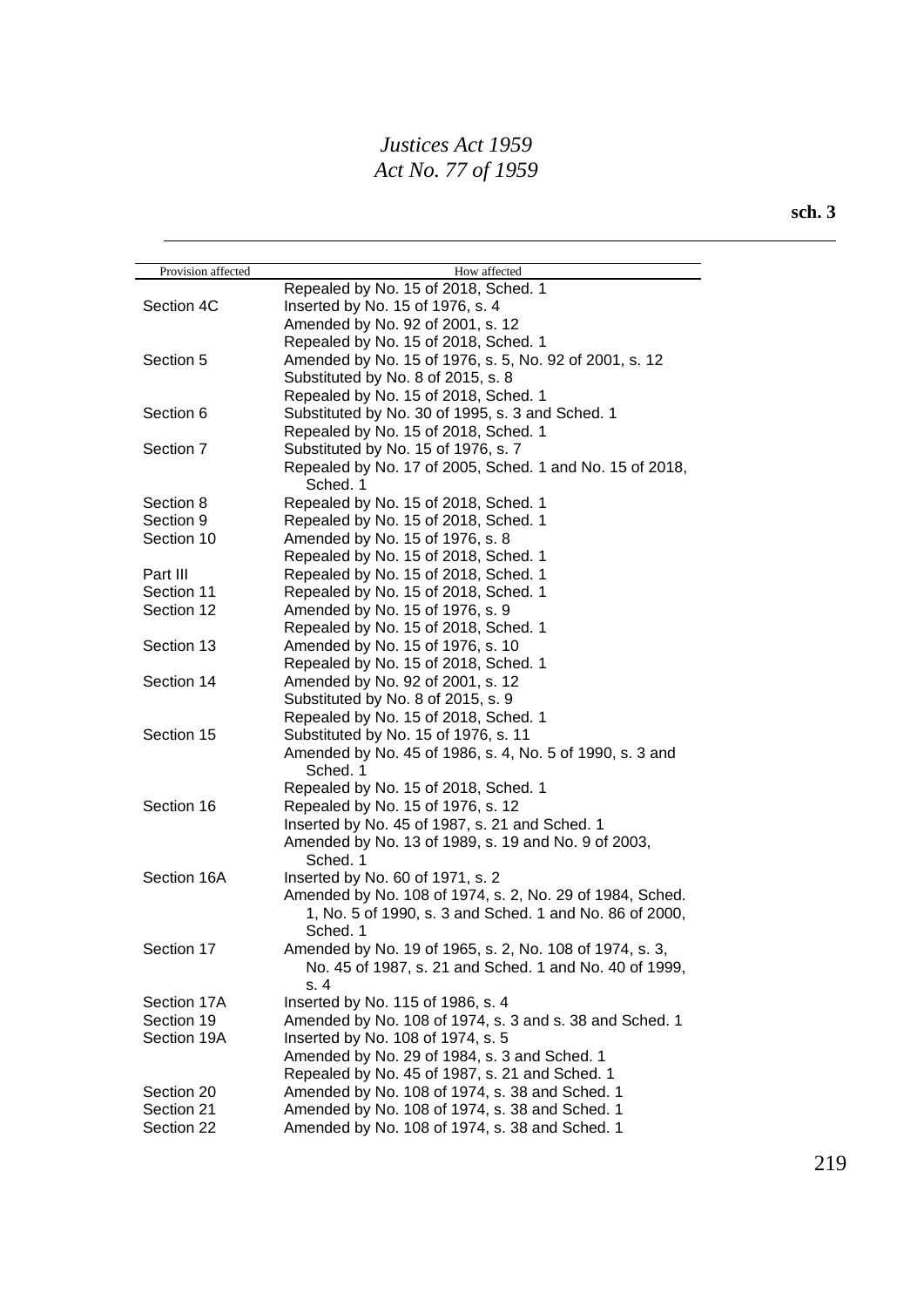| Provision affected | How affected                                                   |
|--------------------|----------------------------------------------------------------|
| Section 23         | Amended by No. 108 of 1974, s. 38 and Sched. 1, No. 22         |
|                    | of 2007, s. 5 and No. 25 of 2021, s. 5                         |
| Section 23A        | Inserted by No. 108 of 1974, s. 6                              |
| Section 23AB       | Inserted by No. 50 of 1995, s. 4                               |
| Section 25         | Amended by No. 55 of 1965, s. 5, No. 38 of 1974, s. 7 and      |
|                    | No. 43 of 1991, s. 5 and Sched. 1                              |
| Section 26         | Amended by No. 71 of 1993, s. 4 and No. 7 of 2004,<br>Sched. 1 |
| Section 27         | Amended by No. 108 of 1974, s. 8, No. 5 of 1990, s. 3 and      |
|                    | Sched. 1, No. 23 of 2009, s. 20 and No. 33 of 2009, s. 4       |
| Section 32         | Amended by No. 8 of 1961, s. 3                                 |
| Section 34         | Substituted by No. 108 of 1974, s. 9                           |
|                    | Amended by No. 48 of 1984, s. 4, No. 45 of 1986, s. 5, No.     |
|                    | 43 of 1991, No. 21 of 1992, s. 4                               |
|                    | Substituted by No. 10 of 1994, s. 7 and Sched. 2               |
|                    | Amended by No. 64 of 1994, s. 4, No. 50 of 1995, s. 5, No.     |
|                    | 66 of 1995, s. 5, No. 40 of 1999, s. 5, No. 76 of 2003,        |
|                    | Sched. 1, No. 67 of 2004, Sched. 1, No. 25 of 2006,            |
|                    | Sched. 2 and No. 29 of 2016, Sched. 1                          |
|                    |                                                                |
| Section 34A        | Inserted by No. 108 of 1974, s. 9                              |
|                    | Amended by No. 21 of 1992, s. 5, No. 10 of 1994, sched.        |
|                    | 2, No. 64 of 1994, s. 5                                        |
|                    | Substituted by No. 50 of 1995, s. 6                            |
|                    | Amended by No. 22 of 2007, s. 6                                |
| Section 35         | Substituted by No. 108 of 1974, s. 9                           |
|                    | Amended by No. 45 of 1986, s. 6, No. 77 of 1986, s. 5, No.     |
|                    | 57 of 1987, s. 4, No. 43 of 1991                               |
|                    | Substituted by No. 10 of 1994, s. 7 and Sched. 2               |
|                    | Amended by No. 64 of 1994, s. 15, No. 50 of 1995, s. 7         |
|                    | and No. 66 of 1995, s. 6                                       |
| Section 36         | Substituted by No. 108 of 1974, s. 9                           |
|                    | Repealed by No. 10 of 1994, s. 7 and Sched. 2                  |
| Section 36A        | Inserted by No. 108 of 1974, s. 9                              |
|                    | Repealed by No. 10 of 1994, s. 7 and Sched. 2                  |
| Section 36B        | Inserted by No. 57 of 1987, s. 5                               |
|                    | Repealed by No. 10 of 1994, s. 7 and Sched. 2                  |
| Section 37         | Amended by No. 2 of 1998, Sched. 2                             |
| Section 37A        | Inserted by No. 108 of 1974, s. 10                             |
|                    | Amended by No. 43 of 1991, s. 5 and Sched. 1, No. 91 of        |
|                    | 2001, s. 7 and No. 73 of 2005, Sched. 4                        |
| Section 38         | Amended by No. 23 of 2009, s. 21                               |
| Section 39A        | Inserted by No. 38 of 2015, s. 37                              |
| Section 41         | Amended by No. 108 of 1974, s. 11, No. 76 of 2003,             |
|                    | Sched. 1 and No. 25 of 2021, s. 6                              |
| Section 42         | Substituted by No. 108 of 1974, s. 12, No. 71 of 1993, s. 5    |
|                    | Amended by No. 66 of 1995, s. 7                                |
| Section 45         | Amended by No. 108 of 1974, s. 38 and Sched. 1, No. 45         |
|                    | of 1986, s. 7, No. 5 of 1990, s. 3 and Sched. 1 and No.        |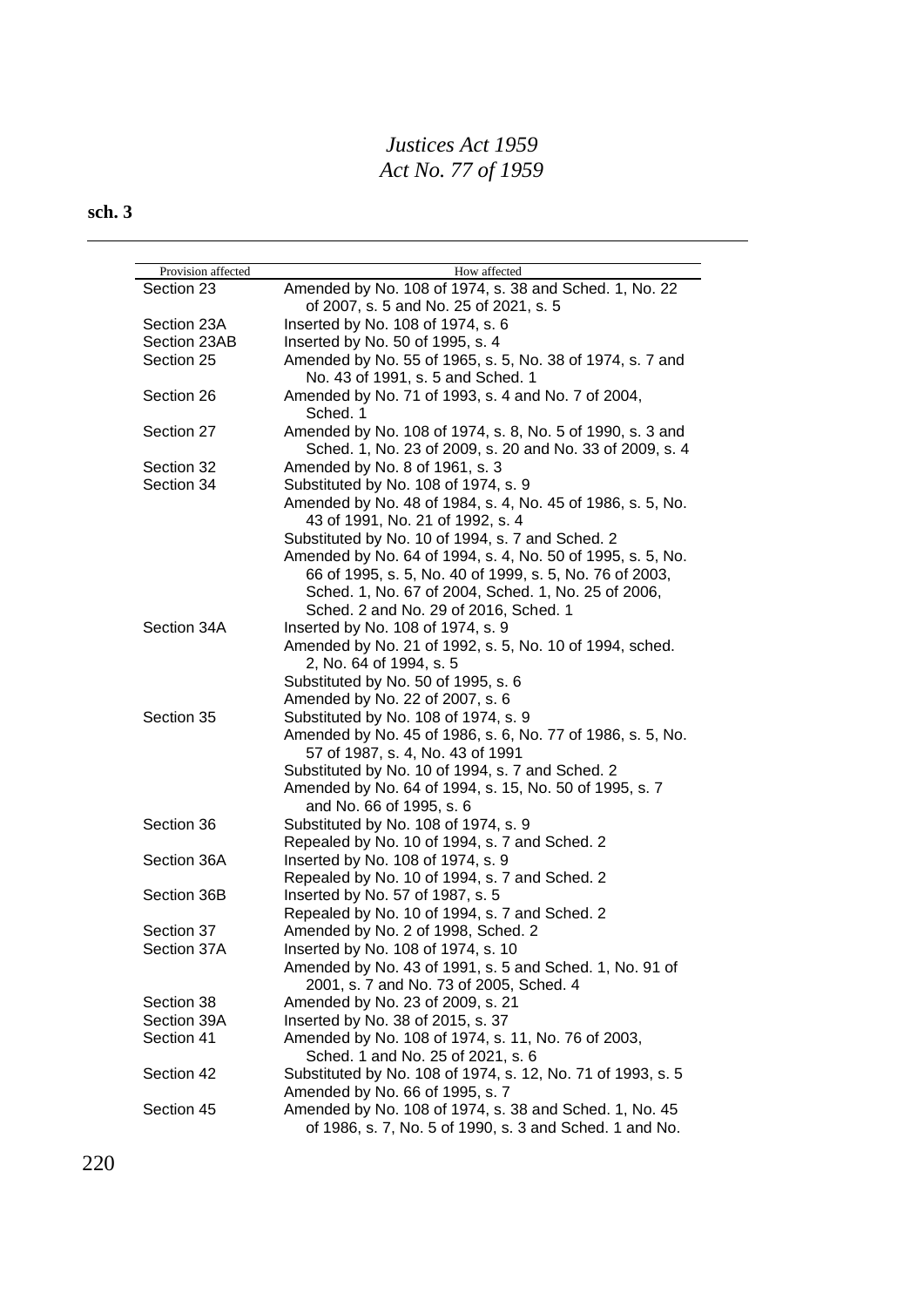| Provision affected | How affected                                                         |
|--------------------|----------------------------------------------------------------------|
|                    | 13 of 1996, s. 23                                                    |
| Section 47         | Substituted by No. 108 of 1974, s. 13, No. 72 of 2005, s.            |
|                    | 125                                                                  |
|                    | Amended by No. 66 of 2007, Sched. 1, No. 23 of 2009, s.              |
|                    | 22 and No. 69 of 2013, Sched. 1                                      |
| Section 48         | Amended by No. 10 of 1994, s. 7 and Sched. 2                         |
| Section 49         | Amended by No. 10 of 1994, s. 7 and Sched. 2                         |
| Section 50A        | Inserted by No. 108 of 1974, s. 14                                   |
|                    | Amended by No. 45 of 1986, s. 8, No. 6 of 2003, s. 19 and            |
|                    | No. 22 of 2007, s. 7                                                 |
| Section 50B        | Inserted by No. 108 of 1974, s. 14                                   |
|                    | Amended by No. 57 of 1987, s. 6, No. 8 of 1994, s. 5, No.            |
|                    | 91 of 2001, s. 8, No. 22 of 2007, s. 8 and No. 23 of                 |
|                    | 2009, s. 23                                                          |
| Section 50C        | Inserted by No. 115 of 1986, s. 5                                    |
| Section 50D        | Inserted by No. 65 of 1994, s. 4                                     |
| Section 50E        | Inserted by No. 31 of 2011, Sched. 1                                 |
| Section 52         | Substituted by No. 108 of 1974, s. 15                                |
| Section 55         | Substituted by No. 22 of 2007, s. 9                                  |
|                    | Amended by No. 23 of 2009, s. 24 and No. 76 of 2009, s.              |
|                    | 15                                                                   |
| Section 56         | Substituted by No. 22 of 2007, s. 9                                  |
|                    | Amended by No. 23 of 2009, s. 25                                     |
| Section 56A        | Inserted by No. 33 of 1963, s. 3                                     |
|                    | Subsection (9) added by No. 22 of 1973, s. 2                         |
|                    | Amended by No. 108 of 1974, s. 38 and Sched. 1, No. 108              |
|                    | of 1974, s. 16                                                       |
|                    | Subsection (10) added by No. 108 of 1974, s. 16                      |
|                    | Amended by No. 108 of 1974, s. 38 and sched, No. 108 of              |
|                    | 1974, s. 38 and Sched. 1, No. 108 of 1974, s. 16                     |
|                    | Subsection (6A) inserted by No. 108 of 1974, s. 16                   |
|                    | Subsection (8) substituted by No. 108 of 1974, s. 16                 |
|                    | Amended by No. 108 of 1974, s. 38 and Sched. 1, No. 45               |
|                    | of 1986, s. 9<br>Subsection (6A) substituted by No. 45 of 1986, s. 9 |
|                    | Subsection (6B) inserted by No. 45 of 1986, s. 9                     |
|                    | Subsection (1) substituted by No. 34 of 1989, s. 4                   |
|                    | Subsection (1A) inserted by No. 34 of 1989, s. 4                     |
|                    | Subsection (2) substituted by No. 34 of 1989, s. 4                   |
|                    | Subsection (2A) inserted by No. 34 of 1989, s. 4                     |
|                    | Amended by No. 41 of 1991, s. 4                                      |
|                    | Subsection (6) substituted by No. 41 of 1991, s. 4                   |
|                    | Amended by No. 41 of 1991, s. 4                                      |
|                    | Subsection (6C) inserted by No. 41 of 1991, s. 4                     |
|                    | Amended by No. 41 of 1991, s. 4, No. 38 of 1995, s. 5                |
|                    | Subsection (6AA) inserted by No. 38 of 1995, s. 5                    |
|                    | Amended by No. 62 of 2000, Sched. 1                                  |
|                    | Subsection (11) inserted by No. 91 of 2001, s. 9                     |
|                    |                                                                      |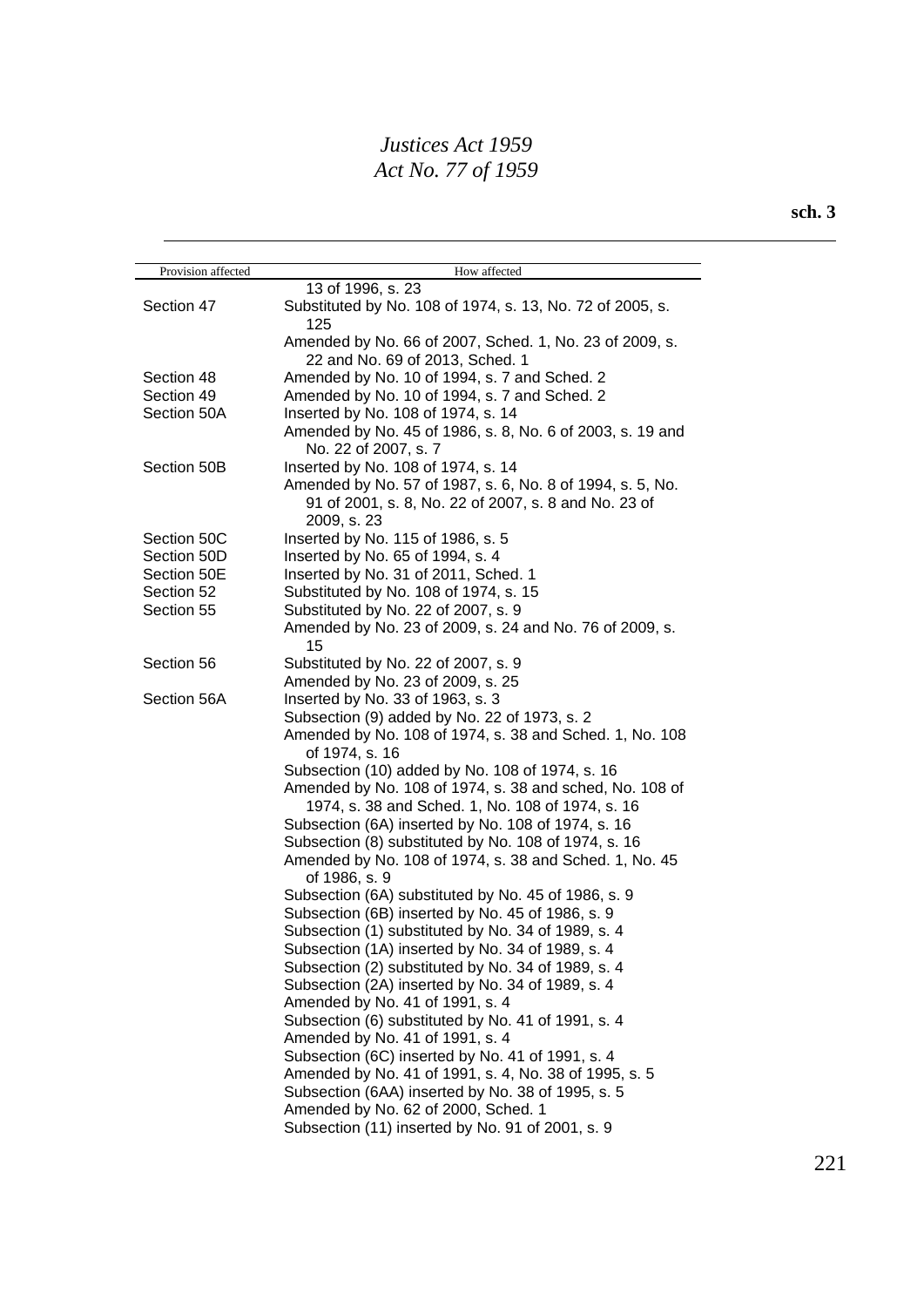| Provision affected | How affected                                                      |
|--------------------|-------------------------------------------------------------------|
|                    | Amended by No. 91 of 2001, s. 9                                   |
|                    | Subsection (1B) inserted by No. 44 of 2004, s. 36                 |
|                    | Repealed by No. 22 of 2007, s. 9                                  |
| Section 57         | Amended by No. 33 of 1963, s. 4                                   |
|                    | Subsection (2) added by No. 33 of 1963, s. 4                      |
|                    | Amended by No. 108 of 1974, s. 38 and sched                       |
|                    | Substituted by No. 45 of 1986, s. 10                              |
|                    | Amended by No. 115 of 1986, s. 6, No. 66 of 1995, s. 8            |
|                    | Substituted by No. 22 of 2007, s. 9                               |
|                    | Amended by No. 23 of 2009, s. 26                                  |
| Section 57A        | Inserted by No. 38 of 1995, s. 6                                  |
|                    | Amended by No. 91 of 2001, s. 10                                  |
|                    | Repealed by No. 22 of 2007, s. 9                                  |
|                    |                                                                   |
| Section 58         | Substituted by No. 108 of 1974, s. 17                             |
|                    | Amended by No. 45 of 1986, s. 11                                  |
|                    | Subsection (3) omitted by No. 34 of 1989, s. 5                    |
|                    | Amended by No. 71 of 1993, s. 6                                   |
|                    | Substituted by No. 22 of 2007, s. 9                               |
| Section 59         | Repealed by No. 108 of 1974, s. 17                                |
|                    | Substituted by No. 22 of 2007, s. 9                               |
| Section 60         | Repealed by No. 108 of 1974, s. 18                                |
|                    | Substituted by No. 22 of 2007, s. 9                               |
|                    | Amended by No. 27 of 2020, s. 14                                  |
| Division 3 of Part | Substituted by No. 27 of 2020, s. 15                              |
| VII                |                                                                   |
| Section 61         | Amended by No. 33 of 1963, s. 5                                   |
|                    | Repealed by No. 62 of 2000, Sched. 1                              |
|                    | Substituted by No. 22 of 2007, s. 11                              |
|                    | Amended by No. 18 of 2008, s. 34, No. 23 of 2009, s. 27           |
|                    | Substituted by No. 27 of 2020, s. 15                              |
| Section 62         | Substituted by No. 108 of 1974, s. 19                             |
|                    | Amended by No. 34 of 1989, s. 6                                   |
|                    | Substituted by No. 41 of 1991, s. 5                               |
|                    | Subsection (2) added by No. 10 of 1994, s. 7 and Sched. 2         |
|                    | Amended by No. 62 of 2000, Sched. 1                               |
|                    | Substituted by No. 22 of 2007, s. 11 and No. 27 of 2020, s.<br>15 |
| Section 63         | Substituted by No. 108 of 1974, s. 19                             |
|                    | Amended by No. 33 of 1982, s. 6, No. 45 of 1986, s. 12            |
|                    | Repealed by No. 22 of 2007, s. 11                                 |
|                    | Substituted by No. 27 of 2020, s. 15                              |
| Section 64         | Repealed by No. 10 of 1994, s. 7 and Sched. 2                     |
|                    | Substituted by No. 27 of 2020, s. 15                              |
| Section 65         | Repealed by No. 10 of 1994, s. 7 and Sched. 2                     |
|                    | Substituted by No. 27 of 2020, s. 15                              |
| Section 66         | Repealed by No. 22 of 2007, s. 11                                 |
|                    | Substituted by No. 27 of 2020, s. 15                              |
| Section 67         | Amended by No. 77 of 1968, s. 10 and Sched. 1, No. 115            |
|                    |                                                                   |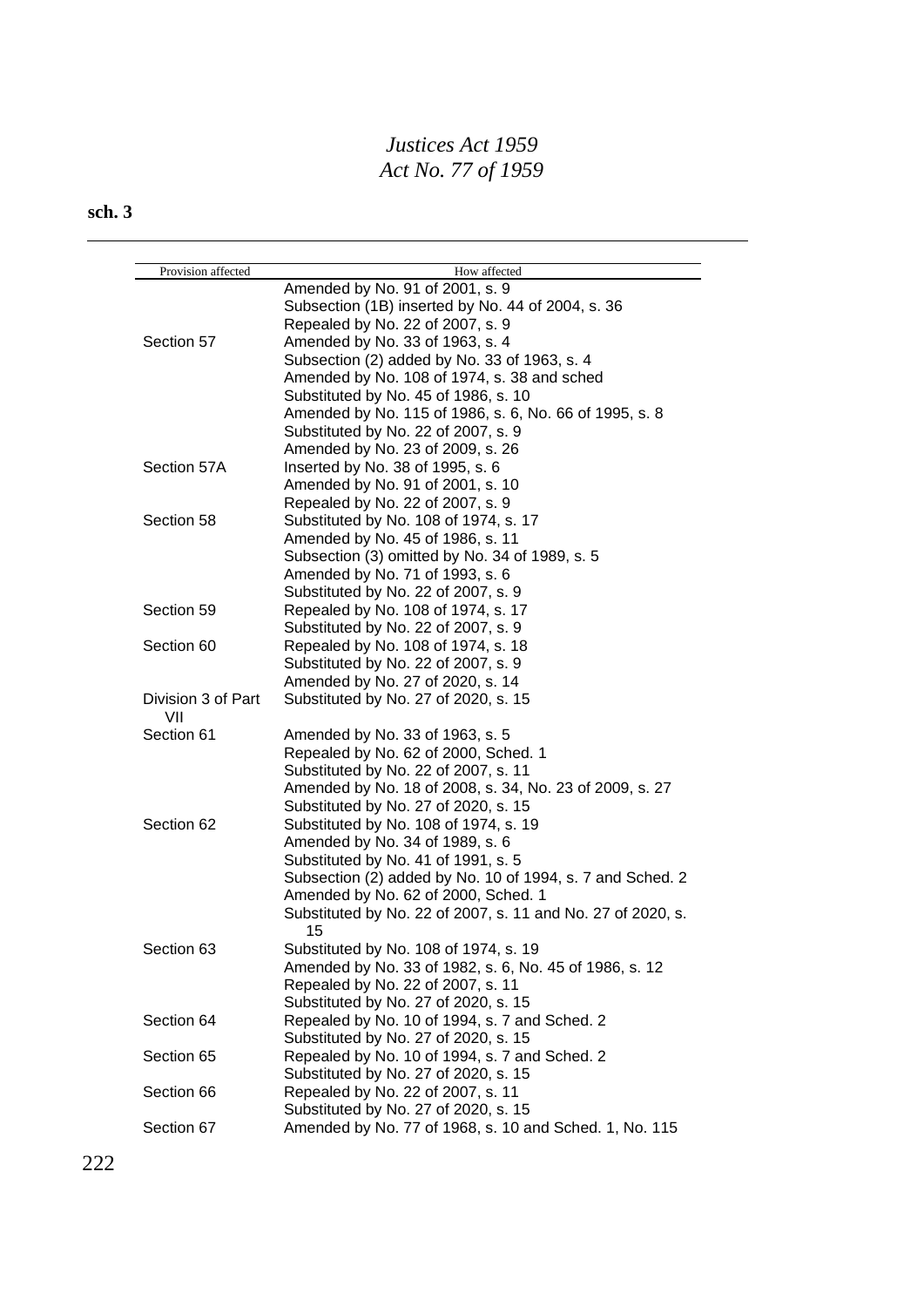| Provision affected | How affected                                              |
|--------------------|-----------------------------------------------------------|
|                    | of 1986, s. 8                                             |
|                    | Repealed by No. 22 of 2007, s. 11                         |
|                    | Substituted by No. 27 of 2020, s. 15                      |
| Section 68         | Amended by No. 22 of 2007, s. 12                          |
|                    | Substituted by No. 27 of 2020, s. 15                      |
| Section 69         | Substituted by No. 27 of 2020, s. 15                      |
| Section 69A        | Inserted by No. 33 of 1963, s. 8                          |
|                    | Amended by No. 108 of 1974, s. 21                         |
|                    | Substituted by No. 41 of 1991, s. 6                       |
|                    | Amended by No. 38 of 1995, s. 7                           |
|                    | Subsection (2A) inserted by No. 38 of 1995, s. 7          |
|                    | Subsection (2B) inserted by No. 38 of 1995, s. 7          |
|                    | Amended by No. 38 of 1995, s. 7, No. 69 of 2003, Sched. 1 |
|                    | Repealed by No. 22 of 2007, s. 14                         |
|                    | Substituted by No. 27 of 2020, s. 15                      |
| Division 4 of Part | Heading inserted by No. 22 of 2007, s. 13                 |
| VII                |                                                           |
| Section 70         | Amended by No. 55 of 1965, s. 5, No. 43 of 1991, s. 5 and |
|                    | Sched. 1                                                  |
|                    | Substituted by No. 22 of 2007, s. 14                      |
| Section 70A        | Inserted by No. 22 of 2007, s. 14                         |
| Section 71         | Substituted by No. 108 of 1974, s. 22                     |
|                    | Amended by No. 75 of 1983, s. 4, No. 45 of 1986, s. 13,   |
|                    | No. 59 of 1997, Sched. 1, No. 44 of 2004, s. 37, No. 23   |
|                    | of 2013, s. 6 and No. 27 of 2020, s. 16                   |
| Section 72         | Substituted by No. 108 of 1974, s. 22                     |
|                    | Amended by No. 75 of 1983, s. 5, No. 45 of 1986, s. 14,   |
|                    | No. 12 of 2000, s. 4, No. 44 of 2004, s. 38, No. 22 of    |
|                    | 2007, s. 15, No. 23 of 2013, s. 7 and No. 27 of 2020, s.  |
|                    | 17                                                        |
| Section 72A        | Inserted by No. 108 of 1974, s. 22                        |
| Section 72AB       | Inserted by No. 76 of 2009, s. 16                         |
|                    | Amended by No. 30 of 2013, Sched. 1                       |
| Section 72B        | Inserted by No. 108 of 1974, s. 22                        |
|                    | Amended by No. 45 of 1986, s. 15, No. 59 of 1997, Sched.  |
|                    | 1 and No. 22 of 2007, s. 16                               |
| Section 72C        | Inserted by No. 108 of 1974, s. 22                        |
| Section 72D        | Inserted by No. 66 of 1975, s. 2                          |
|                    | Amended by No. 45 of 1986, s. 16, No. 8 of 1994, s. 6 and |
|                    | No. 59 of 1997, Sched. 1                                  |
| Section 74         | Amended by No. 115 of 1986, s. 9                          |
| Section 74A        | Substituted by No. 34 of 1989, s. 8                       |
|                    | Amended by No. 44 of 2004, s. 39 and No. 22 of 2007, s.   |
|                    | 17                                                        |
| Section 74B        | Inserted by No. 108 of 1974, s. 23                        |
|                    | Amended by No. 45 of 1986, s. 17, No. 57 of 1987, s. 7    |
|                    | and No. 34 of 1989, s. 9                                  |
| Section 74BA       | Inserted by No. 15 of 1992, s. 4                          |
|                    |                                                           |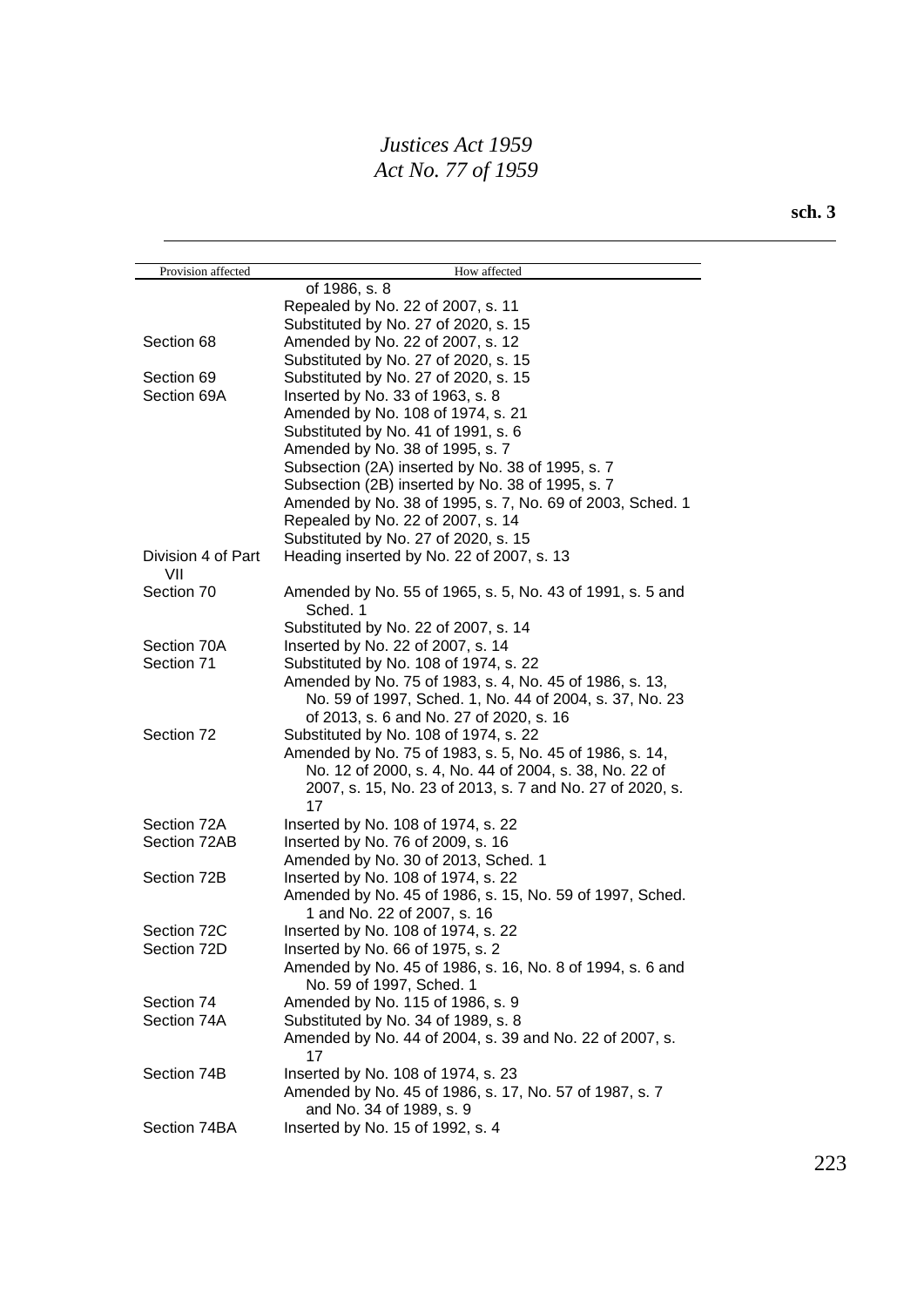| Provision affected<br>Section 74C | How affected<br>Inserted by No. 108 of 1974, s. 23          |
|-----------------------------------|-------------------------------------------------------------|
|                                   | Subsection (1) substituted by No. 73 of 1975, s. 34 and     |
|                                   | Sched. 1                                                    |
|                                   | Amended by No. 45 of 1986, s. 18                            |
|                                   | Subsection (10A) inserted by No. 115 of 1986, s. 10         |
|                                   | Subsection (2A) inserted by No. 115 of 1986, s. 10          |
|                                   | Amended by No. 15 of 1988, s. 3                             |
|                                   | Repealed by No. 59 of 1997, Sched. 1                        |
| Section 74D                       | Inserted by No. 15 of 1992, s. 5                            |
|                                   | Repealed by No. 59 of 1997, Sched. 1                        |
| Section 75                        | Substituted by No. 108 of 1974, s. 24                       |
|                                   | Repealed by No. 59 of 1997, Sched. 1                        |
| Section 76                        | Amended by No. 55 of 1965, s. 5, No. 45 of 1986, s. 19,     |
|                                   | No. 43 of 1991, s. 5 and Sched. 1                           |
|                                   | Repealed by No. 59 of 1997, Sched. 1                        |
| Section 76A                       | Inserted by No. 108 of 1974, s. 25                          |
|                                   | Amended by No. 115 of 1986, s. 11                           |
|                                   | Repealed by No. 59 of 1997, Sched. 1                        |
| Section 77                        | Amended by No. 108 of 1974, s. 26, No. 107 of 1976, s. 8,   |
|                                   | No. 45 of 1986, s. 20, No. 40 of 1999, s. 6 and No. 6 of    |
|                                   | 2003, s. 20                                                 |
| Section 77A                       | Inserted by No. 8 of 1994, s. 7                             |
| Section 78                        | Substituted by No. 108 of 1974, s. 27                       |
|                                   | Amended by No. 45 of 1983, s. 4, No. 121 of 1985, s. 17,    |
|                                   | No. 45 of 1986, s. 21, No. 115 of 1986, s. 12               |
|                                   | Substituted by No. 10 of 1993, s. 5                         |
|                                   | Repealed by No. 59 of 1997, Sched. 1                        |
| Section 79                        | Substituted by No. 108 of 1974, s. 27, No. 10 of 1993, s. 5 |
|                                   | Repealed by No. 59 of 1997, Sched. 1                        |
| Section 80                        | Substituted by No. 108 of 1974, s. 27, No. 10 of 1993, s. 5 |
|                                   | Subsection (4A) inserted by No. 8 of 1994, s. 8             |
|                                   | Subsection (4B) inserted by No. 8 of 1994, s. 8             |
|                                   | Amended by No. 8 of 1994, s. 8, No. 66 of 1995, s. 9        |
|                                   | Repealed by No. 59 of 1997, Sched. 1                        |
| Section 81                        | Repealed by No. 108 of 1974, s. 27                          |
|                                   | Inserted by No. 10 of 1993, s. 5                            |
|                                   | Amended by No. 8 of 1994, s. 9                              |
|                                   | Repealed by No. 59 of 1997, Sched. 1                        |
| Section 82                        | Repealed by No. 108 of 1974, s. 27                          |
|                                   | Inserted by No. 10 of 1993, s. 5                            |
|                                   | Repealed by No. 59 of 1997, Sched. 1                        |
| Section 83                        | Repealed by No. 108 of 1974, s. 27                          |
|                                   | Inserted by No. 10 of 1993, s. 5                            |
|                                   | Amended by No. 8 of 1994, s. 10                             |
|                                   | Repealed by No. 59 of 1997, Sched. 1                        |
| Section 84                        | Repealed by No. 108 of 1974, s. 27                          |
| Section 85                        | Repealed by No. 108 of 1974, s. 27                          |
| Section 85A                       | Repealed by No. 108 of 1974, s. 27                          |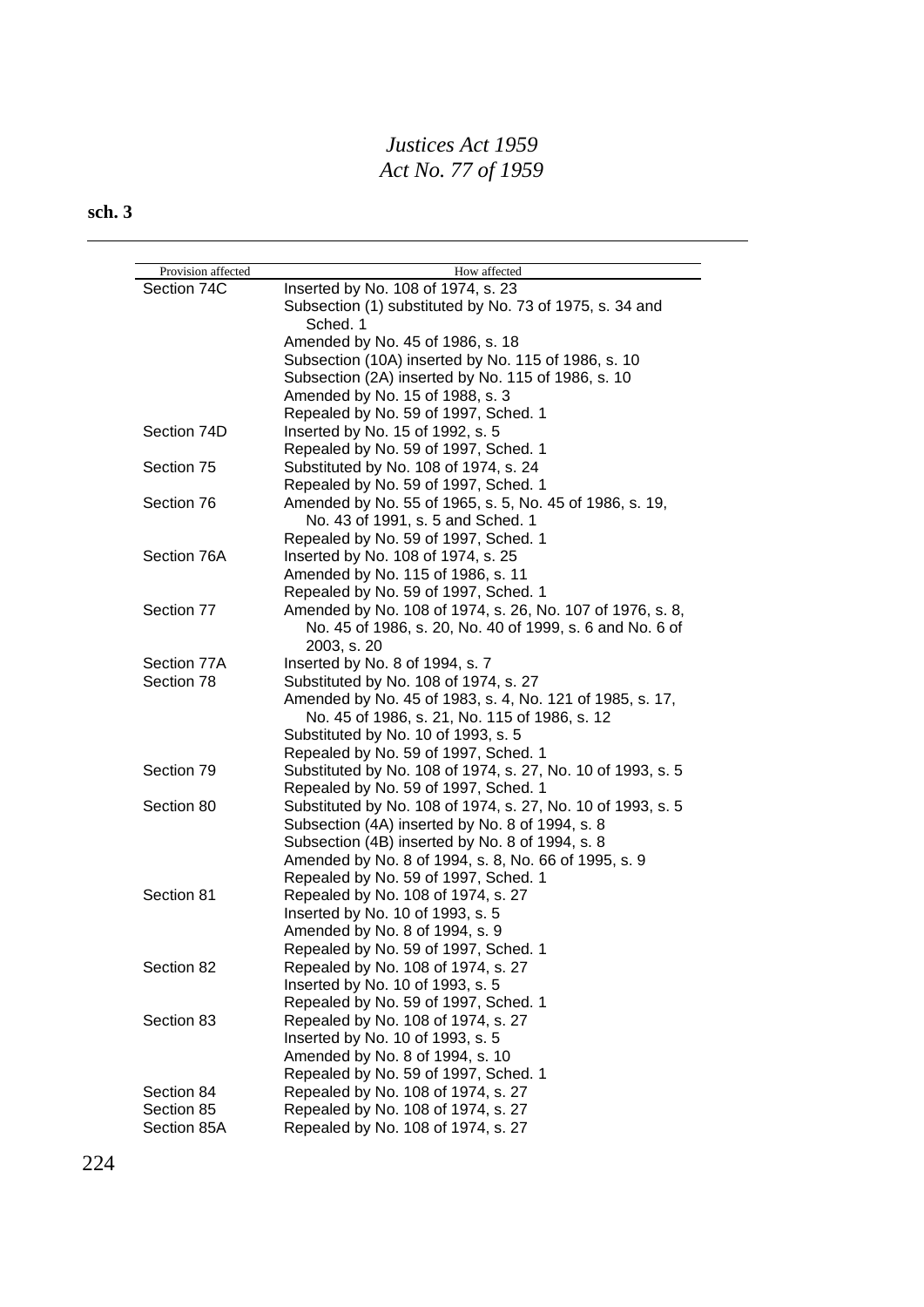| Provision affected | How affected                                               |
|--------------------|------------------------------------------------------------|
| Section 86         | Repealed by No. 108 of 1974, s. 27                         |
| Section 88         | Amended by No. 108 of 1974, s. 38 and sched.               |
|                    | Repealed by No. 10 of 1993, s. 6                           |
| Section 89         | Amended by No. 108 of 1974, s. 38 and sched.               |
|                    | Subsection (1) substituted by No. 10 of 1993, s. 7         |
|                    | Subsection (2) substituted by No. 10 of 1993, s. 7         |
|                    | Subsection (3) substituted by No. 10 of 1993, s. 7         |
|                    | Subsection (4) substituted by No. 10 of 1993, s. 7         |
|                    | Subsection (4A) inserted by No. 10 of 1993, s. 7           |
|                    | Repealed by No. 59 of 1997, Sched. 1                       |
| Section 90         | Substituted by No. 108 of 1974, s. 28                      |
|                    | Amended by No. 10 of 1993, s. 8                            |
|                    | Repealed by No. 59 of 1997, Sched. 1                       |
| Section 91         | Repealed by No. 108 of 1974, s. 28                         |
| Section 92         | Amended by No. 75 of 1973, s. 2 and Sched. 1               |
|                    | Repealed by No. 59 of 1997, Sched. 1                       |
| Section 92A        | Inserted by No. 33 of 1963, s. 11                          |
|                    | Amended by No. 108 of 1974, s. 29, No. 73 of 1993,         |
|                    | Sched. 1                                                   |
|                    | Repealed by No. 59 of 1997, Sched. 1                       |
| Section 92B        | Inserted by No. 38 of 1966, s. 2                           |
|                    | Amended by No. 96 of 1976, s. 15 and Sched. II             |
|                    | Subsection (4A) inserted by No. 45 of 1986, s. 22          |
|                    | Amended by No. 45 of 1986, s. 22                           |
|                    | Repealed by No. 59 of 1997, Sched. 1                       |
| Section 92C        | Inserted by No. 45 of 1986, s. 23                          |
|                    | Repealed by No. 59 of 1997, Sched. 1                       |
| Section 97         | Amended by No. 45 of 1986, s. 24                           |
| Part XA            | Inserted by No. 9 of 1985, s. 4                            |
|                    | Substituted by No. 8 of 1988, s. 5                         |
| Section 106A       | Substituted by No. 8 of 1988, s. 5                         |
|                    | Amended by No. 21 of 1992, s. 6, No. 64 of 1994, s. 6, No. |
|                    | 66 of 1995, s. 10, No. 107 of 1995, s. 4, No. 40 of 1999,  |
|                    | s. 7, No. 82 of 2000, Sched. 1, No. 6 of 2005, s. 36 and   |
|                    | No. 58 of 2005, s. 43                                      |
| Section 106B       | Substituted by No. 8 of 1988, s. 5                         |
|                    | Amended by No. 21 of 1992, s. 7, No. 64 of 1994, s. 7, No. |
|                    | 66 of 1995, s. 11, No. 107 of 1995, s. 5, No. 40 of 1999,  |
|                    | s. 8 and No. 43 of 2006, s. 35                             |
| Section 106BA      | Inserted by No. 32 of 2015, s. 15                          |
| Section 106C       | Substituted by No. 8 of 1988, s. 5                         |
| Section 106D       | Substituted by No. 8 of 1988, s. 5                         |
|                    | Amended by No. 21 of 1992, s. 8, No. 64 of 1994, s. 8, No. |
|                    | 66 of 1995, s. 12 and No. 107 of 1995, s. 6                |
| Section 106DA      | Inserted by No. 66 of 1995, s. 13                          |
| Section 106E       | Substituted by No. 8 of 1988, s. 5                         |
|                    | Amended by No. 64 of 1994, s. 9, No. 2 of 1998, Sched. 2,  |
|                    | No. 49 of 1999, Sched. 1, No. 66 of 2007, Sched. 1, No.    |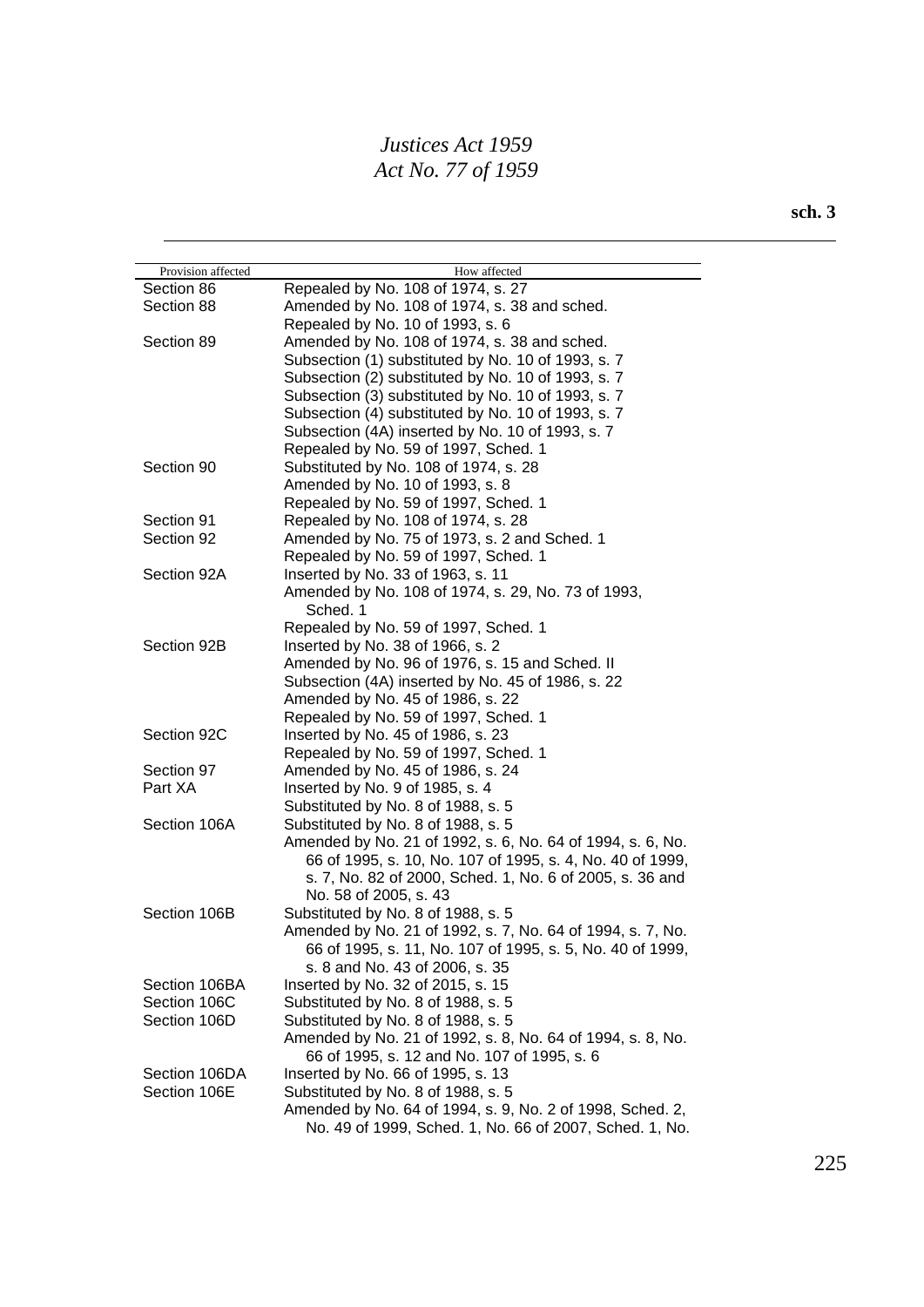| Provision affected | How affected                                                     |
|--------------------|------------------------------------------------------------------|
|                    | 23 of 2009, s. 28 and No. 3 of 2010, Sched. 1                    |
| Section 106EA      | Inserted by No. 64 of 1994, s. 10                                |
|                    | Amended by No. 66 of 1995, s. 14                                 |
| Section 106F       | Substituted by No. 8 of 1988, s. 5                               |
|                    | Amended by No. 66 of 1995, s. 15                                 |
| Section 106G       | Inserted by No. 8 of 1988, s. 5                                  |
|                    | Amended by No. 107 of 1995, s. 7                                 |
| Section 106GA      | Inserted by No. 21 of 1992, s. 9                                 |
|                    | Amended by No. 40 of 1999, Sched. 1                              |
| Section 106GB      | Inserted by No. 21 of 1992, s. 9                                 |
|                    | Amended by No. 40 of 1999, Sched. 1                              |
| Section 106GC      | Inserted by No. 21 of 1992, s. 9                                 |
|                    | Amended by No. 9 of 2003, Sched. 1                               |
| Section 106GD      |                                                                  |
|                    | Inserted by No. 21 of 1992, s. 9                                 |
|                    | Amended by No. 107 of 1995, s. 8 and No. 40 of 1999,<br>Sched. 1 |
| Section 106GE      | Inserted by No. 107 of 1995, s. 9                                |
|                    | Amended by No. 40 of 1999, Sched. 1                              |
| Section 106H       | Inserted by No. 8 of 1988, s. 5                                  |
| Section 106I       | Inserted by No. 8 of 1988, s. 5                                  |
|                    | Amended by No. 64 of 1994, s. 11 and No. 66 of 1995, s.<br>16    |
| Section 106J       | Inserted by No. 8 of 1988, s. 5                                  |
| Section 106K       | Inserted by No. 8 of 1988, s. 5                                  |
|                    | Amended by No. 72 of 2007, Sched. 1                              |
| Section 106L       | Inserted by No. 8 of 1988, s. 5                                  |
|                    | Amended by No. 21 of 1992, s. 10 and No. 64 of 1994, s.          |
|                    | 12                                                               |
| Section 106M       | Inserted by No. 8 of 1988, s. 5                                  |
| Section 106N       | Inserted by No. 64 of 1994, s. 13                                |
| Part XI            | Heading substituted by No. 108 of 1974, s. 30                    |
| Part XI, Div. 1    | Substituted by No. 108 of 1974, s. 30                            |
| Section 107        | Substituted by No. 108 of 1974, s. 30                            |
|                    | Amended by No. 71 of 1993, s. 7                                  |
| Section 108        | Substituted by No. 108 of 1974, s. 30                            |
| Section 109        | Substituted by No. 108 of 1974, s. 30                            |
|                    | Amended by No. 45 of 1986, s. 25 and No. 115 of 1986, s.         |
| Section 110        | 18<br>Substituted by No. 108 of 1974, s. 30                      |
|                    | Amended by No. 45 of 1986, s. 26, No. 71 of 1993, s. 8,          |
|                    | No. 54 of 2000, Sched. 4, No. 91 of 2001, s. 11 and No.          |
|                    | 23 of 2013, s. 8                                                 |
| Section 111        | Substituted by No. 108 of 1974, s. 30                            |
| Section 112        | Substituted by No. 108 of 1974, s. 30                            |
| Section 113        | Substituted by No. 108 of 1974, s. 30                            |
| Part XI, Div. 2    | Substituted by No. 108 of 1974, s. 30                            |
| Section 113A       | Inserted by No. 108 of 1974, s. 30                               |
|                    | Amended by No. 45 of 1987, s. 21 and Sched. 1, No. 71 of         |
|                    |                                                                  |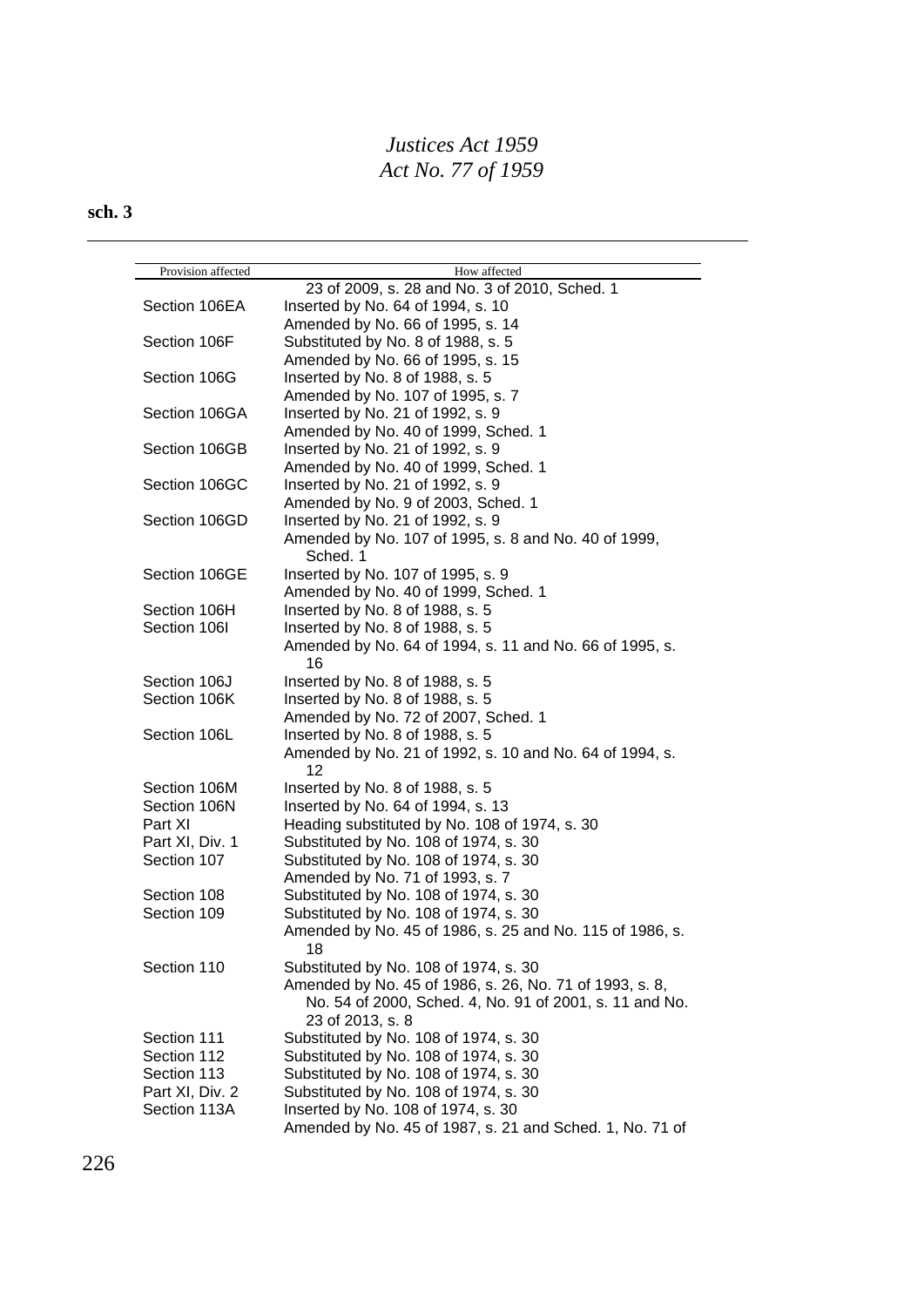| Provision affected             | How affected                                                         |
|--------------------------------|----------------------------------------------------------------------|
|                                | 1993, s. 9, No. 23 of 2009, s. 29 and No. 23 of 2013, s.             |
|                                | 9                                                                    |
| Section 113B                   | Inserted by No. 108 of 1974, s. 30                                   |
|                                | Amended by No. 45 of 1986, s. 27, No. 22 of 2007, s. 18              |
|                                | and No. 23 of 2013, s. 10                                            |
| Division 4 of Part             | Heading amended by No. 54 of 2000, Sched. 4                          |
| ΧI                             |                                                                      |
| Section 117                    | Substituted by No. 108 of 1974, s. 31                                |
| Section 117A                   | Inserted by No. 108 of 1974, s. 31                                   |
|                                | Amended by No. 10 of 1994, s. 7 and Sched. 2                         |
| Section 120                    | Amended by No. 108 of 1974, s. 38 and Sched. 1                       |
| Section 121A                   | Inserted by No. 108 of 1974, s. 32                                   |
|                                | Subsection (2) omitted by No. 59 of 1997, Sched. 1                   |
|                                | Repealed by No. 31 of 2004, s. 5                                     |
| Section 122                    | Amended by No. 108 of 1974, s. 38 and Sched. 1 and No.               |
|                                | 10 of 1994, s. 7 and Sched. 2                                        |
| Section 123A                   | Inserted by No. 40 of 1999, s. 9                                     |
| Section 124                    | Amended by No. 18 of 2008, s. 35<br>Amended by No. 107 of 1976, s. 8 |
| Section 125<br>Part XI, Div. 6 | Inserted by No. 10 of 1994, s. 7 and Sched. 2                        |
| Division 6 of Part             | Repealed by No. 27 of 2020, s. 18                                    |
| ΧI                             |                                                                      |
| Section 125A                   | Inserted by No. 10 of 1994, s. 7 and Sched. 2                        |
|                                | Repealed by No. 27 of 2020, s. 18                                    |
| Section 125B                   | Inserted by No. 10 of 1994, s. 7 and Sched. 2                        |
|                                | Repealed by No. 27 of 2020, s. 18                                    |
| Section 125C                   | Inserted by No. 10 of 1994, s. 7 and Sched. 2                        |
|                                | Repealed by No. 27 of 2020, s. 18                                    |
| Section 125D                   | Inserted by No. 10 of 1994, s. 7 and Sched. 2                        |
|                                | Repealed by No. 27 of 2020, s. 18                                    |
| Section 129                    | Amended by No. 9 of 2003, Sched. 1                                   |
| Section 130                    | Amended by No. 66 of 2007, Sched. 1 and No. 23 of 2009,              |
|                                | s.30                                                                 |
| Section 131                    | Amended by No. 9 of 2003, Sched. 1 and No. 23 of 2009,               |
|                                | s. 31                                                                |
| Section 133                    | Amended by No. 60 of 1971, s. 5                                      |
| Section 134                    | Amended by No. 55 of 1965, s. 5, No. 66 of 2007, Sched. 1            |
|                                | and No. 23 of 2009, s. 32                                            |
| Section 135                    | Amended by No. 66 of 1975, s. 3                                      |
| Section 136                    | Amended by No. 66 of 1975, s. 4                                      |
| Section 136A                   | Inserted by No. 45 of 1986, s. 28<br>Amended by No. 6 of 2003, s. 21 |
| Section 137                    | Substituted by No. 19 of 1965, s. 4                                  |
|                                | Amended by No. 55 of 1984, s. 3, No. 45 of 1986, s. 29               |
|                                | and No. 71 of 1993, s. 10                                            |
| Section 138                    | Amended by No. 40 of 1999, s. 10, No. 9 of 2003, Sched. 1            |
|                                | and No. 4 of 2017, Sched. 1                                          |
| Section 139                    | Amended by No. 80 of 2001, Sched. 1                                  |
|                                |                                                                      |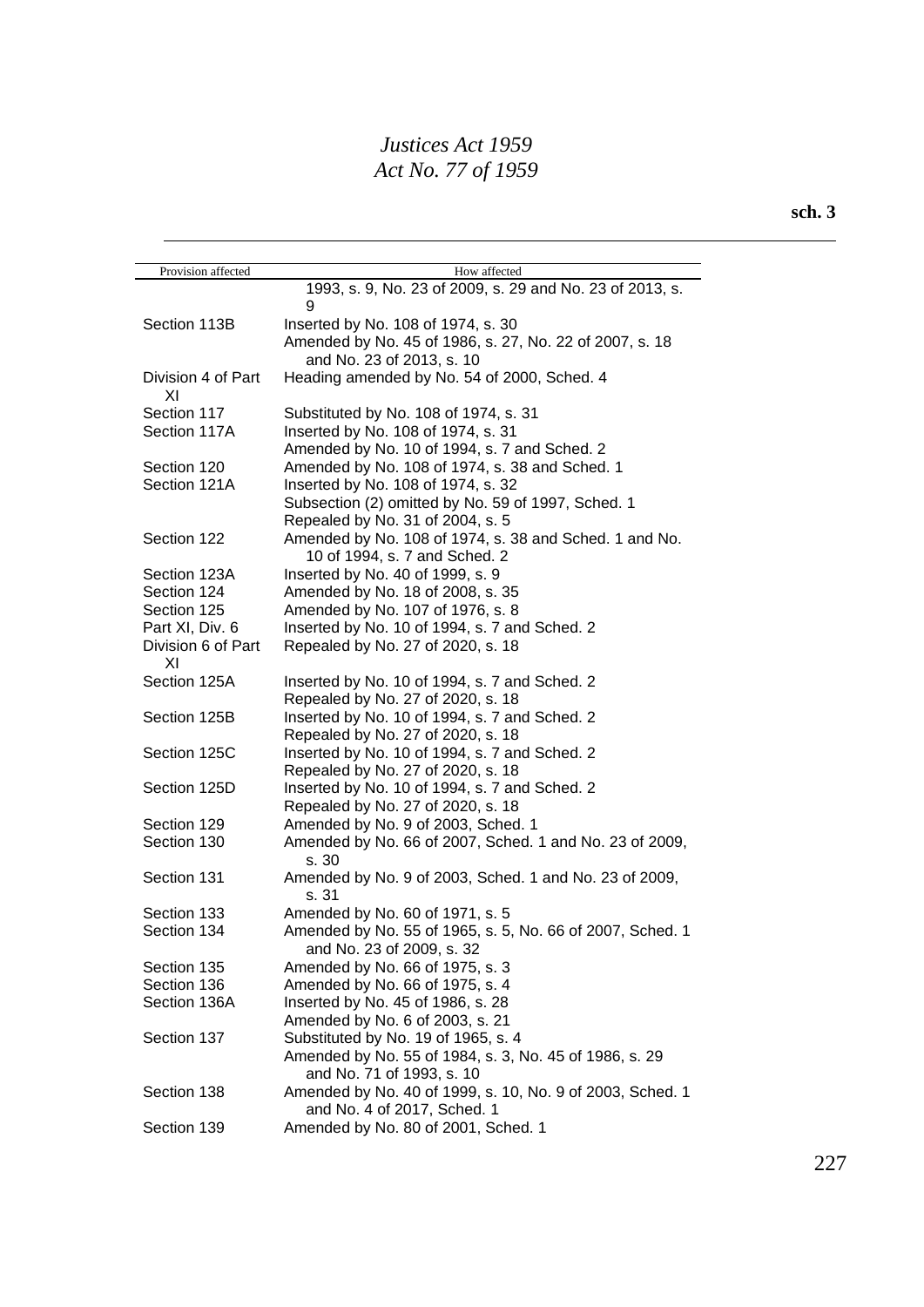| Provision affected | How affected                                                |
|--------------------|-------------------------------------------------------------|
| Section 140        | Substituted by No. 33 of 1963, s. 12                        |
|                    | Amended by No. 55 of 1965, s. 5, No. 23 of 1973, s. 4       |
|                    | Subsection (1) substituted by No. 108 of 1974, s. 33        |
|                    | Subsection (10) added by No. 108 of 1974, s. 33             |
|                    | Subsection (1A) inserted by No. 108 of 1974, s. 33          |
|                    | Subsection (2) substituted by No. 108 of 1974, s. 33        |
|                    |                                                             |
|                    | Subsection (2A) inserted by No. 108 of 1974, s. 33          |
|                    | Subsection (2B) inserted by No. 108 of 1974, s. 33          |
|                    | Amended by No. 108 of 1974, s. 33                           |
|                    | Subsection (4A) inserted by No. 108 of 1974, s. 33          |
|                    | Subsection (4B) inserted by No. 108 of 1974, s. 33          |
|                    | Amended by No. 108 of 1974, s. 33                           |
|                    | Subsection (6) substituted by No. 108 of 1974, s. 33        |
|                    | Subsection (6A) inserted by No. 108 of 1974, s. 33          |
|                    | Subsection (9) inserted by No. 108 of 1974, s. 33           |
|                    | Amended by No. 66 of 1975, s. 4, No. 93 of 1986, s. 4       |
|                    | Subsection (11) added by No. 93 of 1986, s. 4               |
|                    | Amended by No. 93 of 1986, s. 4                             |
|                    | Subsection (2B) substituted by No. 93 of 1986, s. 4         |
|                    | Subsection (2C) inserted by No. 93 of 1986, s. 4            |
|                    | Amended by No. 93 of 1986, s. 4                             |
|                    | Subsection (5) substituted by No. 93 of 1986, s. 4          |
|                    | Subsection (7) omitted by No. 93 of 1986, s. 4              |
|                    | Subsection (8) omitted by No. 93 of 1986, s. 4              |
|                    | Subsection (1) substituted by No. 66 of 1995, s. 17         |
|                    | Subsection (1AA) inserted by No. 66 of 1995, s. 17          |
|                    | Repealed by No. 59 of 1997, Sched. 1                        |
| Section 140A       | Inserted by No. 108 of 1974, s. 34                          |
|                    | Amended by No. 93 of 1986, s. 4                             |
|                    | Subsection (5) added by No. 93 of 1986, s. 5                |
|                    | Repealed by No. 59 of 1997, Sched. 1                        |
| Section 140B       | Inserted by No. 82 of 1987, s. 4                            |
|                    | Repealed by No. 59 of 1997, Sched. 1                        |
| Section 141        | Amended by No. 44 of 2004, s. 40                            |
| Section 143        | Amended by No. 108 of 1974, s. 35, No. 51 of 1982, s. 11,   |
|                    | No. 45 of 1987, s. 21 and Sched. 1, No. 46 of 1991, s. 4    |
|                    | and Sched. 2, No. 9 of 2003, Sched. 1, No. 22 of 2007,      |
|                    | s. 19 and No. 4 of 2017, Sched. 1                           |
| Section 143A       | Inserted by No. 17 of 1996, s. 30, incorporation of savings |
|                    | provisions from No. 8 of 1988, No. 82 of 1987, No. 10 of    |
|                    | 1993 and No. 72 of 1993                                     |
| Section 144        | Amended by No. 8 of 1961, s. 5, No. 19 of 1965, s. 5, No.   |
|                    | 108 of 1974, s. 36, No. 66 of 1975, s. 6, No. 45 of 1986,   |
|                    | s. 30, No. 10 of 1994, s. 7 and Sched. 2, No. 6 of 2003,    |
|                    | s. 22, No. 67 of 2004, Sched. 1, No. 72 of 2005, s. 126,    |
|                    | No. 22 of 2007, s. 20, No. 72 of 2007, Sched. 1, No. 69     |
|                    | of 2013, Sched. 1 and No. 29 of 2016, Sched. 1              |
| Section 145        | Substituted by No. 6 of 2003, s. 23                         |
|                    |                                                             |